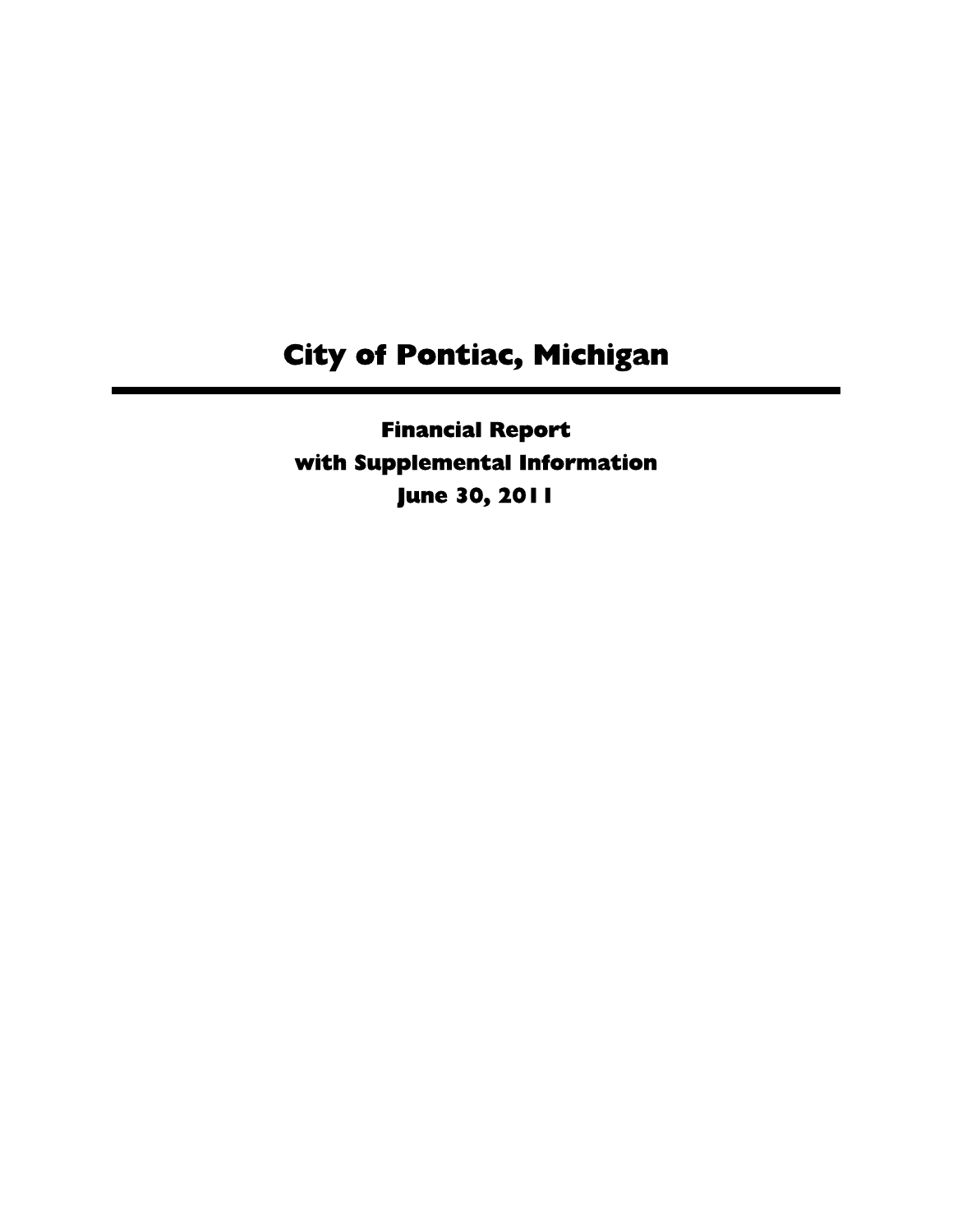# **Contents**

| <b>Report Letter</b>                                                                                                                                                                                                                                                   | $1-2$                        |
|------------------------------------------------------------------------------------------------------------------------------------------------------------------------------------------------------------------------------------------------------------------------|------------------------------|
| <b>Management's Discussion and Analysis</b>                                                                                                                                                                                                                            | $3 - 13$                     |
| <b>Basic Financial Statements</b>                                                                                                                                                                                                                                      |                              |
| Government-wide Financial Statements:<br><b>Statement of Net Assets (Deficit)</b><br><b>Statement of Activities</b>                                                                                                                                                    | $\overline{14}$<br>$15 - 16$ |
| <b>Fund Financial Statements:</b><br><b>Governmental Funds:</b><br><b>Balance Sheet</b>                                                                                                                                                                                | 17                           |
| Reconciliation of the Balance Sheet to the Statement of Net Assets<br>Statement of Revenue, Expenditures, and Changes in Fund Balances<br>(Deficit)<br>Reconciliation of the Statement of Revenue, Expenditures,<br>and Changes in Fund Balances of Governmental Funds | 8<br> 9                      |
| to the Statement of Activities<br><b>Proprietary Funds:</b>                                                                                                                                                                                                            | 20                           |
| <b>Statement of Net Assets</b><br>Statement of Revenue, Expenses, and Changes in Net Assets<br><b>Statement of Cash Flows</b>                                                                                                                                          | 21<br>22<br>$23 - 24$        |
| <b>Fiduciary Funds:</b><br><b>Statement of Fiduciary Net Assets</b><br>Statement of Changes in Fiduciary Net Assets                                                                                                                                                    | 25<br>26                     |
| <b>Component Units:</b><br><b>Statement of Net Assets (Deficit)</b><br><b>Statement of Activities</b>                                                                                                                                                                  | 27<br>28-29                  |
| <b>Notes to Financial Statements</b>                                                                                                                                                                                                                                   | 30-94                        |
| <b>Required Supplemental Information</b>                                                                                                                                                                                                                               | 95                           |
| Budgetary Comparison Schedule - General Fund Budgetary Basis                                                                                                                                                                                                           | 96                           |
| Pension System Schedule                                                                                                                                                                                                                                                | $97 - 100$                   |
| Note to Required Supplemental Information                                                                                                                                                                                                                              | $101 - 102$                  |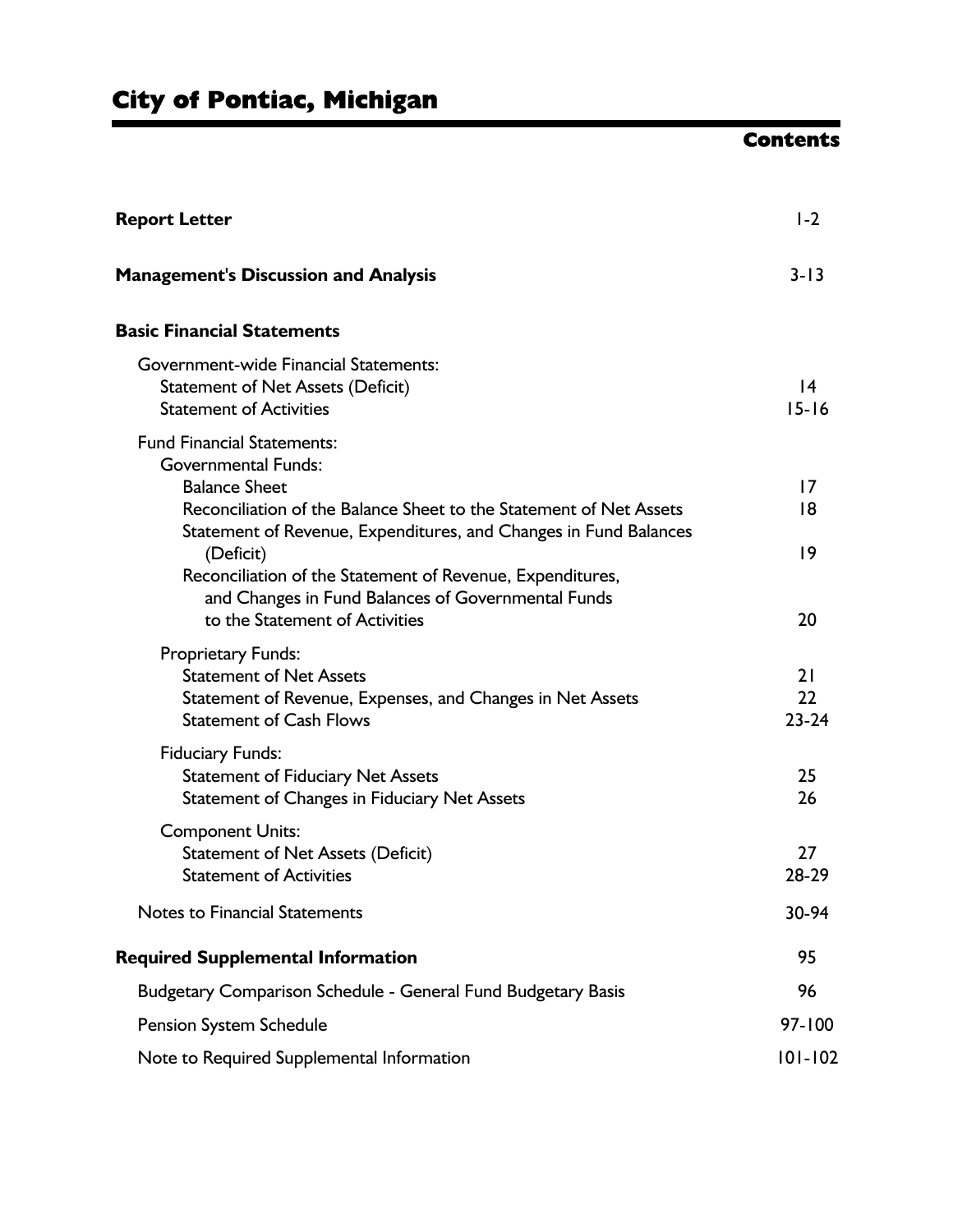# Contents (Continued)

| <b>Other Supplemental Information</b>                                                                                                                                                              | 103                        |
|----------------------------------------------------------------------------------------------------------------------------------------------------------------------------------------------------|----------------------------|
| Nonmajor Governmental Fund Types:<br><b>Summary Combining Balance Sheet</b><br>Combining Statement of Revenue, Expenses, and<br><b>Changes in Fund Balances</b>                                    | 104<br>105                 |
| Nonmajor Special Revenue Funds:<br><b>Combining Balance Sheet</b><br>Combining Statement of Revenue, Expenditures, and Changes<br>in Fund Balances                                                 | $106 - 108$<br>$109 - 111$ |
| Nonmajor Capital Projects Funds:<br><b>Combining Balance Sheet</b><br>Combining Statement of Revenue, Expenditures, and Changes<br>in Fund Balances                                                | $112 - 113$<br>$114 - 115$ |
| Nonmajor Debt Service Funds - Combining Statement of Revenue,<br>Expenditures, and Changes in Fund Balances                                                                                        | 116                        |
| <b>Internal Service Funds:</b><br><b>Combining Statement of Net Assets</b><br>Combining Statement of Revenue, Expenses, and Changes in Fund Net Assets<br><b>Combining Statement of Cash Flows</b> | 117<br>$ $  8<br>119       |
| <b>Pension Trust Funds:</b><br><b>Combining Statement of Fiduciary Net Assets</b><br>Combining Statement of Changes in Fiduciary Net Assets                                                        | 120<br> 2                  |
| Agency Funds - Combining Statement of Fiduciary Assets and Liabilities                                                                                                                             | $122 - 123$                |
| <b>Governmental Fund Component Units:</b><br><b>Combining Balance Sheet</b><br>Combining Statement of Revenue, Expenditures, and Changes                                                           | $124 - 125$                |
| in Fund Balances                                                                                                                                                                                   | $126 - 127$                |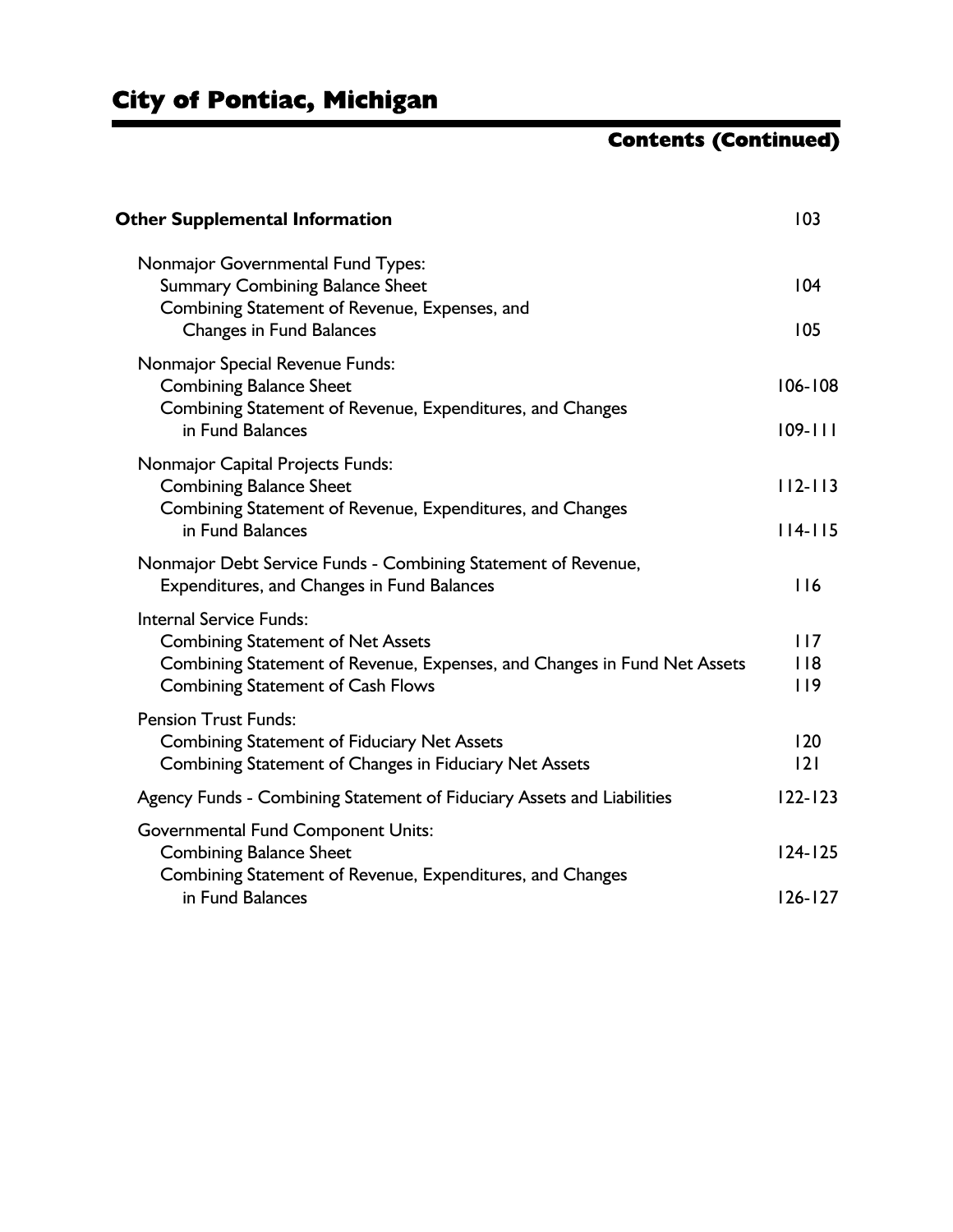# **PRehmann**

**Rehmann Robson**

1500 W. Big Beaver Road 2<sup>nd</sup> Floor Troy MI 48084 Ph: 248.952.5000 Fx: 248.952.5750 www.rehmann.com

#### **INDEPENDENT AUDITORS' REPORT**

December 29, 2011

To the Emergency Manager of the City of Pontiac Pontiac, Michigan

We have audited the accompanying financial statements of the governmental activities, the business-type activities, the aggregate discretely presented component units, each major fund, and the aggregate remaining fund information of the *City of Pontiac, Michigan* (the "City") as of and for the year ended June 30, 2011, which collectively comprise the City's basic financial statements as listed in the table of contents. These financial statements are the responsibility of the City's management. Our responsibility is to express opinions on these financial statements based on our audit. We did not audit the General City Employees' Retirement System, the Police and Fire Retirement System, the General Employee's Retiree Health Insurance Benefits Trust and the Police and Fire Retiree Prefunded Group Health and Insurance Trust, which represents 99.6%, 100% and 100%, respectively, of the assets, net assets and additions of the Fiduciary Funds. Those financial statements were audited by other auditors whose reports were furnished to us, and our opinions, insofar as they relate to the amounts included for the Retirement Systems and Health Trusts of the City, are based solely on the reports of the other auditors.

We conducted our audit in accordance with auditing standards generally accepted in the United States of America and the standards applicable to financial audits contained in *Government Auditing Standards,*  issued by the Comptroller General of the United States. Those standards require that we plan and perform the audit to obtain reasonable assurance about whether the financial statements are free of material misstatement. The financial statements of the General City Employees' Retirement System, the Police and Fire Retirement System, the General Employee's Retiree Health Insurance Benefits Trust and the Police and Fire Retiree Prefunded Group Health and Insurance Trust were not audited in accordance with *Government Auditing Standards*. An audit includes examining, on a test basis, evidence supporting the amounts and disclosures in the financial statements. An audit also includes assessing the accounting principles used and significant estimates made by management, as well as evaluating the overall financial statement presentation. We believe that our audit and the reports of other auditors provide a reasonable basis for our opinions.

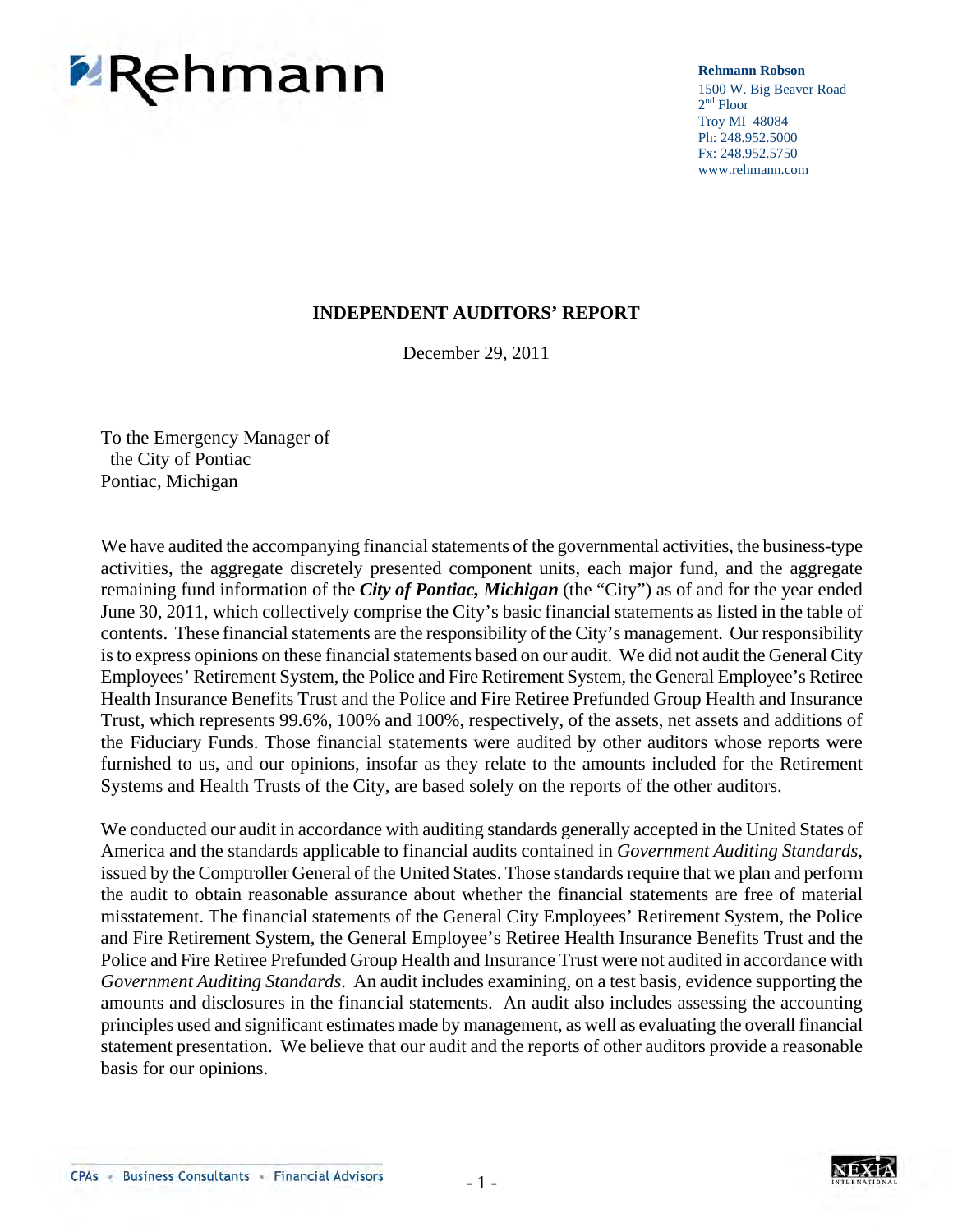In our opinion, based on our audit and the reports of other auditors, the financial statements referred to above present fairly, in all material respects, the respective financial position of the governmental activities, the business-type activities, the aggregate discretely presented component units, each major fund, and the aggregate remaining fund information of the *City of Pontiac, Michigan*, as of June 30, 2011, and the respective changes in financial position and cash flows, where applicable, thereof and for the year then ended in conformity with accounting principles generally accepted in the United States of America.

The City has accumulated fund deficits in three funds and in two component units. Management's plans with regard to these matters are described in Note 18.

In accordance with *Government Auditing Standards*, we have also issued our report dated December 29, 2011, on our consideration of the City's internal control over financial reporting and our tests of its compliance with certain provisions of laws, regulations, contracts and grant agreements and other matters. The purpose of that report is to describe the scope of our testing of internal control over financial reporting and compliance and the results of that testing, and not to provide an opinion on the internal control over financial reporting or on compliance. That report is an integral part of an audit performed in accordance with *Government Auditing Standards* and should be considered in assessing the results of our audit.

The Management's Discussion and Analysis, the budgetary comparison schedule for the General Fund and the pension system schedules of funding progress, as identified in the table of contents, are not a required part of the basic financial statements but are supplementary information required by the Governmental Accounting Standards Board. We have applied certain limited procedures, which consisted principally of inquiries of management regarding the methods of measurement and presentation of the required supplementary information. However, we did not audit the information and express no opinion on it.

Our audit was conducted for the purpose of forming opinions on the financial statements that collectively comprise the *City of Pontiac's* basic financial statements. The accompanying other supplemental information, as identified in the table of contents, is presented for purposes of additional analysis and is not a required part of the basic financial statements. The other supplemental information has been subjected to the auditing procedures applied by us and the other auditors in the audit of the basic financial statements and, in our opinion, based on our audit and the reports of other auditors, are fairly presented, in all material respects, in relation to the basic financial statements taken as a whole.

Rehmann-Johan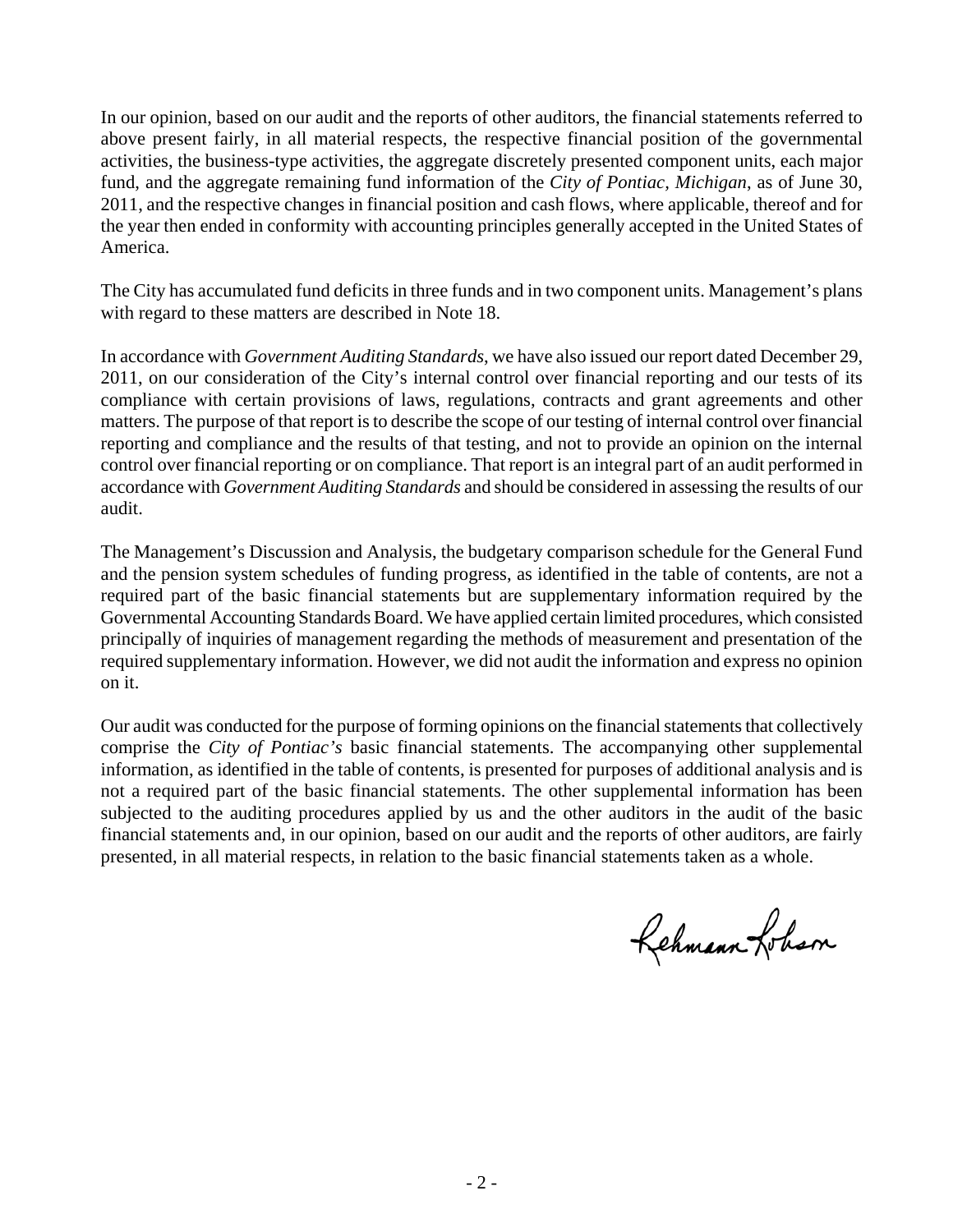#### **Management's Discussion and Analysis**

Our discussion and analysis of the City of Pontiac, Michigan's (the "City") financial performance written on December 20, 2011 provides an overview of the City's financial activities for the fiscal year ended June 30, 2011. Please read it in conjunction with the City's financial statements.

#### **Financial Highlights**

As discussed in further detail in this discussion and analysis, the following represents the most significant financial highlights for the year ended June 30, 2011:

- The General Fund's deficit decreased \$4,643,931 from June 30, 2010, eliminating the fund deficit balance ending with a final fund balance of \$554,732 at June 30, 2011. Total revenue fell from 2010 by approximately \$2.2 million, making the third year in a row of significant reductions. Total expenditures for the year fell \$7,512,082 from 2010. Expenditure reductions were the result of the nonpayment of pension and VEBA contributions for the 2011 fiscal year and significant personnel and cost reductions initiated by the emergency financial manager (EFM).
- The third emergency financial manager was appointed during September 2011 to develop a plan to eliminate the current and cumulative deficit. See Note 18 for more detail.
- Property and income tax revenue decreased in the current year compared to the prior year from approximately \$23.0 million to approximately \$20.7 million.
- Fiscal year 2010 property tax revenue is based on December 31, 2008 taxable values and fiscal year 2011 property tax revenue is based on December 31, 2009 taxable values. Management continues to expect significant decreases in future years due to the lag effect of economic conditions since December 31, 2007.

#### **Using this Annual Report**

This annual report consists of a series of four parts - management's discussion and analysis (this section), the basic financial statements, required supplemental information, and an optional section that presents combining statements for nonmajor governmental funds and internal service funds. The basic financial statements include two kinds of statements that present different views of the City:

• The first two statements are government-wide financial statements. The statement of net assets (deficit) and the statement of activities provide information about the activities of the City as a whole and present a longer-term view of the City's finances. This longer-term view uses the accrual basis of accounting so that it can measure the cost of providing services during the current year, and whether the taxpayers have funded the full cost of providing government services.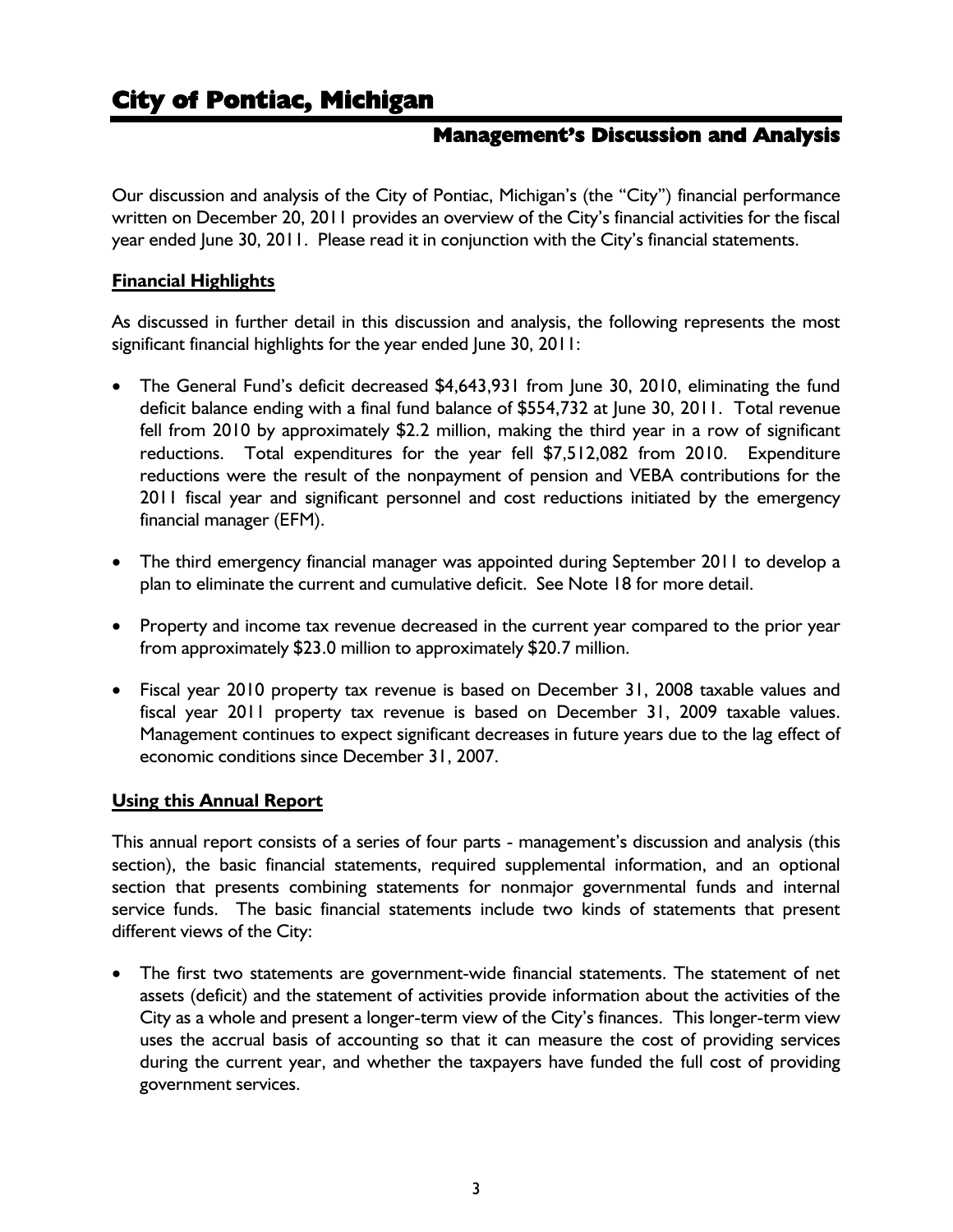### **Management's Discussion and Analysis (Continued)**

- The remaining statements are fund financial statements that focus on individual parts of the City government, reporting the City's operations in more detail than the government-wide statements.
	- The governmental fund statements tell how general government services such as public safety were financed in the short term as well as what remains for future spending.
	- Proprietary fund statements offer short- and long-term financial information about the activities the City operates like businesses, such as the water and sewer system.
	- Fiduciary fund statements provide information about the financial relationships, such as the retirement plan for the City's employees, in which the City acts solely as a trustee or agent for the benefit of others, to whom the resources in question belong.

The financial statements also include notes that explain some of the information in the financial statements and provide more detailed data. The statements are followed by a section of required supplemental information that further explains and supports the information in the financial statements. In addition to these required elements, the City has included a section with combining statements that provide details about nonmajor governmental funds and internal service funds, each of which are added together and presented in single columns in the basic financial statements.

#### **Government-wide Statements**

The government-wide statements report information about the City as a whole, using accounting methods similar to those used by private sector companies. The statement of net assets (deficit) includes all the government's assets and liabilities. All of the current year's revenue and expenses are accounted for in the statement of activities regardless of when cash is received or paid. The two government-wide statements report the City's net assets and how they have changed. Net assets, the difference between the City's assets and liabilities, is one way to measure the City's financial health or position.

- Over time, increases or decreases in the City's net assets are an indicator of whether its financial health is improving or deteriorating, respectively.
- To assess the overall health of the City, additional nonfinancial factors such as changes in the City's property tax base and the condition of the City's roads should be considered.

The government-wide financial statements of the City are divided into three categories:

• *Governmental activities* - Most of the City's basic services are included here, such as the police, fire, and public works departments, and general administration. Property taxes, state and federal grants, and licenses and permits finance most of these activities.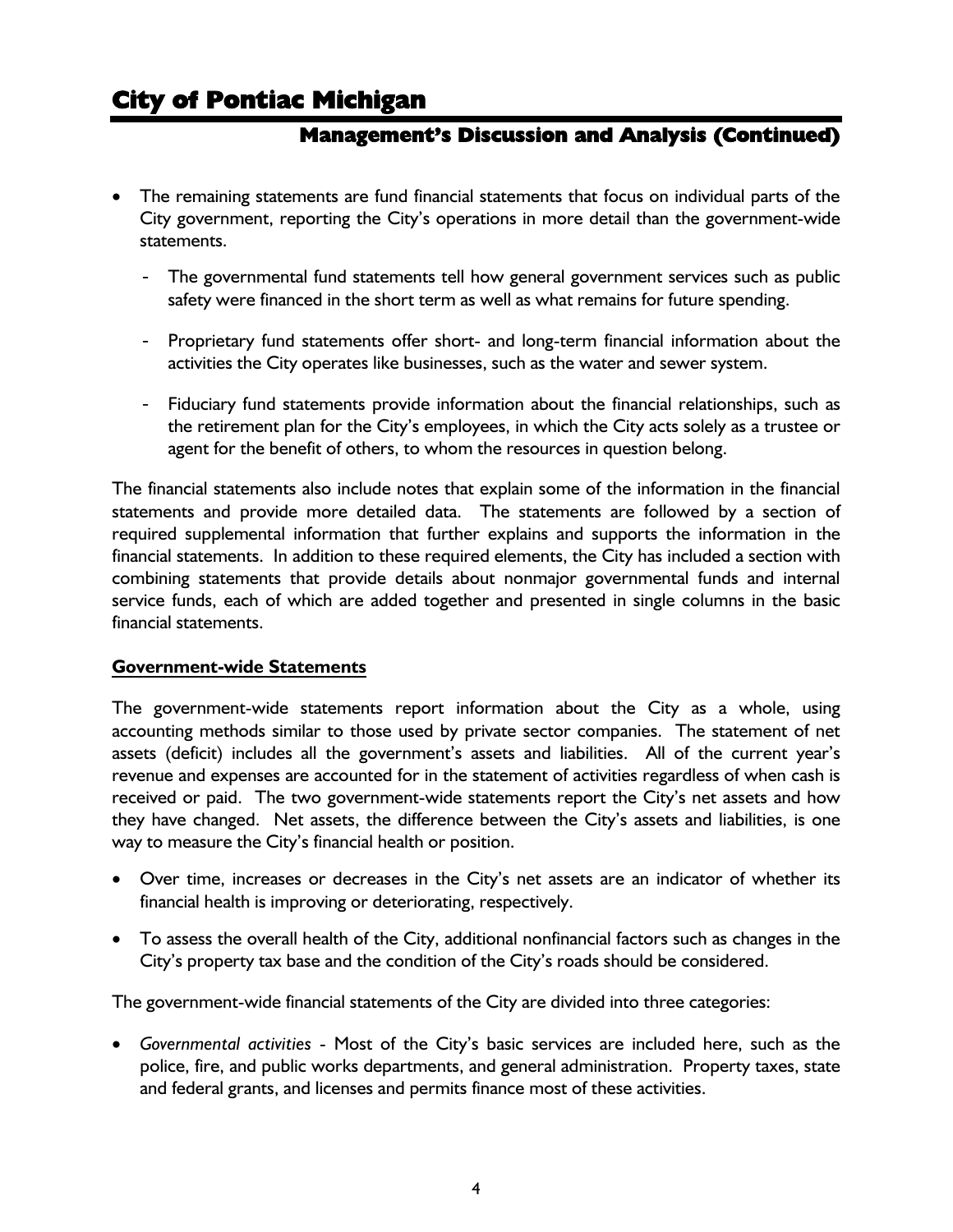### **Management's Discussion and Analysis (Continued)**

- *Business-type activities* The City charges fees to customers to help it cover the costs of certain services it provides. The City's water and sewer system, parking facilities, and golf course are included here.
- *Component units* The City includes four other entities in its report the Tax Increment Financing Authority, the Downtown Development Authority, the Economic Development Corporation, and the Brownfield Redevelopment Authority. Although legally separate, these "component units" are important because the City is financially accountable for them.

#### **Fund Financial Statements**

The fund financial statements provide more detailed information about the City's most significant funds - not the City as a whole. Funds are accounting devices that the City uses to keep track of specific sources of funding and spending for particular purposes.

- Some funds are required by state law and by bond covenants.
- The City establishes other funds to control and manage money for particular purposes (such as construction projects) or to show that it is properly using certain taxes and grants (i.e., aid from the U.S. Department of Housing and Urban Development).

The City has three kinds of funds:

- Governmental funds Most of the City's basic services are included in governmental funds, which focus on (1) how cash and other financial assets that can be readily converted to cash flow in and out and (2) the balances left at year end that are available for spending. Consequently, the governmental fund statements provide a detailed short-term view that helps you determine whether there are more or fewer financial resources that can be spent in the near future to finance the City's programs. Because this information does not encompass the additional long-term focus of the government-wide statements, we provide additional information on the subsequent page that explains the relationship (or differences) between them.
- Proprietary funds Services for which the City charges customers a fee are generally reported in proprietary funds. Proprietary funds, like the government-wide statements, provide both long- and short-term financial information.
	- o In fact, the City's enterprise funds (one type of proprietary fund) are the same as its business-type activities, but provide more detail and additional information, such as cash flows.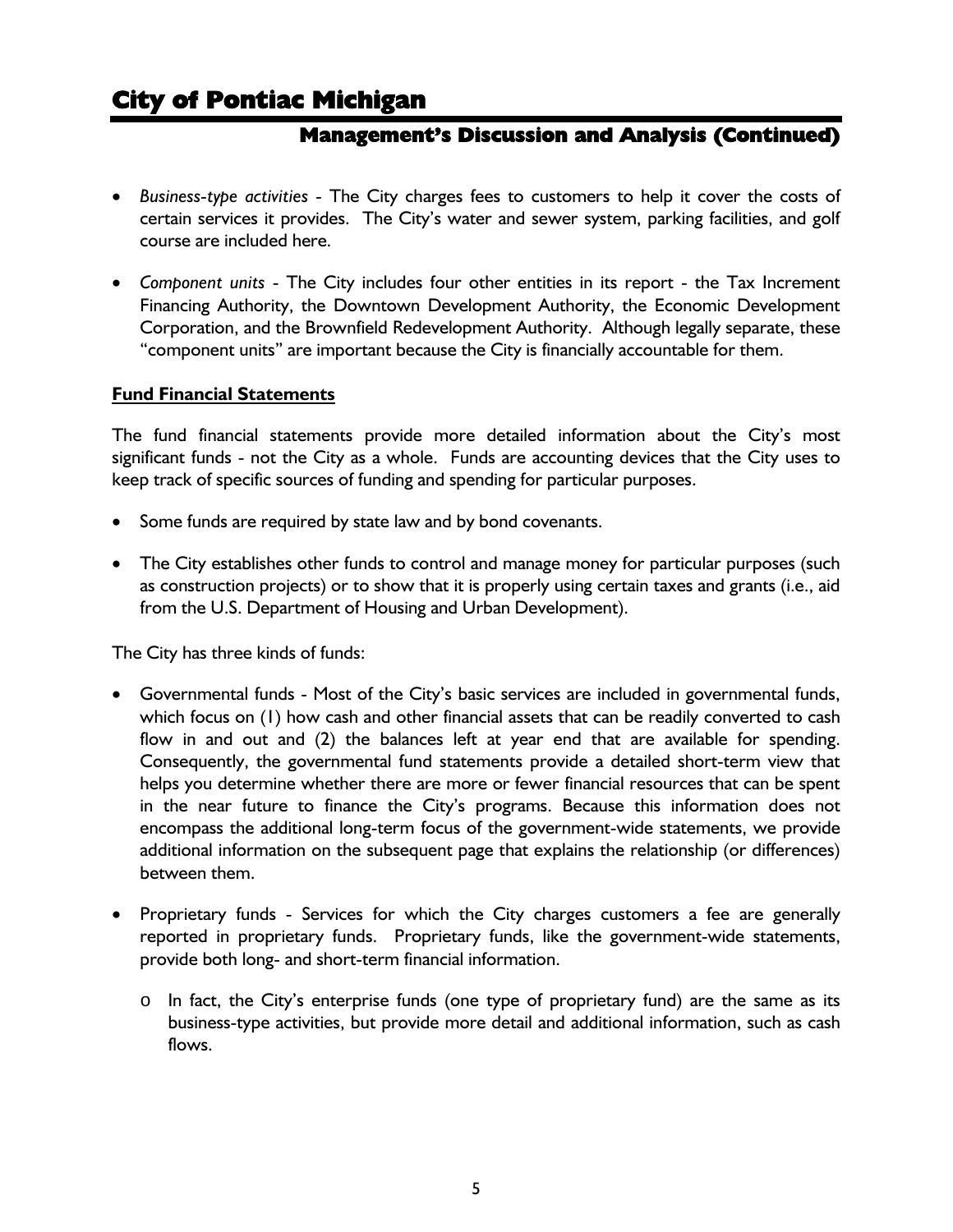#### **Management's Discussion and Analysis (Continued)**

- o The City uses internal service funds (the other type of proprietary fund) to report activities that provide supplies and services for other programs and activities, such as the Equipment Revolving Fund.
- Fiduciary funds The City is the trustee, or fiduciary, for its employees' pension plans and VEBA plans. It is also responsible for other assets that, because of a trust arrangement, can be used only for the trust beneficiaries. The City is responsible for ensuring that the assets reported in these funds are used for their intended purposes. All the City's fiduciary activities are reported in a separate statement of fiduciary net assets and a statement of changes in fiduciary net assets. These activities are excluded from the government-wide financial statements because the City cannot use these assets to finance its operations.

#### **The City as a Whole**

The following table shows, in a condensed format, the net assets as of the current date (in millions of dollars):

|                                                  |                 |   |           |   |                                | June 30           |               |      |      |      |           |   |               |
|--------------------------------------------------|-----------------|---|-----------|---|--------------------------------|-------------------|---------------|------|------|------|-----------|---|---------------|
|                                                  |                 |   |           |   | <b>Governmental Activities</b> |                   | Business-type |      |      |      | Total     |   |               |
|                                                  |                 |   |           |   |                                | 2010              |               |      |      |      |           |   |               |
|                                                  |                 |   |           |   | Less                           | Governmental      |               |      |      |      |           |   |               |
|                                                  | 2011            |   | 2010      |   | Adjustment (1)                 | <b>Activities</b> | 2011          |      | 2010 |      | 2011      |   | 2010          |
|                                                  |                 |   |           |   |                                | (as restated)     |               |      |      |      |           |   | (as restated) |
| <b>Assets</b>                                    |                 |   |           |   |                                |                   |               |      |      |      |           |   |               |
| Current and other                                | \$<br>$31.3$ \$ |   | $37.3$ \$ |   | $(1.7)$ \$                     | 35.6              | \$<br>19.9    | - \$ | 15.1 | - \$ | $51.2$ \$ |   | 50.7          |
| Capital assets                                   | 97.0            |   | 85.9      |   |                                | 85.9              | 63.4          |      | 56.2 |      | 160.4     |   | 142.1         |
| <b>Total assets</b>                              | 128.3           |   | 123.2     |   | (1.7)                          | 121.5             | 83.3          |      | 71.3 |      | 211.6     |   | 192.8         |
| <b>Liabilities</b>                               |                 |   |           |   |                                |                   |               |      |      |      |           |   |               |
| <b>Current liabilities</b>                       | 13.4            |   | 17.0      |   | (0.2)                          | 16.8              | 4.3           |      | 4.7  |      | 17.7      |   | 21.5          |
| Long-term liabilities                            | 63.8            |   | 52.3      |   |                                | 52.3              | 14.4          |      | 7.4  |      | 78.2      |   | 59.7          |
| <b>Total liabilities</b>                         | 77.2            |   | 69.3      |   | (0.2)                          | 69.I              | 18.7          |      | 12.1 |      | 95.9      |   | 81.2          |
| <b>Net Assets</b>                                |                 |   |           |   |                                |                   |               |      |      |      |           |   |               |
| Invested in capital assets - Net of related debt | 92.3            |   | 79.2      |   | $\overline{\phantom{0}}$       | 79.2              | 52.0          |      | 50.3 |      | 144.3     |   | 129.5         |
| Restricted                                       | 9.5             |   | 16.4      |   | (1.5)                          | 14.9              | 1.9           |      | 2.0  |      | 11.4      |   | 16.9          |
| Unrestricted (deficit)                           | (50.7)          |   | (41.7)    |   |                                | (41.7)            | 10.7          |      | 6.9  |      | (40.0)    |   | (34.8)        |
| Total net assets                                 | 51.I            | S | 53.9      | 5 | $(1.5)$ \$                     | 52.4              | 64.6          | S    | 59.2 |      | \$115.7   | S | 111.6         |

(1) Adjustment to fiscal year 2010 ending balance is the result of the removal of the Library Fund from the City's financial statements, whereas it was previously reported as a special revenue fund. See Note 21.

A portion of the net assets of the City's governmental activities is either restricted as to the purpose for which they can be used or they are invested in capital assets net of related debt.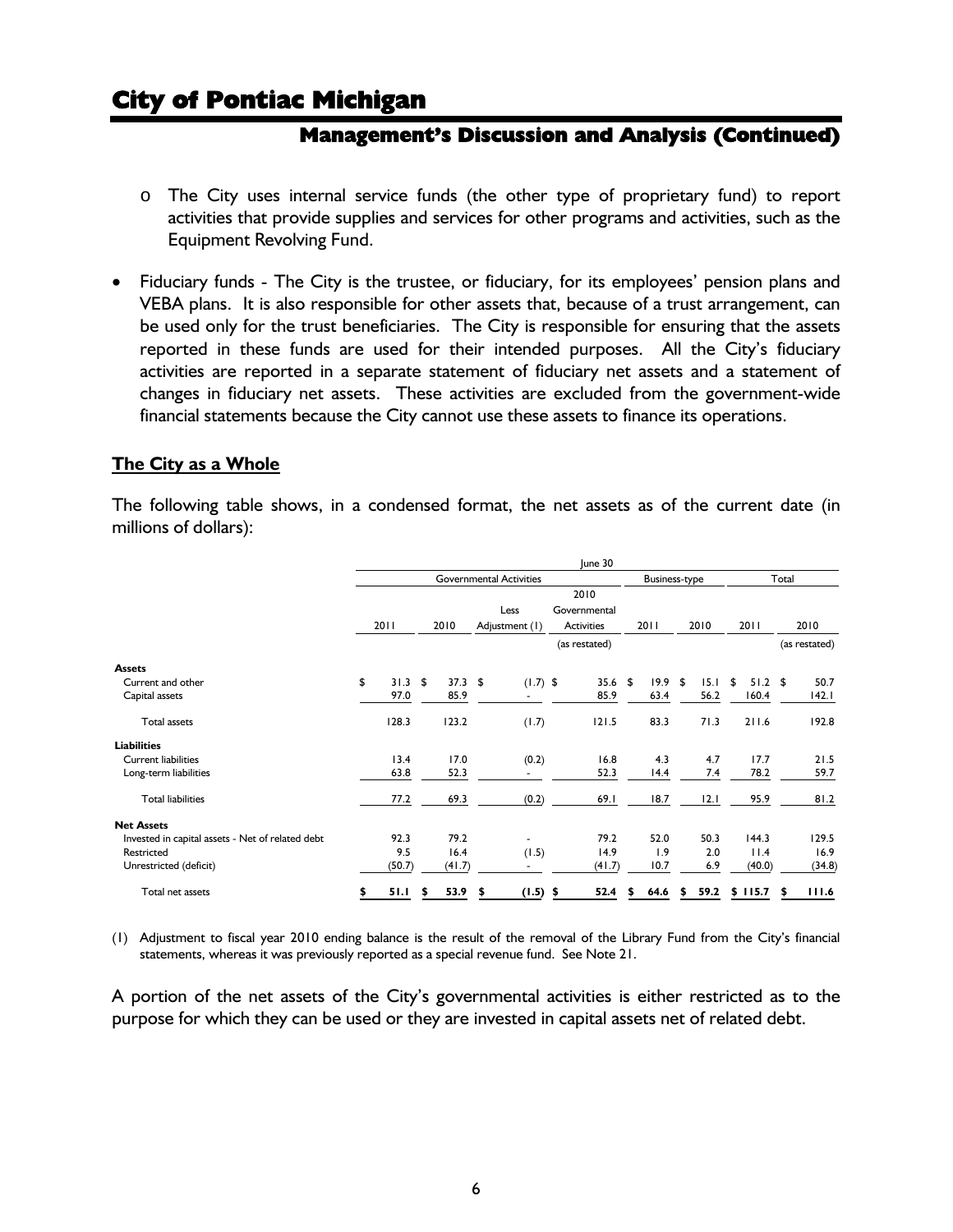### **Management's Discussion and Analysis (Continued)**

Consequently, unrestricted net assets were a deficit of \$50.7 million in 2011. A deficit does not mean that the City does not have resources available to pay its bills next year. Rather, it is the result of having long-term commitments that are greater than currently available resources. The long-term commitments have been accrued as part of the governmental activities liabilities and will be paid in future years with future revenue sources as payments come due.

Although the unrestricted business-type net assets total \$10.7 million in 2011, these resources can only be used for their respective operations such as water or sewer operations and cannot be used to make up for declines in governmental net assets.

The City's combined net assets increased by 3.5 percent from a year ago - increasing from \$111.6 million as restated for fiscal year 2010 to \$115.7 million in 2011. The increase is comprised of a \$1.3 million decline in governmental activities net assets and a \$5.4 million increase in business-type activities net assets.

For governmental activities, the decrease continues to be primarily a result of the City implementing the Governmental Accounting Standards Board's Statement No. 45, *Accounting*  and Reporting by Employers for Postemployment Benefits Other Than Pensions in fiscal year 2009. The City is required to record approximately \$12.9 million of annual OPEB liabilities and corresponding governmental activities expenditure in the current year. This is a liability of the governmental activities only and does not affect the General Fund.

For business-type activities, charges for services revenue is greater than 2010, but capital grant funding declined by \$2.4 million being received by the water and sewer operations in fiscal year 2011.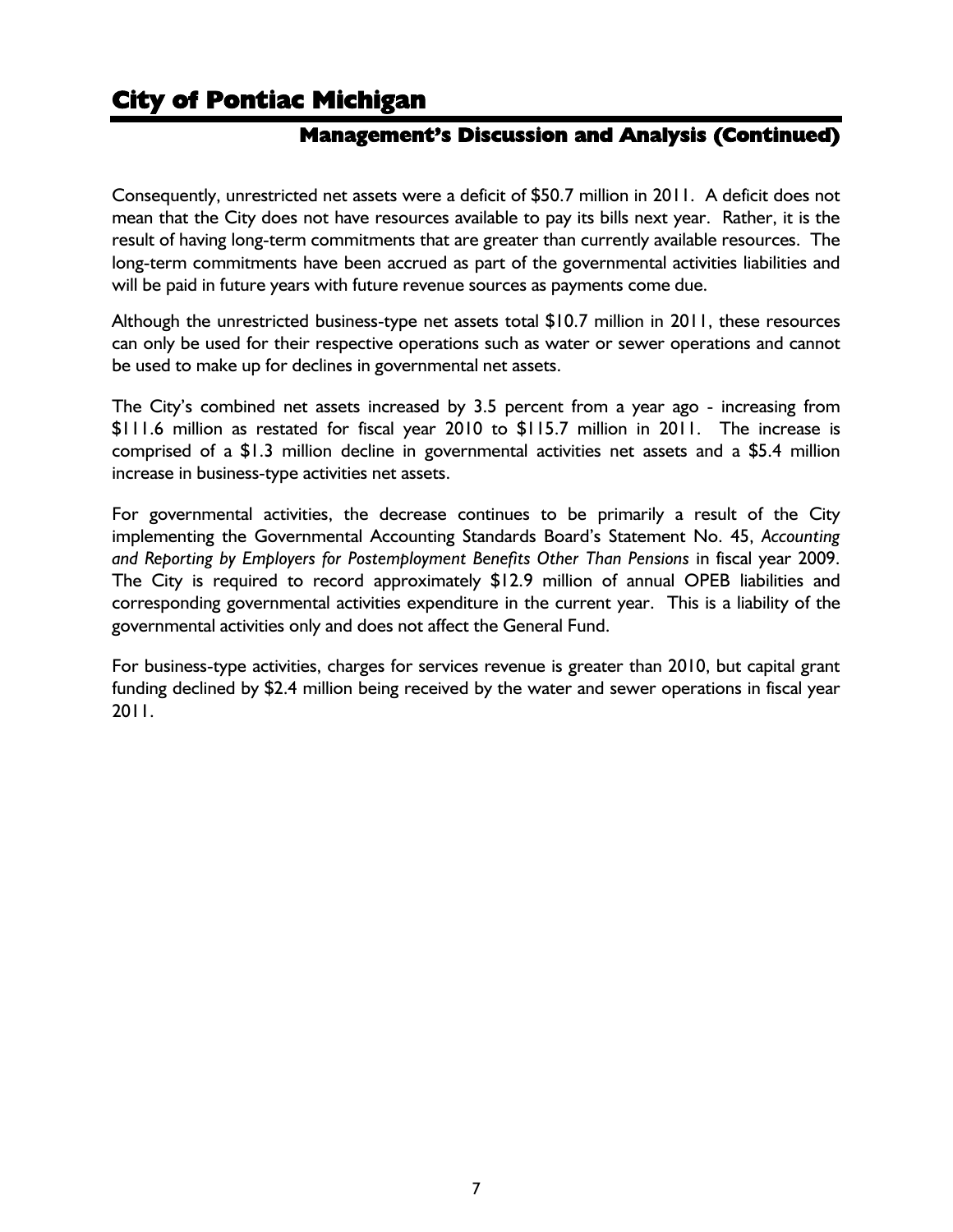### **Management's Discussion and Analysis (Continued)**

The following table shows the changes of the net assets during the current year (in millions of dollars):

|                                                |                          |                          |                                | Year Ended June 30       |                                 |                          |      |                          |    |                          |
|------------------------------------------------|--------------------------|--------------------------|--------------------------------|--------------------------|---------------------------------|--------------------------|------|--------------------------|----|--------------------------|
|                                                |                          |                          | <b>Governmental Activities</b> |                          | <b>Business-type Activities</b> |                          |      | Total                    |    |                          |
|                                                |                          |                          | Less                           |                          |                                 |                          |      |                          |    |                          |
|                                                | 2011                     | 2010                     | Adjustment (1)                 | 2010                     | 2011                            | 2010                     | 2011 |                          |    | 2010                     |
|                                                |                          |                          |                                | (as restated)            |                                 |                          |      |                          |    | (as restated)            |
| Revenue                                        |                          |                          |                                |                          |                                 |                          |      |                          |    |                          |
| Program revenue:                               |                          |                          |                                |                          |                                 |                          |      |                          |    |                          |
| Charges for services                           | \$<br>6.3                | \$<br>6.2                | \$<br>$(0.1)$ \$               | 6.1                      | \$<br>22.8                      | \$<br>19.5               |      | 29.1                     | \$ | 25.6                     |
| Operating grants and contributions             | 8.3                      | 7.3                      |                                | 7.3                      |                                 |                          |      | 8.3                      |    | 7.3                      |
| Capital grants and contributions               | 2.2                      | 2.7                      |                                | 2.7                      | 2.5                             | 4.9                      |      | 4.7                      |    | 7.6                      |
| General revenue:                               |                          |                          |                                |                          |                                 |                          |      | $\overline{a}$           |    |                          |
| Property taxes                                 | 15.6                     | 18.6                     | (1.0)                          | 17.6                     | (0.1)                           | (0.1)                    |      | 15.5                     |    | 17.5                     |
| Income taxes                                   | 9.0                      | 7.0                      |                                | 7.0                      |                                 |                          |      | 9.0                      |    | 7.0                      |
| State-shared revenue                           | 10.5                     | 10.5                     |                                | 10.5                     |                                 | ٠                        |      | 10.5                     |    | 10.5                     |
| Unrestricted investment earnings               | 0.1                      | 0.5                      |                                | 0.5                      |                                 | ۰                        |      | 0.1                      |    | 0.5                      |
| Unrestricted cable revenue                     | 0.7                      | 0.6                      |                                | 0.6                      |                                 |                          |      | 0.7                      |    | 0.6                      |
| Gain on sale of fixed assets                   |                          | 0.4                      |                                | 0.4                      |                                 | 0.2                      |      |                          |    | 0.6                      |
| Contribution from component units              | 0.8                      | 0.4                      |                                | 0.4                      |                                 | $\overline{a}$           |      | 0.8                      |    | 0.4                      |
| Miscellaneous                                  | $\overline{\phantom{0}}$ | $\overline{\phantom{a}}$ |                                | $\overline{\phantom{a}}$ | $\overline{\phantom{a}}$        | $\overline{\phantom{a}}$ |      | $\overline{\phantom{a}}$ |    | $\sim$                   |
| Total revenue                                  | 53.5                     | 54.2                     | (1.1)                          | 53.1                     | 25.2                            | 24.5                     |      | 78.7                     |    | 77.6                     |
| <b>Program Expenses</b>                        |                          |                          |                                |                          |                                 |                          |      |                          |    |                          |
| General government                             | 13.3                     | 14.4                     |                                | 14.4                     |                                 |                          |      | 13.3                     |    | 14.4                     |
| Public safety                                  | 26.4                     | 28.5                     |                                | 28.5                     |                                 |                          |      | 26.4                     |    | 28.5                     |
| Public works                                   | 8.2                      | 12.4                     |                                | 12.4                     |                                 |                          |      | 8.2                      |    | 12.4                     |
| Community and human services                   | 5.0                      | 4.9                      | (1.1)                          | 3.8                      |                                 | ٠                        |      | 5.0                      |    | 3.8                      |
| Interest on long-term debt                     | $\mathbf{L}$             | 1.3                      | ٠                              | 1.3                      |                                 |                          |      | 1.1                      |    | 1.3                      |
| Water                                          |                          |                          |                                |                          | 9.8                             | 11.1                     |      | 9.8                      |    | 11.1                     |
| Sewer                                          |                          |                          |                                |                          | 9.6                             | 9.6                      |      | 9.6                      |    | 9.6                      |
| Parking                                        |                          |                          |                                |                          | 1.2                             | 1.6                      |      | 1.2                      |    | 1.6                      |
| Golf course                                    |                          |                          |                                |                          | $\overline{\phantom{a}}$        | 0.7                      |      | $\overline{\phantom{a}}$ |    | 0.7                      |
| Total program expenses                         | 54.0                     | 61.5                     | (1.1)                          | 60.4                     | 20.6                            | 23.0                     |      | 74.6                     |    | 83.4                     |
| <b>Excess of Revenue (Under) Over Expenses</b> |                          |                          |                                |                          |                                 |                          |      |                          |    |                          |
| <b>Before Special Items</b>                    | (0.5)                    | (7.3)                    |                                | (7.3)                    | 4.6                             | 1.5                      |      | 4.1                      |    | (5.8)                    |
| <b>Special Items</b>                           |                          | 2.7                      |                                | 2.7                      | $\overline{a}$                  |                          |      |                          |    | 2.7                      |
| <b>Transfers</b>                               | (0.8)                    |                          |                                |                          | 0.8                             |                          |      |                          |    | $\overline{\phantom{0}}$ |
| <b>Change in Net Assets</b>                    | \$<br>(1.3)              | \$<br>(4.6)              | \$                             | \$<br>(4.6)              | \$<br>5.4                       | \$<br>1.5                | \$   | 4.1                      | \$ | (3.1)                    |

(1) Adjustment to fiscal year 2010 ending balance is the result of the removal of the Library Fund from the City's financial statements, whereas it was previously reported as a special revenue fund. See Note 21.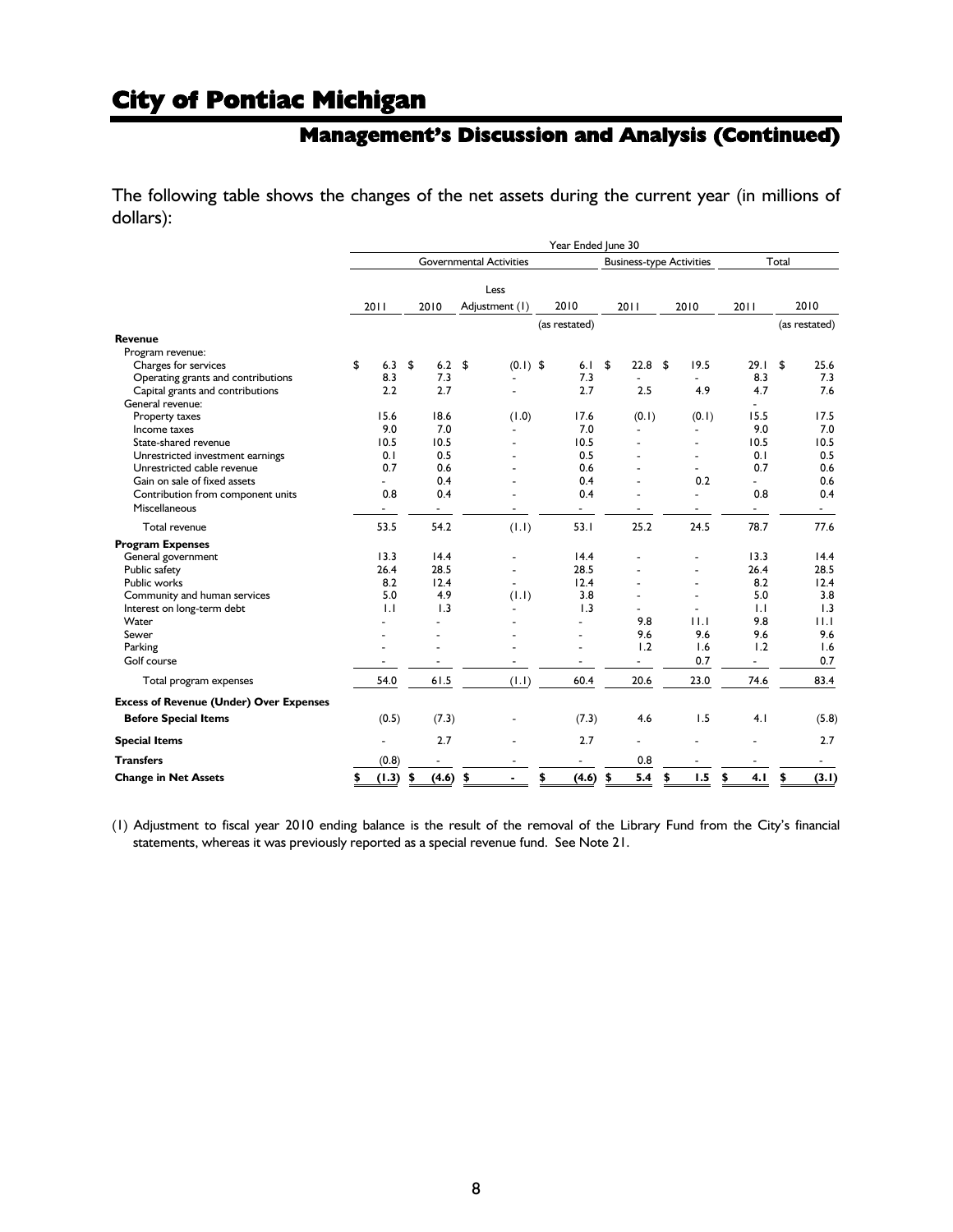### **Management's Discussion and Analysis (Continued)**

#### **Governmental Activities**

Expenses for the City's governmental activities totaled \$54.0 million, which is an 10.6 percent decrease from last year's total of \$60.4 million as restated to adjust for the reclassification of the library fund. A total of \$12.9 million of other postemployment benefit (OPEB) expenses was recorded in 2011 compared to \$4.4 million in 2010, which is an \$8.5 million increase in the OPEB expense. This increase in OPEB expense offset other 2011 expense reductions of \$14.8 million in governmental activities. Expenses decreased primarily due to a decrease in public safety and public works expenses in 2011.

Although the expenses of governmental activities decreased from prior year, revenue increased slightly. Revenue totaled \$53.5 million for 2011, which is an increase of \$0.4 million from last year's total of \$53.1 million as restated for the reclassification of the Library Fund.

#### **Business-type Activities**

The City's business-type activities consist of the Water, Sewer, Parking, and Golf Course Funds.

The City provides water to residents from the Detroit water system. The Water Fund rates were increased in December 2009 to generate sufficient cash flows to cover the annual operating, maintenance, and replacement costs. The Water Fund had operating income of \$2.7 million in 2011 compared to an operating loss of \$0.4 million in 2010. The operating income was a result of the increase in water rates as well as the decrease of operating expenses.

The City provides sewage treatment through a City-owned and operated sewage treatment plant. The Sewer Fund rates were increased in December 2009 to cover the annual operating, maintenance, and replacement costs. The Sewer Fund had operating income of \$0.5 million in 2011 compared to a loss of \$1.55 million in 2010. Similar to water operations, the operating income was a result of an increase in sewer sales revenue compared to prior year, as well as a slight decrease in operating expenses.

The Parking Fund accounts for the activity of numerous City-owned parking lots and continues to rely on contributions from other City funds to offset operating losses. The operating loss for 2011 was approximately \$0.5 million, compared to \$0.8 million in 2010.

The City-owned golf course sustained an operating loss in 2011 of approximately \$10,800 compared to \$430,000 in 2010. The General Fund subsidized \$13,000 in 2011 compared to \$210,000 in 2010 to cover the cost of operations. The significant decrease in the operating loss and General Fund subsidy is due to the City leasing the golf course operations to an outside management company in April 2010. See Note 17 for more information. In addition, the 2000 Municipal Golf Course Bonds are the responsibility of the golf course. The bond agreement states if the golf course does not have sufficient net income to pay the debt service on the bond, TIFA 4 will be responsible for the current year's debt service. During the current year, TIFA 4 paid the debt service of approximately \$756,000.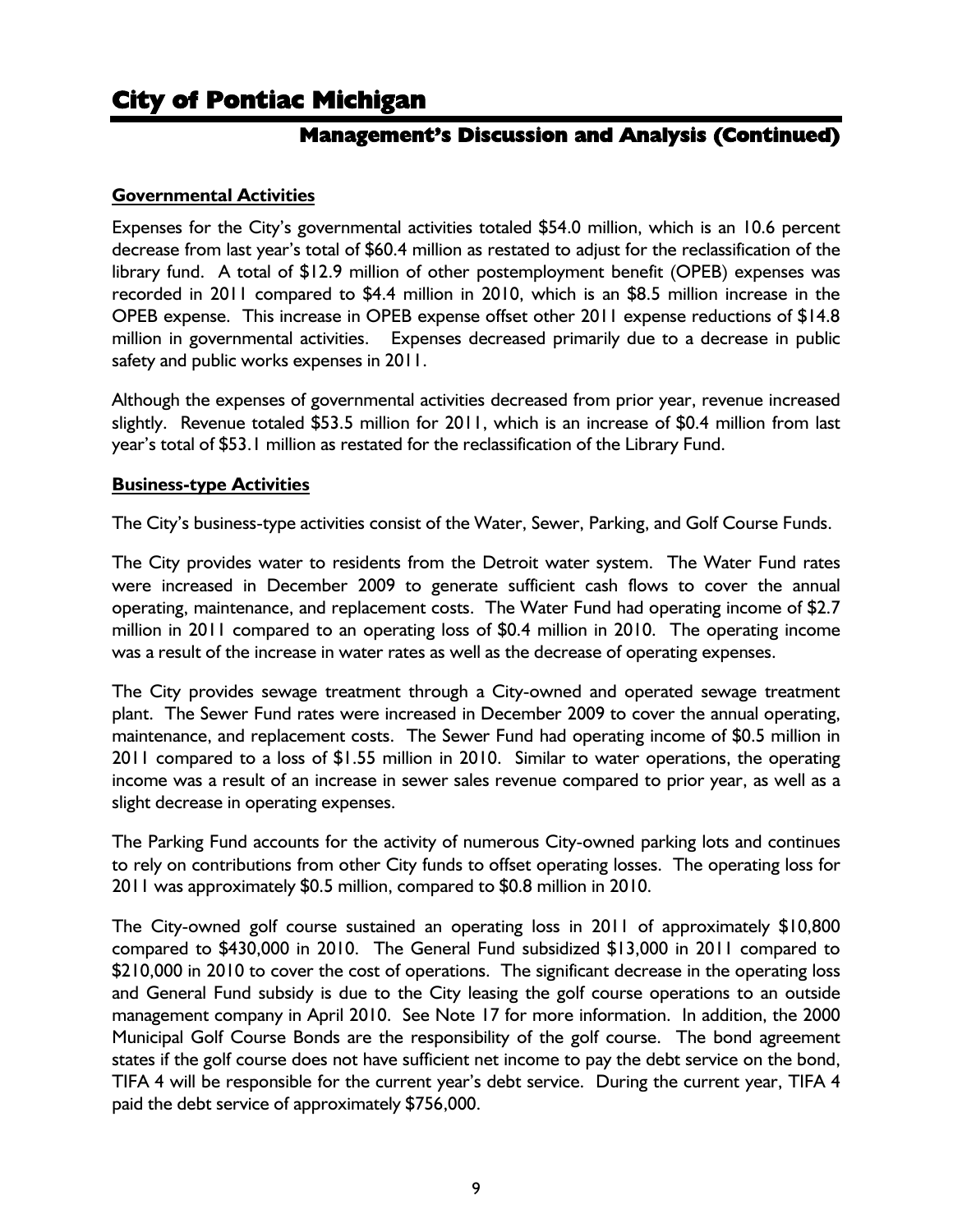### **Management's Discussion and Analysis (Continued)**

#### **The City's Funds**

Our analysis of the City's major funds follows the government-wide financial statements. The fund financial statements provide detail information about the most significant funds, not the City as a whole. The City creates funds to help manage money for specific purposes as well as to show accountability for certain activities, such as special property tax millages or grants. The only major governmental fund for the year ended June 30, 2011 is the General Fund.

The City eliminated its fund deficit and reported a fund balance of approximately \$554,000 at June 30, 2011. The elimination in the fund deficit is comprised of several items described below. Even though the General Fund has eliminated the cumulative deficit during 2011, the City continues to struggle to balance the significant annual operating deficit. The significant loss of property and income tax revenue annually offset prior year's expenditure reductions and requires additional adjustments to expenditures.

The decrease in the deficit of approximately \$4,644,000 resulted from the following activity in 2011:

- Nonpayment of pension and VEBA payments
- One-time reimbursement from the GERS VEBA to reimburse eligible retiree healthcare costs
- Restructuring of property tax reimbursement due to General Motors
- Significant reductions in staffing levels and other cost reductions

**Operating Revenue and Expenditures** - The General Fund had total revenue of \$35.6 million and total expenses of \$29.5 million in 2011 compared to \$37.8 million in revenue and \$37.0 million in expenses in 2010. Property and income taxes are \$20.7 million, or 58 percent, of General Fund revenue in 2011. Property and income taxes decreased 11 percent from 2010 due to economic conditions impacting the property tax base. In addition, state-shared revenue is \$10.6 million, or 30 percent, of General Fund revenue in 2011 and increased 2 percent from 2010.

To keep up with declining revenue, General Fund expenditures were also reduced. The General Fund pays for most of the City's governmental services. The most significant are police and fire, which incurred expenses of approximately \$17.1 million in 2011 compared to \$23.6 million in 2010. These two service areas represent 58 percent of the General Fund's expenditures and are primarily funded through general revenue such as taxes and state-shared revenue.

**Other Financing Uses** - The General Fund transferred a total of \$3.4 million to other funds, including an operating subsidy to the District Court of \$2.5 million in 2011.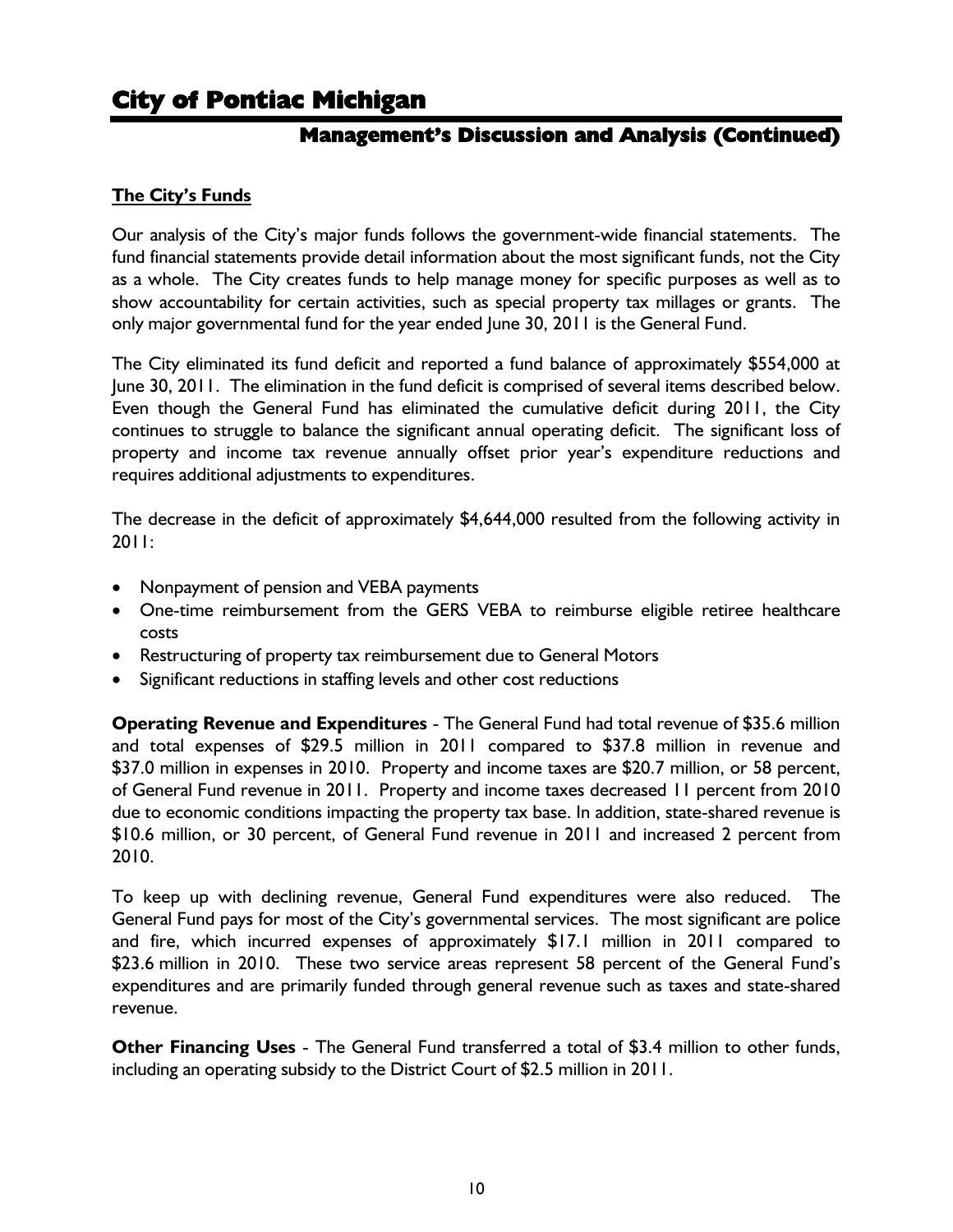### **Management's Discussion and Analysis (Continued)**

The single most important measure of short-term financial health is unreserved fund balance of the General Fund. The following is the six-year history of fund balance for the General Fund:

|                         | 2006               | 2007             | 2008                                                                                | 2009        | 2010                     | 2011                     |
|-------------------------|--------------------|------------------|-------------------------------------------------------------------------------------|-------------|--------------------------|--------------------------|
| Fund balance (deficit): |                    |                  |                                                                                     |             |                          |                          |
| Unreserved              |                    |                  | $$$ (4,177,203) $$$ (6,142,240) $$$ (7,071,957) $$$ (4,790,071) $$$ (4,089,199) $$$ |             |                          | 554.732                  |
| Reserved                | 64,000             | 64,000           | 64,000                                                                              |             | $\overline{\phantom{a}}$ | $\overline{\phantom{0}}$ |
| Total fund balance      |                    |                  |                                                                                     |             |                          |                          |
| (deficit)               | $(4, 113, 203)$ \$ | $(6,078,240)$ \$ | $(7,007,957)$ \$                                                                    | (4,790,071) | (4,089,199)              | 554,732                  |

In 2009, the City recorded a prior period adjustment of \$817,000, decreasing the fund deficit relating to value of stock held.

#### **General Fund Budgetary Highlights**

As noted above, the General Fund generated a surplus of approximately \$4,644,000 during the year ended June 30, 2011. The budget was balanced with substantial reductions in employee costs coupled with two one-time actions: not paying the annual pension and VEBA contributions and receiving reimbursement from the GERS VEBA for eligible retiree healthcare expenditures (using virtually the entire VEBA balance). While balancing the 2011 operating budget and eliminating the cumulative deficit, the City faces significant future year challenges balancing the annual operating budget. The expenditure reductions also included the outsourcing of the building, safety, and planning activity, grant management, and income tax collections and administration.

See the economic factors and next year's budgets and rates section for more information on the City's plans to eliminate the deficit.

#### **Capital Asset and Debt Administration**

At the end of 2011, the City had invested \$23.8 million in a broad range of capital assets including land and improvements, buildings and improvements, equipment, roads, street signs, bridges, sidewalks, furniture, vehicles, and water and sewer lines.

Governmental activities and the TIFA component unit incurred new debt totaling \$4,000,000 during the year relating to the General Motors and Motors Liquidation Company property tax appeal settlement. Governmental activities of the City and TIFA are responsible for repayment of \$1,904,580 and \$2,095,420, respectively.

New debt incurred in the enterprise funds during the year included Water Fund drawdowns of \$846,733 on the 2010 Drinking Water Revolving Fund loan 7307-01 and Sewer Fund drawdowns of \$5,241,255 on the 2010 Clean Water Revolving Fund loan 5408-01.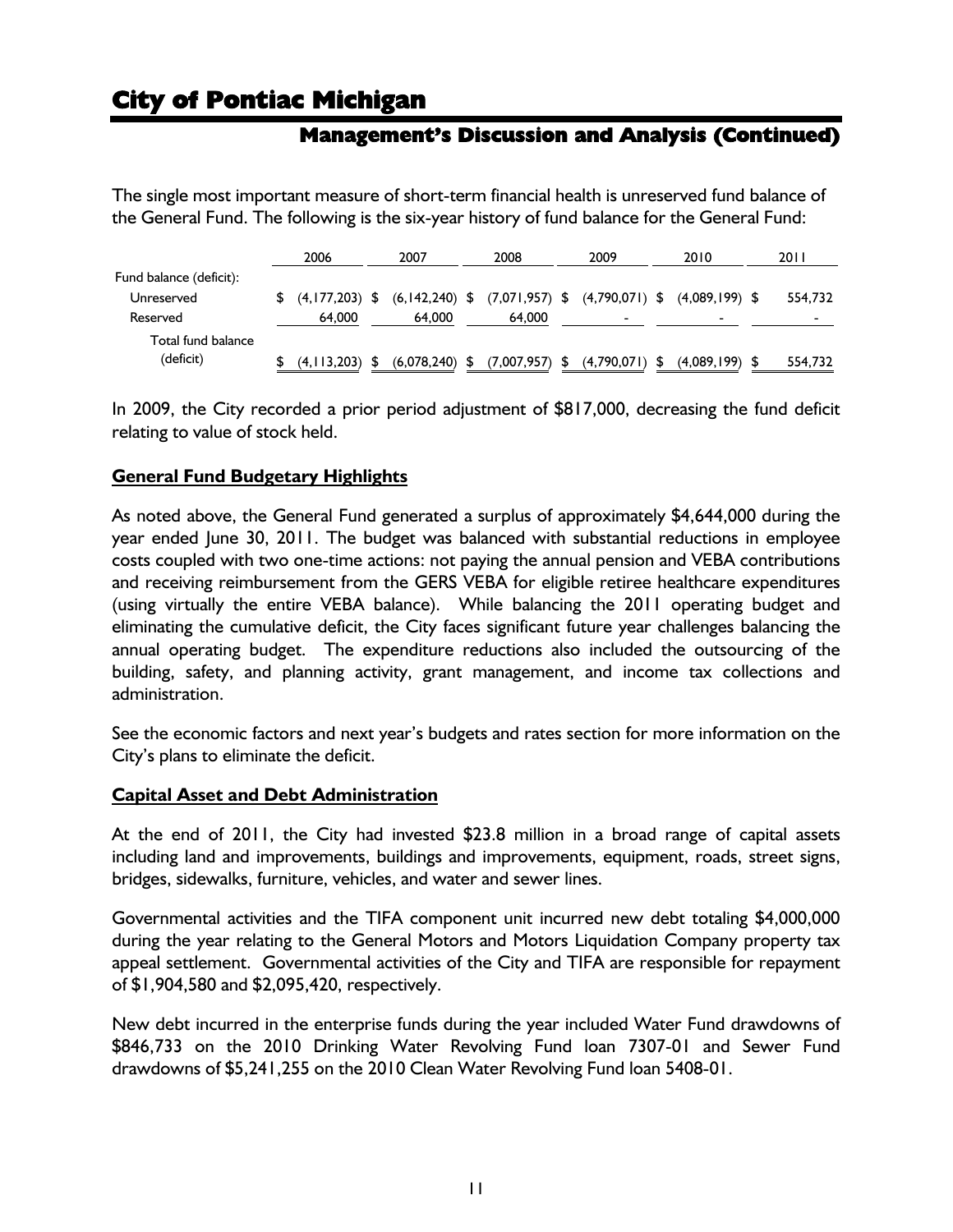### **Management's Discussion and Analysis (Continued)**

#### **Economic Factors and Next Year's Budgets and Rates**

As previously discussed, the General Fund's cumulative deficit of \$4.1 million from the year ended June 30, 2010 was eliminated in fiscal year 2011. The General Fund's fund balance for the year ended June 30, 2011 is \$554,732. The City's adopted budget for the 2012 fiscal year is being continuously reviewed by the emergency financial manager. The significant revenue decreases are projected to continue for several more years. Economic conditions statewide driving these decreases continue to be a challenge for the City in fiscal year 2012 and beyond.

The emergency manager submitted a financial and operating plan to eliminate the operating deficit for the 2012 fiscal year. The key initiatives that will be undertaken to eliminate the operating deficit are as follows:

- Management will reduce the cost of the City's health insurance. By consolidating the number of plans, sharing the costs of insurance with employees and retirees through offering a plan that is more realistic in today's economy, the City should realize at least \$2.8 million of savings on an annual basis. These savings will be realized through the modification, rejection, termination, or renegotiation of contracts pursuant to Section 19 of Public Act 4 of 2011.
- Management will seek reimbursement from the federal government for up to 80 percent of the cost of health insurance costs of retirees who have not attained 65 years of age and who retired after June 30, 2010. This reimbursement is expected to be \$1.8 million in fiscal 2012.
- Management plans to outsource fire suppression activities to another governmental unit. This initiative is expected to reduce the cost of such services by approximately \$3 million per year.
- Management will initiate a sanitation user fee to eliminate the General Fund subsidy for these services. This initiative is expected to generate \$1.3 million in revenue and eliminate the General Fund subsidy of the same amount.

During the next two years, the City plans to continue to meet its existing debt service requirements on all bonds, notes, and municipal securities and all other uncontested legal obligations. In addition, the City will continue to develop partnerships with neighboring communities to provide services in an efficient manner. Services that can be provided by the private sector at a lower cost than can be provided by the City will continue to be explored.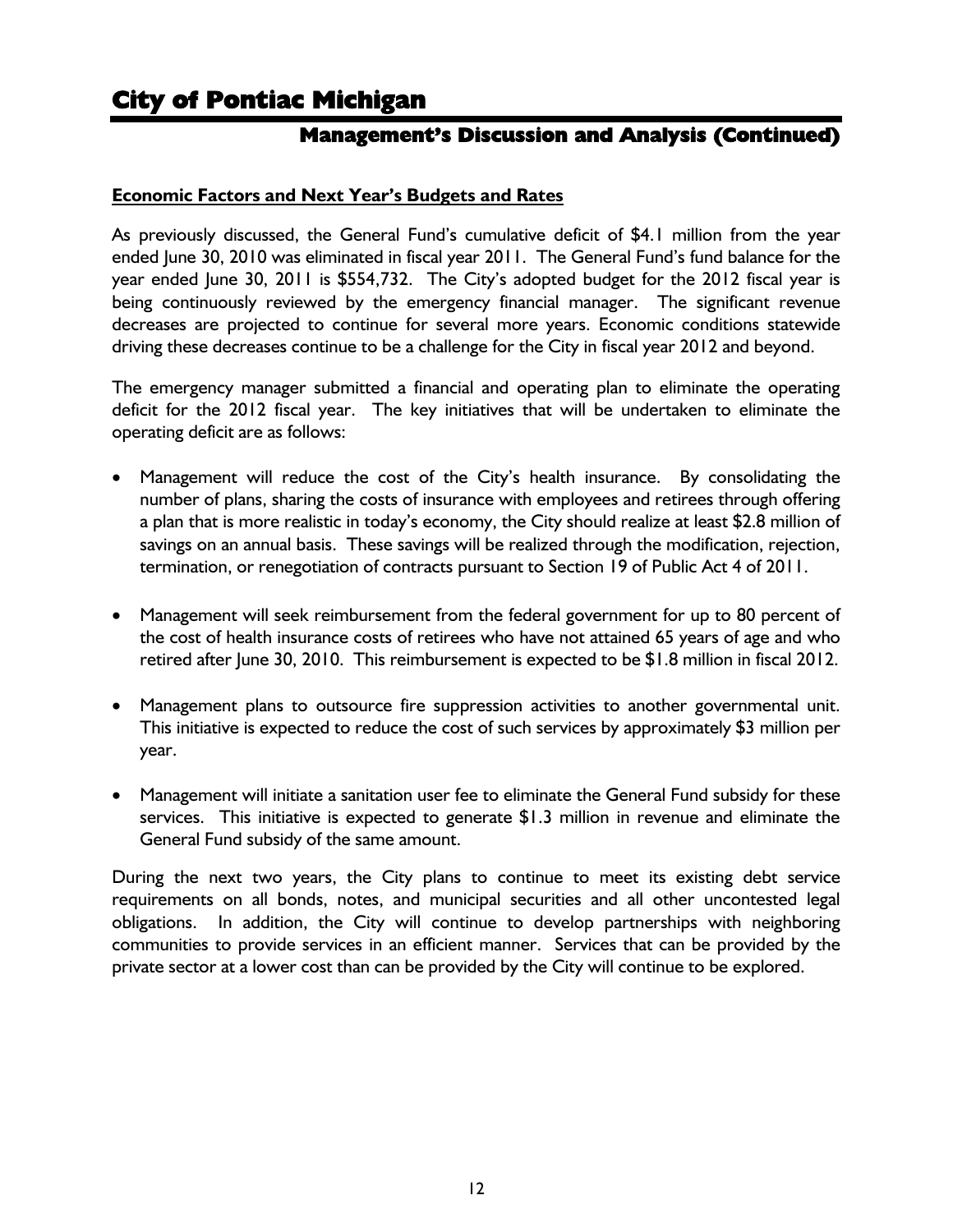### **Management's Discussion and Analysis (Continued)**

#### **Contacting the City's Management**

This financial report is intended to provide our citizens, taxpayers, customers, and investors with a general overview of the City's finances and to demonstrate the City's accountability for the money it receives. The period covered coincides with the term of emergency financial manager Michael L. Stampfler (July 1, 2010-September 11, 2011). The emergency financial manager serving at the time this letter is written for presentation (Louis H. Schimmel) began serving on September 12, 2011. If you have questions about this report or need additional information, contact the City of Pontiac, Michigan's finance director's office, 47450 Woodward Ave., Pontiac, Michigan 48342.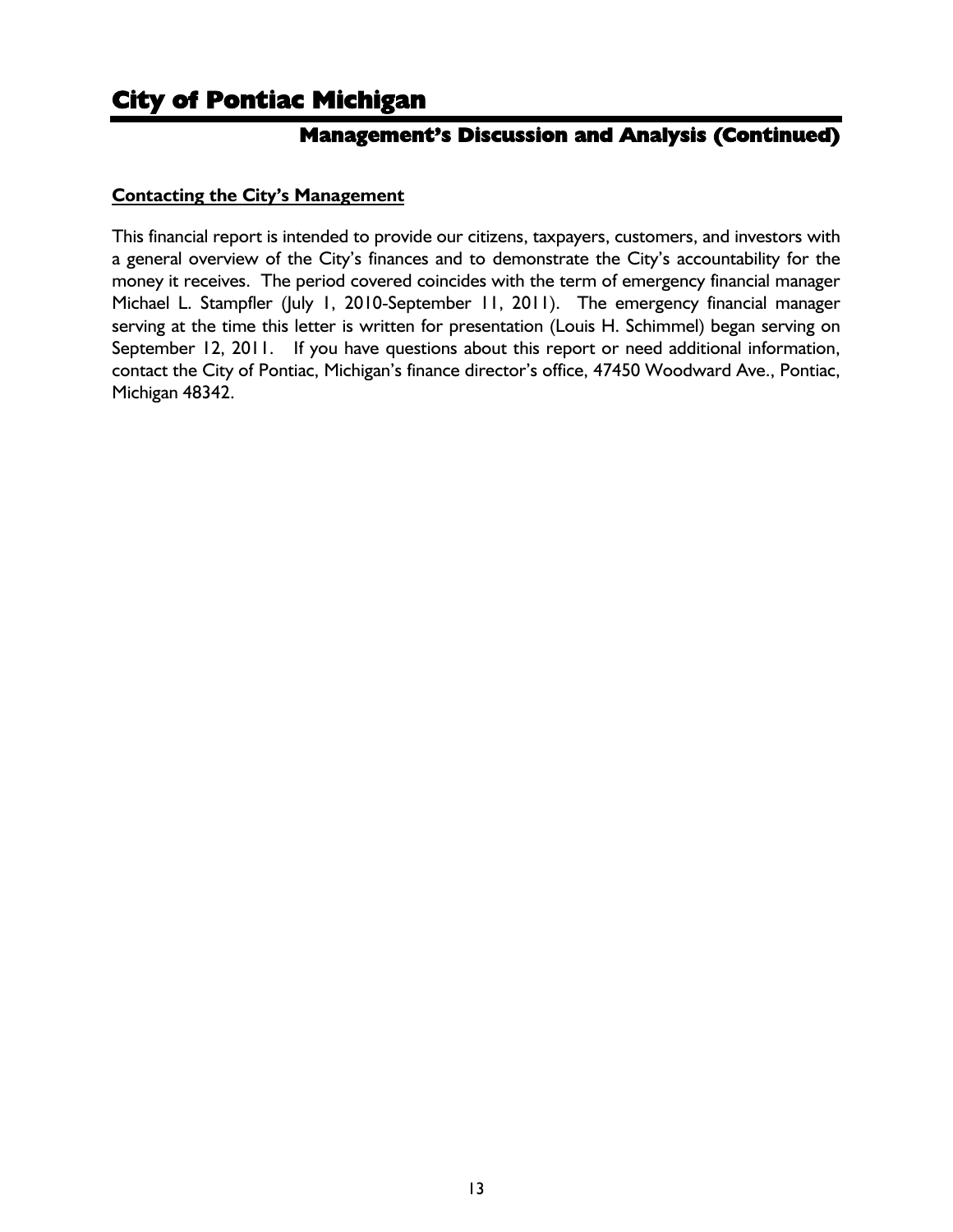# Statement of Net Assets (Deficit) June 30, 2011

|                                                     |                   | <b>Primary Government</b> |                  |                 |
|-----------------------------------------------------|-------------------|---------------------------|------------------|-----------------|
|                                                     | Governmental      | Business-type             |                  | Component       |
|                                                     | <b>Activities</b> | Activities                | Total            | Units           |
| <b>Assets</b>                                       |                   |                           |                  |                 |
| Cash and investments (Note 3)                       | \$<br>13,019,823  | \$<br>9,962,925           | \$<br>22,982,748 | \$<br>4,628,649 |
| Receivables - Net (Note 4):                         |                   |                           |                  |                 |
| Property and income taxes                           | 2,086,719         | 470                       | 2,087,189        | 33,066          |
| Customer receivables                                |                   | 8,139,006                 | 8,139,006        |                 |
| Other receivables                                   | 2,558,991         | 63,411                    | 2,622,402        |                 |
| Due from other governmental units                   | 6,186,873         |                           | 6,186,873        |                 |
| Special assessments receivable                      |                   | 57,865                    | 57,865           |                 |
| Due from component units - Advances                 | 3,880,000         |                           | 3,880,000        |                 |
| Internal balances                                   | (32, 156)         | 32,156                    |                  |                 |
| Prepaid and other assets                            | 820,492           |                           | 820,492          |                 |
| Restricted assets (Note 8)                          | 2,498,255         | 1,712,298                 | 4,210,553        | 7,941,938       |
| Long-term lease receivable                          | 315,000           |                           | 315,000          |                 |
| Capital assets (Note 5):                            |                   |                           |                  |                 |
| Assets not subject to depreciation                  | 36,991,797        | 17,070,322                | 54,062,119       |                 |
| Assets subject to depreciation - Net                | 59,952,978        | 46,318,005                | 106,270,983      | 6,129,064       |
| <b>Total assets</b>                                 | 128,278,772       | 83,356,458                | 211,635,230      | 18,732,717      |
| <b>Liabilities</b>                                  |                   |                           |                  |                 |
|                                                     | 1,681,051         | 3,828,737                 | 8,509,788        | 160,040         |
| Accounts payable<br>Due to other governmental units | 581,290           |                           | 581,290          |                 |
| Due to primary government                           |                   |                           |                  | 3,880,000       |
| Deposits                                            | 492,229           | 46,931                    | 539,160          |                 |
| Accrued liabilities and other:                      |                   |                           |                  |                 |
| Accrued interest payable                            | 164,825           | 32,369                    | 197,194          | 316,544         |
| Other accrued liabilities                           | 7,251,977         | 404, 185                  | 7,656,162        | 530,184         |
| Unearned revenue (Note 4)                           | 207,520           |                           | 207,520          | 552,486         |
| Noncurrent liabilities (Note 7):                    |                   |                           |                  |                 |
| Due within one year                                 | 5,055,323         | 1,005,000                 | 6,060,323        | 2,808,855       |
| Due in more than one year:                          |                   |                           |                  |                 |
| Net OPEB obligation                                 | 23,732,475        | 2,522,323                 | 26,254,798       |                 |
| Net pension obligation                              | 824,166           |                           | 824,166          |                 |
| Long-term debt                                      | 34, 178, 158      | 10,882,988                | 45,061,146       | 51,310,825      |
| <b>Total liabilities</b>                            | 77,169,014        | 18,722,533                | 95,891,547       | 59,558,934      |
| <b>Net Assets (Deficit)</b>                         |                   |                           |                  |                 |
| Invested in capital assets - Net of related         |                   |                           |                  |                 |
| debt                                                | 92,335,365        | 52,000,339                | 144,335,704      | 6,129,064       |
| Restricted for:                                     |                   |                           |                  |                 |
| Streets and highways                                | 965,894           |                           | 965,894          |                 |
| Debt service                                        |                   | 216,935                   | 216,935          | 7,941,938       |
| Capital projects                                    | 3,750,081         |                           | 3,750,081        |                 |
| Sanitation                                          | 1,014,282         |                           | 1,014,282        |                 |
| Drains                                              | 872,734           |                           | 872,734          |                 |
| Senior activities                                   | 1,276,084         |                           | 1,276,084        |                 |
| Grants                                              | 537,959           |                           | 537,959          |                 |
| Cable television                                    | 1,034,345         |                           | 1,034,345        |                 |
| Water and sewer bond reserves                       |                   | 1,712,298                 | 1,712,298        |                 |
| Revolving loans                                     |                   |                           |                  | 889,298         |
| Unrestricted                                        | (50, 676, 986)    | 10,704,353                | (39, 972, 633)   | (55, 786, 517)  |
| Total net assets (deficit)                          | 51,109,758        | 64,633,925                | 115,743,683      | (40,826,217)    |

The Notes to Financial Statements are an

Integral Part of this Statement. 14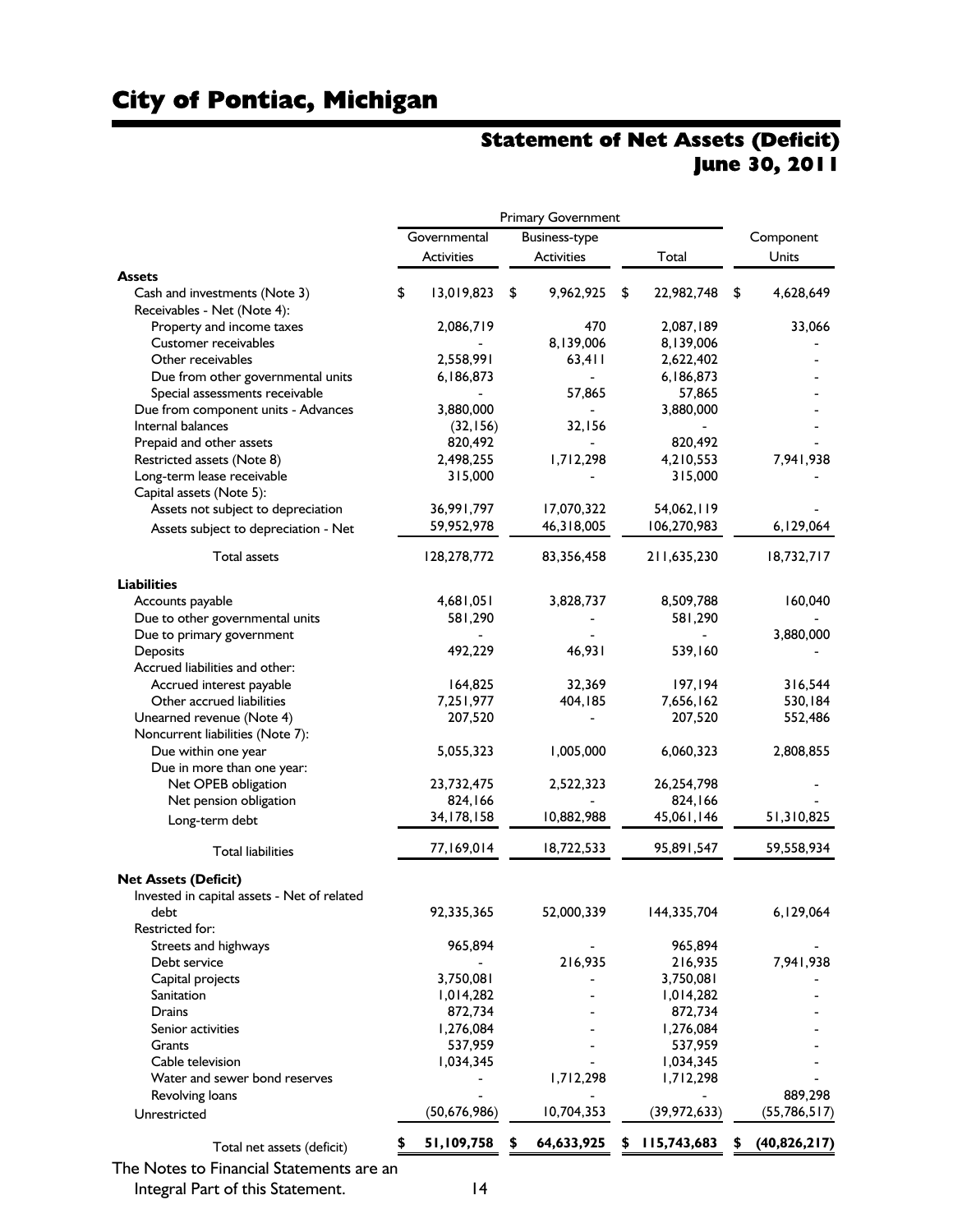|                                           |                  |                 | Program Revenue |                |
|-------------------------------------------|------------------|-----------------|-----------------|----------------|
|                                           |                  |                 | Operating       | Capital Grants |
|                                           |                  | Charges for     | Grants and      | and            |
|                                           | <b>Expenses</b>  | Services        | Contributions   | Contributions  |
| <b>Functions/Programs</b>                 |                  |                 |                 |                |
| Primary government:                       |                  |                 |                 |                |
| Governmental activities:                  |                  |                 |                 |                |
| General government                        | \$<br>13,279,644 | \$<br>1,638,847 | \$              | \$             |
| Public safety                             | 26,408,700       | 3,353,292       | 269,245         |                |
| Public works                              | 8,173,113        | 1,293,949       | 4,897,911       | 2,232,255      |
| Community and human services              | 5,034,645        | 37,251          | 3,176,376       |                |
| Interest on long-term debt                | 1,103,567        |                 |                 |                |
| Total governmental activities             | 53,999,669       | 6,323,339       | 8,343,532       | 2,232,255      |
| Business-type activities:                 |                  |                 |                 |                |
| <b>Water Fund</b>                         | 9,840,415        | 12,380,407      |                 | 805,840        |
| Sewer Fund                                | 9,586,895        | 9,790,375       |                 | 1,707,175      |
| Parking Fund                              | 1,192,579        | 643,808         |                 |                |
| <b>Golf Course Fund</b>                   | 19,940           | 9,174           |                 |                |
| Total business-type activities            | 20,639,829       | 22,823,764      |                 | 2,513,015      |
| Total primary government                  | 74,639,498       | 29,147,103      | 8,343,532       | 4,745,270      |
| Component units:                          |                  |                 |                 |                |
| Tax Increment Financing Authority         | \$<br>4,015,755  | \$<br>38,001    | \$              | \$             |
| Downtown Development Authority            | 38,204           |                 |                 |                |
| <b>Economic Development Corporation</b>   | 178,199          |                 |                 |                |
| <b>Brownfield Redevelopment Authority</b> | 160,918          |                 |                 |                |
|                                           | 4,393,076        | \$<br>38,001    | \$              |                |

Property taxes Income taxes State-shared revenue Investment income Cable franchise fees Other miscellaneous income Contributions from primary government Contributions from component units

Total general revenue

#### **Transfers**

#### **Change in Net Assets**

**Net Assets (Deficit)** - Beginning of year - As restated (Note 21)

**Net Assets (Deficit)** - End of year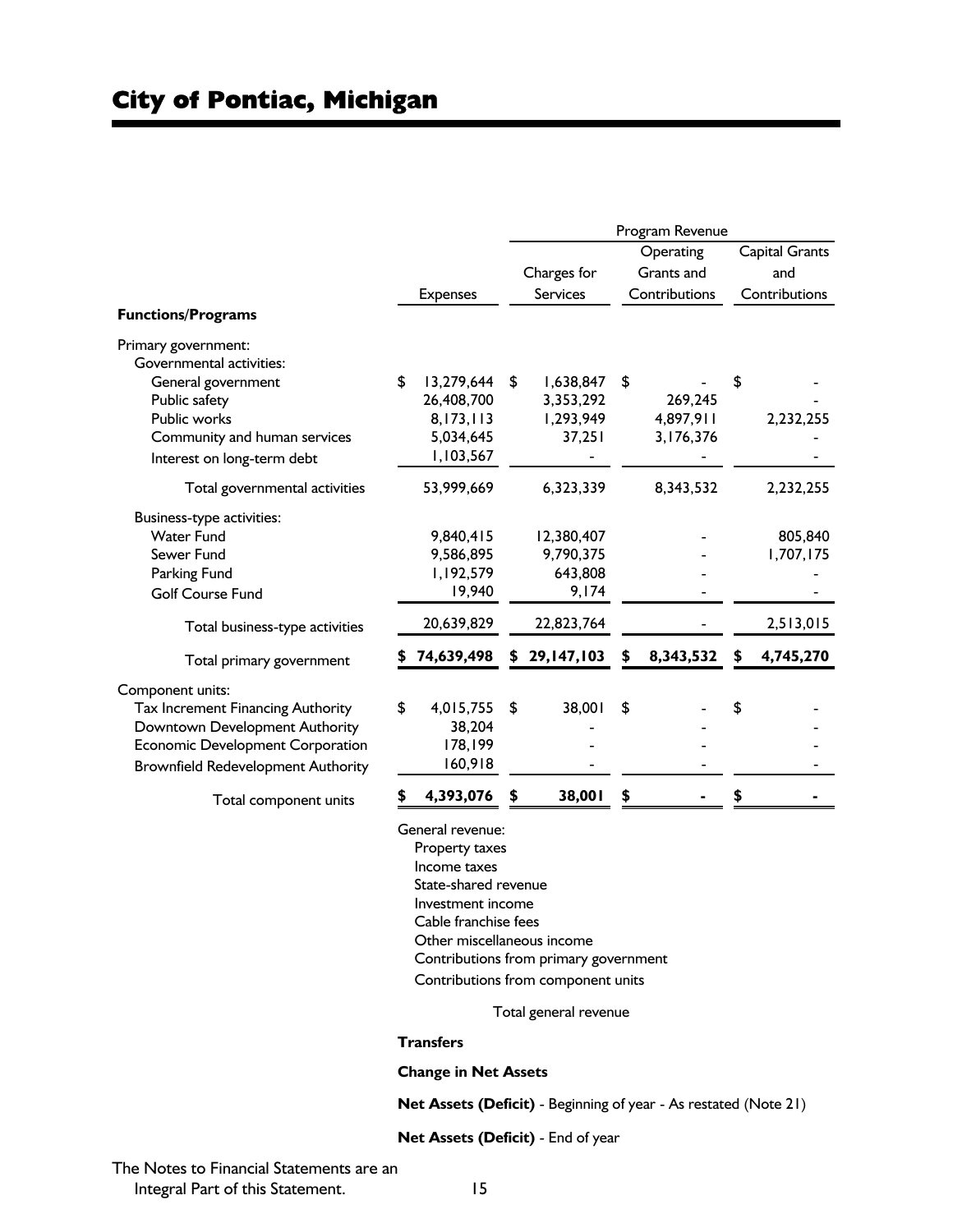# Statement of Activities Year Ended June 30, 2011

|                                   | Net (Expense) Revenue and Changes in Net Assets<br><b>Primary Government</b> |                                      |                    |
|-----------------------------------|------------------------------------------------------------------------------|--------------------------------------|--------------------|
| Governmental<br><b>Activities</b> | <b>Business-type</b><br><b>Activities</b>                                    | Total                                | Component<br>Units |
| \$                                |                                                                              |                                      |                    |
| (11,640,797)<br>(22, 786, 163)    | \$                                                                           | \$<br>(11,640,797)<br>(22, 786, 163) | \$                 |
| 251,002                           |                                                                              | 251,002                              |                    |
| (1,821,018)                       |                                                                              | (1,821,018)                          |                    |
| (1, 103, 567)                     |                                                                              | (1, 103, 567)                        |                    |
| (37, 100, 543)                    |                                                                              | (37, 100, 543)                       |                    |
|                                   | 3,345,832                                                                    | 3,345,832                            |                    |
|                                   | 1,910,655                                                                    | 1,910,655                            |                    |
|                                   | (548, 771)                                                                   | (548, 771)                           |                    |
|                                   | (10, 766)                                                                    | (10, 766)                            |                    |
|                                   | 4,696,950                                                                    | 4,696,950                            |                    |
| (37, 100, 543)                    | 4,696,950                                                                    | (32, 403, 593)                       |                    |
|                                   |                                                                              |                                      | (3, 977, 754)      |
|                                   |                                                                              |                                      | (38, 204)          |
|                                   |                                                                              |                                      | (178, 199)         |
|                                   |                                                                              |                                      | (160, 918)         |
|                                   |                                                                              |                                      | (4,355,075)        |
| 15,559,259                        | (91, 870)                                                                    | 15,467,389                           | 3,312,659          |
| 8,991,164                         |                                                                              | 8,991,164                            |                    |
| 10,524,000                        |                                                                              | 10,524,000                           |                    |
| 126,586<br>663,640                | 2,751                                                                        | 129,337<br>663,640                   | 112,564            |
|                                   |                                                                              |                                      | 3,150              |
|                                   |                                                                              |                                      | 5,278,451          |
| 814,385                           |                                                                              | 814,385                              |                    |
| 36,679,034                        | (89, 119)                                                                    | 36,589,915                           | 8,706,824          |
| (776, 206)                        | 776,206                                                                      |                                      |                    |
| (1, 197, 715)                     | 5,384,037                                                                    | 4,186,322                            | 4,351,749          |
| 52,307,473                        | 59,249,888                                                                   | 111,557,361                          | (45, 177, 966)     |
| \$<br>51,109,758                  | \$<br>64,633,925                                                             | \$115,743,683                        | \$(40,826,217)     |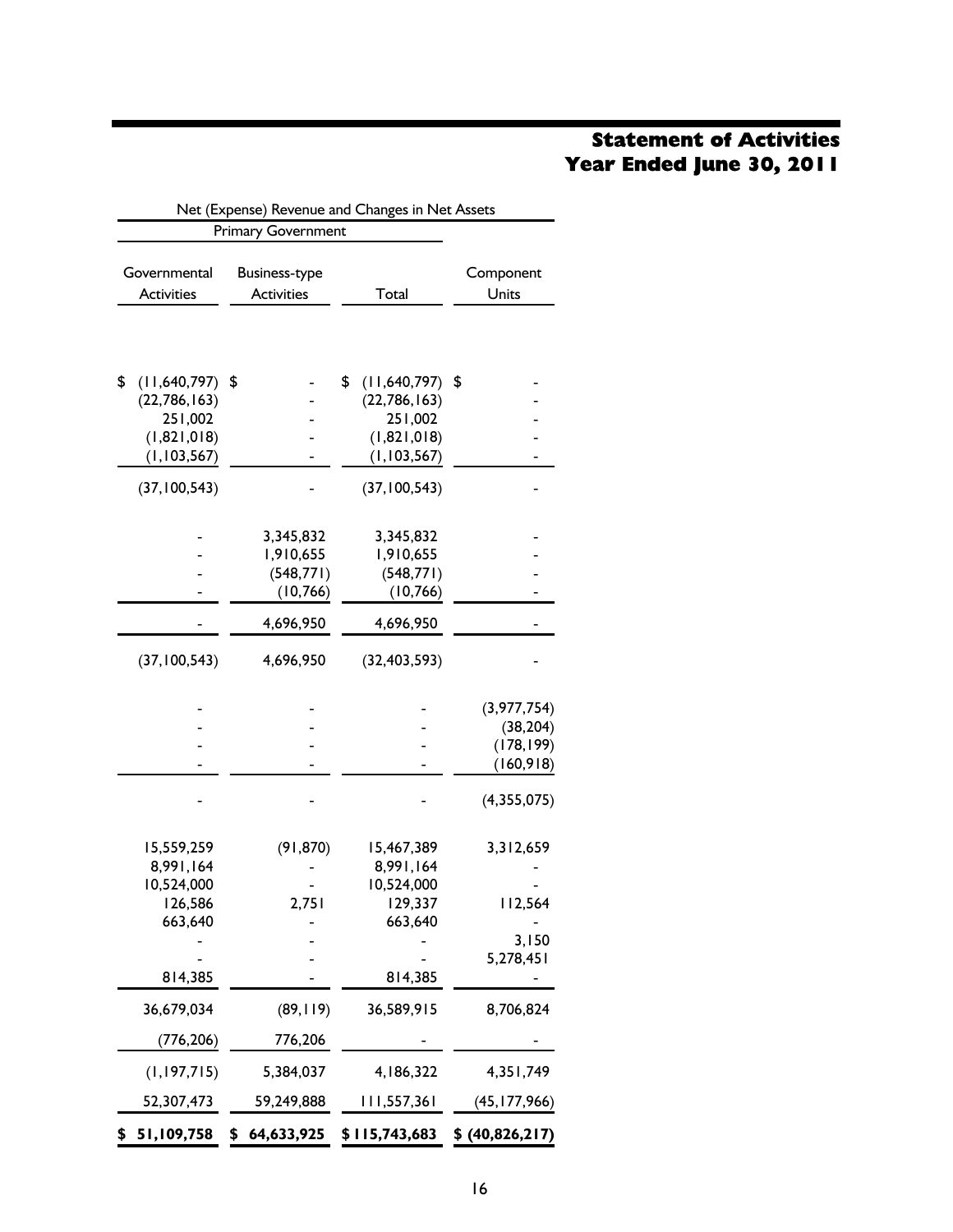### Governmental Funds Balance Sheet June 30, 2011

|                                               |                     | Nonmajor         |   | Total        |  |  |
|-----------------------------------------------|---------------------|------------------|---|--------------|--|--|
|                                               |                     | Governmental     |   | Governmental |  |  |
|                                               | <b>General Fund</b> | Funds            |   | Funds        |  |  |
| <b>Assets</b>                                 |                     |                  |   |              |  |  |
| Cash and investments (Note 3)                 | \$<br>909,760       | \$<br>10,384,625 | S | 11,294,385   |  |  |
| Receivables - Net (Note 4):                   |                     |                  |   |              |  |  |
| Property and income taxes                     | 2,075,679           | 11,040           |   | 2,086,719    |  |  |
| Other receivables                             | 1,877,046           | 7,459            |   | 1,884,505    |  |  |
| Due from other governmental units             | 3,675,972           | 2,510,901        |   | 6,186,873    |  |  |
| Due from other funds (Note 6)                 | 1,914,452           | 225,636          |   | 2,140,088    |  |  |
| Due from other funds - Advances (Note 6)      |                     | 2,252,438        |   | 2,252,438    |  |  |
| Other assets                                  |                     | 19,382           |   | 19,382       |  |  |
| Restricted cash and cash equivalents (Note 8) |                     | 2,498,255        |   | 2,498,255    |  |  |
| <b>Total assets</b>                           | \$10,452,909        | \$17,909,736     |   | \$28,362,645 |  |  |
| <b>Liabilities and Fund Balances</b>          |                     |                  |   |              |  |  |
| <b>Liabilities</b>                            |                     |                  |   |              |  |  |
| Accounts payable                              | \$<br>2,143,439     | \$<br>1,308,114  | S | 3,451,553    |  |  |
| Due to other governmental units               | 581,047             | 243              |   | 581,290      |  |  |
| Due to other funds (Note 6)                   |                     | 2,172,244        |   | 2,172,244    |  |  |
| Due to other funds - Advances (Note 6)        | 3,829,314           |                  |   | 3,829,314    |  |  |
| Deposits                                      | 490,559             | 1,670            |   | 492,229      |  |  |
| Other accrued liabilities                     | 860,995             | 372,609          |   | 1,233,604    |  |  |
| Deferred revenue                              | 1,992,823           | 1,202,292        |   | 3,195,115    |  |  |
| <b>Total liabilities</b>                      | 9,898,177           | 5,057,172        |   | 14,955,349   |  |  |
| <b>Fund Balances</b>                          |                     |                  |   |              |  |  |
| Nonspendable - Inventory                      |                     | 19,382           |   | 19,382       |  |  |
| Restricted:                                   |                     |                  |   |              |  |  |
| Roads                                         |                     | 846,364          |   | 846,364      |  |  |
| Police                                        |                     | 537,959          |   | 537,959      |  |  |
| Capital projects                              |                     | 4,326,619        |   | 4,326,619    |  |  |
| Landfill postclosure costs                    |                     | 2,498,255        |   | 2,498,255    |  |  |
| Drains                                        |                     | 2,822,734        |   | 2,822,734    |  |  |
| Senior activities                             |                     | 1,274,923        |   | 1,274,923    |  |  |
| Cable television                              |                     | 1,034,345        |   | 1,034,345    |  |  |
| <b>Committed - Cemetery</b>                   |                     | 45,957           |   | 45,957       |  |  |
| Unassigned                                    | 554,732             | (553, 974)       |   | 758          |  |  |
| <b>Total fund balances</b>                    | 554,732             | 12,852,564       |   | 13,407,296   |  |  |
| Total liabilities and fund balances           | \$10,452,909        | \$17,909,736     |   | \$28,362,645 |  |  |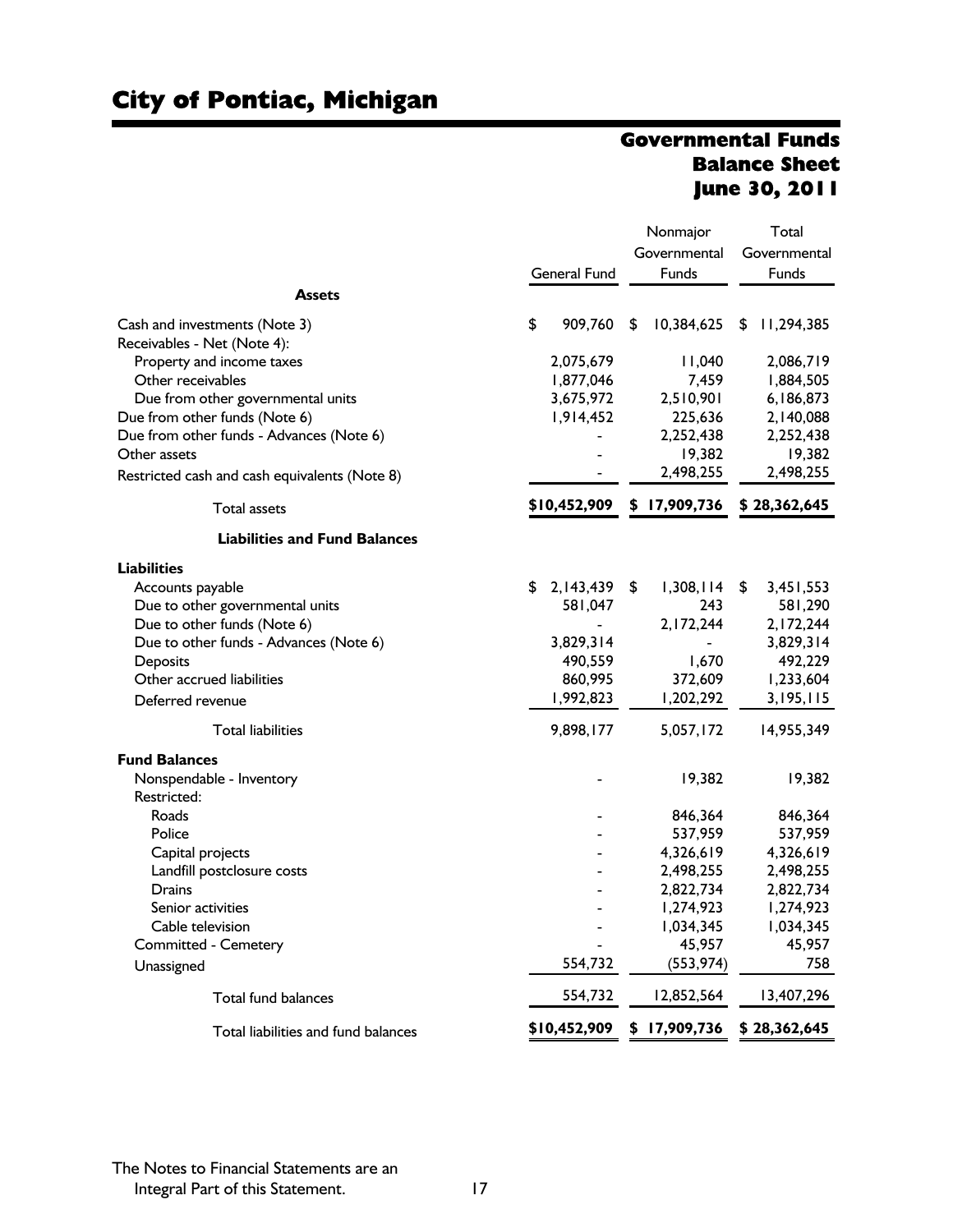### Governmental Funds Reconciliation of the Balance Sheet to the Statement of Net Assets June 30, 2011

| <b>Fund Balance Reported in Governmental Funds</b>                                                                                                                                                                                              | \$<br>13,407,296 |
|-------------------------------------------------------------------------------------------------------------------------------------------------------------------------------------------------------------------------------------------------|------------------|
| Amounts reported for governmental activities in the statement<br>of net assets are different because:                                                                                                                                           |                  |
| Capital assets used in governmental activities are not financial<br>resources and are not reported in the funds                                                                                                                                 | 93,822,012       |
| Long-term lease receivable from component unit to repay building<br>authority bonds is not reported in the funds since the bonds<br>payable are not recorded in the fund                                                                        | 315,000          |
| Certain receivables are expected to be collected over several years<br>and are not available to pay current liabilities in the funds                                                                                                            | 2,987,595        |
| Bonds payable, capital lease, other postemployment benefit, and<br>compensated absences obligations are not due and payable in the<br>current period and are not reported in the funds and pension<br>obligations are not recorded in the funds | (60, 838, 323)   |
| Accrued interest is not due and payable in the current period and is<br>not reported in the funds                                                                                                                                               | (164, 825)       |
| Internal service funds are included as part of governmental activities                                                                                                                                                                          | 1,581,003        |
| <b>Net Assets of Governmental Activities</b>                                                                                                                                                                                                    | 51,109,758       |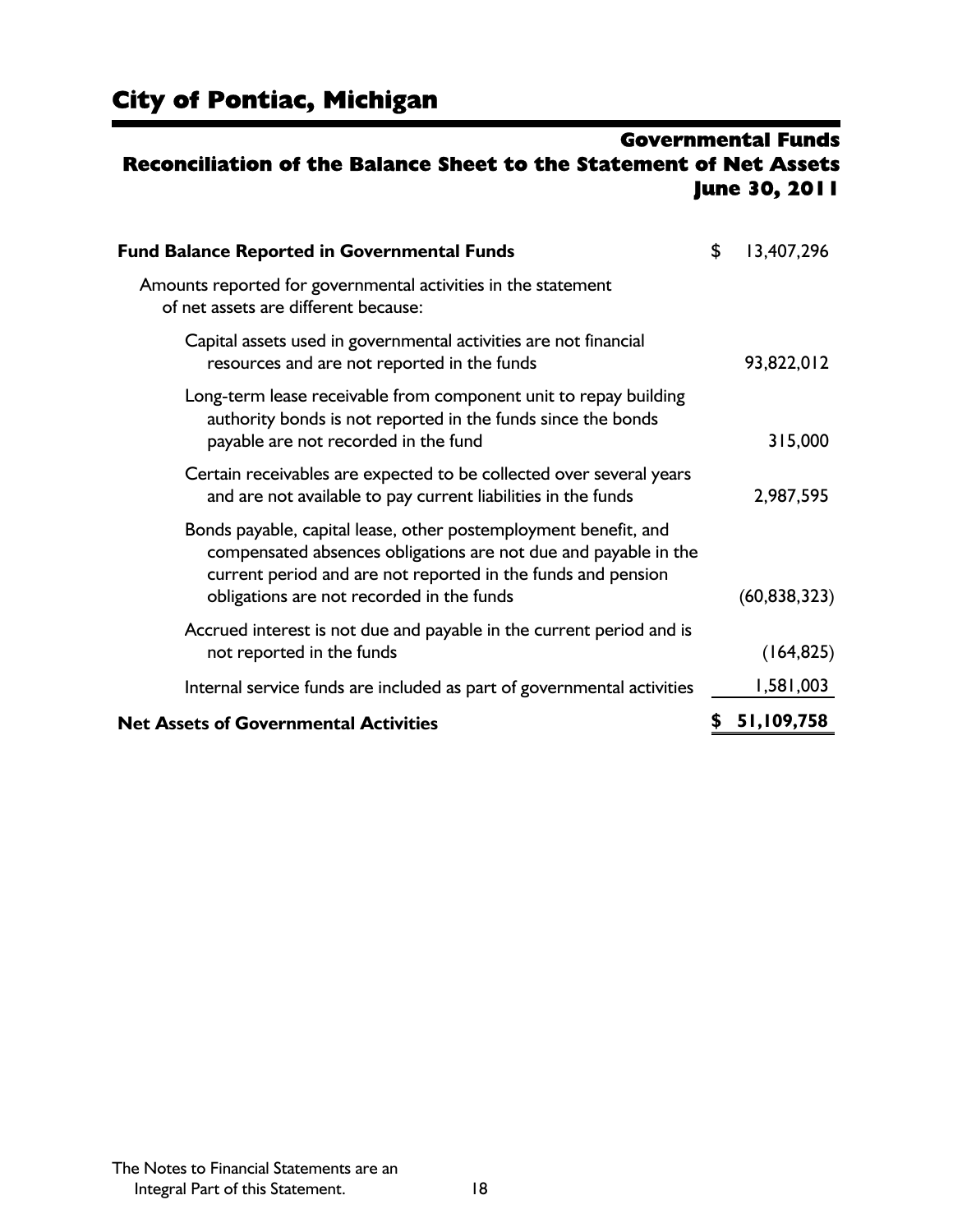### Governmental Funds Statement of Revenue, Expenditures, and Changes in Fund Balances (Deficit) Year Ended June 30, 2011

|                                                                        |                     | Nonmajor<br>Governmental | Total<br>Governmental |
|------------------------------------------------------------------------|---------------------|--------------------------|-----------------------|
|                                                                        | <b>General Fund</b> | Funds                    | Funds                 |
| <b>Revenue</b>                                                         |                     |                          |                       |
| <b>Property taxes</b>                                                  | \$11,749,259        | \$<br>3,904,666          | 15,653,925<br>S       |
| Income taxes                                                           | 8,991,164           |                          | 8,991,164             |
| Licenses and permits                                                   | 1,385,786           |                          | 1,385,786             |
| Federal sources                                                        |                     | 5,085,961                | 5,085,961             |
| State sources                                                          | 10,685,583          | 5,219,427                | 15,905,010            |
| Charges for services                                                   | 2,129,780           | 996,120                  | 3,125,900             |
| Fines and forfeitures                                                  |                     | I,442,277                | I,442,277             |
| Investment income                                                      | (10, 767)           | (10, 924)                | (21,691)              |
| Contribution from component units                                      |                     | I, I 14,385              | I, I 14,385           |
| Other revenue                                                          | 701,902             | 426, 113                 | 1,128,015             |
| Total revenue                                                          | 35,632,707          | 18,178,025               | 53,810,732            |
| <b>Expenditures</b>                                                    |                     |                          |                       |
| Current:                                                               |                     |                          |                       |
| General government                                                     | 2,644,796           | 236,762                  | 2,881,558             |
| District court                                                         |                     | 3,888,032                | 3,888,032             |
| Public safety                                                          | 17,103,591          | 268,451                  | 17,372,042            |
| <b>Public works and utilities</b>                                      | 1,397,539           | 11,568,587               | 12,966,126            |
| Commercial and industrial development                                  |                     | 54,561                   | 54,561                |
| Community development                                                  | 1,268,484           | 3,135,196                | 4,403,680             |
| Community and human services                                           | 164,292             | 501,935                  | 666,227               |
| General and special programs                                           | 4,744,906           | 5,278,450                | 10,023,356            |
| Debt service                                                           | 2,158,713           | 1,590,852                | 3,749,565             |
| Total expenditures                                                     | 29,482,321          | 26,522,826               | 56,005,147            |
| <b>Excess of Revenue Over (Under) Expenditures</b>                     | 6,150,386           | (8,344,801)              | (2,194,415)           |
| <b>Other Financing Sources (Uses)</b>                                  |                     |                          |                       |
| Issuance of debt                                                       | 1,374,984           | 529,596                  | 1,904,580             |
| Transfers in                                                           | 541,498             | 3,570,022                | 4, 11, 520            |
| Transfers out                                                          | (3, 422, 937)       | (1, 292, 313)            | (4,715,250)           |
| Total other financing (uses) sources                                   | (1, 506, 455)       | 2,807,305                | 1,300,850             |
| <b>Net Change in Fund Balances</b>                                     | 4,643,931           | (5,537,496)              | (893, 565)            |
| Fund Balances (Deficit) - Beginning of year - As<br>restated (Note 21) | (4,089,199)         | 18,390,060               | 14,300,861            |
| Fund Balances - End of year                                            | \$<br>554,732       | 12,852,564<br>\$         | \$13,407,296          |

The Notes to Financial Statements are an Integral Part of this Statement. 19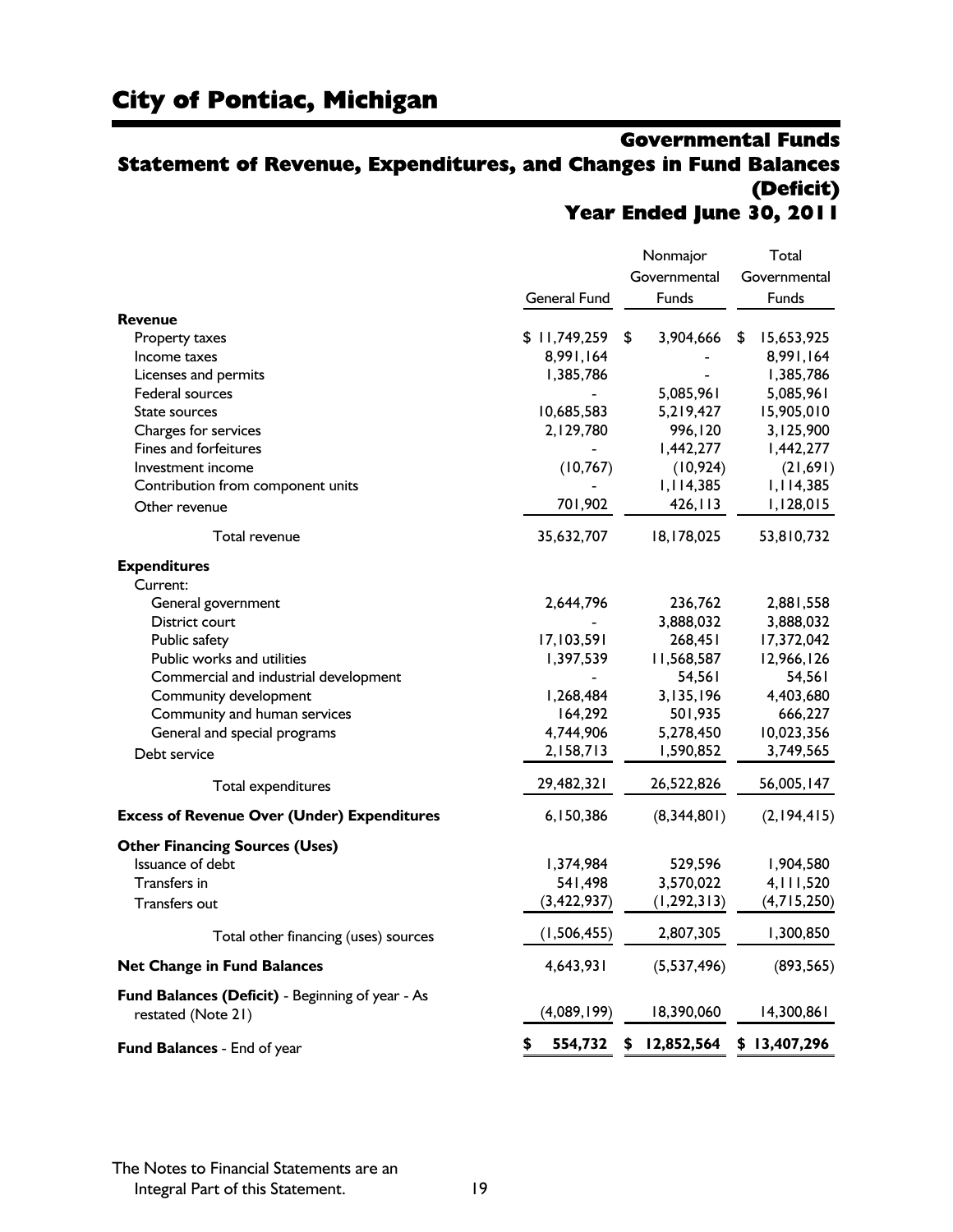### Governmental Funds Reconciliation of the Statement of Revenue, Expenditures, and Changes in Fund Balances of Governmental Funds to the Statement of Activities Year Ended June 30, 2011

| Net Change in Fund Balances - Total Governmental Funds                                                                                                                                 | \$<br>(893, 565)  |
|----------------------------------------------------------------------------------------------------------------------------------------------------------------------------------------|-------------------|
| Amounts reported for governmental activities in the statement<br>of activities are different because:                                                                                  |                   |
| Governmental funds report capital outlays as expenditures;<br>however, in the statement of activities, these costs are allocated<br>over their estimated useful lives as depreciation: |                   |
| Capital outlay reported in governmental funds                                                                                                                                          | 18,412,324        |
| Depreciation reported in the statement of activities                                                                                                                                   | (5, 111, 072)     |
| Loss on disposal of fixed assets                                                                                                                                                       | (1,609,347)       |
| Certain revenue reported in the statement of activities does not<br>provide current financial resources in the governmental funds                                                      | 714,420           |
| New debt is an other financing source in the governmental funds,<br>but not in the statement of activities (where it increases long-<br>term debt)                                     | (1,904,580)       |
| Increase in net pension obligations is recognized in the statement of<br>activities, but not in the governmental funds                                                                 | (824, 166)        |
| Other postemployment benefit obligation expense is recognized in<br>the statement of activities, but not in the governmental funds                                                     | (12,998,413)      |
| Repayment of bond principal is an expenditure in the governmental<br>funds, but not in the statement of activities (where it reduces<br>long-term debt)                                | 2,400,681         |
| Amortization on bond discount is not recorded in governmental<br>funds; in the statement of activities, this is recorded as an<br>adjustment to interest expense                       | 66,794            |
| Interest expense is recorded when incurred in the statement of<br>activities                                                                                                           | 24,674            |
| Decrease in accumulated employee sick and vacation pay is<br>recorded when earned in the statement of activities                                                                       | 842,140           |
| Internal service funds are included as part of governmental activities                                                                                                                 | (317, 605)        |
| <b>Change in Net Assets of Governmental Activities</b>                                                                                                                                 | \$<br>(1,197,715) |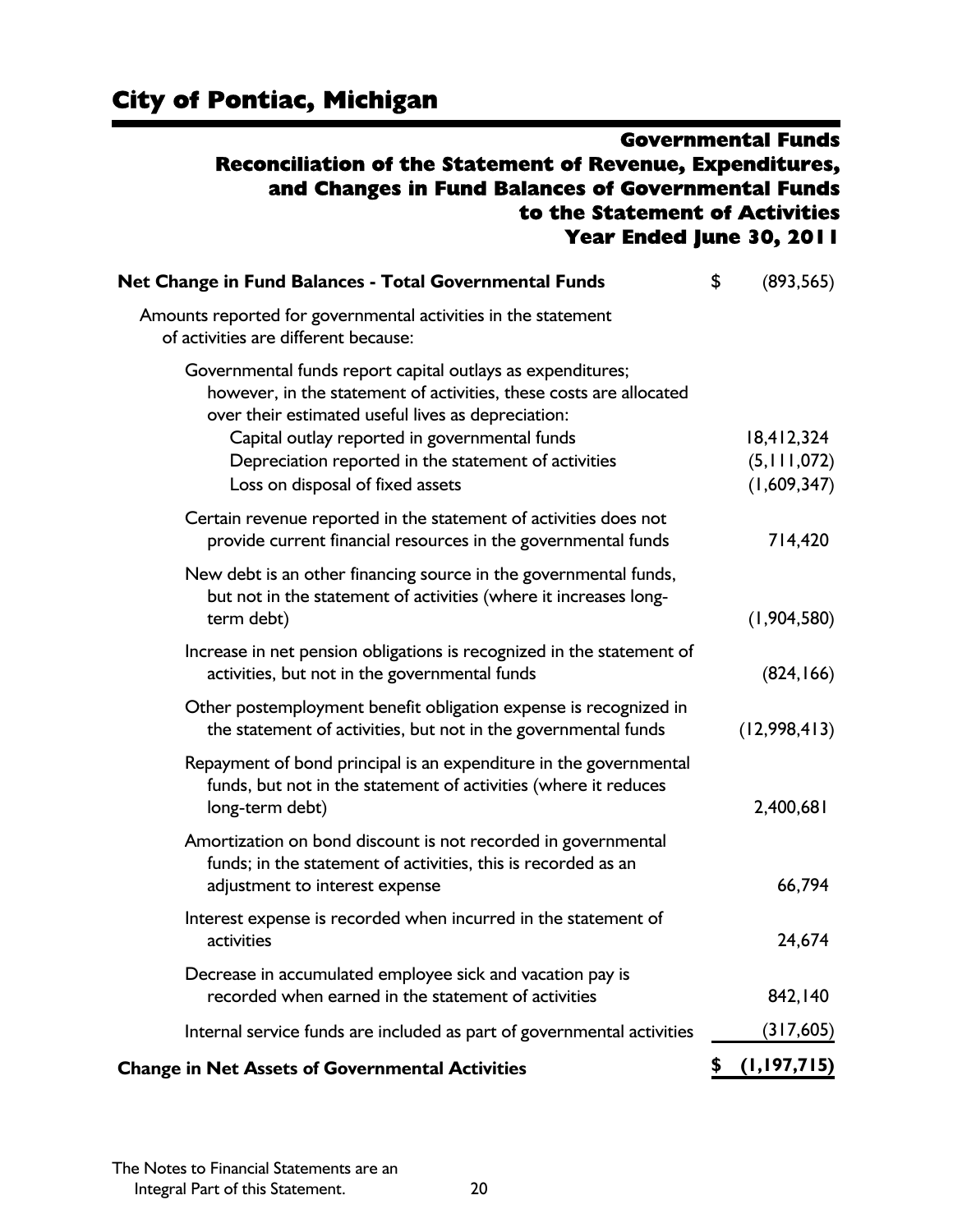### Proprietary Funds Statement of Net Assets June 30, 2011

|                                                                   |                   | Major Funds       |                | Nonmajor Fund              |                         | Governmental<br><b>Activities</b> |
|-------------------------------------------------------------------|-------------------|-------------------|----------------|----------------------------|-------------------------|-----------------------------------|
|                                                                   |                   |                   |                | <b>Golf Course</b><br>Fund | <b>Total Enterprise</b> | <b>Internal Service</b>           |
| Assets                                                            | <b>Water Fund</b> | Sewer Fund        | Parking Fund   |                            | Funds                   |                                   |
| Current assets:                                                   |                   |                   |                |                            |                         |                                   |
| Cash and cash equivalents (Note 3)<br>Receivables - Net (Note 4): | \$<br>5,573,144   | \$<br>3,571,125   | \$<br>779.054  | \$<br>39,602               | \$<br>9.962.925         | \$<br>1,725,438                   |
| Property taxes receivable                                         |                   |                   | 470            | $\overline{a}$             | 470                     |                                   |
| Special assessments receivable                                    | 14,513            | 43.352            |                |                            | 57.865                  |                                   |
| Customer receivables                                              | 4,578,622         | 3,560,384         |                |                            | 8.139.006               |                                   |
| Other receivables<br>Due from component units - Advances          | 1,886             | 6,920             | 28,625         | 25,980                     | 63,411                  | 674.486<br>3,880,000              |
| Due from other funds                                              |                   | 32,156            | $\overline{a}$ | $\overline{a}$             | 32,156                  |                                   |
| Prepaid expenses and other assets                                 |                   |                   |                |                            | ÷.                      | 801,110                           |
| Restricted cash and cash equivalents                              |                   |                   |                |                            |                         |                                   |
| (Note 8)                                                          | 321,978           | 255,391           |                |                            | 577,369                 |                                   |
| Total current assets                                              | 10,490,143        | 7,469,328         | 808,149        | 65,582                     | 18,833,202              | 7,081,034                         |
| Noncurrent assets:                                                |                   |                   |                |                            |                         |                                   |
| Restricted cash and cash equivalents                              |                   |                   |                |                            |                         |                                   |
| (Note 8)                                                          | 565,127           | 569.802           |                |                            | 1,134,929               |                                   |
| Due from other funds - Advances<br>(Note 6)                       |                   |                   |                |                            |                         | 1.576.876                         |
| Capital assets (Note 5):                                          |                   |                   |                |                            |                         |                                   |
| Nondepreciable capital assets                                     | 2,427,906         | 10,742,202        | 3,166,454      | 733,760                    | 17,070,322              |                                   |
| Depreciable capital assets                                        | 16,101,490        | 18,015,528        | 10,648,137     | 1,552,850                  | 46,318,005              | 3, 122, 763                       |
| Total noncurrent assets                                           | 19,094,523        | 29,327,532        | 13,814,591     | 2,286,610                  | 64,523,256              | 4,699,639                         |
| <b>Total assets</b>                                               | 29,584,666        | 36,796,860        | 14.622.740     | 2.352.192                  | 83,356,458              | 11,780,673                        |
| Liabilities                                                       |                   |                   |                |                            |                         |                                   |
| Current liabilities:                                              |                   |                   |                |                            |                         |                                   |
| Accounts payable                                                  | 1,303,858         | 2,510,820         | 11,058         | 3,001                      | 3,828,737               | 1,229,498                         |
| Deposits                                                          | 184               |                   | 16,747         | 30,000                     | 46,931                  |                                   |
| Accrued liabilities and other:                                    |                   |                   |                |                            |                         |                                   |
| Accrued interest payable<br>Accrued and other liabilities         | 1,978<br>148,446  | 30,391<br>192,330 | 63,409         |                            | 32,369<br>404, 185      | 6,018,373                         |
| Current portion of long-term debt                                 | 400,000           | 605,000           |                |                            | 1,005,000               | 626,191                           |
|                                                                   |                   |                   |                |                            |                         |                                   |
| Total current liabilities                                         | 1,854,466         | 3,338,541         | 91,214         | 33,001                     | 5,317,222               | 7,874,062                         |
| Noncurrent liabilities:                                           |                   |                   |                |                            |                         |                                   |
| Other postemployment benefit                                      |                   |                   |                |                            |                         |                                   |
| obligation (Note 13)<br>Long-term debt - Net of current portion   | 1,356,611         | 1,165,712         |                |                            | 2,522,323               |                                   |
| (Note 7)                                                          | 2,461,733         | 7,921,255         | 500,000        |                            | 10.882.988              | 2.325.608                         |
| Total noncurrent liabilities                                      | 3,818,344         | 9.086.967         | 500,000        |                            | 13.405.311              | 2.325.608                         |
| <b>Total liabilities</b>                                          | 5,672,810         | 12,425,508        | 591,214        | 33,001                     | 18,722,533              | 10,199,670                        |
|                                                                   |                   |                   |                |                            |                         |                                   |
| <b>Net Assets</b>                                                 |                   |                   |                |                            |                         |                                   |
| Invested in capital assets - Net of related<br>debt               | 15,667,663        | 20, 23   , 475    | 13,814,591     | 2,286,610                  | 52,000,339              | 170,964                           |
| Restricted                                                        | 887,105           | 825,193           | 216,935        |                            | 1,929,233               |                                   |
| Unrestricted                                                      | 7,357,088         | 3,314,684         | ۰.             | 32,581                     | 10,704,353              | 1,410,039                         |
| Total net assets                                                  | \$23,911,856      | \$24,371,352      | \$14,031,526   | 2,319,191                  | \$64,633,925            | \$<br>1,581,003                   |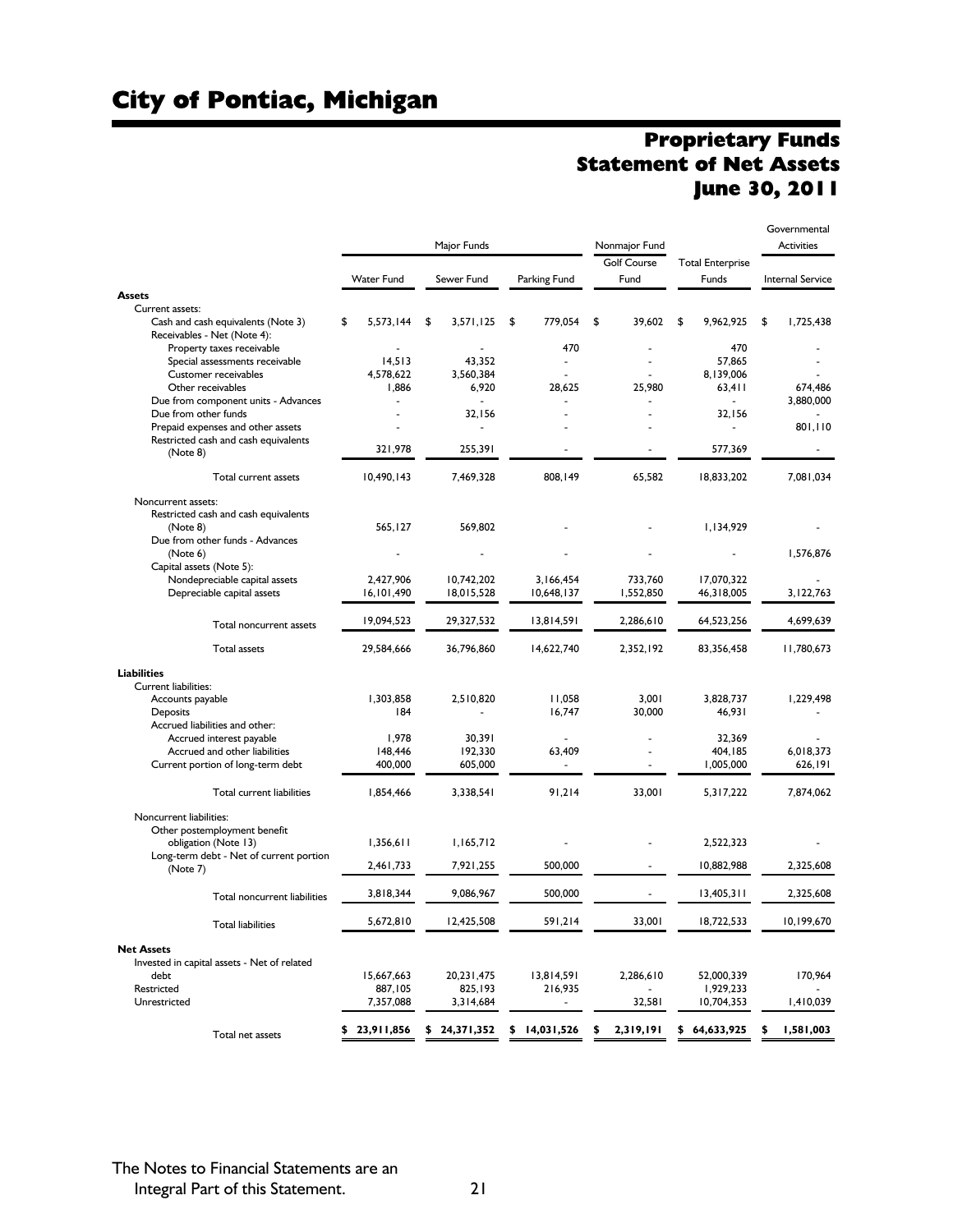### Proprietary Funds Statement of Revenue, Expenses, and Changes in Net Assets Year Ended June 30, 2011

|                                                                                                                |                                     | Major Funds               |                         | Nonmajor Fund      |                                     | Governmental<br><b>Activities</b>  |  |  |
|----------------------------------------------------------------------------------------------------------------|-------------------------------------|---------------------------|-------------------------|--------------------|-------------------------------------|------------------------------------|--|--|
|                                                                                                                |                                     |                           |                         | <b>Golf Course</b> | <b>Total Enterprise</b>             |                                    |  |  |
|                                                                                                                | <b>Water Fund</b>                   | Sewer Fund                | Parking Fund            | Fund               | Funds                               | <b>Internal Service</b>            |  |  |
| <b>Operating Revenue</b>                                                                                       |                                     |                           |                         |                    |                                     |                                    |  |  |
| Charges for services<br>Other operating revenue                                                                | 12,380,407<br>\$                    | 9,767,798<br>\$<br>22,577 | \$<br>595,365<br>48,443 | 9,174<br>\$        | 22,752,744<br>\$<br>71,020          | 26,990,754<br>\$                   |  |  |
| Total operating revenue                                                                                        | 12,380,407                          | 9,790,375                 | 643,808                 | 9.174              | 22,823,764                          | 26,990,754                         |  |  |
| <b>Operating Expenses</b><br>Purchased water<br>Insurance<br>Operating and maintenance costs<br>Administration | 3,575,842<br>2,639,467<br>2,482,072 | 6.376.595<br>1,078,692    | 524.808<br>131,418      | 19.940             | 3,575,842<br>9.560.810<br>3,692,182 | 24.368.876<br>1,975,872<br>790,151 |  |  |
| Workers' compensation expense - Net of<br>change in liability<br>Depreciation                                  | 1,007,396                           | 1,877,637                 | 536,353                 |                    | 3,421,386                           | (695, 480)<br>698,590              |  |  |
| Total operating expenses                                                                                       | 9,704,777                           | 9,332,924                 | 1,192,579               | 19,940             | 20,250,220                          | 27,138,009                         |  |  |
| <b>Operating Income (Loss)</b>                                                                                 | 2,675,630                           | 457,451                   | (548, 771)              | (10, 766)          | 2,573,544                           | (147, 255)                         |  |  |
| <b>Nonoperating Revenue (Expenses)</b><br>Property tax chargebacks<br>Interest revenue<br>Interest expense     | 1.204<br>(135, 638)                 | 2,539<br>(253, 971)       | (91, 870)<br>(958)      | (34)               | (91, 870)<br>2,751<br>(389, 609)    | 148.277<br>(146, 151)              |  |  |
| Total nonoperating<br>(expenses) revenue                                                                       | (134, 434)                          | (251, 432)                | (92, 828)               | (34)               | (478, 728)                          | 2.126                              |  |  |
| <b>Income (Loss)</b> - Before contributions                                                                    | 2,541,196                           | 206,019                   | (641, 599)              | (10, 800)          | 2,094,816                           | (145, 129)                         |  |  |
| <b>Capital Contributions from Federal Grants</b>                                                               | 805,840                             | 1,707,175                 |                         |                    | 2,513,015                           |                                    |  |  |
| Transfers In                                                                                                   | 77,106                              | 196,779                   | 848,551                 | 13,000             | 1,135,436                           | 543,595                            |  |  |
| <b>Transfers Out</b>                                                                                           | (270,000)                           | (89, 230)                 |                         | L,                 | (359, 230)                          | (716, 071)                         |  |  |
| <b>Change in Net Assets</b>                                                                                    | 3,154,142                           | 2.020.743                 | 206.952                 | 2.200              | 5,384,037                           | (317,605)                          |  |  |
| Net Assets - Beginning of year                                                                                 | 20,757,714                          | 22.350.609                | 13,824,574              | 2.316.991          | 59,249,888                          | 1.898.608                          |  |  |
| Net Assets - End of year                                                                                       | 23,911,856                          | \$24,371,352              | 14,031,526<br>\$        | 2,319,191          | \$64,633,925                        | 1,581,003                          |  |  |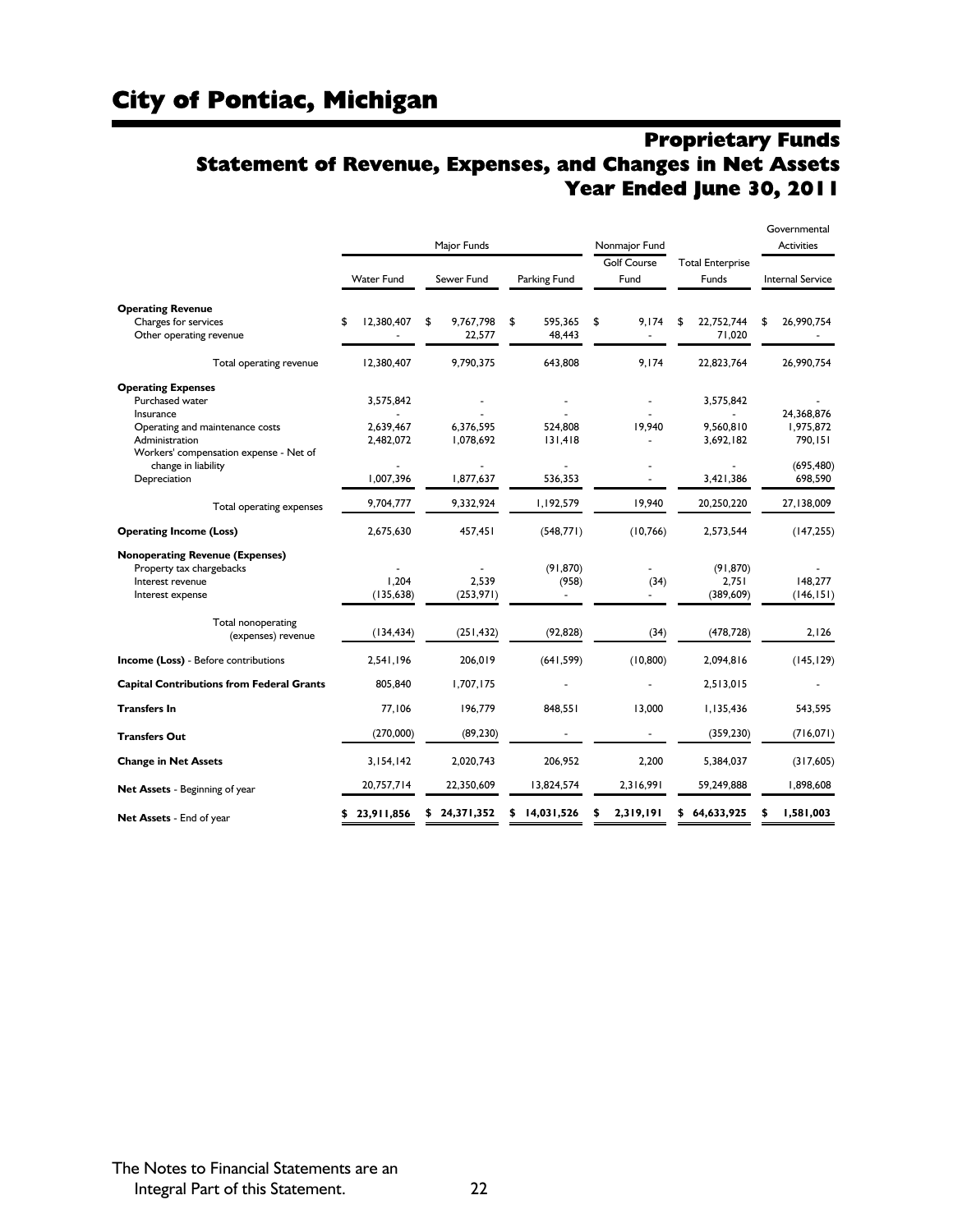### Proprietary Funds Statement of Cash Flows Year Ended June 30, 2011

Governmental

|                                                                             |                          |                  |                          |                      |                          | overnmental             |
|-----------------------------------------------------------------------------|--------------------------|------------------|--------------------------|----------------------|--------------------------|-------------------------|
|                                                                             |                          | Major Funds      |                          | Nonmajor Fund        |                          | Activities              |
|                                                                             |                          |                  |                          | <b>Golf Course</b>   | <b>Total Enterprise</b>  |                         |
|                                                                             | <b>Water Fund</b>        | Sewer Fund       | Parking Fund             | Fund                 | Funds                    | <b>Internal Service</b> |
| <b>Cash Flows from Operating Activities</b>                                 |                          |                  |                          |                      |                          |                         |
| Receipts from customers                                                     | 11,994,322<br>\$         | \$<br>10.021.392 | \$<br>624.683            | \$<br>(6,806)        | 22.633.591<br>\$         | 30.454.759<br>\$        |
| Payments to suppliers                                                       | (5,352,420)              | (4,028,847)      | (443, 765)               | (2,647)              | (9,827,679)              | (27, 430, 625)          |
| Payments to employees                                                       | (2,637,482)              | (2,834,029)      | (262,717)                | (15,991)             | (5,750,219)              | (1,695,741)             |
| Other receipts                                                              |                          | ä,               | ÷.                       | $\sim$               | $\overline{\phantom{a}}$ | 783,434                 |
| Net cash provided by                                                        |                          |                  |                          |                      |                          |                         |
| (used in) operating                                                         |                          |                  |                          |                      |                          |                         |
| activities                                                                  | 4,004,420                | 3,158,516        | (81,799)                 | (25, 444)            | 7,055,693                | 2,111,827               |
| <b>Cash Flows from Noncapital Financing</b><br><b>Activities</b>            |                          |                  |                          |                      |                          |                         |
| Transfers from other funds                                                  | 77.106                   | 196.779          | 848.551                  | 13.000               | 1.135.436                | 543,595                 |
| Repayments of loans made to other<br>funds                                  | 25.562                   | $\overline{a}$   |                          |                      | 25.562                   |                         |
| Transfers to other funds                                                    | (270,000)                | (89, 230)        |                          |                      | (359, 230)               | (716, 071)              |
| Loans made to other funds                                                   | $\overline{\phantom{a}}$ |                  | $\overline{\phantom{a}}$ | $\sim$               | $\sim$                   | (1, 256, 876)           |
| Net cash (used in)                                                          |                          |                  |                          |                      |                          |                         |
| provided by noncapital                                                      |                          |                  |                          |                      |                          |                         |
| financing activities                                                        | (167, 332)               | 107,549          | 848,551                  | 13,000               | 801,768                  | (1, 429, 352)           |
| Cash Flows from Capital and Related                                         |                          |                  |                          |                      |                          |                         |
| <b>Financing Activities</b>                                                 |                          |                  |                          |                      |                          |                         |
| Issuance of bonds                                                           | 846.733                  | 5,241,255        |                          |                      | 6,087,988                |                         |
| Receipt of capital grants                                                   | 892,360                  | 3,002,579        |                          |                      | 3,894,939                |                         |
| Special assessment collections<br>Property taxes (restricted for capital or | 1,023                    | 3,661            |                          |                      | 4,684                    |                         |
| capital debt)                                                               |                          |                  | (82, 792)                |                      | (82, 792)                |                         |
| Purchase of capital assets                                                  | (2, 142, 473)            | (8,487,494)      |                          |                      | (10,629,967)             | (114,808)               |
| Principal and interest paid on capital                                      | (504, 763)               | (594, 484)       |                          | $\ddot{\phantom{1}}$ | (1,099,247)              | (769, 034)              |
| debt                                                                        |                          |                  |                          |                      |                          |                         |
| Net cash used in capital                                                    |                          |                  |                          |                      |                          |                         |
| and related financing                                                       |                          |                  |                          |                      |                          |                         |
| activities                                                                  | (907, 120)               | (834, 483)       | (82, 792)                |                      | (1,824,395)              | (883, 842)              |
| <b>Cash Flows from Investing Activities -</b>                               |                          |                  |                          |                      |                          |                         |
| Interest received for (paid on) investments                                 | 1,204                    | 2.539            | (958)                    | (34)                 | 2,751                    | 148,277                 |
| Net Increase (Decrease) in Cash and Cash                                    |                          |                  |                          |                      |                          |                         |
| <b>Equivalents</b>                                                          | 2,931,172                | 2.434.121        | 683.002                  | (12, 478)            | 6,035,817                | (53,090)                |
| Cash and Cash Equivalents - Beginning of<br>year                            | 3,529,077                | 1,962,197        | 96,052                   | 52,080               | 5,639,406                | 1,778,528               |
|                                                                             |                          |                  |                          | 39,602               |                          |                         |
| Cash and Cash Equivalents - End of year                                     | 6,460,249                | 4,396,318        | 779,054<br>\$            | S                    | 11,675,223<br>\$         | 1,725,438               |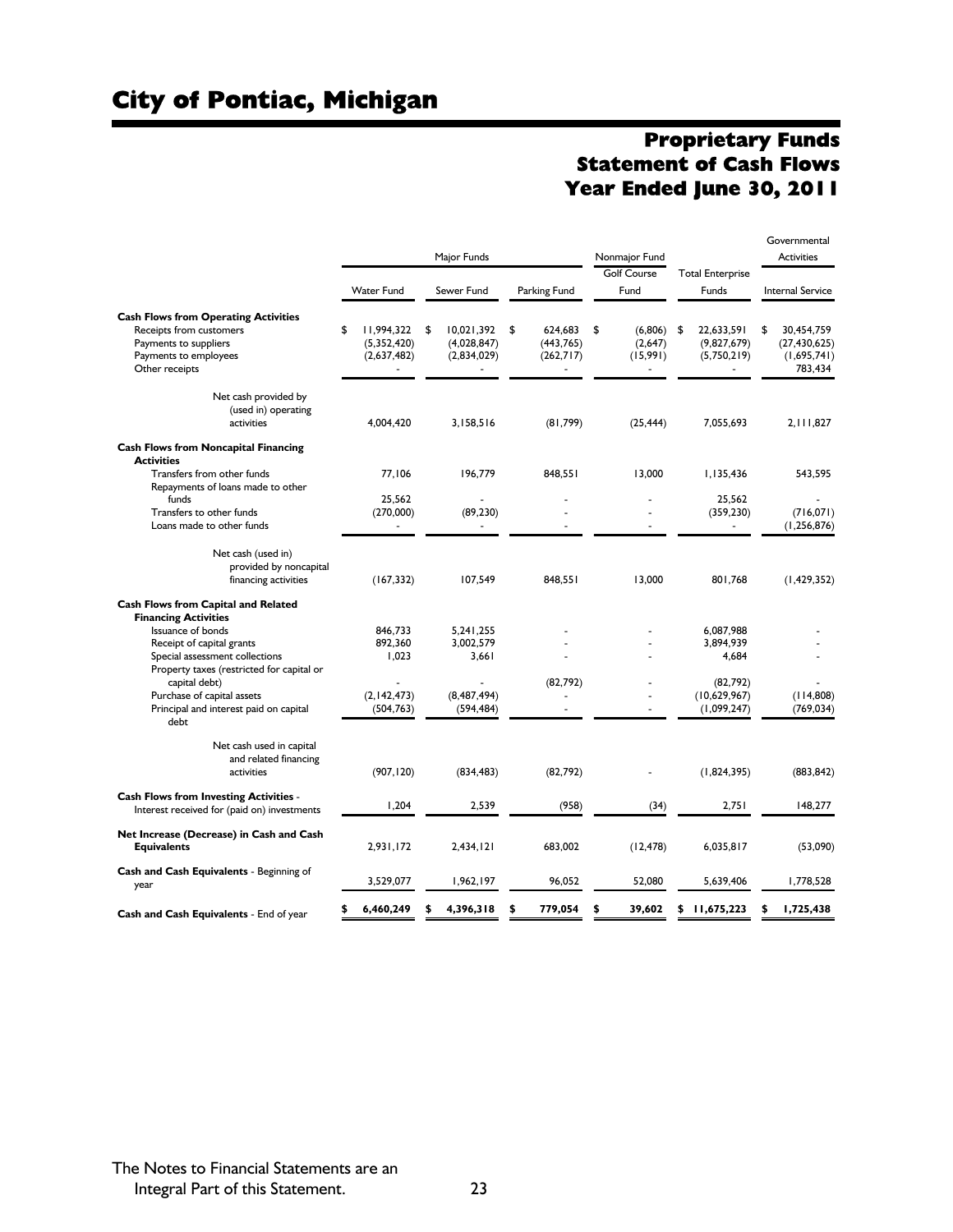### Proprietary Funds Statement of Cash Flows (Continued) Year Ended June 30, 2011

|                                                                                               |             |                   |    |            |    |                 |    |                    |            |                         |    | Governmental            |
|-----------------------------------------------------------------------------------------------|-------------|-------------------|----|------------|----|-----------------|----|--------------------|------------|-------------------------|----|-------------------------|
|                                                                                               | Major Funds |                   |    |            |    | Nonmajor Fund   |    |                    | Activities |                         |    |                         |
|                                                                                               |             |                   |    |            |    |                 |    | <b>Golf Course</b> |            | <b>Total Enterprise</b> |    |                         |
|                                                                                               |             | <b>Water Fund</b> |    | Sewer Fund |    | Parking Fund    |    | Fund               |            | Funds                   |    | <b>Internal Service</b> |
|                                                                                               |             |                   |    |            |    |                 |    |                    |            |                         |    |                         |
| <b>Balance Sheet Classification of Cash and</b><br><b>Cash Equivalents</b>                    |             |                   |    |            |    |                 |    |                    |            |                         |    |                         |
| Cash and investments                                                                          | \$          | 5.573.144         | \$ | 3.571.125  | \$ | 779.054         | \$ | 39,602             | \$         | 9.962.925               | \$ | 1.725.438               |
| Restricted cash - Noncurrent                                                                  |             | 565.127           |    | 569.802    |    |                 |    |                    |            | 1.134.929               |    |                         |
| Restricted cash - Current                                                                     |             | 321,978           |    | 255,391    |    |                 |    |                    |            | 577,369                 |    |                         |
| Total cash and cash<br>equivalents                                                            |             | 6,460,249         | S  | 4,396,318  | \$ | 779,054         | \$ | 39,602             |            | \$11,675,223            | S  | 1,725,438               |
|                                                                                               |             |                   |    |            |    |                 |    |                    |            |                         |    |                         |
| <b>Reconciliation of Operating Income (Loss)</b>                                              |             |                   |    |            |    |                 |    |                    |            |                         |    |                         |
| to Net Cash from Operating Activities                                                         |             |                   |    |            |    |                 |    |                    |            |                         |    |                         |
| Operating income (loss)                                                                       | \$          | 2.675.630         | \$ | 457.451    | \$ | $(548, 771)$ \$ |    | $(10,766)$ \$      |            | 2.573.544               | \$ | (147, 255)              |
| Adjustments to reconcile operating<br>income (loss) to net cash from<br>operating activities: |             |                   |    |            |    |                 |    |                    |            |                         |    |                         |
| Depreciation and amortization<br>Changes in assets and liabilities:                           |             | 1,007,396         |    | 1.877.637  |    | 536,353         |    |                    |            | 3,421,386               |    | 698,590                 |
| Receivables                                                                                   |             | (386, 085)        |    | 231,017    |    | (19, 125)       |    | (15,980)           |            | (190, 173)              |    | 4,247,439               |
| Prepaid and other assets                                                                      |             |                   |    |            |    |                 |    |                    |            |                         |    | (455, 320)              |
| Accounts payable                                                                              |             | (48, 692)         |    | (126, 330) |    | (14, 392)       |    | 1.302              |            | (188, 112)              |    | (344, 510)              |
| Accrued and other liabilities                                                                 |             | 757.441           |    | 718,741    |    | (30, 789)       |    |                    |            | 1.445.393               |    | (1,887,117)             |
| Deposits                                                                                      |             | (1, 270)          |    |            |    | (5,075)         |    |                    |            | (6, 345)                |    |                         |
| Net cash provided by<br>(used in) operating<br>activities                                     |             | 4.004.420         |    | 3.158.516  |    | (81, 799)       | s  | (25, 444)          |            | 7.055.693               |    | 2,111,827               |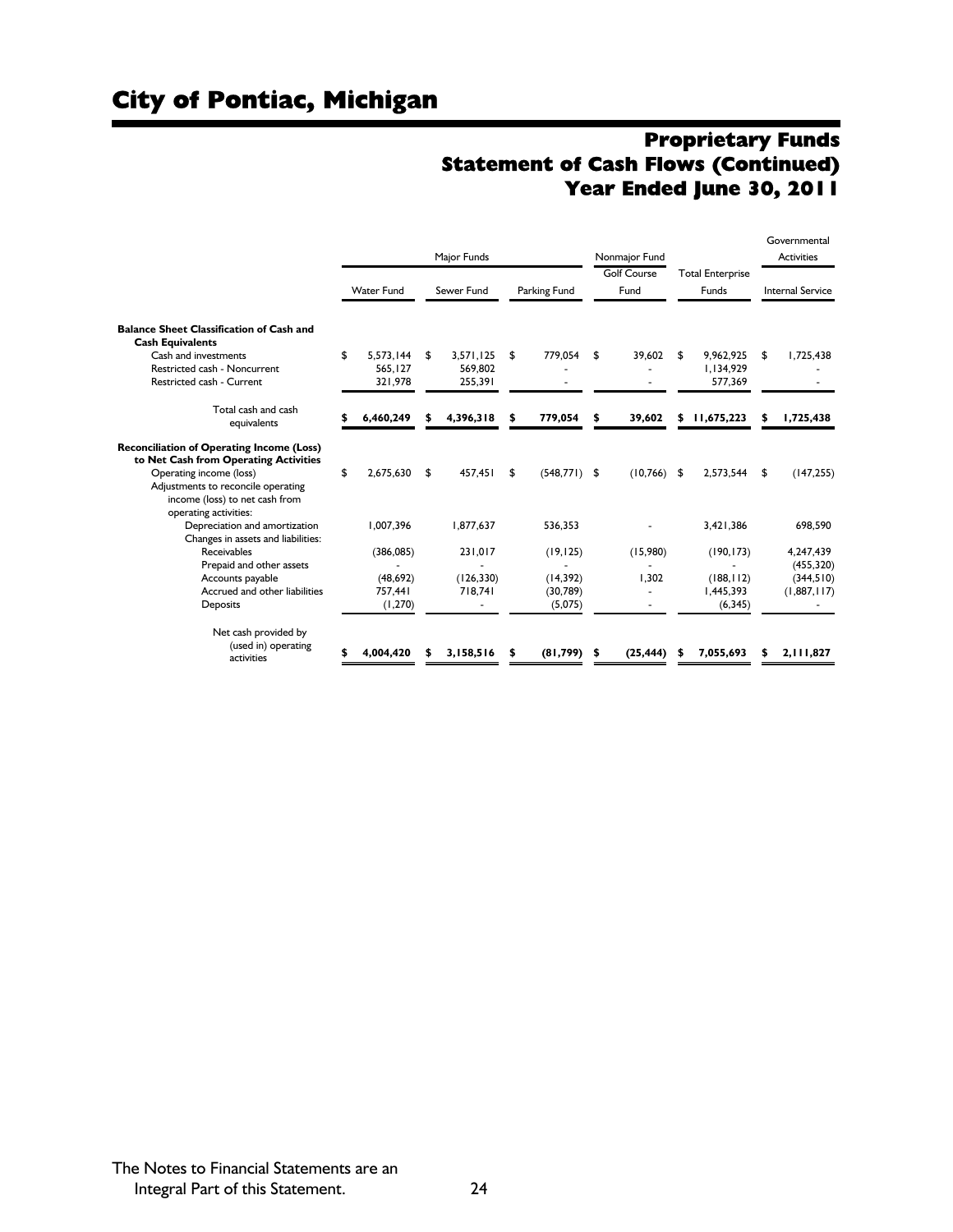### Fiduciary Funds Statement of Fiduciary Net Assets June 30, 2011

|                                                                           | Pension and Other<br><b>Employee Benefits</b> |                 |    |                     |
|---------------------------------------------------------------------------|-----------------------------------------------|-----------------|----|---------------------|
|                                                                           |                                               |                 |    |                     |
|                                                                           |                                               | Trust Funds (1) |    | <b>Agency Funds</b> |
| <b>Assets</b>                                                             |                                               |                 |    |                     |
| Cash and cash equivalents                                                 | \$                                            | 293.386         | \$ | 2,458,775           |
| Cash and investments held as collateral for securities lending:           |                                               |                 |    |                     |
| Repurchase agreements                                                     |                                               | 30, 155, 330    |    |                     |
| Agency notes and bonds                                                    |                                               | 21,955,490      |    |                     |
| Certificates of deposit                                                   |                                               | 19,646,147      |    |                     |
| Time deposits                                                             |                                               | 10,921,964      |    |                     |
| Asset-backed floating rate note                                           |                                               | 9,828,651       |    |                     |
| Commercial paper                                                          |                                               | 7,508,153       |    |                     |
| Variable rate certificates of deposit                                     |                                               | 4,919,904       |    |                     |
| Variable rate notes and bonds                                             |                                               |                 |    |                     |
|                                                                           |                                               | 4,150,123       |    |                     |
| Sovereign guaranteed commercial paper                                     |                                               | 1,606,499       |    |                     |
| Sweep vehicle                                                             |                                               | 613,593         |    |                     |
| Corporate bonds                                                           |                                               | 256,594         |    |                     |
| Investments at fair value - Including loaned securities:                  |                                               |                 |    |                     |
| Money markets and mutual funds                                            |                                               | 35, 107, 033    |    |                     |
| U.S. government agency notes and debentures                               |                                               | 22,313,087      |    |                     |
| Corporate and other bonds                                                 |                                               | 48,528,167      |    |                     |
| <b>Equities</b>                                                           |                                               | 448,777,696     |    |                     |
| Private equities                                                          |                                               | 15,672,813      |    |                     |
| U.S. government mortgage-backed securities                                |                                               | 32,915,526      |    |                     |
| Commercial mortgage pools                                                 |                                               | 9,210,753       |    |                     |
| Asset-backed securities                                                   |                                               | 8,840,330       |    |                     |
| High-yield bonds                                                          |                                               | 28,730,605      |    |                     |
| Equity mutual fund                                                        |                                               | 4,976,052       |    |                     |
| Other fixed income                                                        |                                               | 28,403,203      |    |                     |
| Other                                                                     |                                               | 857,886         |    |                     |
| Real estate                                                               |                                               | 7,334,285       |    |                     |
| Accrued interest and dividends receivable                                 |                                               | 1,732,339       |    |                     |
| Accounts receivable:                                                      |                                               |                 |    |                     |
| Due from City of Pontiac Police and Fire Retiree VEBA                     |                                               |                 |    |                     |
|                                                                           |                                               | 187,162         |    |                     |
| Due from City of Pontiac                                                  |                                               | 274,310         |    |                     |
| Due from General Employees' Retirement System VEBA                        |                                               | 134,301         |    |                     |
| Due from City of Pontiac General Employees' Retirement System             |                                               | 4,589           |    |                     |
| Other                                                                     |                                               |                 |    | 771.101             |
| <b>Total assets</b>                                                       |                                               | 805,855,971     | \$ | 3,229,876           |
| <b>Liabilities</b>                                                        |                                               |                 |    |                     |
| Due to City of Pontiac                                                    |                                               | 2,994,110       | \$ |                     |
| Due to General Employees' Retirement System                               |                                               | 134,301         |    |                     |
| Due to City of Pontiac Police and Fire Retirement System                  |                                               | 191,796         |    |                     |
| Accounts payable                                                          |                                               | 1,010,199       |    | 20,200              |
| Amounts due to broker under securities lending agreement                  |                                               | 111,982,445     |    |                     |
| Due to other governmental units                                           |                                               |                 |    | 2,359,936           |
| <b>Accrued liabilities</b>                                                |                                               |                 |    | 792,526             |
| Deposits                                                                  |                                               |                 |    | 57,214              |
|                                                                           |                                               |                 |    |                     |
| <b>Total liabilities</b>                                                  |                                               | 116,312,851     | \$ | 3,229,876           |
| <b>Net Assets</b> - Held in trust for pension and other employee benefits | \$                                            | 689,543,120     |    |                     |

(1) The General City Employees' Retirement, Police and Fire Retirement Systems, General Employees' Retirement System VEBA, and Police and Fire Retirement System VEBA financial information is reported as of December 31, 2010.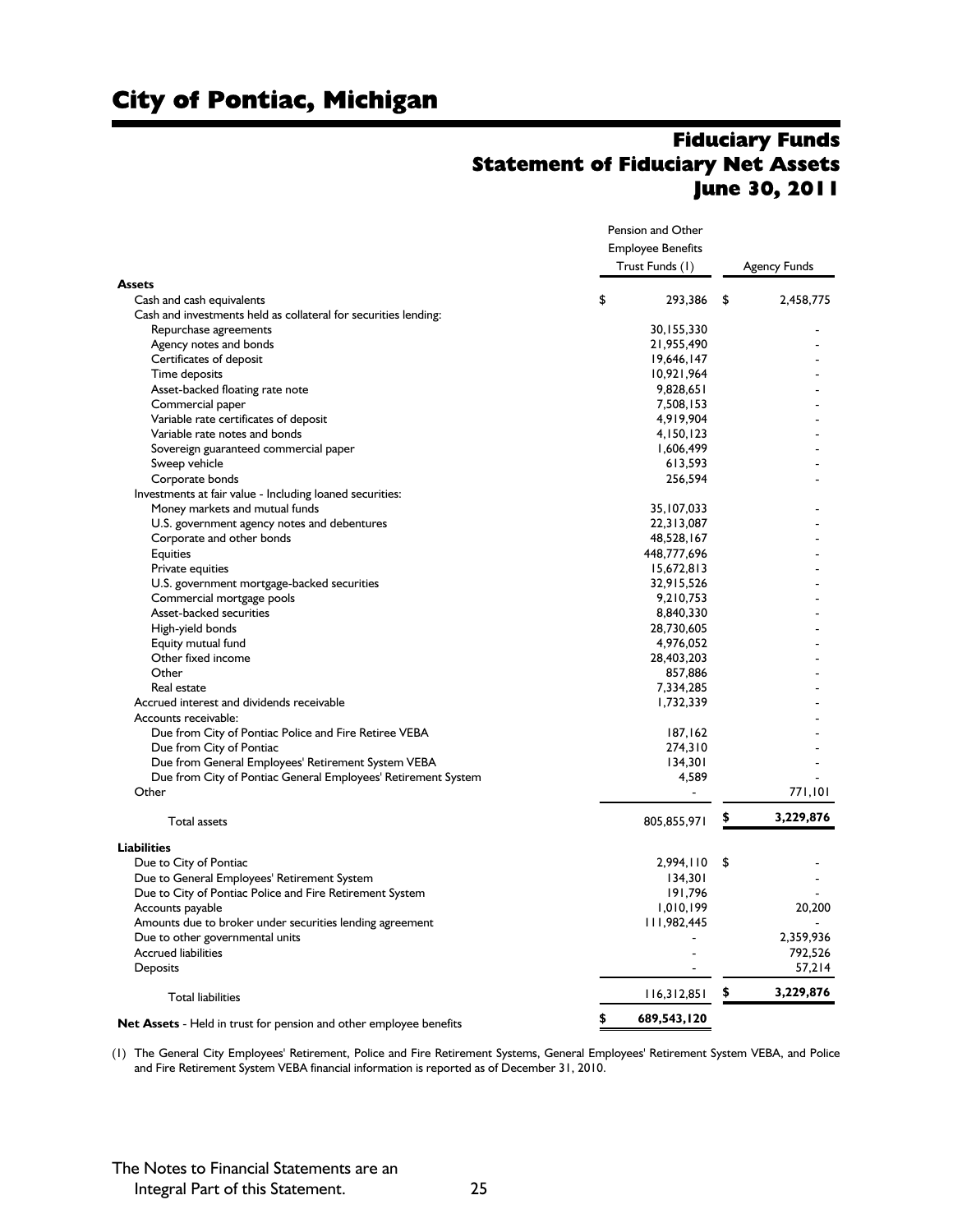### Fiduciary Funds Statement of Changes in Fiduciary Net Assets Year Ended June 30, 2011

|                                                                    | Pension and           |
|--------------------------------------------------------------------|-----------------------|
|                                                                    | Other Employee        |
|                                                                    | <b>Benefits Trust</b> |
|                                                                    | Funds (1)             |
| <b>Additions</b>                                                   |                       |
| Investment income:                                                 |                       |
| Interest and dividend income                                       | \$<br>13,894,694      |
| Net increase in fair value                                         | 77,401,084            |
| Less investment advisor fees                                       | (3,640,973)           |
| Net investment income                                              | 87,654,805            |
| Securities lending income:                                         |                       |
| Interest and fees                                                  | 340,369               |
| Less borrow rebates and bank fees                                  | (156, 148)            |
| Net securities lending income                                      | 184,221               |
| Contributions:                                                     |                       |
| Employer                                                           | 5,251,254             |
| Employee                                                           | 362,656               |
| <b>Total contributions</b>                                         | 5,613,910             |
| Miscellaneous and litigation revenue                               | 536,804               |
| Total additions                                                    | 93,989,740            |
| <b>Deductions</b>                                                  |                       |
| Retirees' pension benefits and retirement incentives               | 37,509,723            |
| Retiree health benefit payments                                    | 11,937,205            |
| Member refunds and withdrawals                                     | 280,755               |
| Other expenses                                                     | 739,178               |
| Charges from the City - Administrative expenses                    | 360,358               |
| <b>Total deductions</b>                                            | 50,827,219            |
| Net Increase in Net Assets Held in Trust                           | 43,162,521            |
| Net Assets Held in Trust for Pension and Other Employee Benefits - |                       |
| Beginning of year                                                  | 646,380,599           |
| End of year                                                        | 689,543,120           |

(1) The General City Employees' Retirement, Police and Fire Retirement Systems, General Employees' Retirement System VEBA, and Police and Fire Retirement System VEBA financial information is reported as of December 31, 2010.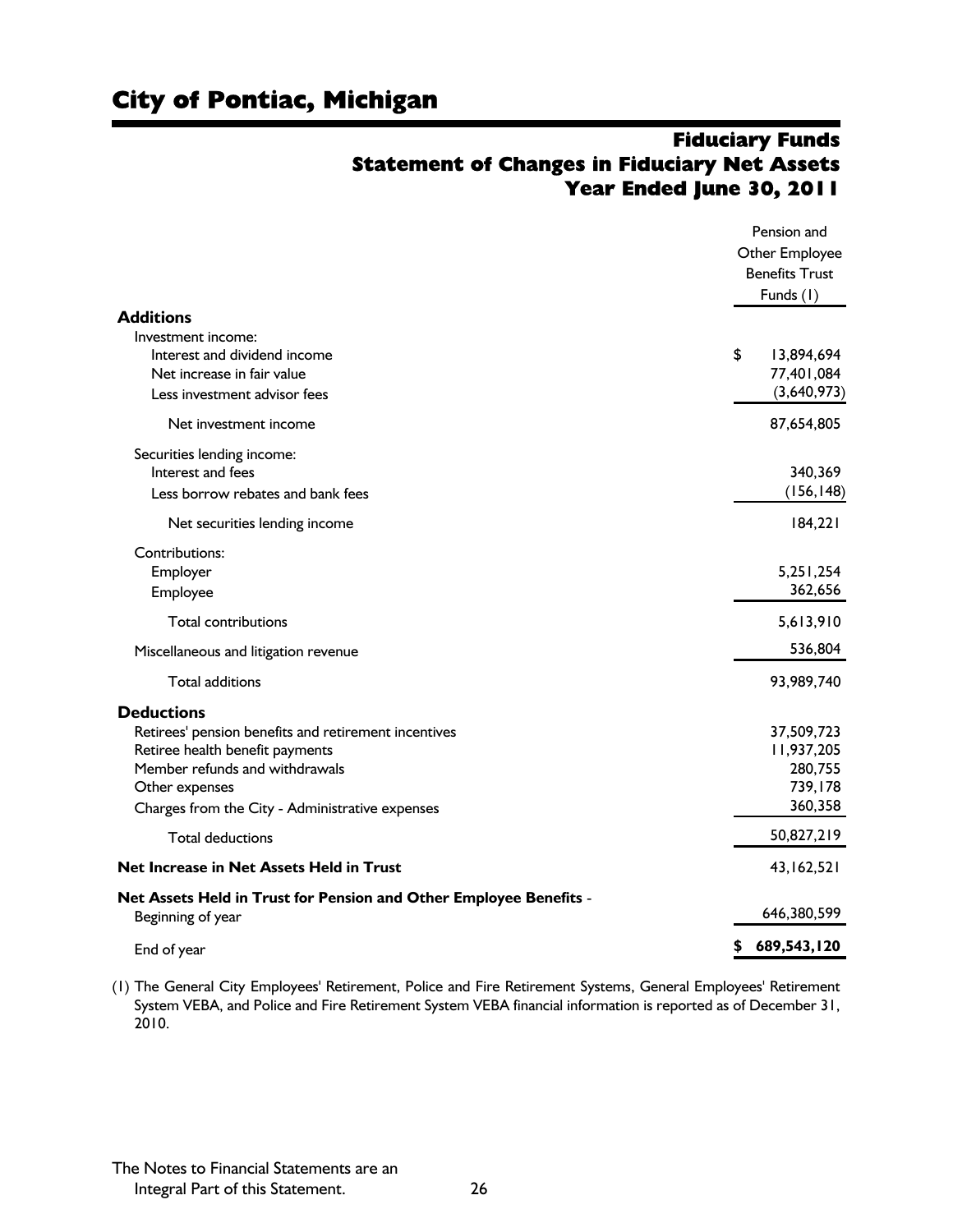### Component Units Statement of Net Assets (Deficit) June 30, 2011

|                                                  | <b>Tax Increment</b><br>Finance<br>Authority |                |    | Downtown<br>Development<br>Authority | Economic<br>Development<br>Corporation | <b>Brownfield</b><br>Redevelopment<br>Authority | Total           |
|--------------------------------------------------|----------------------------------------------|----------------|----|--------------------------------------|----------------------------------------|-------------------------------------------------|-----------------|
| <b>Assets</b>                                    |                                              |                |    |                                      |                                        |                                                 |                 |
| Current:                                         |                                              |                |    |                                      |                                        |                                                 |                 |
| Cash and investments                             | \$                                           | 2,131,172      | \$ | 522                                  | \$<br>1,829,155                        | \$<br>667,800                                   | \$<br>4.628.649 |
| Receivables - Net - Property taxes               |                                              | 21,784         |    | 11,282                               |                                        |                                                 | 33,066          |
| Noncurrent assets:                               |                                              |                |    |                                      |                                        |                                                 |                 |
| Due from component units - Advances              |                                              | 477,000        |    | (477,000)                            |                                        |                                                 |                 |
| <b>Restricted assets</b>                         |                                              | 7,941,938      |    |                                      |                                        |                                                 | 7,941,938       |
| Capital assets - Net                             |                                              |                |    |                                      | 6,129,064                              |                                                 | 6,129,064       |
| <b>Total assets</b>                              |                                              | 10,571,894     |    | (465, 196)                           | 7,958,219                              | 667,800                                         | 18,732,717      |
| <b>Liabilities</b>                               |                                              |                |    |                                      |                                        |                                                 |                 |
| <b>Current liabilities:</b>                      |                                              |                |    |                                      |                                        |                                                 |                 |
| Accounts payable                                 |                                              |                |    |                                      |                                        | 160,040                                         | 160.040         |
| Due to primary government - Advances             |                                              | 3.880.000      |    |                                      |                                        |                                                 | 3,880,000       |
| <b>Accrued liabilities</b>                       |                                              | 533,045        |    | 4,719                                |                                        | 308,964                                         | 846,728         |
| Deferred revenue                                 |                                              |                |    |                                      | 552.486                                |                                                 | 552,486         |
| Noncurrent liabilities:                          |                                              |                |    |                                      |                                        |                                                 |                 |
| Due within one year                              |                                              | 2,808,855      |    |                                      |                                        |                                                 | 2,808,855       |
| Due in more than one year                        |                                              | 51,310,825     |    |                                      |                                        |                                                 | 51,310,825      |
| <b>Total liabilities</b>                         |                                              | 58,532,725     |    | 4,719                                | 552,486                                | 469,004                                         | 59,558,934      |
| <b>Net Assets (Deficit)</b>                      |                                              |                |    |                                      |                                        |                                                 |                 |
| Invested in capital assets - Net of related debt |                                              |                |    |                                      | 6,129,064                              |                                                 | 6,129,064       |
| Restricted:                                      |                                              |                |    |                                      |                                        |                                                 |                 |
| Debt service                                     |                                              | 7,941,938      |    |                                      |                                        |                                                 | 7,941,938       |
| Revolving loans                                  |                                              |                |    |                                      | 889,298                                |                                                 | 889,298         |
| Unrestricted                                     |                                              | (55,902,769)   |    | (469, 915)                           | 387,371                                | 198,796                                         | (55, 786, 517)  |
| Total net assets (deficit)                       |                                              | \$(47,960,831) |    | (469, 915)                           | 7,405,733                              | 198,796                                         | \$(40,826,217)  |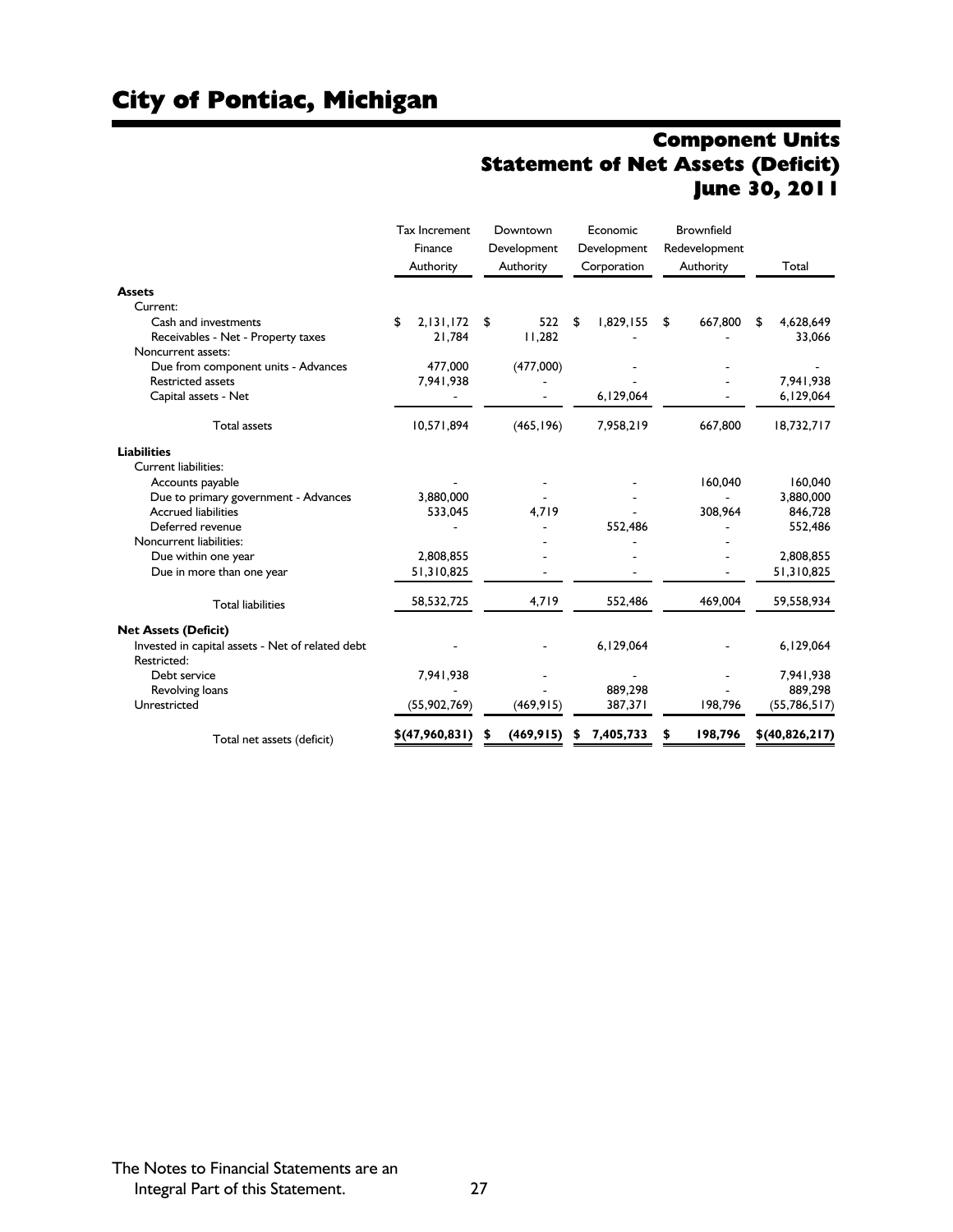|                                                                                                                                          |                                                                                                                                                  | Program Revenue |                       |    |               |    |                |  |  |
|------------------------------------------------------------------------------------------------------------------------------------------|--------------------------------------------------------------------------------------------------------------------------------------------------|-----------------|-----------------------|----|---------------|----|----------------|--|--|
|                                                                                                                                          |                                                                                                                                                  |                 |                       |    | Operating     |    | Capital Grants |  |  |
|                                                                                                                                          |                                                                                                                                                  |                 | Charges for           |    | Grants and    |    | and            |  |  |
|                                                                                                                                          | <b>Expenses</b>                                                                                                                                  |                 | Services              |    | Contributions |    | Contributions  |  |  |
| <b>Functions/Programs</b>                                                                                                                |                                                                                                                                                  |                 |                       |    |               |    |                |  |  |
| Governmental activities:<br>Tax Increment Financing Authority:<br>Commercial and industrial<br>development<br>Interest on long-term debt | \$<br>1,316,059<br>2,699,696                                                                                                                     | \$              | 38,001                | \$ |               | \$ |                |  |  |
| <b>Total Tax Increment</b><br><b>Financing Authority</b>                                                                                 | 4,015,755                                                                                                                                        |                 | 38,001                |    |               |    |                |  |  |
| Downtown Development Authority -<br>Commercial and industrial<br>development                                                             | 38,204                                                                                                                                           |                 |                       |    |               |    |                |  |  |
| Economic Development Corporation -<br>Commercial and industrial<br>development                                                           | 178,199                                                                                                                                          |                 |                       |    |               |    |                |  |  |
| Brownfield Redevelopment Authority -<br>Commercial and industrial<br>development                                                         | 160,918                                                                                                                                          |                 |                       |    |               |    |                |  |  |
| Total component units                                                                                                                    | 4,393,076                                                                                                                                        |                 | 38,001                | \$ |               |    |                |  |  |
|                                                                                                                                          | General revenue:<br>Property taxes<br>Investment income<br>Miscellaneous<br>Contributions from primary government<br><b>Change in Net Assets</b> |                 | Total general revenue |    |               |    |                |  |  |
|                                                                                                                                          | Net Assets (Deficit) - Beginning of year                                                                                                         |                 |                       |    |               |    |                |  |  |
|                                                                                                                                          |                                                                                                                                                  |                 |                       |    |               |    |                |  |  |

**Net Assets (Deficit)** - End of year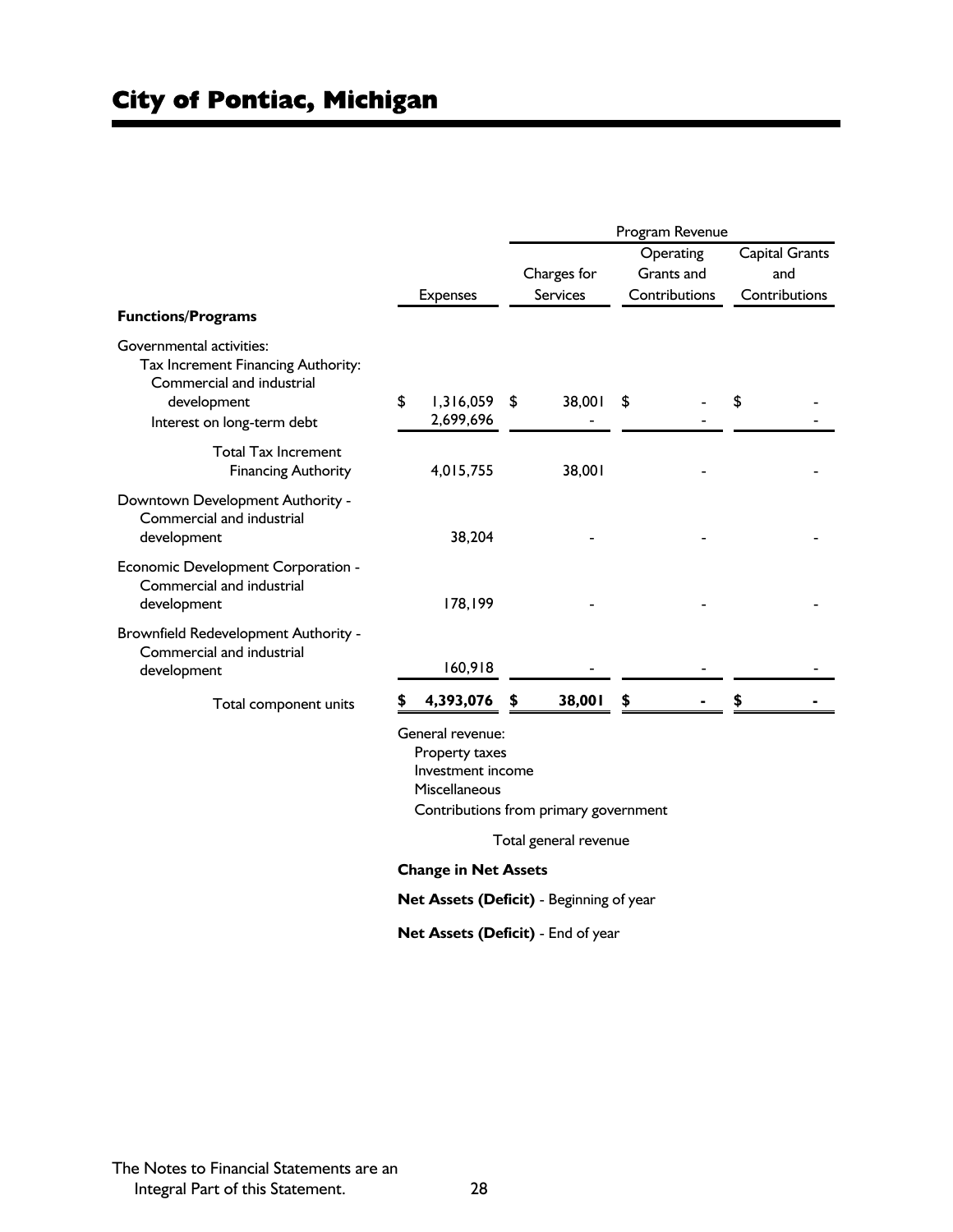### Component Units Statement of Activities Year Ended June 30, 2011

|    | Net (Expense) Revenue and Changes in Net Assets |             |                           |    |             |    |                     |    |                                            |  |  |
|----|-------------------------------------------------|-------------|---------------------------|----|-------------|----|---------------------|----|--------------------------------------------|--|--|
|    |                                                 |             | Downtown                  |    | Economic    |    | <b>Brownfield</b>   |    |                                            |  |  |
|    |                                                 | Development |                           |    | Development |    | Redevelopment       |    |                                            |  |  |
|    | <b>TIFA</b>                                     |             | Authority                 |    | Corporation |    | Authority           |    | Total                                      |  |  |
|    |                                                 |             |                           |    |             |    |                     |    |                                            |  |  |
| \$ | $(1,278,058)$ \$<br>(2,699,696)                 |             |                           | \$ |             | \$ |                     | \$ | (1, 278, 058)<br>(2,699,696)               |  |  |
|    |                                                 |             |                           |    |             |    |                     |    |                                            |  |  |
|    | (3,977,754)                                     |             |                           |    |             |    |                     |    | (3,977,754)                                |  |  |
|    |                                                 |             | (38, 204)                 |    |             |    |                     |    | (38, 204)                                  |  |  |
|    |                                                 |             |                           |    | (178, 199)  |    |                     |    | (178, 199)                                 |  |  |
|    |                                                 |             |                           |    |             |    | (160, 918)          |    | (160, 918)                                 |  |  |
|    | (3,977,754)                                     |             | (38, 204)                 |    | (178, 199)  |    | (160, 918)          |    | (4,355,075)                                |  |  |
|    | 3,176,574<br>108,010<br>5,278,451               |             | 307,234<br>(280)<br>3,150 |    | 5,600       |    | (171, 149)<br>(766) |    | 3,312,659<br>112,564<br>3,150<br>5,278,451 |  |  |
|    |                                                 |             |                           |    |             |    |                     |    |                                            |  |  |
|    | 8,563,035                                       |             | 310,104                   |    | 5,600       |    | (171, 915)          |    | 8,706,824                                  |  |  |
|    | 4,585,281                                       |             | 271,900                   |    | (172, 599)  |    | (332, 833)          |    | 4,351,749                                  |  |  |
|    | (52, 546, 112)                                  |             | (741, 815)                |    | 7,578,332   |    | 531,629             |    | (45, 177, 966)                             |  |  |
| \$ | (47,960,831)                                    | \$          | (469, 915)                | \$ | 7,405,733   | \$ | 198,796             | \$ | (40,826,217)                               |  |  |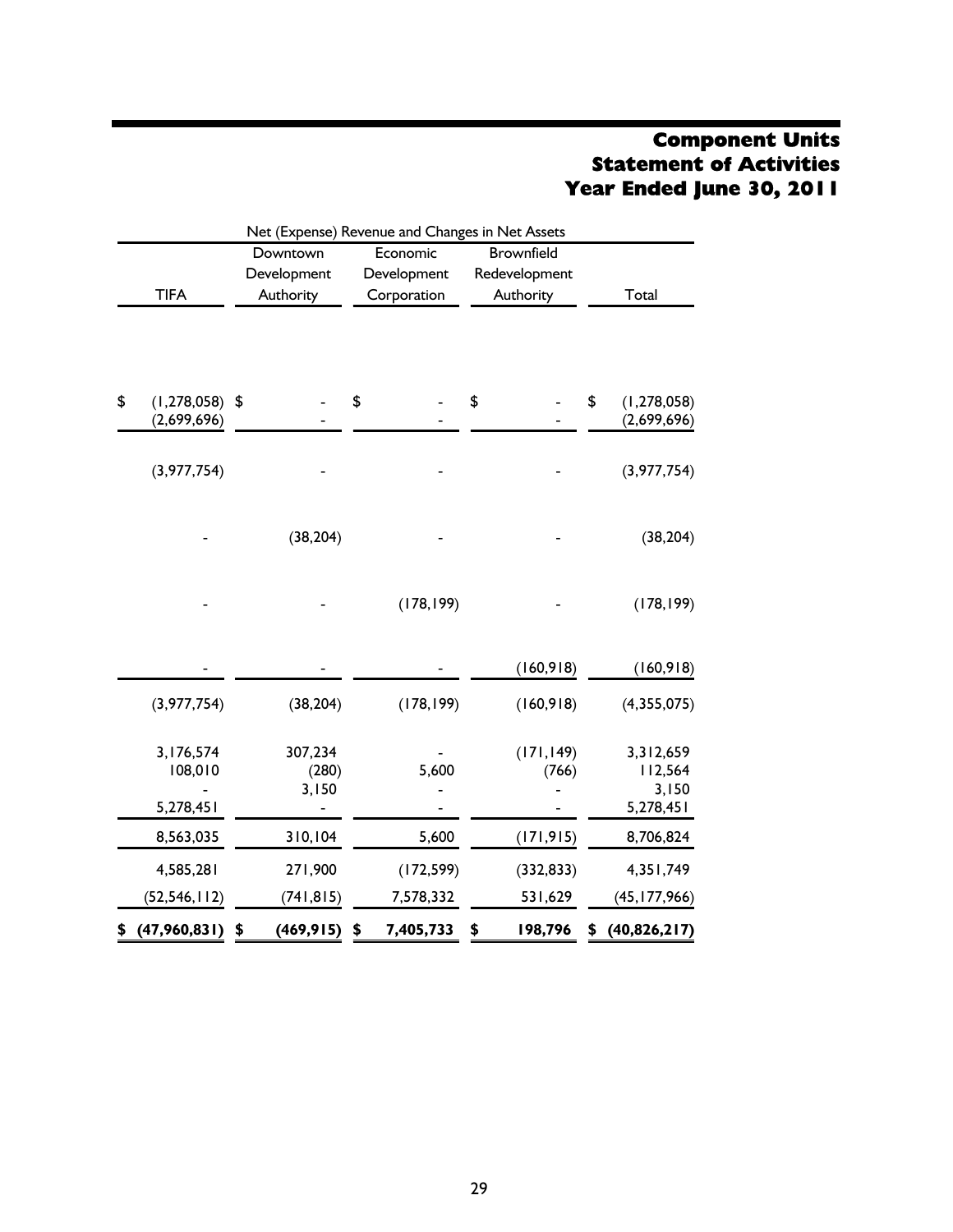#### Note 1 - Nature of Business and Significant Accounting Policies

The accounting policies of the City of Pontiac, Michigan (the "City") conform to accounting principles generally accepted in the United States of America (GAAP) as applicable to governmental units. The following is a summary of the significant accounting policies used by the City of Pontiac, Michigan:

#### **Reporting Entity**

The City of Pontiac, Michigan was incorporated on March 15, 1861 and operated under a Council-Strong mayor form of government until March 19, 2009 when an Emergency Financial Manager was appointed. A preliminary review of the City's financial condition was performed by the State of Michigan on July 31, 2007 in accordance with Section 12(1) of Public Act 72 of 1990. The State concluded from the review that a serious financial problem did exist and ultimately appointed an Emergency Financial Manager (EFM) to run the City on March 19, 2009. This EFM served until June 30, 2010. A second EFM was appointed and served from July 4, 2010 to September 8, 2011. An Emergency Financial Manager was appointed on September 12, 2011 and is currently serving the City under the provisions of Public Act 4 of 2011. Major operations of the City include police and fire protection, parks, library and recreation, public works, and general administrative services. In addition, the City owns and operates a water supply and sewage treatment system. The accompanying financial statements present the City and its component units, entities for which the City is considered to be financially accountable. Although blended component units are legal separate entities, in substance, they are part of the City's operations. Each discretely presented component unit is reported in a separate column in the government-wide financial statements to emphasize that it is legally separate from the City (see discussion below for description).

#### **Blended Component Units**

The General Building Authority (the "Authority") consists of five members: one member being the mayor by virtue of his office and four members to be appointed by the mayor subject to confirmation by the City Council. No member of the Pontiac City Council shall be eligible to appointment or membership in the Authority. No Authority member shall be financially interested in any contract with the Authority. Although it is legally separate from the City, it is reported as if it were part of the primary government because its primary purpose is to finance and construct the City's public buildings. The operations of the Authority are reported as a nonmajor debt service fund.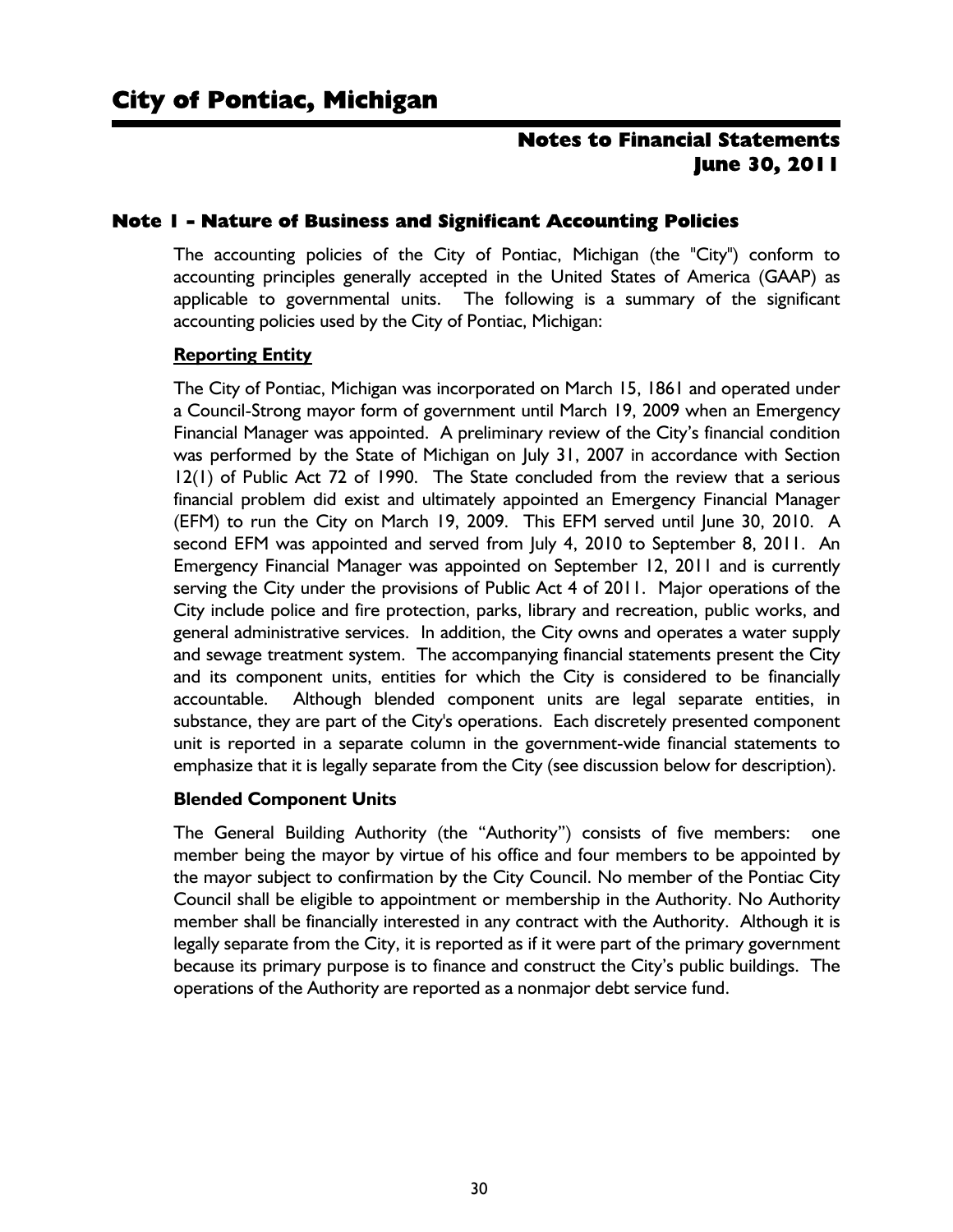#### Note 1 - Nature of Business and Significant Accounting Policies (Continued)

The General Employees' Retirement System has been blended into the City's financial statements. The governing body consists of 12 trustees as follows: the mayor of the City of Pontiac, the finance director of the City of Pontiac, a City Council member, three active members of the retirement system (elected), an employee representative, an elected retiree representative, three citizen trustees, and one deferred vested member of the retirement system formerly employed by Pontiac General Hospital. The system is reported as if it were part of the primary government because of the fiduciary responsibility that the City retains relative to the operations of the system. The operations of the General Employees' Retirement System are reported as a pension fiduciary fund. Audited financial statements for the General Employees' Retirement System can be obtained from the City of Pontiac Retirement Office at 47450 Woodward, Pontiac, Michigan 48342.

The Police and Fire Retirement System has been blended into the City's financial statements. The system is governed by five members as follows: the mayor of the City; the finance director of the City; two additional members, one of whom shall be an active member of and elected by members of the fire department, and one of whom shall be an active member of and elected by members of the police department; and a fifth trustee elected by the other four trustees. The system is reported as if it were part of the primary government because of the fiduciary responsibility that the City retains relative to the operations of the system. The operations of the police and fire retirement system are reported as a pension fiduciary fund. Audited financial statements for the police and fire retirement system can be obtained from the City of Pontiac Retirement Office at 47450 Woodward, Pontiac, Michigan 48342.

The General Employees' Retiree VEBA Trust has been blended into the City's financial statements. The governing body consists of five trustees as follows: the mayor of the City of Pontiac or the mayor's designee, the finance director of the City of Pontiac or his/her designee, a City Council member or its citizen designee, an employee representative, and a retiree representative. The system is reported as if it were part of the primary government because of the fiduciary responsibility that the City retains relative to the operations of the system. The operations of the General Employees' Retiree VEBA Trust are reported as an other employee benefits fiduciary fund. Audited financial statements for the General Employees' Retiree VEBA Trust can be obtained from the City of Pontiac Retirement Office at 47450 Woodward, Pontiac, Michigan 48342.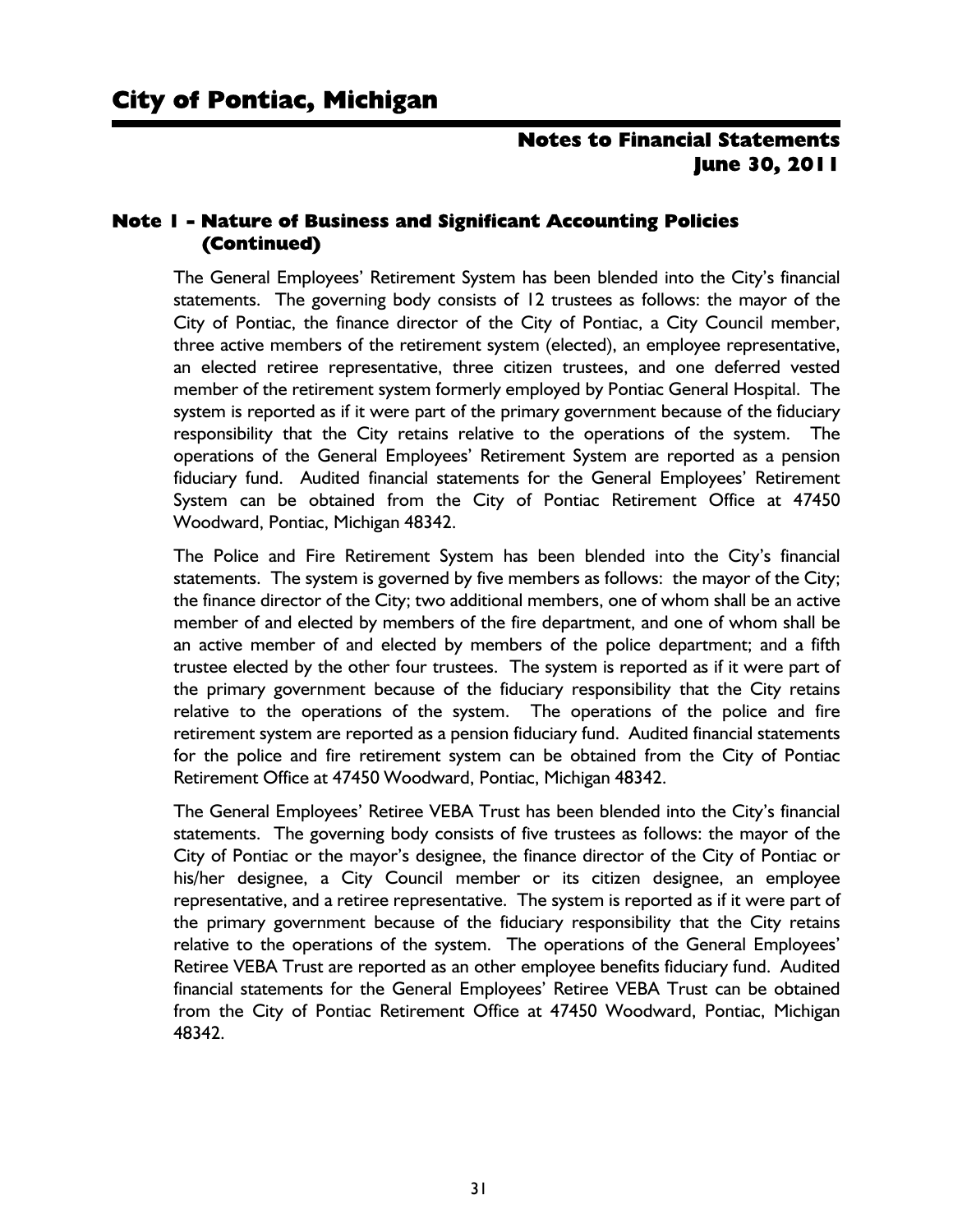#### Note 1 - Nature of Business and Significant Accounting Policies (Continued)

The Police and Fire Retirement System VEBA has been blended into the City's financial statements. The governing body consists of five trustees: the mayor of the City of Pontiac, the finance director of the City of Pontiac, a fire trustee, a police trustee, and a fifth trustee elected by the other four trustees. The system is reported as if it were part of the primary government because of the fiduciary responsibility that the City retains relative to the operations of the system. The operations of the Police and Fire Retirement System VEBA are reported as an other employee benefits fiduciary fund. Audited financial statements for the police and fire retirement system VEBA can be obtained from the City of Pontiac Retirement Office at 47450 Woodward, Pontiac, Michigan 48342.

#### **Discretely Presented Component Units**

- a. The Downtown Development Authority (DDA) was created to correct and prevent deterioration in the downtown district, encourage historical preservation, and to promote economic growth within the downtown district. The DDA's governing body consists of members appointed by the mayor, subject to approval by the City Council. There can be not less than 8 or more than 12 members and the chief executive officer (mayor) of the municipality. Not less than a majority of the members shall be persons having an interest in one property located in the downtown district. Not less than one of the members shall be a resident of the downtown district, if the downtown district has 100 or more persons residing in it. Internally prepared financial statements for the DDA can be obtained from the City of Pontiac finance department at 47450 Woodward, Pontiac, Michigan 48342.
- b. The Economic Development Corporation (EDC) was created to provide means and methods for the encouragement and assistance of industrial and commercial enterprises in relocating, purchasing, constructing, improving, or expanding within the City so as to provide needed services and facilities of such enterprises to residents of the City. The EDC's governing body consists of a board of directors, which must consist of not less than nine persons, not more than three of whom shall be an officer or employee of the municipality. The chief executive officer and any member of the governing body of the municipality may serve on the board of directors. The chief executive officer (mayor), with the advice and consent of the governing body, shall appoint the members of the board of directors. Internally prepared financial statements for the EDC can be obtained from the City of Pontiac finance department at 47450 Woodward, Pontiac, Michigan 48342.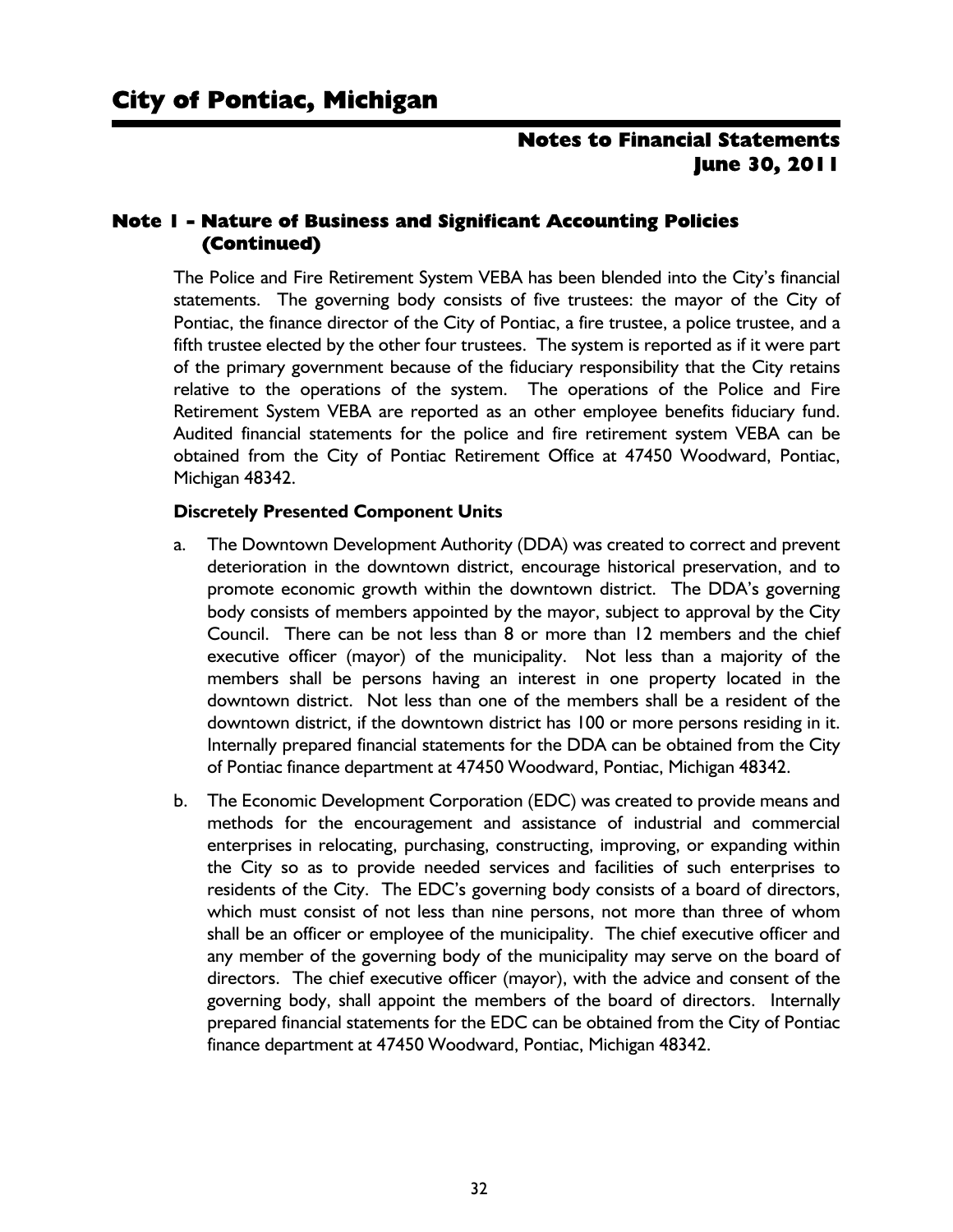#### Note 1 - Nature of Business and Significant Accounting Policies (Continued)

- c. The Tax Increment Financing Authority (TIFA) was created to promote economic growth and business development within the community. The TIFA's governing body consists of not less than 7 or more than 13 persons appointed by the mayor, subject to the approval of the City Council. A member shall hold office until the member's successor is appointed. An appointment to fill a vacancy shall be made by the mayor for the unexpired term only. Internally prepared financial statements for the TIFA can be obtained from the City of Pontiac finance department at 47450 Woodward, Pontiac, Michigan 48342.
- d. The Brownfield Redevelopment Authority was created to remediate contaminated properties located within the City of Pontiac and to promote economic growth for these properties through the use of a state-approved revolving fund loan. The properties included are listed as contaminated by the Environmental Protection Agency. Each authority shall be under the supervision and control of a board chosen by the governing body (City Council). The governing body may by majority vote designate the trustees of the board of the Tax Increment Financing Authority as the Brownfield Redevelopment Board, which City Council did by resolution on December 18, 1997. Internally prepared financial statements for the Brownfield Redevelopment Authority can be obtained from the City of Pontiac finance department at 47450 Woodward, Pontiac, Michigan 48342.

#### **Government-wide and Fund Financial Statements**

The government-wide financial statements (i.e., the statement of net assets (deficit) and the statement of activities) report information on all of the nonfiduciary activities of the primary government and its component units. For the most part, the effect of interfund activity has been removed from these financial statements. Governmental activities, normally supported by taxes and intergovernmental revenue, are reported separately from business-type activities, which rely to a significant extent on fees and charges for support. Likewise, the primary government is reported separately from certain legally separate component units for which the primary government is financially accountable.

The statement of activities demonstrates the degree to which the direct expenses of a given function or segment are offset by program revenue. Direct expenses are those that are clearly identifiable with a specific function or segment. Program revenue includes (1) charges to customers or applicants who purchase, use, or directly benefit from goods, services, or privileges provided by a given function or segment and (2) grants and contributions that are restricted to meeting the operational or capital requirements of a particular function or segment. Taxes and other items not properly included among program revenue are reported instead as general revenue.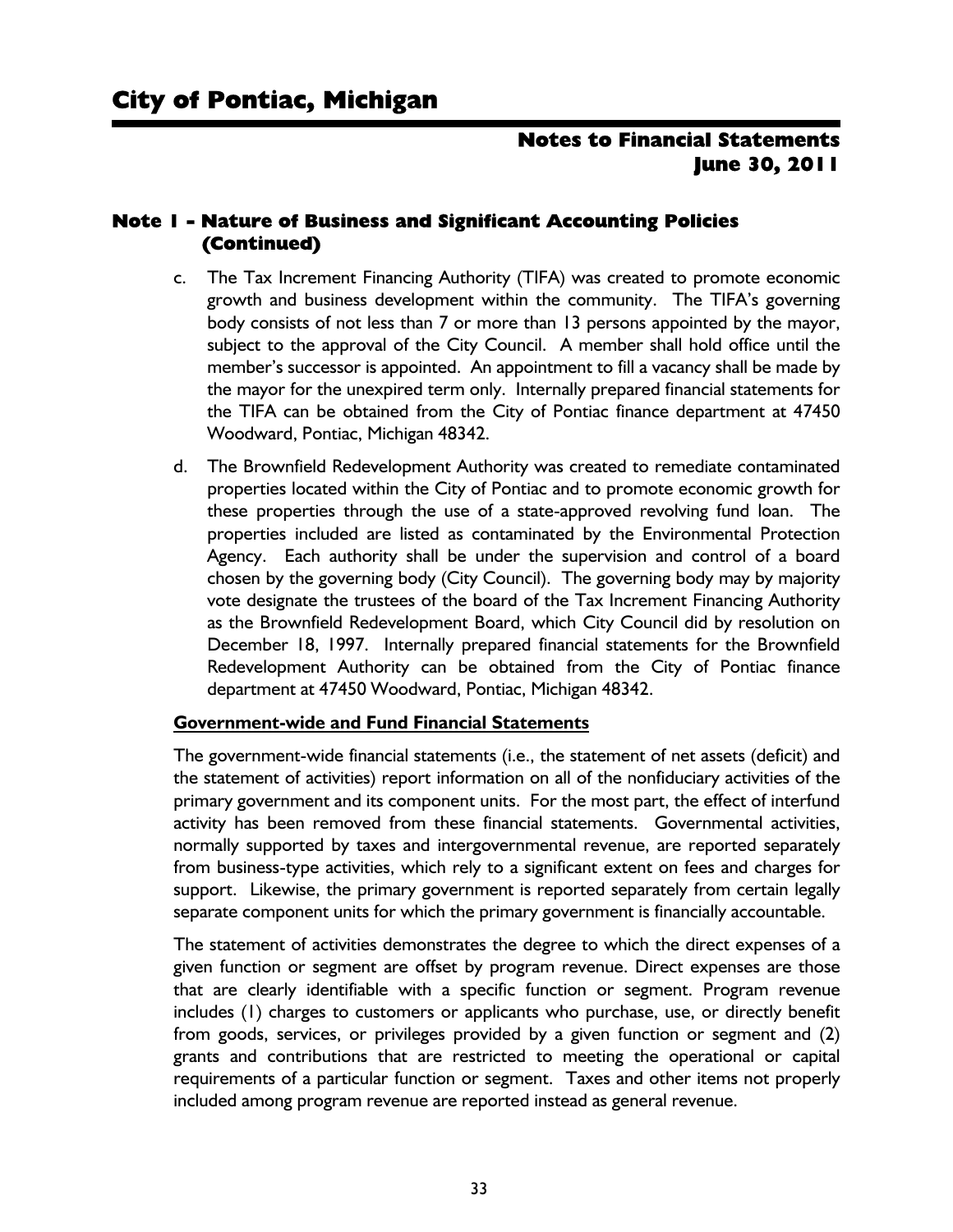## Note 1 - Nature of Business and Significant Accounting Policies (Continued)

Separate financial statements are provided for governmental funds, proprietary funds, and fiduciary funds, even though the latter are excluded from the government-wide financial statements. Major individual governmental funds and major individual enterprise funds are reported as separate columns in the fund financial statements.

#### **Measurement Focus, Basis of Accounting, and Financial Statement Presentation**

The government-wide financial statements are reported using the economic resources measurement focus and the accrual basis of accounting, as are the proprietary fund, fiduciary fund, and component unit financial statements. Revenue is recorded when earned and expenses are recorded when a liability is incurred, regardless of the timing of related cash flows. Property taxes are recognized as revenue in the year for which they are levied. Grants and similar items are recognized as revenue as soon as all eligibility requirements imposed by the provider have been met.

Governmental fund financial statements are reported using the current financial resources measurement focus and the modified accrual basis of accounting. Revenue is recognized as soon as it is both measurable and available. Revenue is considered to be available if it is collected within the current period or soon enough thereafter to pay liabilities of the current period. For this purpose, the City considers revenue to be available if it is collected within 60 days of the end of the current fiscal period. The following major revenue sources meet the availability criterion: state-shared revenue, state gas and weight tax revenue, district court fines, and interest associated with the current fiscal period. Conversely, special assessments and federal grant reimbursements will be collected after the period of availability; receivables have been recorded for these, along with a "deferred revenue" liability.

Expenditures generally are recorded when a liability is incurred, as under accrual accounting. However, debt service expenditures, expenditures relating to compensated absences, and claims and judgments are recorded only when payment is due.

The City reports the following major governmental fund:

**General Fund** - The General Fund is the City's primary operating fund. It accounts for all financial resources of the general government, except those accounted for and reported in another fund.

The City reports the following major proprietary funds:

**Water Fund** - The Water Fund accounts for the activities of the water distribution system. Funding is provided primarily through user charges.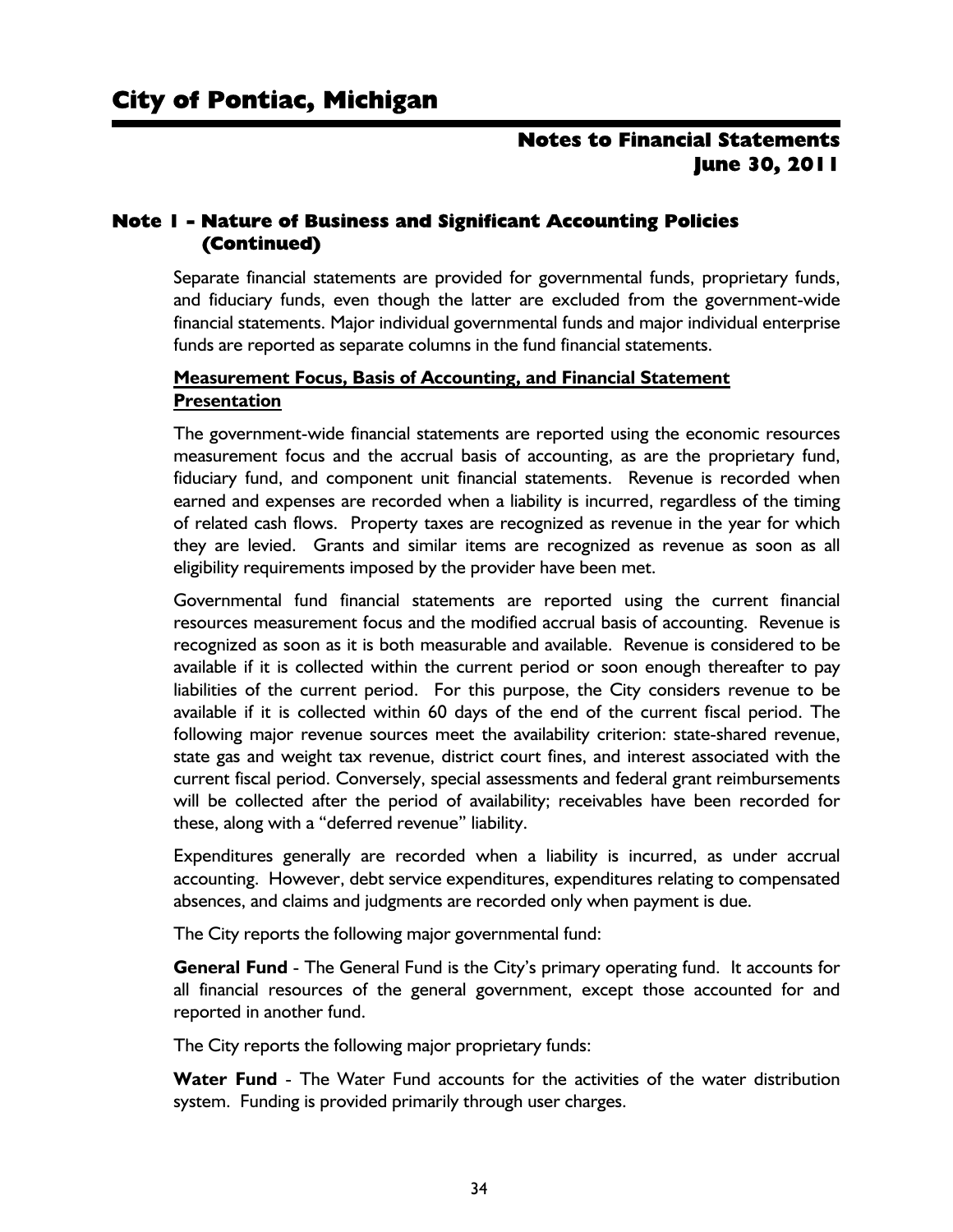## Note 1 - Nature of Business and Significant Accounting Policies (Continued)

**Sewer Fund** - The Sewer Fund accounts for the activities of the sewage collection system. Funding is provided primarily through user charges.

**Parking Fund** - The Parking Fund accounts for the activities of City-owned parking structures and lots. Funding is provided primarily through user charges.

Additionally, the City reports the following special revenue, debt service, capital project, internal service, and fiduciary activities:

**Special Revenue Funds** - Special revenue funds are used to account for and report the proceeds of specific revenue sources that are restricted or committed to expenditures for specified purposes other than debt service or capital projects.

**Debt Service Funds** - Debt service funds are used to account for and report financial resources that are restricted, committed, or assigned to expenditures for principal and interest.

**Capital Project Funds** - Capital project funds are used to account for and report financial resources that are restricted, committed, or assigned to expenditure for capital outlays, including the acquisition or construction or capital facilities and other capital assets.

**Internal Service Funds** - Internal service funds account for major machinery and equipment purchases and maintenance, as well as risk management services provided to other departments of the City on a cost-reimbursement basis.

#### **Fiduciary Funds**

**Pension and Other Postemployment Benefits Trust Funds** - The pension and other postemployment benefits trust funds account for the activities of the General Employees' Retirement System, Police and Fire Retirement System, General Employees' Retirement System VEBA, and Police and Fire Retirement System VEBA, which accumulates resources for pension and other postemployment benefit payments to qualified employees.

**Agency Funds** - The agency funds account for assets held by the City in a trustee capacity. Agency Funds are custodial in nature (assets equal liabilities) and do not involve the measurement of results of operations.

As a general rule, the effect of interfund activity has been eliminated from the government-wide financial statements. Exceptions to this general rule are charges between the City's water and sewer function and various other functions of the City. Eliminations of these charges would distort the direct costs and program revenue reported for the various functions concerned.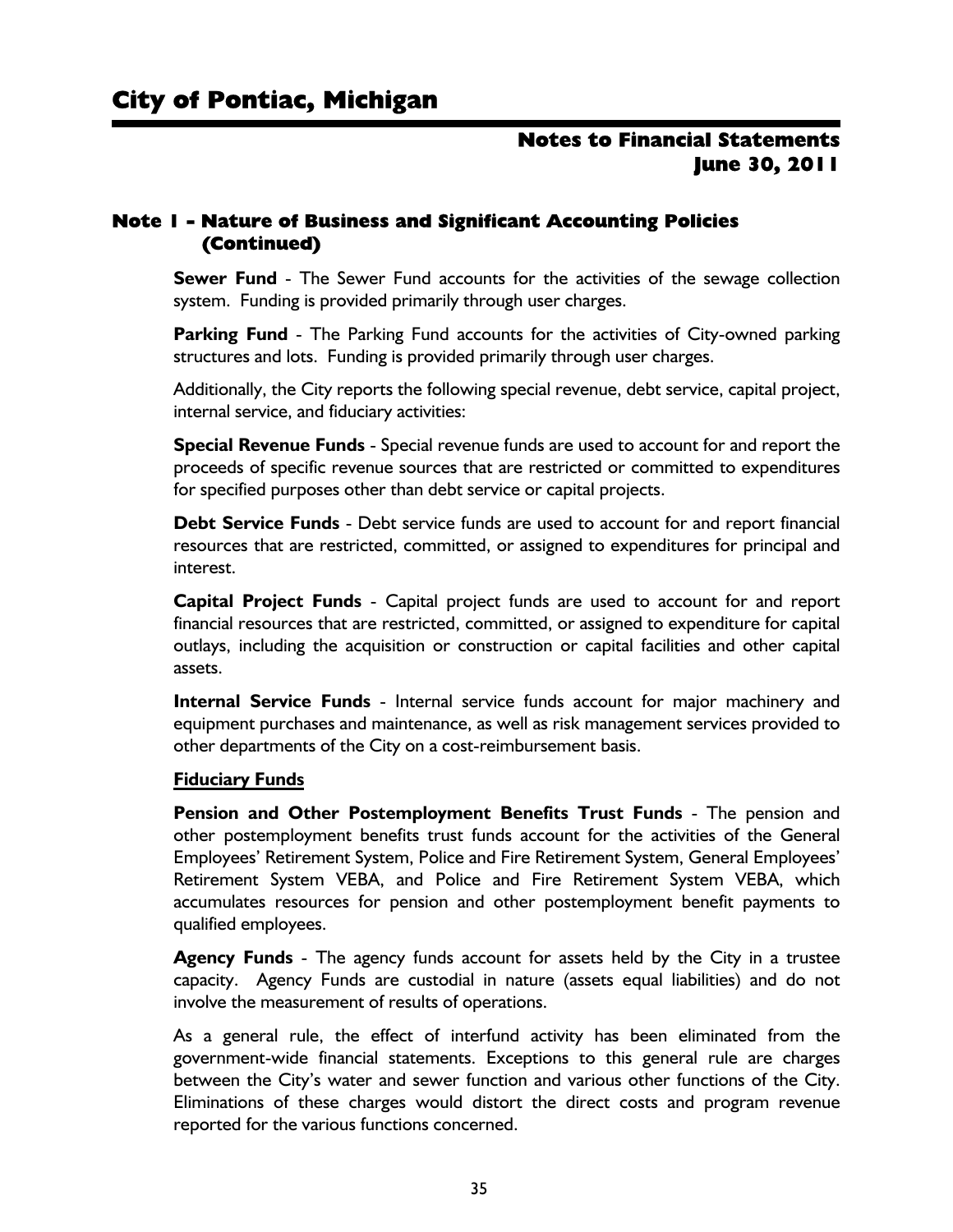## Note 1 - Nature of Business and Significant Accounting Policies (Continued)

Amounts reported as program revenue include (1) charges to customers or applicants for goods, services, or privileges provided, (2) operating grants and contributions, and (3) capital grants and contributions, including special assessments. Internally dedicated resources are reported as general revenue rather than as program revenue. Likewise, general revenue includes all taxes.

When an expense is incurred for purposes for which both restricted and unrestricted net assets are available, the City's policy is to first apply restricted resources. When an expense is incurred for purposes for which amounts in any of the unrestricted fund balance classifications could be used, it is the City's policy to spend funds in this order: committed, assigned, and unassigned.

Proprietary funds distinguish operating revenue and expenses from nonoperating items. Operating revenue and expenses generally result from providing services in connection with a proprietary fund's principal ongoing operations. The principal operating revenue of the City's proprietary funds relates to charges to customers for sales and services. The Water and Sewer Funds also recognize tap fees intended to recover current costs (e.g., labor and materials to hook up new customers) as operating revenue. Operating expenses for proprietary funds include the cost of sales and services, administrative expenses, and depreciation on capital assets. All revenue and expenses not meeting this definition are reported as nonoperating revenue and expenses.

#### **Property Tax Revenue**

Property taxes are levied on each July 1 on the taxable valuation of property as of the preceding December 31 and are payable in two installments. Summer taxes are considered delinquent on August 1, at which time penalties and interest are assessed. Winter taxes are considered delinquent on February 15 of the following year, at which time a 3 percent penalty is assessed. Summer and winter taxes (including any penalty and interest) are turned over to Oakland County for collection.

The City of Pontiac 2010 tax is levied and collectible on July 1, 2010 and is recognized as revenue in the year ended June 30, 2011, when the proceeds of the levy are budgeted and available for the financing of operations.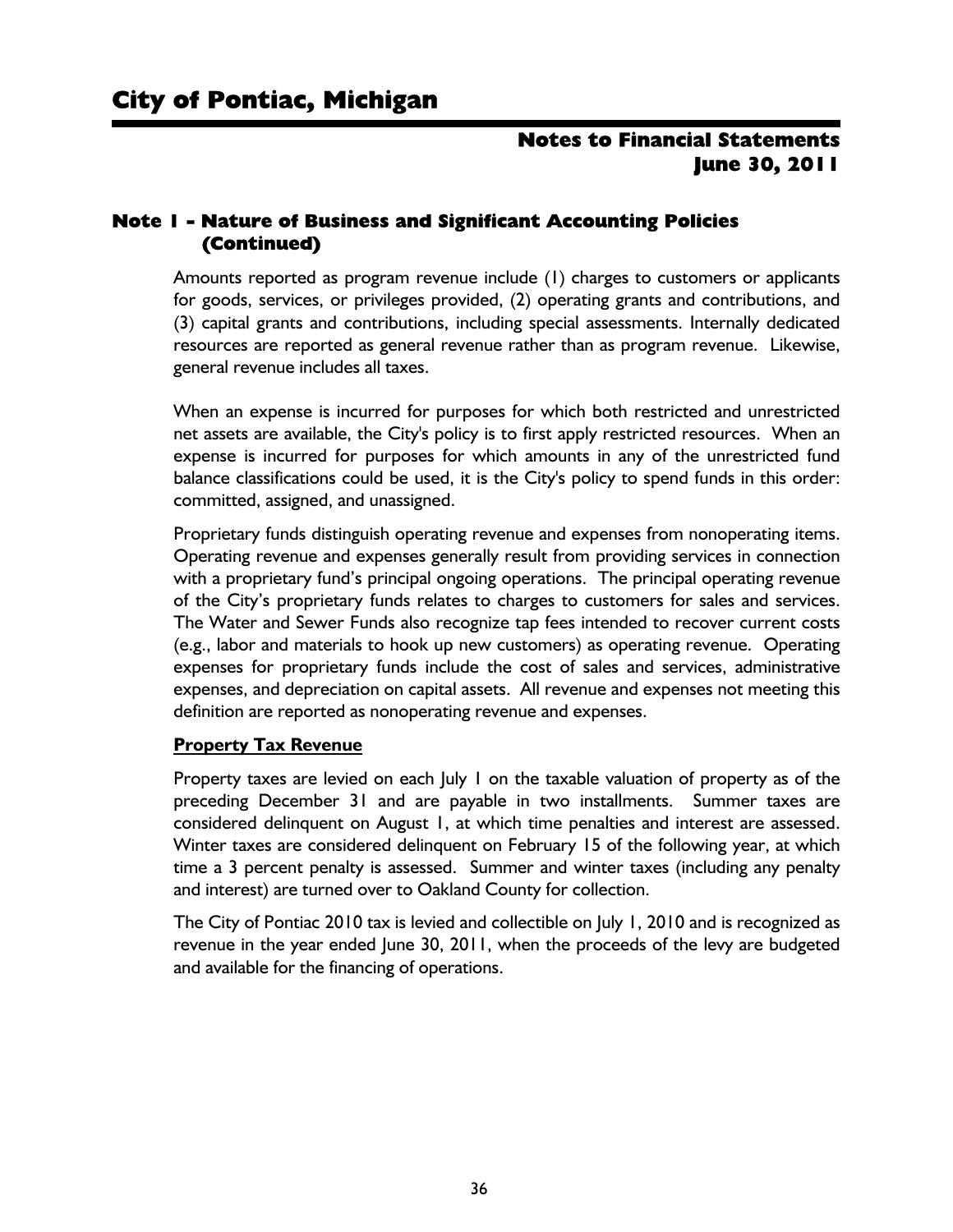## Note 1 - Nature of Business and Significant Accounting Policies (Continued)

The 2010 taxable valuation of the City of Pontiac totaled approximately \$1.2 billion (a portion of which is abated and a portion of which is captured by the TIFA, DDA, and Brownfield), on which taxes levied consisted of 11.2737 mills for operating purposes, 2.8183 mills for refuse collection and disposal, 1.4091 mills for capital improvement, .5000 mills for senior activities, and .2200 mills for court judgments. This resulted in \$11.1 million for operating, \$2.76 million for refuse collection and disposal, \$1.38 million for capital improvement, \$0.49 million for senior activities, and \$0.26 million for the court judgments. These amounts are recognized in the respective General Fund, special revenue fund, and capital projects fund financial statements as tax revenue.

#### **Assets, Liabilities, and Net Assets or Equity**

**Bank Deposits and Investments** - Cash and cash equivalents include cash on hand, demand deposits, and short-term investments with a maturity of three months or less when acquired. Investments are stated at fair value. Pooled investment income is generally allocated to each fund using a weighted average method.

**Receivables and Payables** - In general, outstanding balances between funds are reported as "due to/from other funds." Activity between funds that result from the allocation of available cash balances at the end of the fiscal year is referred to as "advances to/from other funds." Any residual balances outstanding between the governmental activities and the business-type activities are reported in the governmentwide financial statements as "internal balances." All trade and property tax receivables are shown as net of allowance for uncollectible amounts.

**Supplies and Prepaid Items** - Supplies are valued at cost, on a first-in, first-out basis. Inventories of governmental funds are recorded as expenditures when consumed rather than when purchased. Certain payments to vendors reflect costs applicable to future fiscal years and are recorded as prepaid items in both government-wide and fund financial statements.

**Restricted Assets** - The revenue bonds of the Water and Sewer Enterprise Funds require amounts to be set aside for debt service principal and interest, operations and maintenance, and a bond reserve. These amounts have been classified as restricted assets. The City has also set cash aside for the future closure and post-closure care for the landfill. These assets have been classified as restricted assets in the Sanitation Fund.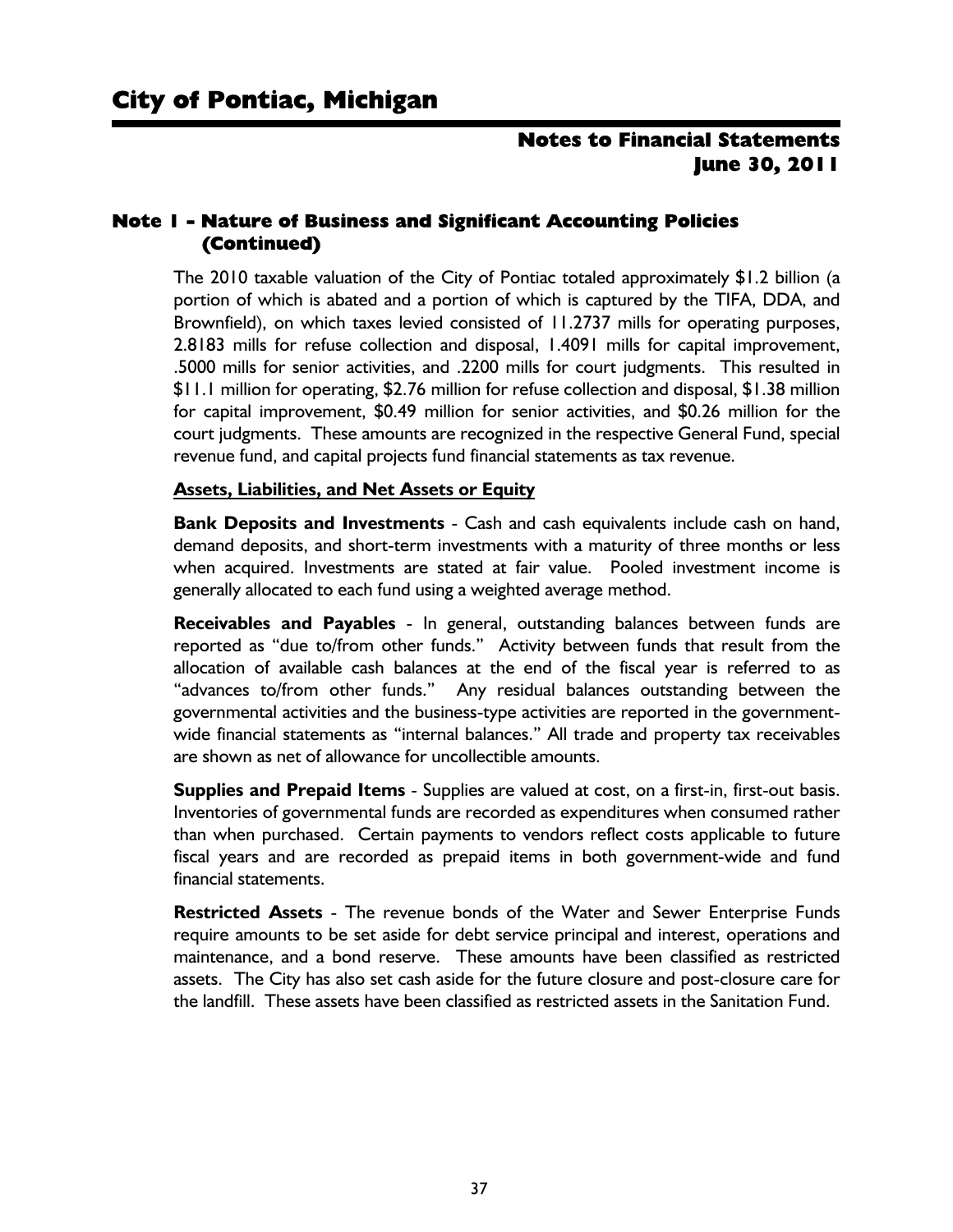## Note 1 - Nature of Business and Significant Accounting Policies (Continued)

**Capital Assets** - Capital assets, which include property, plant, and equipment, are reported in the applicable governmental or business-type activities column in the government-wide financial statements. Capital assets are defined by the City as assets with an initial individual cost of more than \$2,500 and an estimated useful life in excess of one year. Such assets are recorded at historical cost or estimated historical cost if purchased or constructed. Donated capital assets are recorded at estimated fair market value at the date of donation.

Buildings, land improvements, equipment, and vehicles are depreciated using the straight-line method over the following useful lives:

| Streets and bridges               | 10-20 years   |
|-----------------------------------|---------------|
| Land improvements                 | 10-50 years   |
| <b>Buildings and improvements</b> | 10-50 years   |
| Machinery and equipment           | 5-20 years    |
| <b>Vehicles</b>                   | 5 years       |
| <b>Furniture and fixtures</b>     | 5-10 years    |
| Water and sewer systems           | $20-66$ years |
| Street and traffic signs          | 10 years      |

**Compensated Absences (Vacation and Sick Leave)** - It is the City's policy to permit employees to accumulate earned but unused sick and vacation pay benefits. All sick and vacation pay is accrued when incurred in the government-wide, proprietary, and fiduciary fund financial statements. A liability for these amounts is reported in governmental funds only for employee terminations as of year end.

**Long-term Obligations** - In the government-wide financial statements and the proprietary fund types in the fund financial statements, long-term debt and other longterm obligations are reported as liabilities in the applicable governmental activities, business-type activities, or proprietary fund-type statement of net assets. Bond premiums and discounts, as well as issuance costs, are deferred and amortized over the life of the bonds using the effective interest method. Bonds payable are reported net of the applicable bond premium or discount. Bond issuance costs are reported as deferred charges and amortized over the term of the related debt. In the fund financial statements, governmental fund types recognize bond premiums and discounts, as well as bond issuance costs during the current period. The face amount of debt issued is reported as other financing sources. Premiums received on debt issuances are reported as other financing sources while discounts are reported as other financing uses. Issuance costs are reported as debt service expenditures.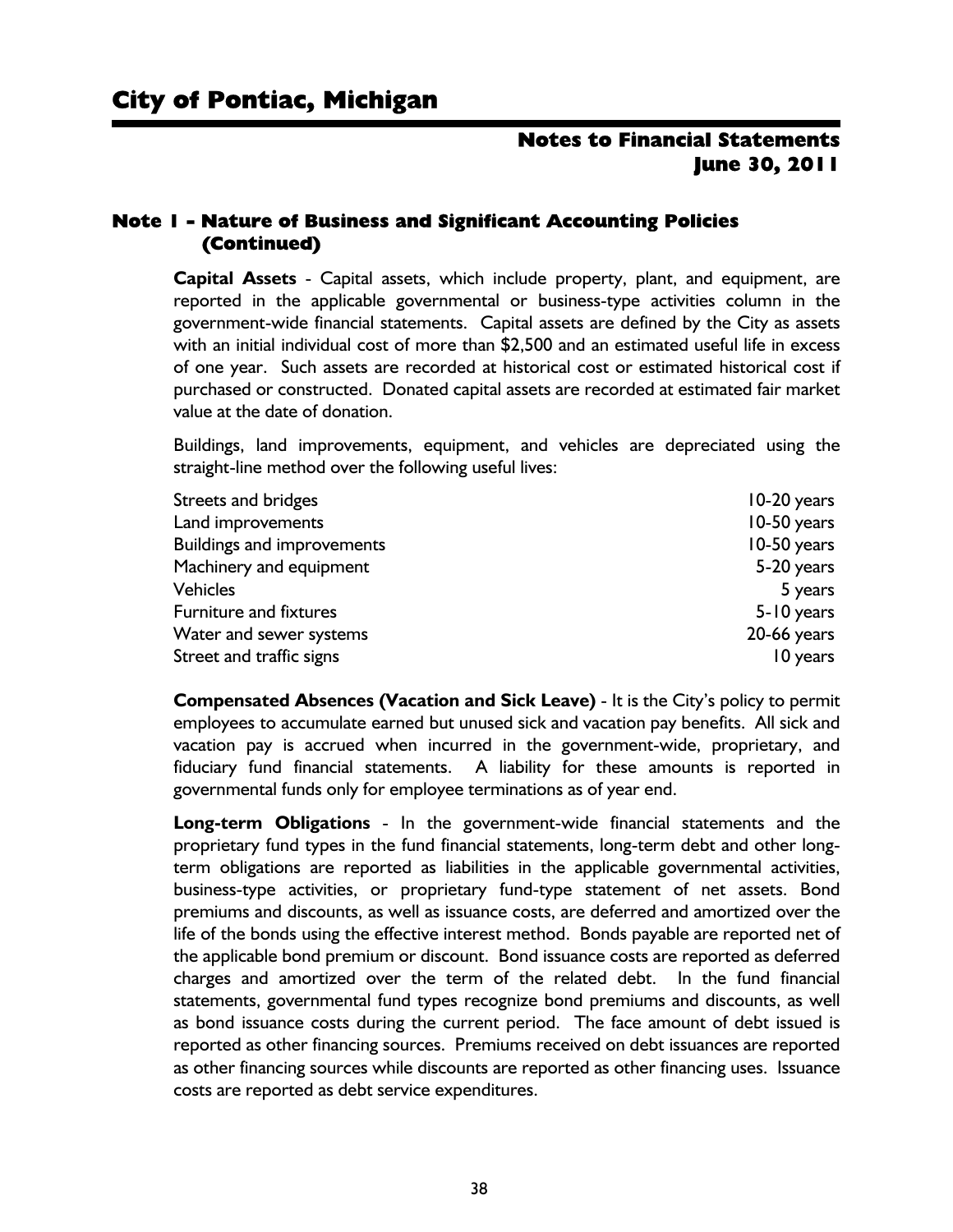## Note 1 - Nature of Business and Significant Accounting Policies (Continued)

**Pension and Other Postemployment Benefit Costs** - The City offers both pension and retiree healthcare benefits to retirees. The City receives an actuarial valuation to compute the annual required contribution (ARC) necessary to fund the obligation over the remaining amortization period. In the governmental funds, pension and OPEB costs are recognized as contributions are made. For the government-wide statements and proprietary funds, the City reports the full accrual cost equal to the current year required contribution, adjusted for interest and "adjustment to the ARC" on the beginning of year underpaid amount, if any.

**Fund Equity** - In March 2009, the GASB issued Statement No. 54, *Fund Balance Reporting and Governmental Fund-type Definitions*. The objective of this statement is to enhance the usefulness of fund balance information by providing clearer fund balance classifications that can be more consistently applied and by clarifying the existing governmental fund-type definitions. This statement establishes fund balance classifications that comprise a hierarchy based primarily on the extent to which a government is bound to observe constraints imposed on the use of the resources reported in governmental funds. Under this standard, the fund balance classifications of reserved, designated, and unreserved/undesignated were replaced with five new classifications - nonspendable, restricted, committed, assigned, and unassigned. The City implemented GASB Statement No. 54 during the year.

In the fund financial statements, governmental funds report the following components of fund balance:

- Nonspendable Amounts that are not in spendable form or are legally or contractually required to be maintained intact
- Restricted Amounts that are legally restricted by outside parties, constitutional provisions, or enabling legislation for use for a specific purpose
- Committed Amounts that have been formally set aside by the emergency financial manager for use for specific purposes. Commitments are made and can be rescinded only via executive order by the emergency financial manager.
- Assigned Intent to spend resources on specific purposes expressed by the emergency financial manager, who is appointed by the State of Michigan

**Use of Estimates** - The preparation of financial statements in conformity with accounting principles generally accepted in the United States of America requires management to make estimates and assumptions that affect the reported amounts of assets and liabilities and disclosure of contingent assets and liabilities at the date of the financial statements and the reported amounts of revenue and expenses during the period. Actual results could differ from those estimates.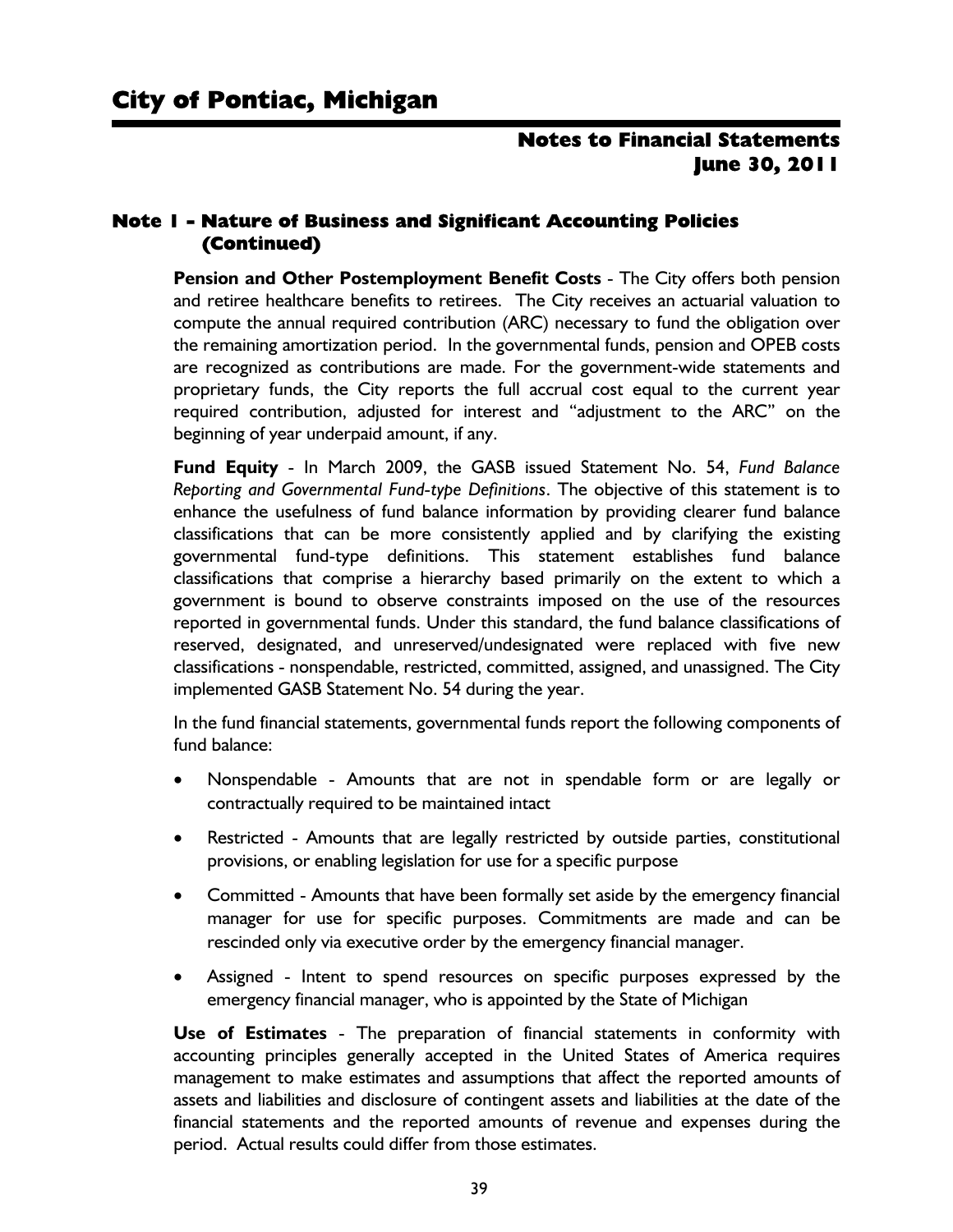## Note 1 - Nature of Business and Significant Accounting Policies (Continued)

**Comparative Data/Reclassifications** - Comparative data is not included in the City's financial statements.

#### Note 2 - Stewardship, Compliance, and Accountability

**Construction Code Fees** - The City oversees building construction, in accordance with the State's Construction Code Act, including inspection of building construction and renovation to ensure compliance with the building codes. The City charges fees for these services. The law requires that collection of these fees be used only for construction code costs, including an allocation of estimated overhead costs. The City is in the process of calculating a summary of the current year activity and the cumulative surplus or shortfall generated since January 1, 2000.

**Noncompliance with Legal or Contractual Provisions** - The City was not in compliance with legal provisions as follows:

- The City is in violation of the State Budget Act by incurring deficits and exceeding budgeted appropriations as discussed in the required supplemental information section of this report.
- Several funds of the City and one of the City's component units reported advances due to other funds and component units related to operating cash flow needs, as disclosed in Note 6. There are no formal repayment terms or interest provisions in place for any of these borrowings.

**Fund Deficits** - The City has accumulated unreserved fund deficits in the following individual funds:

| Nonmajor governmental funds:                  |              |
|-----------------------------------------------|--------------|
| MDEQ Grant Pontiac Creek Stormwater Plan      | \$<br>32,156 |
| ML King construction                          | 326,641      |
| <b>Clinton River Linear Park Trail</b>        | 195,177      |
| Total nonmajor governmental funds             | 553,974      |
| Component units:                              |              |
| Tax Increment Financing Authority District #3 | 2,557,976    |
| Downtown Development Authority                | 481,197      |
| Total component units                         | 3,039,173    |
| Total fund deficits                           | 3,593,147    |

A deficit elimination plan is being filed with the Local Audit and Finance Division of the State of Michigan (see Note 18).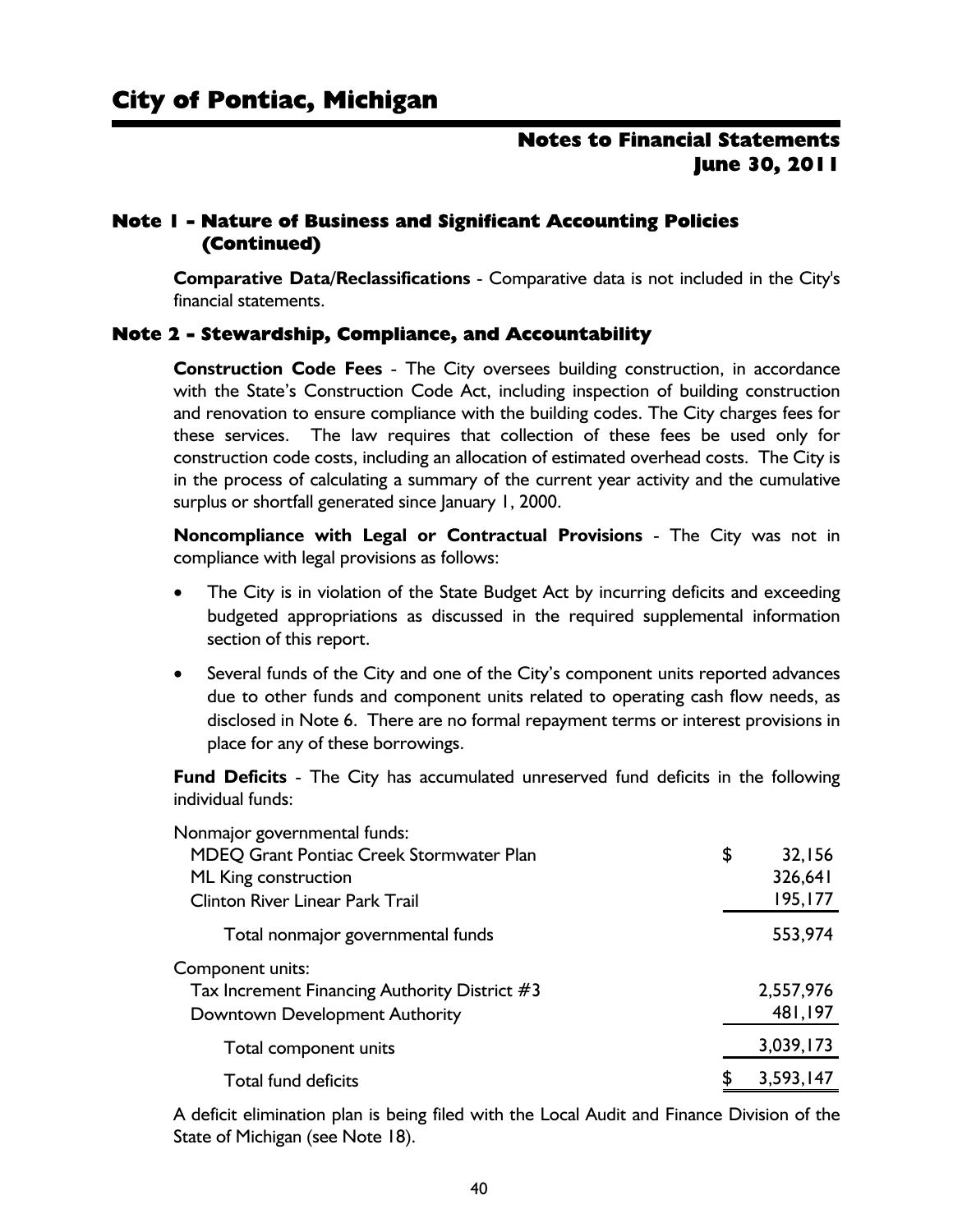## Note 2 - Stewardship, Compliance, and Accountability (Continued)

#### **MDEQ Grant Pontiac Creek Stormwater Plan Fund**

The deficit within the MDEQ Grant Fund is due to a timing issue. The program requires the City to expend its funds first on approved projects and then seek reimbursement. If reimbursement is not received within 60 days after year end, the revenue is required to be deferred to the next fiscal year. The City's deficit and deferred revenue at June 30, 2011 was \$32,156.

#### **ML King Construction Fund**

The deficit within the ML King Construction Fund is due to a timing issue. The program requires the City to expend its funds first on approved projects and then seek reimbursement. If reimbursement is not received within 60 days after year end, the revenue is required to be deferred to the next fiscal year. The City had a receivable and deferred revenue totaling \$612,908 at June 30, 2011. The recognition for the \$612,908 during the year ending June 30, 2012 will eliminate the June 30, 2011 deficit of \$326,641.

#### **Clinton River Linear Park Trail Fund**

The deficit within the Clinton River Fund is due to a timing issue. The program requires the City to expend its funds first on approved projects and then seek reimbursement. If reimbursement is not received within 60 days after year end, the revenue is required to be deferred to the next fiscal year. The City had a receivable and deferred revenue totaling \$229,079 at June 30, 2011. The recognition for the \$229,079 during the year ending June 30, 2012 will eliminate the June 30, 2011 deficit of \$195,177.

#### **Component Unit Deficit**

The Tax Increment Finance Authority #3 (TIFA 3) has an unassigned deficit of \$2,557,976 as of June 30, 2011. The TIFA 3 Fund in total does not have a deficit; it has positive fund balance of \$3,410,945. The unassigned deficit is a result of restricted fund balance related to debt service totaling \$5,968,921. Subsequent to year end, TIFA 3 defeased some of their outstanding bonds, resulting in approximately \$3,496,000 of restricted monies becoming unrestricted.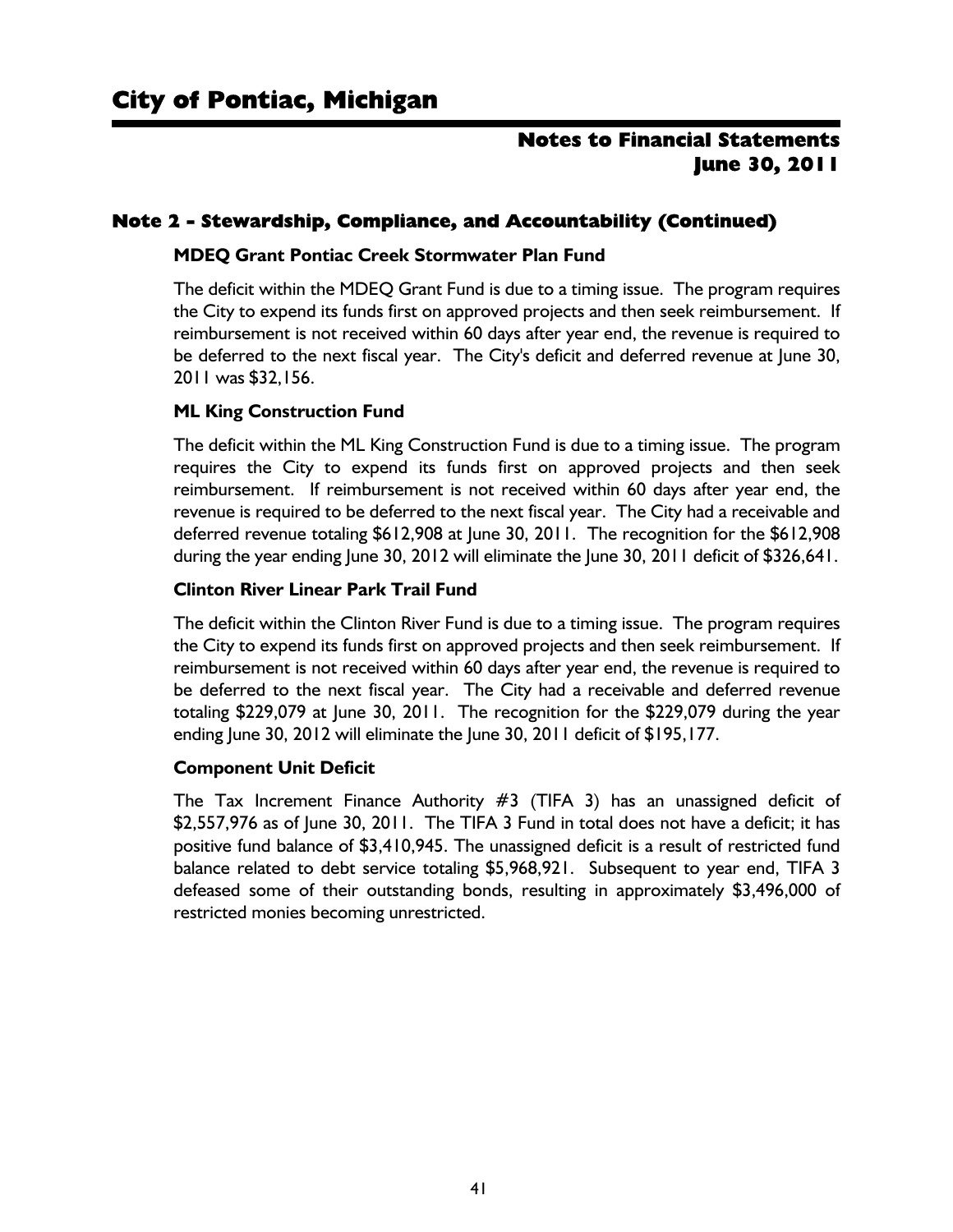## Note 2 - Stewardship, Compliance, and Accountability (Continued)

The Downtown Development Authority (DDA) has a fund deficit of \$481,197 as of June 30, 2011. During the current year, the DDA decreased the deficit by approximately \$272,000. The plan stated the DDA would reduce spending by \$100,000 per year over the next five years to eliminate the deficit. The City has made significant cuts in expenditures over the past few years; however, the significant annual loss in property tax capture has significantly outpaced the expenditure cuts. In February 2010, the State required the City to file an updated deficit elimination plan. As a result of the updated plan, the emergency financial manager passed the 2010/2011 budget eliminating all operating costs, budgeting only for the property tax capture. The City will continue to only budget for the property tax capture until the deficit is eliminated in approximately 2015.

#### Note 3 - Deposits and Investments

Michigan Compiled Laws Section 129.91 (Public Act 20 of 1943, as amended) authorizes local governmental units to make deposits and invest in the accounts of federally insured banks, credit unions, and savings and loan associations that have offices in Michigan. The law also allows investments outside the State of Michigan when fully insured. The local unit is allowed to invest in bonds, securities, and other direct obligations of the United States or any agency or instrumentality of the United States; repurchase agreements; bankers' acceptances of United States banks; commercial paper rated within the two highest classifications, which matures not more than 270 days after the date of purchase; obligations of the State of Michigan or its political subdivisions, which are rated as investment grade; and mutual funds composed of investment vehicles that are legal for direct investment by local units of government in Michigan.

The pension and other employee benefit trust funds are also authorized by Michigan Public Act 314 of 1965, as amended, to invest in certain reverse repurchase agreements, stocks, diversified investment companies, annuity investment contracts, real estate leased to public entities, mortgages, real estate (if the trust fund's assets exceed \$250 million), debt or equity of certain small businesses, certain state and local government obligations, and certain other specified investment vehicles.

The City has designated nine banks for the deposit of its funds. The City deposits and investment policies are in accordance with statutory authority.

The Police and Fire Retirement System (PFRS) has designated one bank for the deposit of its funds. The investment policy adopted by the board in accordance with Public Act 196 of 1997 has authorized investment in all allowable investments under Michigan Public Act 314 of 1965, as amended. The PFRS's deposits and investment policies are in accordance with statutory authority.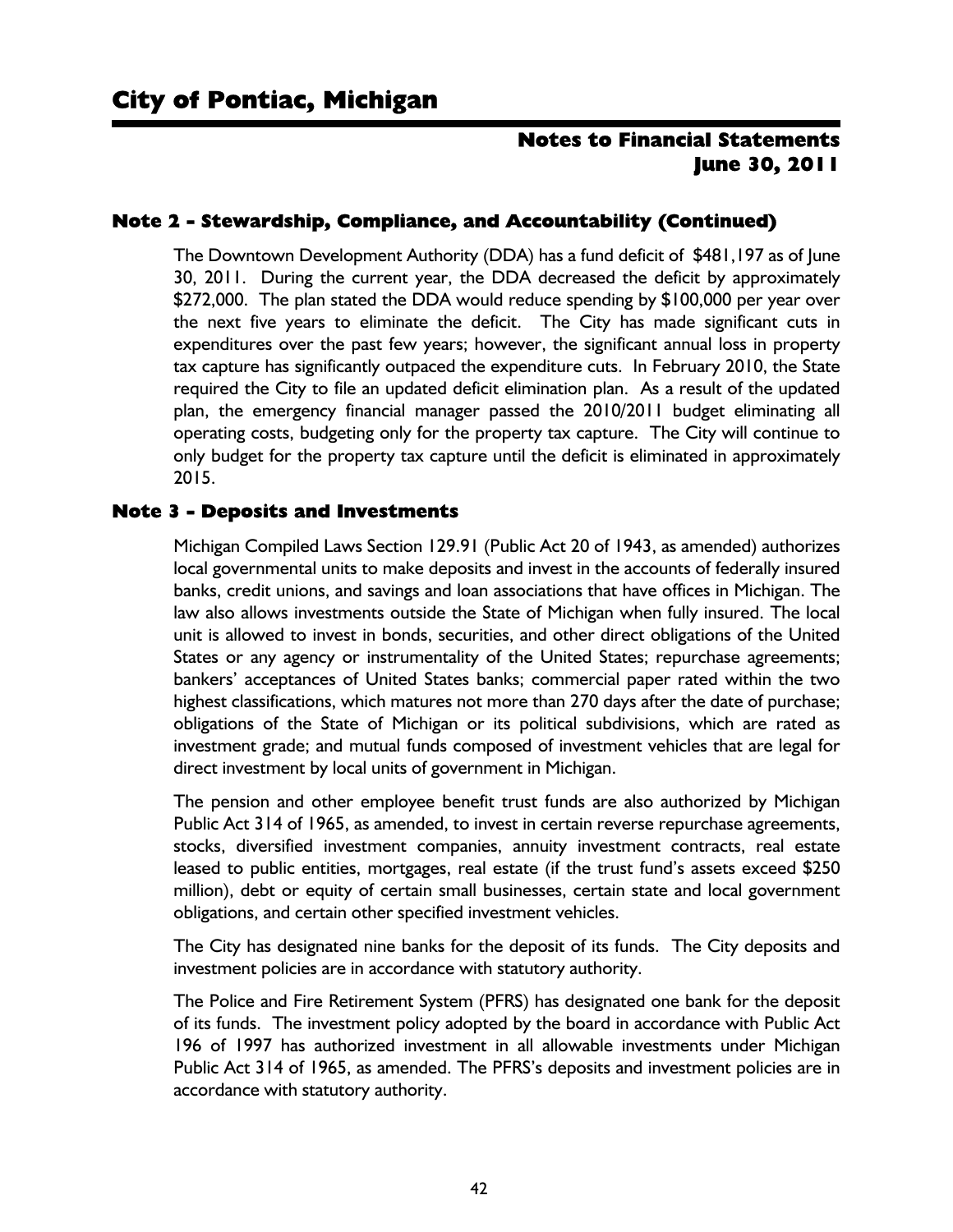## Note 3 - Deposits and Investments (Continued)

The General Employees' Retirement System (GERS) has designated one bank for the deposit of its funds. The investment policy adopted by the board in accordance with Public Act 196 of 1997 has authorized investment in all allowable investments under Michigan Public Act 314 of 1965, as amended. The GERS's deposits and investment policies are in accordance with statutory authority.

The Police and Fire Retirement System VEBA (PFVEBA) has designated one bank for the deposit of its funds. The investment policy adopted by the board in accordance with Public Act 196 of 1997 has authorized investment in mutual or commingled funds, but not the remainder of state statutory authority as listed above. The PFVEBA's deposits and investment policies are in accordance with statutory authority.

The General City Employees' Retirement System VEBA (GEVEBA) has designated one bank for the deposit of its funds. The GEVEBA's deposits and investments are in accordance with statutory authority.

The City, pension funds, and other employee benefit trust funds' cash and investments are subject to several types of risk, which are examined in more detail below. The following information includes the Police and Fire Retirement System, General Employees' Retirement System, Police and Fire Retirement System VEBA, and General City Employees' Retirement System VEBA balances as of December 31, 2010 because, as disclosed in Notes 10-11 and Notes 13-15, these funds are maintained on a calendar year basis.

#### **Custodial Credit Risk of Bank Deposits**

Custodial credit risk is the risk that in the event of a bank failure, the City's deposits may not be returned to it.

**City** - The City does not have a deposit policy for custodial credit risk. At year end, the City had \$1,757,313 of bank deposits (certificates of deposit, checking, and savings accounts) that were uninsured and uncollateralized. The City believes that due to the dollar amounts of cash deposits and the limits of FDIC insurance, it is impractical to insure all deposits. As a result, the City evaluates each financial institution with which it deposits funds and assesses the level of risk of each institution; only those institutions with an acceptable estimated risk level are used as depositories.

**Police and Fire Retirement System** - The PFRS does not have a deposit policy for custodial credit risk. At year end, the system had no bank deposits (certificates of deposit, checking, and savings accounts) that were uninsured and uncollateralized. The PFRS continues to evaluate each financial institution with which it deposits funds and assesses the level of risk of each institution; only those institutions with an acceptable estimated risk level are used as depositories.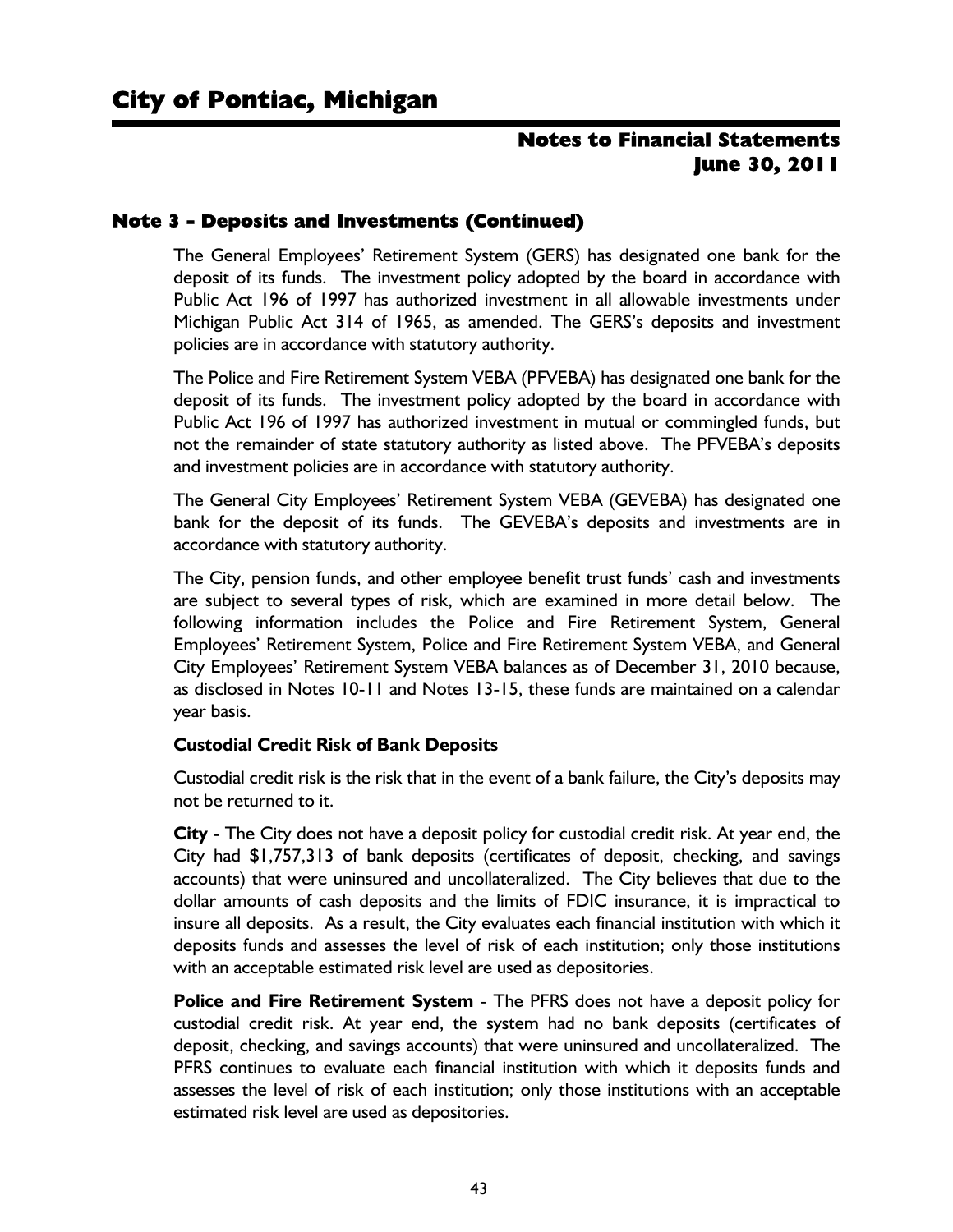#### Note 3 - Deposits and Investments (Continued)

**General Employees' Retirement System** - The GERS does not have a deposit policy for custodial credit risk. At year end, the GERS had no bank deposits (certificates of deposit, checking, and savings accounts) that were uninsured and uncollateralized. The GERS continues to evaluate each financial institution with which it deposits funds and assesses the level of risk of each institution; only those institutions with an acceptable estimated risk level are used as depositories.

**Police and Fire Retirement System VEBA** - The PFVEBA does not have a deposit policy for custodial credit risk. At year end, the PFVEBA had no bank deposits (certificates of deposit, checking, and savings accounts) that were uninsured and uncollateralized.

**General City Employees' Retirement System VEBA** - The GEVEBA does not have a deposit policy for custodial credit risk. At year end, the GEVEBA had no bank deposits (certificates of deposit, checking, and savings accounts) that were uninsured and uncollateralized.

#### **Interest Rate Risk**

Interest rate risk is the risk that the value of investments will decrease as a result of a rise in interest rates.

**City** - The City's investment policy does not restrict investment maturities, other than commercial paper which can only be purchased with a 270-day maturity. At year end, the average maturities of investments are as follows:

|                                                         |                       | Weighted        |
|---------------------------------------------------------|-----------------------|-----------------|
|                                                         |                       | Average         |
|                                                         |                       | Maturity        |
| Investment                                              | <b>Fair Value</b>     | (Years)         |
| U.S. government agency securities                       | 2,014,326             | 6 years         |
| Bank investment pool<br>Guaranteed investment contracts | 11,335,971<br>984,818 | 60 days<br>year |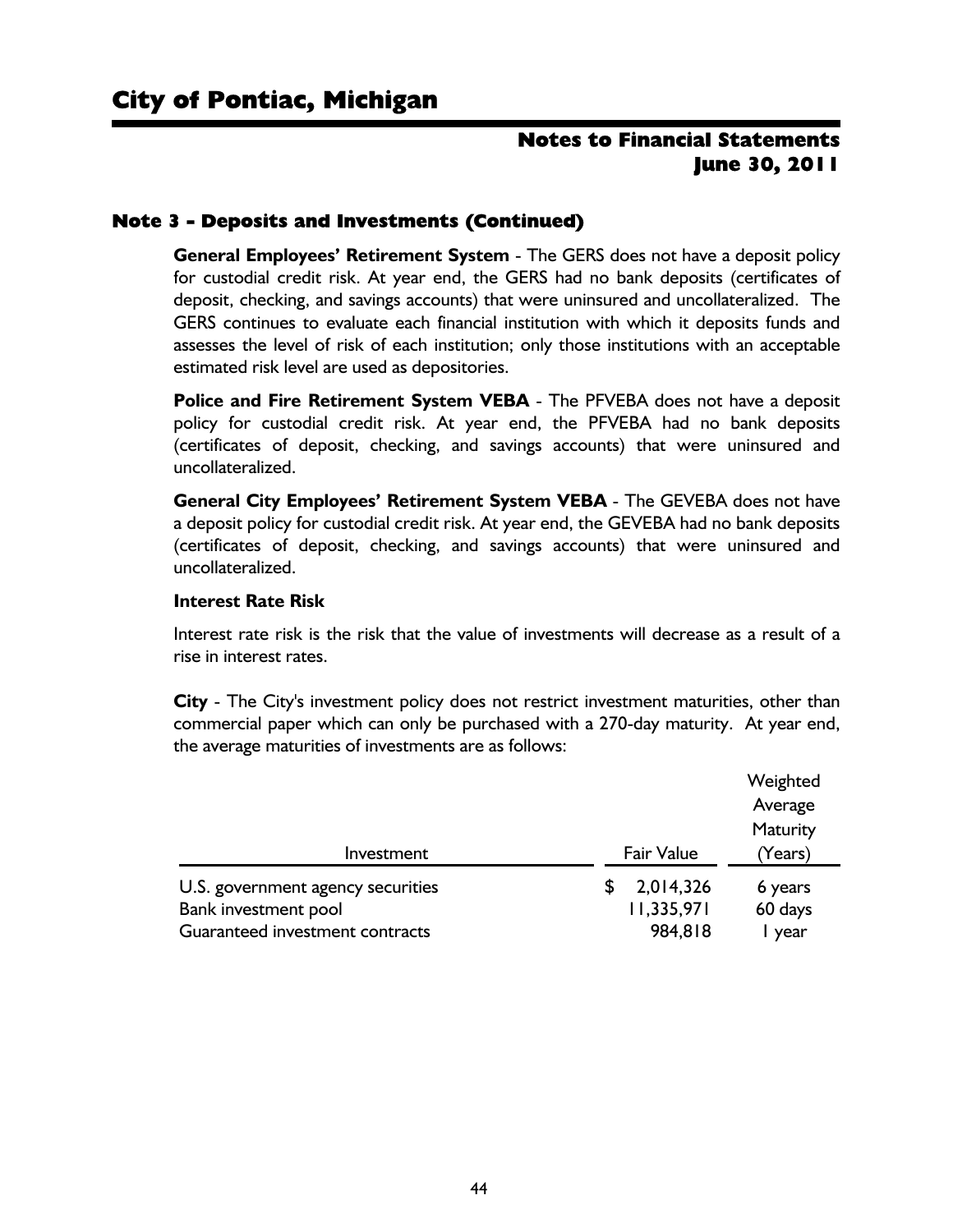#### Note 3 - Deposits and Investments (Continued)

**Police and Fire Retirement System** - The PFRS's investment policy restricts the average duration of an actively managed portfolio to not differ from the benchmark duration by more than 30 percent. At year end, the average maturities of investments are as follows:

|                                       |                   | Weighted    |
|---------------------------------------|-------------------|-------------|
|                                       |                   | Average     |
|                                       |                   | Maturity    |
| Investment                            | <b>Fair Value</b> | (Years)     |
| Asset-backed securities               | \$<br>839,246     | .145 years  |
| <b>Asset-backed securities</b>        | 329,937           | Unavailable |
| Commercial mortgage-backed securities | 330,002           | 1.17 years  |
| Corporate and other bonds             | 5,970,473         | 5.28 years  |
| Corporate and other bonds             | 16,327,963        | Unavailable |
| U.S. governmental investments:        |                   |             |
| Government bonds                      | 9,155,058         | 6.99 years  |
| Government bonds                      | 852,558           | 5.75 years  |
| Government mortgage-backed securities | 9,044,723         | 3.76 years  |
| Government mortgage-backed securities | 1,924,272         | Unavailable |
| Government mortgage-backed securities | 1,863,196         | 11/1/2038   |
| Government mortgage-backed securities | 716,291           | 5/25/2040   |
| Government mortgage-backed securities | 435,837           | 4/20/2037   |
| Government mortgage-backed securities | 340,482           | 7/25/2040   |
| Nongovernment-backed CMOs             | 21,108            | .01 years   |
| Nongovernment-backed CMOs             | 35,177            | Unavailable |
| Collateral pool                       | 33,289,538        | .07 years   |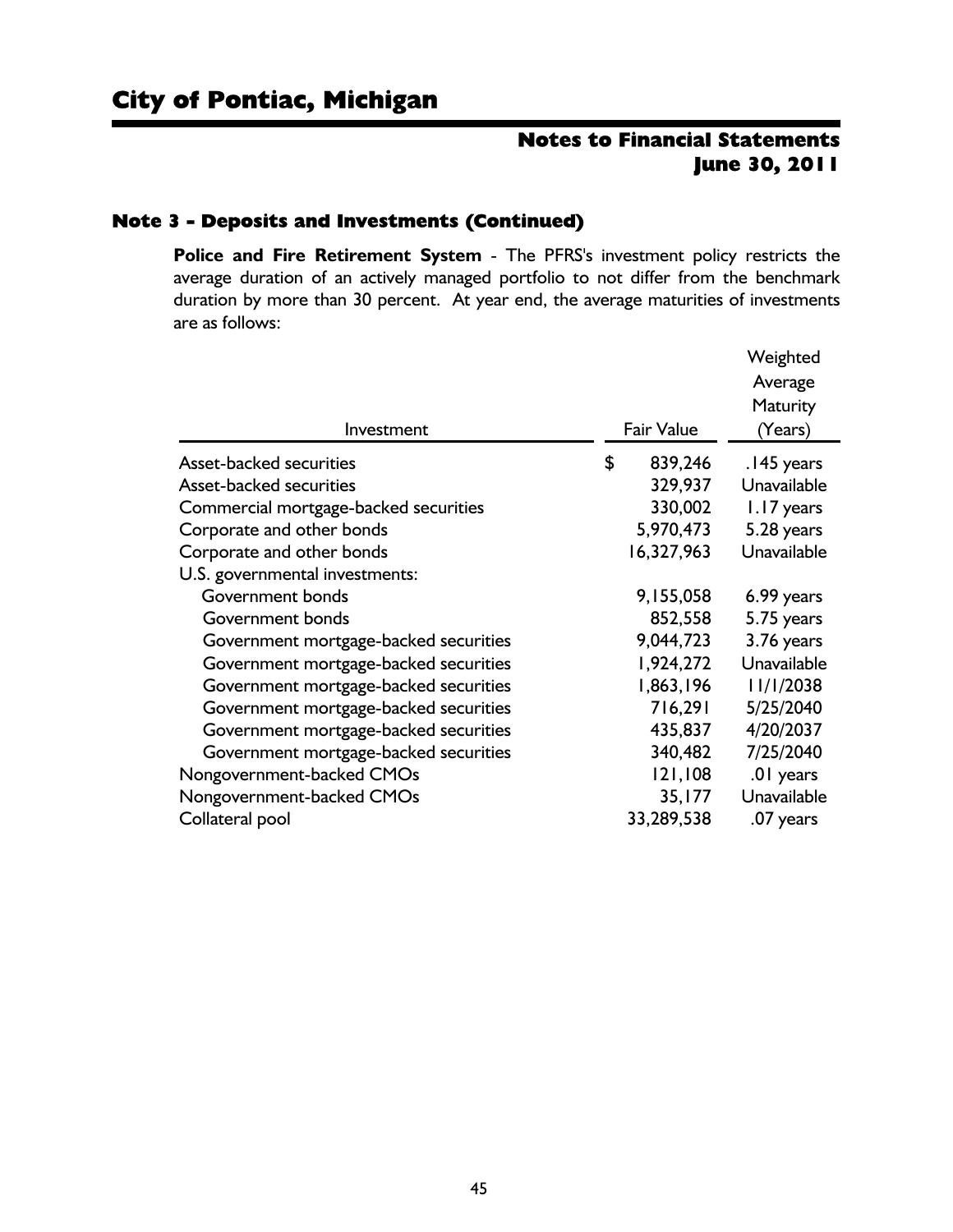#### Note 3 - Deposits and Investments (Continued)

**General Employees' Retirement System** - The GERS's investment policy does not restrict investment maturities. At year end, the average maturities of investments are as follows:

|                                              |                   | Weighted        |
|----------------------------------------------|-------------------|-----------------|
|                                              |                   | Average         |
|                                              |                   | <b>Maturity</b> |
| Investment                                   | <b>Fair Value</b> | (Years)         |
| <b>Asset-backed securities</b>               | \$<br>7,196,499   | 1.14 years      |
| Asset-backed securities                      | 474,648           | Unavailable     |
| Commercial mortgage pools                    | 6,515,646         | 1.85 years      |
| Corporate and other bonds                    | 54,603,479        | 3.52 years      |
| Corporate and other bonds                    | 356,856           | Unavailable     |
| U.S. governmental investments:               |                   |                 |
| Government agencies                          | 3,339,760         | 8.18 years      |
| Government bonds                             | 4,784,213         | 8.90 years      |
| Government issued commercial mortgage backed | 189,594           | 4.78 years      |
| Government mortgage-backed securities        | 11,451,834        | 2.88 years      |
| Government mortgage-backed securities        | 6,949,298         | Unavailable     |
| Nongovernment-backed CMOs                    | 913,977           | .15 years       |
| Municipal/Provincial bonds                   | 1,877,680         | 3.43 years      |
| Municipal/Provincial bonds                   | 2,303,819         | Unavailable     |
| Short-term bills and notes                   | I, 189, 836       | .13 years       |
| Short-term investment funds                  | 14,346,018        | Unavailable     |
| Collateral pool                              | 78,272,910        | .07 years       |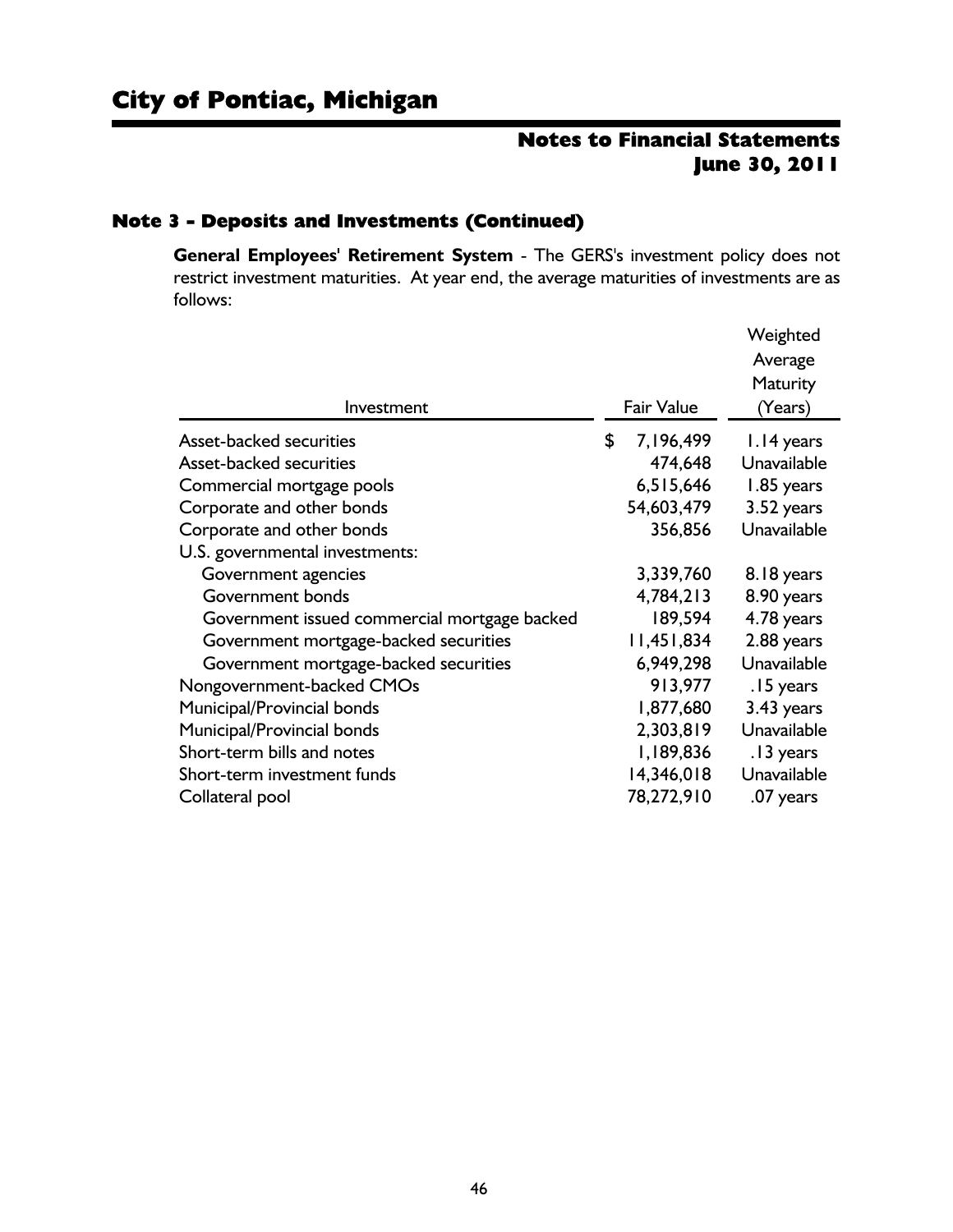#### Note 3 - Deposits and Investments (Continued)

**Police and Fire Retirement System VEBA** - The PFVEBA's investment policy does not restrict investment maturities. At year end, the average maturities of investments are as follows:

| Investment                          | <b>Fair Value</b> | Weighted<br>Average<br>Maturity<br>(Years) |
|-------------------------------------|-------------------|--------------------------------------------|
|                                     |                   |                                            |
| Corporate:                          |                   |                                            |
| Asset backed                        | \$<br>282,548     | 4.25 years                                 |
| <b>Bonds</b>                        | 2,664,233         | 5.8 years                                  |
| Collateralized mortgage obligations | 1,297,252         | 31.48 years                                |
| Foreign bonds                       | 528,885           | 6.84 years                                 |
| U.S. government:                    |                   |                                            |
| Collateralized mortgage obligations | 99,545            | 9.41 years                                 |
| Mortgage backed                     | 2,380,071         | 27.81 years                                |
| Other                               | 424,881           | 20.08 years                                |
| Treasuries, notes, and bonds        | 1,791,616         | 1.83 years                                 |

**General City Employees' Retirement System VEBA** - The system does not have an investment policy that restricts investment maturities. At year end, the average maturities of investments are as follows:

|             |                   | Weighted  |
|-------------|-------------------|-----------|
|             |                   | Average   |
|             |                   | Maturity  |
| Investment  | <b>Fair Value</b> | (Years)   |
| Mutual fund | \$<br>173,666     | 7.0 years |

#### **Credit Risk**

State law limits investments in commercial paper to the top two ratings issued by nationally recognized statistical rating organizations.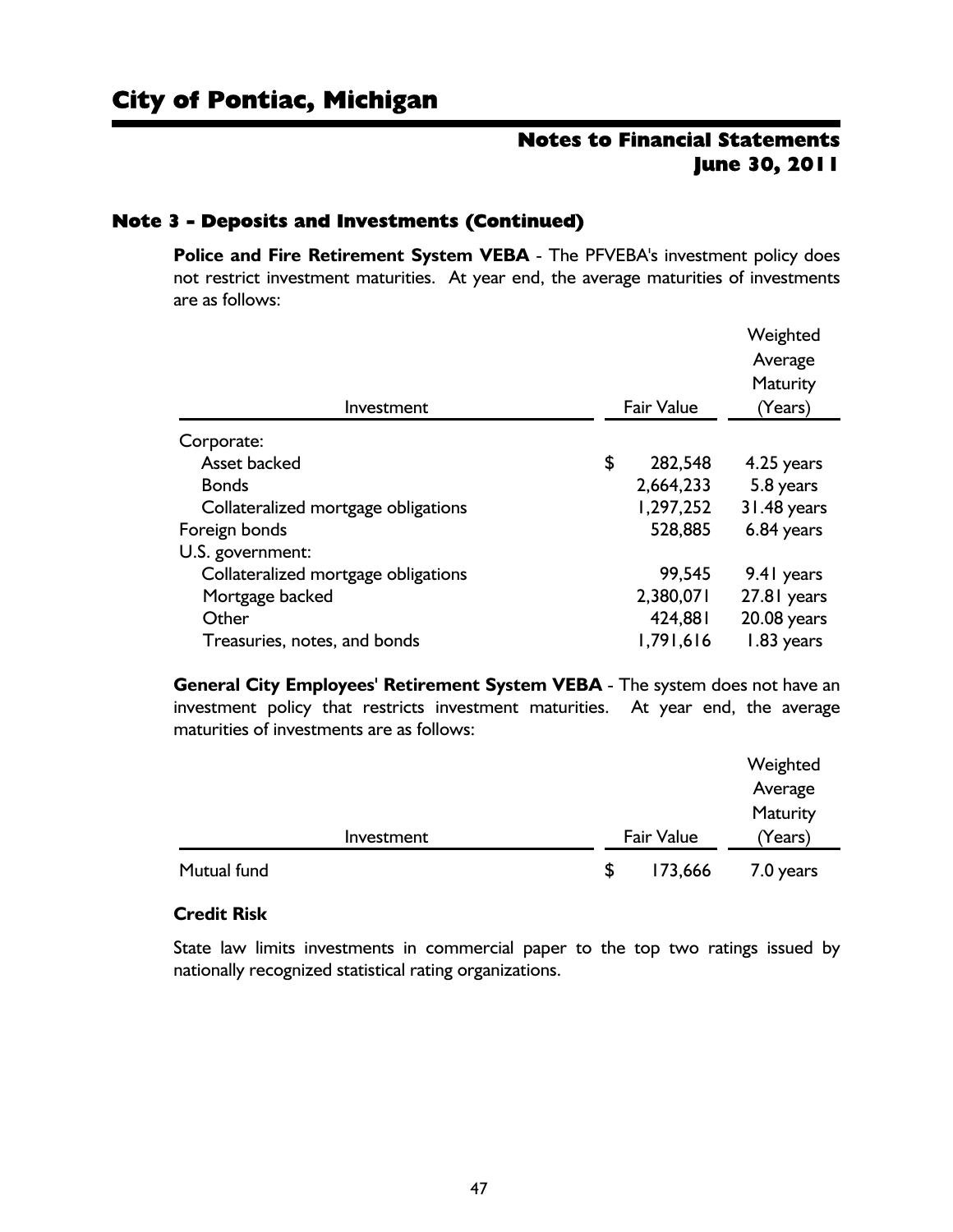#### Note 3 - Deposits and Investments (Continued)

**City** - The City has no investment policy that would further limit its investment choices. As of year end, the credit quality ratings of debt securities (other than the U.S. government) are as follows:

| Investment                        | <b>Fair Value</b> | Rating    | <b>Rating Organization</b> |
|-----------------------------------|-------------------|-----------|----------------------------|
| Bank investments pools            | \$12,741,875      | AAAm      | Standard & Poor's          |
| U.S. government agency securities | 2,014,326         | AAA       | Standard & Poor's          |
| Guaranteed investment contracts   | 984.818           | AA        | Standard & Poor's          |
| Bank investment pool              | 22,002,643        | Not rated | N/A                        |

**Police and Fire Retirement System** - The PFRS's investment policy limits investments in domestic fixed-income securities to not less than a B rating for an overall average quality of each high-yield portfolio; the overall quality rating of each high-grade portfolio must be AA or an equivalent rating; for domestic equity investments, the securities must be the equivalent of Standard & Poor's A1 or Moody's P- 1; for global bonds, the overall average quality must be AA or higher. As of year end, the credit quality ratings of debt securities are as follows:

| <b>Fair Value</b><br>Investment       |               | Rating     |
|---------------------------------------|---------------|------------|
| Asset-backed securities               | \$<br>372,778 | Aaa        |
|                                       |               |            |
| Asset-backed securities               | 516,410       | Aa         |
| Asset-backed securities               | 156,061       | A          |
| Asset-backed securities               | 123,935       | <b>Bbb</b> |
| Corporate bonds                       | 1,557,895     | A          |
| Corporate bonds                       | 4,412,577     | <b>Bbb</b> |
| U.S. government bonds                 | 5,713,239     | Aaa        |
| Nongovernment-backed securities       | 121,108       | Aaa        |
| Nongovernment-backed securities       | 35,177        | Unrated    |
| Commercial mortgage-backed securities | 330,002       | Aaa        |
| Comingled funds                       | 6,857,744     | <b>AAA</b> |
| Comingled funds                       | 1,959,356     | AA         |
| Comingled funds                       | 1,632,796     | A          |
| Comingled funds                       | 816,398       | <b>BBB</b> |
| Comingled funds                       | 5,061,669     | Unrated    |
| Other fixed-income pool               | 20,232,055    | <b>AAA</b> |
| Other fixed-income pool               | 1,698,831     | AA.        |
| Other fixed-income pool               | 3,688,402     | A          |
| Other fixed-income pool               | 2,870,341     | <b>BAA</b> |
| Other fixed-income pool               | 14,252        | <b>BAI</b> |
| Short-term investment funds           | 10,382,034    | $AI +$     |
| Collateral pool                       | 33,289,538    | A+         |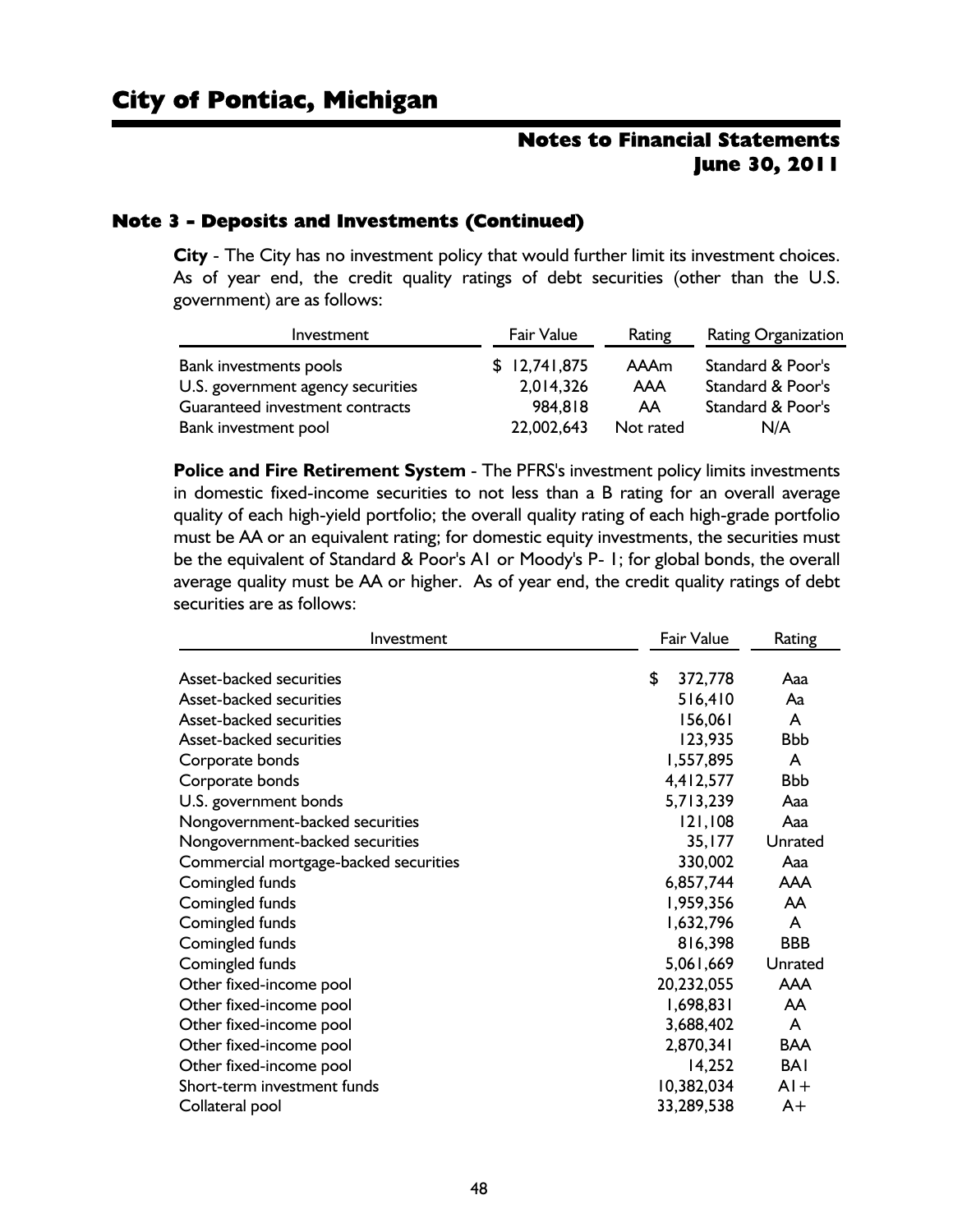#### Note 3 - Deposits and Investments (Continued)

**General Employees' Retirement System** - The GERS's investment policy limits investments in domestic fixed-income securities to not less than a CCC rating for an overall average quality of each high-yield portfolio; the overall quality rating of each highgrade portfolio must be AA or an equivalent rating; for domestic equity investments, the securities must be the equivalent of Standard & Poor's A1 or Moody's P-1; for global bonds, the overall average quality must be AA or higher. As of year end, the credit quality ratings of debt securities are as follows:

| Investment                                         | <b>Fair Value</b> | Rating  |
|----------------------------------------------------|-------------------|---------|
| <b>Asset-backed securities</b>                     | \$5,772,474       | Aaa     |
| <b>Asset-backed securities</b>                     | 541,300           | Aa      |
| Asset-backed securities                            | 245,876           | A       |
| Asset-backed securities                            | 223,785           | Ba      |
| <b>Asset-backed securities</b>                     | 474,648           | Caa     |
| Asset-backed securities                            | 413,064           | Unrated |
| Commercial mortgage-backed securities              | 3,408,141         | Aaa     |
| Commercial mortgage-backed securities              | 360,963           | Aa      |
| Commercial mortgage-backed securities              | 2,746,541         | Unrated |
| Corporate bonds                                    | 530,858           | Aaa     |
| Corporate bonds                                    | 3,943,822         | Aa      |
| Corporate bonds                                    | 12,226,512        | A       |
| Corporate bonds                                    | 13,510,841        | Baa     |
| Corporate bonds                                    | 892,500           | Ba      |
| Corporate bonds                                    | 11,767,900        | B       |
| Corporate bonds                                    | 10,000,745        | Caa     |
| Corporate bonds                                    | 2,087,158         | Unrated |
| U.S governmental agencies                          | 2,897,617         | Aaa     |
| U.S governmental agencies                          | 442,142           | A       |
| U.S governmental agency mortgage-backed securities | 108,603           | Unrated |
| Nongovernment-backed CMOs                          | 31,252            | Aaa     |
| Nongovernment-backed CMOs                          | 882,725           | Unrated |
| Municipal/Provincial bonds                         | 968,611           | Aaa     |
| Municipal/Provincial bonds                         | 551,222           | Aa      |
| Municipal/Provincial bonds                         | 875,000           | A       |
| Municipal/Provincial bonds                         | 1,786,666         | Unrated |
| Short-term investment funds                        | 14,346,018        | Unrated |
| Collateral pool                                    | 78,272,910        | $AI +$  |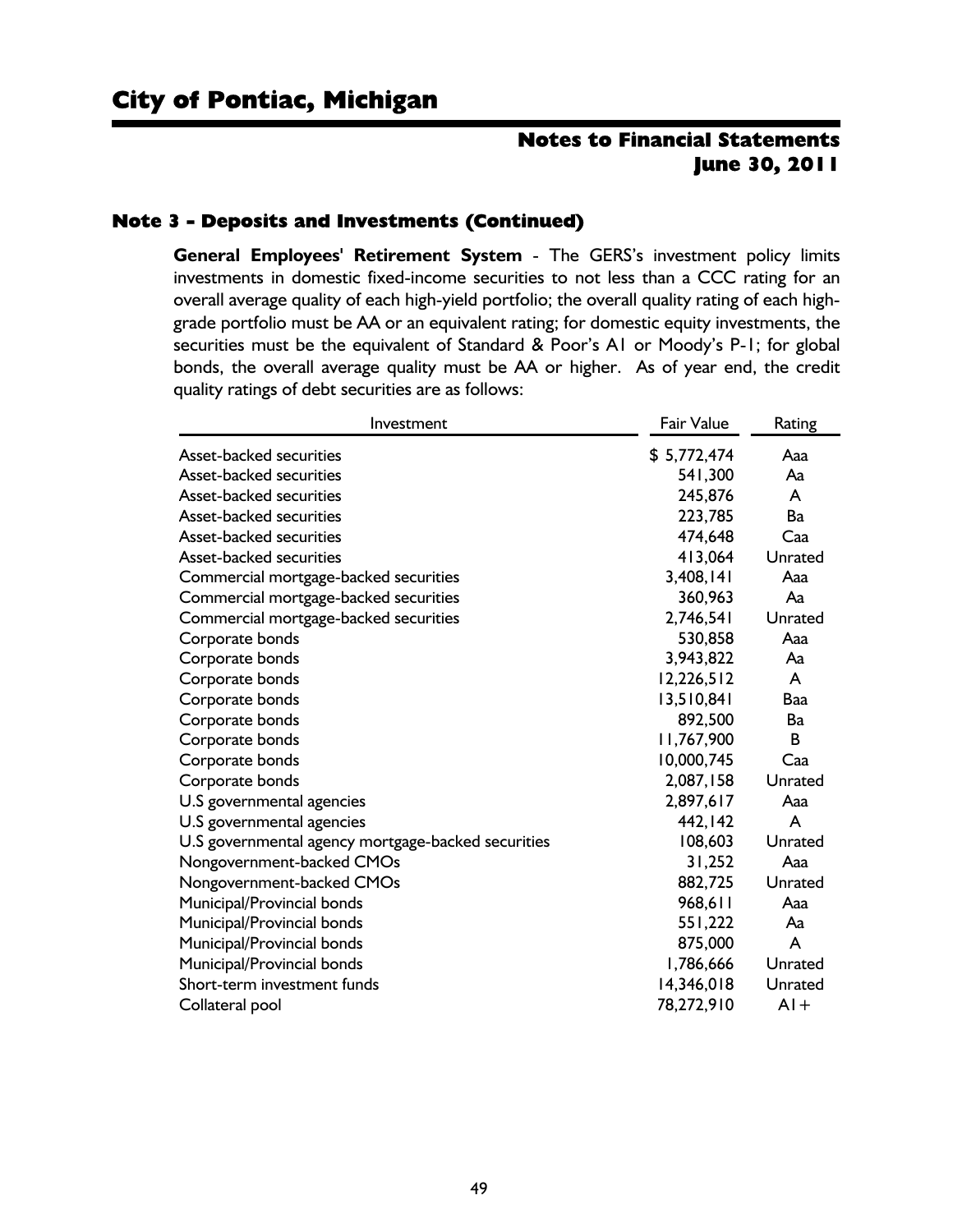#### Note 3 - Deposits and Investments (Continued)

**Police and Fire Retirement System VEBA** - The PFVEBA has no investment policy that would further limit its investment choices. As of year end, the credit quality ratings of debt securities (other than the U.S. government) are as follows:

| Investment                                            |    | <b>Fair Value</b> | Rating     |  |
|-------------------------------------------------------|----|-------------------|------------|--|
| Corporate - Asset-backed securities                   | \$ | 99,850            | <b>AAA</b> |  |
| Corporate - Asset-backed securities                   |    | 182,679           | Not rated  |  |
| Corporate bonds                                       |    | 183,935           | <b>AA</b>  |  |
| Corporate bonds                                       |    | 832,221           | A          |  |
| Corporate bonds                                       |    | 1,569,316         | <b>BBB</b> |  |
| Corporate bonds                                       |    | 78,762            | <b>BB</b>  |  |
| Corporate - Collateralized mortgage obligations       |    | 192,204           | <b>AAA</b> |  |
| Corporate - Collateralized mortgage obligations       |    | 241,055           | AA         |  |
| Corporate - Collateralized mortgage obligations       |    | 764,148           | A          |  |
| Corporate - Collateralized mortgage obligations       |    | 99,845            | Not rated  |  |
| Foreign bonds                                         |    | 113,135           | <b>AA</b>  |  |
| Foreign bonds                                         |    | 224,021           | A          |  |
| Foreign bonds                                         |    | 191,729           | <b>BBB</b> |  |
| U.S. government - Collateralized mortgage obligations |    | 99,545            | Not rated  |  |
| U.S. government - Mortgage-backed securities          |    | 2,380,071         | Not rated  |  |
| U.S. government - Other                               |    | 424,881           | Not rated  |  |
| U.S. government - Treasuries, notes, and bonds        |    | 1,791,616         | <b>AAA</b> |  |

**General City Employees' Retirement System VEBA** - The GEVEBA has no investment policy that would further limit its investment choices. As of year end, the credit quality ratings of debt securities are as follows:

| Investment  |   | <b>Fair Value</b> | Rating | Rating<br>Organization |
|-------------|---|-------------------|--------|------------------------|
| Mutual fund | S | 133,202           | AAA    | Moody's                |
| Mutual fund |   | 8,162             | Aa     | Moody's                |
| Mutual fund |   | 17,540            | A      | Moody's                |
| Mutual fund |   | 14,762            | Baa    | Moody's                |

#### **Concentration of Credit Risk**

**City** - The City places no limit on the amount it may invest in any one issuer. There is no concentration of credit risk to disclose.

**Police and Fire Retirement System** - There is no concentration of credit risk to disclose.

**General Employees' Retirement System** - There is no concentration of credit risk to disclose.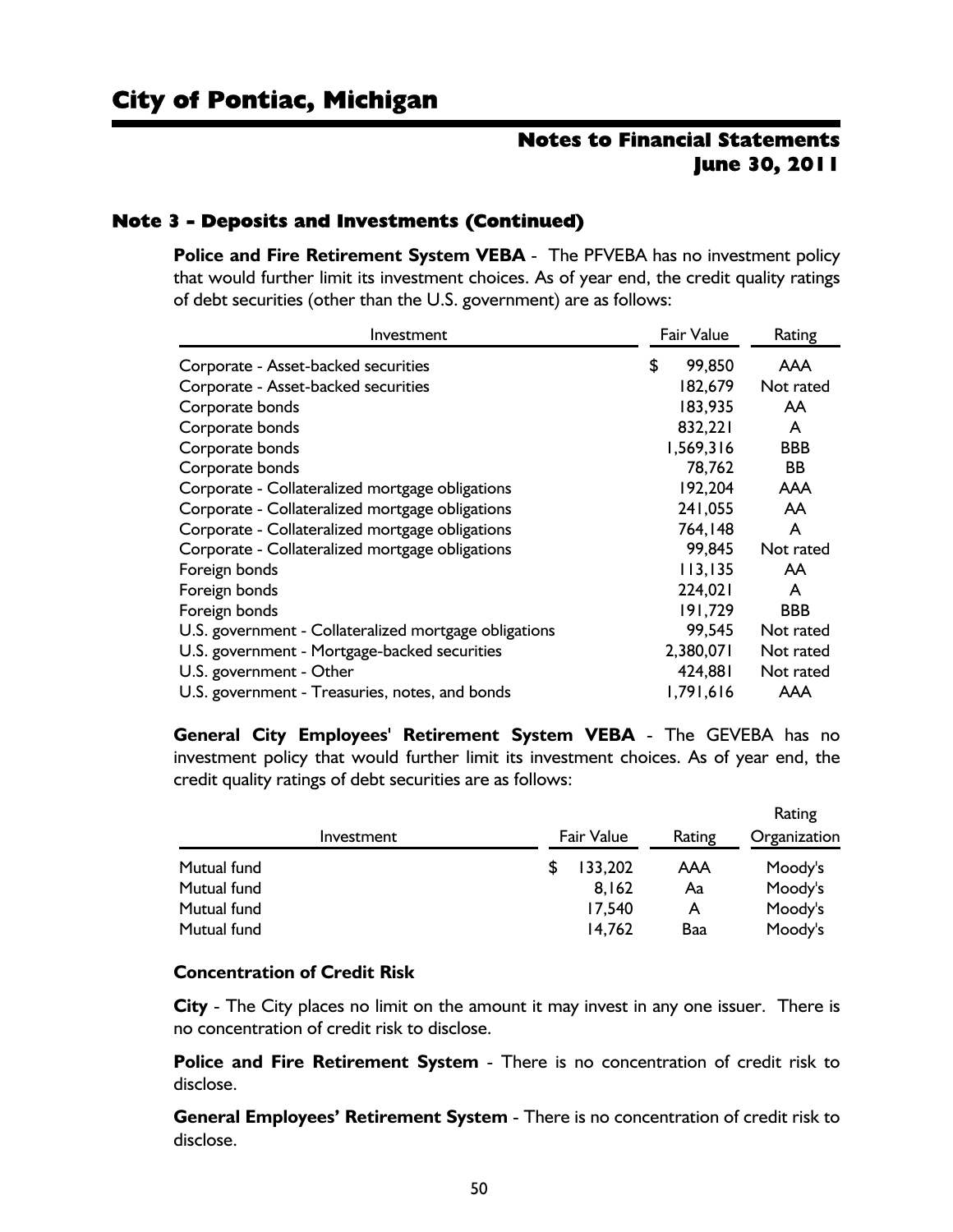#### Note 3 - Deposits and Investments (Continued)

**Police and Fire Retirement System VEBA** - There is no concentration of credit risk to disclose.

**General City Employees' Retirement System VEBA** - There is no concentration of credit risk to disclose.

#### **Foreign Currency Risk**

Foreign currency risk is the risk that an investment denominated in the currency of a foreign country could reduce its U.S. dollar value, as a result of changes in foreign currency exchange rates.

**City** - The City does not have any securities subject to foreign currency risk.

**Police and Fire Retirement System** - The PFRS limits total assets in international equities and fixed income to 14 percent of the total pension system's market value. There were no securities subject to foreign currency risk.

**General Employees' Retirement System** - The GERS limits total assets in international equities and fixed income funds to 9 percent of the total pension systems' market value. There were no securities subject to foreign currency risk.

**General City Employees' Retirement System VEBA** - The GEVEBA does not have any securities subject to foreign currency risk.

**Police and Fire Retirement System VEBA** - The PFVEBA places no limit on the amount of international stock funds. The following securities contained in the international stock fund are subject to foreign currency risk:

| Security             | <b>Fair Value</b> |           |  |  |
|----------------------|-------------------|-----------|--|--|
| European euro        |                   | 2,293,957 |  |  |
| Japanese yen         |                   | 686,694   |  |  |
| <b>British pound</b> |                   | 701,622   |  |  |
| Latin American peso  |                   | 308,515   |  |  |
| Other                |                   | 696,646   |  |  |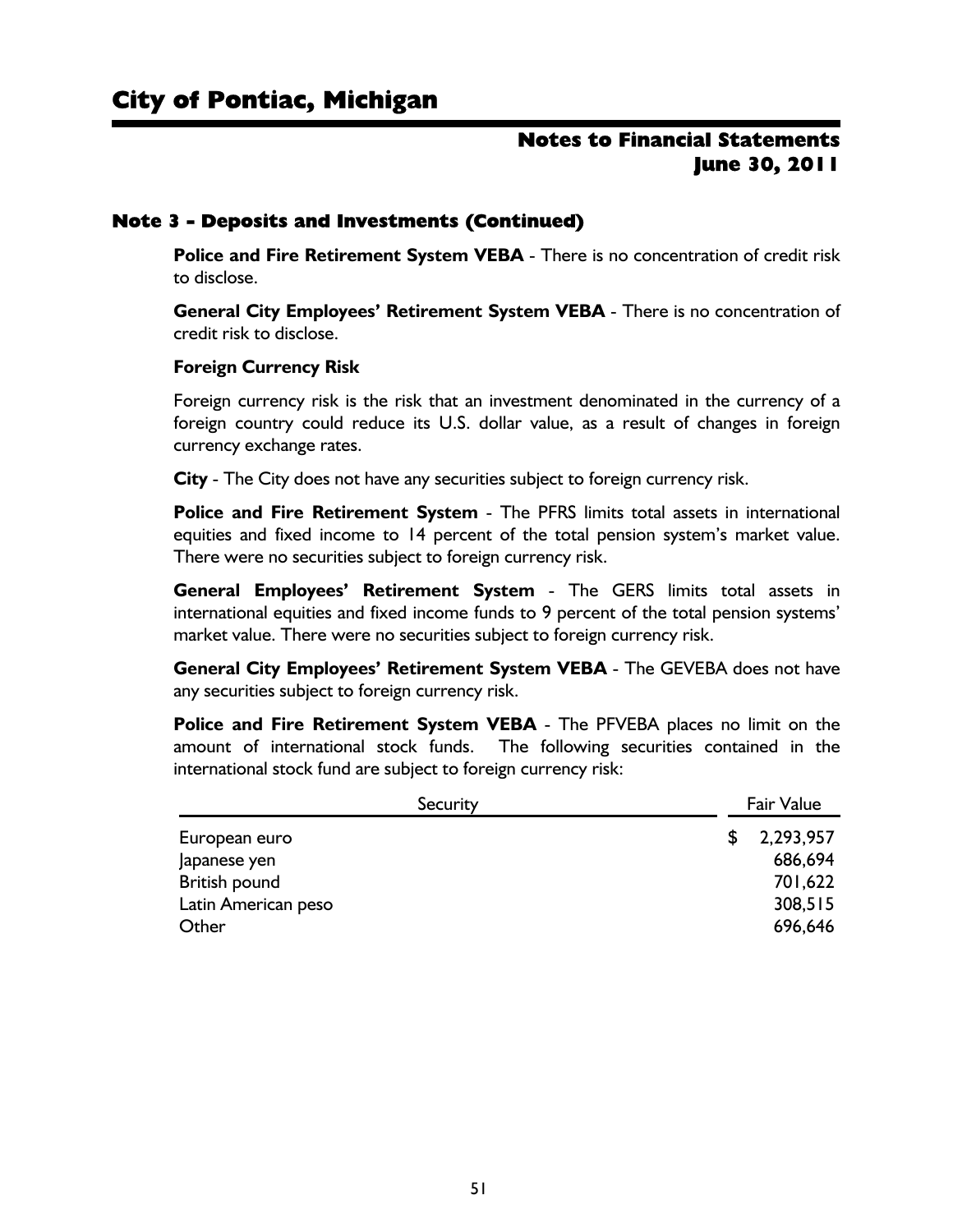## Note 3 - Deposits and Investments (Continued)

#### **Securities Lending**

**Police and Fire Retirement System** - As permitted by state statutes and under the provisions of a securities lending authorization agreement, the PFRS lends securities to broker-dealers and banks for collateral that will be returned for the same securities in the future. The PFRS's custodial bank manages the securities lending program and receives cash as collateral. Borrowers are required to deliver collateral for each loan equal to not less than 100 percent of the market value of the loaned securities. During the year ended December 31, 2010, only United States currency was received as collateral.

The PFRS did not impose any restrictions during the fiscal year on the amount of loans made on its behalf by the custodial bank. There were no failures by any borrowers to return loaned securities or pay distributions thereon during the fiscal year. Moreover, there were no losses during the fiscal year resulting from a default of the borrowers or custodial bank.

The PFRS and the borrower maintain the right to terminate all securities lending transactions on demand. The cash collateral received on each loan was invested, together with the cash collateral of other lenders, in an investment pool. The average duration of such investment pool as of December 31, 2010 was 25 days. Because the loans are terminable on demand, their duration did not generally match the duration of the investments made with cash collateral. On December 31, 2010, the PFRS had no credit risk exposure to borrowers. The collateral held and the fair market value of underlying securities on loan for the PFRS as of December 31, 2010 was \$33,289,538 and \$32,517,548, respectively.

**General Employees' Retirement System** - As permitted by state statutes and under the provisions of a securities lending authorization agreement, the GERS lends securities to broker-dealers and banks for collateral that will be returned for the same securities in the future. The GERS's custodial bank manages the securities lending program and receives cash as collateral. Borrowers are required to deliver collateral for each loan equal to not less than 100 percent of the market value of the loaned securities. During the year ended December 31, 2010, only United States currency was received as collateral.

The GERS did not impose any restrictions during the fiscal year on the amount of loans made on its behalf by the custodial bank. There were no failures by any borrowers to return loaned securities or pay distributions thereon during the fiscal year. Moreover, there were no losses during the fiscal year resulting from a default of the borrowers or custodial bank; however, losses resulted due to fair market value decline of the collateral held.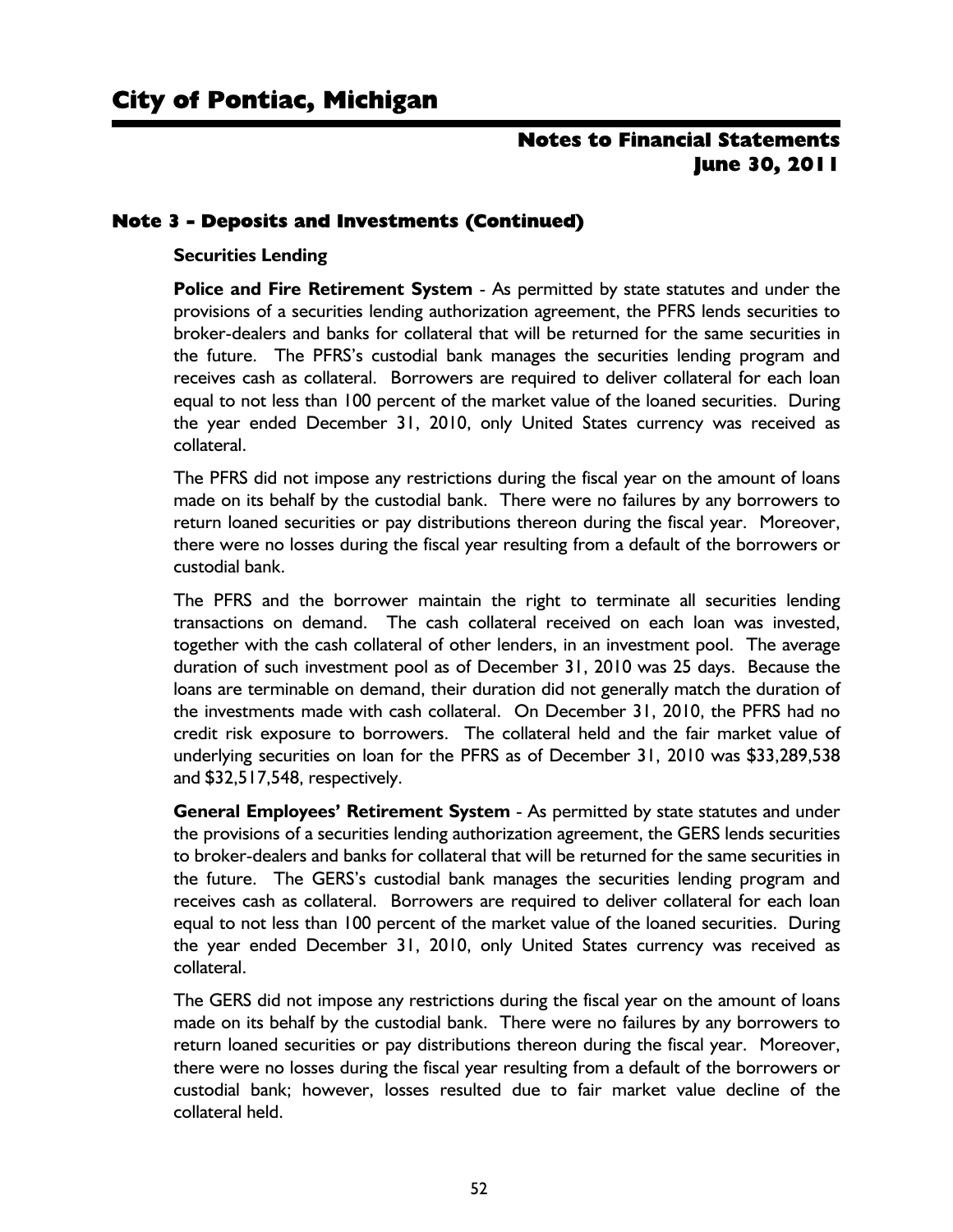#### Note 3 - Deposits and Investments (Continued)

The GERS and the borrower maintain the right to terminate all securities lending transactions on demand. The cash collateral received on each loan was invested, together with the cash collateral of other lenders, in an investment pool. The average duration of such investment pool as of December 31, 2010 was 25 days. Because the loans are terminable on demand, their duration did not generally match the duration of the investments made with cash collateral. On December 31, 2010, the GERS had no credit risk exposure to borrowers. The collateral held and the fair market value of the underlying securities on loan for the GERS as of December 31, 2010 was \$78,272,910 and \$76,295,300, respectively.

**Police and Fire Retirement System VEBA** - The PFVEBA had no securities lending transactions.

**General City Employees' Retirement System VEBA** - The GEVEBA had no securities lending transactions.

#### Note 4 - Receivables and Deferred Revenue

Receivables as of year end for the City's individual major funds and the nonmajor, internal service, and fiduciary funds in the aggregate, including the applicable allowances for uncollectible accounts, are as follows:

|                                      | General Fund             |   | Nonmajor<br>and Other<br><b>Funds</b> |     | Total<br>Governmental<br><b>Activities</b> | <b>Water Fund</b>            | Sewer Fund                     | Parking Fund | Fund      | Total<br>Golf Course Business-type<br><b>Activities</b> |
|--------------------------------------|--------------------------|---|---------------------------------------|-----|--------------------------------------------|------------------------------|--------------------------------|--------------|-----------|---------------------------------------------------------|
| Receivables:                         |                          |   |                                       |     |                                            |                              |                                |              |           |                                                         |
| Taxes                                | \$<br>$5.189.843$ \$     |   | 44.040                                | -\$ | 5.233.883 \$                               | $\qquad \qquad \blacksquare$ | \$<br>$\overline{\phantom{0}}$ | $3.470$ \$   | ۰.        | \$<br>3.470                                             |
| Special assessments                  | $\overline{\phantom{a}}$ |   | ۰                                     |     | ۰                                          | 14.513                       | 43.352                         | ۰            |           | 57,865                                                  |
| Accounts                             |                          |   |                                       |     | $\overline{\phantom{a}}$                   | 4.863.622                    | 3.830.384                      |              |           | 8,694,006                                               |
| Other                                | 1.971.961                |   | 1.596.504                             |     | 3.568.465                                  | 1.886                        | 6.920                          | 28,625       | 25,980    | 63.411                                                  |
| Intergovernmental                    | 3.675.972                |   | 2.510.901                             |     | 6.186.873                                  |                              |                                |              |           |                                                         |
| Less allowance for<br>uncollectibles | (3,209,079)              |   | (947, 559)                            |     | (4, 156, 638)                              | (285,000)                    | (270,000)                      | (3,000)      |           | (558,000)                                               |
| Net receivables                      | 7.628.697                | S | 3.203.886                             | \$  | 10.832.583                                 | \$4.595.021                  | $$3.610.656$ \$                | 29.095 \$    | 25.980 \$ | 8.260.752                                               |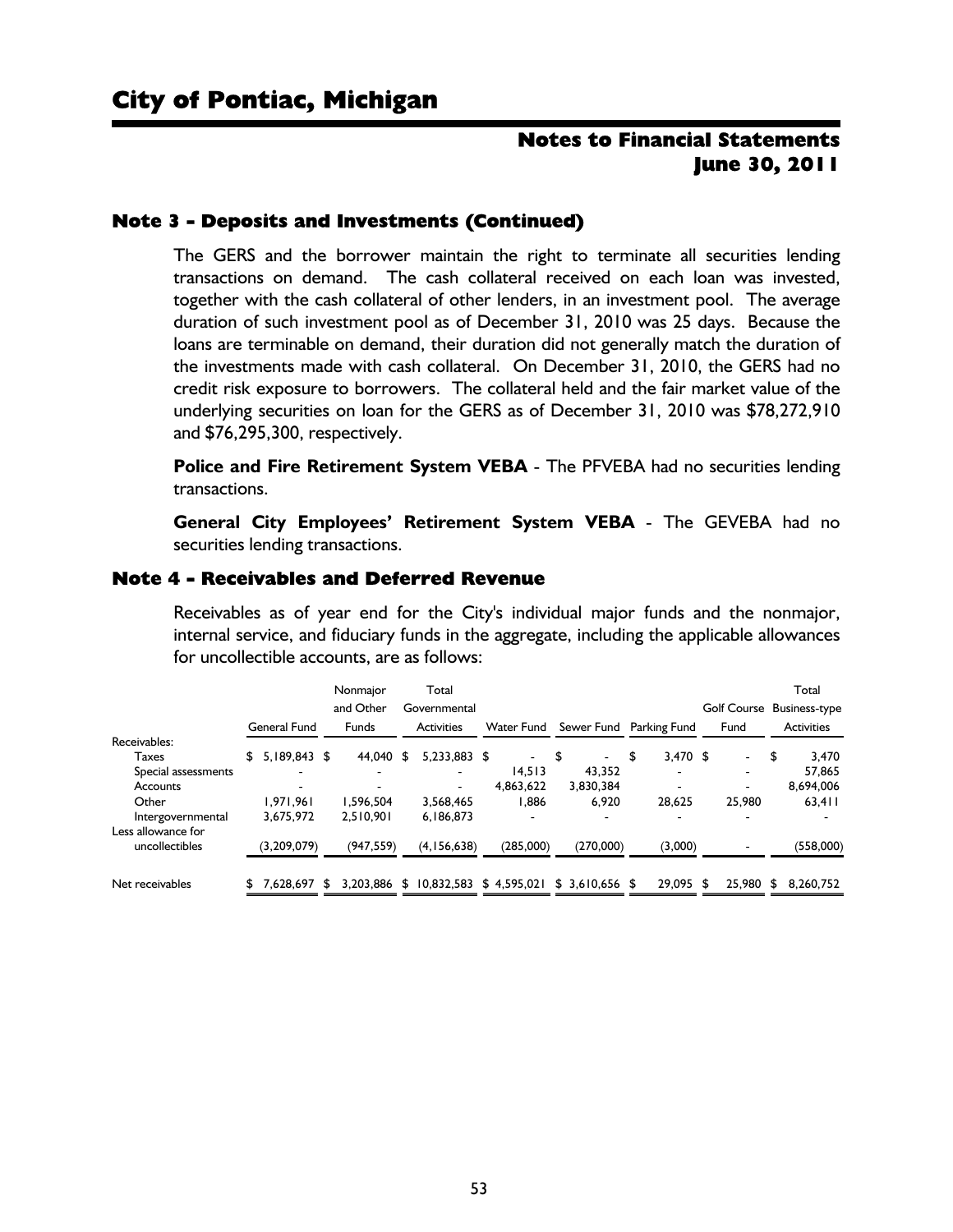#### Note 4 - Receivables and Deferred Revenue (Continued)

Governmental funds report deferred revenue in connection with receivables for revenue that is not considered to be available to liquidate liabilities of the current period. Governmental funds also defer revenue recognition in connection with resources that have been received but not yet earned. At the end of the current fiscal year, the various components of deferred revenue are as follows:

|                                                     | <b>Governmental Funds</b> |                        |  |          |       |                     |  |  |  |
|-----------------------------------------------------|---------------------------|------------------------|--|----------|-------|---------------------|--|--|--|
|                                                     | Unavailable               |                        |  | Unearned | Total |                     |  |  |  |
| Delinquent property taxes and                       |                           |                        |  |          |       |                     |  |  |  |
| payments in lieu of taxes<br>Income tax receivables | \$                        | 38,048 \$<br>1,000,000 |  |          | \$    | 38,048<br>1,000,000 |  |  |  |
| Police services receivables                         |                           | 160,000                |  |          |       | 160,000             |  |  |  |
| Road maintenance receivables                        |                           | 100, 148               |  |          |       | 100,148             |  |  |  |
| Grant receivables                                   |                           | 874,143                |  | 207,520  |       | 1,081,663           |  |  |  |
| Other receivables                                   |                           | 19,987                 |  |          |       | 19,987              |  |  |  |
| PF VEBA receivables                                 |                           | 795,269                |  |          |       | 795,269             |  |  |  |
| Total                                               | S                         | 2,987,595              |  | 207,520  |       | 3,195,115           |  |  |  |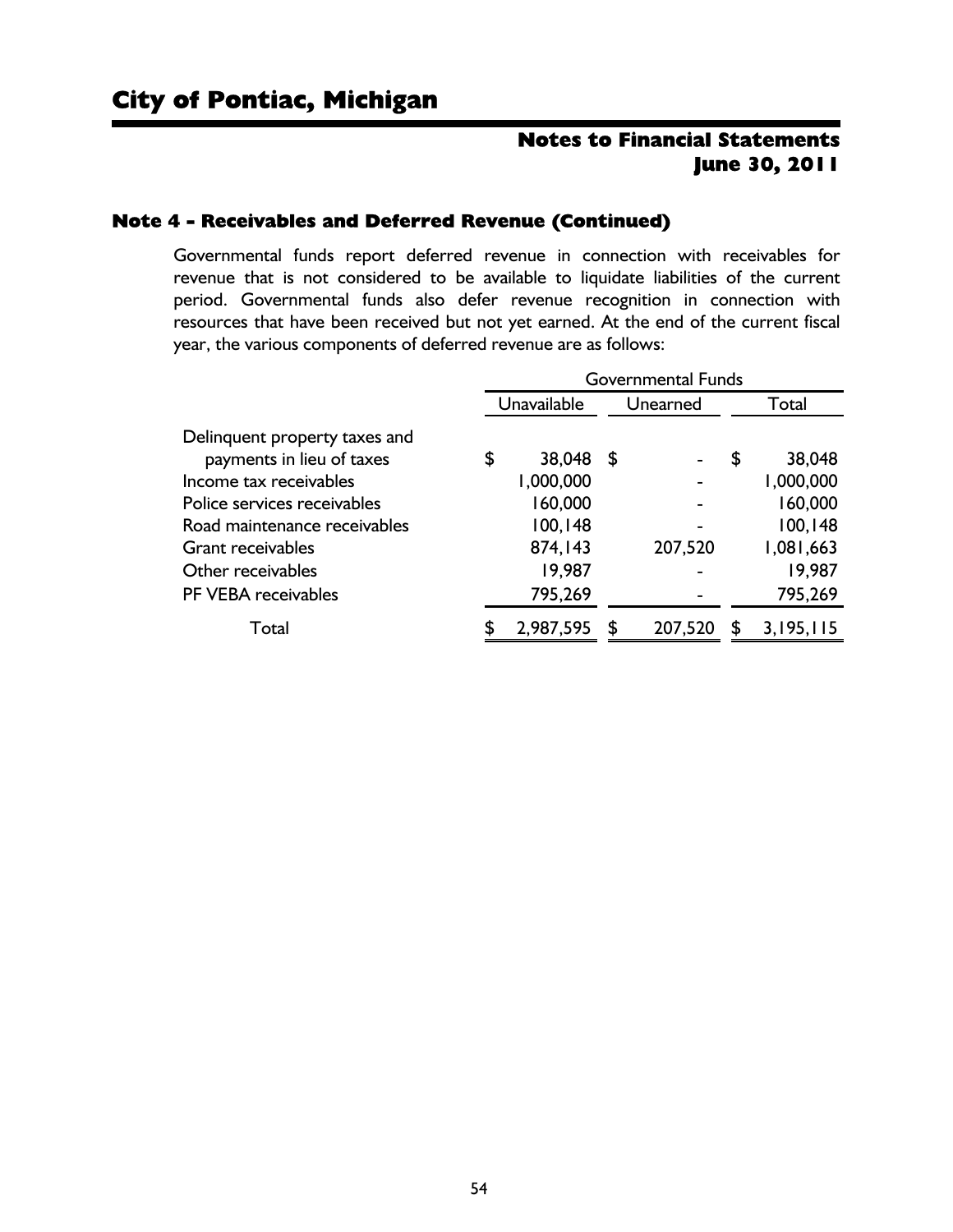## Note 5 - Capital Assets

Capital asset activity of the City's governmental and business-type activities was as follows:

|                                                                                               | <b>Balance</b>           |                               | Disposals and          | <b>Balance</b>                 |
|-----------------------------------------------------------------------------------------------|--------------------------|-------------------------------|------------------------|--------------------------------|
| <b>Governmental Activities</b>                                                                | July 1, 2010             | <b>Additions</b>              | Adjustments            | June 30, 2011                  |
| Other governmental capital assets:                                                            |                          |                               |                        |                                |
| Capital assets not being depreciated:                                                         |                          |                               |                        |                                |
| Land                                                                                          | \$<br>19,439,847         | \$<br>1,582,469<br>13,094,845 | \$                     | \$<br>21,022,316<br>15,969,481 |
| Construction in progress                                                                      | 8,241,431                |                               | (5,366,795)            |                                |
| Subtotal                                                                                      | 27,681,278               | 14,677,314                    | (5,366,795)            | 36,991,797                     |
| Capital assets being depreciated:<br>Streets and bridges<br><b>Buildings and improvements</b> | 56,784,179<br>46,019,845 | 3,024,913<br>15,937           | 3,666,055              | 63,475,147<br>46,035,782       |
| Machinery and equipment                                                                       | 14,139,712               | 63,417                        | (14, 942)              | 14,188,187                     |
| Vehicles                                                                                      | 11,148,352               |                               |                        | 11,148,352                     |
| Office furnishings                                                                            | 8,558,547<br>6,729,497   | 129,816<br>500,927            | (548, 758)             | 8,139,605<br>7,230,424         |
| Land improvements                                                                             |                          |                               |                        |                                |
| Subtotal                                                                                      | 143,380,132              | 3,735,010                     | 3,102,355              | 150,217,497                    |
| Accumulated depreciation:<br>Streets and bridges                                              | 21,714,862               | 2,880,963                     | (105, 588)             | 24,490,237                     |
| <b>Buildings and improvements</b>                                                             | 28,164,445               | 1,050,923                     |                        | 29,215,368                     |
| Machinery and equipment                                                                       | 13,468,720               | 479,196                       | (747)                  | 13,947,169                     |
| <b>Vehicles</b>                                                                               | 11,148,352               |                               |                        | II, 148, 352                   |
| Office furnishings                                                                            | 8,547,414<br>5,887,510   | 22,591<br>677,399             | (548, 758)             | 8,021,247<br>6,564,909         |
| Land improvements                                                                             |                          |                               |                        |                                |
| Subtotal                                                                                      | 88,931,303               | 5, 11, 072                    | (655,093)              | 93,387,282                     |
| Net capital assets being depreciated                                                          | 54,448,829               | (1,376,062)                   | 3,757,448              | 56,830,215                     |
| Net other governmental capital assets                                                         | 82,130,107               | \$<br>13,301,252              | \$<br>(1,609,347)      | \$<br>93,822,012               |
| Internal Service Fund capital assets:                                                         |                          |                               |                        |                                |
| Capital assets being depreciated:                                                             |                          |                               |                        |                                |
| <b>Buildings and improvements</b>                                                             | \$<br>52,998             | \$                            | \$                     | \$<br>52,998                   |
| Machinery and equipment                                                                       | 1,646,371                | 116,792                       | (55, 312)              | 1,707,851                      |
| Vehicles                                                                                      | 5,296,631<br>10,618      |                               | (99, 482)              | 5,197,149<br>10,618            |
| Office furnishings                                                                            |                          |                               |                        |                                |
| Subtotal                                                                                      | 7,006,618                | 116,792                       | (154, 794)             | 6,968,616                      |
| Accumulated depreciation:<br>Buildings and improvements                                       | 36,091                   | 6,592                         |                        | 42,683                         |
| Machinery and equipment                                                                       | 1,311,697                | 99,236                        | (53, 331)              | 1,357,602                      |
| Vehicles                                                                                      | 1,943,659                | 591,435                       | (99, 479)              | 2,435,615                      |
| Office furnishings                                                                            | 8,626                    | 1,327                         |                        | 9,953                          |
| Subtotal                                                                                      | 3,300,073                | 698,590                       | (152, 810)             | 3,845,853                      |
| Net capital assets being depreciated                                                          | \$<br>3,706,545          | \$<br>(581, 798)              | \$<br>(1, 984)         | \$<br>3,122,763                |
| Governmental capital assets not being depreciated                                             | \$<br>27,681,278         | \$<br>14,677,314              | \$<br>$(5,366,795)$ \$ | 36,991,797                     |
| Net governmental capital assets being depreciated                                             | 58,155,374               | (1, 957, 860)                 | 3,755,464              | 59,952,978                     |
| Net governmental activity capital assets                                                      | \$<br>85,836,652         | \$<br>12,719,454              | \$<br>(1,611,331)      | \$<br>96,944,775               |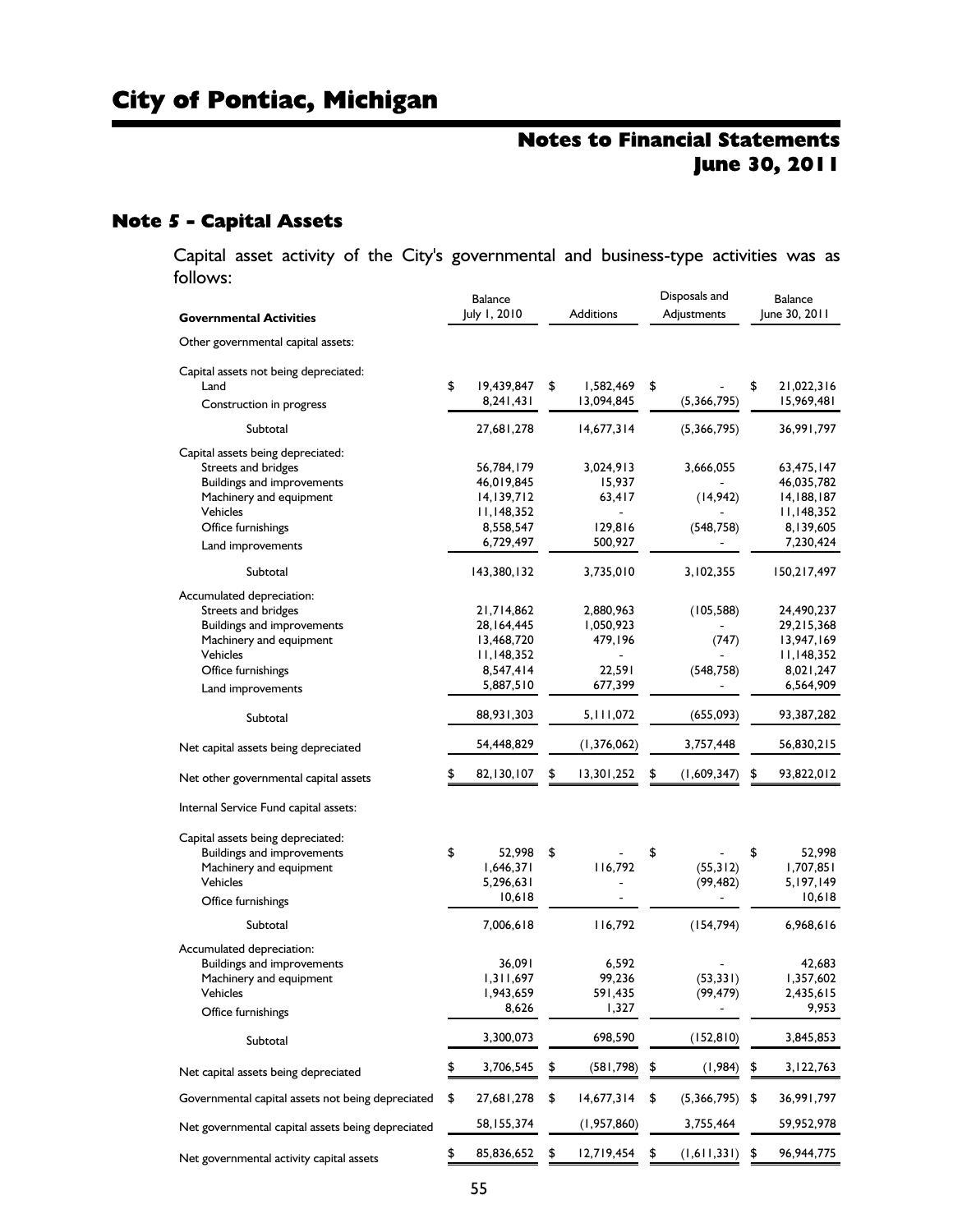# Note 5 - Capital Assets (Continued)

|                                                                                                                                                            | Balance                                                         |                                                  | Disposals and     | Balance                                                       |
|------------------------------------------------------------------------------------------------------------------------------------------------------------|-----------------------------------------------------------------|--------------------------------------------------|-------------------|---------------------------------------------------------------|
| <b>Business-type Activities</b>                                                                                                                            | July 1, 2010                                                    | <b>Additions</b>                                 | Adjustments       | June 30, 2011                                                 |
| <b>Water Fund</b><br>Capital assets not being depreciated:<br>Land<br>Construction in progress                                                             | \$<br>195,436<br>398,964                                        | \$<br>1,987,358                                  | \$<br>(153, 852)  | \$<br>195,436<br>2,232,470                                    |
|                                                                                                                                                            |                                                                 |                                                  |                   |                                                               |
| Subtotal                                                                                                                                                   | 594,400                                                         | 1,987,358                                        | (153, 852)        | 2,427,906                                                     |
| Capital assets being depreciated:<br>Water systems<br><b>Buildings and improvements</b><br>Machinery and equipment<br>Vehicles<br>Land improvements        | 22,708,301<br>2,929,104<br>8,165,680<br>1,787,697<br>324,392    | 308,967                                          | (90, 373)         | 22,708,301<br>2,929,104<br>8,474,647<br>1,697,324<br>324,392  |
| Subtotal                                                                                                                                                   | 35,915,174                                                      | 308,967                                          | (90, 373)         | 36, 133, 768                                                  |
| Accumulated depreciation:<br>Water systems<br><b>Buildings and improvements</b><br>Machinery and equipment<br><b>Vehicles</b>                              | 10,698,449<br>1,666,928<br>4,759,202<br>1,759,677<br>230,999    | 503,775<br>50,154<br>414,487<br>18,680<br>20,300 | (90, 373)         | 11,202,224<br>1,717,082<br>5,173,689<br>1,687,984<br>251,299  |
| Land improvements                                                                                                                                          |                                                                 |                                                  |                   |                                                               |
| Subtotal                                                                                                                                                   | 19,115,255                                                      | 1,007,396                                        | (90, 373)         | 20,032,278                                                    |
| Net capital assets being depreciated                                                                                                                       | 16,799,919                                                      | (698,429)                                        |                   | 16,101,490                                                    |
| Net Water Fund capital assets                                                                                                                              | \$<br>17,394,319                                                | \$<br>1,288,929                                  | \$<br>(153, 852)  | \$<br>18,529,396                                              |
| <b>Sewer Fund</b><br>Capital assets not being depreciated:<br>Land<br>Construction in progress                                                             | \$<br>325,964<br>3,604,403                                      | \$<br>8,519,118                                  | \$<br>(1,707,283) | \$<br>325,964<br>10,416,238                                   |
| Subtotal                                                                                                                                                   | 3,930,367                                                       | 8,519,118                                        | (1,707,283)       | 10,742,202                                                    |
| Capital assets being depreciated:<br>Sewer systems<br><b>Buildings and improvements</b><br>Machinery and equipment<br><b>Vehicles</b><br>Land improvements | 49, 104, 565<br>11,708,563<br>6,225,571<br>2,088,401<br>241,302 | 1,675,659                                        | (54, 233)         | 50,780,224<br>11,708,563<br>6,225,571<br>2,034,168<br>241,302 |
| Subtotal                                                                                                                                                   | 69,368,402                                                      | 1,675,659                                        | (54, 233)         | 70,989,828                                                    |
| Accumulated depreciation:<br>Sewer systems<br>Buildings and improvements<br>Machinery and equipment<br>Vehicles                                            | 34,359,969<br>9,032,625<br>5,741,531<br>1,875,497<br>141,274    | 1,616,820<br>145,522<br>66,879<br>37,292         | (54, 233)         | 35,976,789<br>9,178,147<br>5,808,410<br>1,858,556<br>152,398  |
| Land improvements                                                                                                                                          |                                                                 | 1,124                                            |                   |                                                               |
| Subtotal                                                                                                                                                   | 51,150,896                                                      | 1,877,637                                        | (54, 233)         | 52,974,300                                                    |
| Net capital assets being depreciated                                                                                                                       | 18,217,506                                                      | (201, 978)                                       |                   | 18,015,528                                                    |
| Net Sewer Fund capital assets                                                                                                                              | \$<br>22, 147, 873                                              | \$<br>8,317,140                                  | \$<br>(1,707,283) | \$<br>28,757,730                                              |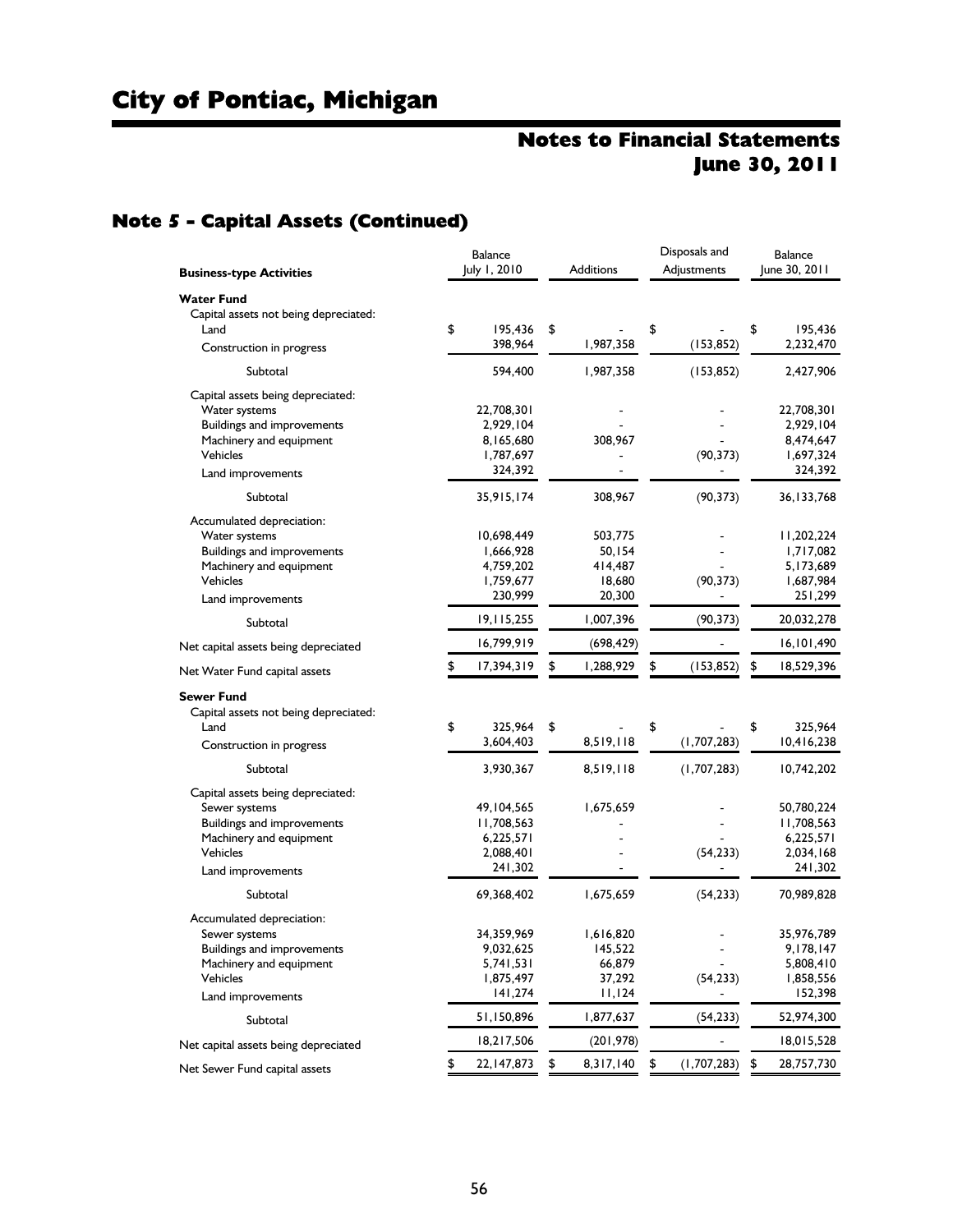# Note 5 - Capital Assets (Continued)

|                                             | <b>Balance</b><br>July 1, 2010 |            | <b>Additions</b> | Disposals and<br>Adjustments | <b>Balance</b><br>June 30, 2011 |            |  |
|---------------------------------------------|--------------------------------|------------|------------------|------------------------------|---------------------------------|------------|--|
| <b>Business-type Activities (Continued)</b> |                                |            |                  |                              |                                 |            |  |
| <b>Parking Fund</b>                         |                                |            |                  |                              |                                 |            |  |
| Capital assets not being depreciated -      |                                |            |                  |                              |                                 |            |  |
| Land                                        | \$                             | 3,166,454  | \$               | \$                           | \$                              | 3,166,454  |  |
| Capital assets being depreciated:           |                                |            |                  |                              |                                 |            |  |
| Buildings and improvements                  |                                | 33,679,528 |                  |                              |                                 | 33,679,528 |  |
| Machinery and equipment                     |                                | 78,976     |                  |                              |                                 | 78,976     |  |
| Vehicles                                    |                                | 259,362    |                  | (110,999)                    |                                 | 148,363    |  |
| Land improvements                           |                                | 646,676    |                  |                              |                                 | 646,676    |  |
| Traffic signs                               |                                | 57,858     |                  |                              |                                 | 57,858     |  |
| Subtotal                                    |                                | 34,722,400 |                  | (110,999)                    |                                 | 34,611,401 |  |
| Accumulated depreciation:                   |                                |            |                  |                              |                                 |            |  |
| <b>Buildings and improvements</b>           |                                | 22,502,810 | 533,579          |                              |                                 | 23,036,389 |  |
| Machinery and equipment                     |                                | 71,205     | 2,775            |                              |                                 | 73,980     |  |
| Vehicles                                    |                                | 259,360    |                  | (110,999)                    |                                 | 148,361    |  |
| Land improvements                           |                                | 646,676    |                  |                              |                                 | 646,676    |  |
| Traffic signs                               |                                | 57,858     | $\blacksquare$   | $\blacksquare$               |                                 | 57,858     |  |
| Subtotal                                    |                                | 23,537,909 | 536,354          | (110,999)                    |                                 | 23,963,264 |  |
| Net capital assets being depreciated        |                                | 11,184,491 | (536, 354)       |                              |                                 | 10,648,137 |  |
| Net Parking Fund capital assets             | \$                             | 14,350,945 | \$<br>(536, 354) | \$                           | \$                              | 13,814,591 |  |
|                                             |                                |            |                  |                              |                                 |            |  |
| <b>Golf Course Fund</b>                     |                                |            |                  |                              |                                 |            |  |
| Capital assets not being depreciated -      |                                |            |                  |                              |                                 |            |  |
| Land                                        | \$                             | 733,760    | \$               | \$                           | \$                              | 733,760    |  |
| Capital assets being depreciated:           |                                |            |                  |                              |                                 |            |  |
| <b>Buildings and improvements</b>           |                                | 914,982    |                  |                              |                                 | 914,982    |  |
| Machinery and equipment                     |                                | 438,748    |                  |                              |                                 | 438,748    |  |
| Land improvements                           |                                | 4,526,155  |                  |                              |                                 | 4,526,155  |  |
| Subtotal                                    |                                | 5,879,885  |                  |                              |                                 | 5,879,885  |  |
| Accumulated depreciation:                   |                                |            |                  |                              |                                 |            |  |
| Buildings and improvements                  |                                | 631,133    |                  |                              |                                 | 631,133    |  |
| Machinery and equipment                     |                                | 390,905    |                  |                              |                                 | 390,905    |  |
|                                             |                                | 3,304,997  |                  |                              |                                 | 3,304,997  |  |
| Land improvements                           |                                |            |                  |                              |                                 |            |  |
| Subtotal                                    |                                | 4,327,035  |                  |                              |                                 | 4,327,035  |  |
| Net capital assets being depreciated        |                                | 1,552,850  |                  |                              |                                 | 1,552,850  |  |
| Net Golf Course Fund capital assets         |                                | 2,286,610  | \$               | \$                           | \$                              | 2,286,610  |  |
| Net business-type activity capital assets   | \$                             | 56,179,747 | \$<br>9,069,715  | \$<br>(1, 861, 135)          | \$                              | 63,388,327 |  |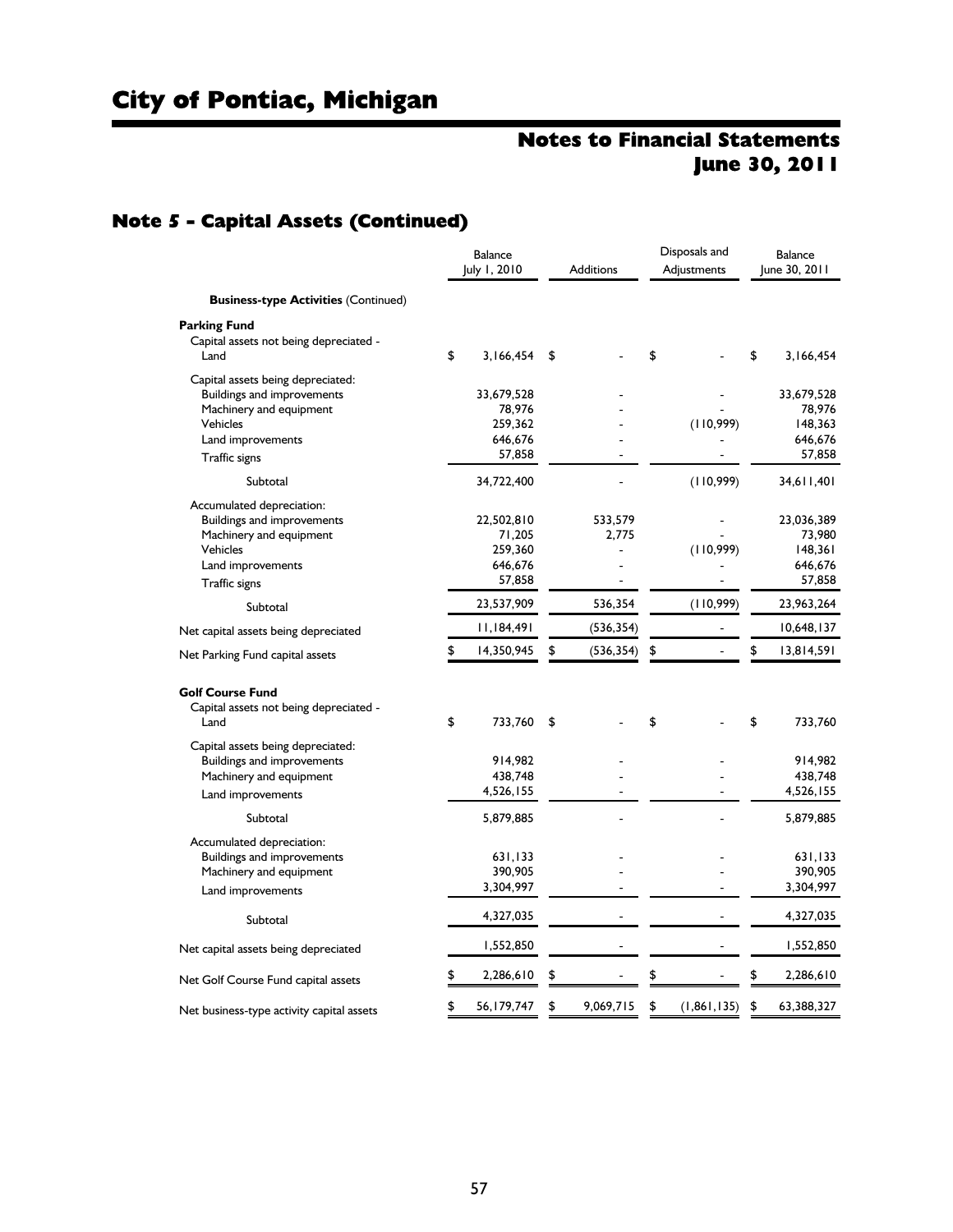# Note 5 - Capital Assets (Continued)

| <b>Component Unit - Economic Development</b><br>Corporation             | <b>Balance</b><br>July 1, 2010 | <b>Additions</b> |           | Disposals and<br>Adiustments |                          | Balance<br>June 30, 2011 |
|-------------------------------------------------------------------------|--------------------------------|------------------|-----------|------------------------------|--------------------------|--------------------------|
| Capital assets being depreciated -<br><b>Buildings and improvements</b> | 7.004.644 \$                   |                  |           | S                            | $\overline{\phantom{a}}$ | 7.004.644                |
| Accumulated depreciation - Buildings and<br>improvements                | 700.464                        |                  | 175.116   |                              |                          | 875,580                  |
| Net capital assets                                                      | 6.304.180                      | \$               | (175,116) |                              | -                        | 6.129.064                |

Depreciation expense was charged to programs of the primary government as follows:

| Governmental activities:                                               |                 |
|------------------------------------------------------------------------|-----------------|
| General government                                                     | \$<br>1,069,428 |
| Public safety                                                          | 465,894         |
| <b>Public works</b>                                                    | 3,575,750       |
| Internal Service Fund depreciation is charged to the various functions |                 |
| based on their usage of the asset                                      | 698,590         |
| Total governmental activities                                          | 5,809,662       |
|                                                                        |                 |
| Business-type activities:                                              |                 |
| Water                                                                  | \$<br>1,007,396 |
| Sewer                                                                  | 1,877,637       |
| Parking                                                                | 536,353         |
| Total business-type activities                                         | \$<br>3,421,386 |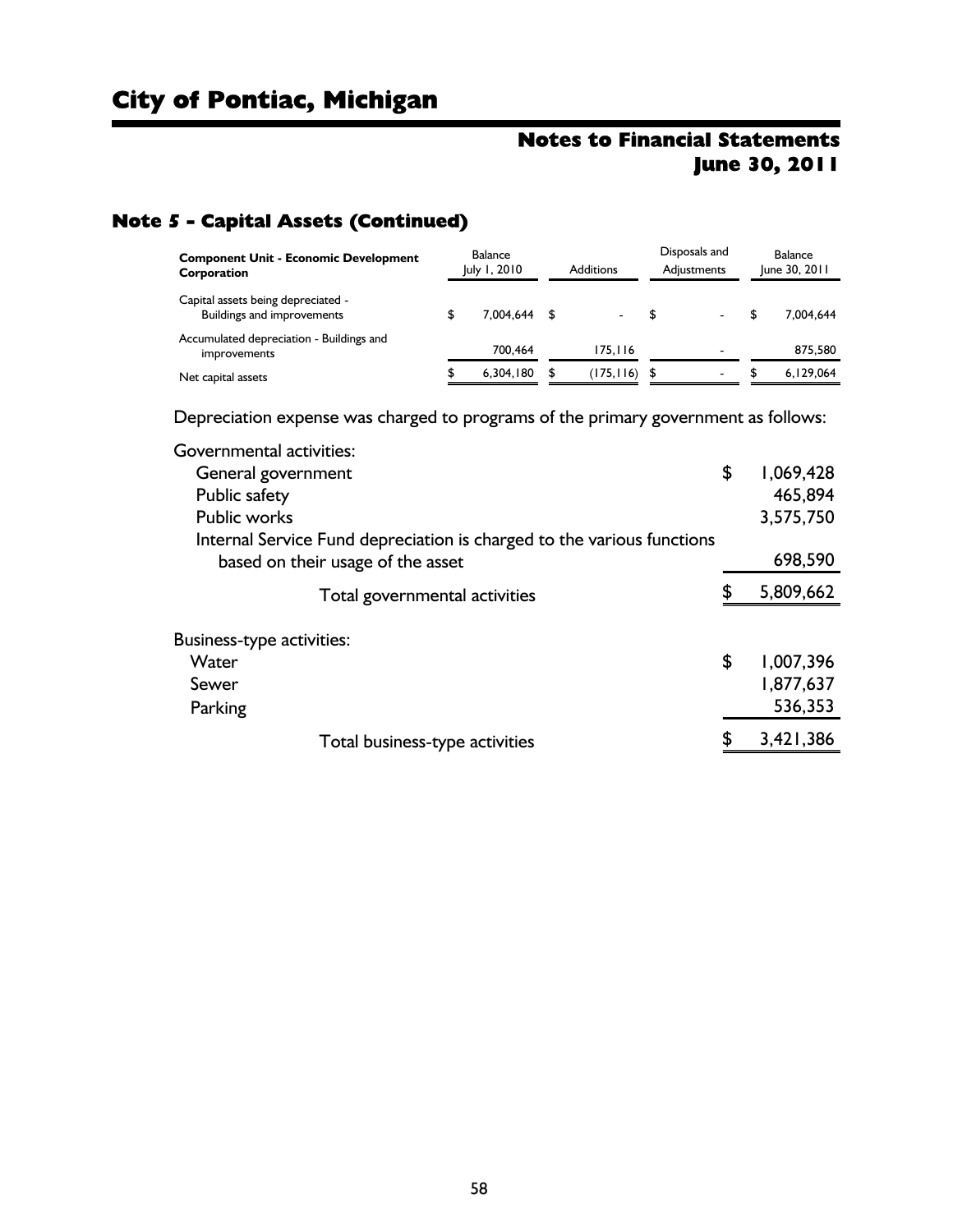## Note 5 - Capital Assets (Continued)

**Construction Commitments** - The City has active construction projects at year end. At year end, the City's commitments with contractors are as follows:

|                                                                                                                                    |                          | Remaining             |
|------------------------------------------------------------------------------------------------------------------------------------|--------------------------|-----------------------|
|                                                                                                                                    | Spent to Date Commitment |                       |
| Governmental activities - Nonmajor funds:<br>CVC infrastructure improvements<br>Martin Luther King Road improvements (right-of-way | \$<br>245,004 \$         | 434,861               |
| purchase)                                                                                                                          | 1,064,313                | 210,687               |
| Martin Luther King Road improvements<br>(construction phase)                                                                       | 172,740                  | 1,039,960             |
| Total governmental activities - Nonmajor funds                                                                                     | 1,482,057                | 1,685,508             |
| Business-type activities:<br>Water system improvements<br>Sewer system improvements                                                | 2,242,232<br>8,099,287   | 704,781<br>11,732,981 |
| Total business-type activities                                                                                                     | 10,341,519               | 12,437,762            |
| Total primary government                                                                                                           | \$<br>$11,823,576$ \$    | 14,123,270            |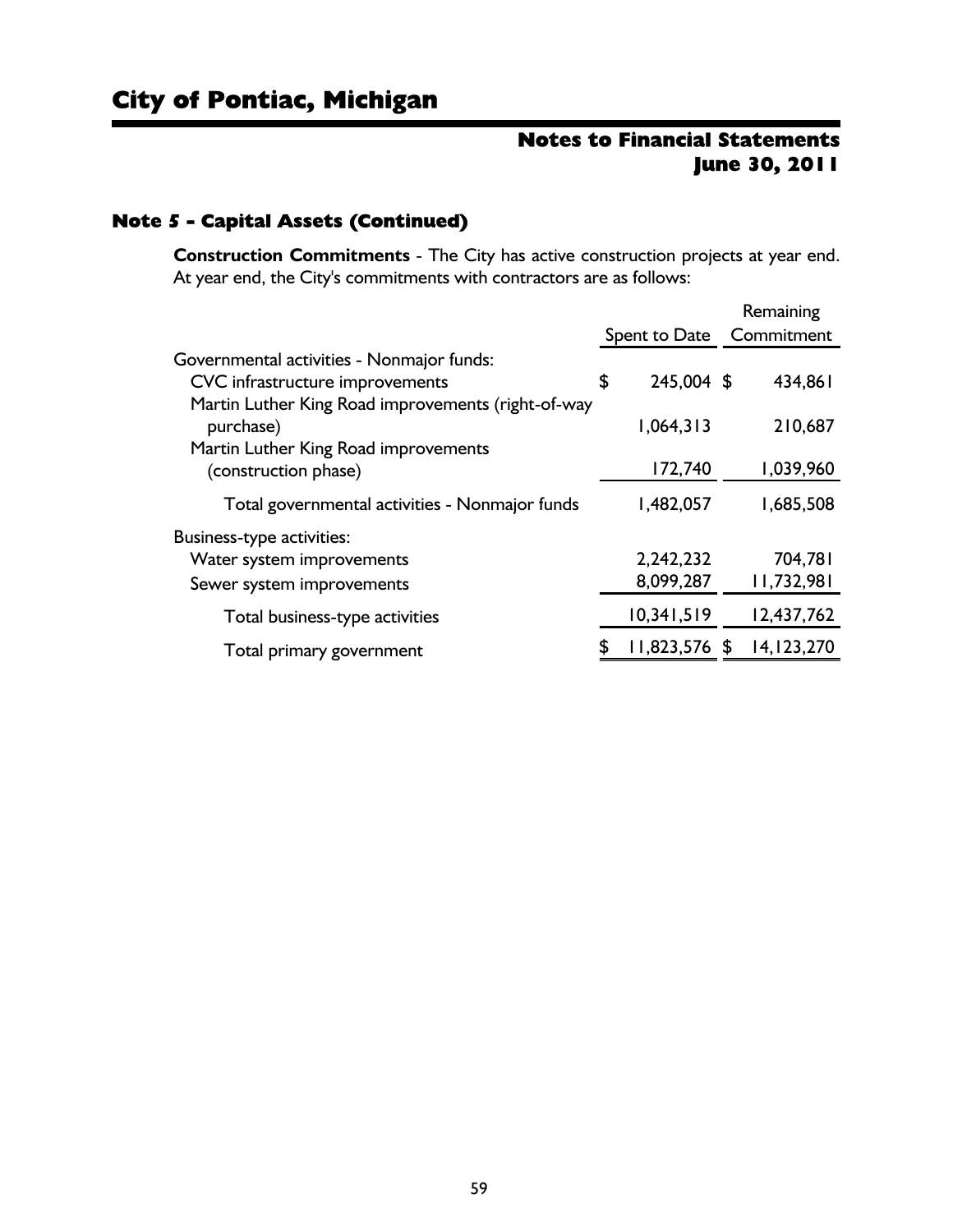#### Note 6 - Interfund Receivables, Payables, and Transfers

The composition of interfund balances is as follows:

| Receivable Fund                                         | Payable Fund                                                                                            | Amount          |
|---------------------------------------------------------|---------------------------------------------------------------------------------------------------------|-----------------|
| <b>Due to/from Other Funds</b>                          |                                                                                                         |                 |
| <b>General Fund</b>                                     | Nonmajor governmental fund -<br><b>District Court</b>                                                   | \$<br>580,000   |
|                                                         | Nonmajor governmental fund -<br>Major Streets                                                           | 622,624         |
|                                                         | Nonmajor governmental fund -<br><b>Clinton River Linear Park Trail</b><br>Nonmajor governmental funds - | 113,670         |
|                                                         | <b>Community Development Block</b><br>Grant<br>Nonmajor governmental fund -                             | 523,158         |
|                                                         | Home Investment Partnerships<br>Grant                                                                   | 29,000          |
|                                                         | Nonmajor governmental fund -<br><b>Homeless Shelter Grant</b>                                           | 46,000          |
|                                                         | <b>Total General Fund</b>                                                                               | 1,914,452       |
| Nonmajor governmental funds                             | Nonmajor governmental funds                                                                             | 225,636         |
| Sewer Fund                                              | Nonmajor governmental funds -<br><b>MDEQ Grant Pontiac Creek</b>                                        |                 |
|                                                         | <b>Stormwater Plan</b>                                                                                  | 32,156          |
|                                                         | Total                                                                                                   | \$<br>2,172,244 |
| Receivable Fund                                         | Payable Fund                                                                                            | Amount          |
| <b>Advances from/to Other Funds and Component Units</b> |                                                                                                         |                 |
| <b>Internal Service Fund</b>                            | <b>General Fund</b>                                                                                     | \$<br>1,576,876 |
| Nonmajor governmental fund -<br>Cable                   | <b>General Fund</b>                                                                                     | 895,000         |
| Nonmajor governmental fund -<br>Capital improvement     | <b>General Fund</b>                                                                                     | 1,357,438       |
|                                                         | Total                                                                                                   | \$<br>3,829,314 |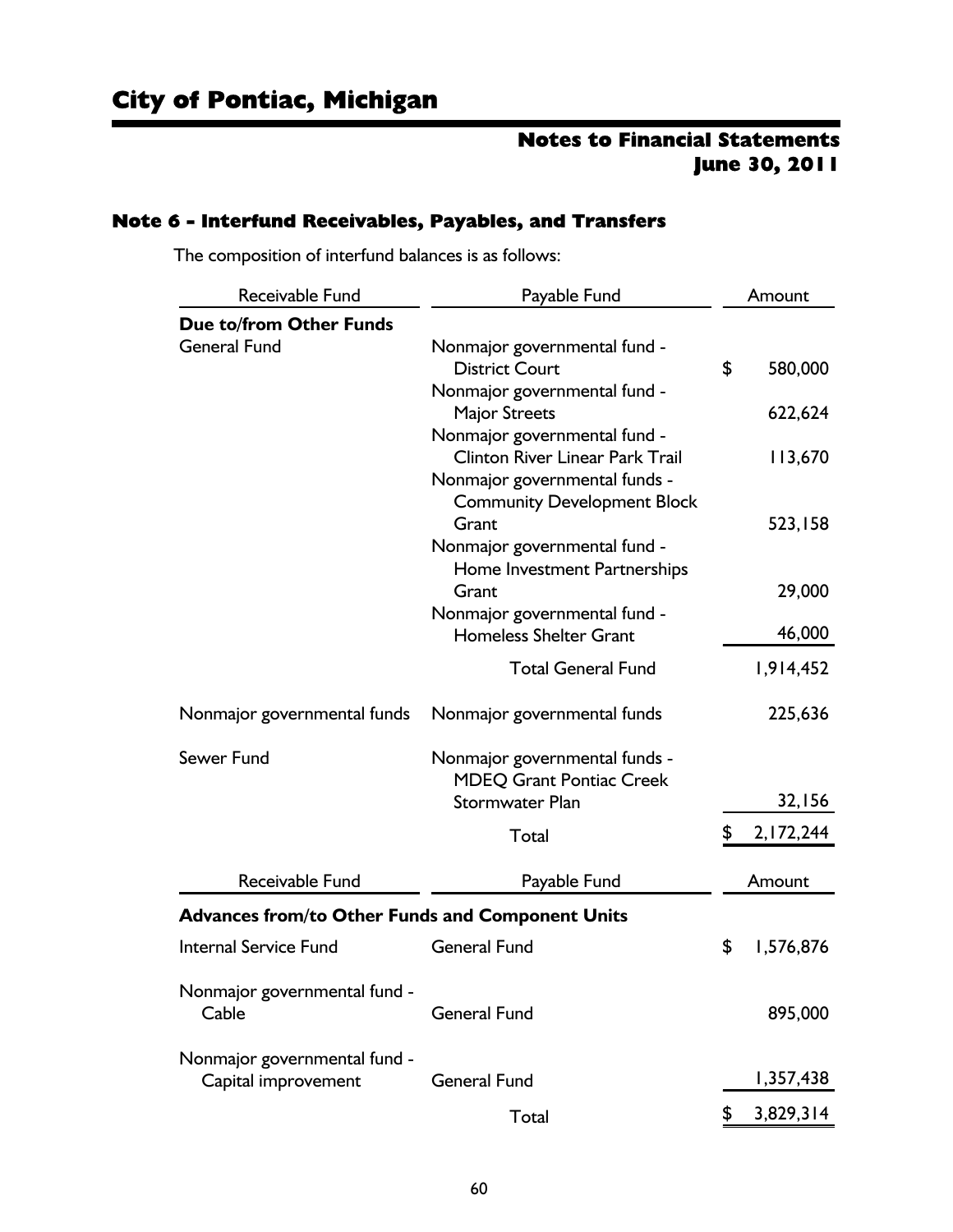#### Note 6 - Interfund Receivables, Payables, and Transfers (Continued)

| Receivable Fund<br>Payable Fund                                |                                                                                         |  | Amount    |  |  |  |
|----------------------------------------------------------------|-----------------------------------------------------------------------------------------|--|-----------|--|--|--|
| <b>Advances from/to Primary Government and Component Units</b> |                                                                                         |  |           |  |  |  |
| <b>Internal Service Fund</b>                                   | Component Unit - Tax Increment<br><b>Financing Authority</b>                            |  | 3,880,000 |  |  |  |
| <b>Development Authority</b>                                   | Component Units - Downtown Component Unit - Tax Increment<br><b>Financing Authority</b> |  | 477,000   |  |  |  |
|                                                                | Total                                                                                   |  | 4,357,000 |  |  |  |

The following interfund balances are between the City and fiduciary funds. The fiduciary funds of the City are presented as of December 31, 2010:

| Receivable Fund                                                         | Amount                   | Payable Fund                                     |    |           |  | Amount |
|-------------------------------------------------------------------------|--------------------------|--------------------------------------------------|----|-----------|--|--------|
| <b>General Fund and Retirement</b><br>Administration Agency Fund        | \$<br>160.911            | General Employees'<br><b>Retirement System</b>   | \$ | 126,012   |  |        |
| General Employees' Retirement System                                    | $\overline{\phantom{0}}$ | Internal Service Funds                           |    | 215,221   |  |        |
| <b>General Fund and Retirement</b><br>Administration Agency Fund        | 827.973                  | <b>Police and Fire Retirement</b><br>System VEBA |    | 2,868,098 |  |        |
| <b>General Fund and Retirement</b><br><b>Administration Agency Fund</b> | 78.557                   | <b>Police and Fire Retirement</b><br>System      |    |           |  |        |
| Police and Fire Retirement System                                       | 272.529                  | <b>Internal Service Funds</b>                    |    | 143.160   |  |        |

Interfund transfers reported in the fund financial statements are comprised of the following:

| <b>Fund Providing Resources</b> | <b>Fund Receiving Resources</b>       | Amount          |
|---------------------------------|---------------------------------------|-----------------|
| General Fund                    | Nonmajor governmental fund - District |                 |
|                                 | Court $(1)$                           | \$<br>2.458.274 |
|                                 | Nonmajor governmental fund -          |                 |
|                                 | Sanitation (1)                        | 17,690          |
|                                 | Nonmajor governmental fund - CDBG (1) | 84,040          |
|                                 | Nonmajor governmental fund -          |                 |
|                                 | Neighborhood Stabilization Fund (1)   | 45.129          |
|                                 | Nonmajor business-type fund - Golf    |                 |
|                                 | Course (1)                            | 13,000          |
|                                 | Parking Fund (1)                      | 804.804         |
|                                 | <b>Total General Fund</b>             | 3.422.937       |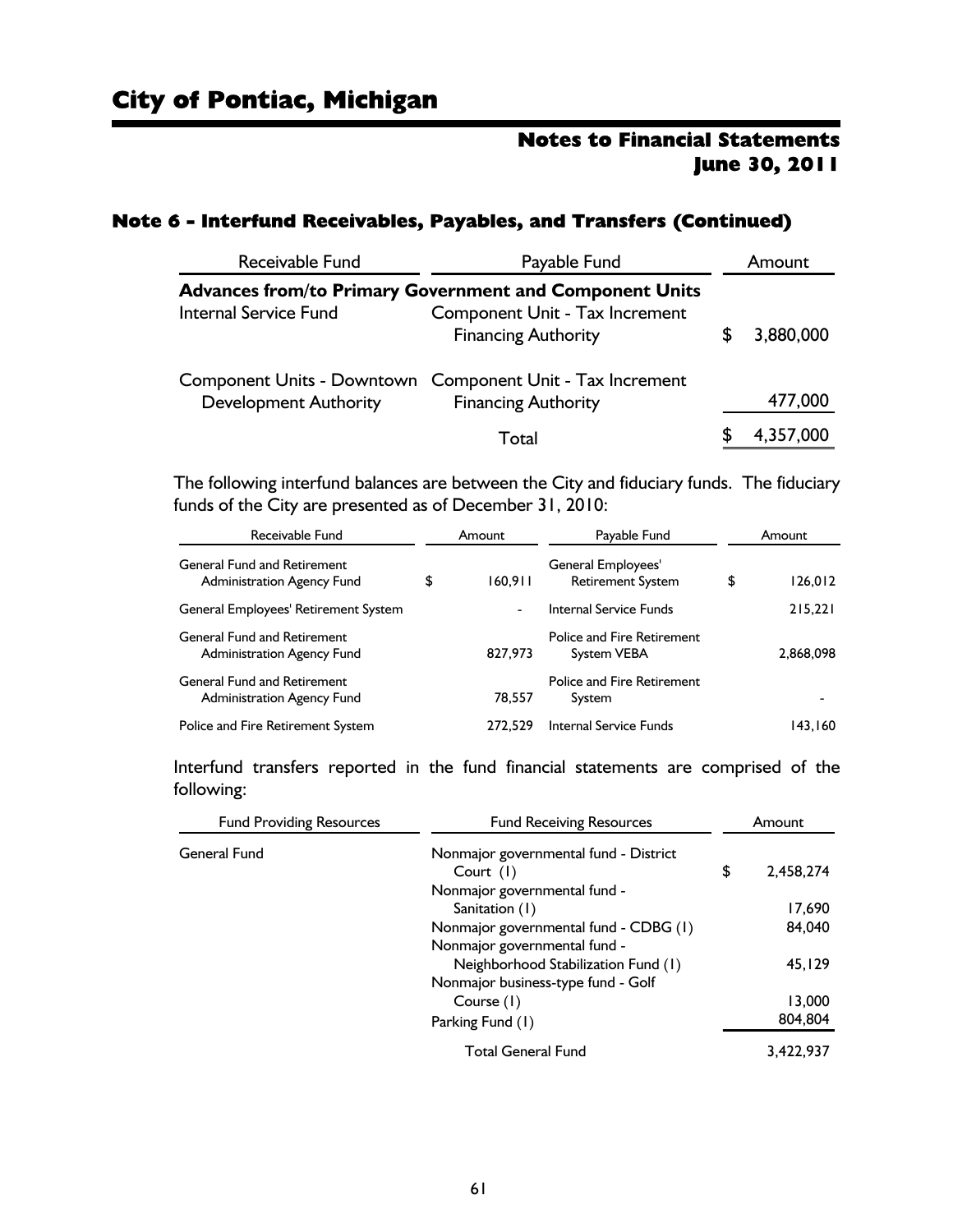## Note 6 - Interfund Receivables, Payables, and Transfers (Continued)

| <b>Fund Providing Resources</b>                                 | <b>Fund Receiving Resources</b>                                 | Amount           |
|-----------------------------------------------------------------|-----------------------------------------------------------------|------------------|
| Nonmajor governmental funds - Major<br><b>Streets</b>           | Nonmajor governmental fund - Local<br>Streets (3)               | \$<br>77,915     |
|                                                                 | Nonmajor governmental fund - Debt<br>service funds (4)          | 67,210           |
|                                                                 | Nonmajor governmental fund - Capital<br>Project Fund (5)        | 128,764          |
| Nonmajor governmental fund -                                    |                                                                 |                  |
| <b>District Court</b>                                           | Parking Fund                                                    | 41,888           |
| Nonmajor governmental fund - Local<br><b>Streets</b>            | Nonmajor governmental funds - Debt<br>service funds $(4)$ $(5)$ | 76,690           |
| Nonmajor governmental fund -<br><b>MDEQ Grant Pontiac Creek</b> | <b>General Fund</b>                                             | 18,000           |
| Nonmajor governmental funds -                                   | Internal Service Fund - Equipment Revolving                     |                  |
| Capital Project Funds                                           | Fund                                                            | 305,846          |
|                                                                 | Nonmajor governmental funds - ML King<br>Construction (5)       | 576,000          |
|                                                                 | Total nonmajor governmental funds                               | 1,292,313        |
| Internal Service Fund - Workers'                                |                                                                 |                  |
| Compensation                                                    | General Fund (2)                                                | 523,498          |
|                                                                 | Nonmajor governmental funds (2)                                 | 34,080           |
|                                                                 | Water Fund (2)<br>Sewer Fund (2)                                | 77,106<br>61,779 |
|                                                                 | Parking Fund (2)                                                | 1,859            |
|                                                                 | Internal Service Fund - Insurance Fund (2)                      | 502              |
|                                                                 | Internal Service Fund - Equipment Revolving                     |                  |
|                                                                 | Fund $(2)$                                                      | 17,247           |
|                                                                 | Total Internal Service Fund - Workers'                          |                  |
|                                                                 | Compensation                                                    | 716,071          |
| <b>Water Fund</b>                                               | Internal Service Fund                                           | 135,000          |
|                                                                 | Sewer Fund                                                      | 135,000          |
|                                                                 | <b>Total Water Fund</b>                                         | 270,000          |
| Sewer Fund                                                      | Internal Service Fund                                           | 85,000           |
|                                                                 | Other governmental funds (6)                                    | 4,230            |
|                                                                 | <b>Total Sewer Fund</b>                                         | 89,230           |
|                                                                 | Total                                                           | \$<br>5,790,551  |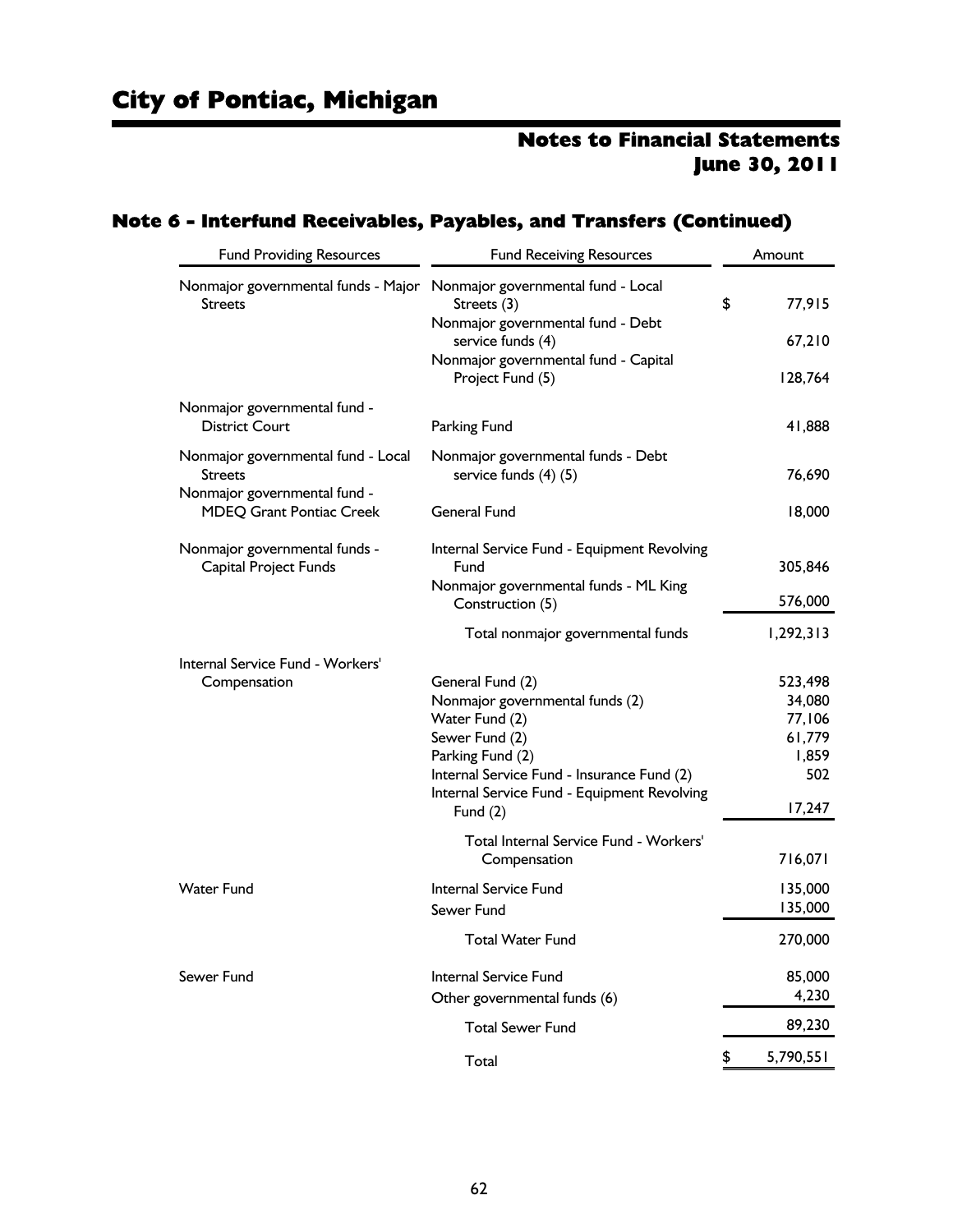#### Note 6 - Interfund Receivables, Payables, and Transfers (Continued)

(1) Transfer to subsidize operating shortfalls

(2) Return of previous contributions for IBNR reserve that was in excess of necessary amount

(3) Transfer from Major Road Fund to Local Road Fund as allowed by Act 51

(4) Transfer for payments of general obligation debt service

(5) Transfers to cover road construction costs

(6) Transfers to Stormwater Permit Activity Fund for related costs

#### Note 7 - Long-term Debt

The City issues bonds to provide for the acquisition and construction of major capital facilities. General obligation bonds are direct obligations and pledge the full faith and credit of the City. Installment purchase agreements are also general obligations of the government. Net pension obligations are the result of annual required contributions not being made to the City's Retirement Systems. Revenue bonds involve a pledge of specific income derived from the acquired or constructed assets to pay debt service.

|                                                                                                                                |                      | гінісіраі              |               |                  |                      |                       |                        |  |
|--------------------------------------------------------------------------------------------------------------------------------|----------------------|------------------------|---------------|------------------|----------------------|-----------------------|------------------------|--|
|                                                                                                                                | <b>Interest Rate</b> | Maturity               | Beginning     |                  |                      |                       | Due Within<br>One Year |  |
|                                                                                                                                | Ranges               | Ranges                 | Balance       | <b>Additions</b> | <b>Reductions</b>    | <b>Ending Balance</b> |                        |  |
| <b>Governmental Activities</b>                                                                                                 |                      |                        |               |                  |                      |                       |                        |  |
| 1995 Michigan Department of<br>Transportation Bonds - Amount of<br>issue - \$1,450,000 - Maturing                              |                      |                        |               |                  |                      |                       |                        |  |
| through 2011                                                                                                                   | 3.850% -<br>6.125%   | \$50,000-<br>\$140,000 | \$<br>140,000 | \$               | \$<br>$(140,000)$ \$ |                       | \$                     |  |
| 2000 Municipal Golf Course bonds:<br>Amount of issue - \$6.505.000 -                                                           |                      | \$560,000-             |               |                  |                      |                       |                        |  |
| Maturing through 2012                                                                                                          | 5.965%               | \$710,000              | 1.380.000     |                  | (670,000)            | 710,000               | 710,000                |  |
| 2002 General Building Authority Bonds<br>#M043: Amount of issue -                                                              |                      |                        |               |                  |                      |                       |                        |  |
| \$10,000,000 - Maturing through                                                                                                | 4.625%-              | \$125,000-             |               |                  |                      |                       |                        |  |
| 2012                                                                                                                           | 4.700%               | \$315,000              | 615,000       |                  | (300,000)            | 315,000               | 315,000                |  |
| 2006 Fiscal Stabilization Bonds:<br>Amount of issue - \$21,490,000 -                                                           | 3.700%-              | $$1.130.000-$          |               |                  |                      |                       |                        |  |
| Maturing through 2021                                                                                                          | 5.000%               | \$2.050000             | 17.965.000    |                  | (1,275,000)          | 16.690.000            | 1,340,000              |  |
| Add: Unamortized bond premium                                                                                                  |                      |                        | 734,731       |                  | (66, 794)            | 667,937               |                        |  |
| 2006 Michigan Department of<br><b>Transportation State Infrastructure</b><br>Bank Loan: Amount of issue -                      |                      | \$176.582-             |               |                  |                      |                       |                        |  |
| \$937,500 - Maturing through 2011                                                                                              | 3.000%               | \$198,745              | 198.745       |                  | (198, 745)           |                       |                        |  |
| 2006 General Motors Corporation<br>Property Tax Reimbursement<br>agreement, \$15,000,000<br>Due in various annual installments |                      |                        |               |                  |                      |                       |                        |  |
| over a ten-year period                                                                                                         | N/A                  | Various                | 10,500,000    |                  |                      | 10,500,000            |                        |  |
| 2011 General Motors and Motors<br>Liquidation Company Tax Appeal<br>Settlement - Due in four annual                            |                      |                        |               |                  |                      |                       |                        |  |
| installments through 2015                                                                                                      | N/A                  | \$476.145              |               | 1.904.580        |                      | 1.904.580             | 476.145                |  |
|                                                                                                                                |                      |                        |               |                  |                      |                       |                        |  |

Long-term debt activity can be summarized as follows:

Principal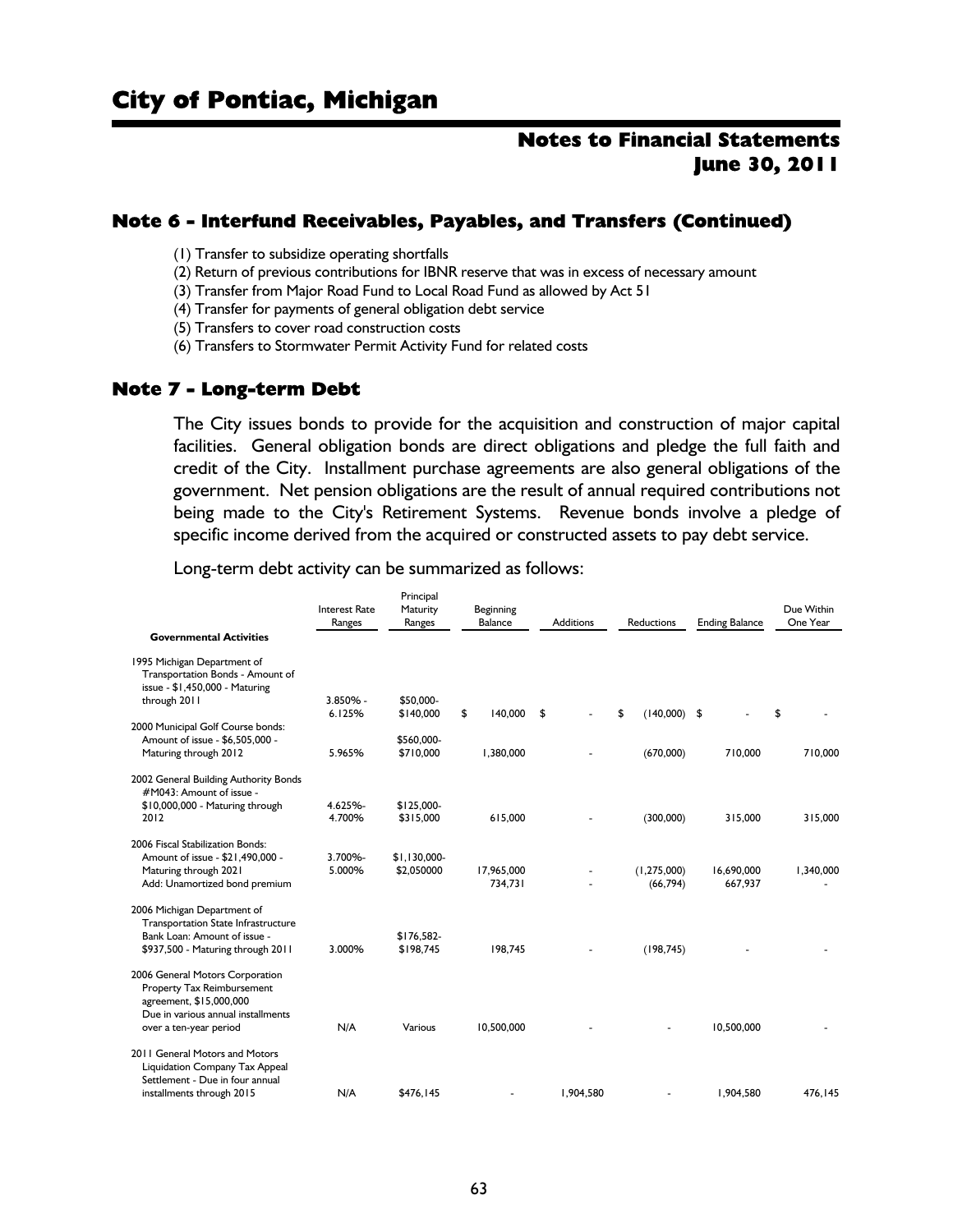# City of Pontiac, Michigan

# Notes to Financial Statements June 30, 2011

# Note 7 - Long-term Debt (Continued)

| <b>Governmental Activities (Continued)</b>                    | <b>Interest Rate</b><br>Ranges | Principal<br>Maturity<br>Ranges | Beginning<br>Balance |    | <b>Additions</b> |    | <b>Reductions</b> |    | <b>Ending Balance</b> |     | Due Within<br>One Year |
|---------------------------------------------------------------|--------------------------------|---------------------------------|----------------------|----|------------------|----|-------------------|----|-----------------------|-----|------------------------|
| Capital lease obligations:<br>Capital Improvement Fund - Fire |                                |                                 |                      |    |                  |    |                   |    |                       |     |                        |
| department                                                    | Various                        | Various                         | \$<br>749,547        | \$ |                  | \$ | $(116,936)$ \$    |    | 632,611               | \$. | 123,039                |
| Capital lease obligations - Internal<br>Service Fund          | Various                        | Various                         | 3,538,290            |    |                  |    | (586, 491)        |    | 2,951,799             |     | 626,191                |
| Other obligations:                                            |                                |                                 |                      |    |                  |    |                   |    |                       |     |                        |
| Compensated absences, separation,<br>and longevity accrual    |                                | Various                         | 3,203,960            |    |                  |    | (842, 140)        |    | 2,361,820             |     | 1,464,948              |
| Net pension obligation -<br>Police and Fire Retirement System |                                |                                 |                      |    | 824,166          |    |                   |    | 824,166               |     |                        |
| Other postemployment benefit<br>obligations                   |                                |                                 | 10,734,062           |    | 12,998,413       |    |                   |    | 23,732,475            |     |                        |
| Landfill closure and postclosure costs                        |                                |                                 | 2,499,734            |    |                  |    |                   |    | 2,499,734             |     |                        |
| Total governmental activities                                 |                                |                                 | 52,259,069           | S  | 15,727,159       | \$ | (4, 196, 106)     | \$ | 63,790,122            |     | 5,055,323              |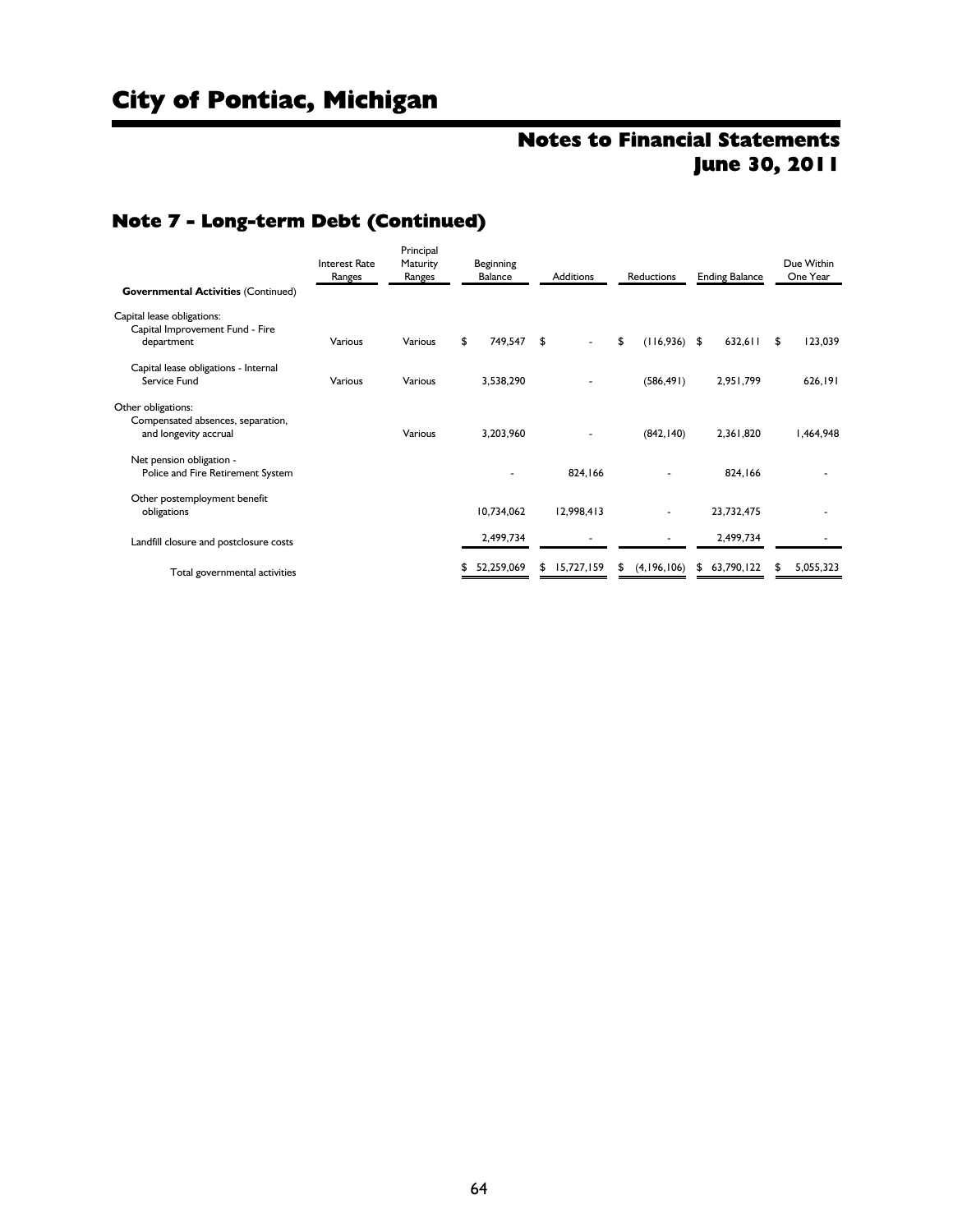# City of Pontiac, Michigan

# Notes to Financial Statements June 30, 2011

## Note 7 - Long-term Debt (Continued)

|                                                      | <b>Interest Rate</b> | Principal<br>Maturity    | Beginning |           |                  |    |            |                       | Due Within      |  |
|------------------------------------------------------|----------------------|--------------------------|-----------|-----------|------------------|----|------------|-----------------------|-----------------|--|
| <b>Business-type Activities</b>                      | Ranges               | Ranges                   |           | Balance   | <b>Additions</b> |    | Reductions | <b>Ending Balance</b> | One Year        |  |
|                                                      |                      |                          |           |           |                  |    |            |                       |                 |  |
| Parking Fund:<br>General obligation bonds and notes: |                      |                          |           |           |                  |    |            |                       |                 |  |
| 2006 General Motors Corporation<br>Property Tax      |                      |                          |           |           |                  |    |            |                       |                 |  |
| Reimbursement Agreement,                             |                      |                          |           |           |                  |    |            |                       |                 |  |
| \$15,000,000                                         |                      |                          |           |           |                  |    |            |                       |                 |  |
| Due in various annual                                |                      |                          |           |           |                  |    |            |                       |                 |  |
| installments over a ten-year period                  | N/A                  | Various                  | \$        | 500,000   | \$               | \$ |            | \$<br>500,000         | \$              |  |
| Other postemployment benefit                         |                      |                          |           |           |                  |    |            |                       |                 |  |
| obligation                                           |                      |                          |           | 71,995    |                  |    | (71, 995)  |                       |                 |  |
| <b>Water Fund:</b>                                   |                      |                          |           |           |                  |    |            |                       |                 |  |
| Revenue bonds:                                       |                      |                          |           |           |                  |    |            |                       |                 |  |
| 1995 Water Supply System:                            |                      |                          |           |           |                  |    |            |                       |                 |  |
| Amount of issue - \$3,675,000 -                      | 5.400%-              | \$70,000-                |           |           |                  |    |            |                       |                 |  |
| Maturing through 2015                                | 8.250%               | \$300,000                |           | 1,350,000 |                  |    | (240,000)  | 1,110,000             | 255,000         |  |
| 2002 Water Supply System:                            |                      |                          |           |           |                  |    |            |                       |                 |  |
| Amount of issue - \$1,375,000 -                      | 5.000%-              | \$45,000-                |           |           |                  |    |            |                       |                 |  |
| Maturing through 2022                                | 5.800%               | \$105,000                |           | 965,000   |                  |    | (60,000)   | 905,000               | 65,000          |  |
| 2010 Water Supply System - DWRF                      |                      |                          |           |           |                  |    |            |                       |                 |  |
| Project 7307-01                                      |                      |                          |           |           |                  |    |            |                       |                 |  |
| Amount of issue - \$1,375,000                        |                      | \$46.733-                |           |           |                  |    |            |                       |                 |  |
| Maturing through 2021                                | 2.500%               | \$100,000                |           |           | 846.733          |    |            | 846.733               | 80,000          |  |
| Other postemployment benefit                         |                      |                          |           |           |                  |    |            |                       |                 |  |
| obligations                                          |                      |                          |           | 522.159   | 834,452          |    |            | 1.356.611             |                 |  |
| Sewer Fund:                                          |                      |                          |           |           |                  |    |            |                       |                 |  |
| Revenue bonds:                                       |                      |                          |           |           |                  |    |            |                       |                 |  |
| 2002 Sewage Disposal System:                         |                      |                          |           |           |                  |    |            |                       |                 |  |
| Amount of Issue - \$5,000,000 -                      | 4.750% -<br>5.850%   | $$165,000-$<br>\$385,000 |           | 3,500,000 |                  |    | (215,000)  | 3,285,000             | 225,000         |  |
| Maturing through 2022                                |                      |                          |           |           |                  |    |            |                       |                 |  |
| 2010 Sewage Disposal System -<br>SRF Project 5408-01 |                      |                          |           |           |                  |    |            |                       |                 |  |
| Amount of issue - \$9,695,000                        |                      | $$1,255-$                |           |           |                  |    |            |                       |                 |  |
| Maturing through 2024                                | 2.500%               | \$500,000                |           |           | 5.241.255        |    |            | 5.241.255             | 380,000         |  |
|                                                      |                      | \$49,785-                |           |           |                  |    |            |                       |                 |  |
| Capital lease obligation - Vactor                    | 4.850%               | \$57,393                 |           | 57,393    |                  |    | (57, 393)  |                       |                 |  |
| Other postemployment benefit                         |                      |                          |           |           |                  |    |            |                       |                 |  |
| obligations                                          |                      |                          |           | 384,522   | 781.190          |    |            | 1,165,712             |                 |  |
| Total bonds payable                                  |                      |                          | \$        | 7,351,069 | \$<br>7,703,630  | \$ | (644, 388) | \$<br>14,410,311      | \$<br>1,005,000 |  |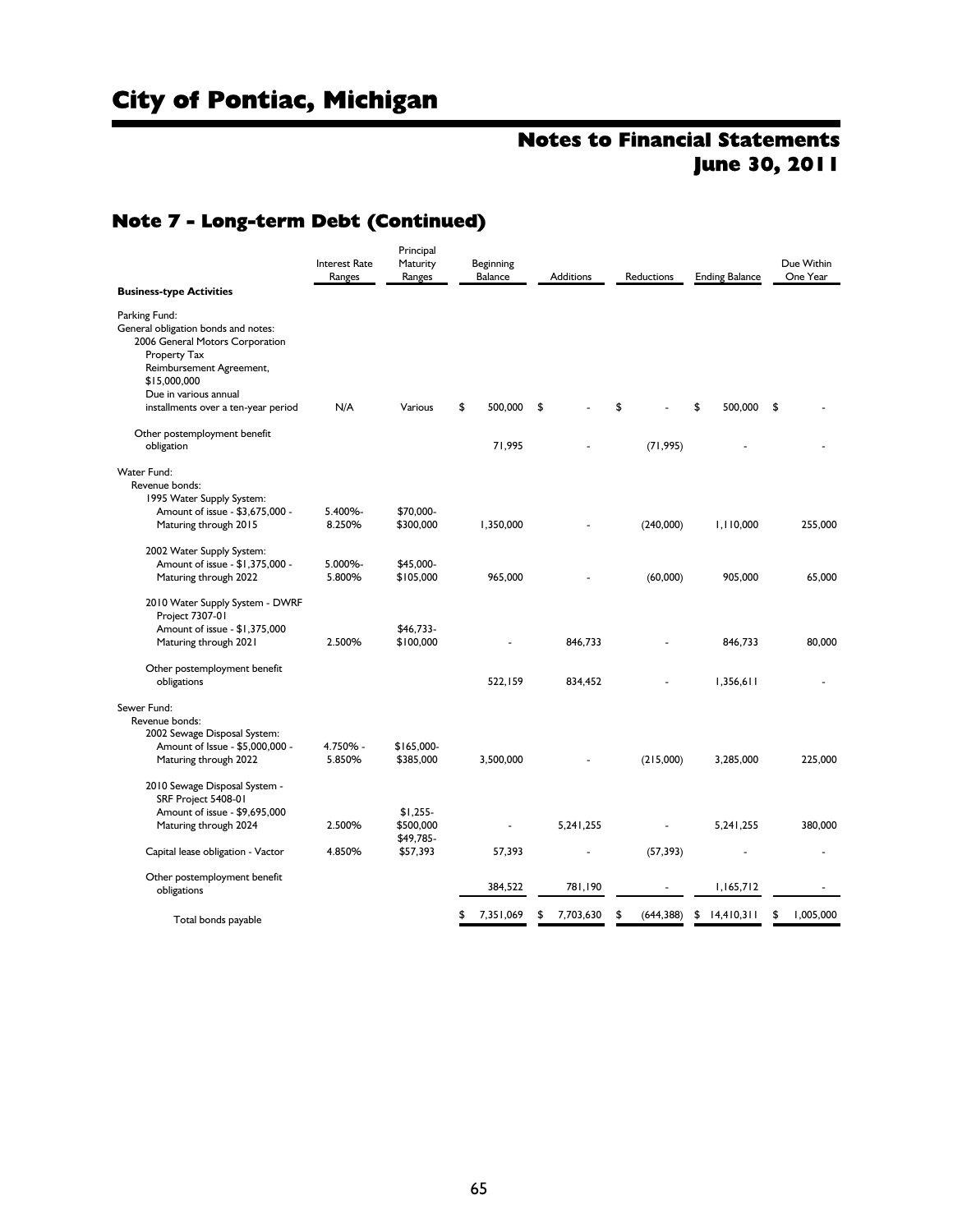# City of Pontiac, Michigan

# Notes to Financial Statements June 30, 2011

## Note 7 - Long-term Debt (Continued)

| <b>Component Unit Activities</b>                                                           | <b>Interest Rate</b><br>Ranges | Principal<br>Maturity<br>Ranges | Beginning<br>Balance          |    | <b>Additions</b> |    | <b>Reductions</b>        |    | <b>Ending Balance</b>    |    | Due Within<br>One Year |  |
|--------------------------------------------------------------------------------------------|--------------------------------|---------------------------------|-------------------------------|----|------------------|----|--------------------------|----|--------------------------|----|------------------------|--|
| Tax Increment Finance Authority:<br>Revenue bonds:<br>2002 TIFA Bonds #M0005:              |                                |                                 |                               |    |                  |    |                          |    |                          |    |                        |  |
| Amount of issue - \$11,245,000<br>Maturing through 2022<br>Less unamortized bond discount  | 3.000%-<br>5.625%              | \$215,000-<br>\$1.180,000       | \$<br>3.705.000<br>(303, 231) | \$ |                  | \$ | $(225,000)$ \$<br>25.269 |    | 3.480.000<br>(277,962)   | \$ | 235,000                |  |
| 2002 TIFA Bonds #M006:                                                                     |                                |                                 |                               |    |                  |    |                          |    |                          |    |                        |  |
| Amount of issue - \$28,675,000<br>Maturing through 2031                                    | 4.500% -<br>6.250%             | \$180,000-<br>\$670,000         | 3.855.000                     |    |                  |    | (595,000)                |    | 3.260.000                |    | 3,260,000              |  |
| Less unamortized bond discount                                                             |                                |                                 | (203, 427)                    |    |                  |    | 18,494                   |    | (184, 933)               |    |                        |  |
| 2007 C TIFA Bonds:                                                                         |                                |                                 |                               |    |                  |    |                          |    |                          |    |                        |  |
| Amount of issue - \$31,080,000                                                             | $3.500\%$ -                    | \$590,000-                      |                               |    |                  |    |                          |    |                          |    |                        |  |
| Maturing through 2031<br>Less unamortized bond discount                                    | 5.000%                         | \$1,985,000                     | 29.470.000<br>(895, 487)      |    |                  |    | (570,000)<br>42.642      |    | 28.900.000<br>(852, 845) |    | 590,000                |  |
| Other obligations:                                                                         |                                |                                 |                               |    |                  |    |                          |    |                          |    |                        |  |
| Lease payable - City of Pontiac                                                            | $4.625% -$                     | $$125.000 -$                    |                               |    |                  |    |                          |    |                          |    |                        |  |
| <b>General Building Authority</b>                                                          | 4.700%                         | \$315,000                       | 615,000                       |    |                  |    | (300,000)                |    | 315,000                  |    | 315,000                |  |
| County contractual agreement:<br>2006 County Building Authority<br><b>Refunding Bonds:</b> |                                |                                 |                               |    |                  |    |                          |    |                          |    |                        |  |
| Amount of issue - \$8,160,000 -<br>Maturing through 2027                                   | 3.250%-<br>5.000%              | $$50.000 -$<br>\$2,850,000      | 7,860,000                     |    |                  |    | (50,000)                 |    | 7.810.000                |    | 50,000                 |  |
| County contractual agreement:<br>2006 County Building Authority<br>Bonds:                  |                                |                                 |                               |    |                  |    |                          |    |                          |    |                        |  |
| Amount of issue - \$11,500,000 -<br>Maturing through 2026                                  | $5.000\%$ -<br>5.400%          | \$350,000 -<br>\$900,000        | 10.000.000                    |    |                  |    | (425,000)                |    | 9.575.000                |    | 425,000                |  |
| 2011 General Motors and Motors<br>Liquidation Company Tax Appeal                           |                                |                                 |                               |    |                  |    |                          |    |                          |    |                        |  |
| Settlement - Due in four annual<br>installments through 2015                               | N/A                            | \$523.855                       |                               |    | 2,095,420        |    |                          |    | 2,095,420                |    | 523.855                |  |
|                                                                                            |                                |                                 |                               |    |                  |    |                          |    |                          |    |                        |  |
| Total bonds payable                                                                        |                                |                                 | \$54.102.855                  | \$ | 2.095.420        | \$ | (2,078,595)              | \$ | 54, I 19, 680            | \$ | 5.398.855              |  |

Annual debt service requirements to maturity for the above bonds and note obligations are as follows:

|                        |              | <b>Governmental Activities</b> |                          |                | <b>Business-type Activities</b> |                | <b>Component Unit Activities</b> |                 |                |  |  |
|------------------------|--------------|--------------------------------|--------------------------|----------------|---------------------------------|----------------|----------------------------------|-----------------|----------------|--|--|
| Year Ending<br>June 30 | Principal    | Interest                       | Total                    | Principal      | Interest                        | Total          | Principal                        | Interest        | Total          |  |  |
| 2012                   | 3.590.375    | .102.217<br>\$                 | 4.692.592<br>S           | .005.000<br>\$ | \$<br>455,984                   | .460.984<br>\$ | 2.808.855<br>\$                  | 2.516.718<br>S. | 5.325.573<br>S |  |  |
| 2013                   | 2.679.281    | 929.154                        | 3.608.435                | 1.045.000      | 418,366                         | .463.366       | 2.868.855                        | 2.409.170       | 5.278.025      |  |  |
| 2014                   | 2.753.248    | 806.676                        | 3.559.924                | 1.090.000      | 372.748                         | 1.462.748      | 3.028.855                        | 2.295.186       | 5.324.041      |  |  |
| 2015                   | 2.555.633    | 698.132                        | 3.253.765                | 1.135.000      | 324.499                         | .459.499       | 3.188.855                        | 2.188.692       | 5.377.547      |  |  |
| 2016                   | 2.193.110    | 588,009                        | 2.781.119                | 865,000        | 273.583                         | 1.138.583      | 2.820.000                        | 2.074.376       | 4.894.376      |  |  |
| 2017-2021              | 9.432.343    | 1.449.801                      | 10.882.144               | 4.771.733      | 841,006                         | 5.612.739      | 15.705.000                       | 8.365.186       | 24.070.186     |  |  |
| 2022-2026              |              |                                | $\overline{\phantom{0}}$ | 1.476.255      | 65,448                          | 1.541.703      | 16.295.000                       | 4.369.547       | 20.664.547     |  |  |
| 2027-2031              |              |                                |                          |                | $\overline{\phantom{a}}$        |                | 8.720.000                        | 1.133.314       | 9.853.314      |  |  |
| Total                  | \$23,203,990 | 5.573.989<br>\$                | \$28,777,979             | \$ 11,387,988  | \$<br>2.751.634                 | \$14.139.622   | \$55,435,420                     | \$25.352.189    | \$80,787,609   |  |  |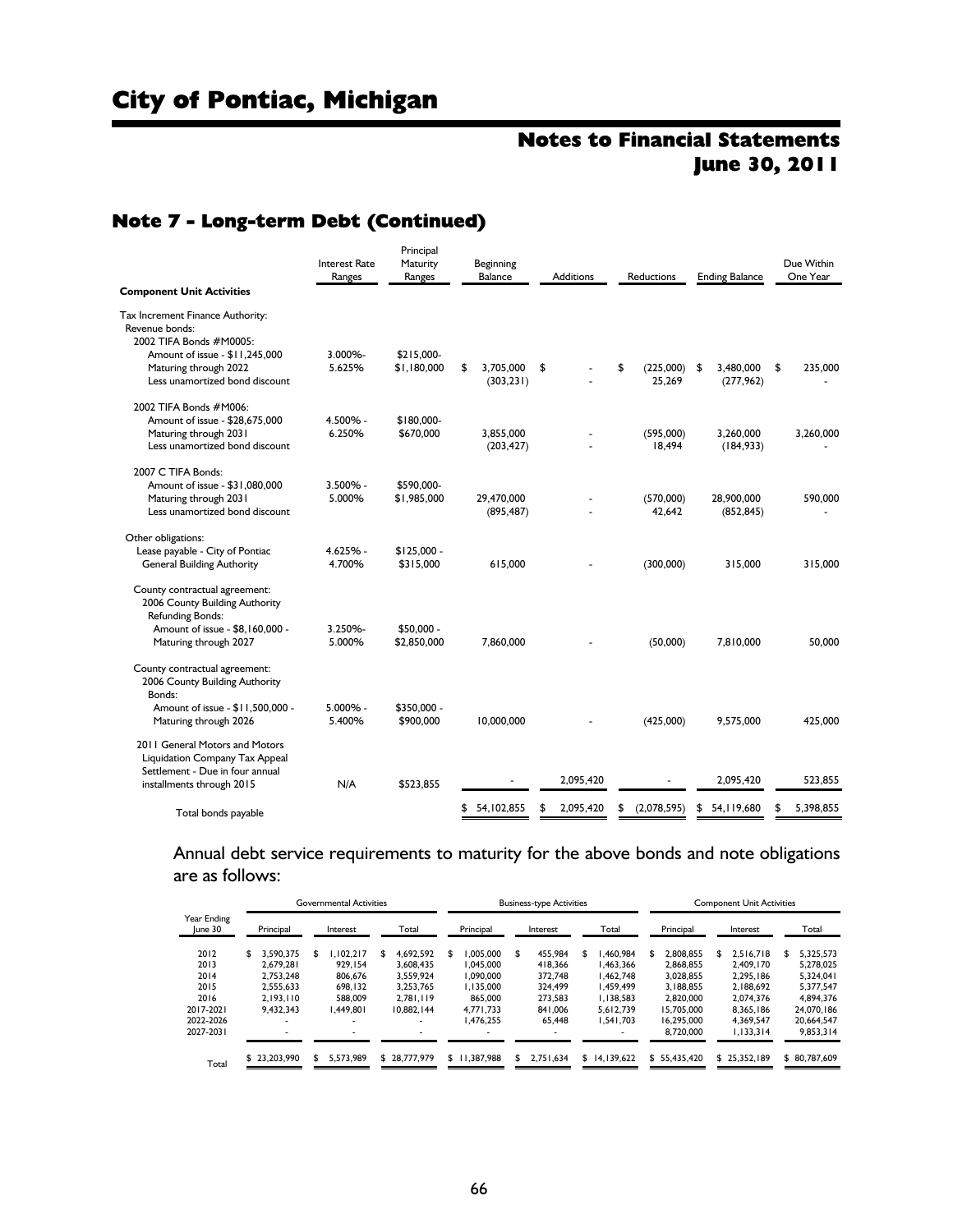## Note 7 - Long-term Debt (Continued)

Compensated absences and separation accruals of \$2,361,820 are payable upon retirement or termination of eligible employees; therefore, specific payment dates are not determinable. Also, the landfill closure and postclosure cost accrual of \$2,499,734 has no fixed maturity dates; therefore, they have been excluded from the above summary.

Payments on the bonds and notes payable that pertain to the City's governmental activities are made by the General Fund and debt service funds. Lease payments are made directly from the fund incurring the expenditure. The compensated absences liability attributable to the governmental activities will be liquidated primarily by the General Fund. The landfill closure and postclosure costs represent the cumulative amount of closure and postclosure care costs reported to date based on the use of 100 percent of the estimated capacity of the landfill.

**No Commitment Debt** - The Economic Development Corporation (the "Corporation"), a component unit, issues tax-exempt revenue bonds and notes under authority of the Michigan Economic Development Corporation Act. Proceeds of the debt issues are used to purchase or construct facilities which are leased to industrial and commercial enterprises under contracts which provide for sufficient revenue to pay principal and interest obligations of the bond issues and which further provide that the property be transferred to the lessee at the time that the indebtedness is paid in full. The debt instruments specifically indicate that the lender looks to the lessee for payment of the debt and that the Corporation and its officers are held harmless except to the extent of rentals they collect. The lease property and the bonds and notes are not considered to be assets or general obligations of the Corporation and, therefore, are not recognized in the financial statements of the City. Information regarding the status of each bond issue, including possible default, must be obtained from the paying agent or other knowledgeable source. As of June 30, 2011, no commitment debt outstanding has been determined.

**Defeased Debt** - In the prior year, the City defeased certain bonds by placing the proceeds of new bonds in an irrevocable trust to provide for all future debt service payments on the old bonds. Accordingly, the trust account assets and the liability for the defeased bonds are not included in these financial statements. At June 30, 2011, \$28,493,213 of bonds outstanding is considered defeased.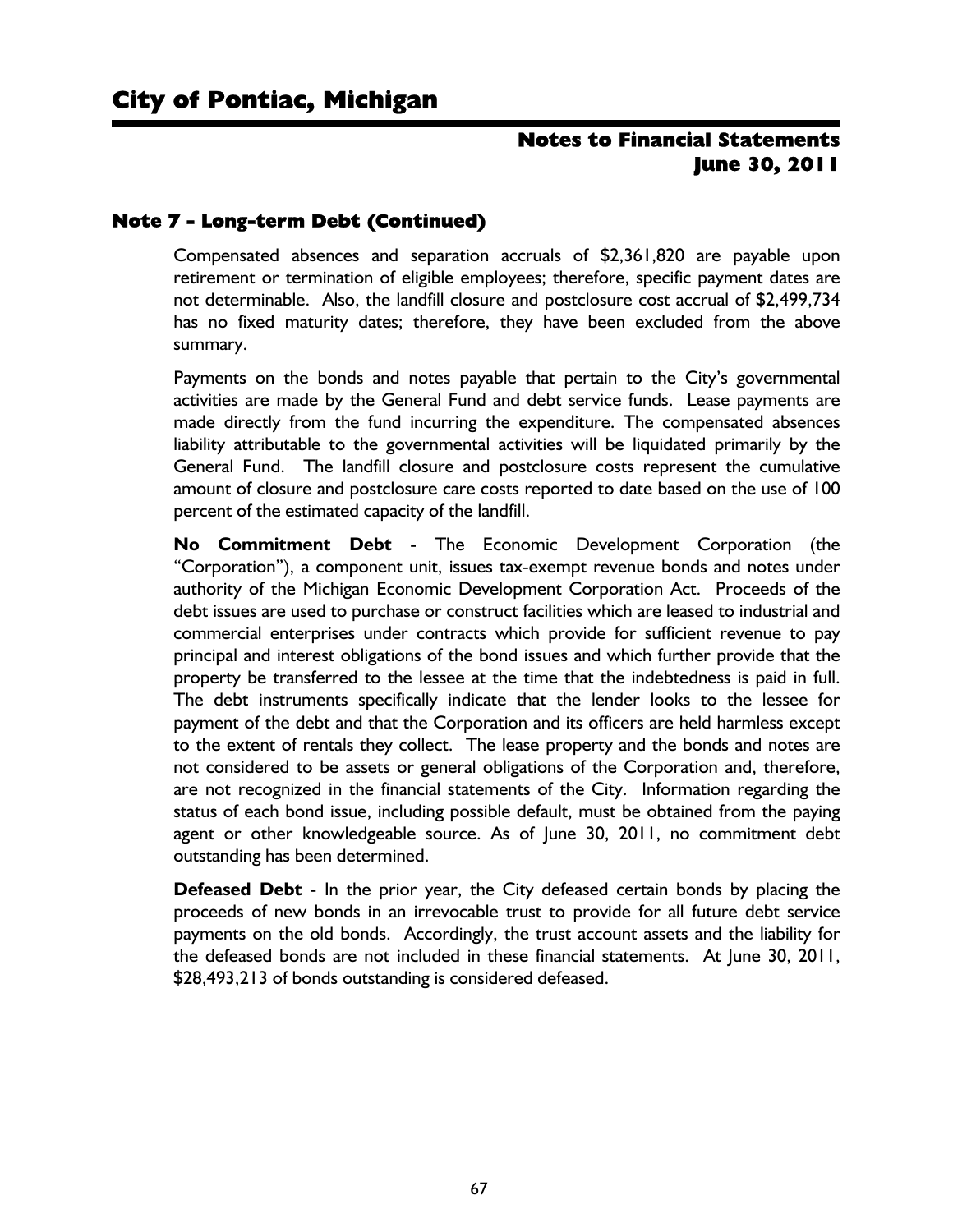## Note 7 - Long-term Debt (Continued)

#### **Future Revenue Pledged for Debt Payment**

**Governmental Activities** - The City has pledged its state-shared revenue to repay the above 2006 fiscal stabilization bonds which were originally issued for \$21,490,000. Proceeds from the bonds were used to finance prior years' operating expenses of the General Fund. The bonds are payable solely from state-shared revenue. The remaining principal and interest to be paid on the bonds total \$21,548,936. During the current year, state-shared revenue was \$10,620,907 compared to annual debt requirements of \$2,154,813.

**2006 GM Property Tax Reimbursement Agreement** - The City has a property tax refund obligation to General Motors Corporation (GM) as the result of a 1991 settlement related to the assessed valuation of GM property located within the City for fiscal years 1986 through 1992. The balance of the liability is \$11,000,000, of which \$10,500,000 is payable from the following governmental funds: General Fund, Sanitation Fund, Chapter 20 Drain Fund, and Capital Improvement Fund. The remaining \$500,000 is payable from the Parking Fund.

The repayment agreement requires an annual payment, payable 60 days after the receipt of the annual audit report and is based on an economic growth formula (the agreement requires no payment in any year the economic growth formula produces a negative amount). The formula for payment due in the 2010/2011 fiscal year resulted in a negative amount; therefore, there is no current portion due on this liability.

The economic growth formula is determined by the increase in the sum of all property tax and income tax revenue to the City's General Fund over a baseline amount. The 2010/2011 General Fund property tax and income tax revenue was \$20,740,423. The baseline amount of \$28,510,813 was established using the 2005/2006 audited financial statements. The amount due GM annually beginning in the City's 2007/2008 fiscal year will be the difference between the annual property tax and income tax collections and the base year multiplied by a percentage. There was no amount due in the City's 2007/2008 through 2010/2011 fiscal years. The percentage amounts are as follows:

- 2007/2008 10 percent
- 2008/2009 15 percent
- 2009/2010 20 percent
- 2010 and after 25 percent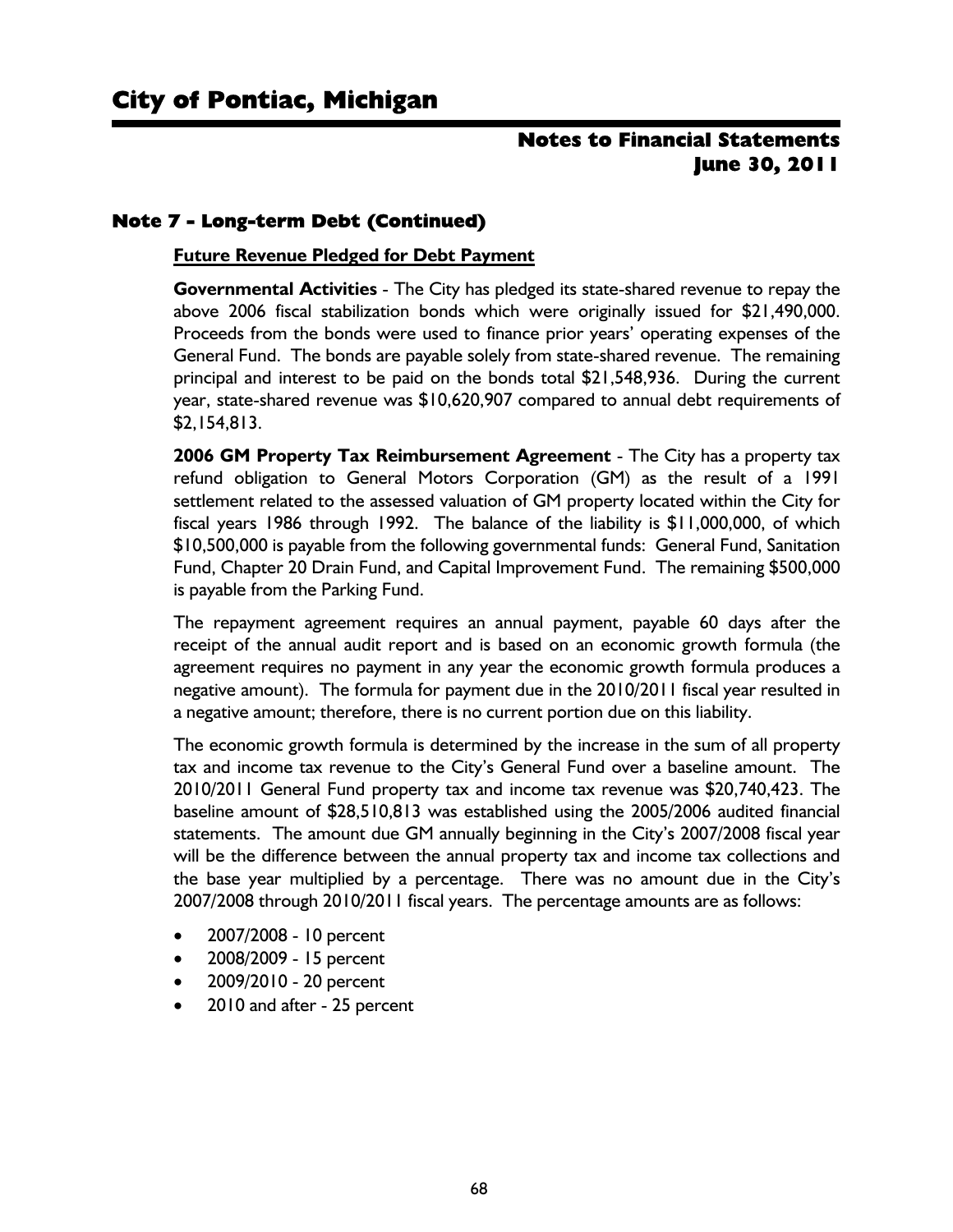#### Note 7 - Long-term Debt (Continued)

**2011 GM Tax Appeal Settlement** - The City entered into an agreement with General Motors and Motors Liquidation Company in fiscal year 2011 to settle a property tax appeal for a total amount due of \$4,000,000 to be paid in annual installments of \$1,000,000 over a four year period beginning September 30, 2011. The City is responsible for paying a total of \$1,904,580 and the Tax Increment Finance Authority is responsible for paying a total of \$2,095,420. Due to financial conditions, the City and Tax Increment Finance Authority did not make the first annual payments due September 30, 2011 of \$476,145 and \$523,855, respectively. The City is currently reviewing options for payment of this liability.

**Business-type Activities** - The City has pledged substantially all revenue of the Water and Sewer Funds, net of operating expenses, to repay the above water and sewer revenue bonds. Proceeds of the bonds provided financing for the improvements and additions to the water and sewer supply systems. The bonds are paid solely from the net revenue of the water and sewer systems. The remaining principal and interest to be paid on the water and sewer bonds total \$3,497,644 and \$10,641,978, respectively. During the current year, net revenue of the water system and sewer system was \$3,491,336 and \$2,445,176, respectively, compared to annual debt requirements of \$442,205 and \$440,529, respectively.

**Component Units** - Tax Increment Finance Authority Area #2 (TIFA 2) and Tax Increment Finance Authority Area #3 (TIFA 3) have pledged captured property tax revenue to repay the above TIFA 2 and TIFA 3 county contractual agreements, lease payable, and revenue bonds. Proceeds of the bonds provided financing for the Marriott Hotel construction, GM Centerpointe improvements, golf course improvements, Phoenix Center renovations, and the Clinton Valley Center Hospital Housing project. The bonds are paid solely from TIFA 2 and TIFA 3 captured property taxes. The remaining principal and interest to be paid on the TIFA 2 and TIFA 3 bonds are \$36,370,617 and \$42,321,572, respectively. During the current year, TIFA 2 and TIFA 3 captured property tax revenue totaled \$944,310 and \$1,714,397, respectively, compared to annual debt requirements of \$2,348,324 and \$2,105,644, respectively.

#### Note 8 - Restricted Assets

The balance of the restricted asset accounts are as follows:

|                                                                                                         | Governmental Business-type<br><b>Activities</b> |  | <b>Activities</b> |    | Total                       | Component<br>Units |
|---------------------------------------------------------------------------------------------------------|-------------------------------------------------|--|-------------------|----|-----------------------------|--------------------|
| Cash and investments:<br>Landfill closure and postclosure costs \$ 1,405,904 \$<br><b>Bond reserves</b> |                                                 |  | 1.712.298         | S. | $1,405,904$ \$<br>1.712.298 | 7.941.938          |
| Deposits held by State for landfill closure<br>and postclosure care                                     | 1,092,351                                       |  |                   |    | 1.092.351                   | -                  |
| Total restricted assets                                                                                 | \$2.498.255                                     |  |                   |    | $$1,712,298$ $$4,210,553$   | \$ 7,941,938       |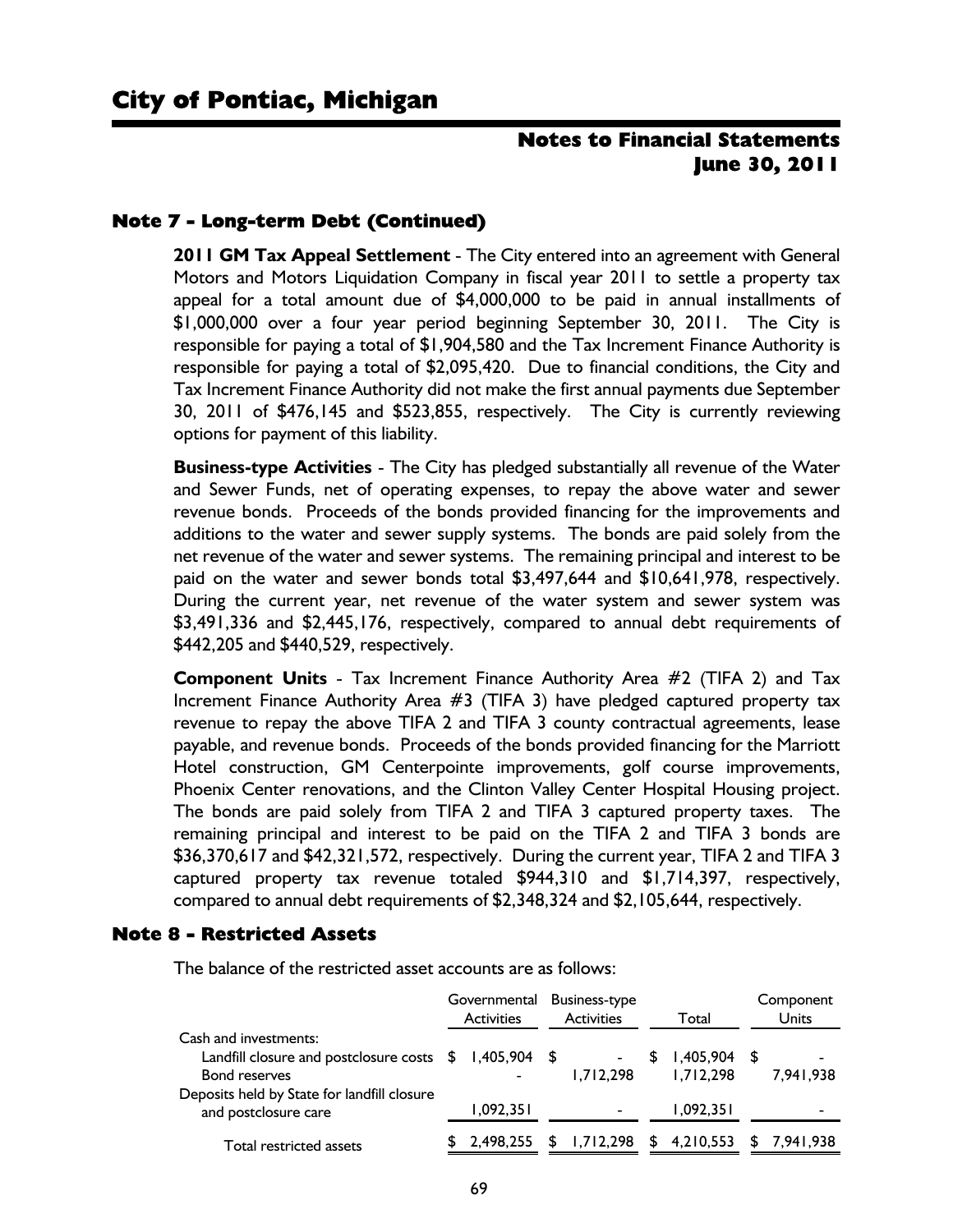#### Note 8 - Restricted Assets (Continued)

#### **Landfill - Closure and Postclosure Care Costs**

State and federal laws and regulations require the City to place a final cover on its landfill site when it stops accepting waste and to perform certain maintenance and monitoring functions at the site for 30 years after closure. Although closure and postclosure care costs will be paid only near or after the date that the landfill stops accepting waste, the City reports a portion of the closure and postclosure care costs as an expense in the government-wide statements in each period based on the acres of the entire permitted site used as of each balance sheet date. The \$2,498,255 reported as landfill closure and postclosure liability at June 30, 2011 represents the cumulative amount reported to date based on the closure and postclosure costs related to the acres of the permitted site that have been used.

These amounts are based on what it would cost to perform all closure and postclosure care in current dollars. Effective October 15, 2006, the City closed the landfill. The Michigan Department of Environmental Quality is in the process of examining closure/postclosure costs. On a volume basis versus site acreage basis, approximately 100 percent of landfill capacity is used as of June 30, 2011. Actual costs may be higher due to inflation, changes in technology, or changes in regulations.

The City is required by state and federal laws and regulations to make contributions to a trust to finance closure and postclosure care. The City is in compliance with these requirements and, at June 30, 2011, investments of \$2,498,255 are held for these purposes. These are reported as restricted assets on the balance sheet. Fund balance has been reserved by the same amount. The City expects that future inflation costs will be paid from interest earnings on these contributions. However, if interest earnings are inadequate or additional postclosure care requirements are determined (due to changes in technology or applicable laws or regulations, for example), these costs may need to be covered by charges to future landfill users or from future tax revenue.

#### Note 9 - Risk Management

The City is exposed to various risks of loss related to property loss, torts, errors and omissions, and employee injuries (workers' compensation), as well as medical benefits provided to employees. The City has purchased commercial insurance for medical and dental, workers' compensation, and general liability expense claims and participates in the Michigan Municipal Risk Management Authority risk pool for claims relating to property loss, torts, and errors and omissions.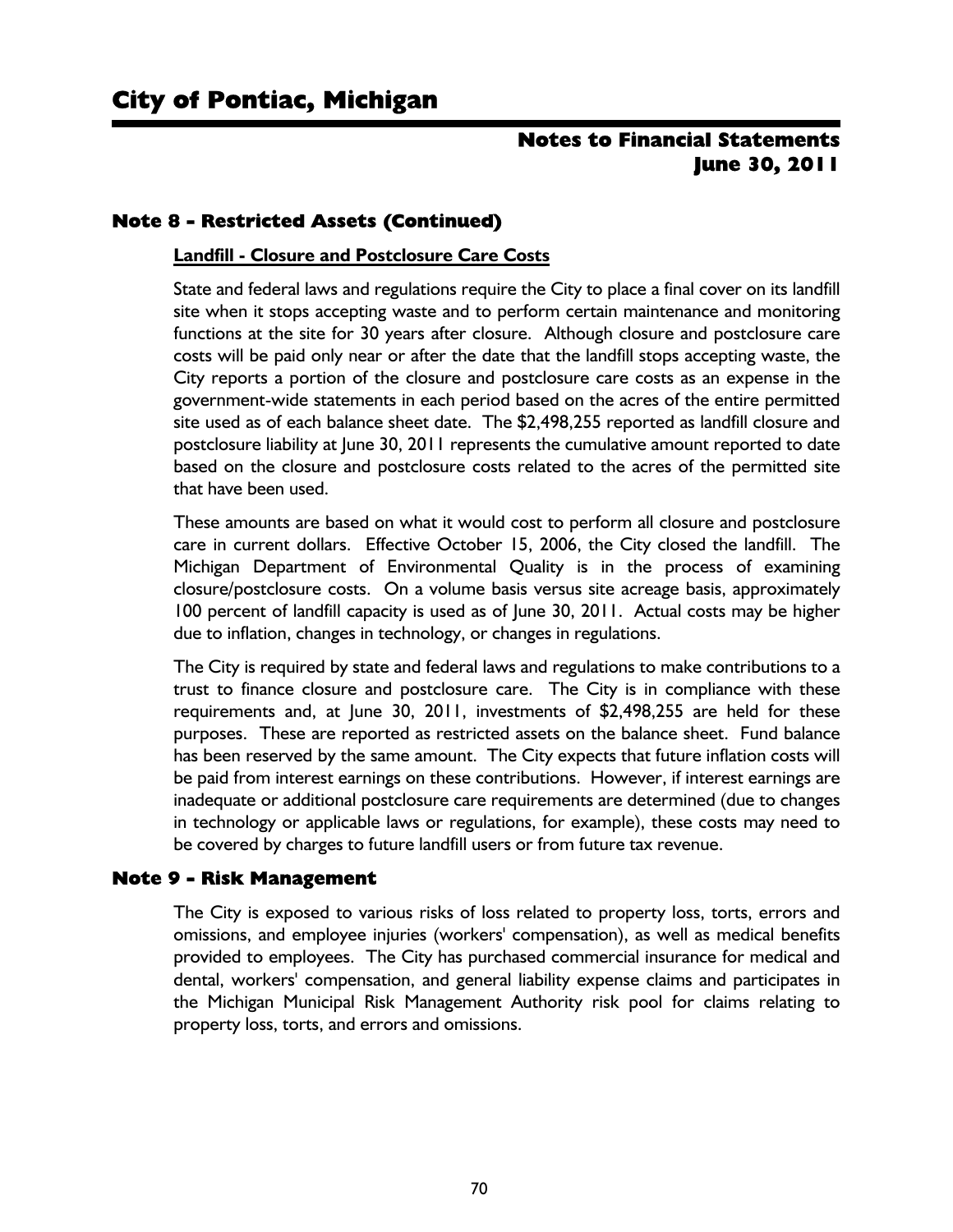#### Note 9 - Risk Management (Continued)

The Michigan Municipal Risk Management Authority (the "Authority") risk pool program operates as a claims servicing pool for amounts up to member retention limits, and operates as a common risk-sharing management program for losses in excess of member retention amounts. Although premiums are paid annually to the Authority that the Authority uses to pay claims up to the retention limits, the ultimate liability for those claims remains with the City.

The City estimates the liability for medical and dental, workers' compensation, and general liability claims that have been incurred through the end of the fiscal year, including claims that have been reported as well as those that have not yet been reported. Due to a decrease in the liability as determined by the calculation of the incurred but not reported reserve, a negative amount of incurred claims is reported in workers' compensation. The total decrease in the workers'' compensation liability is \$1,783,124. Changes in the estimated liability for the past two fiscal years were as follows:

|                                      | <b>General Liability</b> |   |                          | <b>Workers' Compensation</b> |                           |     |                       | <b>Medical and Dental Claims</b> |                            |    |                            |  |
|--------------------------------------|--------------------------|---|--------------------------|------------------------------|---------------------------|-----|-----------------------|----------------------------------|----------------------------|----|----------------------------|--|
|                                      | 2011                     |   | 2010                     |                              | 2011                      |     | 2010                  |                                  | 2011                       |    | 2010                       |  |
| Unpaid claims -<br>Beginning of year | 2.500.000                |   | 2.500.000                | S                            | 4.200.000                 | S   | 4.200.000             | S                                | 927.000                    | S  | 927,000                    |  |
| Incurred claims<br>Claim payments    | 279.182<br>(449,252)     |   | 1.104.299<br>(1,104,299) |                              | (734, 210)<br>(1,048,914) |     | 734.677<br>(734, 677) |                                  | 16.431.088<br>(16,288,088) |    | 12,287,729<br>(12,287,729) |  |
| Unpaid claims - End of<br>year       | 2.329.930                | S | 2.500.000                | S                            | 2,416,876                 | \$. | 4.200.000             | \$                               | 1.070.000                  | \$ | 927,000                    |  |

#### Note 10 - Defined Benefit Pension Plan - General Employees' Retirement System

**Plan Description** - The General Employees' Retirement System is a single-employer defined benefit pension plan that is administered by the City of Pontiac General Employees' Retirement System; this plan covers substantially all employees of the City, except police and fire employees. The system provides retirement benefits, as well as death and disability benefits. Employees may receive a cost-of-living adjustment as a percentage of their base amount, pursuant to the collective bargaining agreement in effect at their date of retirement. The plan issues a publicly available financial report that includes financial statements and required supplemental information for the system. That report may be obtained by writing to the system at 47450 Woodward, Pontiac, Michigan 48342.

**Funding Policy** - The obligation to contribute to and maintain the system for these employees was established by City ordinance and negotiation with the employees' collective bargaining units. Plan members are not required to contribute. The City is required to make periodic contributions at actuarially determined rates. Administrative costs are financed through investment earnings.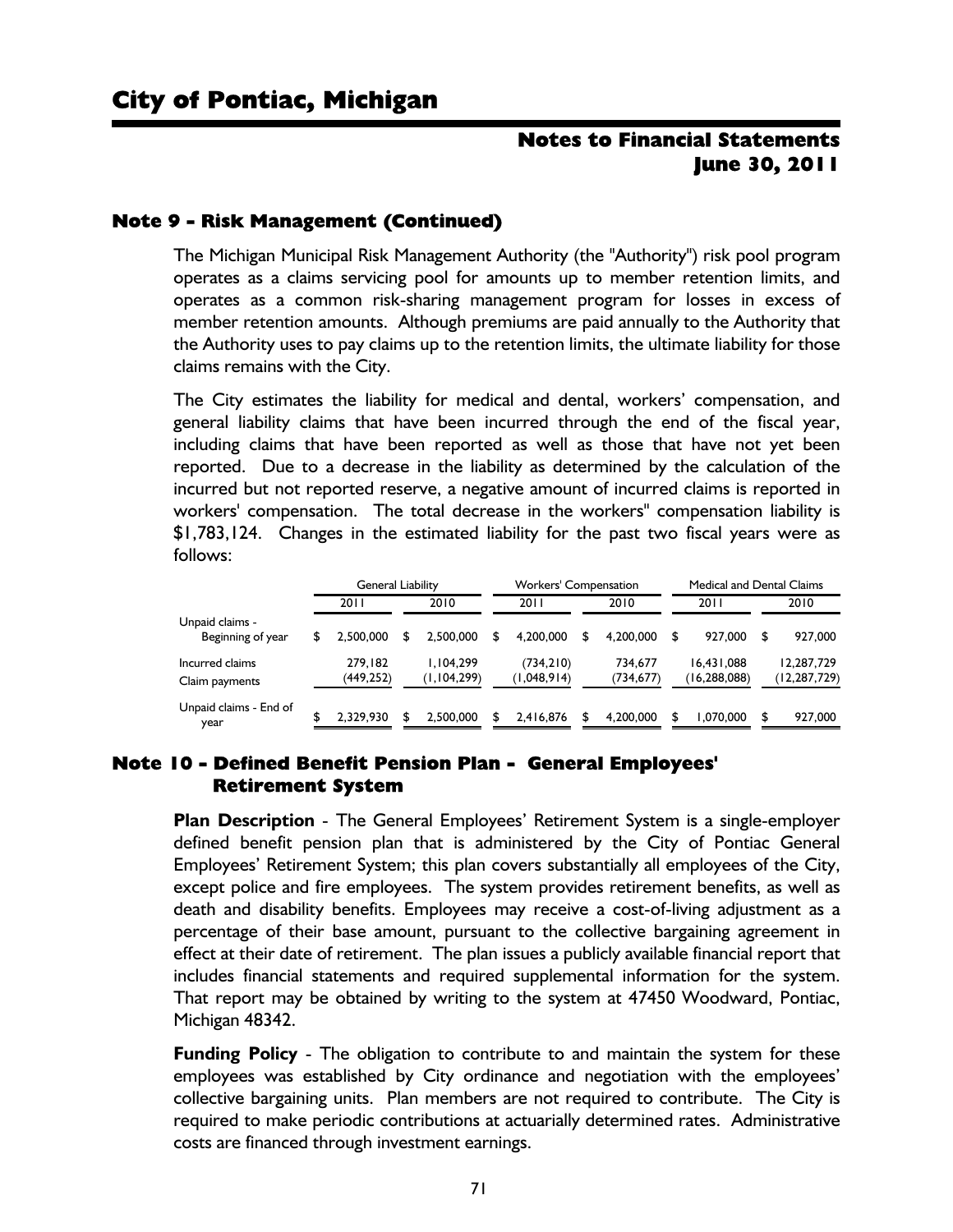#### Note 10 - Defined Benefit Pension Plan - General Employees' Retirement System (Continued)

**Annual Pension Cost** - The annual contribution for the year ended December 31, 2010 was \$0. The annual required contribution was determined as part of actuarial valuation at December 31, 2007, using the individual entry age normal cost method. Significant actuarial assumptions used include (a) a 7.5 percent investment rate of return, (b) projected salary increases of 4.5 percent per year, (c) additional salary increases of 1.1 percent to 4.9 percent per year based on merit and/or longevity, (d) cost of living adjustments ranging from 2.0 percent to 2.5 percent per year, and (e) inflation of 4.5 percent. Both (a) and (b) are determined by using techniques that smooth the effects of short-term volatility over a three-year period. The unfunded actuarial liability is being amortized as a level percent of payroll on an open basis. The remaining amortization period is 30 years.

Per the actuarial report dated December 31, 2009, all assumptions have remained consistent.

|                                                                | <b>Fiscal Year Ended December 31</b> |                                              |    |                                                       |   |        |  |  |  |  |  |
|----------------------------------------------------------------|--------------------------------------|----------------------------------------------|----|-------------------------------------------------------|---|--------|--|--|--|--|--|
|                                                                |                                      | 2008                                         |    | 2009                                                  |   | 2010   |  |  |  |  |  |
| Annual pension cost (APC)<br>Percentage of APC contributed     | \$                                   | $100.0 \%$                                   | \$ | 100.0%                                                | S | 100.0% |  |  |  |  |  |
| Net pension obligation                                         | \$                                   |                                              | S  |                                                       | S |        |  |  |  |  |  |
|                                                                |                                      | <b>Actuarial Valuation as of December 31</b> |    |                                                       |   |        |  |  |  |  |  |
|                                                                |                                      | 2007                                         |    | 2008                                                  |   | 2009   |  |  |  |  |  |
| Actuarial value of assets<br>Actuarial accrued liability (AAL) |                                      |                                              |    | $$433,028,186$ $$416,678,512$ $$405,193,572$          |   |        |  |  |  |  |  |
| (entry age)                                                    | S.                                   |                                              |    | 257,940,349 \$ 261,497,756 \$ 255,720,207             |   |        |  |  |  |  |  |
| Unfunded AAL (UAAL)                                            |                                      |                                              |    | $$$ (175,087,837) $$$ (155,180,756) $$$ (149,473,365) |   |        |  |  |  |  |  |
| Funded ratio                                                   |                                      | <b>167.9 %</b>                               |    | <b>159.3 %</b>                                        |   | 158.5% |  |  |  |  |  |
| Covered payroll                                                | \$                                   |                                              |    | 13,559,473 \$ 14,414,481 \$ 12,553,146                |   |        |  |  |  |  |  |
| UAAL as a percentage of covered<br>payroll                     |                                      | %                                            |    | %                                                     |   | %      |  |  |  |  |  |

#### **Three-year Trend Information**

**Reserves** - As of December 31, 2010, the plan's legally required reserves have been fully funded as follows:

| Reserve for employees' contributions | \$2,103,063 |
|--------------------------------------|-------------|
| Reserve for retired benefit payments | 197,313,589 |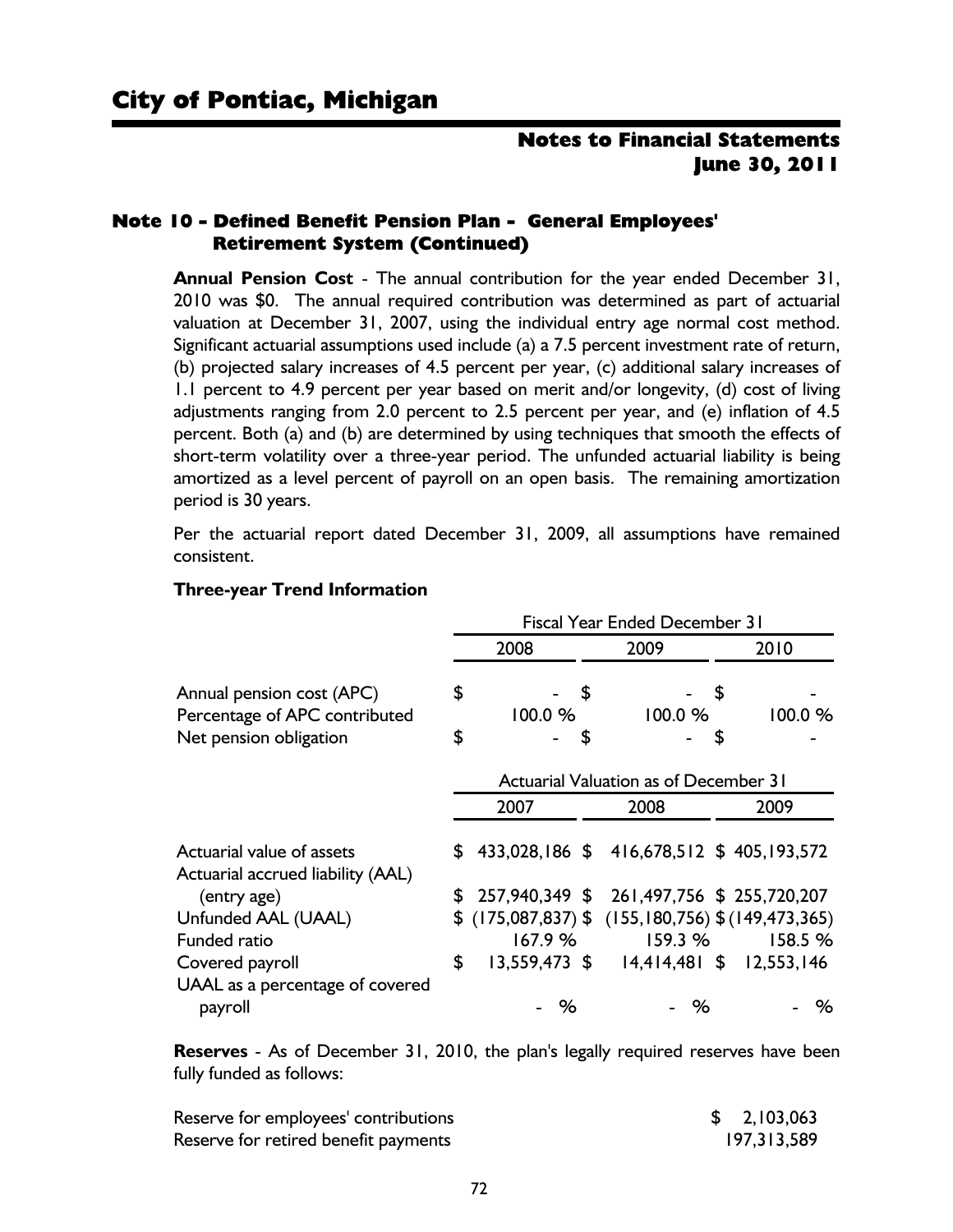**Assets**

## Notes to Financial Statements June 30, 2011

#### Note 10 - Defined Benefit Pension Plan - General Employees' Retirement System (Continued)

**Financial Statement Information** - As of December 31, 2010, the statement of net assets for the General Employees' Retirement System is as follows:

| дээсгэ                                                              |                |
|---------------------------------------------------------------------|----------------|
| Cash                                                                | \$<br>100, 175 |
| Accrued interest and dividends receivable                           | 1,491,760      |
| Accounts receivable - Due from General Employees' Retirement System |                |
| <b>VEBA</b>                                                         | 134,301        |
| Cash and investments held as collateral for securities lending:     |                |
| Repurchase agreements                                               | 21,157,168     |
| Agency notes and bonds                                              | 15,404,109     |
| Certificates of deposit                                             | 13,783,859     |
| Time deposits                                                       | 7,662,918      |
| Asset-backed floating rate note                                     | 6,895,843      |
| Commercial paper                                                    | 5,267,767      |
| Variable rate certificates of deposit                               | 3,451,835      |
| Variable rate notes and bonds                                       | 2,911,752      |
| Sovereign guaranteed commercial paper                               | 1,127,130      |
| Sweep vehicles                                                      | 430,501        |
| Corporate bonds                                                     | 180,028        |
| Investments at fair value:                                          |                |
| Money market funds                                                  | 16,849,379     |
| U.S. government agency notes and debentures                         | 12,305,471     |
| High-yield bonds                                                    | 24,048,532     |
| Corporate and other bonds                                           | 30,911,804     |
| <b>Equities</b>                                                     | 296, 251, 863  |
| Private equities                                                    | 5,036,119      |
| U.S. government mortgage-backed securities                          | 18,590,726     |
| Commercial mortgage pools                                           | 6,515,646      |
| Asset-backed securities                                             | 7,671,147      |
| Other                                                               | 857,886        |
| <b>Total assets</b>                                                 | 499,037,719    |
| <b>Liabilities</b>                                                  |                |
| Due to City of Pontiac                                              | 126,012        |
| Due to City of Pontiac Police and Fire Retirement System            | 4,589          |
| Accounts payable                                                    | 754,974        |
| Amounts due broker under securities lending agreement               | 78,272,910     |
| <b>Total liabilities</b>                                            | 79,158,485     |
| <b>Net Assets Held in Trust for Pension Benefits</b>                | \$419,879,234  |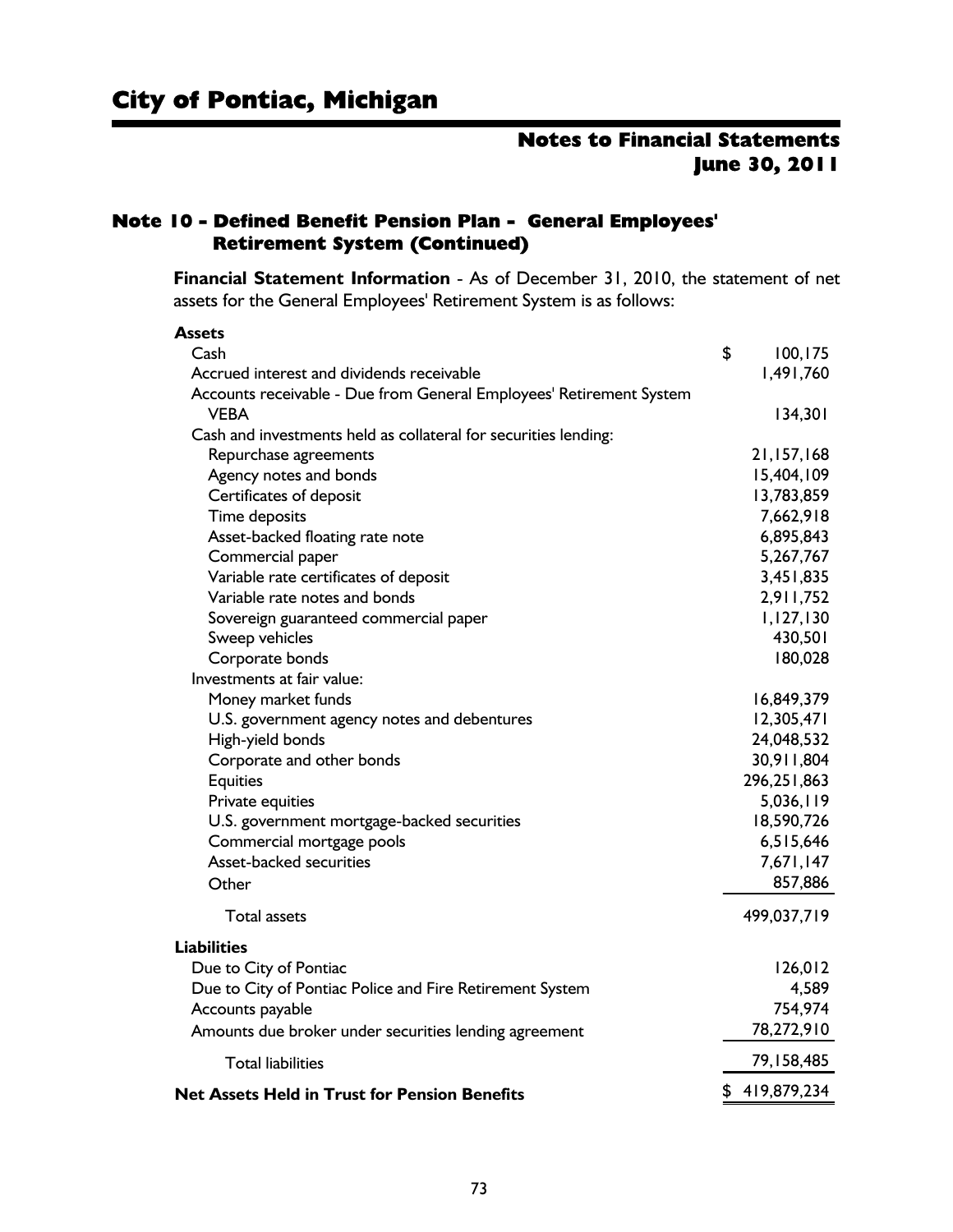#### Note 10 - Defined Benefit Pension Plan - General Employees' Retirement System (Continued)

As of December 31, 2010, the statement of changes in net assets for the General Employees' Retirement System is as follows:

| <b>Additions</b>                                                         |                |
|--------------------------------------------------------------------------|----------------|
| Miscellaneous and litigation revenue                                     | \$<br>138,373  |
| Securities lending income:                                               |                |
| Interest and fees                                                        | 244,864        |
| Less borrower rebates and bank fees                                      | (111, 494)     |
| Net securities lending income                                            | 133,370        |
| Investment income:                                                       |                |
| Interest and dividend income                                             | 9,801,576      |
| Net increase in fair value                                               | 47,517,725     |
| Less investment advisor fees                                             | (2,659,737)    |
| Net investment income                                                    | 54,659,564     |
| <b>Total additions</b>                                                   | 54,931,307     |
| <b>Deductions</b>                                                        |                |
| Retirees' pension benefits and retirement incentives                     | (20,624,034)   |
| Other expenses                                                           | (420, 578)     |
| Charges from the City of Pontiac - Administrative expenses               | (255, 041)     |
| <b>Total deductions</b>                                                  | (21, 299, 653) |
| Net Increase in Net Assets Held in Trust for Pension Benefits            | 33,631,654     |
| <b>Net Assets Held in Trust for Pension Benefits</b> - January 1, 2010   | 386,247,580    |
| <b>Net Assets Held in Trust for Pension Benefits</b> - December 31, 2010 | 419,879,234    |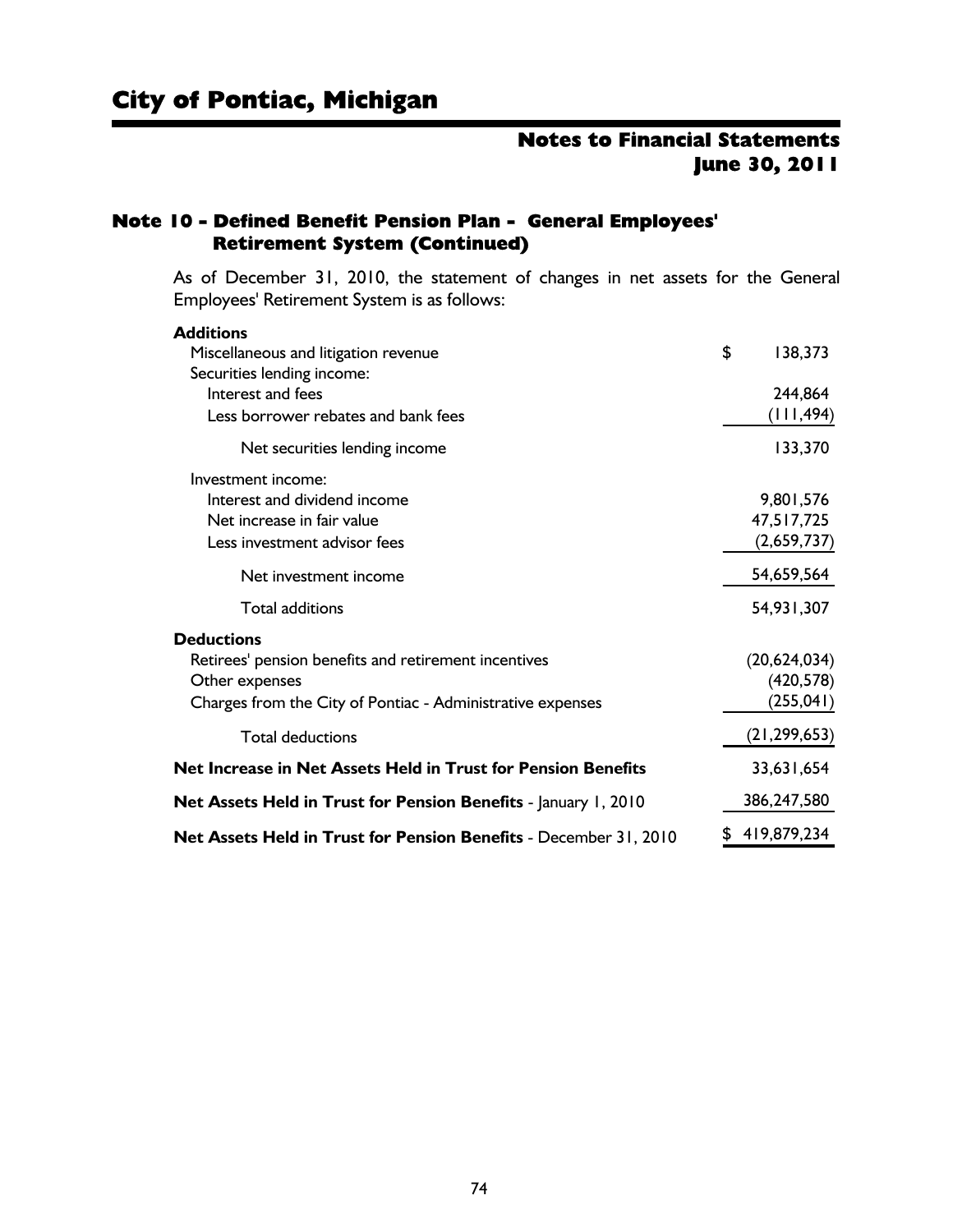#### Note 11 - Defined Benefit Pension Plan - Police and Fire Retirement System

**Plan Description** - The Police and Fire Retirement System is a single-employer defined benefit pension plan that is administered by the City of Pontiac Police and Fire Retirement System; this plan covers all police and fire employees of the City. The system provides retirement benefits, as well as death and disability benefits. Employees may receive a cost of living adjustment as a percentage of their base amount, pursuant to the collective bargaining agreement in effect at their date of retirement. The plan issues a publicly available financial report that includes financial statements and required supplemental information for the system. That report may be obtained by writing to the system at 47450 Woodward, Pontiac, Michigan 48342

**Funding Policy** - The obligation to contribute to and maintain the system for these employees was established by City ordinance and negotiation with the employees' collective bargaining units. Plan members are required to contribute 2.5 percent of their annual salaries. The City is required to make periodic contributions at actuarially determined rates. The City was required to contribute \$824,166 for the City's year ended June 30, 2011 and did not make the payment. Administrative costs are financed through investment earnings.

**Annual Pension Cost** - The annual contribution for the year ended December 31, 2010 was \$887,134. The annual required contribution was determined as part of actuarial valuations at December 31, 2007 and 2008, using the individual entry age normal cost method. Significant actuarial assumptions used include (a) a 7.5 percent investment rate of return, (b) projected salary increases of 4.0 percent per year, (c) additional salary increases of 0.5 percent to 9.6 percent per year based on merit and/or longevity, (d) cost of living adjustments of 2.0 percent per year, and (e) inflation of 4.0 percent. Both (a) and (b) are determined using techniques that smooth the effects of short-term volatility over a three-year period. The unfunded actuarial liability is being amortized as a level of percent of payroll on an open basis. The remaining amortization period is 20 years.

Per the actuarial report dated December 31, 2009, all assumptions have remained consistent.

|                               | <b>Fiscal Year Ended December 31</b> |  |                             |  |         |  |  |  |  |
|-------------------------------|--------------------------------------|--|-----------------------------|--|---------|--|--|--|--|
|                               | 2008                                 |  | 2009                        |  | 2010    |  |  |  |  |
| Annual pension cost (APC)     |                                      |  | $1,829,115$ \$ 1,230,190 \$ |  | 887,134 |  |  |  |  |
| Percentage of APC contributed | 100.0%                               |  | 100.0%                      |  | 49.0 %  |  |  |  |  |
| Net pension obligation        | $\,$                                 |  |                             |  |         |  |  |  |  |

#### **Three-year Trend Information**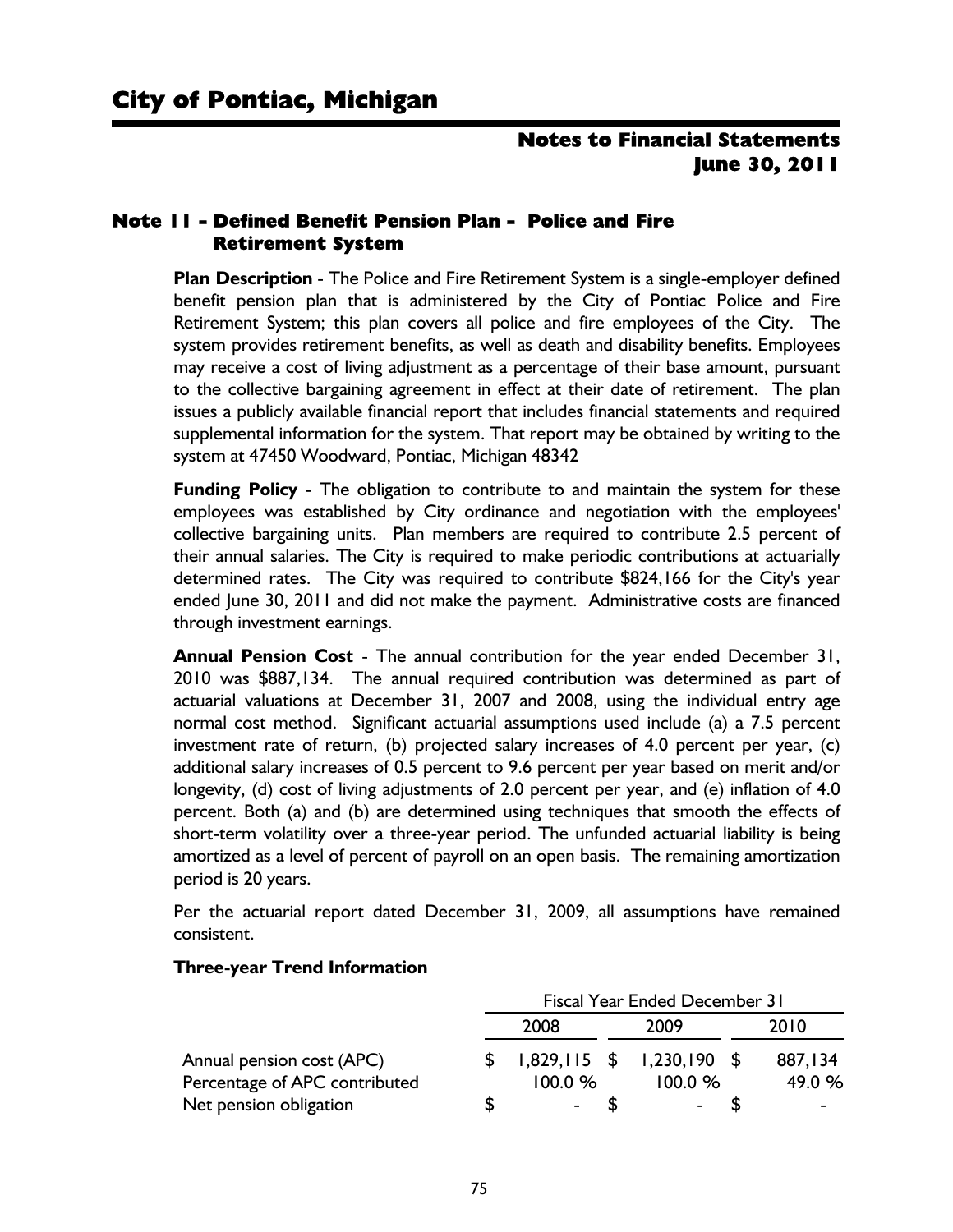#### Note 11 - Defined Benefit Pension Plan - Police and Fire Retirement System (Continued)

|                                   | <b>Actuarial Valuation as of December 31</b> |        |      |                                              |  |                                                    |  |  |
|-----------------------------------|----------------------------------------------|--------|------|----------------------------------------------|--|----------------------------------------------------|--|--|
|                                   |                                              | 2007   | 2009 |                                              |  |                                                    |  |  |
| Actuarial value of assets         |                                              |        |      | \$ 271,992,032 \$ 265,251,339 \$ 259,240,616 |  |                                                    |  |  |
| Actuarial accrued liability (AAL) |                                              |        |      |                                              |  |                                                    |  |  |
| (entry age)                       |                                              |        |      | \$ 235,981,324 \$ 238,217,676 \$ 243,283,874 |  |                                                    |  |  |
| Unfunded AAL (UAAL)               |                                              |        |      |                                              |  | $$$ (36,010,708) $$$ (27,033,663) $$$ (15,956,742) |  |  |
| <b>Funded ratio</b>               |                                              | 115.3% |      | 111.3%                                       |  | 106.6%                                             |  |  |
| Covered payroll                   | \$.                                          |        |      | 11,066,828 \$ 9,749,807 \$ 7,405,796         |  |                                                    |  |  |
| UAAL as a percentage of covered   |                                              | - %    |      | - %                                          |  | %                                                  |  |  |
| payroll                           |                                              |        |      |                                              |  |                                                    |  |  |

**Reserves** - As of December 31, 2010 the plan's legally required reserves have been fully funded as follows:

| Reserve for employees' contributions | 2,599,892   |
|--------------------------------------|-------------|
| Reserve for retired benefit payments | 194,418,962 |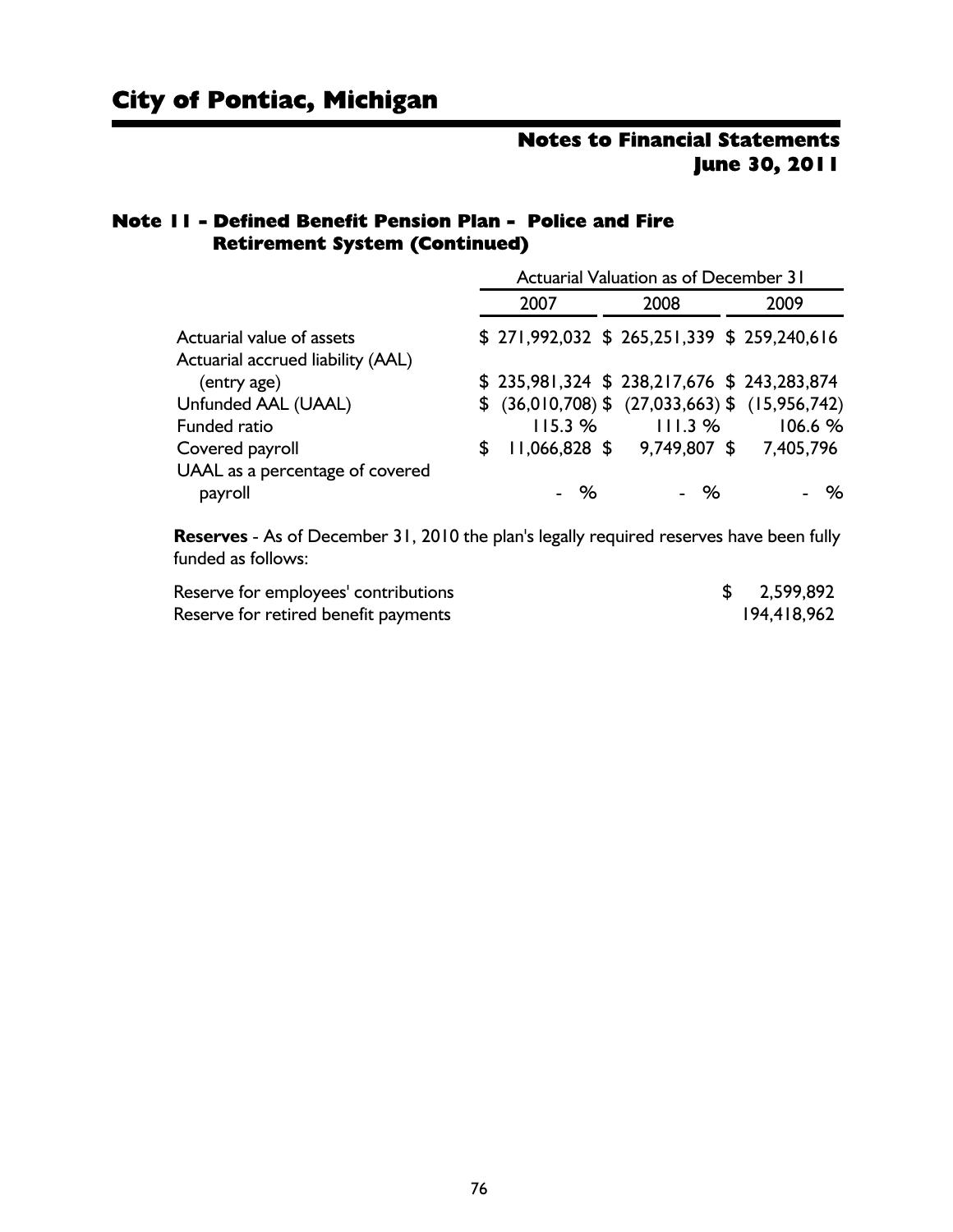#### Note 11 - Defined Benefit Pension Plan - Police and Fire Retirement System (Continued)

**Financial Statement Information** - As of December 31, 2010, the statement of net assets for the Police and Fire Retirement System is as follows:

| <b>Assets</b>                                                   |               |
|-----------------------------------------------------------------|---------------|
| Cash                                                            | \$<br>100,586 |
| Accrued interest and dividends receivable                       | 240,579       |
| Accounts receivable:                                            |               |
| Due from City of Pontiac Police and Fire Retirement System VEBA | 187, 162      |
| Due from City of Pontiac                                        | 272,529       |
| Due from City of Pontiac General Employees' Retirement System   | 4,589         |
| Cash and investments held as collateral for securities lending: |               |
| Repurchase agreements                                           | 8,998,162     |
| Agency bonds and notes                                          | 6,551,381     |
| Certificates of deposit                                         | 5,862,288     |
| Time deposits                                                   | 3,259,046     |
| Asset-backed floating rate notes                                | 2,932,808     |
| Commercial paper                                                | 2,240,386     |
| Variable rate certificates of deposits                          | 1,468,069     |
| Variable rate notes and bonds                                   | 1,238,371     |
| Sovereign guaranteed commercial paper                           | 479,369       |
| Sweep vehicles                                                  | 183,092       |
| Corporate bonds                                                 | 76,566        |
| Investments at fair value:                                      |               |
| Money market and mutual funds                                   | 7,953,364     |
| U.S. government agency notes and debentures                     | 10,007,616    |
| High-yield bonds                                                | 4,682,073     |
| Corporate and other bonds                                       | 17,616,363    |
| <b>Equities</b>                                                 | 134,483,277   |
| Private equities                                                | 9,304,792     |
| Real estate                                                     | 7,334,285     |
| U.S. government mortgage-backed securities                      | 14,324,800    |
| Commercial mortgage pools                                       | 2,695,107     |
| Asset-backed securities                                         | 1,169,183     |
| Other fixed income                                              | 28,403,203    |
| <b>Total assets</b>                                             | 272,069,046   |
| <b>Liabilities</b>                                              |               |
| Accounts payable and other liabilities                          | 220,480       |
| Amounts due to broker under securities lending agreement        | 33,289,538    |
| <b>Total liabilities</b>                                        | 33,510,018    |
| <b>Net Assets Held in Trust for Pension Benefits</b>            | \$238,559,028 |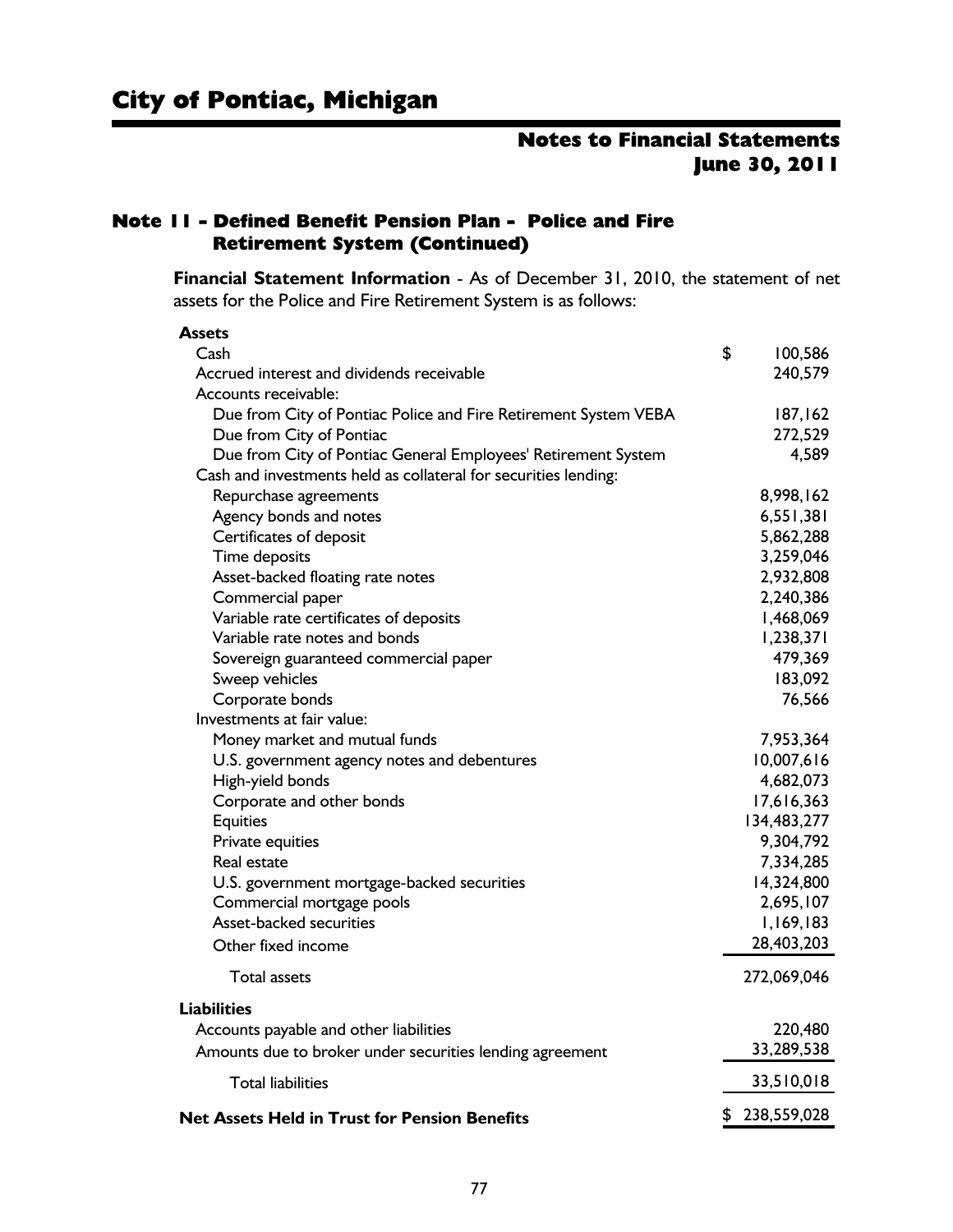#### Note 11 - Defined Benefit Pension Plan - Police and Fire Retirement System (Continued)

As of December 31, 2010, the statement of changes in net assets for the Police and Fire Retirement System is as follows:

| <b>Additions</b>                                                  |                |
|-------------------------------------------------------------------|----------------|
| Miscellaneous and litigation revenue                              | \$<br>398,431  |
| Securities lending income:                                        |                |
| Interest and fees                                                 | 95,505         |
| Less borrower rebates                                             | (44,654)       |
| Net securities lending income                                     | 50,851         |
| <b>Contributions:</b>                                             |                |
| Employee                                                          | 352,233        |
| Employer                                                          | 438,593        |
| <b>Total contributions</b>                                        | 790,826        |
| Investment income:                                                |                |
| Interest and dividend income                                      | 3,223,736      |
| Net appreciation in fair value                                    | 25,273,088     |
| Less investment advisor fees                                      | (863, 567)     |
| Net investment income                                             | 27,633,257     |
| <b>Total additions</b>                                            | 28,873,365     |
| <b>Deductions</b>                                                 |                |
| Retirees' pension benefits and retirement incentives              | (16,885,689)   |
| Member refunds and withdrawals                                    | (280, 755)     |
| Other expenses                                                    | (265, 149)     |
| Charges from the City - Administrative expenses                   | (105, 317)     |
| <b>Total deductions</b>                                           | (17, 536, 910) |
| Net Increase in Net Assets Held in Trust for Pension Benefits     | 11,336,455     |
| Net Assets Held in Trust for Pension Benefits - January 1, 2010   | 227,222,573    |
| Net Assets Held in Trust for Pension Benefits - December 31, 2010 | \$238,559,028  |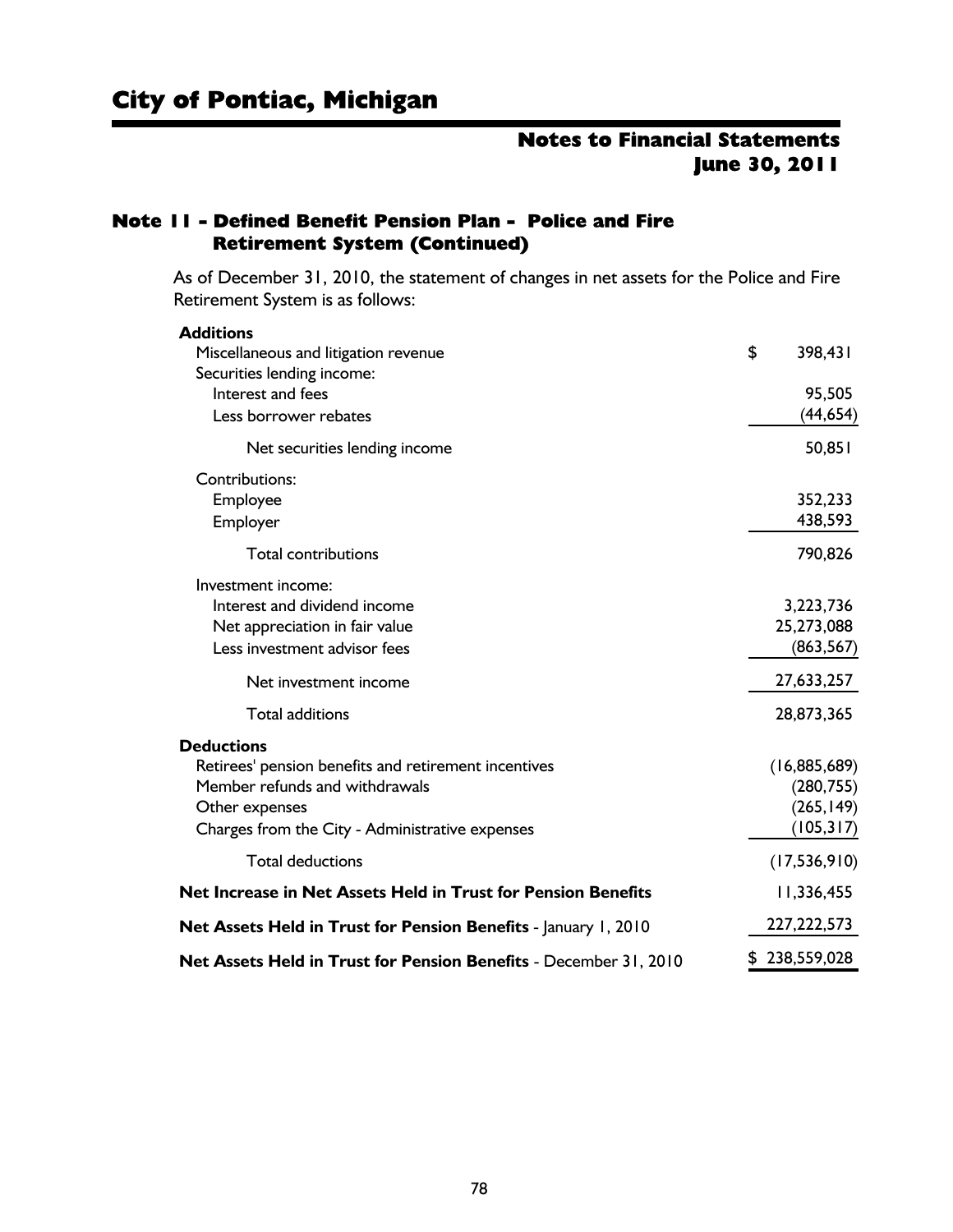#### Note 12 - Defined Contribution Pension Plan

**Defined Contribution Plan -** Beginning January 1, 2002, the City began providing pension benefits to its full-time nonunion employees and elected officials through a 401(a) defined contribution plan. Nonunion employees and elected officials were given the option to participate in the defined contribution plan or the defined benefit plan. Effective July 1, 2005, SAEA members were also given the option to participate in the plan. In a defined contribution plan, benefits depend solely on amounts contributed to the plan plus investment earnings. Employees are eligible to participate from the date of employment. As established by City Council, the City contributes 9 percent of the employees' gross earnings and employees are required to contribute 3 percent. Employer contributions for each employee plus interest allocated to the employees' account are immediately vested.

The City's total payroll during the current year was \$23,761,396. The current year contribution was calculated based on covered payroll of \$69,905, resulting in an employer contribution of \$5,253 and employee contributions of \$2,097.

**Deferred Compensation Plan -** The City offers to all its employees a deferred compensation plan created in accordance with Internal Revenue Code Section 457. The plan permits the employees to defer a portion of their salary until future years. The deferred compensation is not available to employees until termination, retirement, death, or unforeseeable emergency.

#### Note 13 - Other Postemployment Benefits - General Employees' Retirement System VEBA

**Plan Description** - The General Employees' Retiree Health and Insurance Benefits Trust (the "Trust") was established as an irrevocable prefunded group health and insurance trust fund for health, optical, dental, and life insurance benefits for retirees who are members of the General Employees' Retirement System of the City of Pontiac. The Trust was accumulating assets to generate investment earnings and used substantially all assets as of June 30, 2011 to reimburse the City for eligible retiree insurance benefits. The Trust was created as an Internal Revenue Code  $501(c)(9)$  Trust (VEBA). The Trust issues a publicly available financial report that includes financial statements and required supplemental information for the system. That report may be obtained by writing to the Trust at 47450 Woodward, Pontiac, Michigan 48342.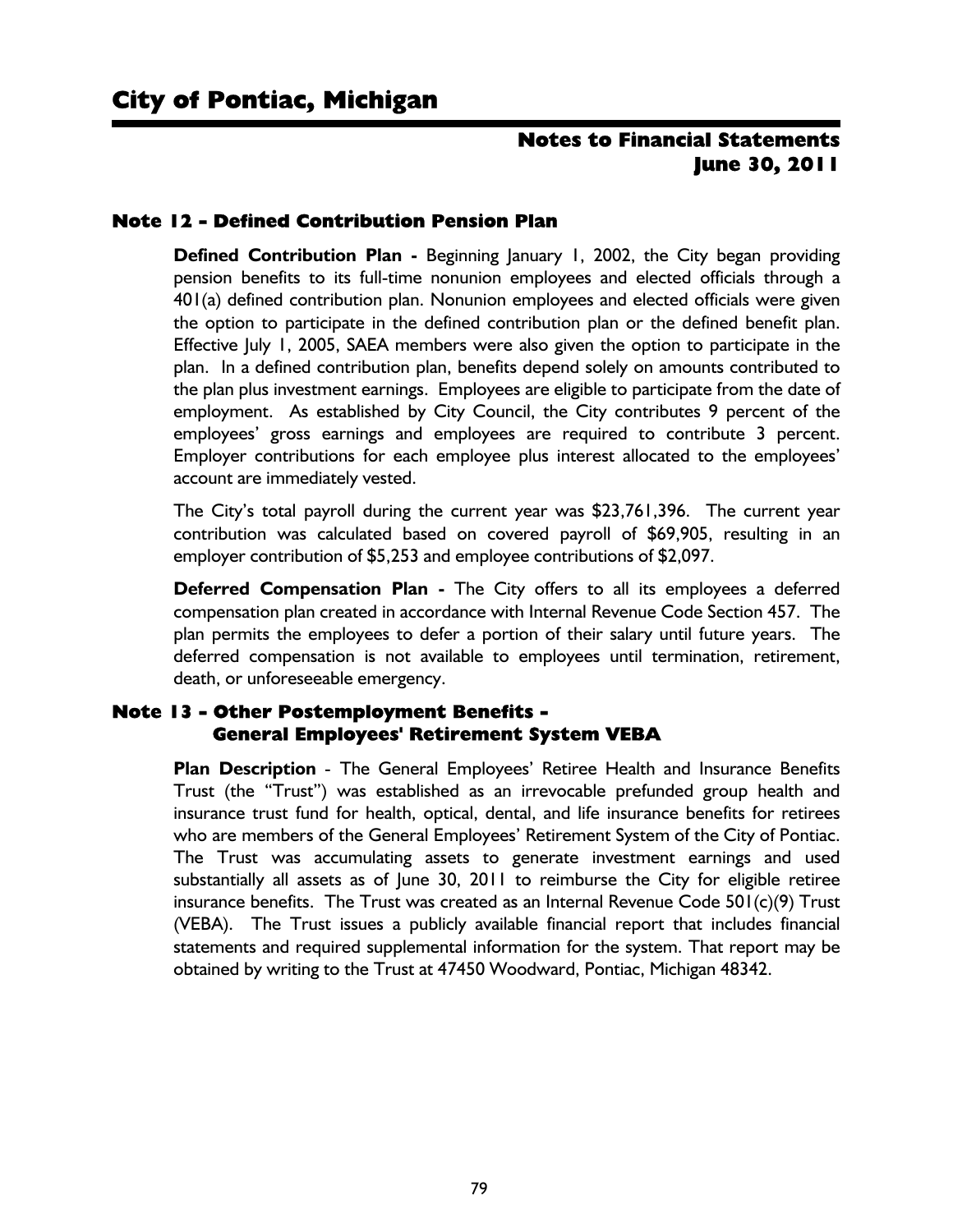#### Note 13 - Other Postemployment Benefits - General Employees' Retirement System VEBA (Continued)

**Funding Policy** - The City pays the cost of insurance premiums as they are due for payment. In addition, the City is required to make minimum contributions to the Trust in the amount of 3 percent of valuation payroll unless a lesser amount is actuarially determined to be necessary to actuarially fund the Trust. The ordinance that established the Trust requires annual funding of the actuarial rate or 3 percent of valuation payroll. Amounts paid for current premiums and advance funding of the Trust for the year ended June 30, 2011 are shown below. The City did not make the minimum contribution to the Trust of \$301,685 at June 30, 2011. Payment of current premiums of \$7,382,036 at June 30, 2011 have been reduced by a \$6,841,607 reimbursement to the City from the Trust during 2011.

**Funding Progress** - For the year ended June 30, 2011, the City has estimated the cost of providing retiree healthcare benefits through an actuarial valuation as of December 31, 2008. The valuation computes an annual required contribution, which represents a level of funding that, if paid on an ongoing basis, is projected to cover normal cost each year and amortize any unfunded actuarial liability over a period not to exceed 30 years. This valuation's computed contribution and actual funding are summarized as follows:

| Annual required contribution (recommended)<br>Interest on the prior year's net OPEB obligation | 10,000,245<br>S<br>464,566 |
|------------------------------------------------------------------------------------------------|----------------------------|
| Less adjustment to the annual required contribution                                            | (141,757)                  |
| Annual OPEB cost                                                                               | 10,323,054                 |
| Amounts contributed:<br>Payments of current premiums<br>Advance funding                        | (540, 429)                 |
| Increase in net OPEB obligation                                                                | 9,782,625                  |
| OPEB obligation - Beginning of year                                                            | 6,194,216                  |
| OPEB obligation - End of year                                                                  | 15,976,841                 |

The annual OPEB costs, the percentage contributed to the plan, and the net OPEB obligation for the current and two preceding years were as follows:

| <b>Fiscal Year Ended</b>      | <b>Actuarial Valuation Date</b>  | <b>Annual OPEB</b><br>Cost            | Percentage<br>Contributed       | Net OPEB<br>Obligation               |
|-------------------------------|----------------------------------|---------------------------------------|---------------------------------|--------------------------------------|
| 6/30/09<br>6/30/10<br>6/30/11 | 12/31/06<br>12/31/07<br>12/31/08 | 10,674,833<br>9.927.292<br>10.323.054 | $69.79%$ \$<br>70.09 %<br>5.24% | 3.224.475<br>6.194.216<br>15,976,841 |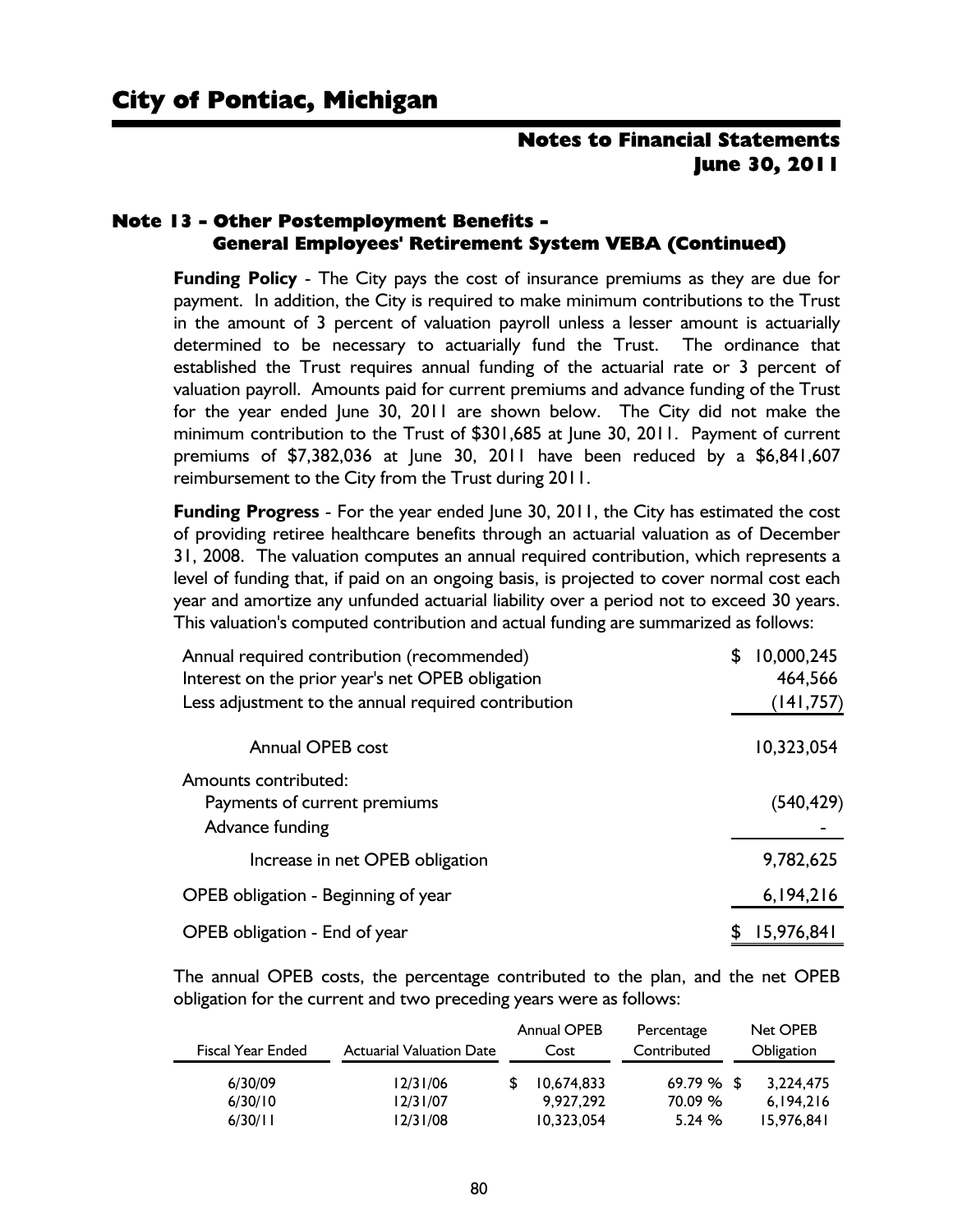#### Note 13 - Other Postemployment Benefits - General Employees' Retirement System VEBA (Continued)

| The funding progress of the plan as of the most recent valuation date is as follows: |  |  |
|--------------------------------------------------------------------------------------|--|--|
|--------------------------------------------------------------------------------------|--|--|

|           | Actuarial     | Actuarial                                  |              | Funded    |                        | UAAL as a  |
|-----------|---------------|--------------------------------------------|--------------|-----------|------------------------|------------|
| Actuarial | Value of      | Accrued                                    | Unfunded AAL | Ratio     | Covered                | Percentage |
| Valuation | <b>Assets</b> | Liability (AAL)                            | (UAAL)       | (Percent) | Payroll                | of Covered |
| Date      | (a)           | (b)                                        | $(b-a)$      | (a/b)     | (C)                    | Payroll    |
| 12/31/08  |               | $$4,796,224$ $$226,279,072$ $$221,482,848$ |              |           | $2.12\%$ \$ 14,414,481 | 1.536.53%  |

**Actuarial Methods and Assumptions** - Actuarial valuations of an ongoing plan involve estimates of the value of reported amounts and assumptions about the probability of occurrence of events far into the future. Examples include assumptions about future employment, mortality, and the healthcare cost trend. Amounts determined regarding the funded status of the plan and the annual required contributions of the employer are subject to continual revision as actual results are compared with past expectations and new estimates are made about the future. The schedule of funding progress presented above presents information about the actuarial value of plan assets relative to the actuarial accrued liabilities for benefits. See the required supplemental information section for additional information.

Projects of benefits for financial reporting purposes are based on the substantive plan (the plan as understood by the employer and the plan members) and include the types of benefits provided at the time of each valuation and the historical pattern of sharing of benefit costs between the employer and plan members to that point. The actuarial methods and assumptions used include techniques that are designated to reduce the effects of short-term volatility in actuarial accrued liabilities and the actuarial value of assets, consistent with the long-term perspective of the calculations.

In the December 31, 2008 actuarial valuation, the entry age actuarial cost method was used. The actuarial assumptions included a 5.0 percent investment rate of return compounded annually (net of administration expense), which consists of a real rate of return of .5 percent per year plus a long-term rate of inflation of 4.5 percent per year. It also included healthcare cost increases ranging from 4.5 percent to 10.0 percent for the years included in the valuation. The actuarial value of assets is set to equal fair market value. The UAAL is being amortized as a level percentage of projected payroll on an open basis. The remaining amortization period at December 31, 2008 was an open 30 year period.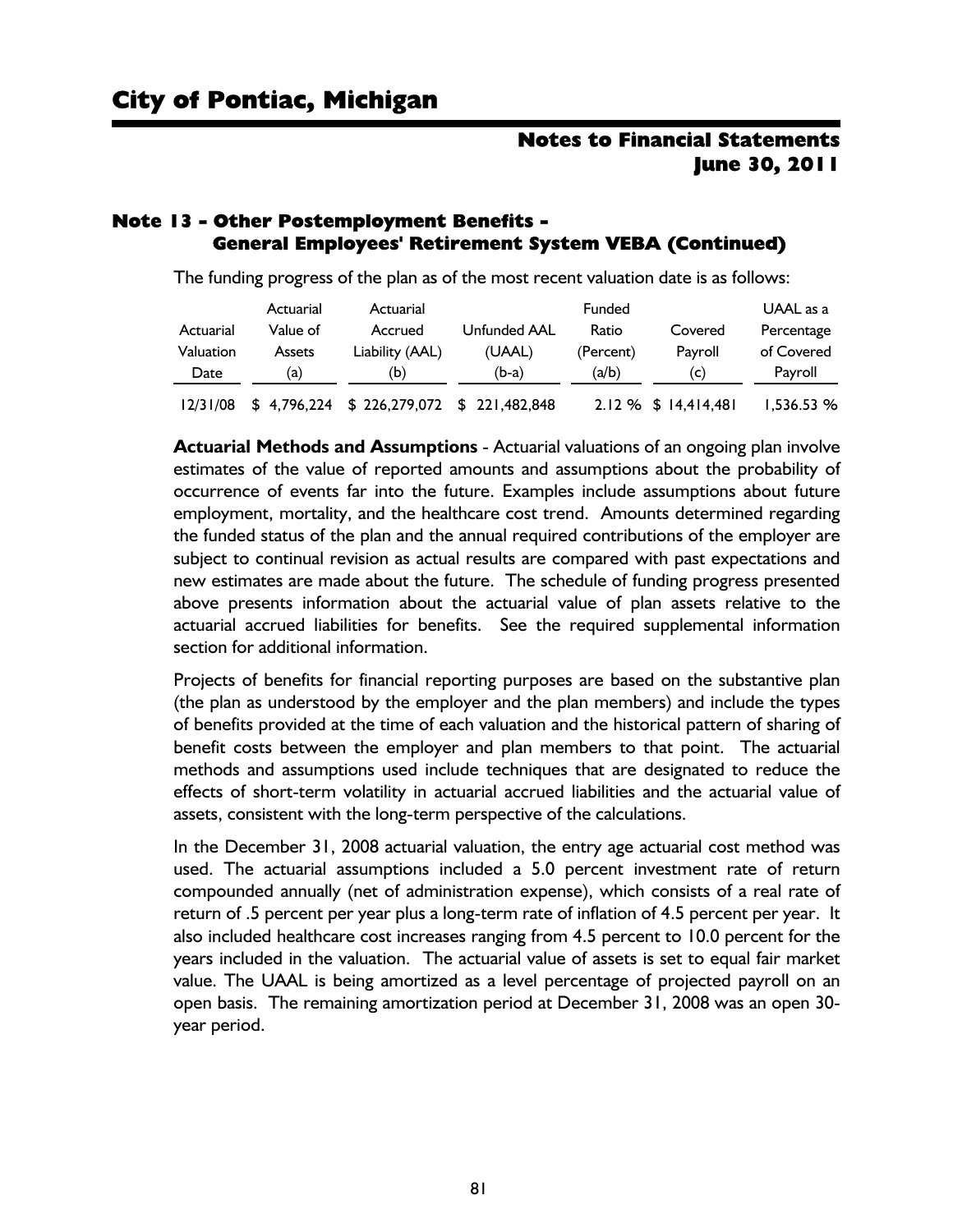#### Note 13 - Other Postemployment Benefits - General Employees' Retirement System VEBA (Continued)

**Financial Statement Information** - As of December 31, 2010, the statement of net assets for the General Employees' Retirement System VEBA is as follows:

|                                             | General    |             |
|---------------------------------------------|------------|-------------|
|                                             | Employees' |             |
|                                             | Retirement |             |
|                                             |            | System VEBA |
| <b>Assets</b>                               |            |             |
| Investments at fair value                   | \$         | 454,624     |
| Due from City of Pontiac                    |            | 1,781       |
| <b>Total assets</b>                         |            | 456,405     |
| <b>Liabilities</b>                          |            |             |
| Due to Police and Fire Retirement System    |            | 45          |
| Due to General Employees' Retirement System |            | 134,301     |
| Accounts payable                            |            | 1,860       |
| <b>Total liabilities</b>                    |            | 136,206     |
| <b>Trust Net Assets</b>                     | \$         | 320,199     |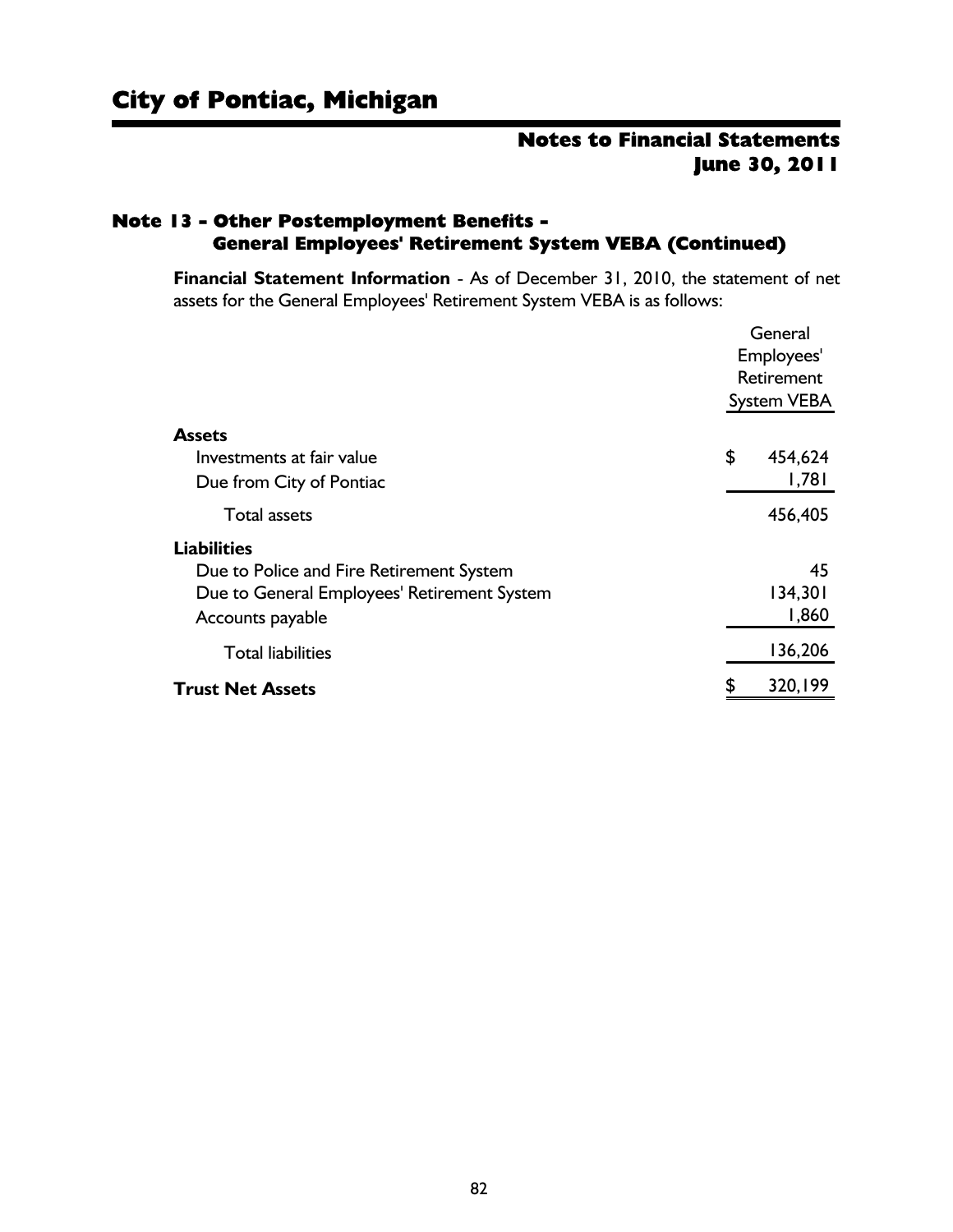#### Note 13 - Other Postemployment Benefits - General Employees' Retirement System VEBA (Continued)

As of December 31, 2010, the statement of changes in net assets for the General Employees' Retirement System VEBA is as follows:

|                                                      | General            |
|------------------------------------------------------|--------------------|
|                                                      | Employees'         |
|                                                      | Retirement         |
|                                                      | <b>System VEBA</b> |
| <b>Additions</b>                                     |                    |
| <b>Contributions - Employer</b>                      | \$<br>3,141,083    |
| Investment income:                                   |                    |
| Interest and dividend income                         | 127,504            |
| Net increase in fair value of investments            | 420,769            |
| Net investment income                                | 548,273            |
| <b>Total additions</b>                               | 3,689,356          |
| <b>Deductions</b>                                    |                    |
| Professional services                                | (25, 411)          |
| Retirees' pension benefits and retirement incentives | (9, 551, 730)      |
| <b>Total deductions</b>                              | (9,577,141)        |
| <b>Net Decrease in Trust Net Assets</b>              | (5,887,785)        |
| <b>Trust Net Assets</b> - January 1, 2010            | 6,207,984          |
| <b>Trust Net Assets - December 31, 2010</b>          | 320,199            |
|                                                      |                    |

#### Note 14 - Other Postemployment Benefits - Police and Fire Retirement System VEBA

**Plan Description** - The Police and Fire Retiree Prefunded Group Health and Insurance Trust (the "Trust") was established as an irrevocable prefunded group health and insurance trust fund for health, optical, dental, and life insurance benefits for retirees who are members of the Police and Fire Retirement System of the City of Pontiac, and who retired on or after August 22, 1996. Currently, 156 retirees are eligible for benefits under this plan. The Trust was created as an Internal Revenue Code  $501(c)(9)$  Trust (VEBA). The Trust issues a publicly available financial report that includes financial statements and required supplemental information for the system. That report may be obtained by writing to the Trust at 47450 Woodward, Pontiac, Michigan 48342.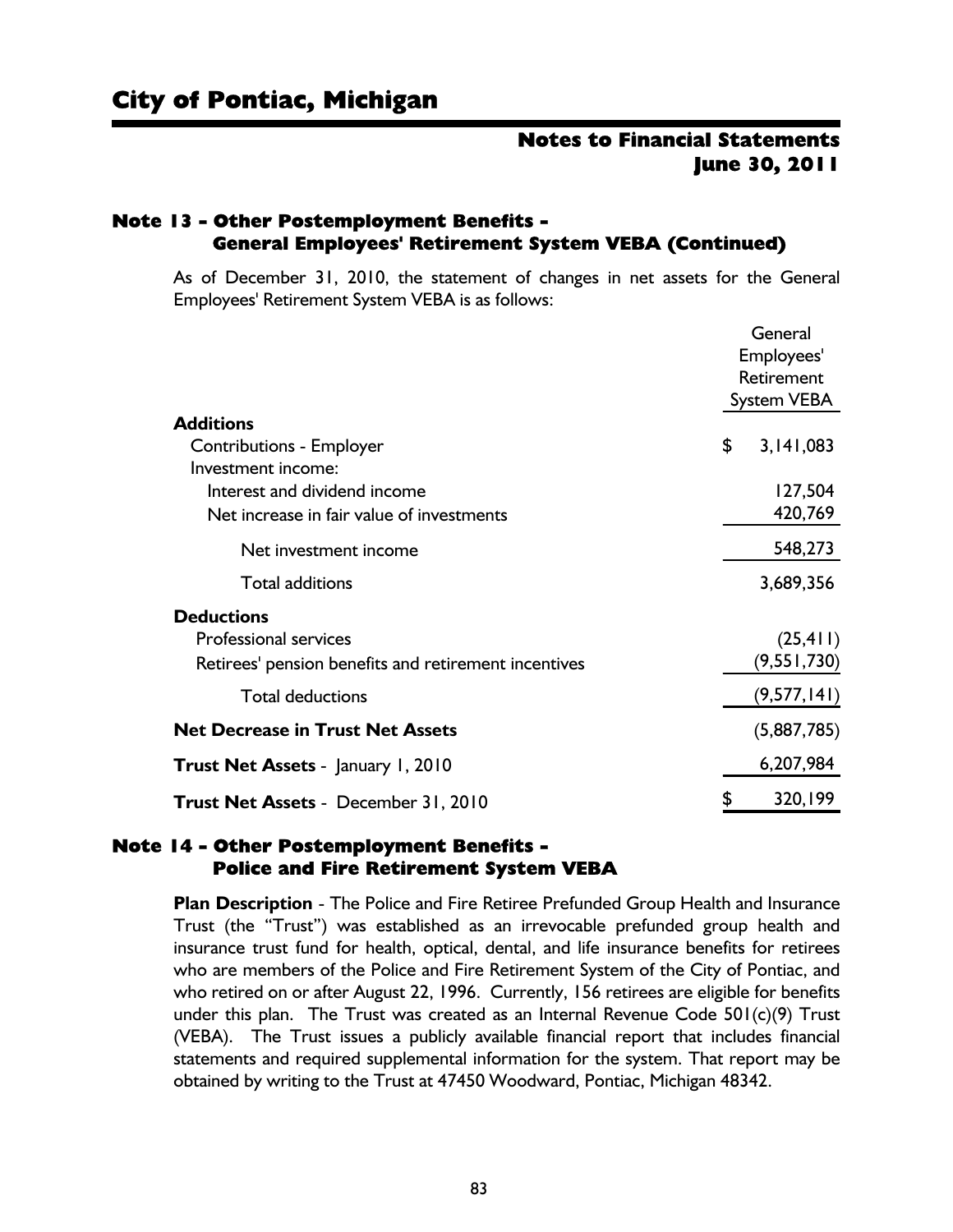#### Note 14 - Other Postemployment Benefits - Police and Fire Retirement System VEBA (Continued)

**Funding Policy** - The City is required by ordinance to contribute on a percent of covered payroll which the trustees have deemed to be based on actuarial recommended amounts. An actuarial valuation was performed as of December 31, 2008 which arrived at a required employer contribution rate of 35.22 percent of police and fire wages. The City funded at this rate for the fiscal year ended June 30, 2010. At July 1, 2010, the contribution rate increased to 42.06 percent; however, the scheduled contributions after July 1, 2010 of \$3,243,232 were not paid to the Trust by the City.

**Funding Progress** - For the year ended June 30, 2011, the City has estimated the cost of providing retiree healthcare benefits through an actuarial valuation as of December 31, 2008. The valuation computes an annual required contribution, which represents a level of funding that, if paid on an ongoing basis, is projected to cover normal cost each year and amortize any unfunded actuarial liability over a period not to exceed 30 years.

The funding progress of the plan as of December 31, 2008 (the most recent valuation date, based on the 5 percent alternate investment return assumption) is as follows:

| Annual required contribution (recommended)          | \$<br>4,533,229 |
|-----------------------------------------------------|-----------------|
| Interest on the prior year's net OPEB obligation    | 334,728         |
| Less adjustment to the annual required contribution | (102, 139)      |
| <b>Annual OPEB cost</b>                             | 4,765,818       |
| Amounts contributed:                                |                 |
| Payments of current premiums                        |                 |
| Advance funding                                     |                 |
| Increase in net OPEB obligation                     | 4,765,818       |
| OPEB obligation - Beginning of year                 | 4,463,039       |
| OPEB obligation - End of year                       | 9,228,857       |

The annual OPEB costs, the percentage contributed to the plan, and the net OPEB obligation for the current and two preceding years were as follows:

| Fiscal Year Ended  | <b>Actuarial Valuation Date</b> | <b>Annual OPEB</b><br>Costs | Percentage<br>Contributed | Net OPEB<br>Obligation |
|--------------------|---------------------------------|-----------------------------|---------------------------|------------------------|
| 6/30/09            | 12/31/06                        | 5.594.865                   | 47.87 % \$                | 2.916.541              |
| 6/30/10<br>6/30/11 | 12/31/07<br>12/31/08            | 4.705.180<br>4.765.818      | 67.13%<br>- %             | 4.463.040<br>9.228.858 |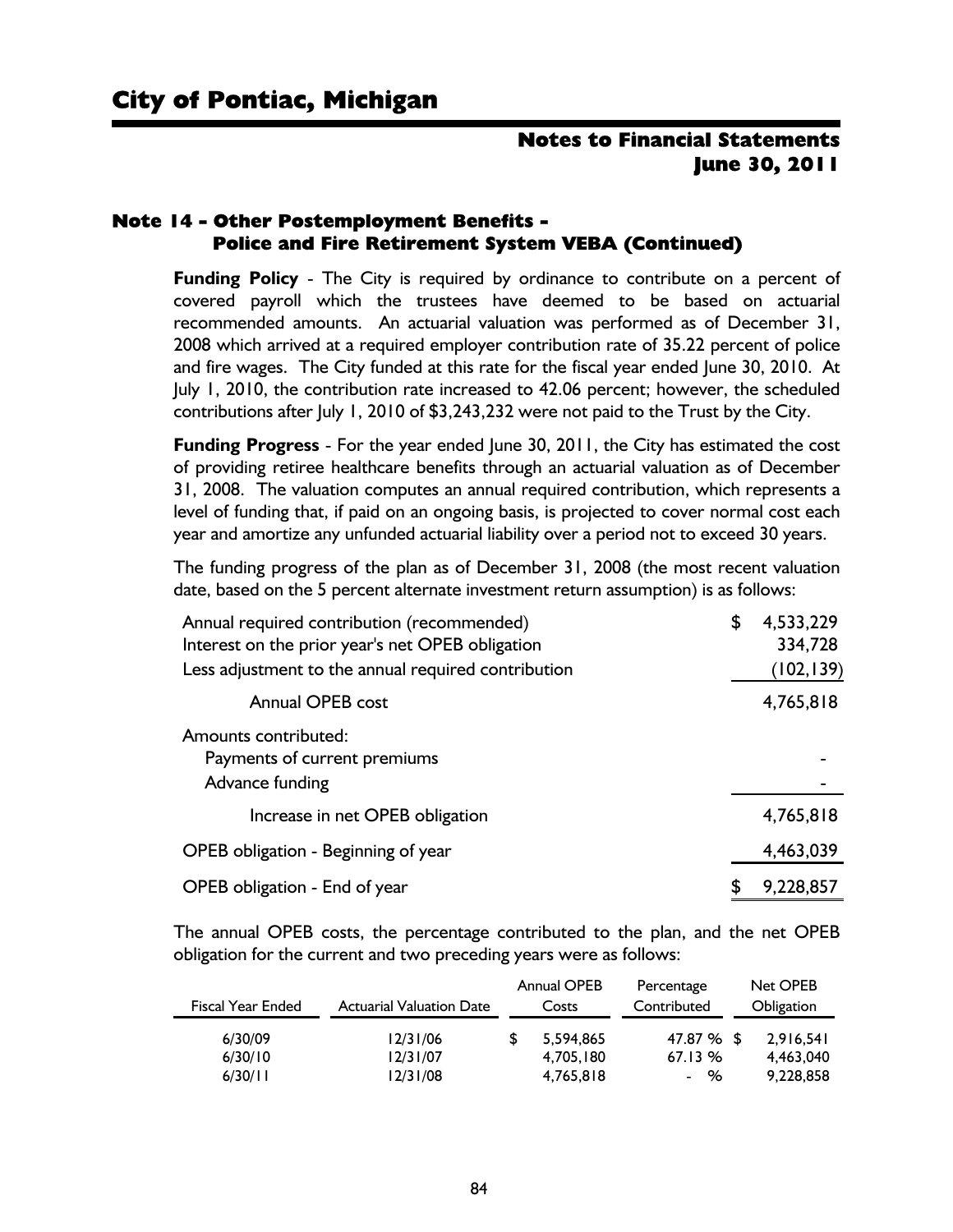#### Note 14 - Other Postemployment Benefits - Police and Fire Retirement System VEBA (Continued)

The funding progress of the plan as of the most recent valuation date is as follows:

|           | Actuarial     | Actuarial                    |            | Funded    |                      | UAAL as a  |
|-----------|---------------|------------------------------|------------|-----------|----------------------|------------|
| Actuarial | Value of      | Accrued                      | Unfunded   | Ratio     | Covered              | Percentage |
| Valuation | <b>Assets</b> | Liability (AAL)              | AAL (UAAL) | (Percent) | Payroll              | of Covered |
| Date      | (a)           | (b)                          | $(b-a)$    | (a/b)     | (C)                  | Payroll    |
| 12/31/08  | \$31,405,001  | $$113,221,193$ $$81,816,192$ |            |           | 27.74 % \$ 9,749,807 | 839.16%    |

**Actuarial Methods and Assumptions** - Actuarial valuations of an ongoing plan involve estimates of the value of reported amounts and assumptions about the probability of occurrence of events far into the future. Examples include assumptions about future employment, mortality, and the healthcare cost trend.

Amounts determined regarding the funded status of the plan and the annual required contributions of the employer are subject to continual revision as actual results are compared with past expectations and new estimates are made about the future. The schedule of funding progress presented above presents information about the actuarial value of plan assets relative to the actuarial accrued liabilities for benefits. See the required supplemental information section for additional information.

Projections of benefits for financial reporting purposes are based on the substantive plan (the plan as understood by the employer and the plan members) and include the types of benefits provided at the time of each valuation and the historical pattern of sharing of benefit costs between the employer and plan members to that point. The actuarial methods and assumptions used include techniques that are designed to reduce the effects of short-term volatility in actuarial accrued liabilities and the actuarial value of assets, consistent with the long-term perspective of the calculations.

In the December 31, 2008 actuarial valuation, the entry age actuarial cost method was used. The actuarial assumptions included a 7.5 percent investment rate of return as well as an alternate 5 percent investment rate of return compounded annually (net of administrative expenses). The financial statements reflect the use of the alternate 5 percent investment rate of return, which consists of a real rate of return of 0.5 percent per year plus a long-term rate of inflation of 4.5 percent per year. The valuation did not include specific assumptions related to healthcare cost increases. The actuarial value of assets is set to equal fair market value. The UAAL is being amortized as a level percentage of projected payroll on an open basis. The remaining amortization period at December 31, 2008 was 30 years.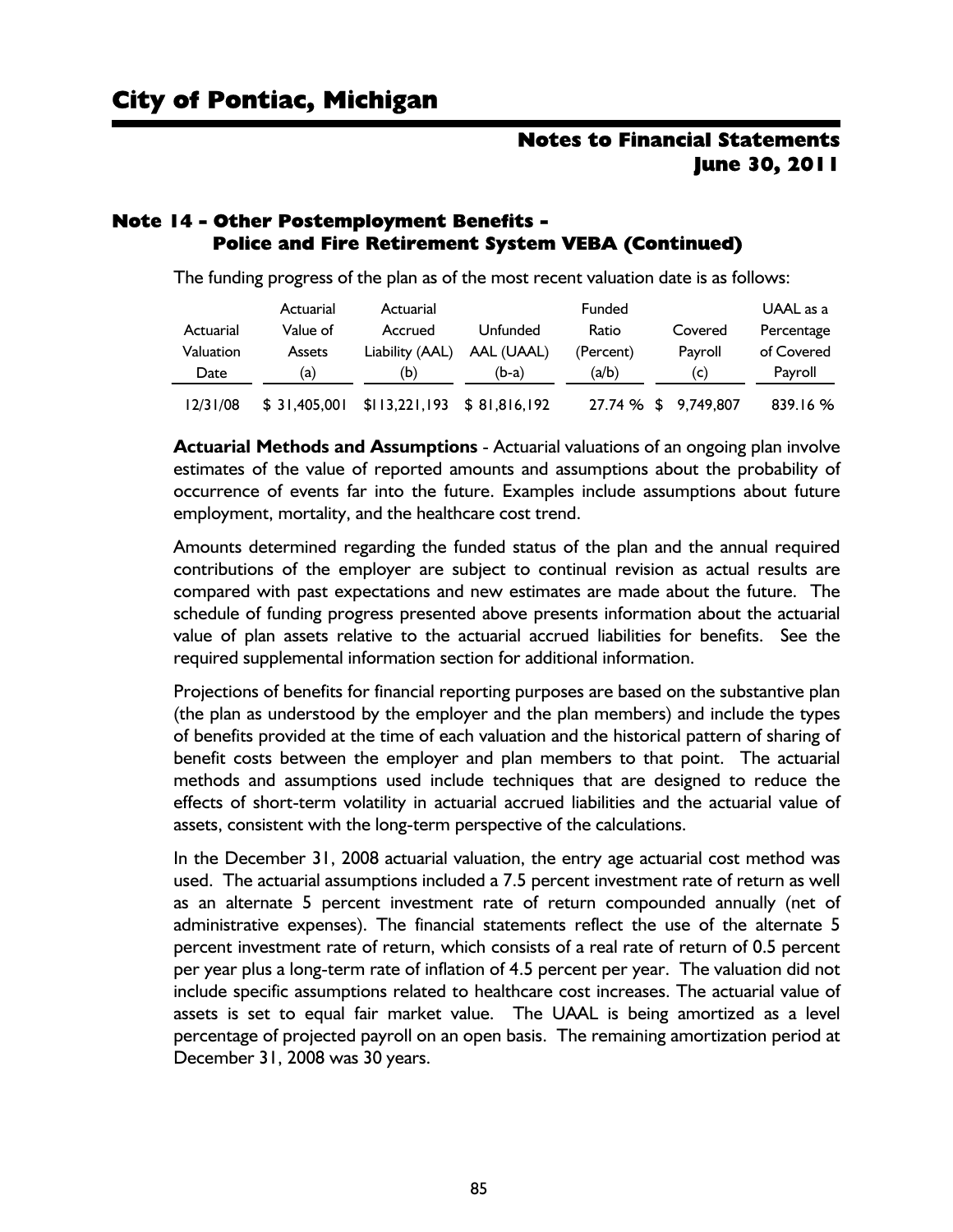#### Note 14 - Other Postemployment Benefits - Police and Fire Retirement System VEBA (Continued)

**Financial Statement Information** - As of December 31, 2010, the statement of net assets for the Police and Fire Retirement System VEBA is as follows:

|                                                          | <b>Police and Fire</b><br><b>Retirement</b><br>System VEBA |
|----------------------------------------------------------|------------------------------------------------------------|
| <b>Assets</b> - Investments at fair value                | \$34,292,801                                               |
| <b>Liabilities</b>                                       |                                                            |
| Due to City of Pontiac                                   | 2,868,098                                                  |
| Due to City of Pontiac Police and Fire Retirement System | 187,162                                                    |
| Accounts payable                                         | 32,885                                                     |
| Due to brokers                                           | 419,997                                                    |
| <b>Total liabilities</b>                                 | 3,508,142                                                  |
| <b>Trust Net Assets</b>                                  | 30,784,659                                                 |
|                                                          |                                                            |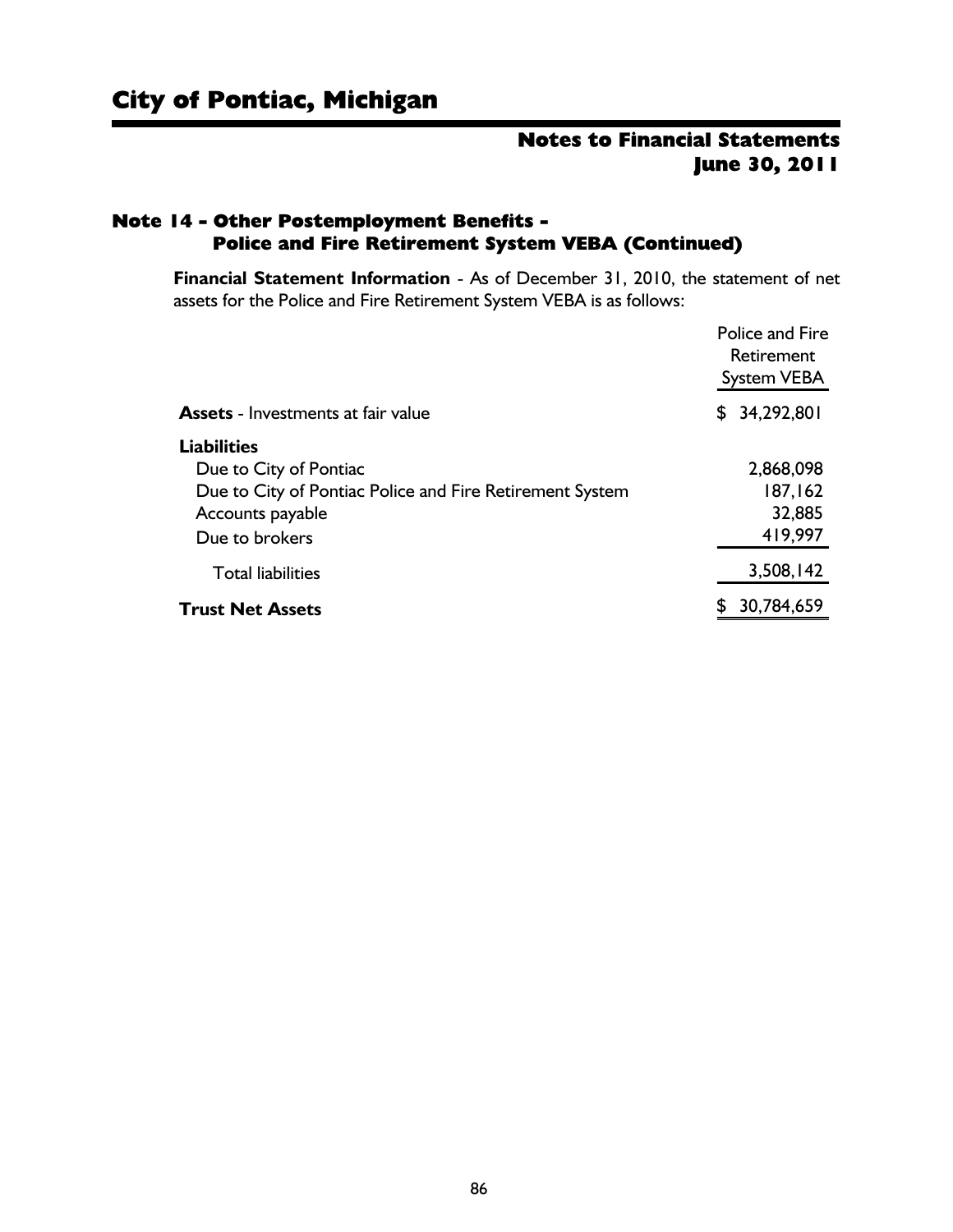#### Note 14 - Other Postemployment Benefits - Police and Fire Retirement System VEBA (Continued)

As of December 31, 2010, the statement of changes in net assets for the Police and Fire Retirement System VEBA is as follows:

|                                                                                                                  | <b>Police and Fire</b><br>Retirement<br><b>System VEBA</b> |
|------------------------------------------------------------------------------------------------------------------|------------------------------------------------------------|
| <b>Additions</b>                                                                                                 |                                                            |
| <b>Contributions - Employer</b><br><b>Contributions - Employee</b>                                               | \$<br>1,671,578<br>10,423                                  |
| Investment income:<br>Interest and dividend income<br>Net increase in fair value<br>Less investment advisor fees | 741,878<br>4,189,502<br>(117, 669)                         |
| Net investment income                                                                                            | 4,813,711                                                  |
| <b>Total additions</b>                                                                                           | 6,495,712                                                  |
| <b>Deductions</b><br>Retirees' pension benefits and retirement incentives<br>Other expenses                      | (2,385,475)<br>(28,040)                                    |
| <b>Total deductions</b>                                                                                          | (2,413,515)                                                |
| <b>Net Increase in Trust Net Assets</b>                                                                          | 4,082,197                                                  |
| <b>Trust Net Assets</b> - January 1, 2010                                                                        | 26,702,462                                                 |
| <b>Trust Net Assets - December 31, 2010</b>                                                                      | 30,784,659                                                 |

#### Note 15 - Other Postemployment Benefits - City of Pontiac Retiree Health Care Plan

**Plan Description** - The City also provides Medicare Part B reimbursement to eligible employees and health, optical, dental, and life insurance benefits to police and fire retirees not eligible for the Police and Fire Retiree Prefunded Group Health and Insurance Trust noted above. This is a single-employer defined benefit plan administered by the City. The benefits are provided under collective bargaining agreements.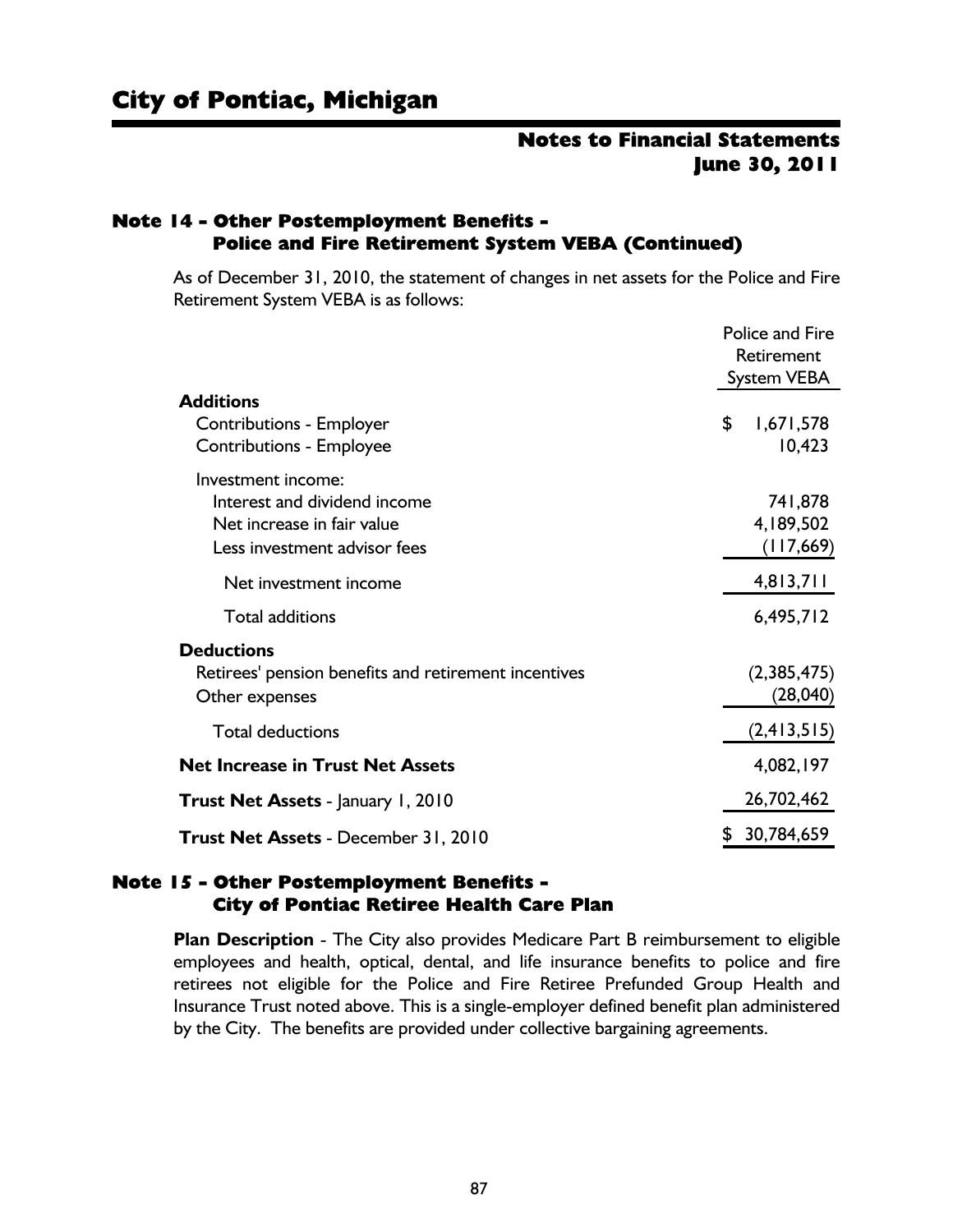#### Note 15 - Other Postemployment Benefits - City of Pontiac Retiree Health Care Plan (Continued)

**Funding Policy** - The collective bargaining agreements do not require employee contributions. The City has no obligation to make contributions in advance of when the insurance premiums are due for payment (in other words, this may be financed on a "pay-as-you-go" basis).

**Funding Progress** - For the year ended June 30, 2011, the City has estimated the cost of providing retiree healthcare benefits through an actuarial valuation as of December 31, 2009. The valuation computes an annual required contribution which represents a level of funding that, if paid on an ongoing basis, is projected to cover normal cost each year and amortize any unfunded actuarial liabilities over a period not to exceed 30 years. This valuation's computed contribution and actual funding are summarized as follows:

| Annual required contribution (recommended)                              | \$<br>3,590,354 |
|-------------------------------------------------------------------------|-----------------|
| Interest on the prior year's net OPEB obligation                        | 52,774          |
| Less adjustment to the annual required contribution                     | (15, 795)       |
| <b>Annual OPEB cost</b>                                                 | 3,627,333       |
| Amounts contributed:<br>Payments of current premiums<br>Advance funding | (3,633,716)     |
| Decrease in net OPEB obligation                                         | (6, 383)        |
| OPEB obligation - Beginning of year                                     | 1,055,482       |
| OPEB obligation - End of year                                           | 1,049,099       |

The annual OPEB costs, the percentage contributed to the plan, and the net OPEB obligation for the current and two preceding years were as follows:

| Fiscal Year Ended             | <b>Actuarial Valuation Date</b>  | <b>Annual OPEB</b><br>Costs         | Percentage<br>Contributed          | Net OPEB<br>Obligation            |
|-------------------------------|----------------------------------|-------------------------------------|------------------------------------|-----------------------------------|
| 6/30/09<br>6/30/10<br>6/30/11 | 12/31/06<br>12/31/09<br>12/31/09 | 4,380,928<br>3,615,924<br>3.627.333 | $83.34 \%$ \$<br>90.99%<br>100.18% | 729.833<br>1.055.482<br>1.049.099 |

The funding progress of the plan as of the most recent valuation date is as follows:

|           | Actuarial     | Actuarial                 |            |                     |              | UAAL as a     |
|-----------|---------------|---------------------------|------------|---------------------|--------------|---------------|
| Actuarial | Value of      | Accrued                   | Unfunded   | <b>Funded Ratio</b> | Covered      | Percentage of |
| Valuation | <b>Assets</b> | Liability (AAL)           | AAL (UAAL) | (Percent)           | Payroll      | Covered       |
| Date      | (a)           | (b)                       | (b-a)      | (a/b)               | (C)          | Payroll       |
| 12/31/09  | -\$           | \$73,645,892 \$73,645,892 |            |                     | \$19,958,942 | 368.99 %      |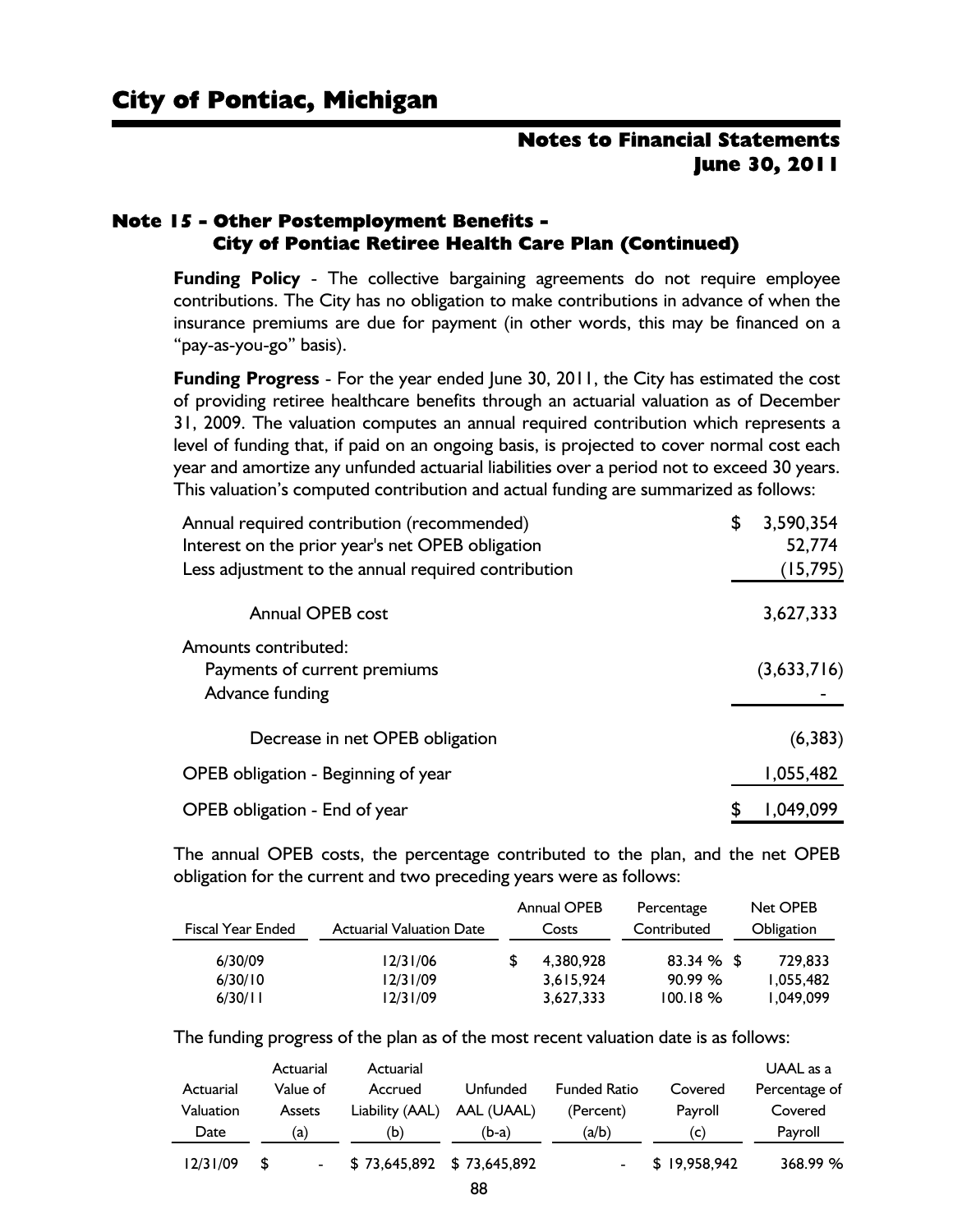#### Note 15 - Other Postemployment Benefits - City of Pontiac Retiree Health Care Plan (Continued)

**Actuarial Methods and Assumptions** - Actuarial valuations of an ongoing plan involve estimates of the value of reported amounts and assumptions about the probability of occurrence of events far into the future. Examples include assumptions about future employment, mortality, and the healthcare cost trend. Amounts determined regarding the funded status of the plan and the annual required contributions of the employer are subject to continual revision as actual results are compared with past expectations and new estimates are made about the future. The schedule of funding progress, presented as required supplemental information following the notes to the financial statements, presents multiyear trend information about whether the actuarial value of plan assets is increasing or decreasing over time relative to the actuarial accrued liabilities for benefits.

Projections of benefits for financial reporting purposes are based on the substantive plan (the plan as understood by the employer and the plan members) and include the types of benefits provided at the time of each valuation and the historical pattern of sharing of benefit costs between the employer and plan members to that point. The actuarial methods and assumptions used include techniques that are designed to reduce the effects of short-term volatility in actuarial accrued liabilities and the actuarial value of assets, consistent with the long-term perspective of the calculations.

In the December 31, 2009 actuarial valuation, the entry age actuarial cost method was used. The actuarial assumptions included a 10.0 percent annual increase for medical care inflation in the first year, decreasing in increments of 0.5 percent over the next 12 years to the ultimate 4.0 percent assumption. The assumed investment return rate was 5.0 percent. This rate assumes no prefunding. It also included salary increases of 4 percent across-the-board and age- and service-related rates for merit and longevity. The UAAL is being amortized as a level percentage of projected payroll on an open basis. The remaining amortization period at December 31, 2009 was 30 years.

#### Note 16 - Contingent Liabilities

**Litigation** - There are various claims and legal actions pending against the City and its various operating units, many of which are either partially or fully covered by insurance. The City is defending against these actions. In the opinion of City management, the ultimate amount of loss, if any, resulting from these claims and legal actions will not be material to the financial position of the City.

**Cost Settlements** - The City receives grants from the State of Michigan and various federal agencies to fund specific projects. Final determination of grant amounts is subject to audit by the responsible agencies. The City does not believe that disallowed costs will exceed amounts provided for disallowances by an amount material to the financial statements.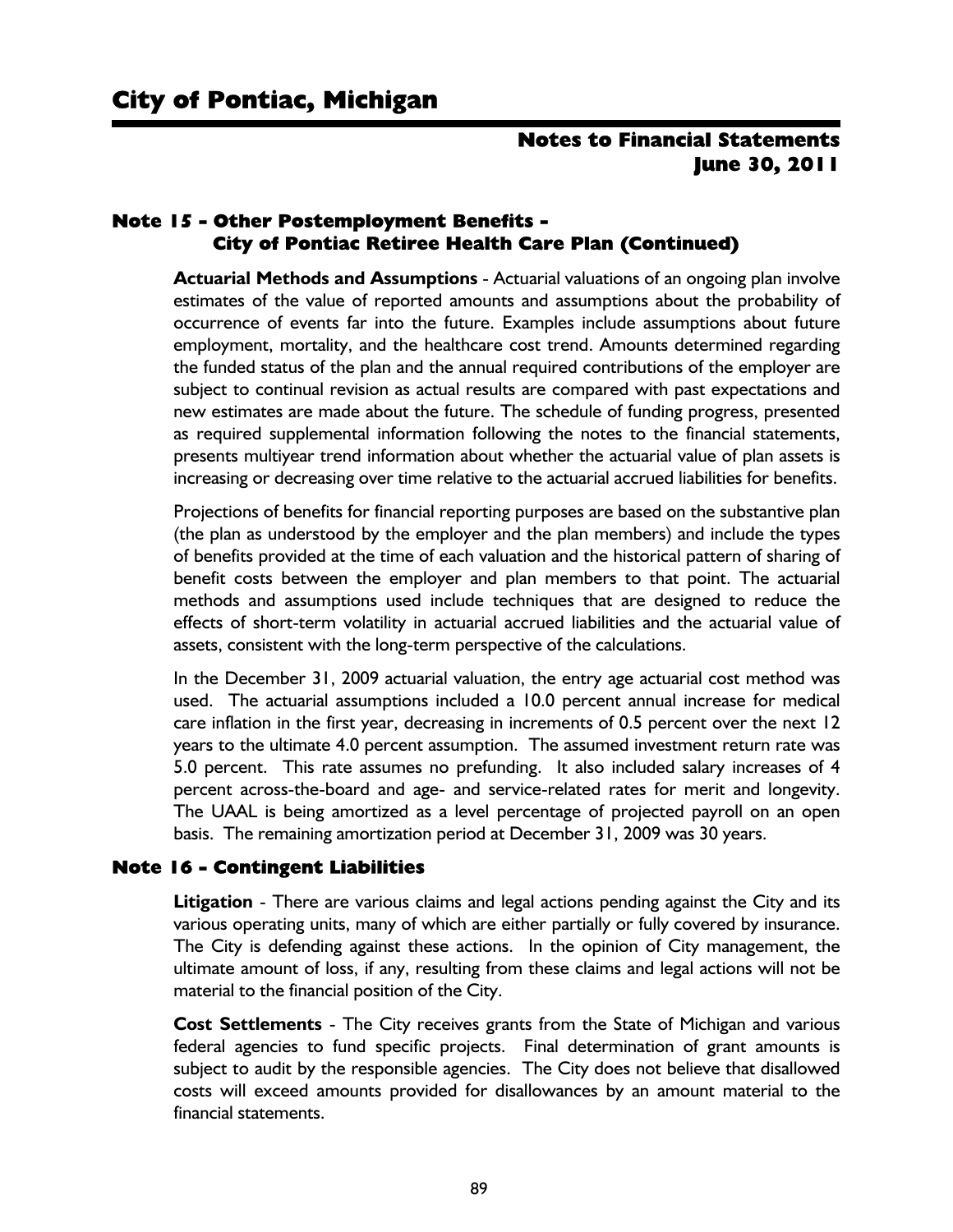#### Note 17 - Service Concession Arrangement

On April 10, 2010, the City entered into a lease agreement with Torre Golf Management, Inc. (TGM) to operate the Pontiac municipal golf course through December 31, 2014. The terms of the lease are summarized as follows:

- 1) TGM promises to provide golf services at a level previously provided by the City. Failure to open and operate the premises as a golf course will result in a \$1,000 per-day penalty for liquidated damages.
- 2) The City will transfer all golf-related assets for its use in operating the golf course.
- 3) TGM will maintain/preserve the condition of the assets and agrees to set aside 3 percent of revenue to be spent on capital improvements. The City must approve the list of proposed annual capital improvements. At the end of the term, the premises must be in good condition. During the term, the City retains the right to further develop and improve the golf course.
- 4) The City will continue to exercise oversight of the operation.
- 5) The City will continue to set the greens fees.
- 6) In addition to TGM setting aside 3 percent of revenue to be spent on capital improvements, TGM is required to compensate the City annually from 2011-2014 based on the percentage of gross sales as follows:

| 3% |
|----|
| 3% |
| 3% |
| 4% |
|    |

- 7) TGM is required to maintain a \$75,000 performance bond over the lease term for the purpose of funding the operations of the golf course.
- 8) TGM is required to fund a \$75,000 security deposit, in addition to the performance bond, during each golf season to be held by the City. The City has the authority to utilize the security deposit for any expenses, cost, obligations, or duties related to the golf course. The security deposit is to be paid to the City as follows each year:
	- \$10,000 paid to the City no later than April 30
	- \$10,000 paid to the City no later than May 30
	- \$10,000 paid to the City no later than June 30
	- \$10,000 paid to the City no later than July 30
	- \$10,000 paid to the City no later than August 30
	- \$10,000 paid to the City no later than September 30
	- \$15,000 paid to the City no later than October 30

The leased golf course operation is reported by the City as an enterprise fund with capital assets of \$2,286,610 and a security deposit liability of \$30,000.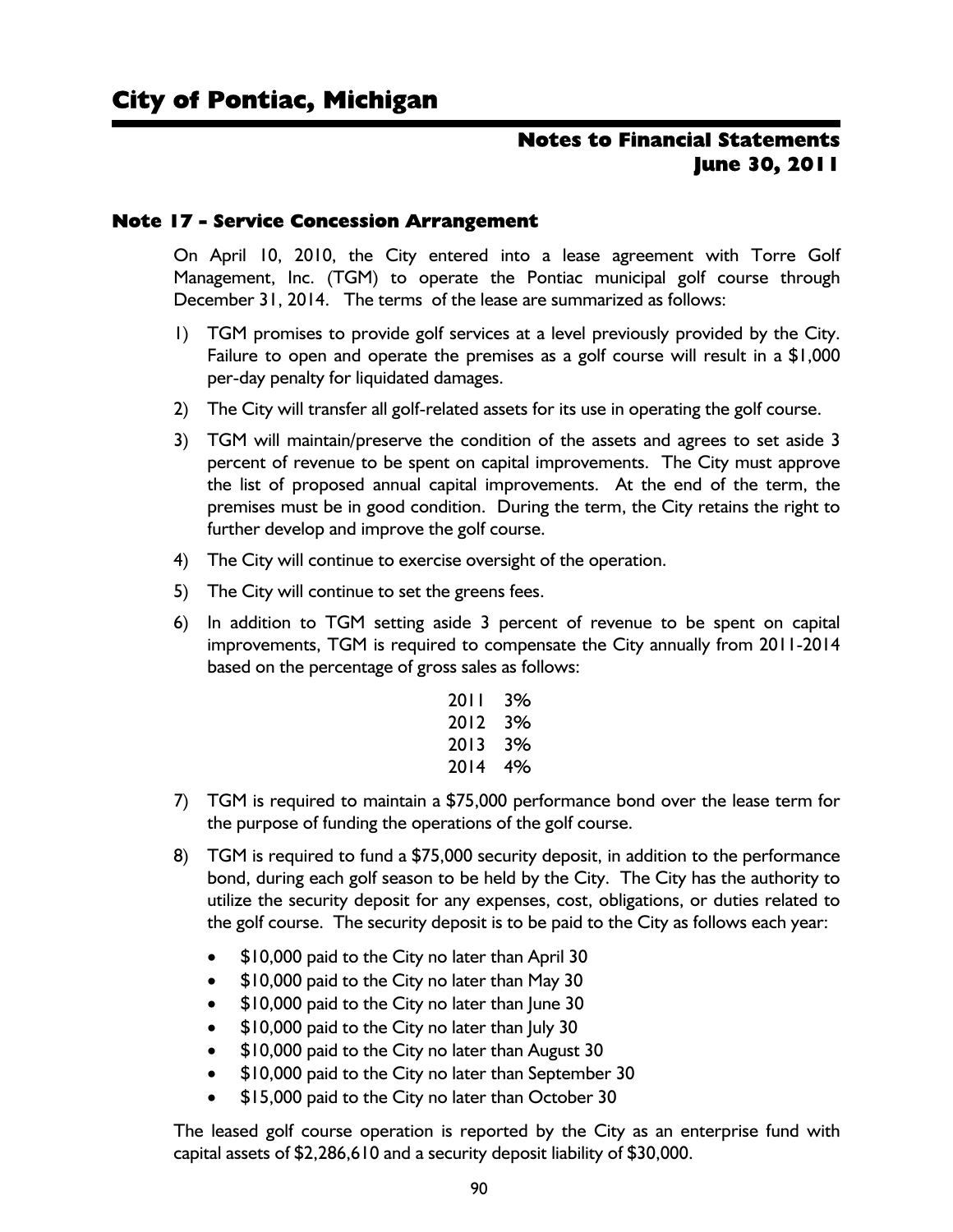#### Note 18 - Management's Plan

A preliminary review of the City's financial condition was performed by the State of Michigan on July 31, 2007 in accordance with Section 12(1) of Public Act 72 of 1990. The State concluded from the review that a serious financial problem did exist and ultimately appointed an emergency financial manager (EFM) to run the City on March 19, 2009. This EFM served until June 30, 2010. A second EFM was appointed and served from July 4, 2010 to September 8, 2011. An emergency manager was appointed on September 12, 2011 and is currently serving the City under the provisions of Public Act 4 of 2011.

The first EFM prepared and adopted the 2010/2011 budget. The budget included a substantial loss of revenue from the 2009/2010 fiscal year. The EFM hoped to balance the budget through cost-cutting measures and significant expenditure reductions from employee wage and fringe benefit concessions achieved throughout the year. The adopted budget did not address the cumulative General Fund deficit or future unfunded obligations.

The second EFM was unable to obtain a balanced operating budget despite significant cost and personnel reductions during the year. As a result of the operating deficit and insufficient cash flow, the EFM did not make the budgeted pension and VEBA payments for the 2011 fiscal year. Not making the pension and VEBA payments resulted in a balanced operating budget for the 2011 fiscal year and the elimination of the cumulative General Fund deficit at June 30, 2011.

The second EFM adopted the 2011/2012 General Fund budget which again reflected a substantial loss of revenue from that experienced in the prior year. This budget would have resulted in an operating deficit of \$9,170,818 for the year ending June 30, 2012. In accordance with the requirements of Public Act 4 of 2011, the newly appointed EFM submitted a financial and operating plan to eliminate the operating deficit for the 2012 fiscal year. The key initiatives that will be undertaken to eliminate the operating deficit are as follows:

- Management will reduce the cost of the City's health insurance. By consolidating the number of plans, sharing the costs of insurance with employees and retirees through offering a plan that is more realistic in today's economy, the City should realize at least \$2.8 million of savings on an annual basis. These savings will be realized through the modification, rejection, termination, or renegotiation of contracts pursuant to Section 19 of Public Act 4 of 2011.
- Management will seek reimbursement from the federal government for up to 80 percent of the cost of health insurance costs of retirees who have not attained 65 years of age and who retired after June 30, 2010. This reimbursement is expected to be \$1.8 million in fiscal 2012.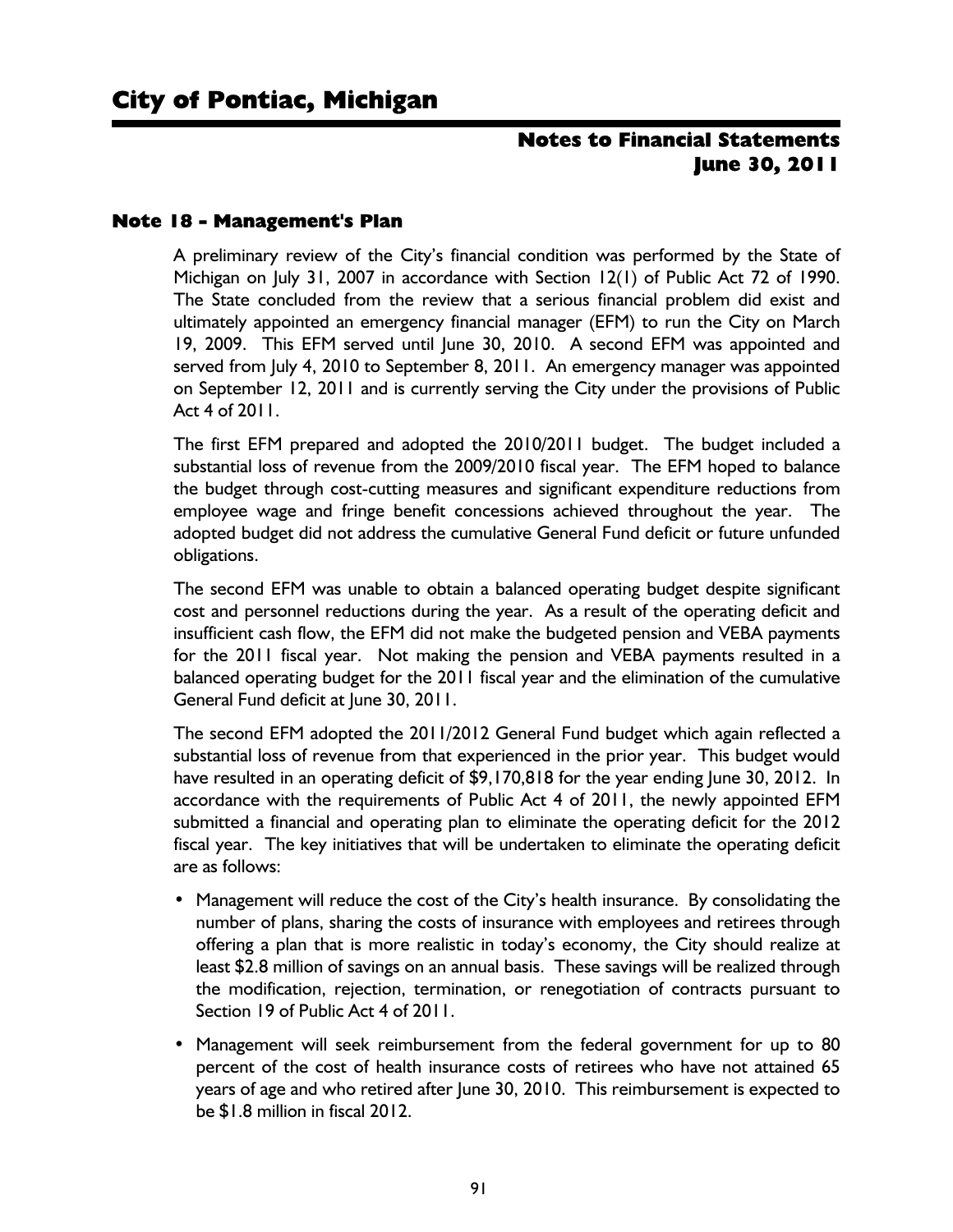#### Note 18 - Management's Plan (Continued)

- Management plans to outsource fire suppression activities to another governmental unit. This initiative is expected to reduce the cost of such services by approximately \$3 million per year.
- Management will initiate a sanitation user fee to eliminate the General Fund subsidy for these services. This initiative is expected to generate \$1.3 million in revenue and eliminate the General Fund subsidy of the same amount.

During the next two years, the City plans to continue to meet its existing debt service requirements on all bonds, notes, and municipal securities and all other uncontested legal obligations. In addition, the City will continue to develop partnerships with neighboring communities to provide services in an efficient manner. Services that can be provided by the private sector at a lower cost than can be provided by the City will continue to be explored.

#### Note 19 - Subsequent Events

Subsequent to year end, the City issued new debt and defeased debt. Sewage Disposal System Revenue Bonds totaling \$10,785,000 were issued and \$3,260,000 of outstanding 2002 TIFA bonds were defeased.

Also subsequent to year end, the City contracted two significant City operations. The police department was contracted to Oakland County and the water and sewer operation was contracted to United Water.

#### Note 20 - Upcoming Accounting Pronouncements

In November 2010, the GASB issued Statement No. 61, *The Financial Reporting Entity Omnibus*. This pronouncement, which is an amendment to Statement 14 and Statement 34, modifies certain requirements for inclusion of component units in the financial reporting entity. This statement also amends the criteria for reporting component units as if they were part of the primary government (that is, blending) in certain circumstances. Lastly, the statement also clarifies the reporting of equity interests in legally separate organizations. The City is currently evaluating the impact this standard will have on the financial statements when adopted during the City's 2013 fiscal year.

In December 2010, the GASB issue Statement No. 62, *Codification of Accounting and Financial Reporting Guidance Contained in Pre-November 30, 1989 FASB and AICPA Pronouncements*. This statement incorporates into GASB literature certain accounting and financial reporting guidance issued on or before November 30, 1989 that is included in FASB statements and interpretations, APB opinions, and accounting research bulletins of the AICPA Committee on Accounting Procedure. The City is currently evaluating the impact this standard will have on the financial statements when adopted during the City's 2013 fiscal year.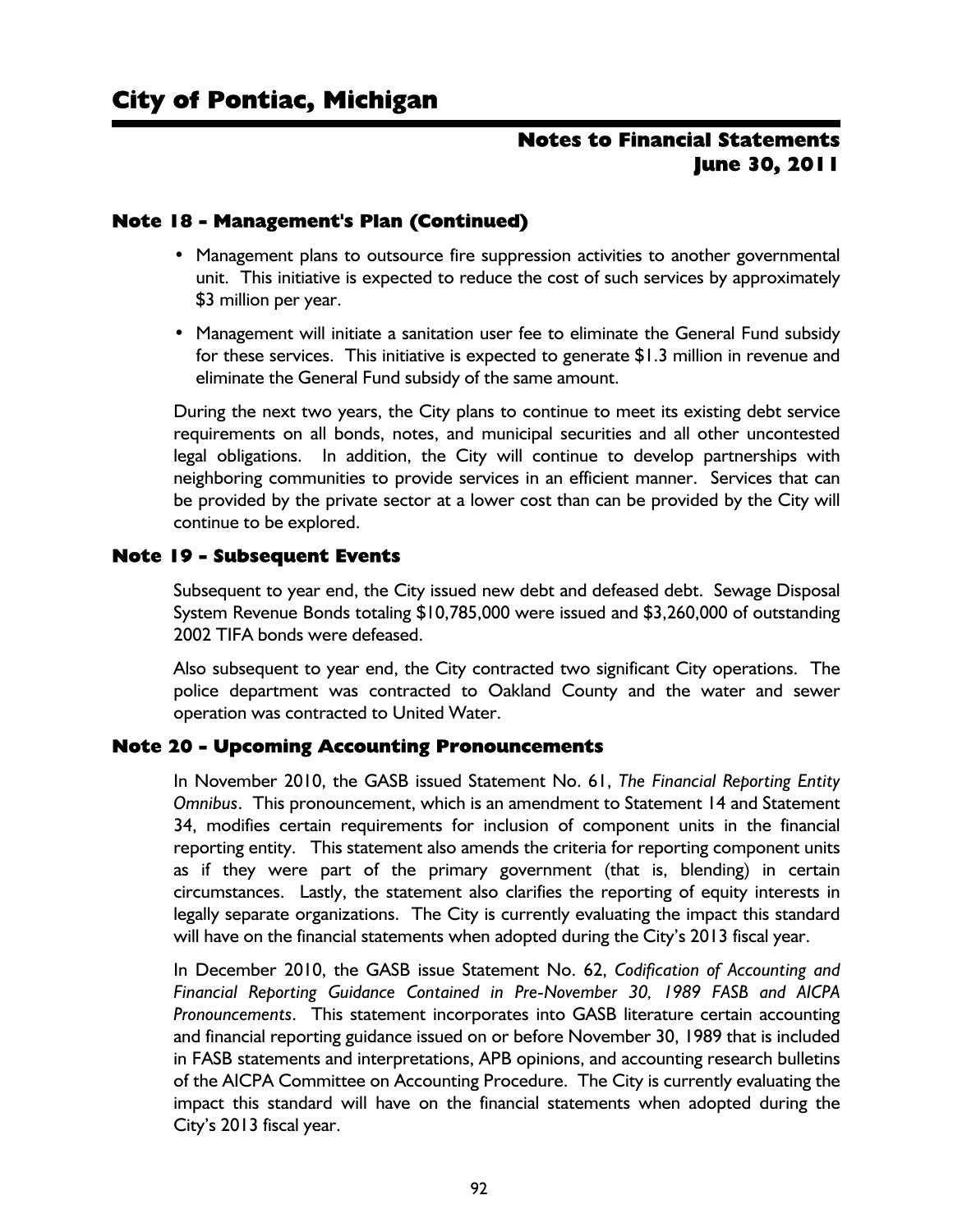#### Note 20 - Upcoming Accounting Pronouncements (Continued)

In June 2011, the GASB issued Statement No. 63, *Financial Reporting of Deferred Outflows of Resources, Deferred Inflows of Resources, and Net Position*. The statement will be effective for the City's 2013 fiscal year. The statement incorporates deferred outflows of resources and deferred inflows of resources, as defined by GASB Concepts Statement No. 4, into the definitions of the required components of the residual measure of net position, formerly net assets. This statement also provides a new statement of net position format to report all assets, deferred outflows of resources, liabilities, deferred inflows of resources, and net position. Once implemented, this statement will impact the format and reporting of the balance sheet at the government-wide level and also at the fund level.

The GASB has recently issued GASB Statement No. 64, *Derivative Instruments: Application of Hedge Accounting Termination Provisions*. The pronouncement clarifies when a replacement of a swap counterparty or swap counterparty's credit support provider results in continuing effective hedging relationships versus a required termination. The City is evaluating the impact this standard may have on its financial statements when adopted as required in fiscal year 2013.

#### Note 21 - Accounting and Reporting Change

During the year, the City adopted GASB Statement No. 54, *Fund Balance Reporting and Governmental Fund-type Definitions*. The objective of this statement is to enhance the usefulness of fund balance information by providing clearer fund balance classifications that can be more consistently applied and by clarifying the existing governmental fundtype definitions. In order to conform the classifications of the funds to the appropriate fund types under these new definitions, the following funds were reclassified: two special revenue funds were reclassified to the General Fund, and the Employee Sick and Vacation Fund, previously classified as a special revenue fund, was reclassified as an internal service fund. None of the three funds reclassified contained a fund balance, and thus only assets and liabilities were reclassified.

During the year, the City re-evaluated the Library Fund's current classification and status. Previously, the Library was reported as a special revenue fund, however based on the new criteria as stated in GASB Statement No. 54, the Library no longer meets the criteria of a special revenue fund. Also, per definitions described in GASB Statements No. 14 and No. 39, the Library does not meet the definition of a component unit of the City. Furthermore, the Library is a separate legal entity, not fiscally dependent on the City and for the reasons stated above, the Library Fund should not be included in the City's annual financial report. The impact on removal of the Library as a special revenue fund is reflected in the tables below.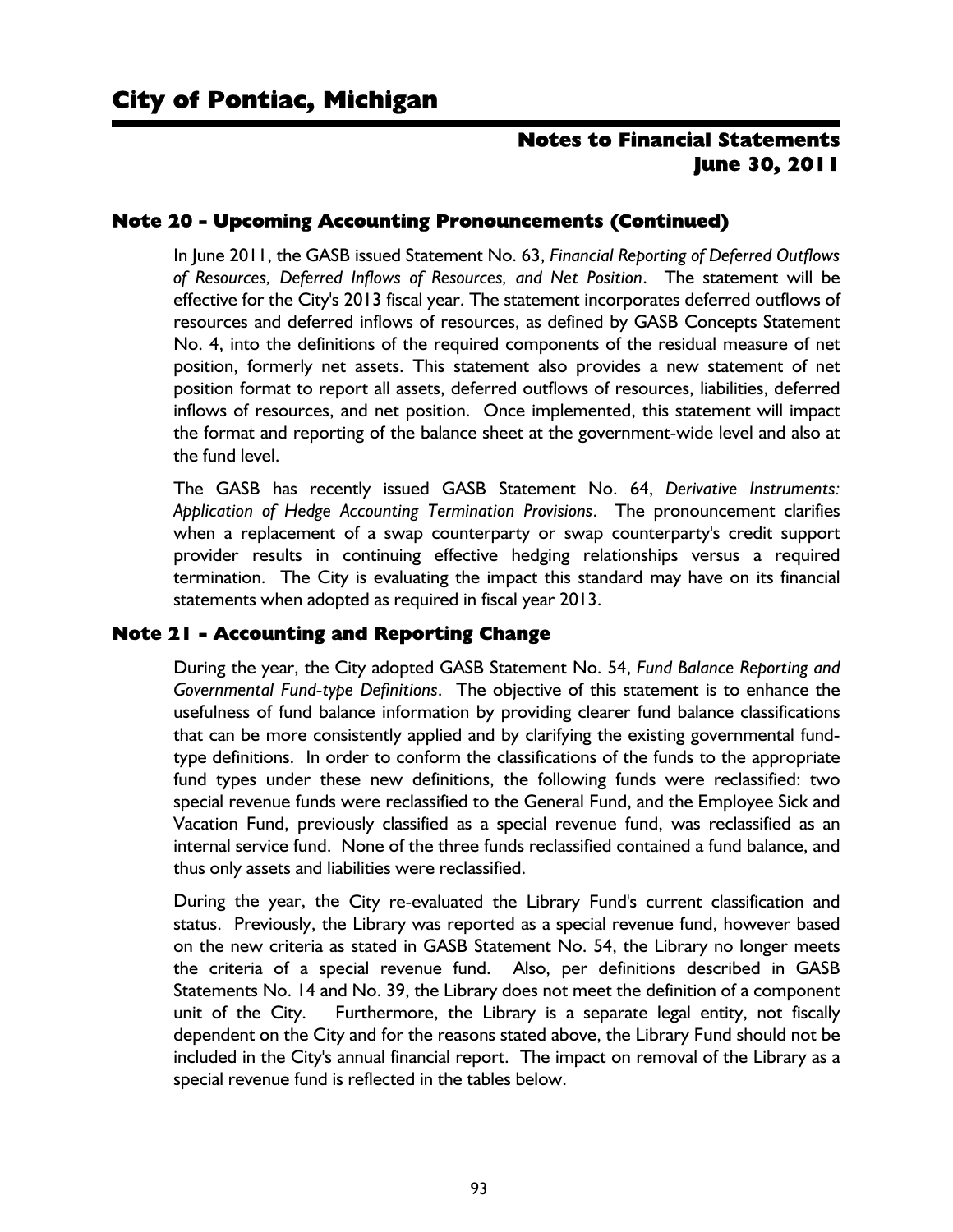## Note 21 - Accounting and Reporting Change (Continued)

Beginning fund balance/net assets were restated as follows:

|                                                                 |   | Nonmajor            |  |                                           |  |                   |
|-----------------------------------------------------------------|---|---------------------|--|-------------------------------------------|--|-------------------|
|                                                                 |   | Special<br>Nonmajor |  |                                           |  |                   |
|                                                                 |   | Revenue             |  | Governmental Governmental                 |  |                   |
|                                                                 |   | <b>Funds</b>        |  | <b>Funds</b>                              |  | <b>Activities</b> |
| Fund Balance/Net Assets - June 30, 2010 -                       |   |                     |  |                                           |  |                   |
| As previously reported<br>Adjustment for removal of the Library |   |                     |  | $$10,357,005$ \$ 19,933,048 \$ 53,850,461 |  |                   |
| Fund                                                            |   | (1, 542, 988)       |  | (1, 542, 988)                             |  | (1, 542, 988)     |
| Fund Balance/Net Assets - June 30, 2010 -                       |   |                     |  |                                           |  |                   |
| As restated                                                     | S |                     |  | 8,814,017 \$ 18,390,060 \$ 52,307,473     |  |                   |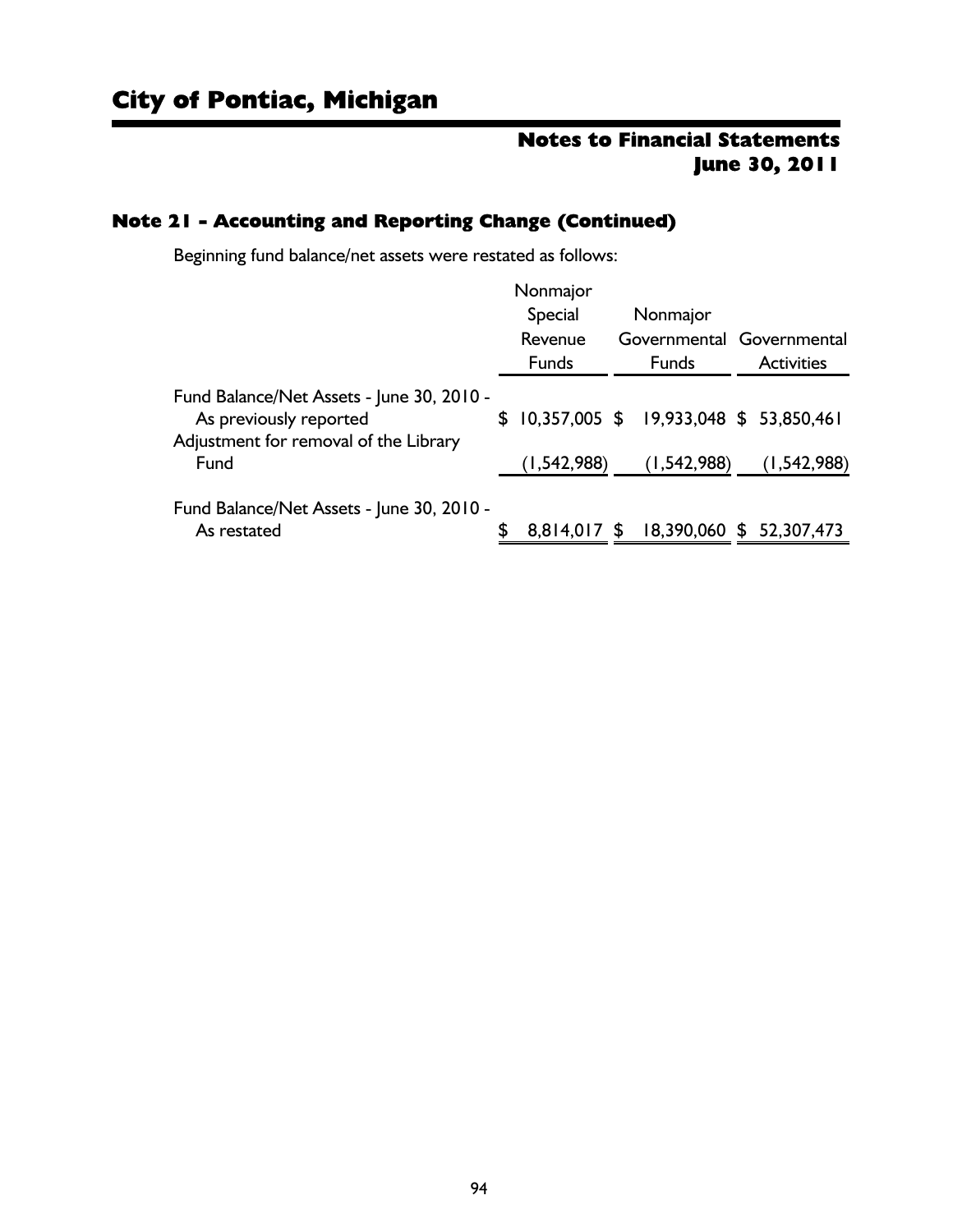# Required Supplemental Information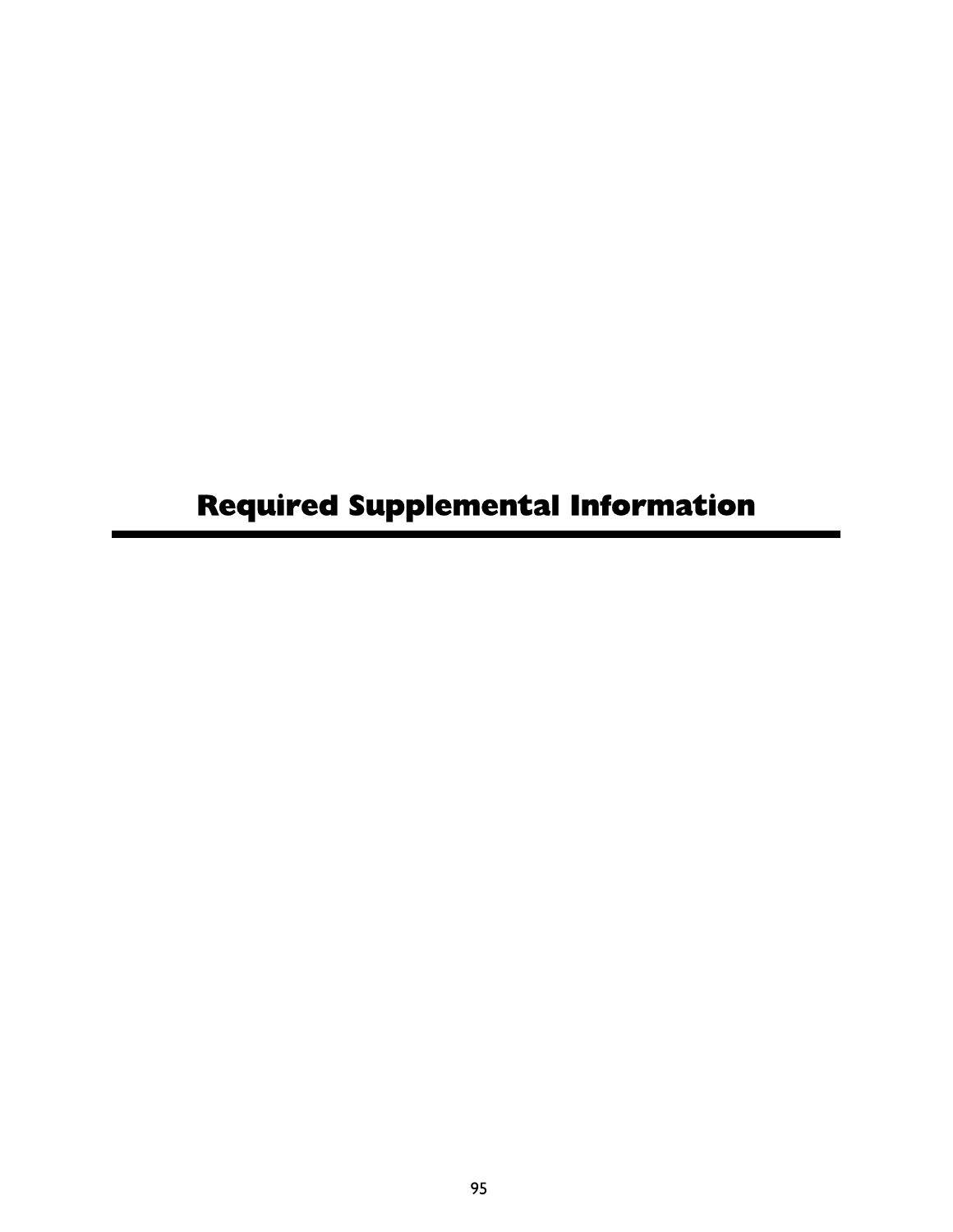## Required Supplemental Information Budgetary Comparison Schedule - General Fund Budgetary Basis Year Ended June 30, 2011

|                                            | Original Budget  | Amended Budget    | Actual           | Variance with<br>Amended<br>Budget -<br>Favorable<br>(Unfavorable) |
|--------------------------------------------|------------------|-------------------|------------------|--------------------------------------------------------------------|
| <b>Revenue</b>                             |                  |                   |                  |                                                                    |
| Property taxes                             | \$<br>12,716,264 | \$<br>11,638,419  | \$<br>11,752,180 | \$<br>113,761                                                      |
| Income taxes                               | 8,100,000        | 8,700,000         | 8,991,164        | 291,164                                                            |
| State sources                              | 9,500,000        | 10,001,002        | 10,474,714       | 473,712                                                            |
| Charges for services                       | 3,499,946        | 3,499,946         | 3,441,834        | (58, 112)                                                          |
| Investment income                          |                  |                   | (10, 767)        | (10, 767)                                                          |
| Other                                      | 520,982          | 528,982           | 1,862,700        | 1,333,718                                                          |
| Cable revenue                              | 480,000          | 480,000           | 639,049          | 159,049                                                            |
| Charges to other funds for administrative  |                  |                   |                  |                                                                    |
| services and reimbursements                | 4,180,757        | 3,786,836         | 3,527,541        | (259, 295)                                                         |
| Interdepartmental revenue                  | 1,530,774        | 1,481,429         | 1,144,537        | (336, 892)                                                         |
| Transfer from other funds                  |                  | 200,000           | 541,498          | 341,498                                                            |
| Total revenue                              | 40,528,723       | 40,316,614        | 42,364,450       | 2,047,836                                                          |
| <b>Expenditures</b>                        |                  |                   |                  |                                                                    |
| Current:                                   |                  |                   |                  |                                                                    |
| General government:                        |                  |                   |                  |                                                                    |
| City council                               | 129,943          | 74,230            | 51,602           | 22,628                                                             |
| City clerk                                 | 466,038          | 425,641           | 346,859          | 78,782                                                             |
| Attorney                                   | 1,050,970        | 1,260,730         | 1,346,572        | (85, 842)                                                          |
| Finance                                    | 2,730,494        | 3,039,188         | 3,338,962        | (299, 774)                                                         |
| <b>Executive office</b>                    | 577,972          | 368,245           | 346,473          | 21,772                                                             |
| Personnel                                  | 404,916          | 335,318           | 296,156          | 39,162                                                             |
| Total general government                   | 5,360,333        | 5,503,352         | 5,726,624        | (223, 272)                                                         |
| Public safety:                             |                  |                   |                  |                                                                    |
| Police                                     | 12,504,982       | 10,015,643        | 8,752,380        | 1,263,263                                                          |
| Fire                                       | 10,351,740       | 10,607,940        | 8,351,519        | 2,256,421                                                          |
|                                            |                  |                   |                  |                                                                    |
| Total public safety                        | 22,856,722       | 20,623,583        | 17,103,899       | 3,519,684                                                          |
| Public works                               | 4,260,123        | 3,394,027         | 3,294,954        | 99,073                                                             |
| Community development                      | 1,677,429        | 1,569,526         | 1,268,487        | 301,039                                                            |
| General and special programs               | 6,374,116        |                   |                  |                                                                    |
| Retiree fringe benefits                    |                  | 3,317,164         | 4,744,905        | (1, 427, 741)                                                      |
| Transfer to other funds                    |                  | 3,351,800         | 3,422,937        | (71, 137)                                                          |
| Increase to fund deficit                   |                  | 758,981           |                  | 758,981                                                            |
| Debt service                               |                  | 2,158,713         | 2,158,713        |                                                                    |
| Total expenditures                         | 40,528,723       | 40,677,146        | 37,720,519       | 2,956,627                                                          |
| Net Change in Fund Balance                 |                  | (360, 532)        | 4,643,931        | 5,004,463                                                          |
| Fund Balance (Deficit) - Beginning of year | (4,089,199)      | (4,089,199)       | (4,089,199)      |                                                                    |
| Fund Balance (Deficit) - End of year       | (4,089,199)      | \$<br>(4,449,731) | \$<br>554,732    | 5,004,463                                                          |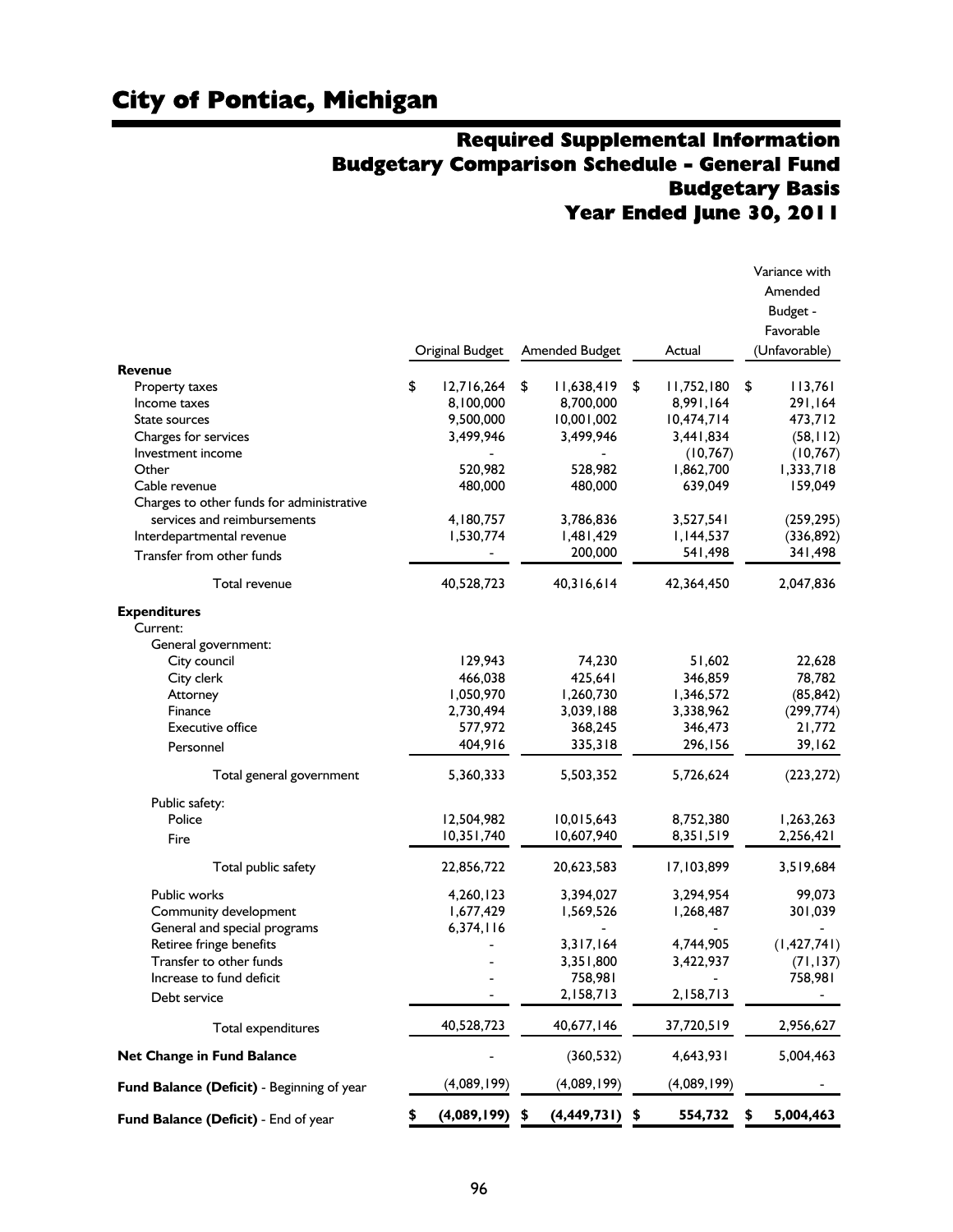## Required Supplemental Information Pension System Schedule Year Ended June 30, 2011

#### **General Employees' Retirement System**

The schedule of funding progress is as follows:

| UAAL as a     |              |                     |                   | Actuarial       |                        |           |
|---------------|--------------|---------------------|-------------------|-----------------|------------------------|-----------|
| Percentage of | Covered      | <b>Funded Ratio</b> | Unfunded AAL      | Accrued         | <b>Actuarial Value</b> | Actuarial |
| Covered       | Payroll      | (Percent)           | (UAAL)            | Liability (AAL) | of Assets              | Valuation |
| Payroll       | (c)          | (a/b)               | $(b-a)$           | (b)             | (a)                    | Date      |
|               | \$21,320,477 | 152.8               | $$$ (136,441,467) | \$258,365,787   | \$394,807,254          | 12/31/04  |
|               | 16.751.815   | 150.5               | (131, 306, 497)   | 260.103.260     | 391.409.757            | 12/31/05  |
|               | 14.996.753   | 153.9               | (143, 526, 062)   | 266.457.429     | 409,983,491            | 12/31/06  |
|               | 13.559.473   | 167.9               | (175,087,837)     | 257,940,349     | 433.028.186            | 12/31/07  |
|               | 14.414.481   | 159.3               | (155,180,756)     | 261,497,756     | 416.678.512            | 12/31/08  |
|               | 12,553,146   | 158.5               | (149, 473, 365)   | 255,720,207     | 405, 193, 572          | 12/31/09  |
|               |              |                     |                   |                 |                        |           |

Note: 12/31/09 plan amended

The schedule of employer contributions is as follows:

| Fiscal Year Ended | <b>Actuarial Valuation Date</b> | Annual<br>Required<br>Contribution | Percentage<br>Contributed |  |
|-------------------|---------------------------------|------------------------------------|---------------------------|--|
| 6/30/06           | 12/31/03                        | \$<br>16,926                       | 100.0                     |  |
| 6/30/07           | 12/31/04                        | 15,695                             | 100.0                     |  |
| 6/30/08           | 12/31/05                        | $\overline{\phantom{0}}$           | 100.0                     |  |
| 6/30/09           | 12/31/06                        | $\overline{\phantom{0}}$           | 100.0                     |  |
| 6/30/10           | 12/31/07                        | $\overline{\phantom{a}}$           | 100.0                     |  |
| 6/30/11           | 12/31/08                        | -                                  | 100.0                     |  |
|                   |                                 |                                    |                           |  |

The information presented above was determined as part of the actuarial valuations at the dates indicated. Additional information as of December 31, 2009, the latest actuarial valuation, follows:

| Actuarial cost method         | Individual entry age           |
|-------------------------------|--------------------------------|
| Amortization method           | Level percent of payroll, open |
| Remaining amortization period | 30 years                       |
| Asset valuation method        | 5-year smoothed market value   |
| Actuarial assumptions:        |                                |
| Investment rate of return     | 7.5%                           |
| Projected salary increases    | 5.6% to 9.4%                   |
| Includes inflation at         | 4.5%                           |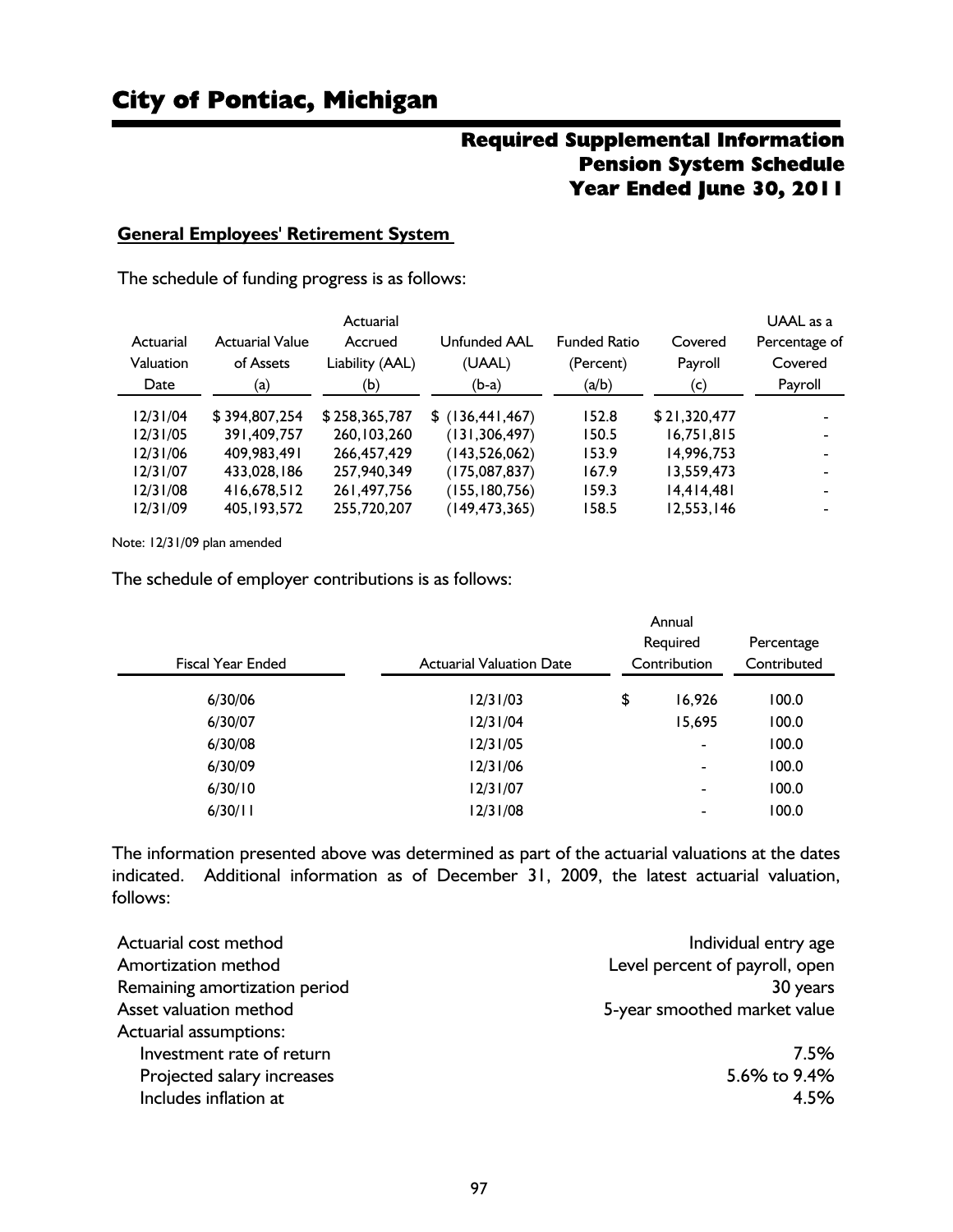## Required Supplemental Information Pension System Schedule (Continued) Year Ended June 30, 2011

#### **Police and Fire Retirement System**

The schedule of funding progress is as follows:

|                       |                        | Actuarial       |                   |                     |              | UAAL as a     |
|-----------------------|------------------------|-----------------|-------------------|---------------------|--------------|---------------|
|                       | <b>Actuarial Value</b> | Accrued         | Unfunded AAL      | <b>Funded Ratio</b> | Covered      | Percentage of |
| Actuarial             | of Assets              | Liability (AAL) | (UAAL)            | (Percent)           | Payroll      | Covered       |
| <b>Valuation Date</b> | (a)                    | (b)             | $(b-a)$           | (a/b)               | (c)          | Payroll       |
| 12/31/04              | \$249,927,425          | \$225,466,883   | \$ (24, 460, 542) | 110.8               | \$15,830,247 |               |
| 12/31/05              | 253,702,503            | 229,779,819     | (23,922,684)      | 110.4               | 13,758,914   |               |
| 12/31/06              | 258,738,855            | 231,715,863     | (27,022,992)      | 111.7               | 12,831,719   |               |
| 12/31/07              | 271,992,032            | 235,981,324     | (36, 010, 708)    | 115.3               | 11,066,828   |               |
| 12/31/08              | 265, 251, 339          | 238.217.676     | (27, 033, 663)    | 111.3               | 9,749,807    |               |
| 12/31/09              | 259,240,616            | 243, 283, 874   | (15, 956, 742)    | 106.6               | 7,405,796    |               |

The schedule of employer contributions is as follows:

|                          |                                 | Annual          |             |  |
|--------------------------|---------------------------------|-----------------|-------------|--|
|                          |                                 | Required        | Percentage  |  |
| <b>Fiscal Year Ended</b> | <b>Actuarial Valuation Date</b> | Contribution    | Contributed |  |
| 12/31/05                 | 12/31/03                        | \$<br>2.242.320 | 100.0       |  |
| 12/31/06                 | 12/31/04                        | 2,324,011       | 100.0       |  |
| 12/31/07                 | 12/31/05                        | 2,344,231       | 100.0       |  |
| 12/31/08                 | 12/31/06                        | 1,829,115       | 100.0       |  |
| 12/31/09                 | 12/31/07                        | 1,230,190       | 100.0       |  |
| 12/31/10                 | 12/31/08                        | 887,134         | 49.0        |  |

The information presented above was determined as part of the actuarial valuations at the dates indicated. Additional information as of December 31, 2009, the latest actuarial valuation, follows:

| Actuarial cost method         | Individual entry age           |
|-------------------------------|--------------------------------|
| Amortization method           | Level percent of payroll, open |
| Remaining amortization period | 20 years                       |
| Asset valuation method        | 5-year smoothed market value   |
| Actuarial assumptions:        |                                |
| Investment rate of return     | 7.5%                           |
| Projected salary increases    | 4.5%-13.6%                     |
| Includes inflation at         | 4.0%                           |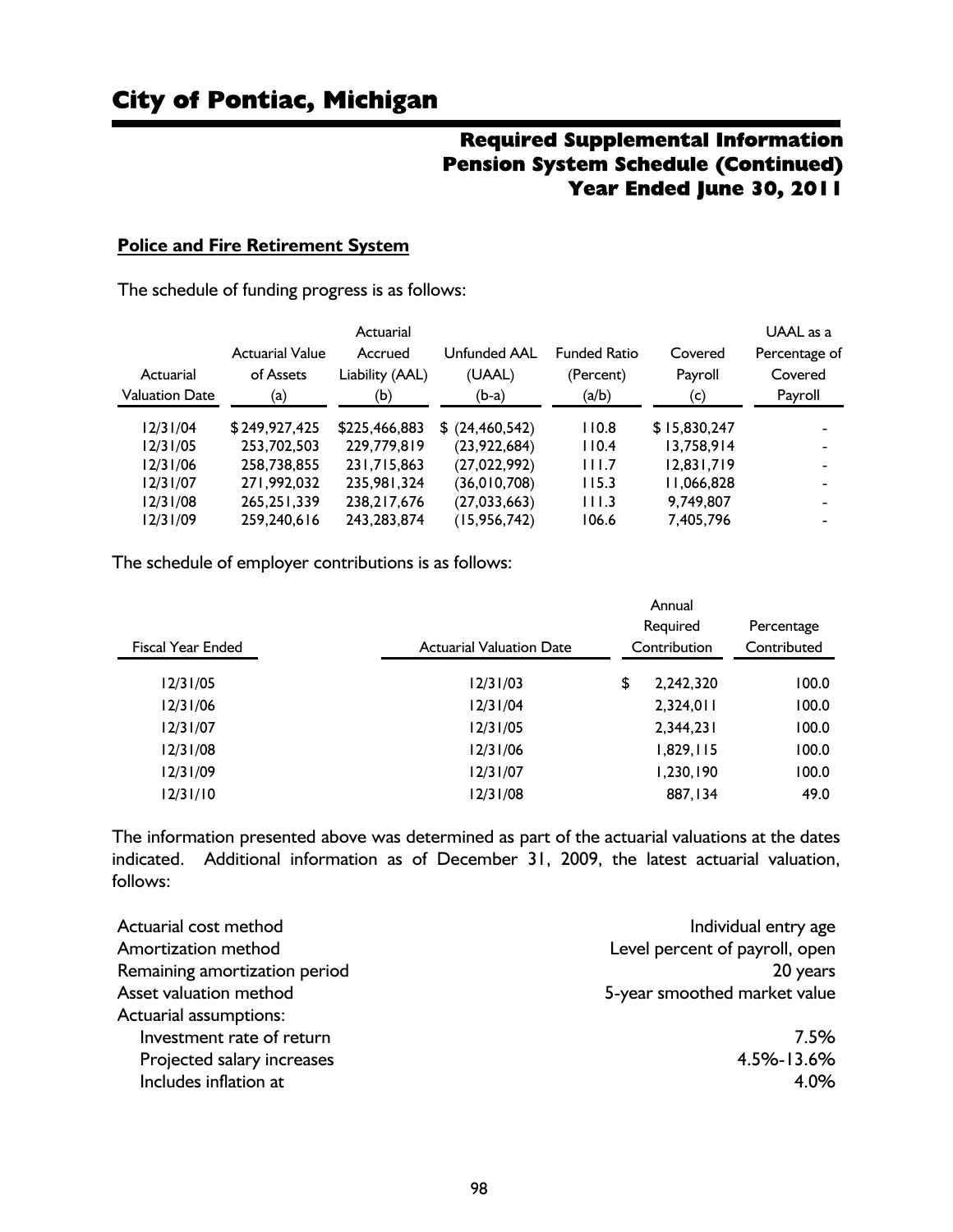## Required Supplemental Information Pension System Schedule (Continued) Year Ended June 30, 2011

#### **General Employees' Retirement System VEBA**

The schedule of funding progress is as follows:

|           |                        | Actuarial       |                   |                     |              | UAAL as a     |
|-----------|------------------------|-----------------|-------------------|---------------------|--------------|---------------|
| Actuarial | <b>Actuarial Value</b> | Accrued         | Unfunded AAL      | <b>Funded Ratio</b> | Covered      | Percentage of |
| Valuation | of Assets              | Liability (AAL) | (UAAL)            | (Percent)           | Payroll      | Covered       |
| Date      | (a)                    | (b)             | $(b-a)$           | (a/b)               | (c)          | Payroll       |
| 12/31/04  | 3,202,351<br>S.        | \$139,925,086   | 136,722,735<br>S. | 2.3                 | \$21,210,461 | 644.60        |
| 12/31/05  | 3,973,887              | 157,048,845     | 153,074,958       | 2.5                 | 16,751,815   | 913.78        |
| 12/31/06  | 4.928.700              | 154,823,626     | 149.894.926       | 3.2                 | 14.996.753   | 999.52        |
| 12/31/07  | 5.682.510              | 159,345,212     | 153,662,702       | 3.6                 | 13,559,473   | 1.135.25      |
| 12/31/08  | 4.796.224              | 226,279,072     | 221,482,848       | 2.1                 | 14,414,481   | 1.536.53      |

The schedule of employer contributions is as follows:

| <b>Fiscal Year Ended</b> | <b>Actuarial Valuation Date</b> | Annual<br>Required<br>Contribution * |    | Amount<br>Contributed |
|--------------------------|---------------------------------|--------------------------------------|----|-----------------------|
| 6/30/08                  | 12/31/05                        | \$<br>۰.                             | £. | 451.945               |
| 6/30/09                  | 12/31/06                        | 10.674.833                           |    | 7,450,360             |
| 6/30/10                  | 12/31/07                        | 9.759.248                            |    | 6,957,547             |
| 6/30/11                  | 12/31/08                        | 10,000,245                           |    | 540,429               |

\* GASB Statement No. 45 was adopted by the City for the City's fiscal year ended June 30, 2009. As such, the amount contributed corresponds to the City's fiscal year end (pursuant to GASB Statement No. 45) as apposed to the Trust's calendar year end.

Note: Fiscal years ended 6/30/09 and 6/30/10 represent contributions to the Trust for pre-funding and coverage provided to current retirees. Fiscal year ended 6/30/11 represents coverage provided to current retirees less \$6,888,225 reimbursed by the Trust.

Additional information as of December 30, 2008, the latest actuarial valuation, follows:

| Actuarial cost method         | Individual entry age actuarial cost method            |
|-------------------------------|-------------------------------------------------------|
| Amortization method           | Level percent of payroll                              |
| Remaining amortization period | 20 years, open                                        |
| Actuarial assumptions:        |                                                       |
| Investment rate of return     | 7.50% (net of expenses)                               |
| Medical inflation rate        | 10.0%, graded down to 4.5% in 0.5% increments over 11 |
|                               | years                                                 |
| Salary increases:             |                                                       |
| Across-the-board              | 4.5%                                                  |
| Merit and longevity           | Age-related rates                                     |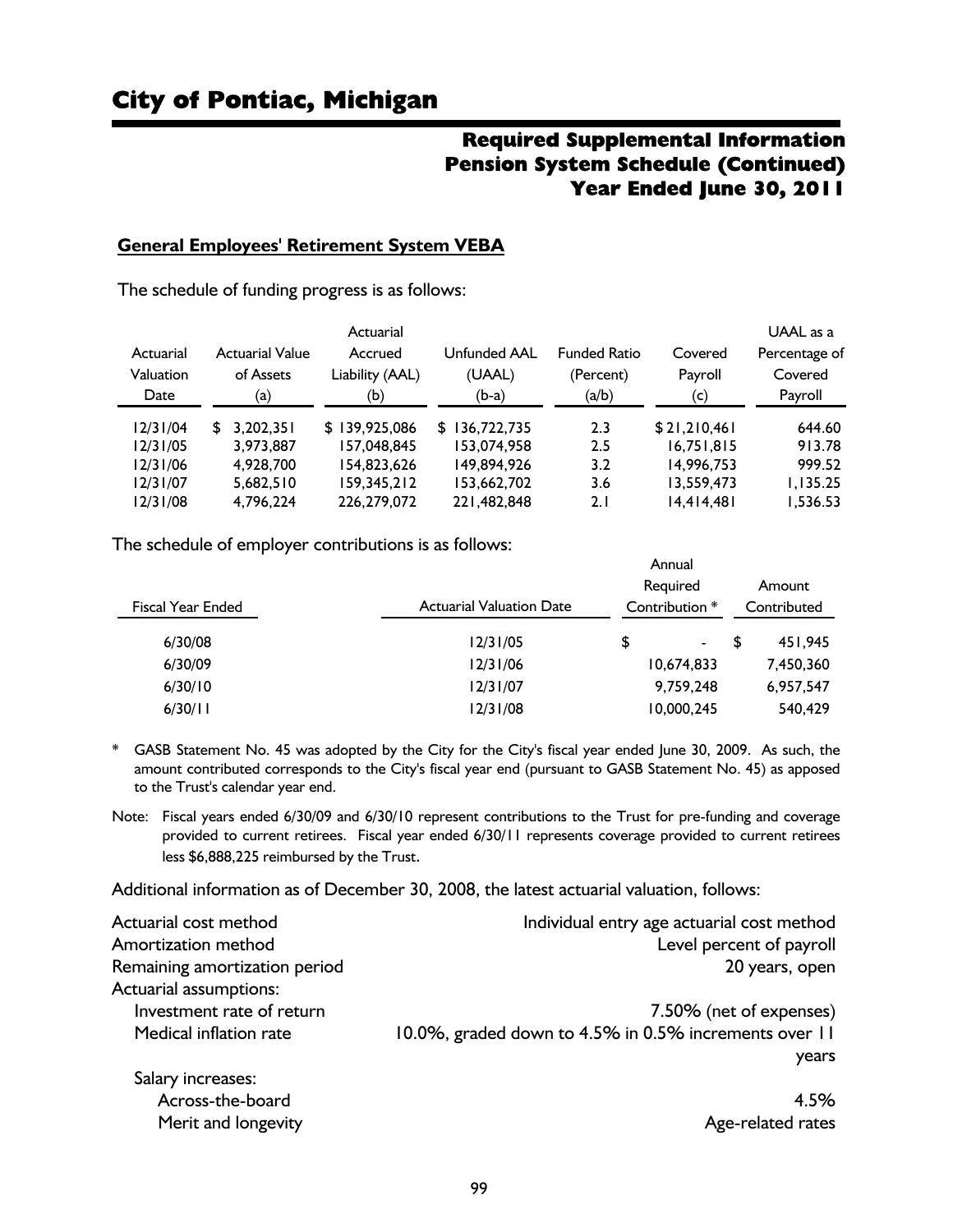## Required Supplemental Information Pension System Schedule (Continued) Year Ended June 30, 2011

#### **Police and Fire Retirement System VEBA**

The schedule of funding progress is as follows:

| <b>Actuarial Valuation</b><br>Date $*$ | Actuarial<br>Value of<br><b>Assets</b><br>(a) | Actuarial<br>Accrued<br>Liability (AAL)<br>(b) | Unfunded<br>AAL (UAAL)<br>(b-a) | <b>Funded Ratio</b><br>(Percent)<br>(a/b) | Covered<br>Payroll<br>(c) | UAAL as a<br>Percentage of<br>Covered<br>Payroll |  |
|----------------------------------------|-----------------------------------------------|------------------------------------------------|---------------------------------|-------------------------------------------|---------------------------|--------------------------------------------------|--|
| 12/31/06                               | \$25,534,993                                  | \$79,788,465                                   | \$54,253,472                    | 32.0                                      | \$12,831,719              | 422.81                                           |  |
| 12/31/07                               | 30.185.216                                    | 73.171.572                                     | 42,986,356                      | 41.3                                      | 11,066,828                | 388.43                                           |  |
| 12/31/08                               | 31.405.001                                    | 113,221,193                                    | 81,816,192                      | 27.7                                      | 9,749,807                 | 839.16                                           |  |

\* 12/31/08 actuarial valuation information was derived from the actuary's 5 percent alternate return assumption.

Note: Actuary valuation reports obtained for the plan for the fiscal years ended December 31, 2005 and 2004 do not disclose the actuarial accrued liability. The above actuarial valuation dates reflect the most recent available.

The schedule of employer contributions is as follows:

| Fiscal Year Ended | <b>Actuarial Valuation Date</b> | Annual<br>Required<br>Contribution | Amount<br>Contributed |                          |  |
|-------------------|---------------------------------|------------------------------------|-----------------------|--------------------------|--|
| 6/30/08           | 12/31/05                        | \$<br>$\blacksquare$               | \$                    | 2.908.138                |  |
| 6/30/09           | 12/31/06                        | 5.584.865                          |                       | 2,678,324                |  |
| 6/30/10           | 12/31/07                        | 4,553,185                          |                       | 3,158,681                |  |
| 6/30/11           | 12/31/08                        | 4,533,229                          |                       | $\overline{\phantom{a}}$ |  |

Note: GASB Statement No. 45 was adopted by the City for the City's fiscal year ended June 30, 2009. As such, amount contributed corresponds to the City's fiscal year end (pursuant to GASB Statement No. 45) as opposed to the plan's calendar year end.

Additional information as of December 31, 2008, the latest actuarial valuation, follows:

| Actuarial cost method     | Individual entry age actuarial cost method                  |
|---------------------------|-------------------------------------------------------------|
| Amortization method       | Level percent of payroll                                    |
| Remaining amortization    |                                                             |
| period                    | 30 years, open                                              |
| Actuarial assumptions:    |                                                             |
| Investment rate of return | 7.50% (net of expenses)                                     |
| Medical inflation rate    | 10.0%, graded down to 4.0% in 0.5% increments over 12 years |
| Salary increases:         |                                                             |
| Across-the-board          | 4.0%                                                        |
| Merit and longevity       | Service-related rates                                       |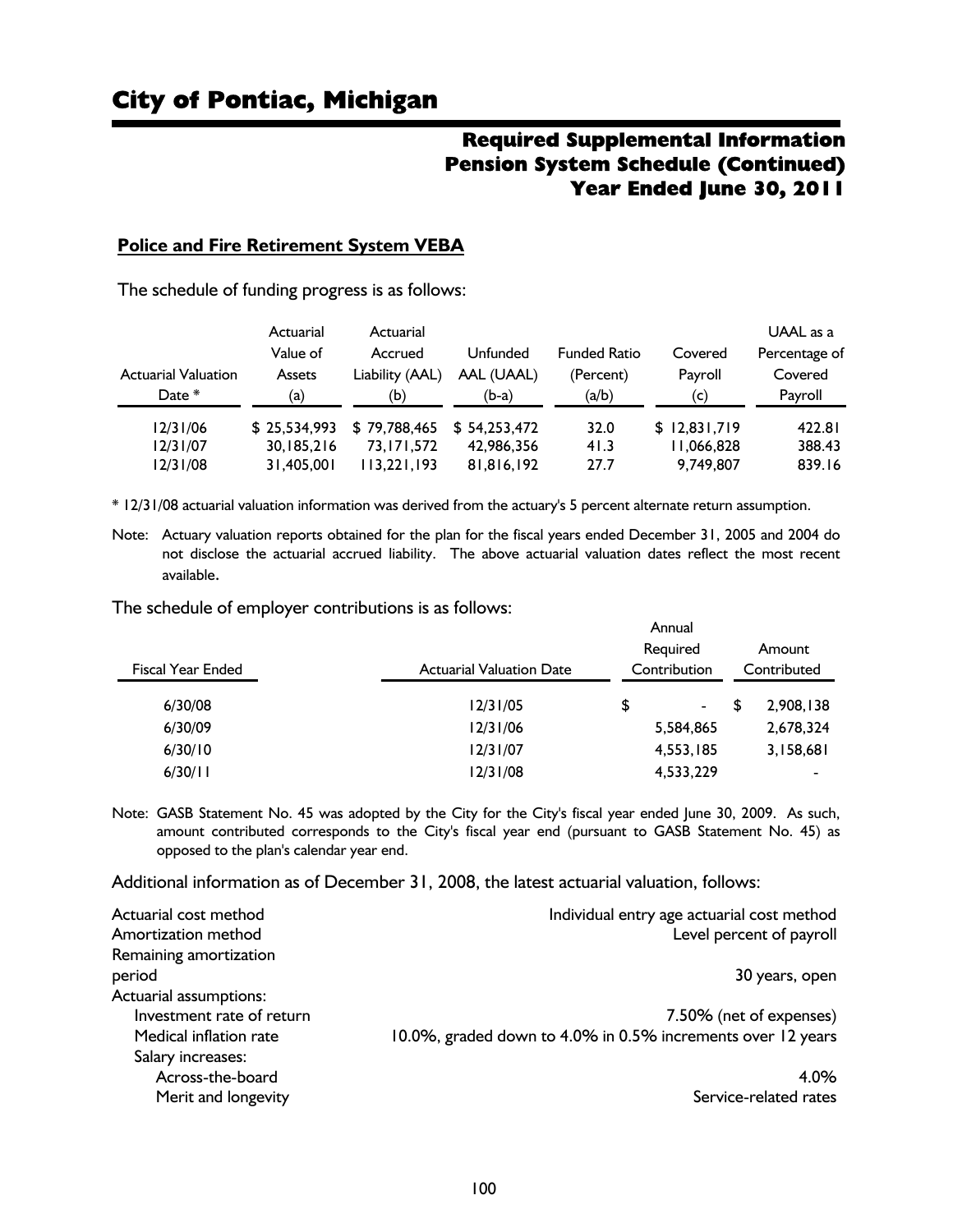## Note to Required Supplemental Information Year Ended June 30, 2011

**Budgetary Information** - Annual budgets are adopted on a basis consistent with generally accepted accounting principles for the General Fund and all special revenue funds with the following exceptions:

- Operating transfers have been included in the "revenue" and "expenditures" categories, rather than as "other financing sources (uses)."
- Reimbursements from other funds have been included as revenue, rather than as a reduction of expenses.

The budgetary comparison schedule is presented on the same basis of accounting used in preparing the adopted budget. The following is a reconciliation of the budgetary comparison schedule to the operating statement (statement of revenue, expenditures, and changes in fund balance):

|                                                     | <b>General Fund</b>            |                  |  |  |
|-----------------------------------------------------|--------------------------------|------------------|--|--|
|                                                     | Total                          | Total            |  |  |
|                                                     | <b>Expenditures</b><br>Revenue |                  |  |  |
| Amounts per operating statement                     | 35,632,707<br>\$               | \$29,482,321     |  |  |
| Interdepartmental revenue                           | 1,144,537                      | I, 144, 537      |  |  |
| Transfers in                                        | 541,498                        |                  |  |  |
| Transfers out                                       |                                | 3,422,937        |  |  |
| Issuance of debt                                    | 1,374,984                      |                  |  |  |
| Reimbursements from other funds recorded as revenue | 3,670,724                      | 3,670,724        |  |  |
| Amounts per budget comparison schedule              | 42,364,450                     | 37,720,519<br>\$ |  |  |

Department heads normally submit a budget request for their department by March 1 each year. The budget requests are reviewed by the budget department, finance department, and executive office. The emergency manager adopts the final budget by June 30 each year.

The budget document presents information by fund, function, department, and control accounts. The legal level of budgetary control adopted by the emergency financial manager is the department level. All budget amendments are approved by the emergency financial manager.

All annual appropriations lapse at fiscal year end except those approved for carryforward through encumbrances. Encumbrances (e.g., purchase orders, contracts) do not constitute expenditures or liabilities because the goods or services have not been received as of year end; the commitments will be reappropriated and honored during the subsequent year.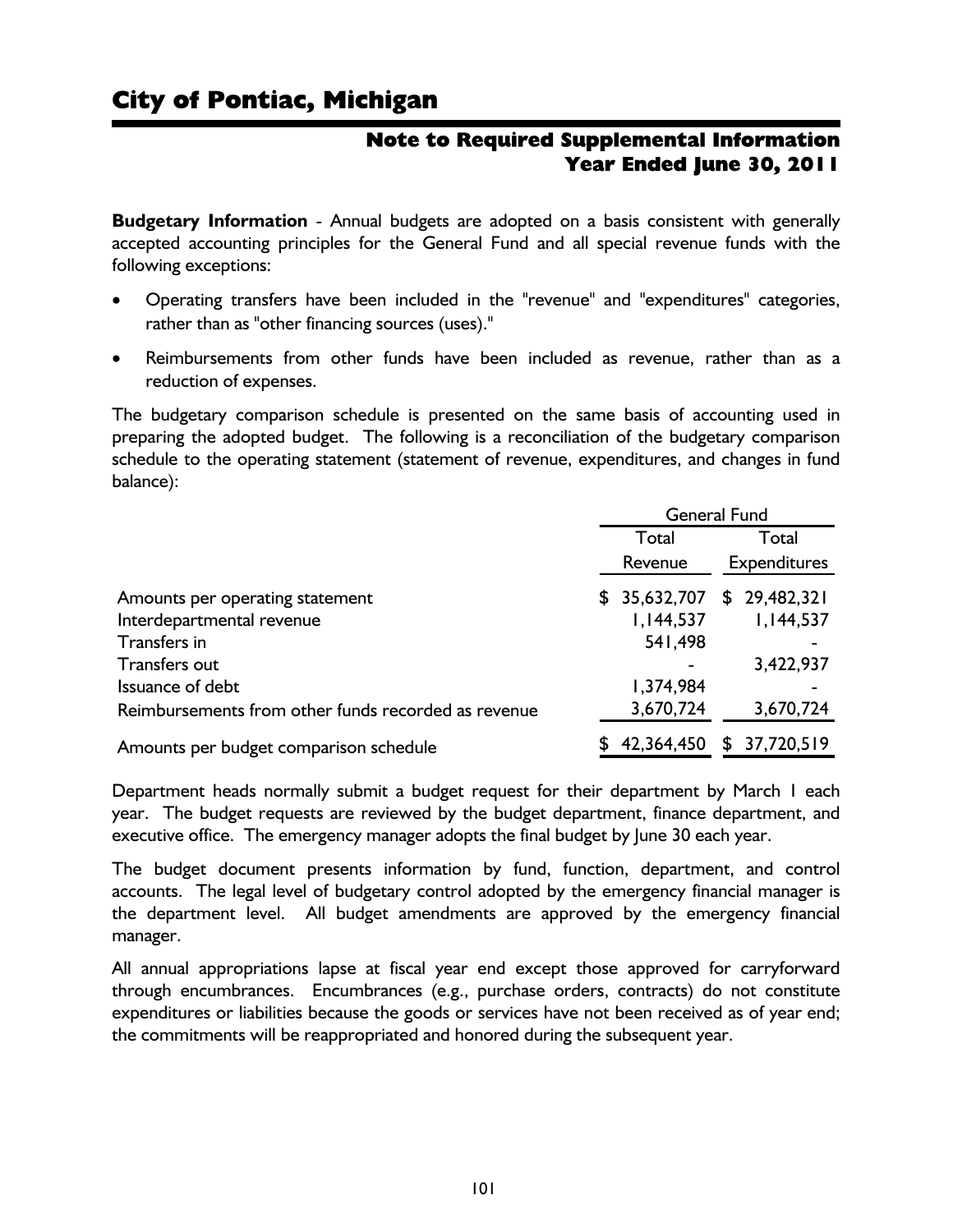## Note to Required Supplemental Information (Continued) Year Ended June 30, 2011

**Excess of Expenditures Over Appropriations in Budgeted Funds** - During the year, the City of Pontiac, Michigan incurred expenditures that were in excess of the amounts budgeted, as follows:

|                                        | <b>Budget</b> | Actual                      | Variance      |  |
|----------------------------------------|---------------|-----------------------------|---------------|--|
| General Fund - General government:     |               |                             |               |  |
| Attorney                               |               | $$1,260,730 \$1,346,572 \$$ | (85, 842)     |  |
| Finance                                | 3,039,188     | 3,338,962                   | (299, 774)    |  |
| General Fund - Retiree fringe benefits | 3,317,164     | 4,744,905                   | (1, 427, 741) |  |
| General Fund - Transfer to other funds | 3,351,800     | 3,422,937                   | (71, 137)     |  |

Attorney costs were over budget due to an increase in usage of outside legal services during the last quarter of the fiscal year.

Finance costs were over budget due to estimated unemployment costs, which were calculated at year end, that were substantially more than the budgeted amount (\$320,775 over budget). This increase is also attributed to additional layoffs during the final quarter of the year. Unemployment costs were recorded in general and special programs during fiscal year 2010.

Retiree fringe benefits were over budget primarily due to retiree medical costs. The City is selfinsured for medical and during the budget process, the City anticipated a substantial reduction in overall costs. The City was over budget on overall medical costs by approximately 18 percent with retiree healthcare costs over budget by \$1,718,726.

Transfers to other funds was over budget due to unbudgeted transfers to several grant funds that had administrative costs in excess of allowable limits.

Most General Fund expenditure departments, especially police and fire, had significant favorable variances. The favorable variances are primarily a result of the non-payment of budgeted pension and VEBA payments as well as a substantial one-time adjustment to the IBNR workers' compensation liability. The favorable variances were not a result of operational savings.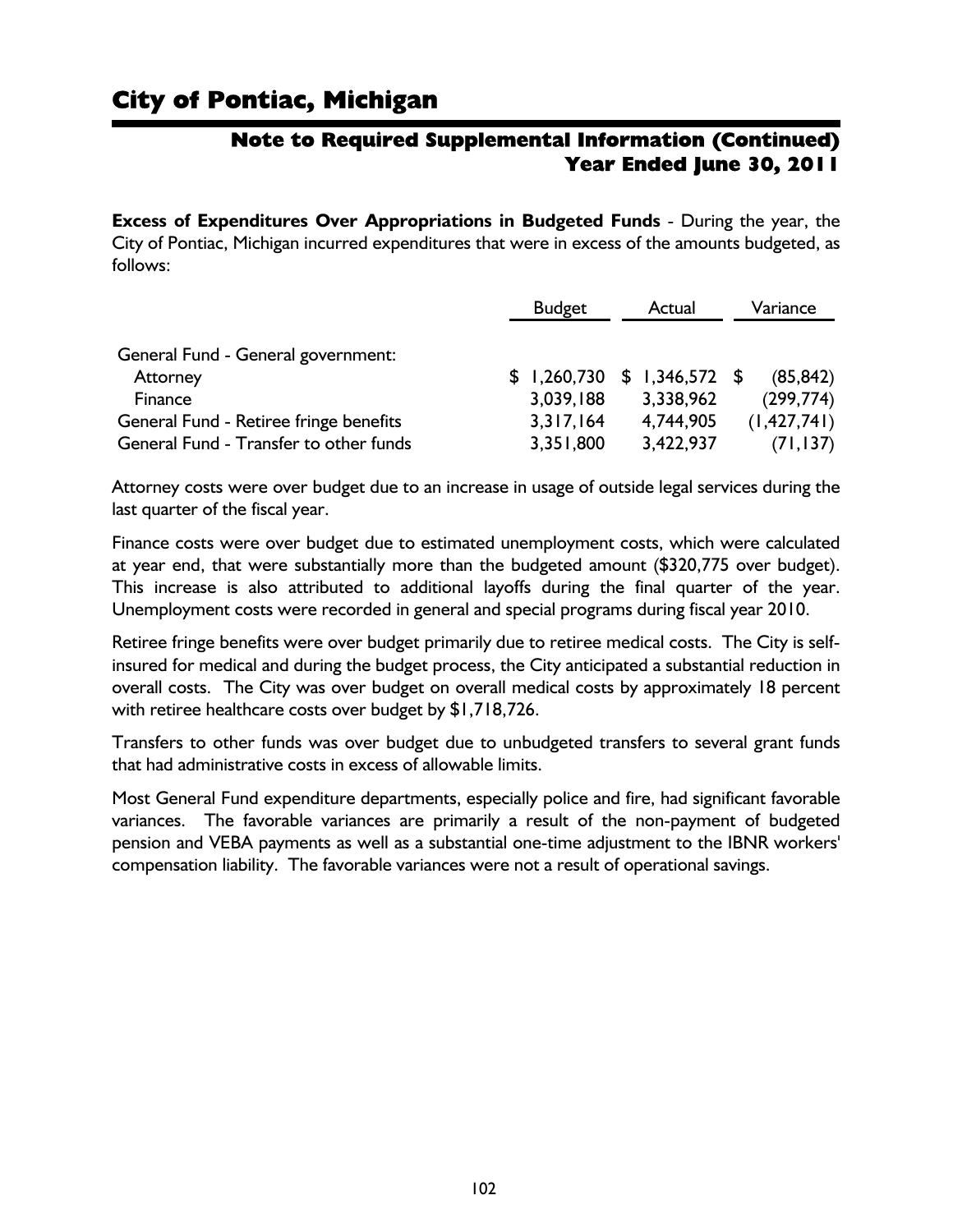# Other Supplemental Information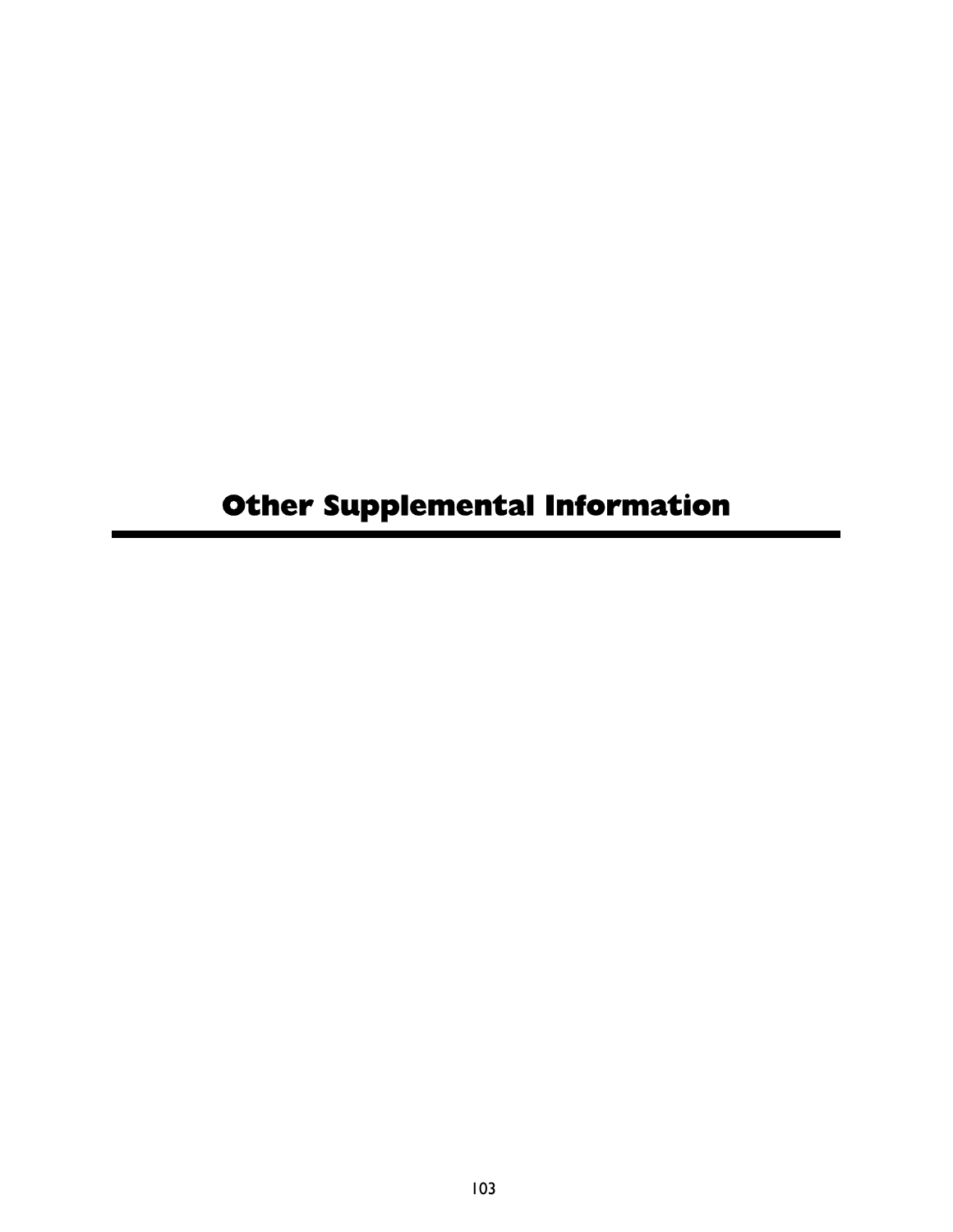## City of Pontiac, Michigan

## Other Supplemental Information Summary Combining Balance Sheet Nonmajor Governmental Fund Types June 30, 2011

|                                      |                  |    |                 |                     | Total<br>Nonmajor |
|--------------------------------------|------------------|----|-----------------|---------------------|-------------------|
|                                      | Special Revenue  |    | Capital Project | <b>Debt Service</b> | Governmental      |
|                                      | Funds            |    | Funds           | Funds               | Funds             |
| <b>Assets</b>                        |                  |    |                 |                     |                   |
| Current assets:                      |                  |    |                 |                     |                   |
| Cash and investments                 | \$<br>7,102,935  | \$ | 3,281,690       | \$                  | \$<br>10,384,625  |
| Receivables:                         |                  |    |                 |                     |                   |
| Property taxes receivable            | 7,747            |    | 3,293           |                     | 11,040            |
| Other receivables                    | 7,459            |    |                 |                     | 7,459             |
| Due from other governmental          |                  |    |                 |                     |                   |
| units                                | 1,668,914        |    | 841,987         |                     | 2,510,901         |
| Due from other funds                 | 225,636          |    |                 |                     | 225,636           |
| Other assets                         | 19,382           |    |                 |                     | 19,382            |
| Restricted cash and cash equivalents | 2,498,255        |    |                 |                     | 2,498,255         |
| Due from other funds - Advances      | 895,000          |    | 1,357,438       |                     | 2,252,438         |
|                                      |                  |    |                 |                     |                   |
| <b>Total assets</b>                  | 12,425,328       | 5  | 5,484,408       |                     | 17,909,736        |
| <b>Liabilities</b>                   |                  |    |                 |                     |                   |
| Accounts payable                     | \$<br>899,675    | \$ | 408,439         | \$                  | \$<br>1,308,114   |
| Due to other governmental units      | 243              |    |                 |                     | 243               |
| Due to other funds                   | 1,832,938        |    | 339,306         |                     | 2,172,244         |
| Deposits                             | 1,670            |    |                 |                     | 1,670             |
| Accrued liabilities and other        | 286,027          |    | 86,582          |                     | 372,609           |
| Deferred revenue                     | 357,012          |    | 845,280         |                     | 1,202,292         |
| <b>Total liabilities</b>             | 3,377,565        |    | 1,679,607       |                     | 5,057,172         |
| <b>Fund Balance (Deficit)</b>        |                  |    |                 |                     |                   |
| Nonspendable                         | 19,382           |    |                 |                     | 19,382            |
| Restricted:                          |                  |    |                 |                     |                   |
| Roads                                | 846,364          |    |                 |                     | 846,364           |
| Police                               | 537,959          |    |                 |                     | 537,959           |
| Landfill postclosure costs           | 2,498,255        |    |                 |                     | 2,498,255         |
| <b>Drains</b>                        | 2,822,734        |    |                 |                     | 2,822,734         |
| Senior activities                    | 1,274,923        |    |                 |                     | 1,274,923         |
| Cable television                     | 1,034,345        |    |                 |                     | 1,034,345         |
| Capital projects                     |                  |    | 4,326,619       |                     | 4,326,619         |
| <b>Committed - Cemetery</b>          | 45,957           |    |                 |                     | 45,957            |
| Unassigned                           | (32, 156)        |    | (521, 818)      |                     | (553, 974)        |
| Total fund balances                  | 9,047,763        |    | 3,804,801       |                     | 12,852,564        |
|                                      |                  |    |                 |                     |                   |
| Total liabilities and fund           |                  |    |                 |                     |                   |
| balances                             | \$<br>12,425,328 | \$ | 5,484,408       | \$                  | \$<br>17,909,736  |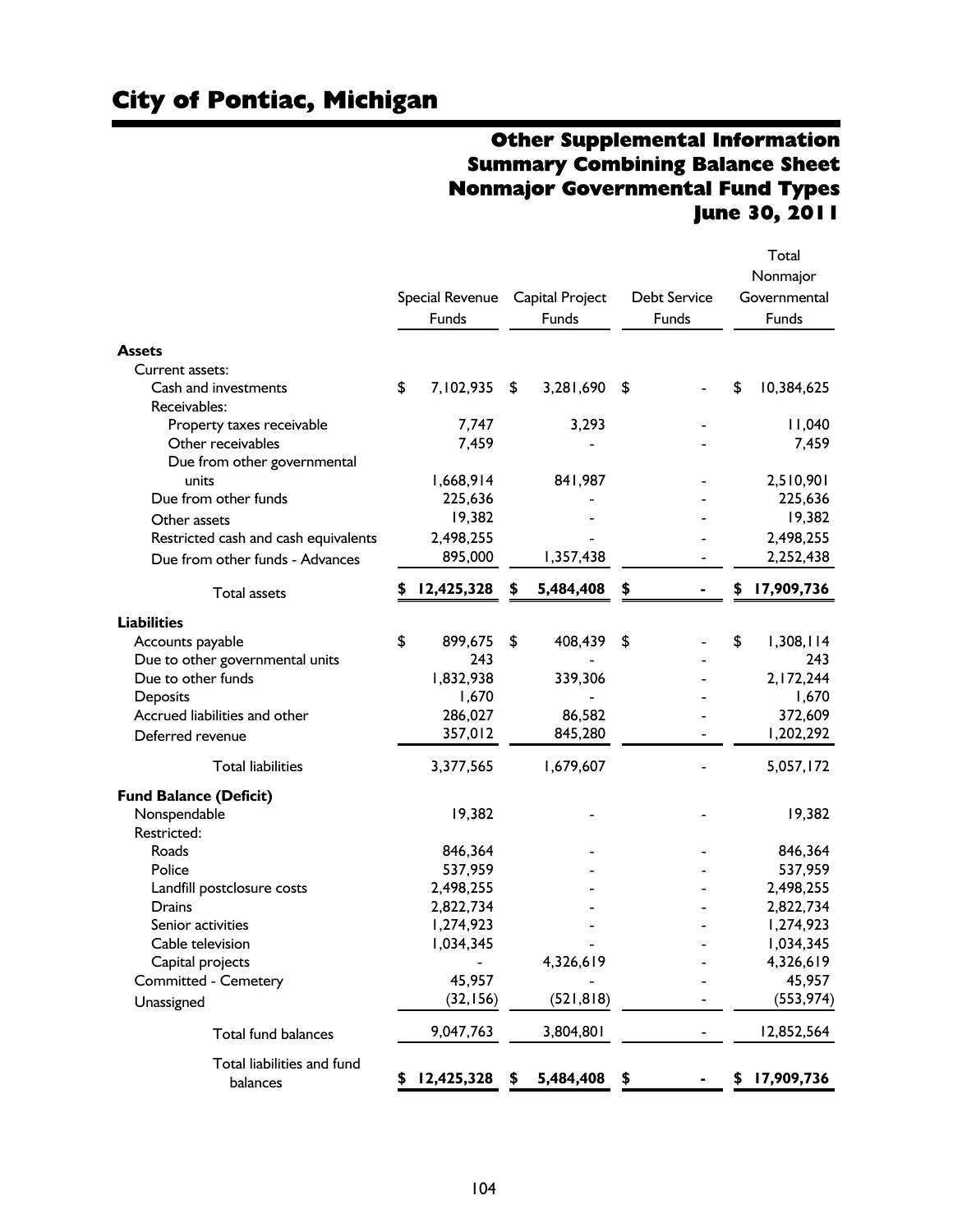## Other Supplemental Information Combining Statement of Revenue, Expenses, and Changes in Fund Balances Nonmajor Governmental Fund Types Year Ended June 30, 2011

|                                                                                                                                 | Special Revenue<br>Funds                                                     | Capital Project<br>Funds                       | Debt Service<br>Funds | Total<br>Nonmajor<br>Governmental<br>Funds                                     |
|---------------------------------------------------------------------------------------------------------------------------------|------------------------------------------------------------------------------|------------------------------------------------|-----------------------|--------------------------------------------------------------------------------|
| Revenue                                                                                                                         |                                                                              |                                                |                       |                                                                                |
| <b>Taxes</b><br>Federal grants<br>State grants<br>Charges for services<br>Fines and forfeitures<br>Investment loss              | \$<br>2,740,527<br>4,010,959<br>5,219,427<br>995,870<br>1,442,277<br>(5,987) | \$<br>1,164,139<br>1,075,002<br>250<br>(4,937) | \$                    | \$<br>3,904,666<br>5,085,961<br>5,219,427<br>996,120<br>1,442,277<br>(10, 924) |
| Contribution from component units<br>Other revenue                                                                              | 29,013<br>277,812                                                            | 148,301                                        | 1,085,372             | 1,114,385<br>426, 113                                                          |
| Total revenue                                                                                                                   | 14,709,898                                                                   | 2,382,755                                      | 1,085,372             | 18,178,025                                                                     |
| <b>Expenditures</b><br>Current:                                                                                                 |                                                                              |                                                |                       |                                                                                |
| General government<br>District court<br>Public safety                                                                           | 8,964<br>3,888,032<br>179,405                                                | 227,798<br>89,046                              |                       | 236,762<br>3,888,032<br>268,451                                                |
| Public works and utilities<br>Commercial and industrial<br>development<br>Community development<br>Community and human services | 9,201,544<br>38,033<br>3,135,196<br>501,935                                  | 2,367,043<br>16,528                            |                       | 11,568,587<br>54,561<br>3,135,196<br>501,935                                   |
| Contribution to component units<br>Debt service                                                                                 | 205,673                                                                      | 5,278,450<br>155,907                           | 1,229,272             | 5,278,450<br>1,590,852                                                         |
| Total expenditures                                                                                                              | 17,158,782                                                                   | 8,134,772                                      | 1,229,272             | 26,522,826                                                                     |
| <b>Excess of Revenue Under</b><br><b>Expenditures</b>                                                                           | (2, 448, 884)                                                                | (5,752,017)                                    | (143,900)             | (8,344,801)                                                                    |
| <b>Other Financing Sources (Uses)</b><br>Issuance of debt<br>Transfers in<br><b>Transfers out</b>                               | 371,739<br>2,721,358<br>(410, 467)                                           | 157,857<br>704,764<br>(881,846)                | 143,900               | 529,596<br>3,570,022<br>(1, 292, 313)                                          |
| Total other financing<br>sources (uses)                                                                                         | 2,682,630                                                                    | (19, 225)                                      | 143,900               | 2,807,305                                                                      |
| <b>Net Change in Fund Balance</b>                                                                                               | 233,746                                                                      | (5, 771, 242)                                  |                       | (5,537,496)                                                                    |
| <b>Net Assets</b> - Beginning of year - As<br>restated (Note 21)                                                                | 8,814,017                                                                    | 9,576,043                                      |                       | 18,390,060                                                                     |
| Net Assets - End of year                                                                                                        | 9,047,763                                                                    | 3,804,801                                      | \$                    | \$<br>12,852,564                                                               |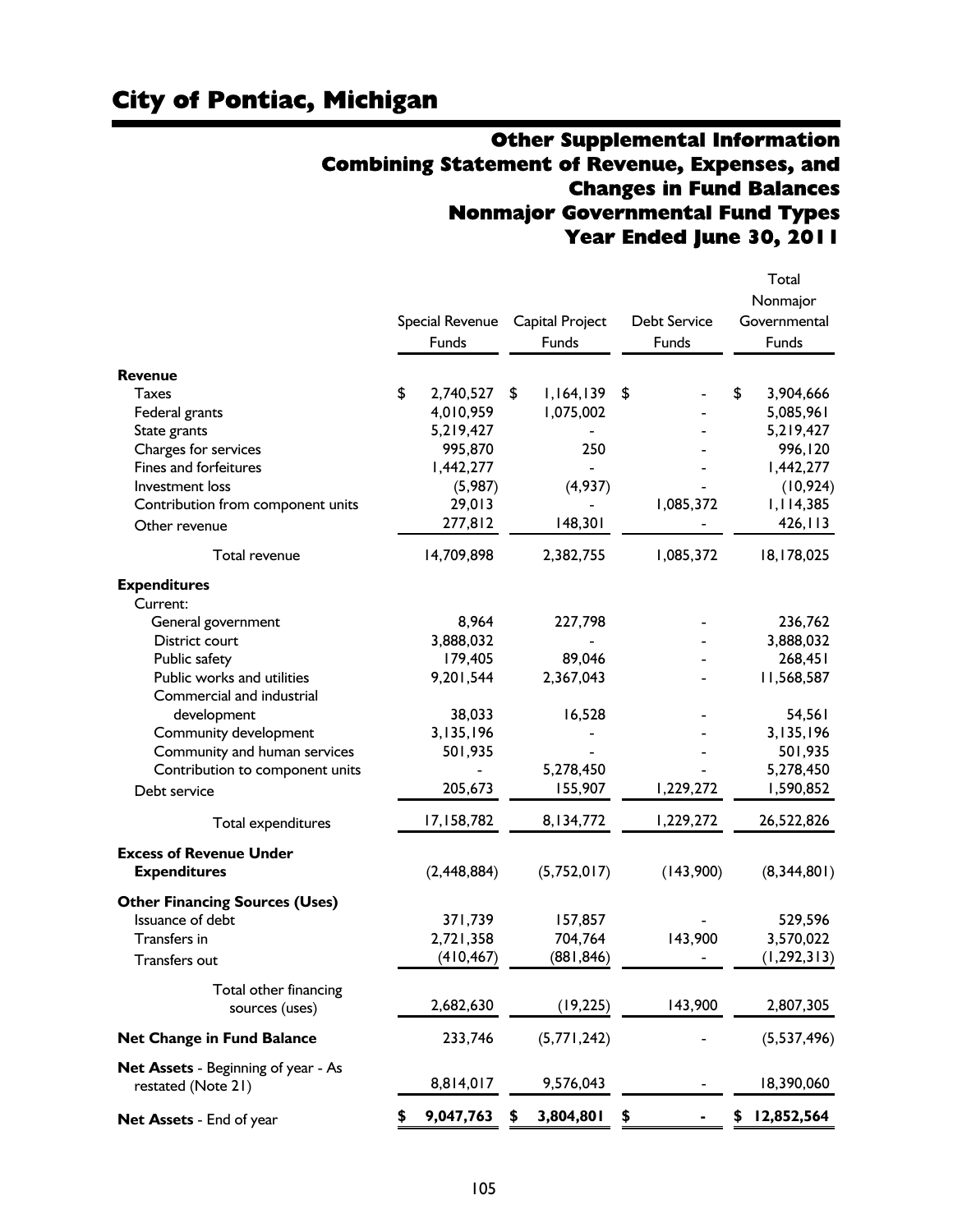| <b>Assets</b>                                     |    | Major Roads              |    | <b>Local Roads</b> | PA-48 Tele-<br>communication<br>Allocation | Sanitation Fund |    | <b>District Court</b> | \$<br>\$<br>\$ | Chapter 20<br>Drain |
|---------------------------------------------------|----|--------------------------|----|--------------------|--------------------------------------------|-----------------|----|-----------------------|----------------|---------------------|
| Cash and investments                              | \$ | 8,590                    | \$ | 42,745             | \$<br>567,129                              | \$<br>693,946   | \$ | 652,325               |                | 2,825,440           |
| Receivables:                                      |    |                          |    |                    |                                            |                 |    |                       |                |                     |
| Property taxes receivable                         |    |                          |    | L,                 |                                            | 6,586           |    |                       |                |                     |
| Other receivables                                 |    | 703                      |    |                    |                                            | 6,756           |    |                       |                |                     |
| Due from other governmental units                 |    | 629,103                  |    | 157,964            |                                            |                 |    |                       |                |                     |
| Due from other funds                              |    | 225,636                  |    |                    |                                            |                 |    |                       |                |                     |
| Due from other funds - Advances                   |    | ÷.                       |    |                    |                                            |                 |    |                       |                |                     |
| Other assets                                      |    | 19,382                   |    |                    |                                            |                 |    |                       |                |                     |
| Restricted cash and cash equivalents              |    | $\overline{\phantom{a}}$ |    |                    |                                            | 2,498,255       |    |                       |                |                     |
| <b>Total assets</b>                               | s  | 883,414                  | ፍ  | 200,709            | \$<br>567,129                              | \$<br>3,205,543 | S  | 652,325               |                | 2,825,440           |
| <b>Liabilities and Fund Balances</b><br>(Deficit) |    |                          |    |                    |                                            |                 |    |                       |                |                     |
| <b>Liabilities</b>                                |    |                          |    |                    |                                            |                 |    |                       |                |                     |
| Accounts payable                                  | \$ | 43,092                   | \$ | 19,642             | \$                                         | \$<br>509,206   | \$ | 177                   |                |                     |
| Due to other governmental units                   |    |                          |    |                    |                                            |                 |    |                       |                |                     |
| Due to other funds                                |    | 622.624                  |    |                    |                                            |                 |    | 580,000               |                |                     |
| Deposits                                          |    |                          |    |                    |                                            |                 |    | 1,670                 |                |                     |
| Accrued liabilities and other                     |    |                          |    |                    |                                            | 182,055         |    | 70,478                |                | 2,706               |
| Deferred revenue                                  |    | 100.148                  |    |                    | ä,                                         | 16.027          |    | $\blacksquare$        |                | ÷                   |
| <b>Total liabilities</b>                          |    | 765,864                  |    | 19,642             |                                            | 707,288         |    | 652,325               |                | 2,706               |
| <b>Fund Balances (Deficit)</b>                    |    |                          |    |                    |                                            |                 |    |                       |                |                     |
| Nonspendable                                      |    | 19,382                   |    |                    |                                            |                 |    |                       |                |                     |
| Restricted:                                       |    |                          |    |                    |                                            |                 |    |                       |                |                     |
| Roads                                             |    | 98,168                   |    | 181,067            | 567,129                                    |                 |    |                       |                |                     |
| Police                                            |    |                          |    |                    |                                            |                 |    |                       |                |                     |
| Landfill postclosure costs                        |    |                          |    |                    |                                            | 2,498,255       |    |                       |                |                     |
| Drains                                            |    |                          |    |                    |                                            |                 |    |                       |                | 2,822,734           |
| Senior activities                                 |    |                          |    |                    |                                            |                 |    |                       |                |                     |
| Cable television                                  |    |                          |    |                    |                                            |                 |    |                       |                |                     |
| Committed - Cemetery                              |    |                          |    |                    |                                            |                 |    |                       |                |                     |
| Unassigned                                        |    |                          |    |                    |                                            |                 |    |                       |                |                     |
| <b>Total fund</b>                                 |    |                          |    |                    |                                            |                 |    |                       |                |                     |
| balances                                          |    |                          |    |                    |                                            |                 |    |                       |                |                     |
| (deficit)                                         |    | 117,550                  |    | 181,067            | 567,129                                    | 2,498,255       |    |                       |                | 2,822,734           |
| Total liabilities and                             |    |                          |    |                    |                                            |                 |    |                       |                |                     |
| fund balances                                     |    |                          |    |                    |                                            |                 |    |                       |                |                     |
| (deficit)                                         | \$ | 883,414                  | \$ | 200,709            | \$<br>567,129                              | \$<br>3,205,543 | \$ | 652,325               |                | \$2,825,440         |

٠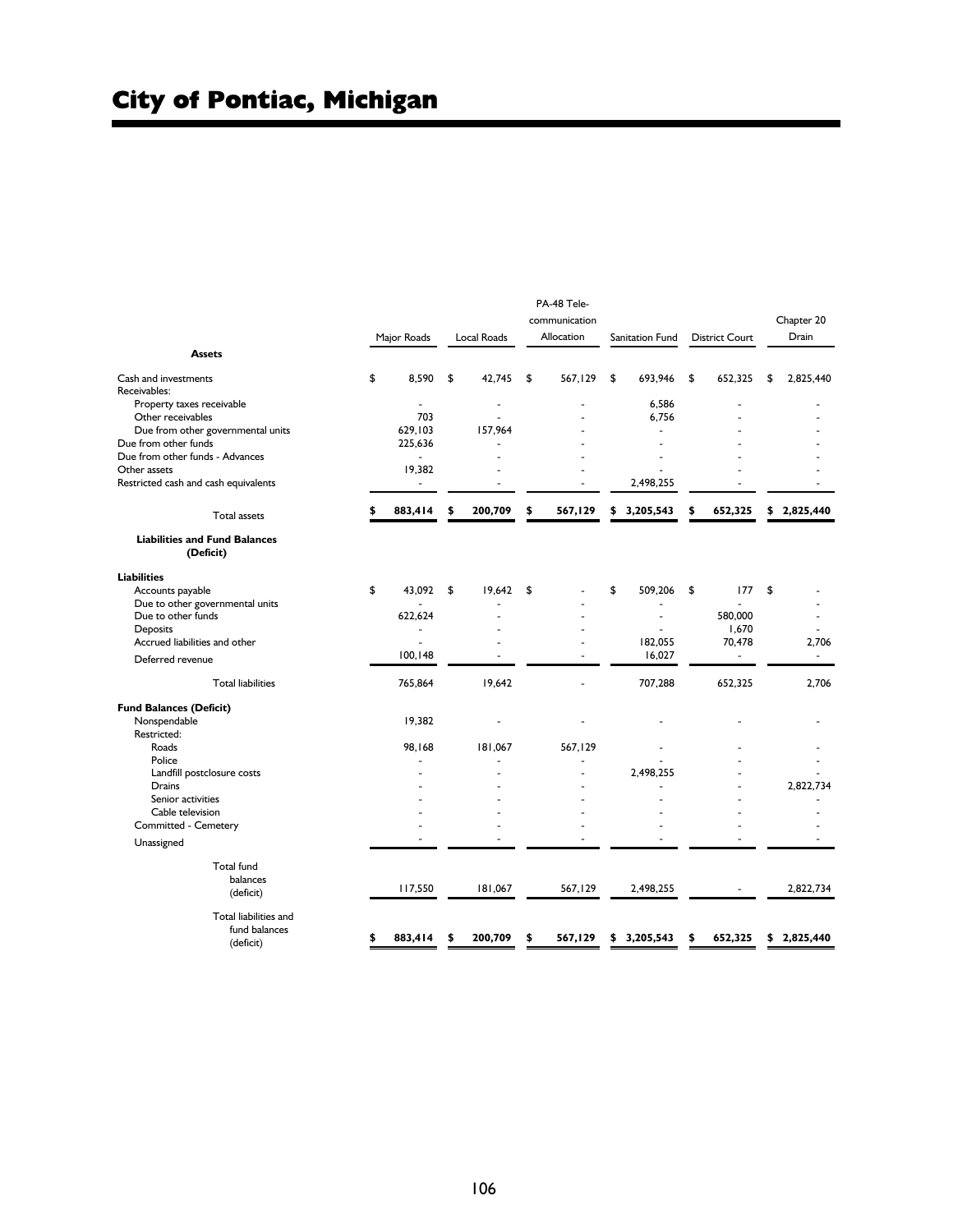## Other Supplemental Information Combining Balance Sheet Nonmajor Special Revenue Funds June 30, 2011

| Phoenix<br>Center Plaza<br>Events | Community<br>Development<br><b>Block Grant</b> | Community<br>Development<br><b>Block Grant -</b><br><b>ARRA</b> | Senior<br><b>Activities</b> |    | <b>HOME</b><br>Investment<br>Partnerships<br>Grant | Drug<br>Enforcement<br>Fund | MDEQ Grant<br><b>Pontiac Creek</b><br>Stormwater<br>Plan | Police Training<br>Grant Act 302 | Cable Fund      |
|-----------------------------------|------------------------------------------------|-----------------------------------------------------------------|-----------------------------|----|----------------------------------------------------|-----------------------------|----------------------------------------------------------|----------------------------------|-----------------|
| \$<br>8,164                       | \$<br>1,615                                    | \$<br>$\overline{\phantom{a}}$                                  | \$<br>1,303,240             | \$ | 860,1                                              | \$<br>502,891               | \$                                                       | \$<br>42,101                     | \$<br>139,436   |
|                                   |                                                | $\overline{\phantom{0}}$                                        | 1.161                       |    |                                                    |                             |                                                          | $\overline{\phantom{0}}$         |                 |
|                                   |                                                |                                                                 |                             |    |                                                    |                             |                                                          |                                  |                 |
|                                   | 247.270                                        | 54.321                                                          |                             |    | 68,075                                             |                             | 32.156                                                   | ٠                                |                 |
|                                   |                                                | $\overline{\phantom{0}}$                                        |                             |    |                                                    |                             |                                                          | ٠                                |                 |
|                                   | $\overline{\phantom{0}}$                       | $\overline{\phantom{0}}$                                        |                             |    | $\overline{\phantom{a}}$                           |                             | $\overline{a}$                                           | ٠                                | 895,000         |
|                                   | $\overline{\phantom{0}}$                       | $\overline{\phantom{0}}$                                        |                             |    | $\overline{\phantom{a}}$                           |                             |                                                          | $\overline{\phantom{a}}$         |                 |
|                                   |                                                |                                                                 |                             |    |                                                    |                             |                                                          | -                                |                 |
| \$<br>8,164                       | \$<br>248,885                                  | \$<br>54,321                                                    | \$<br>1,304,401             | S  | 69,143                                             | \$<br>502,891               | \$<br>32,156                                             | 42,101                           | \$<br>1,034,436 |

| \$<br>8,164 | \$<br>17,193             | \$           | \$<br>4,617     | \$<br>40,000 | \$<br>7,033   | \$           | \$           | \$<br>91    |
|-------------|--------------------------|--------------|-----------------|--------------|---------------|--------------|--------------|-------------|
|             | $\sim$<br>228,837        | 54,321       |                 | 29,000       |               | 32,156       |              |             |
|             | $\overline{\phantom{a}}$ |              |                 | $\sim$       |               |              |              |             |
|             | 2,855<br>$\sim$          |              | 23,700<br>1,161 | 43<br>$\sim$ |               | 32,156       |              |             |
|             |                          |              |                 |              |               |              |              |             |
| 8,164       | 248,885                  | 54,321       | 29,478          | 69,143       | 7,033         | 64,312       |              | 91          |
|             |                          |              |                 |              |               |              |              |             |
|             |                          |              |                 |              |               |              |              |             |
|             |                          |              |                 |              |               |              |              |             |
|             |                          |              |                 |              | 495,858       |              | 42,101       |             |
|             |                          |              |                 |              |               |              |              |             |
|             |                          |              |                 |              |               |              |              |             |
|             |                          |              | 1,274,923       |              |               |              |              |             |
|             |                          |              |                 |              |               |              |              | 1,034,345   |
|             |                          |              |                 |              |               | (32, 156)    |              |             |
|             |                          |              |                 |              |               |              |              |             |
|             |                          |              | 1,274,923       |              | 495,858       | (32, 156)    | 42,101       | 1,034,345   |
|             |                          |              |                 |              |               |              |              |             |
| \$<br>8,164 | \$<br>248,885            | \$<br>54,321 | \$1,304,401     | \$<br>69,143 | \$<br>502,891 | \$<br>32,156 | \$<br>42,101 | \$1,034,436 |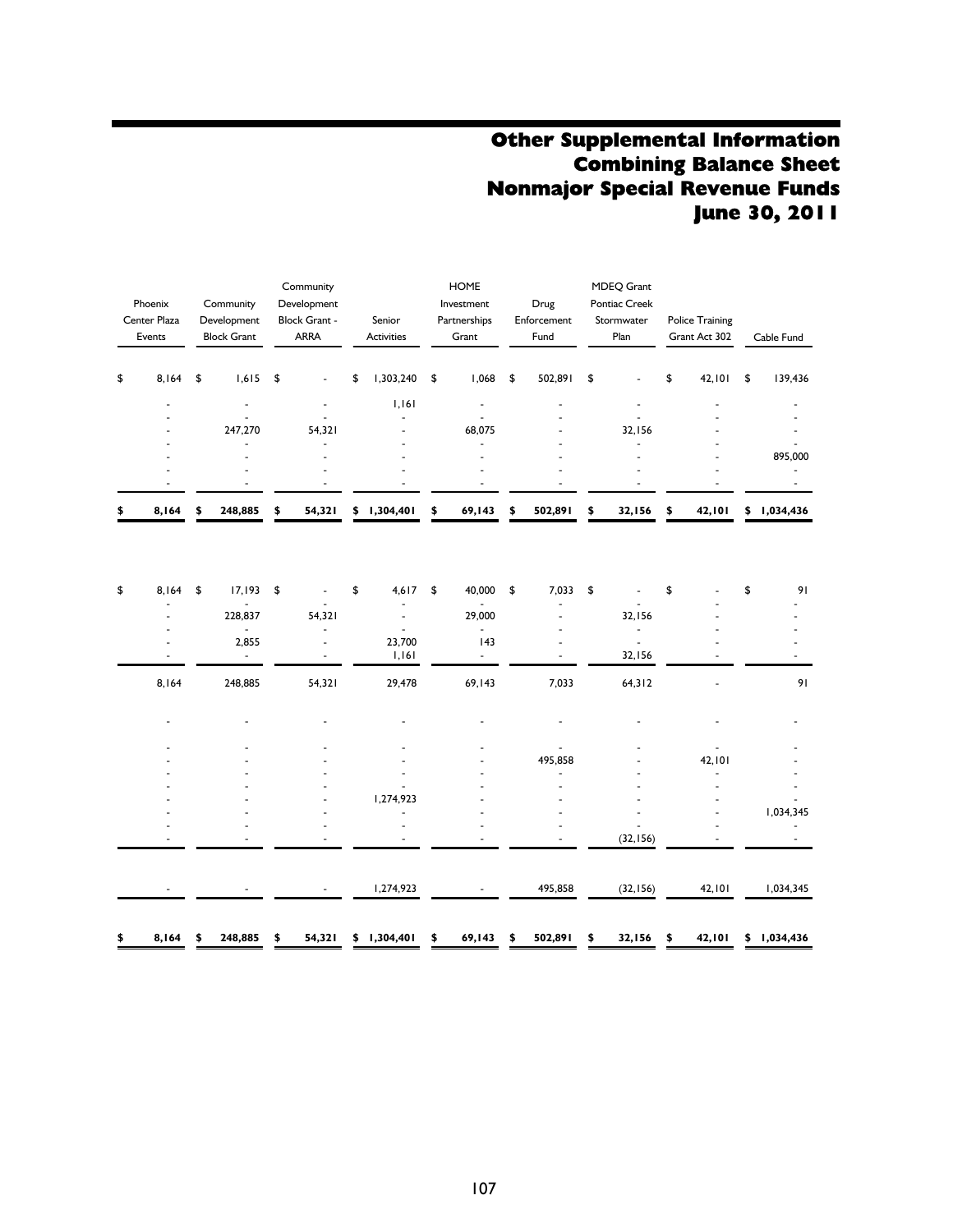## Other Supplemental Information Combining Balance Sheet (Continued) Nonmajor Special Revenue Funds June 30, 2011

|                                                         | Neighborhood<br>Stabilization | Homeless<br>Shelter | Blight<br>Demolition<br>Grant | Energy<br>Efficiency and<br>Conservation | <b>COPS Hiring</b><br>Recovery | Cemetery<br>Fund         | Total                  |
|---------------------------------------------------------|-------------------------------|---------------------|-------------------------------|------------------------------------------|--------------------------------|--------------------------|------------------------|
| <b>Assets</b>                                           |                               |                     |                               |                                          |                                |                          |                        |
| Cash and investments<br>Receivables:                    | \$<br>15.844                  | \$<br>2.813         | \$<br>207,520                 | \$                                       | \$                             | \$<br>88.068             | \$<br>7,102,935        |
| Property taxes receivable<br>Other receivables          |                               | $\blacksquare$      |                               |                                          |                                |                          | 7.747<br>7,459         |
| Due from other governmental units                       | 387.095                       | 92.930              |                               |                                          |                                |                          | 1,668,914              |
| Due from other funds<br>Due from other funds - Advances |                               |                     |                               |                                          |                                |                          | 225,636<br>895,000     |
| Other assets                                            |                               |                     |                               |                                          |                                |                          | 19,382<br>2,498,255    |
| Restricted cash and cash equivalents                    |                               |                     |                               |                                          |                                |                          |                        |
| <b>Total assets</b>                                     | \$<br>402,939                 | \$<br>95,743        | \$<br>207,520                 | \$                                       | \$                             | \$<br>88,068             | \$<br>12,425,328       |
| <b>Liabilities and Fund Balances</b><br>(Deficit)       |                               |                     |                               |                                          |                                |                          |                        |
| <b>Liabilities</b>                                      |                               |                     |                               |                                          |                                |                          |                        |
| Accounts payable                                        | \$<br>160,928                 | \$<br>49,743        | \$                            | \$                                       | \$                             | \$<br>39,789             | \$<br>899,675          |
| Due to other governmental units                         |                               |                     |                               |                                          |                                | 243                      | 243<br>1.832.938       |
| Due to other funds<br>Deposits                          | 240,000<br>٠                  | 46,000              |                               |                                          |                                | $\blacksquare$           | 1.670                  |
| Accrued liabilities and other                           | 2,011                         |                     |                               |                                          |                                | 2,079                    | 286,027                |
| Deferred revenue                                        | ۰                             |                     | 207,520                       |                                          |                                | $\overline{\phantom{a}}$ | 357,012                |
| <b>Total liabilities</b>                                | 402,939                       | 95,743              | 207,520                       |                                          |                                | 42, 111                  | 3,377,565              |
| <b>Fund Balances (Deficit)</b>                          |                               |                     |                               |                                          |                                |                          |                        |
| Nonspendable<br>Restricted:                             |                               |                     |                               |                                          |                                |                          | 19.382                 |
| Roads                                                   |                               |                     |                               |                                          |                                |                          | 846.364                |
| Police                                                  |                               |                     |                               |                                          |                                |                          | 537,959                |
| Landfill postclosure costs<br>Drains                    |                               |                     |                               |                                          |                                |                          | 2.498.255<br>2,822,734 |
| Senior activities                                       |                               |                     |                               |                                          |                                |                          | 1,274,923              |
| Cable television                                        |                               |                     |                               |                                          |                                |                          | 1,034,345              |
| Committed - Cemetery                                    |                               |                     |                               |                                          |                                | 45.957                   | 45,957                 |
| Unassigned                                              |                               |                     |                               |                                          |                                | ٠                        | (32, 156)              |
| <b>Total fund</b><br>balances                           |                               |                     |                               |                                          |                                |                          |                        |
| (deficit)                                               |                               |                     |                               |                                          |                                | 45,957                   | 9,047,763              |
| Total liabilities and<br>fund balances<br>(deficit)     | \$<br>402,939                 | \$<br>95,743        | \$<br>207,520                 | \$                                       | \$                             | \$<br>88,068             | \$<br>12,425,328       |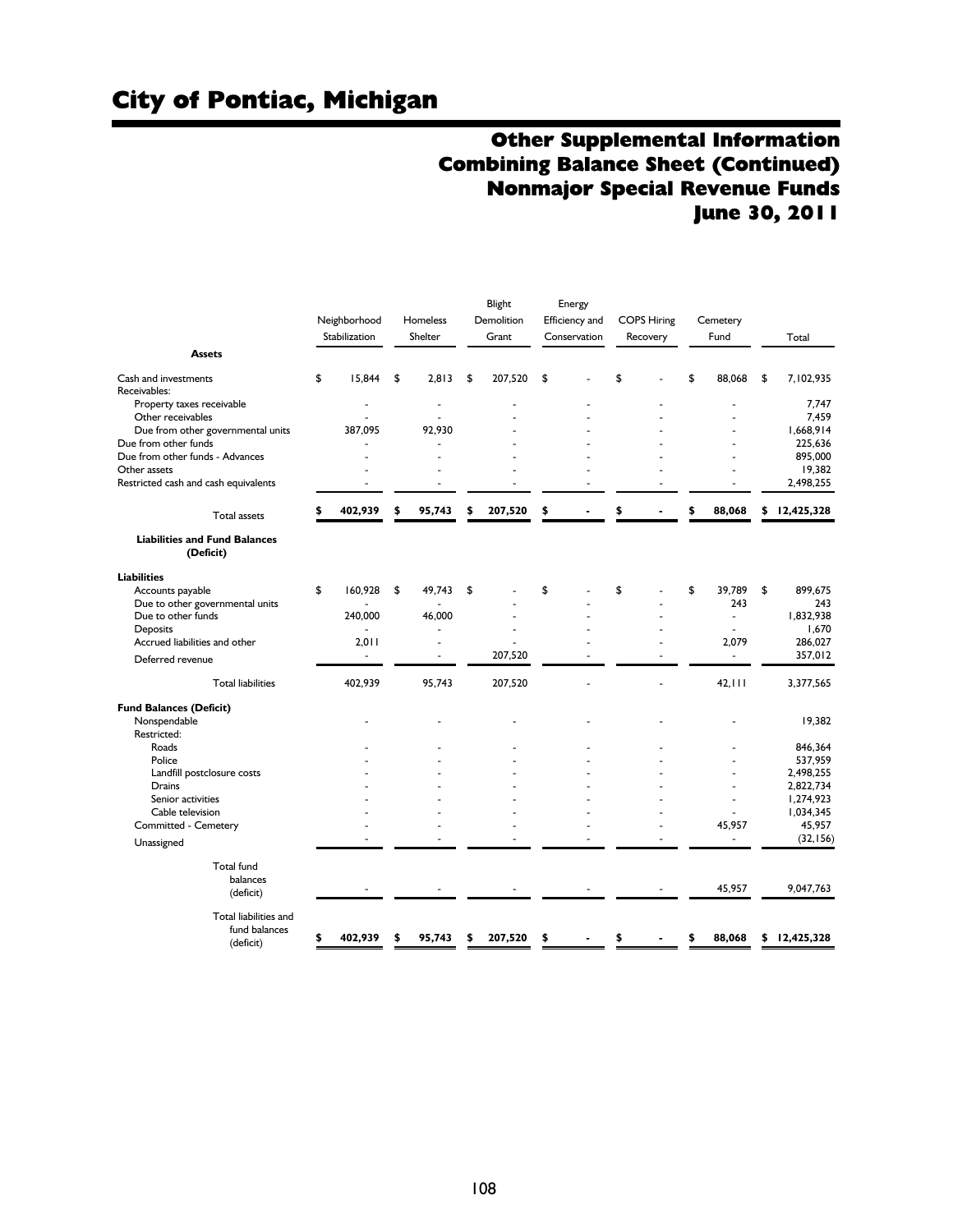|                                        | Major Roads  | <b>Local Roads</b> | PA-48 Tele-<br>communication<br>Allocation | Sanitation Fund | <b>District Court</b> | Chapter 20<br>Drain |
|----------------------------------------|--------------|--------------------|--------------------------------------------|-----------------|-----------------------|---------------------|
| Revenue                                |              |                    |                                            |                 |                       |                     |
| <b>Taxes</b>                           | \$           | \$                 | \$                                         | \$<br>2,318,671 | \$                    | \$<br>(4, 253)      |
| Federal grants                         | 154.109      |                    |                                            |                 |                       |                     |
| State grants                           | 3,644,189    | 979,034            | 198,767                                    |                 |                       |                     |
| Charges for services                   |              |                    |                                            | 804,453         |                       |                     |
| Fines and forfeitures                  |              |                    |                                            |                 | 1,442,277             |                     |
| Investment income (loss)               | 1,199        | 533                | (368)                                      | (3,874)         | 759                   | (1,759)             |
| Contribution from component units      |              |                    |                                            |                 |                       |                     |
| Other revenue                          | 24,194       |                    | ä,                                         |                 | 8,318                 | ÷.                  |
| Total revenue                          | 3,823,691    | 979,567            | 198,399                                    | 3,119,250       | 1,451,354             | (6, 012)            |
| <b>Expenditures</b>                    |              |                    |                                            |                 |                       |                     |
| Current:                               |              |                    |                                            |                 |                       |                     |
| General government                     |              |                    |                                            |                 |                       |                     |
| District court                         |              |                    |                                            |                 | 3.888.032             |                     |
| Public safety                          |              |                    |                                            |                 |                       |                     |
| Public works and utilities             | 3,227,285    | 1,023,740          | 159.064                                    | 3,869,000       |                       | 18.856              |
| Commercial and industrial              |              |                    |                                            |                 |                       |                     |
| development                            |              |                    |                                            |                 |                       |                     |
| Community development                  |              |                    |                                            |                 |                       |                     |
| Community and human services           |              |                    |                                            |                 |                       |                     |
| Debt service                           | 205.673      |                    |                                            |                 |                       |                     |
| Total expenditures                     | 3,432,958    | 1,023,740          | 159,064                                    | 3,869,000       | 3,888,032             | 18,856              |
| <b>Excess of Revenue Over (Under)</b>  |              |                    |                                            |                 |                       |                     |
| <b>Expenditures</b>                    | 390,733      | (44, 173)          | 39,335                                     | (749, 750)      | (2, 436, 678)         | (24, 868)           |
| <b>Other Financing Sources (Uses)</b>  |              |                    |                                            |                 |                       |                     |
| Issuance of debt                       |              |                    |                                            | 315,725         |                       |                     |
| Transfers in                           |              | 80.038             |                                            | 19,604          | 2,478,566             |                     |
| Transfers out                          | (273, 889)   | (76, 690)          |                                            | ÷               | (41, 888)             |                     |
| Total other financing                  |              |                    |                                            |                 |                       |                     |
| (uses) sources                         | (273, 889)   | 3,348              |                                            | 335,329         | 2,436,678             |                     |
| <b>Net Change in Fund Balances</b>     | 116,844      | (40, 825)          | 39,335                                     | (414, 421)      |                       | (24, 868)           |
| Fund Balances (Deficit) - Beginning of | 706          | 221,892            | 527,794                                    | 2,912,676       |                       | 2,847,602           |
| year - As restated                     |              |                    |                                            |                 |                       |                     |
| Fund Balances (Deficit) - End of year  | 117,550<br>S | 181,067<br>S       | 567,129<br>\$                              | 2,498,255<br>s  | S                     | 2,822,734<br>\$     |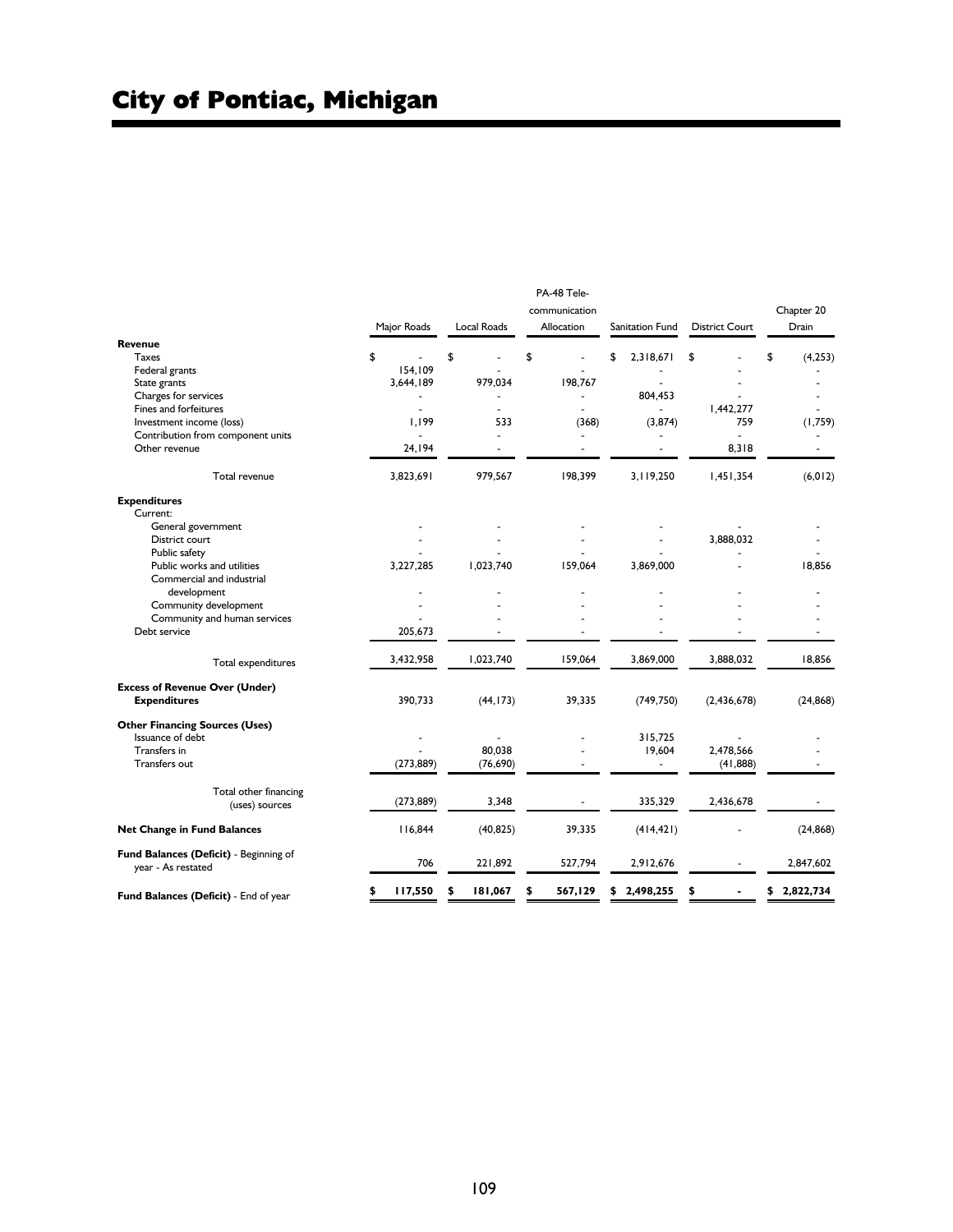## Other Supplemental Information Combining Statement of Revenue, Expenditures, and Changes in Fund Balances Nonmajor Special Revenue Funds Year Ended June 30, 2011

| Phoenix<br>Center Plaza<br>Events | Community<br>Development<br><b>Block Grant</b> | Community<br>Development<br><b>Block Grant -</b><br><b>ARRA</b> | Senior<br>Activities            | <b>HOME</b><br>Investment<br>Partnerships<br>Grant | Drug<br>Enforcement<br>Fund       | MDEQ Grant<br>Pontiac Creek<br>Stormwater<br>Plan | <b>Police Training</b><br>Grant Act 302 | Cable Fund     |
|-----------------------------------|------------------------------------------------|-----------------------------------------------------------------|---------------------------------|----------------------------------------------------|-----------------------------------|---------------------------------------------------|-----------------------------------------|----------------|
| \$                                | \$<br>1,520,118                                | \$<br>303,449                                                   | 426,109<br>\$<br>$\overline{a}$ | \$<br>171,298                                      | \$<br>9,518                       | \$                                                | \$                                      | \$             |
|                                   |                                                |                                                                 | 10,553                          | L.                                                 | 188,103                           | 23,654                                            |                                         |                |
|                                   |                                                |                                                                 |                                 |                                                    | $\omega$                          |                                                   |                                         |                |
| 29,013                            |                                                |                                                                 | (1, 482)                        |                                                    | (439)<br>$\overline{\phantom{a}}$ |                                                   | (79)                                    | $\overline{7}$ |
| 9,000                             |                                                |                                                                 | 470                             |                                                    | $\blacksquare$                    |                                                   | ÷,                                      | 148,592        |
| 38,013                            | 1,520,118                                      | 303,449                                                         | 435,650                         | 171,298                                            | 197,182                           | 23,654                                            | (79)                                    | 148,599        |
|                                   |                                                |                                                                 |                                 |                                                    | ÷,                                |                                                   |                                         | 8,964          |
|                                   |                                                |                                                                 |                                 |                                                    | 83,104                            |                                                   | 25,427                                  |                |
|                                   |                                                |                                                                 |                                 |                                                    |                                   | 25,975                                            |                                         |                |
| 38,033                            |                                                |                                                                 |                                 |                                                    |                                   |                                                   |                                         |                |
| ÷,                                | 1,040,024                                      | 303,449                                                         |                                 | 165,922                                            |                                   |                                                   |                                         |                |
|                                   |                                                |                                                                 | 287,080                         | ÷,<br>$\overline{\phantom{a}}$                     |                                   |                                                   |                                         |                |
| 38,033                            | 1,040,024                                      | 303,449                                                         | 287,080                         | 165,922                                            | 83,104                            | 25,975                                            | 25,427                                  | 8,964          |
| (20)                              | 480,094                                        |                                                                 | 148,570                         | 5,376                                              | 114,078                           | (2, 321)                                          | (25, 506)                               | 139,635        |
|                                   |                                                |                                                                 | 56,014                          |                                                    |                                   |                                                   |                                         |                |
|                                   | 84,542<br>$\overline{\phantom{a}}$             | ٠                                                               | 1,990<br>۰.                     | 57<br>$\sim$                                       |                                   | 4,230<br>(18,000)                                 |                                         |                |
|                                   | 84,542                                         |                                                                 | 58,004                          | 57                                                 |                                   | (13,770)                                          |                                         |                |
| (20)                              | 564,636                                        |                                                                 | 206,574                         | 5,433                                              | 114,078                           | (16,091)                                          | (25, 506)                               | 139,635        |
| 20                                | (564, 636)                                     |                                                                 | 1,068,349                       | (5, 433)                                           | 381,780                           | (16,065)                                          | 67,607                                  | 894,710        |
| \$                                | \$                                             | \$<br>$\blacksquare$                                            | \$1,274,923                     | \$                                                 | 495,858                           | (32, 156)                                         | 42,101<br>\$                            | \$1,034,345    |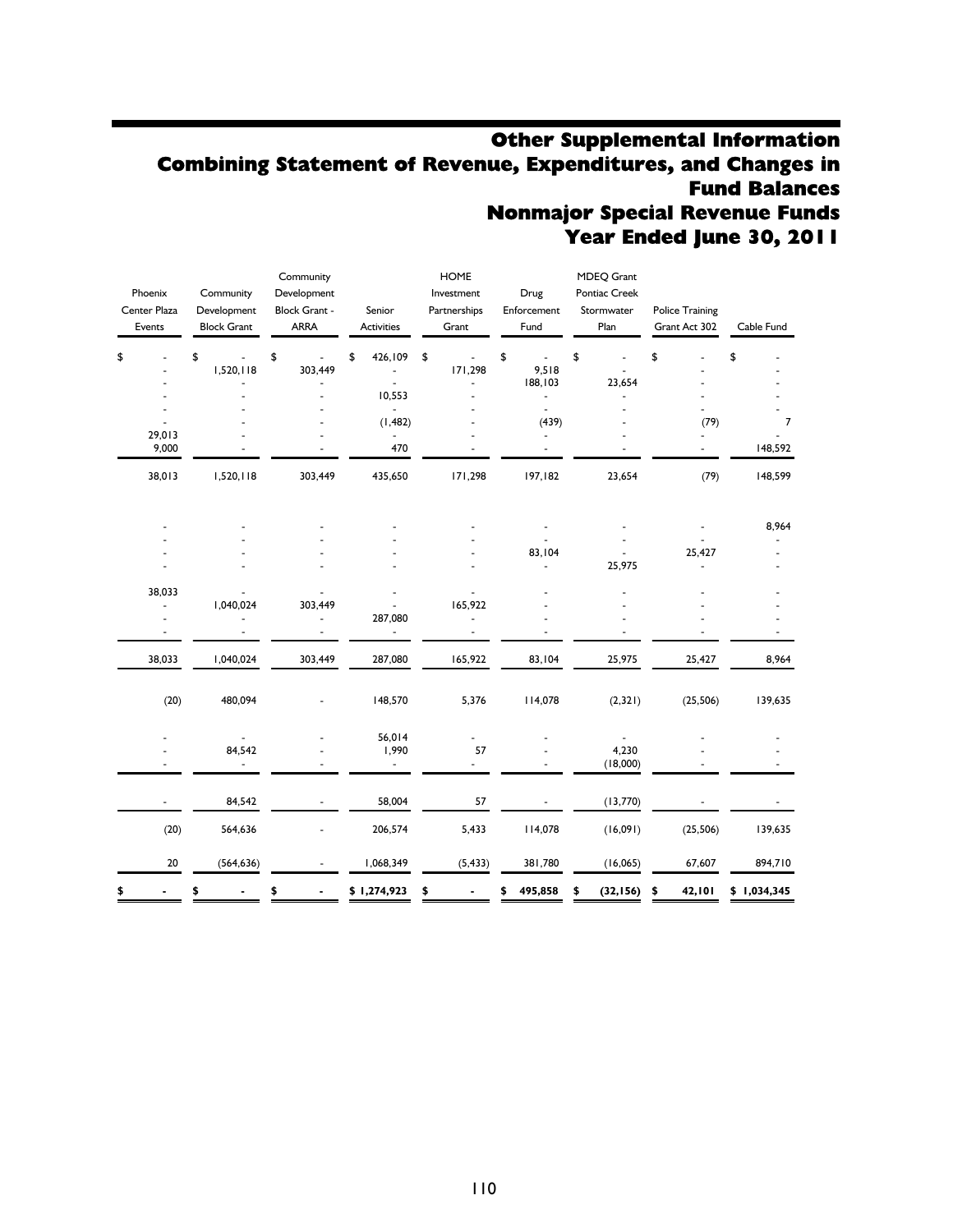## Other Supplemental Information Combining Statement of Revenue, Expenditures, and Changes in Fund Balances (Continued) Nonmajor Special Revenue Funds Year Ended June 30, 2011

|                                                                                                                   | Neighborhood<br>Stabilization | Homeless<br>Shelter | Blight<br>Demolition<br>Grant | Energy<br>Efficiency and<br>Conservation | <b>COPS Hiring</b><br>Recovery | Cemetery<br>Fund | Total                                      |
|-------------------------------------------------------------------------------------------------------------------|-------------------------------|---------------------|-------------------------------|------------------------------------------|--------------------------------|------------------|--------------------------------------------|
| Revenue<br><b>Taxes</b><br>Federal grants<br>State grants                                                         | \$<br>1.403.557               | \$<br>247.514       | \$<br>185,680                 | \$<br>130,522                            | \$<br>70.874                   | \$<br>÷.         | \$<br>2.740.527<br>4.010.959<br>5,219,427  |
| Charges for services<br>Fines and forfeitures<br>Investment income (loss)<br>Contribution from component units    |                               |                     |                               |                                          |                                | 180,864<br>(484) | 995,870<br>1,442,277<br>(5,987)<br>29,013  |
| Other revenue                                                                                                     |                               |                     |                               |                                          |                                | 87,238           | 277,812                                    |
| Total revenue                                                                                                     | 1,403,557                     | 247,514             | 185,680                       | 130,522                                  | 70,874                         | 267,618          | 14,709,898                                 |
| <b>Expenditures</b><br>Current:                                                                                   |                               |                     |                               |                                          |                                |                  |                                            |
| General government<br>District court<br>Public safety<br>Public works and utilities                               |                               |                     |                               | 130,522                                  | 70.874                         | 747,102          | 8.964<br>3.888.032<br>179,405<br>9,201,544 |
| Commercial and industrial<br>development<br>Community development<br>Community and human services<br>Debt service | 1,440,121                     | 214,855             | 185.680                       |                                          |                                |                  | 38,033<br>3,135,196<br>501,935<br>205,673  |
| Total expenditures                                                                                                | 1,440,121                     | 214,855             | 185,680                       | 130,522                                  | 70,874                         | 747,102          | 17,158,782                                 |
| <b>Excess of Revenue Over (Under)</b><br><b>Expenditures</b>                                                      | (36, 564)                     | 32,659              |                               |                                          |                                | (479, 484)       | (2, 448, 884)                              |
| <b>Other Financing Sources (Uses)</b><br>Issuance of debt<br>Transfers in<br>Transfers out                        | 45,338                        |                     |                               |                                          |                                | 6,993<br>÷.      | 371,739<br>2,721,358<br>(410, 467)         |
| Total other financing<br>(uses) sources                                                                           | 45,338                        |                     |                               |                                          |                                | 6,993            | 2,682,630                                  |
| <b>Net Change in Fund Balances</b>                                                                                | 8,774                         | 32,659              |                               |                                          |                                | (472, 491)       | 233,746                                    |
| Fund Balances (Deficit) - Beginning of<br>year - As restated                                                      | (8,774)                       | (32, 659)           |                               |                                          |                                | 518,448          | 8,814,017                                  |
| Fund Balances (Deficit) - End of year                                                                             |                               | \$                  | \$                            | \$                                       | \$                             | \$<br>45,957     | \$9,047,763                                |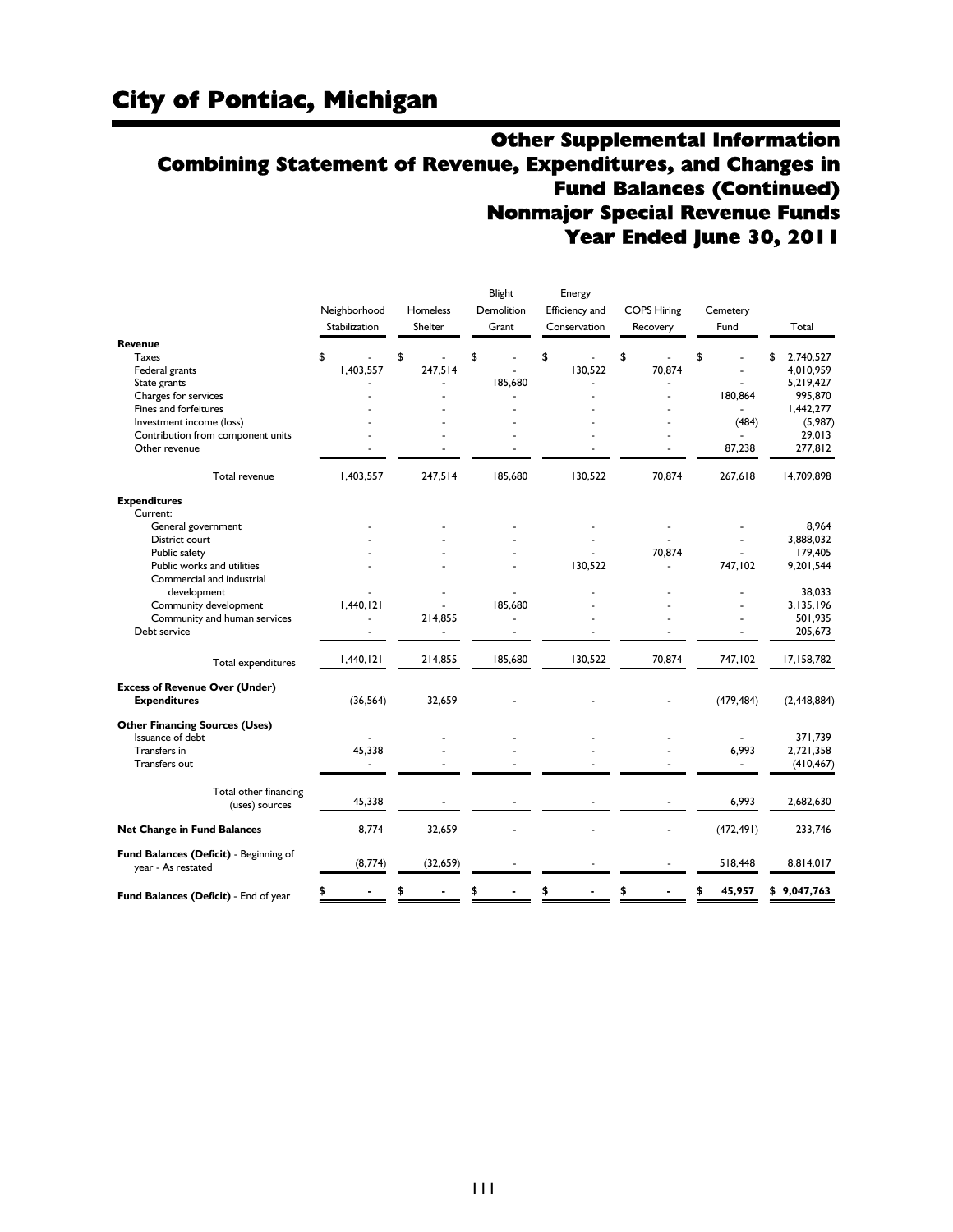| <b>Assets</b>                                                                                                     |    | Capital<br>Improvement    | <b>CVC</b> Infrastructure<br>Improvements |     | Pontiac Woods<br>Development |    | Phoenix Plaza<br>Renovations | Oakland<br>Plaza<br>Construction |
|-------------------------------------------------------------------------------------------------------------------|----|---------------------------|-------------------------------------------|-----|------------------------------|----|------------------------------|----------------------------------|
| Cash and investments<br>Receivables:                                                                              | \$ | 2,195,270                 | \$<br>621,888                             | -\$ | 111,506                      | \$ | 197,004                      | \$                               |
| Property taxes receivable<br>Due from other governmental units                                                    |    | 3,293                     |                                           |     |                              |    |                              |                                  |
| Due from other funds - Advances                                                                                   |    | 1,357,438                 |                                           |     |                              |    |                              |                                  |
| <b>Total assets</b>                                                                                               |    | 3,556,001                 | \$<br>621,888                             | \$  | 111,506                      | \$ | 197,004                      | \$                               |
| <b>Liabilities and Fund Balances (Deficit)</b>                                                                    |    |                           |                                           |     |                              |    |                              |                                  |
| <b>Liabilities</b><br>Accounts payable<br>Due to other funds<br>Accrued liabilities and other<br>Deferred revenue | \$ | 28,923<br>86,582<br>3,293 | \$                                        | \$  |                              | \$ | 197,004                      | \$                               |
| <b>Total liabilities</b>                                                                                          |    | 118,798                   |                                           |     |                              |    | 197,004                      |                                  |
| <b>Fund Balances (Deficit)</b><br>Restricted - Capital projects<br>Unassigned                                     |    | 3,437,203                 | 621,888                                   |     | 111,506                      |    |                              |                                  |
| Total fund balances<br>(deficit)                                                                                  |    | 3,437,203                 | 621,888                                   |     | 111,506                      |    |                              |                                  |
| Total liabilities and fund<br>balances (deficit)                                                                  | 5  | 3,556,001                 | \$<br>621,888                             | s   | 111,506                      | s  | 197,004                      | \$                               |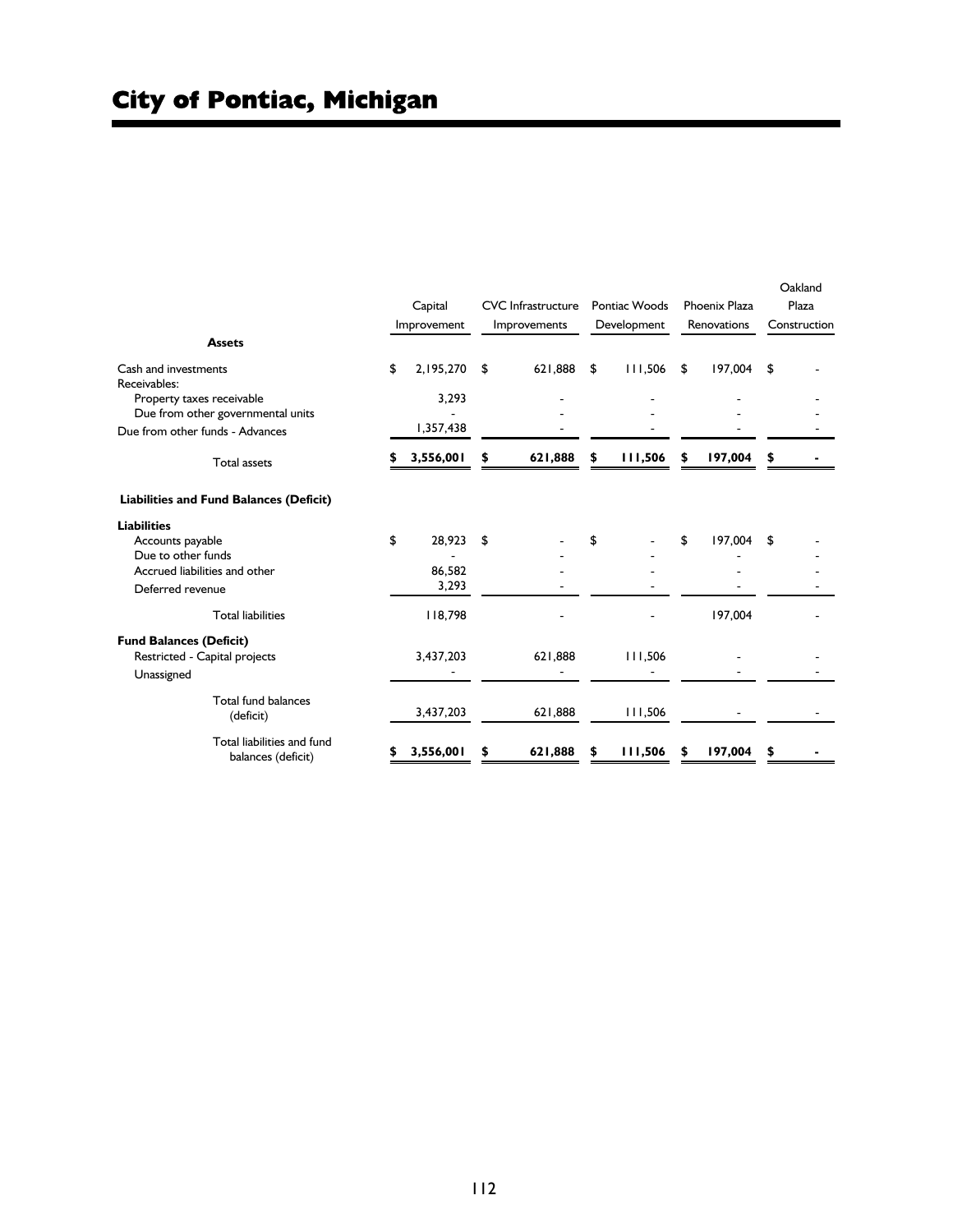## Other Supplemental Information Combining Balance Sheet Nonmajor Capital Projects Funds June 30, 2011

|    | Strand<br>Theater  | ML King                                        | <b>Clinton River</b><br>Linear Park           |                                                            |
|----|--------------------|------------------------------------------------|-----------------------------------------------|------------------------------------------------------------|
|    | Project            | Construction                                   | Trail                                         | Total                                                      |
|    |                    |                                                |                                               |                                                            |
| \$ | 156,022            | \$                                             | \$                                            | \$3,281,690                                                |
|    |                    | 612,908                                        | 229,079                                       | 3.293<br>841,987<br>1,357,438                              |
| S  | 156,022            | \$<br>612,908                                  | \$<br>229,079                                 | \$5,484,408                                                |
| \$ |                    | \$<br>101.005<br>225,636<br>612,908<br>939,549 | \$<br>81.507<br>113,670<br>229,079<br>424,256 | \$<br>408.439<br>339,306<br>86,582<br>845,280<br>1,679,607 |
|    | 156,022<br>156,022 | (326, 641)<br>(326, 641)                       | (195, 177)<br>(195, 177)                      | 4,326,619<br>(521, 818)<br>3,804,801                       |
| \$ | 156,022            | \$<br>612,908                                  | \$<br>229,079                                 | \$5,484,408                                                |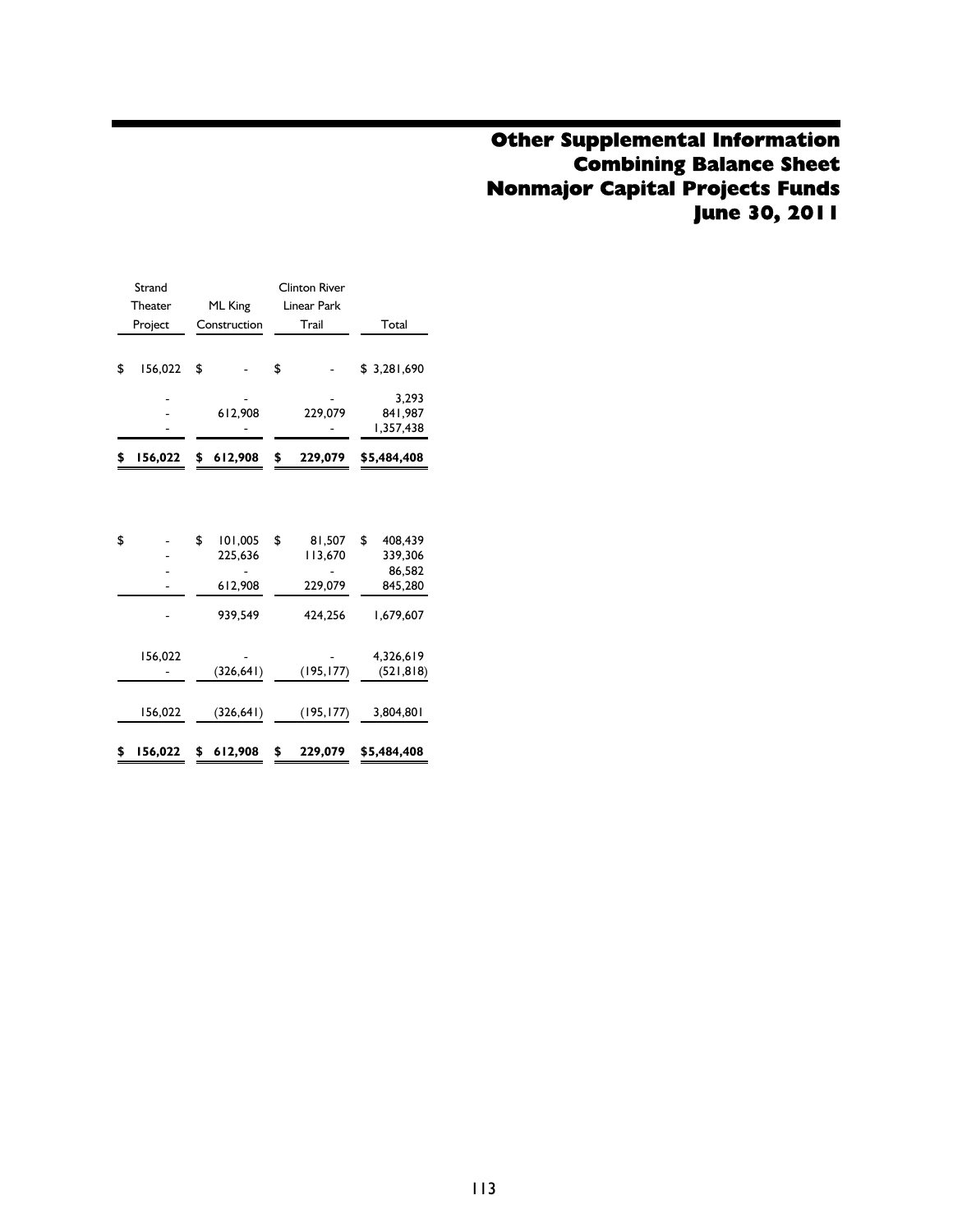|                                                              | Capital<br>Improvement | <b>CVC</b><br>Infrastructure<br>Improvements | Pontiac Woods<br>Development | <b>Phoenix Plaza</b><br>Renovations | Oakland<br>Plaza<br>Construction |
|--------------------------------------------------------------|------------------------|----------------------------------------------|------------------------------|-------------------------------------|----------------------------------|
| Revenue                                                      |                        |                                              |                              |                                     |                                  |
| <b>Taxes</b>                                                 | \$<br>1,164,139        | \$                                           | \$                           | \$                                  | \$                               |
| Federal grants                                               |                        |                                              |                              |                                     |                                  |
| Charges for services                                         |                        |                                              |                              |                                     |                                  |
| Investment loss                                              | (3,858)                | (314)                                        | (103)                        | (497)                               |                                  |
| Other revenue                                                |                        |                                              |                              | 148,301                             |                                  |
| Total revenue                                                | 1,160,281              | (314)                                        | (103)                        | 147,804                             |                                  |
| <b>Expenditures</b>                                          |                        |                                              |                              |                                     |                                  |
| Current:                                                     |                        |                                              |                              |                                     |                                  |
| General government                                           | 227,798                |                                              |                              |                                     |                                  |
| Public safety                                                | 89,046                 |                                              |                              |                                     |                                  |
| Public works                                                 | 45,329                 |                                              |                              |                                     |                                  |
| Commercial and industrial                                    |                        |                                              |                              |                                     |                                  |
| development                                                  |                        |                                              |                              |                                     |                                  |
| Contribution to component units                              |                        |                                              |                              | 205,008                             | 5,073,442                        |
| Debt service                                                 | 155,907                |                                              |                              |                                     |                                  |
| Total expenditures                                           | 518,080                |                                              |                              | 205,008                             | 5,073,442                        |
| <b>Excess of Revenue Over (Under)</b><br><b>Expenditures</b> | 642,201                | (314)                                        | (103)                        | (57, 204)                           | (5,073,442)                      |
| <b>Other Financing Sources (Uses)</b>                        |                        |                                              |                              |                                     |                                  |
| Issuance of debt                                             | 157,857                |                                              |                              |                                     |                                  |
| Transfers in                                                 |                        |                                              |                              |                                     |                                  |
| <b>Transfers out</b>                                         | (881, 846)             |                                              |                              |                                     |                                  |
| Total other financing<br>(uses) sources                      | (723, 989)             |                                              |                              |                                     |                                  |
| <b>Net Change in Fund Balances</b>                           | (81,788)               | (314)                                        | (103)                        | (57, 204)                           | (5,073,442)                      |
| Fund Balances (Deficit) - Beginning of<br>year               | 3,518,991              | 622,202                                      | 111,609                      | 57,204                              | 5,073,442                        |
| Fund Balances (Deficit) - End of year                        | \$<br>3,437,203        | 621,888<br>\$                                | \$<br>111,506                | \$                                  |                                  |

i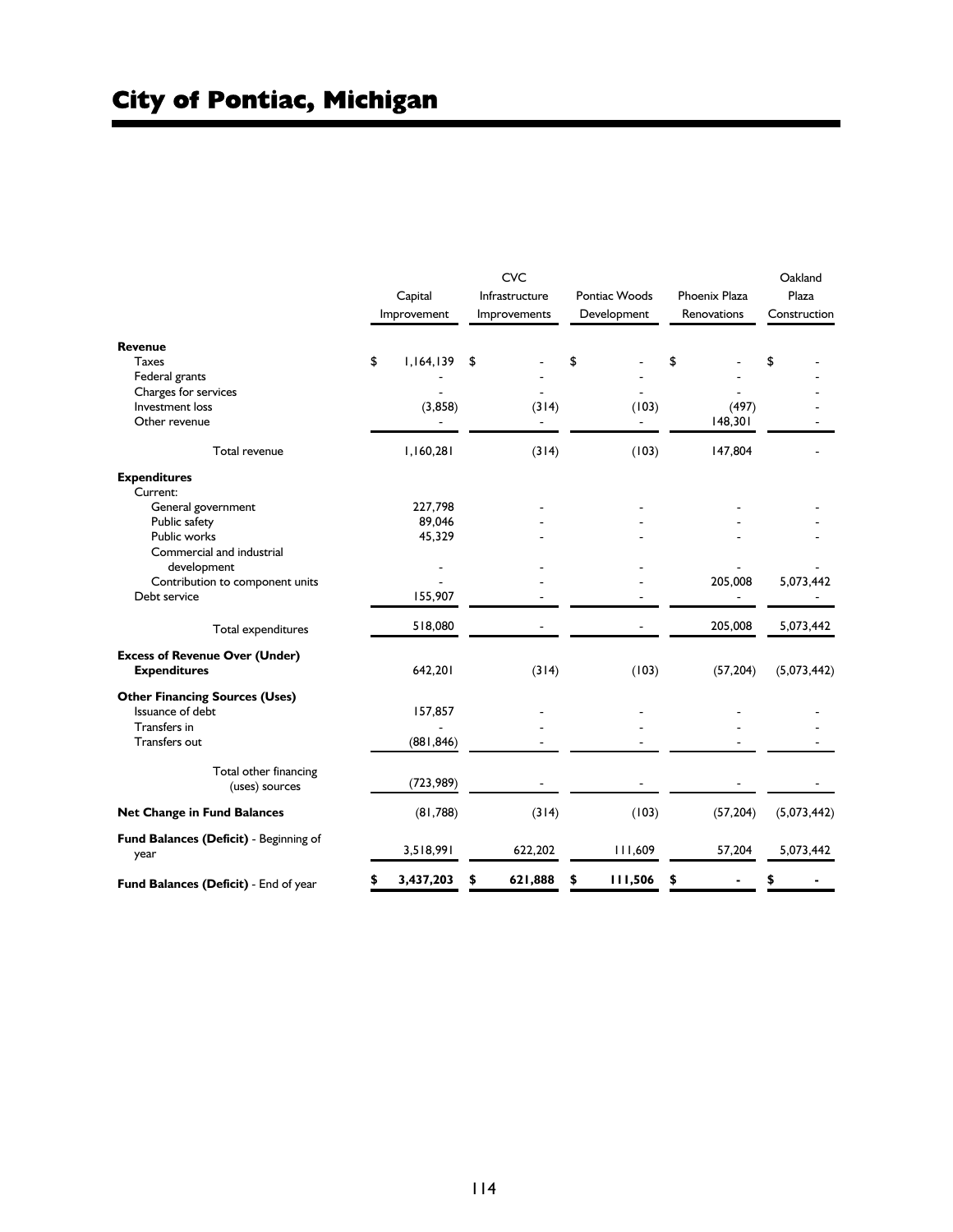## Other Supplemental Information Combining Statement of Revenue, Expenditures, and Changes in Fund Balances Governmental Fund Component Units Year Ended June 30, 2011

| Strand        |                             | <b>Clinton River</b> |                                                            |
|---------------|-----------------------------|----------------------|------------------------------------------------------------|
| Theater       | ML King                     | Linear Park          |                                                            |
| Project       | Construction                | Trail                | Total                                                      |
| \$<br>(165)   | \$<br>1,075,002<br>250<br>- | \$                   | 1,164,139<br>\$<br>1,075,002<br>250<br>(4, 937)<br>148,301 |
| (165)         | 1,075,252                   |                      | 2,382,755                                                  |
|               | 2,092,634                   | 229,080              | 227,798<br>89,046<br>2,367,043                             |
| 16,528        |                             |                      | 16,528<br>5,278,450<br>155,907                             |
| 16,528        | 2,092,634                   | 229,080              | 8,134,772                                                  |
| (16, 693)     | (1, 017, 382)               | (229,080)            | (5,752,017)                                                |
|               | 704.764                     |                      | 157,857<br>704,764<br>(881, 846)                           |
|               | 704,764                     |                      | (19, 225)                                                  |
| (16, 693)     | (312, 618)                  | (229,080)            | (5, 771, 242)                                              |
| 172,715       | (14, 023)                   | 33,903               | 9,576,043                                                  |
| \$<br>156,022 | \$ (326, 641)               | \$<br>(195, 177)     | \$3,804,801                                                |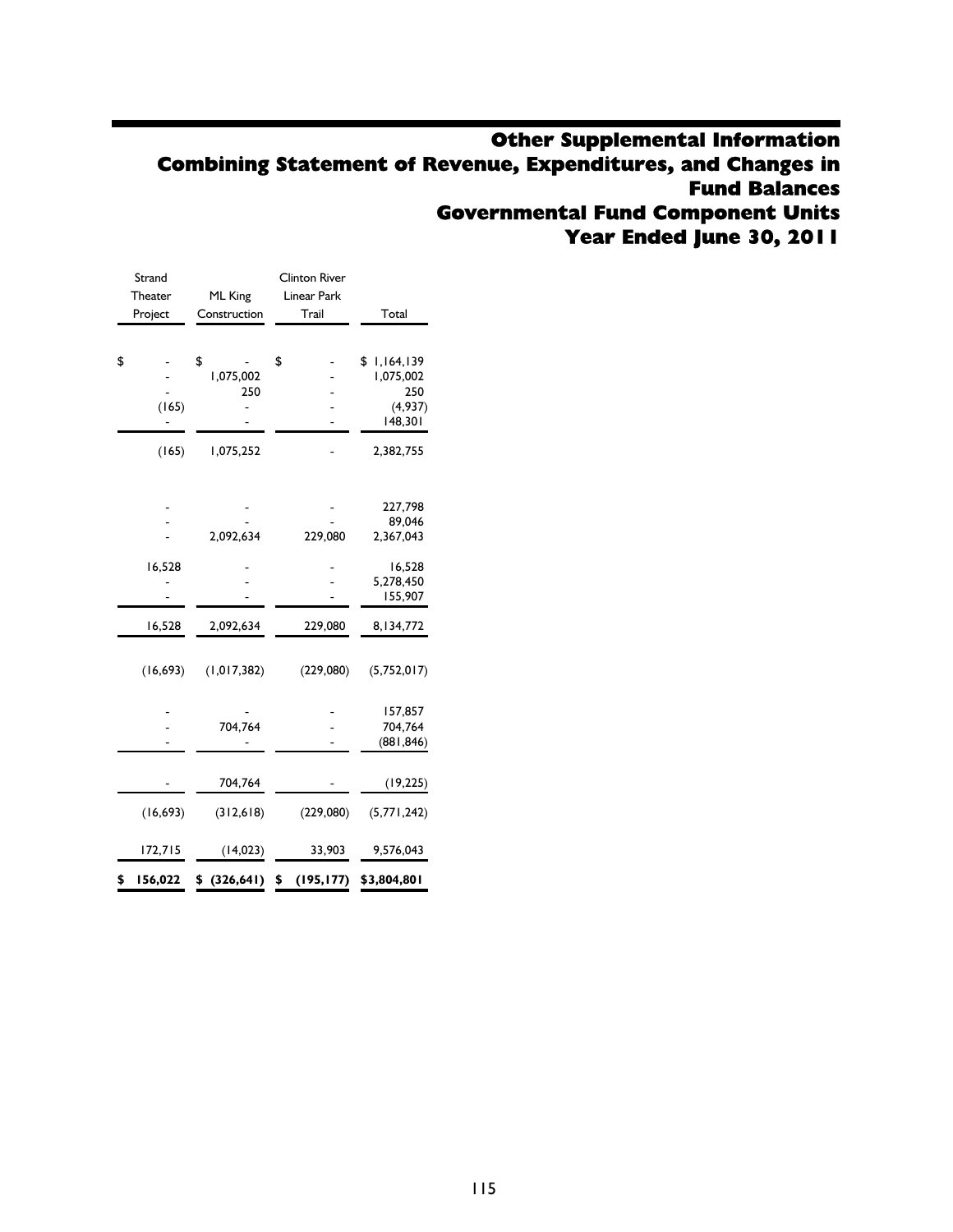## Other Supplemental Information Combining Statement of Revenue, Expenditures, and Changes in Fund Balances Nonmajor Debt Service Funds Year Ended June 30, 2011

|                                                    |                                | Debt Service Funds |   |                  |    |           |
|----------------------------------------------------|--------------------------------|--------------------|---|------------------|----|-----------|
|                                                    | 1995 MI                        | Refinanced         |   |                  |    |           |
|                                                    | Transportation                 | <b>Golf Course</b> |   |                  |    |           |
|                                                    | <b>Bonds</b>                   | <b>Bonds</b>       |   | <b>GBA Bonds</b> |    | Total     |
| <b>Revenue</b> - Contribution from component units | \$<br>$\overline{\phantom{a}}$ | \$<br>756,217      | S | 329.155          | S. | 1,085,372 |
| <b>Expenditures - Current - Debt service</b>       | 143,900                        | 756,217            |   | 329,155          |    | 1,229,272 |
| <b>Excess of Expenditures Over Revenue</b>         | (143,900)                      |                    |   |                  |    | (143,900) |
| <b>Other Financing Sources - Transfers in</b>      | 143,900                        |                    |   |                  |    | 143,900   |
| Fund Balances - Beginning of year                  |                                |                    |   |                  |    |           |
| Fund Balances - End of year                        |                                |                    |   |                  |    |           |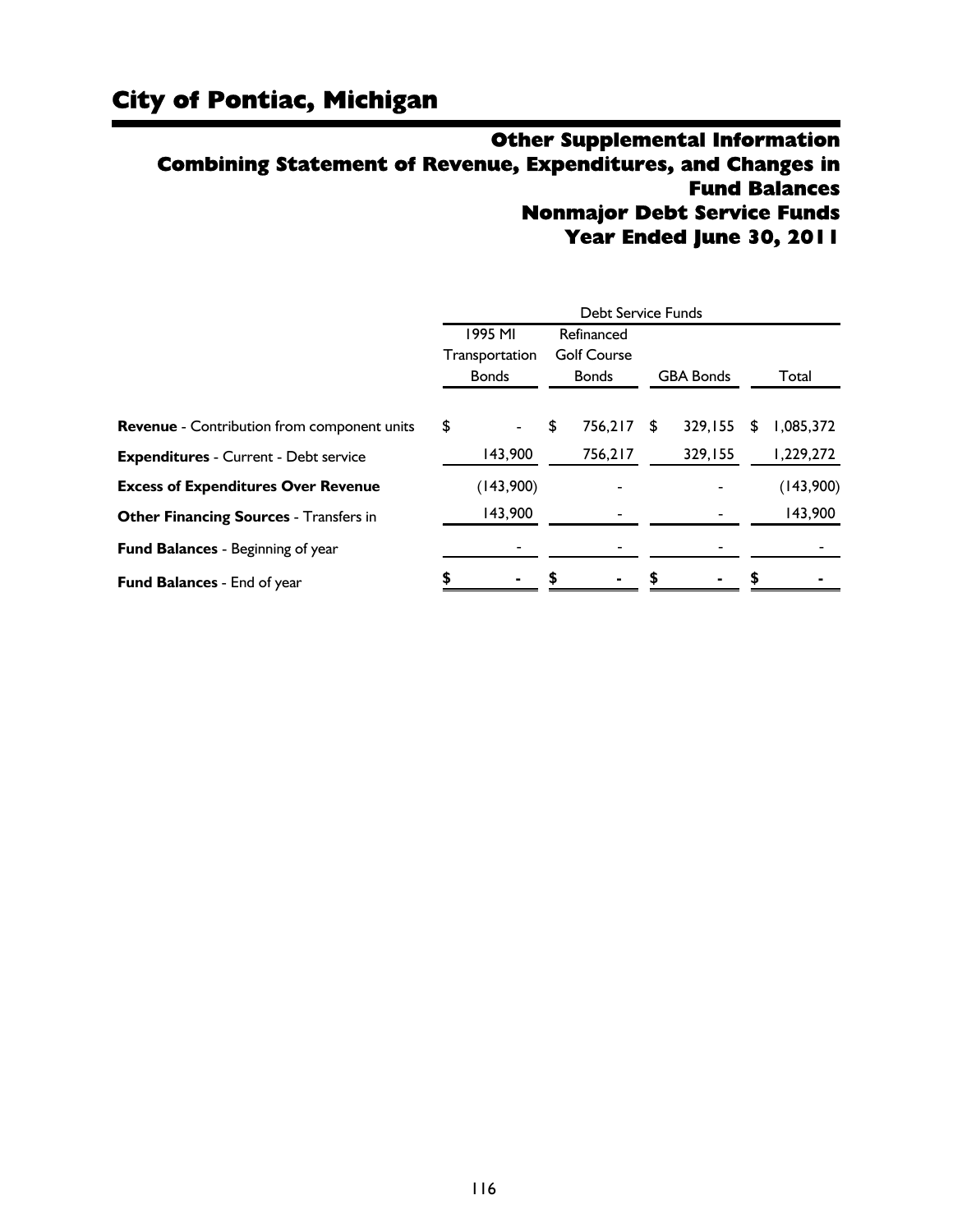## Other Supplemental Information Combining Statement of Net Assets Internal Service Funds June 30, 2011

|                                                                                                                |                               | Self-insurance<br>Workers' | Dental                                   | Self-insurance                             |                                                  | Employee<br>Sick and               |                                   |
|----------------------------------------------------------------------------------------------------------------|-------------------------------|----------------------------|------------------------------------------|--------------------------------------------|--------------------------------------------------|------------------------------------|-----------------------------------|
|                                                                                                                | Equipment<br>Revolving Fund   | Compensation<br>Fund       | Insurance<br>Fund                        | Optical and<br>Hearing Fund                | Insurance<br>Fund                                | Vacation<br>Fund                   | Total                             |
| <b>Assets</b>                                                                                                  |                               |                            |                                          |                                            |                                                  |                                    |                                   |
| Current assets:<br>Cash and cash equivalents                                                                   | 1.420.810<br>\$               | 245.376<br>\$              | \$<br>34,318                             | 8,793<br>\$                                | \$<br>583                                        | \$<br>15,558                       | 1.725.438<br>\$                   |
| Accounts receivable<br>Due from component units -                                                              | 177,956                       | 16.717                     | 59,253                                   | 2.638                                      | 417.922                                          |                                    | 674,486                           |
| Advances                                                                                                       |                               | 755,000                    |                                          | $\ddot{\phantom{1}}$                       | 3,125,000                                        |                                    | 3,880,000                         |
| Prepaids and other assets                                                                                      | 136.190                       |                            |                                          |                                            | 664.920                                          |                                    | 801,110                           |
| Total current assets                                                                                           | 1,734,956                     | 1,017,093                  | 93,571                                   | 11,431                                     | 4,208,425                                        | 15,558                             | 7,081,034                         |
| Noncurrent assets:                                                                                             |                               |                            |                                          |                                            |                                                  |                                    |                                   |
| Due from other funds - Advances                                                                                | ÷.<br>3,122,763               | 1,576,876                  | ٠                                        |                                            |                                                  |                                    | 1,576,876<br>3,122,763            |
| Depreciable capital assets - Net                                                                               |                               |                            |                                          |                                            |                                                  |                                    |                                   |
| Total noncurrent<br>assets                                                                                     | 3,122,763                     | 1,576,876                  |                                          |                                            |                                                  |                                    | 4,699,639                         |
| <b>Total assets</b>                                                                                            | 4,857,719                     | 2,593,969                  | 93,571                                   | 11,431                                     | 4,208,425                                        | 15,558                             | 11,780,673                        |
| <b>Liabilities</b>                                                                                             |                               |                            |                                          |                                            |                                                  |                                    |                                   |
| Current liabilities:<br>Accounts payable<br>Accrued liabilities and other<br>Current portion of long-term debt | 159,147<br>184,298<br>626,191 | 177.093<br>2,416,876<br>٠  | 93.571<br>ä,<br>$\overline{\phantom{a}}$ | 11.431<br>$\blacksquare$<br>$\blacksquare$ | 788.256<br>3.401.641<br>$\overline{\phantom{a}}$ | 15,558<br>$\overline{\phantom{a}}$ | 1.229.498<br>6.018.373<br>626,191 |
| Total current<br>liabilities                                                                                   | 969,636                       | 2,593,969                  | 93,571                                   | 11,431                                     | 4,189,897                                        | 15,558                             | 7,874,062                         |
| Noncurrent liabilities - Long-term<br>debt - Net of current portion                                            | 2,325,608                     |                            |                                          |                                            |                                                  |                                    | 2,325,608                         |
| <b>Total liabilities</b>                                                                                       | 3,295,244                     | 2,593,969                  | 93.571                                   | 1,43                                       | 4,189,897                                        | 15,558                             | 10,199,670                        |
| <b>Net Assets</b>                                                                                              |                               |                            |                                          |                                            |                                                  |                                    |                                   |
| Invested in capital assets - Net of<br>related debt<br>Unrestricted                                            | 170,964<br>1,391,511          |                            |                                          |                                            | 18,528                                           |                                    | 170,964<br>1,410,039              |
| Total net assets                                                                                               | 1,562,475<br>\$               | \$                         | \$                                       | \$                                         | 18,528<br>\$                                     | \$                                 | 1,581,003<br>\$                   |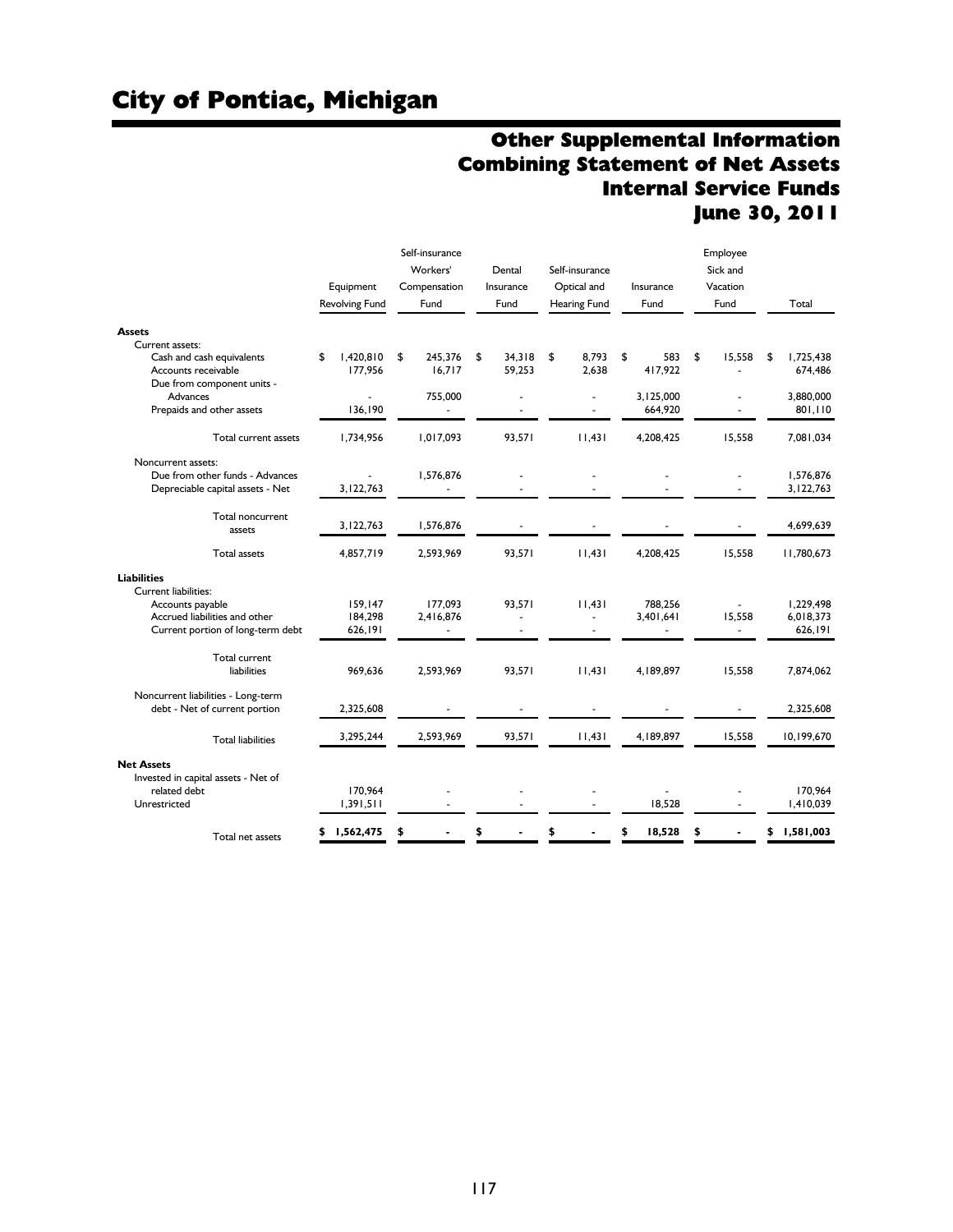## Other Supplemental Information Combining Statement of Revenue, Expenses, and Changes in Fund Net Assets Internal Service Funds

Year Ended June 30, 2011

|                                        | Equipment       |    | Self-insurance<br>Workers'<br>Compensation | Dental<br>Insurance | Self-insurance<br>Optical and | Insurance                | Employee<br>Sick and<br>Vacation |            |
|----------------------------------------|-----------------|----|--------------------------------------------|---------------------|-------------------------------|--------------------------|----------------------------------|------------|
|                                        | Revolving Fund  |    | Fund                                       | Fund                | Hearing Fund                  | Fund                     | Fund                             | Total      |
| <b>Operating Revenue - Charges for</b> |                 |    |                                            |                     |                               |                          |                                  |            |
| services                               | \$<br>1.684.221 | \$ | 16.718                                     | \$<br>779,997       | \$<br>91.698                  | \$23.538.561             | \$<br>879,559                    | 26,990,754 |
| <b>Operating Expenses</b><br>Insurance |                 |    |                                            | 1,043,119           | 97,184                        | 23,228,573               |                                  | 24,368,876 |
| Operations and maintenance             | 1.096.489       |    |                                            |                     |                               |                          | 879.383                          | 1.975.872  |
| Administration                         | 483,815         |    |                                            |                     |                               | 306,336                  |                                  | 790,151    |
| Workers' compensation expense - Net    |                 |    |                                            |                     |                               |                          |                                  |            |
| of change in liability                 |                 |    | (695, 480)                                 |                     |                               |                          |                                  | (695, 480) |
| Depreciation                           | 698,590         |    |                                            |                     |                               |                          |                                  | 698,590    |
|                                        |                 |    |                                            |                     |                               |                          |                                  |            |
| Total operating                        | 2,278,894       |    | (695, 480)                                 | 1,043,119           | 97,184                        | 23,534,909               | 879,383                          | 27,138,009 |
| expenses                               |                 |    |                                            |                     |                               |                          |                                  |            |
| <b>Operating (Loss) Income</b>         | (594, 673)      |    | 712,198                                    | (263, 122)          | (5, 486)                      | 3,652                    | 176                              | (147, 255) |
| <b>Nonoperating Revenue (Expenses)</b> |                 |    |                                            |                     |                               |                          |                                  |            |
| Investment income (loss)               | 146,941         |    | 96                                         | (58)                | 18                            | 1,456                    | (176)                            | 148,277    |
| Interest expense                       | (146, 151)      |    |                                            |                     |                               | $\overline{\phantom{a}}$ |                                  | (146, 151) |
| (Loss) Income - Before transfers       | (593, 883)      |    | 712,294                                    | (263, 180)          | (5, 468)                      | 5,108                    |                                  | (145, 129) |
| <b>Transfers In</b>                    | 543,093         |    |                                            |                     |                               | 502                      |                                  | 543,595    |
| <b>Transfers Out</b>                   |                 |    | (716, 071)                                 |                     |                               |                          |                                  | (716, 071) |
| <b>Change in Net Assets</b>            | (50, 790)       |    | (3,777)                                    | (263, 180)          | (5, 468)                      | 5,610                    |                                  | (317,605)  |
| Net Assets - Beginning of year         | 1,613,265       |    | 3,777                                      | 263.180             | 5,468                         | 12,918                   |                                  | 1,898,608  |
| Net Assets - End of year               | 1,562,475<br>\$ | s  |                                            |                     |                               | 18,528                   |                                  | 1,581,003  |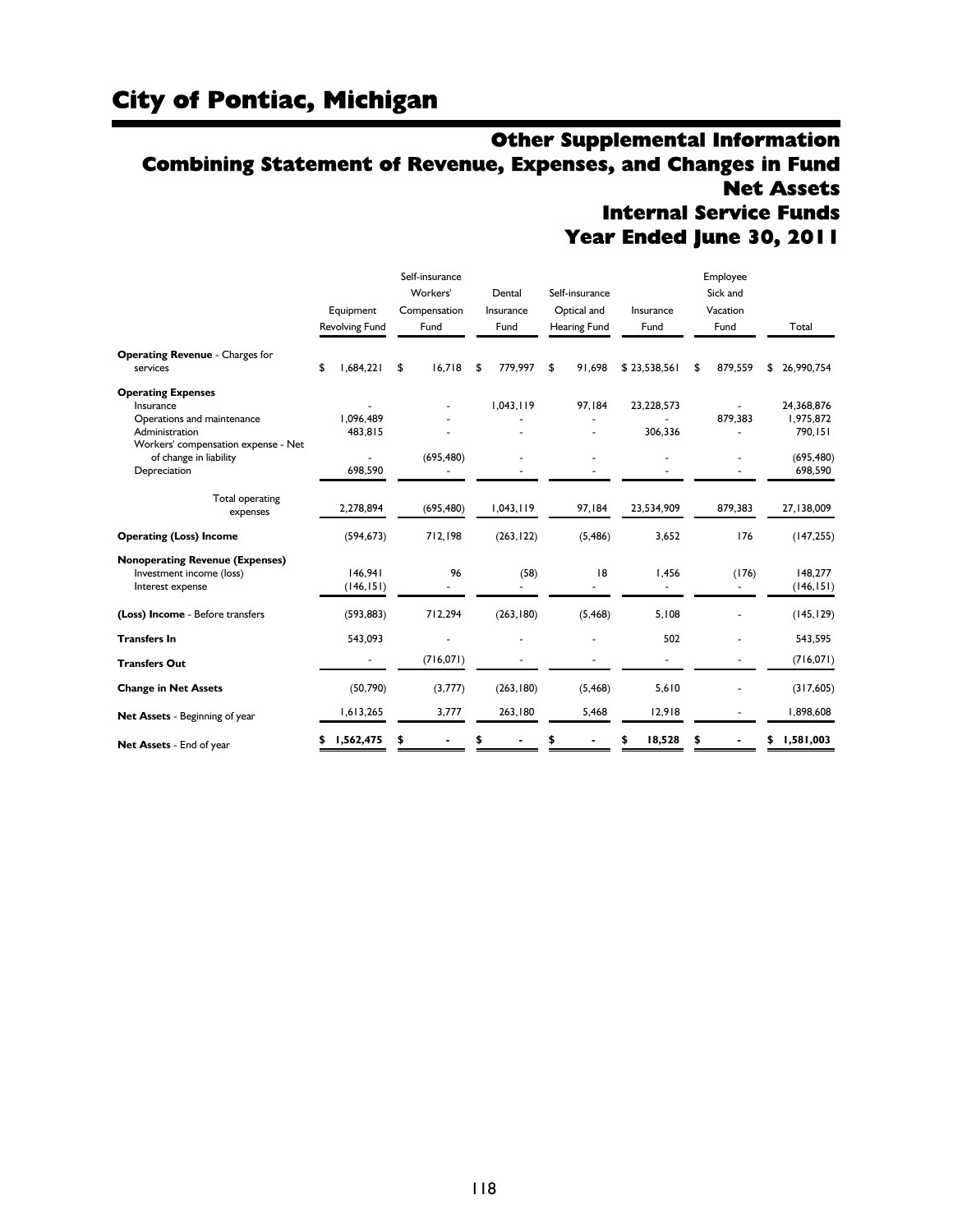## Other Supplemental Information Combining Statement of Cash Flows Internal Service Funds Year Ended June 30, 2011

|                                                                                                                                            | Equipment<br>Revolving Fund                      | Self-insurance<br>Workers'<br>Compensation<br>Fund     | Dental<br>Insurance<br>Fund    |      | Self-insurance<br>Optical and<br>Hearing Fund                       | Insurance<br>Fund                                       |      | Employee<br>Sick and<br>Vacation<br>Fund | Total                                                    |
|--------------------------------------------------------------------------------------------------------------------------------------------|--------------------------------------------------|--------------------------------------------------------|--------------------------------|------|---------------------------------------------------------------------|---------------------------------------------------------|------|------------------------------------------|----------------------------------------------------------|
| <b>Cash Flows from Operating Activities</b><br>Receipts from customers<br>Payments to suppliers<br>Payments to employees<br>Other receipts | \$<br>1.519.045<br>(971, 657)<br>(491, 680)<br>۰ | \$<br>64,555<br>(1,034,099)<br>(887)<br>$\blacksquare$ | \$<br>1,096,795<br>(1,088,541) | \$   | 116,734<br>(109, 545)<br>$\blacksquare$<br>$\overline{\phantom{a}}$ | \$26,778,071<br>(24, 226, 783)<br>(261, 482)<br>783,434 | \$   | 879,559<br>(941, 692)                    | \$30,454,759<br>(27, 430, 625)<br>(1,695,741)<br>783,434 |
| Net cash provided by (used<br>in) operating activities                                                                                     | 55,708                                           | (970, 431)                                             | 8,254                          |      | 7,189                                                               | 3,073,240                                               |      | (62, 133)                                | 2, 111, 827                                              |
| <b>Cash Flows from Noncapital Financing</b><br><b>Activities</b>                                                                           |                                                  |                                                        |                                |      |                                                                     |                                                         |      |                                          |                                                          |
| Transfers from other funds                                                                                                                 | 543,093                                          |                                                        |                                |      |                                                                     | 502                                                     |      |                                          | 543,595                                                  |
| Transfers to other funds                                                                                                                   |                                                  | (716, 071)                                             |                                |      |                                                                     |                                                         |      |                                          | (716, 071)                                               |
| Loans made to other funds                                                                                                                  | $\sim$                                           | 1,868,124                                              |                                |      |                                                                     | (3, 125, 000)                                           |      | $\overline{\phantom{a}}$                 | (1, 256, 876)                                            |
| Net cash provided by (used<br>in) noncapital financing<br>activities                                                                       | 543,093                                          | 1,152,053                                              |                                |      |                                                                     | (3, 124, 498)                                           |      |                                          | (1, 429, 352)                                            |
| Cash Flows from Capital and Related<br><b>Financing Activities</b>                                                                         |                                                  |                                                        |                                |      |                                                                     |                                                         |      |                                          |                                                          |
| Purchase of capital assets                                                                                                                 | (114,808)                                        |                                                        |                                |      |                                                                     |                                                         |      |                                          | (114,808)                                                |
| Principal and interest paid on capital<br>debt                                                                                             | (769, 034)                                       |                                                        |                                |      |                                                                     |                                                         |      |                                          | (769, 034)                                               |
| Net cash used in capital and<br>related financing<br>activities                                                                            | (883, 842)                                       |                                                        |                                |      |                                                                     |                                                         |      |                                          | (883, 842)                                               |
| <b>Cash Flows from Investing Activities -</b>                                                                                              |                                                  |                                                        |                                |      |                                                                     |                                                         |      |                                          |                                                          |
| Interest received (paid) on investments                                                                                                    | 146,941                                          | 96                                                     | (58)                           |      | 18                                                                  | 1,456                                                   |      | (176)                                    | 148,277                                                  |
| Net (Decrease) Increase in Cash and<br><b>Cash Equivalents</b>                                                                             | (138, 100)                                       | 181,718                                                | 8,196                          |      | 7,207                                                               | (49, 802)                                               |      | (62, 309)                                | (53,090)                                                 |
| Cash and Cash Equivalents - July 1,<br>2010                                                                                                | 1,558,910                                        | 63,658                                                 | 26,122                         |      | 1,586                                                               | 50,385                                                  |      | 77,867                                   | 1,778,528                                                |
| Cash and Cash Equivalents - June 30,                                                                                                       |                                                  |                                                        |                                |      |                                                                     |                                                         |      |                                          |                                                          |
| 2011                                                                                                                                       | \$<br>1,420,810                                  | 245,376                                                | 34,318                         |      | 8,793                                                               | 583                                                     | \$   | 15,558                                   | \$1,725,438                                              |
| <b>Reconciliation of Operating (Loss)</b><br>Income to Net Cash from Operating<br><b>Activities</b>                                        |                                                  |                                                        |                                |      |                                                                     |                                                         |      |                                          |                                                          |
| Operating (loss) income<br>Adjustments to reconcile operating<br>(loss) income to net cash from<br>operating activities:                   | \$<br>$(594, 673)$ \$                            | 712,198                                                | \$<br>(263, 122)               | - \$ | (5, 486)                                                            | \$<br>3,652                                             | - \$ | 176                                      | \$<br>(147, 255)                                         |
| Depreciation and amortization<br>Changes in assets and liabilities:                                                                        | 698,590                                          |                                                        |                                |      |                                                                     |                                                         |      |                                          | 698,590                                                  |
| Receivables                                                                                                                                | (165, 176)                                       | 47,837                                                 | 316,798                        |      | 25,036                                                              | 4,022,944                                               |      |                                          | 4,247,439                                                |
| Prepaid and other assets                                                                                                                   | 73,600                                           | ä,                                                     |                                |      | ÷.                                                                  | (528, 920)                                              |      |                                          | (455, 320)                                               |
| Accounts payable<br>Accrued and other liabilities                                                                                          | 52,056<br>(8,689)                                | 52,658<br>(1,783,124)                                  | (45, 422)<br>٠                 |      | (12, 361)<br>٠                                                      | (391, 441)<br>(32, 995)                                 |      | (62, 309)                                | (344, 510)<br>(1,887,117)                                |
| Net cash provided by (used<br>in) operating activities                                                                                     | \$<br>55,708                                     | \$<br>$(970, 431)$ \$                                  | 8,254                          | \$   | 7,189                                                               | \$3,073,240                                             | \$   |                                          | $(62, 133)$ \$ 2, 111,827                                |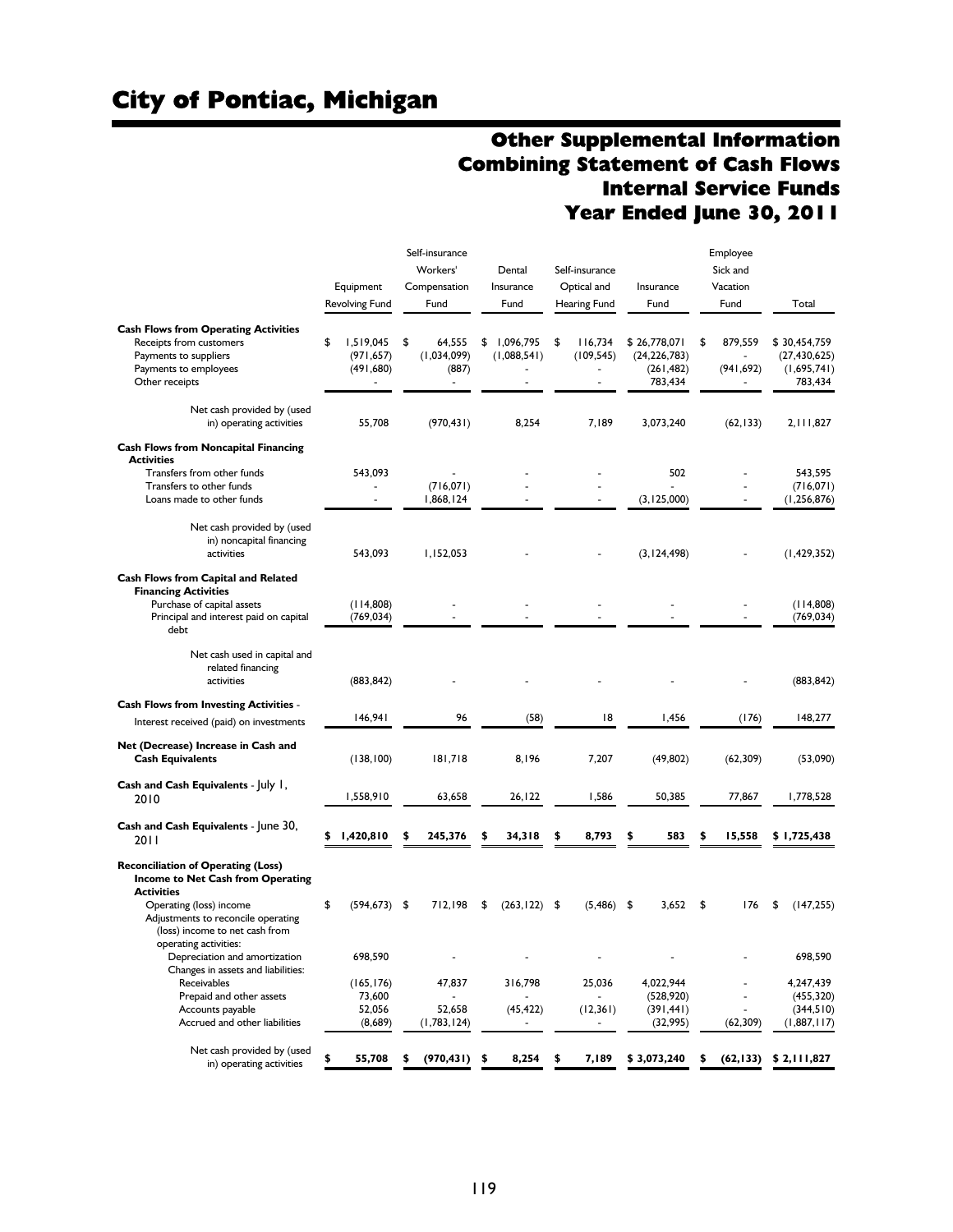## Other Supplemental Information Combining Statement of Fiduciary Net Assets Pension Trust Funds December 31, 2010

| <b>General City</b> |                                                                                                                                                                                                                                                                                                 | <b>General City</b>                                                                                                                                                                                                                                                                           |                                                                                                                              |                                                                                                                                                                                                   |
|---------------------|-------------------------------------------------------------------------------------------------------------------------------------------------------------------------------------------------------------------------------------------------------------------------------------------------|-----------------------------------------------------------------------------------------------------------------------------------------------------------------------------------------------------------------------------------------------------------------------------------------------|------------------------------------------------------------------------------------------------------------------------------|---------------------------------------------------------------------------------------------------------------------------------------------------------------------------------------------------|
|                     |                                                                                                                                                                                                                                                                                                 |                                                                                                                                                                                                                                                                                               |                                                                                                                              |                                                                                                                                                                                                   |
|                     |                                                                                                                                                                                                                                                                                                 |                                                                                                                                                                                                                                                                                               |                                                                                                                              | <b>Total Pension</b>                                                                                                                                                                              |
|                     |                                                                                                                                                                                                                                                                                                 |                                                                                                                                                                                                                                                                                               |                                                                                                                              |                                                                                                                                                                                                   |
|                     |                                                                                                                                                                                                                                                                                                 |                                                                                                                                                                                                                                                                                               |                                                                                                                              | <b>Trust Funds</b>                                                                                                                                                                                |
|                     |                                                                                                                                                                                                                                                                                                 |                                                                                                                                                                                                                                                                                               |                                                                                                                              |                                                                                                                                                                                                   |
|                     |                                                                                                                                                                                                                                                                                                 |                                                                                                                                                                                                                                                                                               |                                                                                                                              | \$<br>293,386                                                                                                                                                                                     |
|                     |                                                                                                                                                                                                                                                                                                 |                                                                                                                                                                                                                                                                                               |                                                                                                                              |                                                                                                                                                                                                   |
|                     |                                                                                                                                                                                                                                                                                                 |                                                                                                                                                                                                                                                                                               |                                                                                                                              | 30,155,330                                                                                                                                                                                        |
| 15,404,109          | 6,551,381                                                                                                                                                                                                                                                                                       |                                                                                                                                                                                                                                                                                               |                                                                                                                              | 21,955,490                                                                                                                                                                                        |
| 13,783,859          | 5,862,288                                                                                                                                                                                                                                                                                       |                                                                                                                                                                                                                                                                                               |                                                                                                                              | 19,646,147                                                                                                                                                                                        |
| 7,662,918           | 3,259,046                                                                                                                                                                                                                                                                                       |                                                                                                                                                                                                                                                                                               |                                                                                                                              | 10,921,964                                                                                                                                                                                        |
| 6,895,843           | 2,932,808                                                                                                                                                                                                                                                                                       |                                                                                                                                                                                                                                                                                               |                                                                                                                              | 9,828,651                                                                                                                                                                                         |
| 5,267,767           | 2,240,386                                                                                                                                                                                                                                                                                       |                                                                                                                                                                                                                                                                                               |                                                                                                                              | 7,508,153                                                                                                                                                                                         |
| 3,451,835           | 1,468,069                                                                                                                                                                                                                                                                                       |                                                                                                                                                                                                                                                                                               |                                                                                                                              | 4,919,904                                                                                                                                                                                         |
| 2,911,752           | 1,238,371                                                                                                                                                                                                                                                                                       |                                                                                                                                                                                                                                                                                               |                                                                                                                              | 4,150,123                                                                                                                                                                                         |
| 1,127,130           | 479,369                                                                                                                                                                                                                                                                                         |                                                                                                                                                                                                                                                                                               |                                                                                                                              | 1,606,499                                                                                                                                                                                         |
| 430,501             | 183,092                                                                                                                                                                                                                                                                                         |                                                                                                                                                                                                                                                                                               |                                                                                                                              | 613,593                                                                                                                                                                                           |
|                     | 76,566                                                                                                                                                                                                                                                                                          |                                                                                                                                                                                                                                                                                               |                                                                                                                              | 256,594                                                                                                                                                                                           |
|                     |                                                                                                                                                                                                                                                                                                 |                                                                                                                                                                                                                                                                                               |                                                                                                                              |                                                                                                                                                                                                   |
|                     |                                                                                                                                                                                                                                                                                                 |                                                                                                                                                                                                                                                                                               |                                                                                                                              | 35,107,033                                                                                                                                                                                        |
|                     |                                                                                                                                                                                                                                                                                                 | $\equiv$                                                                                                                                                                                                                                                                                      | $\blacksquare$                                                                                                               | 22,313,087                                                                                                                                                                                        |
|                     |                                                                                                                                                                                                                                                                                                 | ä,                                                                                                                                                                                                                                                                                            |                                                                                                                              | 48,528,167                                                                                                                                                                                        |
|                     |                                                                                                                                                                                                                                                                                                 |                                                                                                                                                                                                                                                                                               |                                                                                                                              | 448,777,696                                                                                                                                                                                       |
|                     |                                                                                                                                                                                                                                                                                                 |                                                                                                                                                                                                                                                                                               |                                                                                                                              | 15,672,813                                                                                                                                                                                        |
|                     |                                                                                                                                                                                                                                                                                                 |                                                                                                                                                                                                                                                                                               |                                                                                                                              | 32,915,526                                                                                                                                                                                        |
|                     |                                                                                                                                                                                                                                                                                                 |                                                                                                                                                                                                                                                                                               |                                                                                                                              | 9.210.753                                                                                                                                                                                         |
|                     |                                                                                                                                                                                                                                                                                                 |                                                                                                                                                                                                                                                                                               |                                                                                                                              | 8,840,330                                                                                                                                                                                         |
|                     |                                                                                                                                                                                                                                                                                                 |                                                                                                                                                                                                                                                                                               |                                                                                                                              | 28,730,605                                                                                                                                                                                        |
|                     |                                                                                                                                                                                                                                                                                                 |                                                                                                                                                                                                                                                                                               |                                                                                                                              | 4,976,052                                                                                                                                                                                         |
|                     |                                                                                                                                                                                                                                                                                                 |                                                                                                                                                                                                                                                                                               |                                                                                                                              |                                                                                                                                                                                                   |
|                     |                                                                                                                                                                                                                                                                                                 |                                                                                                                                                                                                                                                                                               |                                                                                                                              | 28,403,203                                                                                                                                                                                        |
|                     |                                                                                                                                                                                                                                                                                                 |                                                                                                                                                                                                                                                                                               |                                                                                                                              | 857,886                                                                                                                                                                                           |
|                     |                                                                                                                                                                                                                                                                                                 |                                                                                                                                                                                                                                                                                               |                                                                                                                              | 7,334,285                                                                                                                                                                                         |
|                     |                                                                                                                                                                                                                                                                                                 |                                                                                                                                                                                                                                                                                               |                                                                                                                              | 1,732,339                                                                                                                                                                                         |
|                     |                                                                                                                                                                                                                                                                                                 |                                                                                                                                                                                                                                                                                               |                                                                                                                              |                                                                                                                                                                                                   |
|                     |                                                                                                                                                                                                                                                                                                 |                                                                                                                                                                                                                                                                                               |                                                                                                                              | 187.162                                                                                                                                                                                           |
|                     |                                                                                                                                                                                                                                                                                                 |                                                                                                                                                                                                                                                                                               |                                                                                                                              | 274,310                                                                                                                                                                                           |
|                     |                                                                                                                                                                                                                                                                                                 |                                                                                                                                                                                                                                                                                               |                                                                                                                              | 134,301                                                                                                                                                                                           |
|                     |                                                                                                                                                                                                                                                                                                 |                                                                                                                                                                                                                                                                                               |                                                                                                                              | 4,589                                                                                                                                                                                             |
|                     |                                                                                                                                                                                                                                                                                                 |                                                                                                                                                                                                                                                                                               |                                                                                                                              |                                                                                                                                                                                                   |
| 499,037,719         | 272.069.046                                                                                                                                                                                                                                                                                     | 456,405                                                                                                                                                                                                                                                                                       | 34,292,801                                                                                                                   | 805,855,971                                                                                                                                                                                       |
|                     |                                                                                                                                                                                                                                                                                                 |                                                                                                                                                                                                                                                                                               |                                                                                                                              |                                                                                                                                                                                                   |
|                     |                                                                                                                                                                                                                                                                                                 |                                                                                                                                                                                                                                                                                               |                                                                                                                              | 2.994.110                                                                                                                                                                                         |
|                     |                                                                                                                                                                                                                                                                                                 |                                                                                                                                                                                                                                                                                               |                                                                                                                              |                                                                                                                                                                                                   |
|                     |                                                                                                                                                                                                                                                                                                 |                                                                                                                                                                                                                                                                                               |                                                                                                                              | 134,301                                                                                                                                                                                           |
|                     |                                                                                                                                                                                                                                                                                                 |                                                                                                                                                                                                                                                                                               |                                                                                                                              | 191,796                                                                                                                                                                                           |
|                     |                                                                                                                                                                                                                                                                                                 |                                                                                                                                                                                                                                                                                               |                                                                                                                              | 1,010,199                                                                                                                                                                                         |
|                     |                                                                                                                                                                                                                                                                                                 |                                                                                                                                                                                                                                                                                               |                                                                                                                              | 111,982,445                                                                                                                                                                                       |
| 79,158,485          | 33,510,018                                                                                                                                                                                                                                                                                      | 136,206                                                                                                                                                                                                                                                                                       | 3,508,142                                                                                                                    | 116,312,851                                                                                                                                                                                       |
| \$419,879,234       | \$238,559,028                                                                                                                                                                                                                                                                                   | \$<br>320.199                                                                                                                                                                                                                                                                                 | 30,784,659<br>\$                                                                                                             | \$689,543,120                                                                                                                                                                                     |
|                     | Employees'<br>Retirement<br>System<br>\$<br>100,175<br>21,157,168<br>180,028<br>16,849,379<br>12,305,471<br>30,911,804<br>296, 251, 863<br>5,036,119<br>18,590,726<br>6,515,646<br>7,671,147<br>24,048,532<br>857,886<br>1,491,760<br>134,301<br>٠<br>126,012<br>4,589<br>754,974<br>78,272,910 | Police and Fire<br>Retirement<br>System<br>\$<br>100,586<br>8,998,162<br>7,953,364<br>10,007,616<br>17,616,363<br>134,483,277<br>9,304,792<br>14,324,800<br>2,695,107<br>1,169,183<br>4,682,073<br>28,403,203<br>7,334,285<br>240,579<br>187.162<br>272,529<br>4,589<br>220,480<br>33,289,538 | Employees'<br>Retirement<br>System VEBA<br>\$<br>454,624<br>٠<br>÷.<br>٠<br>٠<br>ä,<br>1,781<br>ä,<br>134,301<br>45<br>1,860 | Police and Fire<br>Retirement<br>System VEBA<br>\$<br>92,625<br>9,849,666<br>18.042.556<br>1,331,902<br>٠<br>$\ddot{\phantom{1}}$<br>4.976.052<br>ä,<br>2.868.098<br>187,162<br>32,885<br>419,997 |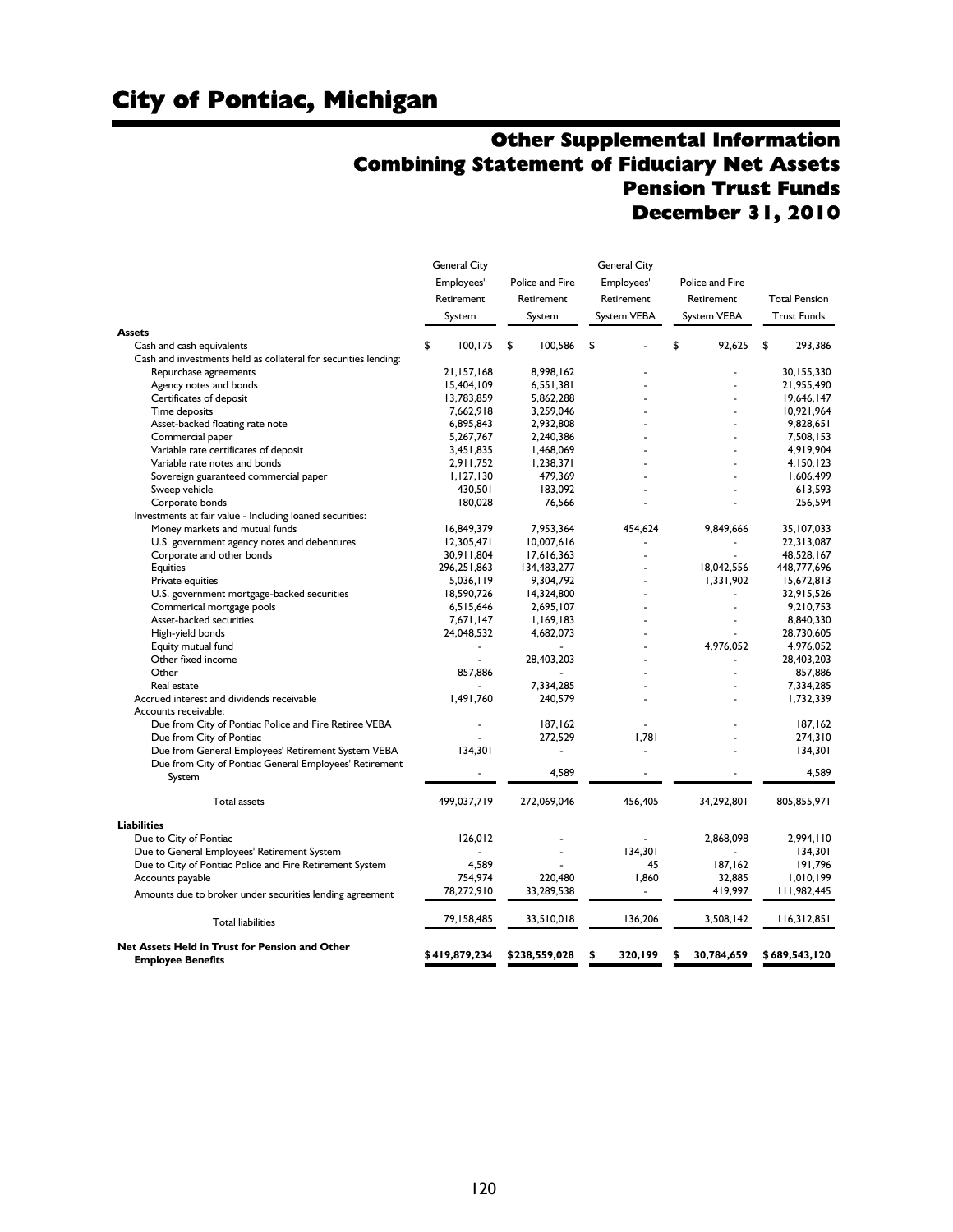## Other Supplemental Information Combining Statement of Changes in Fiduciary Net Assets Pension Trust Funds Year Ended December 31, 2010

|                                                                      | <b>General City</b><br>Employees'<br>Retirement<br>System | Police and Fire<br>Retirement<br>System | <b>Gerenal City</b><br>Employees'<br>Retirement<br>System VEBA | Police and Fire<br>Retirement<br>System VEBA | Total            |
|----------------------------------------------------------------------|-----------------------------------------------------------|-----------------------------------------|----------------------------------------------------------------|----------------------------------------------|------------------|
| <b>Additions</b>                                                     |                                                           |                                         |                                                                |                                              |                  |
| Investment income:                                                   |                                                           |                                         |                                                                |                                              |                  |
| Interest and dividend income                                         | \$<br>9,801,576                                           | \$<br>3,223,736                         | \$<br>127,504                                                  | \$<br>741,878                                | \$<br>13,894,694 |
| Net increase in fair value                                           | 47.517.725                                                | 25,273,088                              | 420,769                                                        | 4.189.502                                    | 77,401,084       |
| Less investment advisor fees                                         | (2,659,737)                                               | (863, 567)                              | ÷,                                                             | (117,669)                                    | (3,640,973)      |
| Net investment income                                                | 54,659,564                                                | 27,633,257                              | 548.273                                                        | 4,813,711                                    | 87,654,805       |
| Securities lending income:                                           |                                                           |                                         |                                                                |                                              |                  |
| Interest and fees                                                    | 244.864                                                   | 95.505                                  |                                                                |                                              | 340.369          |
| Less borrower rebates and bank fees                                  | (111, 494)                                                | (44, 654)                               |                                                                |                                              | (156, 148)       |
| Net securities lending income                                        | 133,370                                                   | 50.851                                  |                                                                |                                              | 184,221          |
| Contributions:                                                       |                                                           |                                         |                                                                |                                              |                  |
| Employer                                                             |                                                           | 438.593                                 | 3.141.083                                                      | 1.671.578                                    | 5.251.254        |
| Employee                                                             |                                                           | 352,233                                 |                                                                | 10,423                                       | 362,656          |
| Net contributions                                                    |                                                           | 790.826                                 | 3.141.083                                                      | 1,682,001                                    | 5.613.910        |
| Miscellaneous and litigation revenue                                 | 138.373                                                   | 398.431                                 |                                                                |                                              | 536.804          |
| <b>Total additions</b>                                               | 54,931,307                                                | 28,873,365                              | 3.689.356                                                      | 6,495,712                                    | 93,989,740       |
| <b>Deductions</b>                                                    |                                                           |                                         |                                                                |                                              |                  |
| Retirees' pension benefits and retirement incentives                 | 20,624,034                                                | 16,885,689                              |                                                                |                                              | 37.509.723       |
| Retiree health benefit payments                                      |                                                           |                                         | 9.551.730                                                      | 2.385.475                                    | 11.937.205       |
| Member refunds and withdrawals                                       |                                                           | 280,755                                 |                                                                |                                              | 280,755          |
| Other expenses                                                       | 420,578                                                   | 265,149                                 | 25.411                                                         | 28,040                                       | 739,178          |
| Charges from the City - Administrative expenses                      | 255,041                                                   | 105,317                                 |                                                                |                                              | 360,358          |
| <b>Total deductions</b>                                              | 21,299,653                                                | 17,536,910                              | 9,577,141                                                      | 2,413,515                                    | 50,827,219       |
| Net Increase (Decrease) in Net Assets                                | 33,631,654                                                | 11,336,455                              | (5,887,785)                                                    | 4,082,197                                    | 43,162,521       |
| Net Assets Held in Trust for Pension Benefits -<br>Beginning of year | 386.247.580                                               | 227.222.573                             | 6.207.984                                                      | 26,702,462                                   | 646.380.599      |
| Net Assets Held in Trust for Pension Benefits - End of<br>year       | \$<br>419,879,234                                         | 238,559,028<br>S                        | 320,199<br>\$                                                  | 30,784,659                                   | 689,543,120<br>S |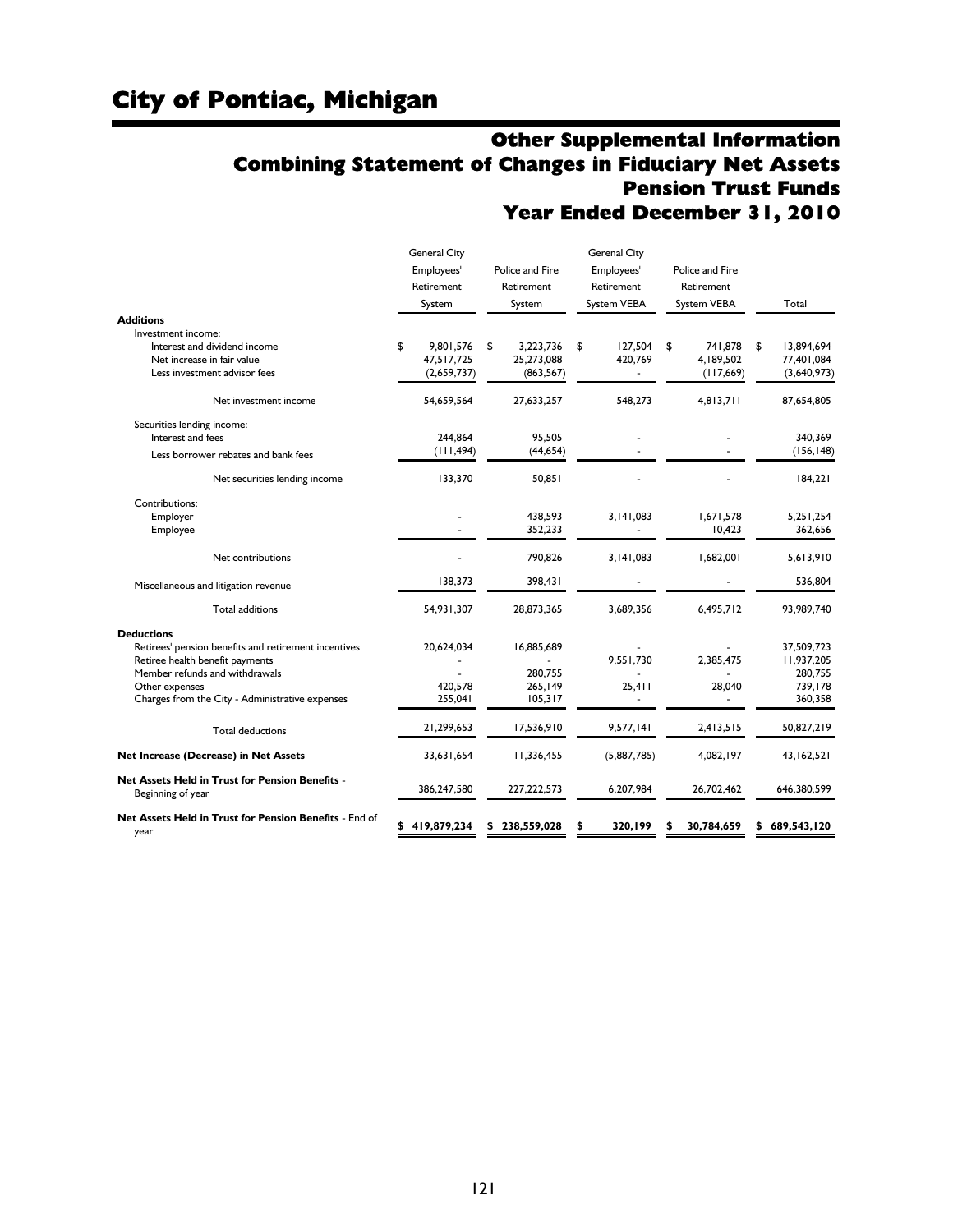|                                 |             |                          |    | <b>Current Tax</b> |    |              |                   |                |  |
|---------------------------------|-------------|--------------------------|----|--------------------|----|--------------|-------------------|----------------|--|
|                                 |             | District Court -         |    | Collection Fund -  |    |              |                   | Fire Insurance |  |
|                                 | Agency Fund |                          |    | Winter             |    | Payroll Fund | <b>Trust Fund</b> |                |  |
| <b>Assets</b>                   |             |                          |    |                    |    |              |                   |                |  |
| Cash and cash equivalents       | \$          | $57.214$ \$              |    | 1.506.391          | S  | 246.385      | \$                | 528,729        |  |
| Receivables - Other             |             |                          |    |                    |    |              |                   |                |  |
| <b>Total assets</b>             |             | 57,214                   | \$ | 1,506,391          | \$ | 246,385      | \$                | 528,729        |  |
| <b>Liabilities</b>              |             |                          |    |                    |    |              |                   |                |  |
| Accounts payable                | \$          | $\overline{\phantom{a}}$ | \$ |                    | \$ |              | \$                |                |  |
| Due to other governmental units |             |                          |    | 1.506.391          |    |              |                   |                |  |
| Deposits                        |             | 57.214                   |    |                    |    |              |                   |                |  |
| Accrued liabilities and other   |             |                          |    |                    |    | 246,385      |                   | 528,729        |  |
| <b>Total liabilities</b>        |             | 57,214                   | S  | 1,506,391          | \$ | 246,385      | S                 | 528,729        |  |

i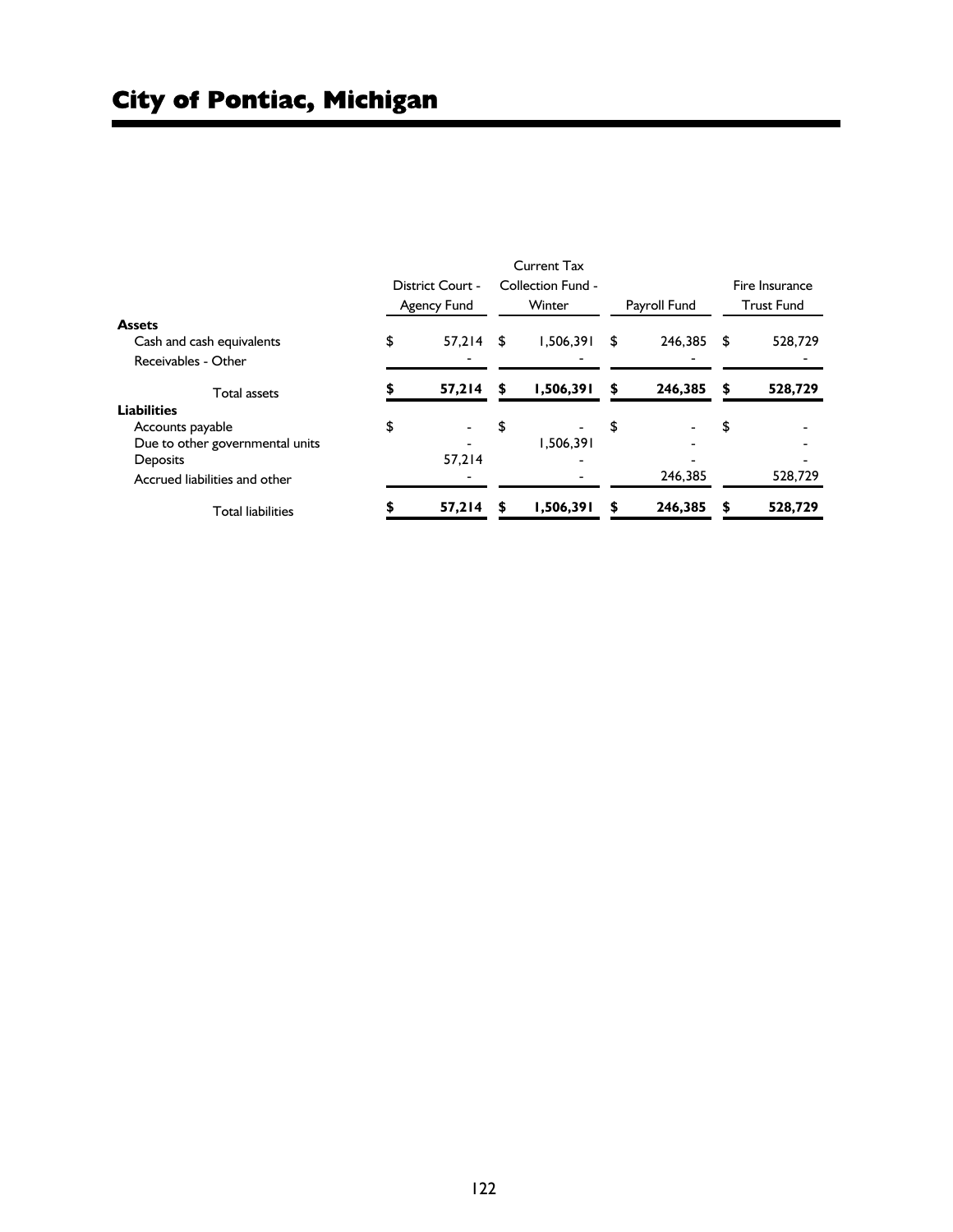## Other Supplemental Information Combining Statement of Fiduciary Assets and Liabilities Agency Funds June 30, 2011

| Pontiac Growth |                 | Retirement             | Housing                 |                     |                                          |  |
|----------------|-----------------|------------------------|-------------------------|---------------------|------------------------------------------|--|
| Group          |                 | System                 | Commission              | <b>Total Agency</b> |                                          |  |
| Administration |                 | Administration         | Administration          | <b>Funds</b>        |                                          |  |
| \$             | 22.018          | \$<br>1.779<br>220,580 | \$<br>96.259<br>550.521 | \$                  | 2.458.775<br>771.101                     |  |
| \$             | 22.018          | \$<br>222,359          | \$<br>646.780           | \$                  | 3.229.876                                |  |
| \$             | 20,200<br>1.818 | \$<br>218,736<br>3.623 | \$<br>634.809<br>11,971 | \$                  | 20,200<br>2.359.936<br>57.214<br>792.526 |  |
| \$             | 22,018          | \$<br>222,359          | \$<br>646.780           | \$                  | 3,229,876                                |  |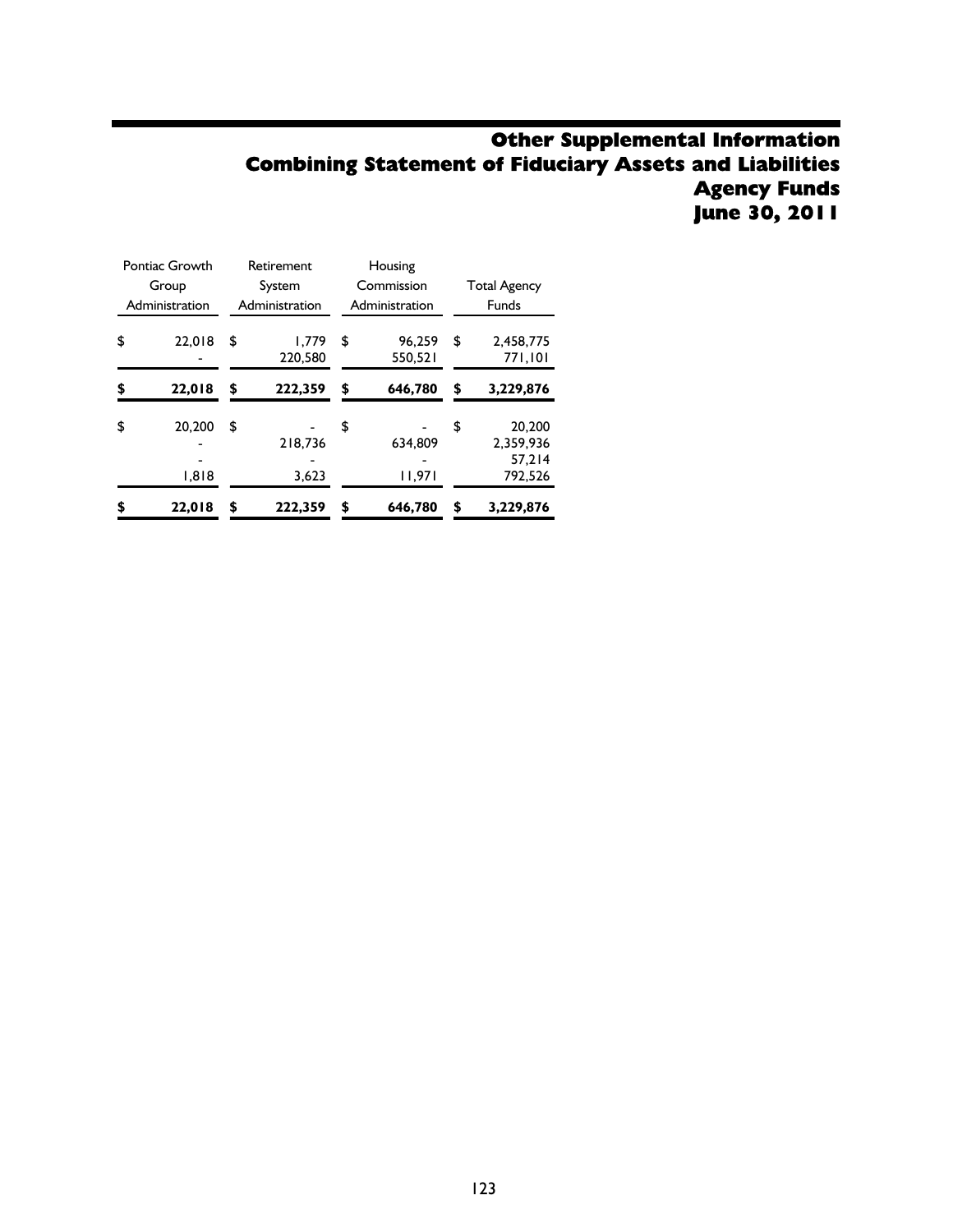|                                              |                           | Tax Increment Finance Authority |    |                           |                           |         |                                      |            |
|----------------------------------------------|---------------------------|---------------------------------|----|---------------------------|---------------------------|---------|--------------------------------------|------------|
|                                              | <b>TIFA</b><br>District 2 |                                 |    | <b>TIFA</b><br>District 3 | <b>TIFA</b><br>District 4 |         | Downtown<br>Development<br>Authority |            |
| <b>Assets</b>                                |                           |                                 |    |                           |                           |         |                                      |            |
| Cash and investments                         | \$                        | 207.702                         | \$ | 1,392,824                 | \$                        | 530.646 | \$                                   | 522        |
| Receivables                                  |                           |                                 |    |                           |                           |         |                                      |            |
| Property taxes - Net                         |                           | 10, 177                         |    | 8,603                     |                           | 3,004   |                                      | 11,282     |
| Due from component units - Advances          |                           | 477,000                         |    |                           |                           |         |                                      | (477,000)  |
| <b>Restricted assets</b>                     |                           | 1,973,017                       |    | 5.968.921                 |                           |         |                                      |            |
| Total assets                                 |                           | \$2,667,896                     |    | \$7,370,348               |                           | 533,650 |                                      | (465, 196) |
| <b>Liabilities</b>                           |                           |                                 |    |                           |                           |         |                                      |            |
| Accounts payable                             | \$                        |                                 | \$ |                           | \$                        |         | \$                                   |            |
| Due to primary government - Advances         |                           |                                 |    | 3.880.000                 |                           |         |                                      |            |
| Accrued liabilities and other                |                           | 90.346                          |    | 70,800                    |                           | 20.936  |                                      | 4,719      |
| Deferred revenue                             |                           | 10, 177                         |    | 8.603                     |                           | 3.004   |                                      | 11,282     |
| <b>Total liabilities</b>                     |                           | 100,523                         |    | 3,959,403                 |                           | 23,940  |                                      | 16,001     |
| <b>Fund Balance (Deficit)</b>                |                           |                                 |    |                           |                           |         |                                      |            |
| Restricted                                   |                           | 2,567,373                       |    | 5.968.921                 |                           | 509,710 |                                      |            |
| Unassigned (deficit)                         |                           |                                 |    | (2,557,976)               |                           |         |                                      | (481, 197) |
| Total fund balance (deficit)                 |                           | 2,567,373                       |    | 3,410,945                 |                           | 509.710 |                                      | (481,197)  |
| Total liabilities and fund balance (deficit) |                           | \$2,667,896                     | S  | 7,370,348                 | S                         | 533,650 |                                      | (465, 196) |
|                                              |                           |                                 |    |                           |                           |         |                                      |            |

٠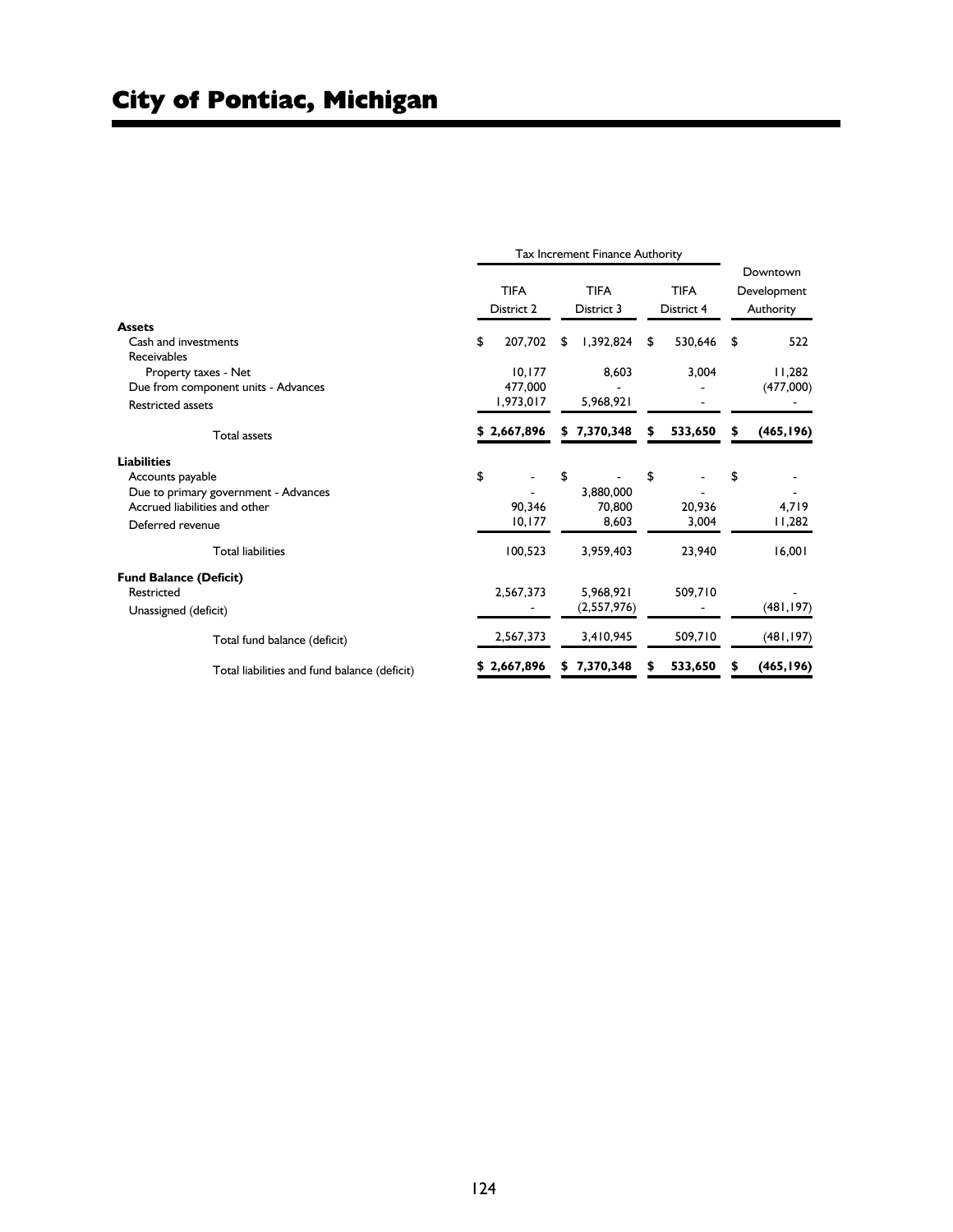## Other Supplemental Information Combining Balance Sheet Governmental Fund Component Units June 30, 2011

| Economic        | <b>Brownfield</b> |
|-----------------|-------------------|
| Development     | Redevelopment     |
| Corporation     | Authority         |
| \$<br>1,829,155 | \$<br>667,800     |
|                 |                   |
| \$<br>1,829,155 | \$<br>667,800     |
|                 |                   |
| \$              | \$<br>160.040     |
| 552,486         | 308,964           |
| 552.486         | 469,004           |
| 1,276,669       | 198,796           |
| 1,276,669       | 198,796           |
| \$<br>1,829,155 | \$<br>667,800     |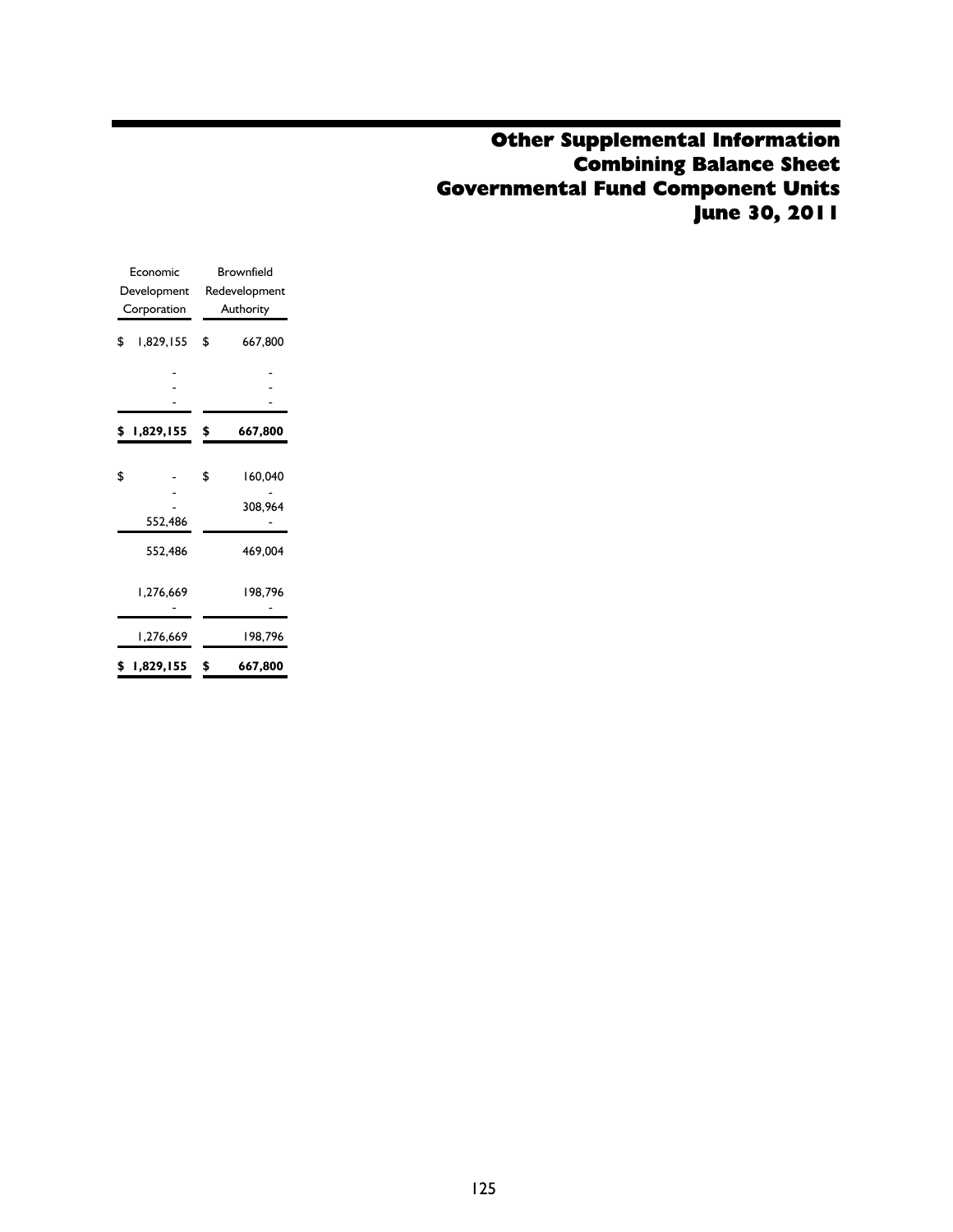|                                             | Tax Increment Finance Authority |                           |    |                           |                                      |
|---------------------------------------------|---------------------------------|---------------------------|----|---------------------------|--------------------------------------|
|                                             | <b>TIFA</b><br>District 2       | <b>TIFA</b><br>District 3 |    | <b>TIFA</b><br>District 4 | Downtown<br>Development<br>Authority |
| Revenue                                     |                                 |                           |    |                           |                                      |
| Taxes                                       | \$<br>944.310                   | \$<br>1,714,398           | \$ | 515.287                   | \$<br>306,838                        |
| Investment (loss) income                    | (4,033)                         | 114,415                   |    | (2,372)                   | (280)                                |
| Contribution from primary government        | 205,008                         | 5,073,443                 |    |                           |                                      |
| Other revenue                               | 38,001                          |                           |    |                           | 3,150                                |
| Total revenue                               | 1,183,286                       | 6,902,256                 |    | 512,915                   | 309,708                              |
| <b>Expenditures - Current</b>               |                                 |                           |    |                           |                                      |
| Commercial and industrial development       | 84,172                          | 219,987                   |    |                           | 38,204                               |
| Debt service                                | 2,679,573                       | 2,108,894                 |    | 756,217                   |                                      |
| Total expenditures                          | 2,763,745                       | 2,328,881                 |    | 756,217                   | 38,204                               |
| <b>Net Change in Fund Balances</b>          | (1,580,459)                     | 4,573,375                 |    | (243, 302)                | 271,504                              |
| Other Financing Sources - Issuance of debt  | 1,450,000                       | 645,420                   |    |                           |                                      |
| <b>Transfers</b>                            | 2,642,100                       | (2,642,100)               |    |                           |                                      |
| <b>Net Change in Fund Balances</b>          | 2,511,641                       | 2,576,695                 |    | (243, 302)                | 271,504                              |
| Fund Balances (Deficit) - Beginning of year | 55,732                          | 834,250                   |    | 974,276                   | (752, 701)                           |
| Fund Balances (Deficit) - End of year       | 2,567,373                       | 3,410,945                 |    | 730,974                   | (481, 197)                           |

٠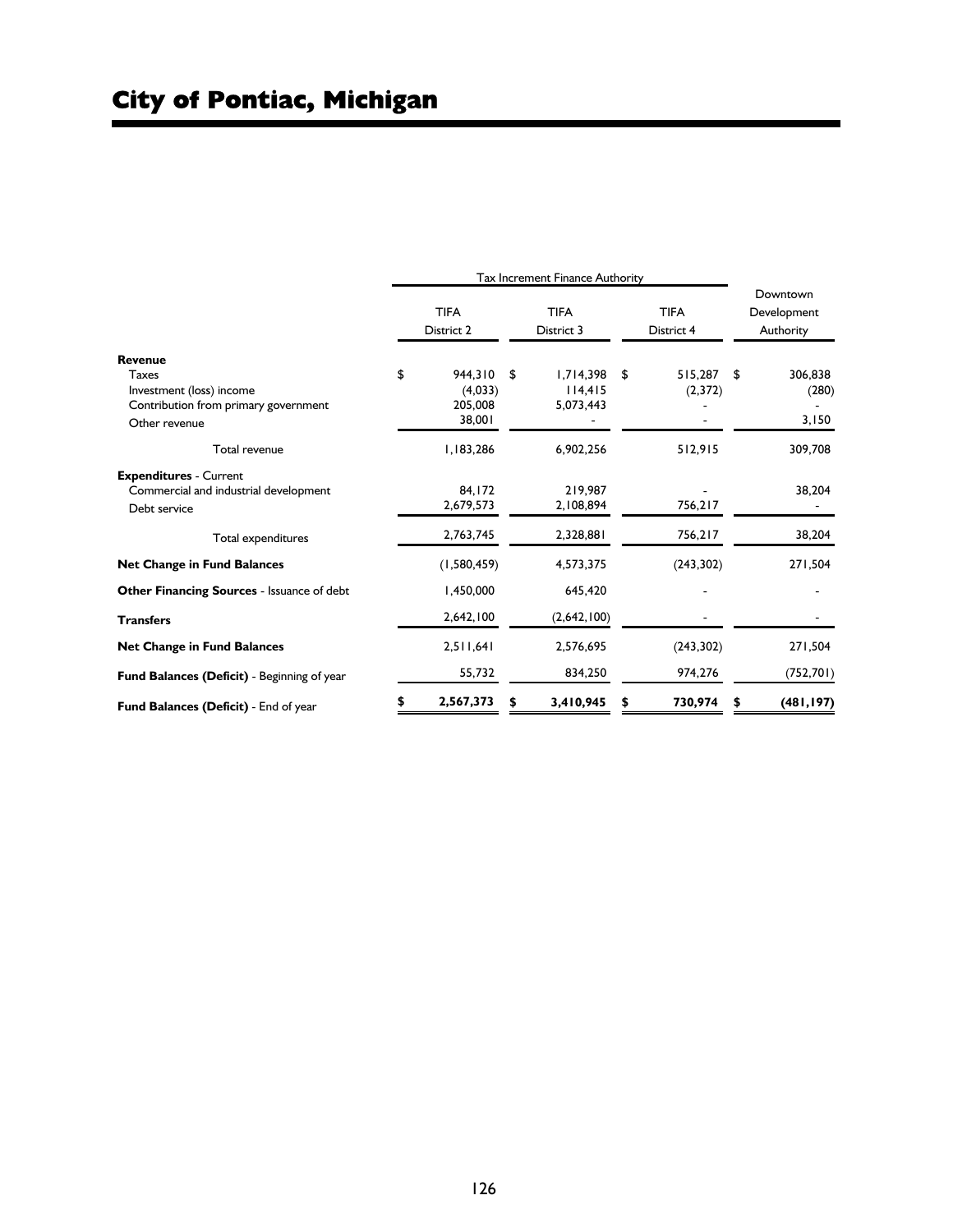## Other Supplemental Information Combining Statement of Revenue, Expenditures, and Changes in Fund Balances Governmental Fund Component Units Year Ended June 30, 2011

| Economic        | <b>Brownfield</b> |
|-----------------|-------------------|
| Development     | Redevelopment     |
| Corporation     | Authority         |
|                 |                   |
| \$              | \$<br>(171, 149)  |
| 5,600           | (766)             |
|                 |                   |
|                 |                   |
| 5,600           | (171, 915)        |
| 3,083           | 160,918           |
| 3,083           | 160,918           |
| 2,517           | (332, 833)        |
|                 |                   |
|                 |                   |
| 2,517           | (332, 833)        |
| 1,274,152       | 531,629           |
| \$<br>1,276,669 | \$<br>198,796     |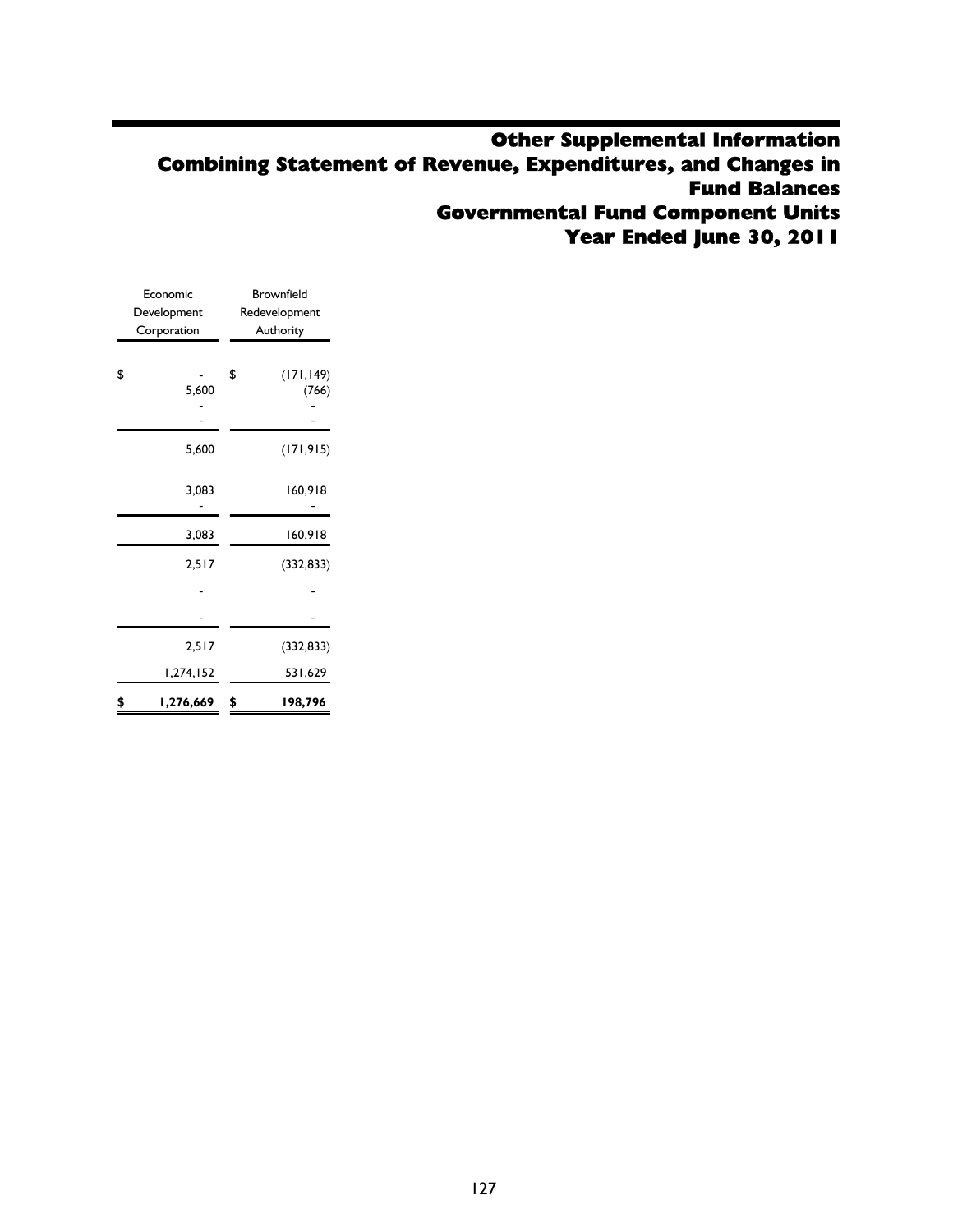## **CITY OF PONTIAC Pontiac, Michigan**

**SINGLE AUDIT ACT COMPLIANCE** 

**For the Year Ended June 30, 2011** 

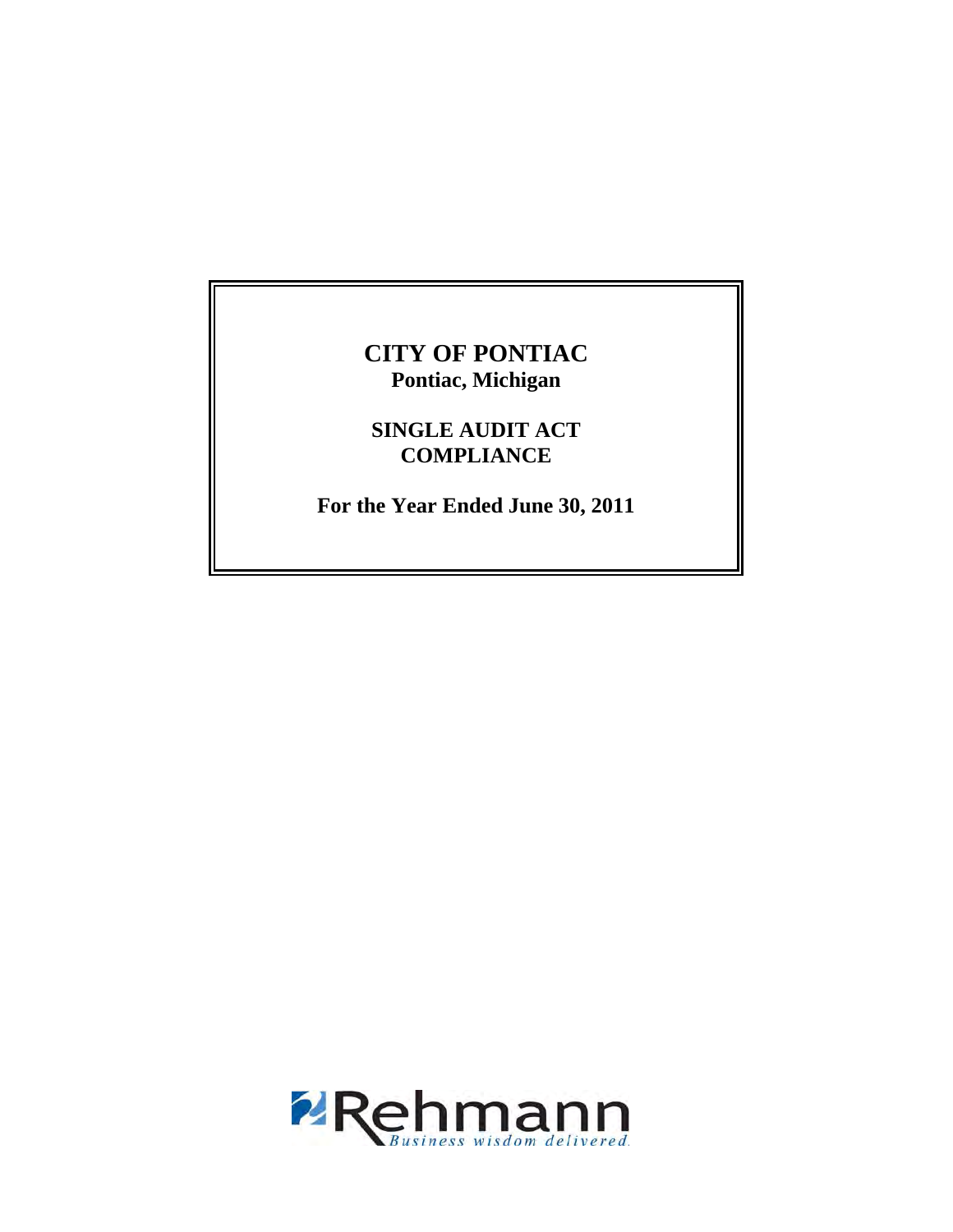## **CITY OF PONTIAC**

## **TABLE OF CONTENTS**

## **Single Audit Section**

| Independent Auditors' Report on Schedule of Expenditures                                                                                                                   |   |
|----------------------------------------------------------------------------------------------------------------------------------------------------------------------------|---|
|                                                                                                                                                                            |   |
|                                                                                                                                                                            | 3 |
| Independent Auditors' Report on Internal Control Over<br>Financial Reporting and on Compliance and Other Matters<br>Based on an Audit of Financial Statements Performed in |   |
| Independent Auditors' Report on Compliance with<br>Requirements that Could Have a Direct and Material<br>Effect on Each Major Program and on Internal Control              |   |
|                                                                                                                                                                            |   |

## **Page**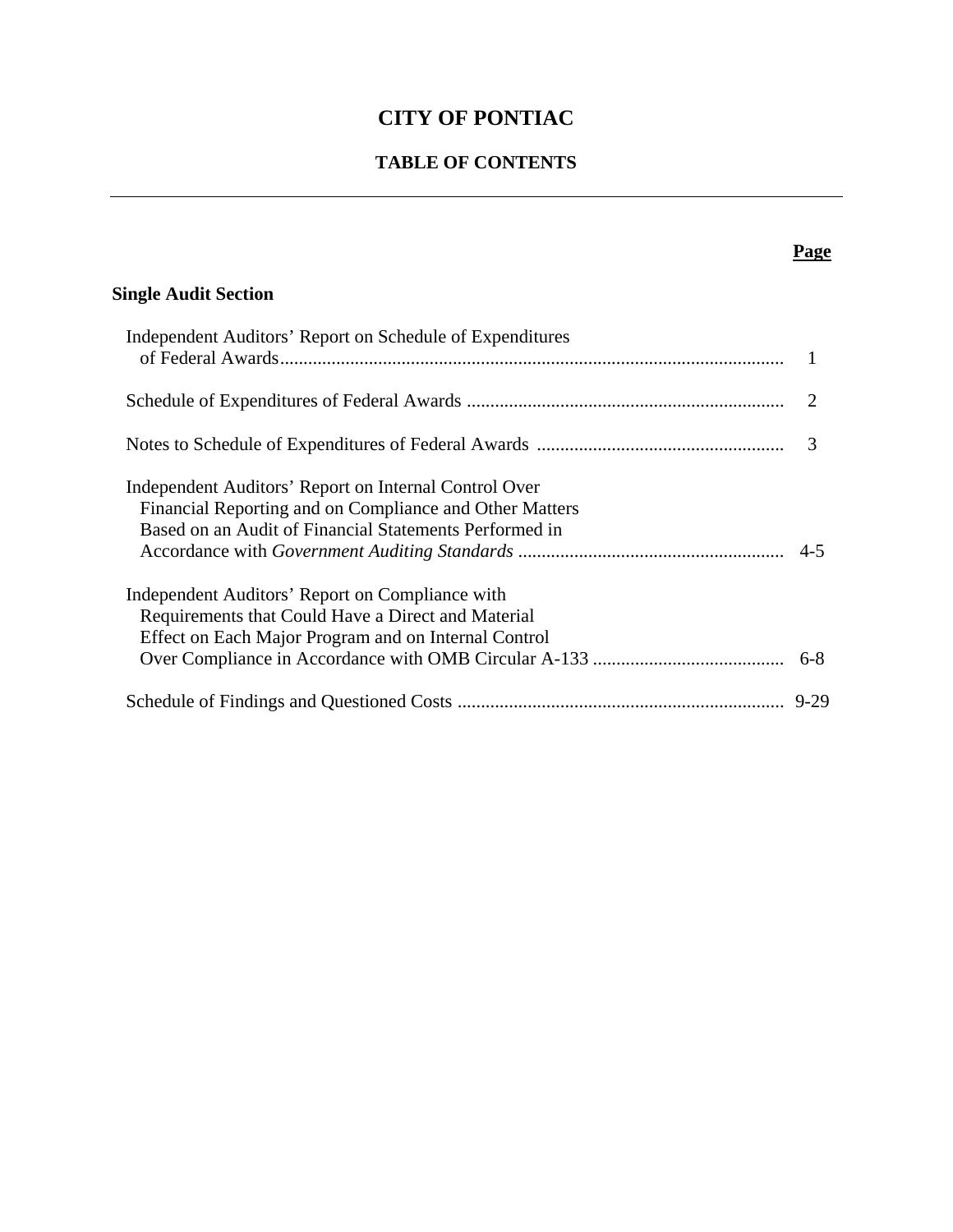

**Rehmann Robson** 1500 W. Big Beaver Road  $2<sup>nd</sup>$  Floor Troy MI 48084 Ph: 248.952.5000 Fx: 248.952.5750 www.rehmann.com

#### **INDEPENDENT AUDITORS' REPORT ON SCHEDULE OF EXPENDITURES OF FEDERAL AWARDS**

December 29, 2011

To the Emergency Manager City of Pontiac, Michigan

We have audited the financial statements of the governmental activities, the business-type activities, the aggregate discretely presented component units, each major fund, and the aggregate remaining fund information of the *City of Pontiac* (the "City"), as of and for the year ended June 30, 2011, and have issued our report thereon dated December 29, 2011. Our audit includes a reference to other auditors. Our audit was performed for the purpose of forming our opinions on the financial statements that collectively comprise the City's basic financial statements. The accompanying schedule of expenditures of federal awards is presented for purposes of additional analysis as required by OMB Circular A-133, *Audits of States, Local Governments and Nonprofit Organizations,* and is not a required part of the basic financial statements. Such information has been subjected to the auditing procedures applied in the audit of the basic financial statements and, in our opinion, is fairly stated, in all material respects, in relation to the basic financial statements taken as a whole.

Rehmann Loham



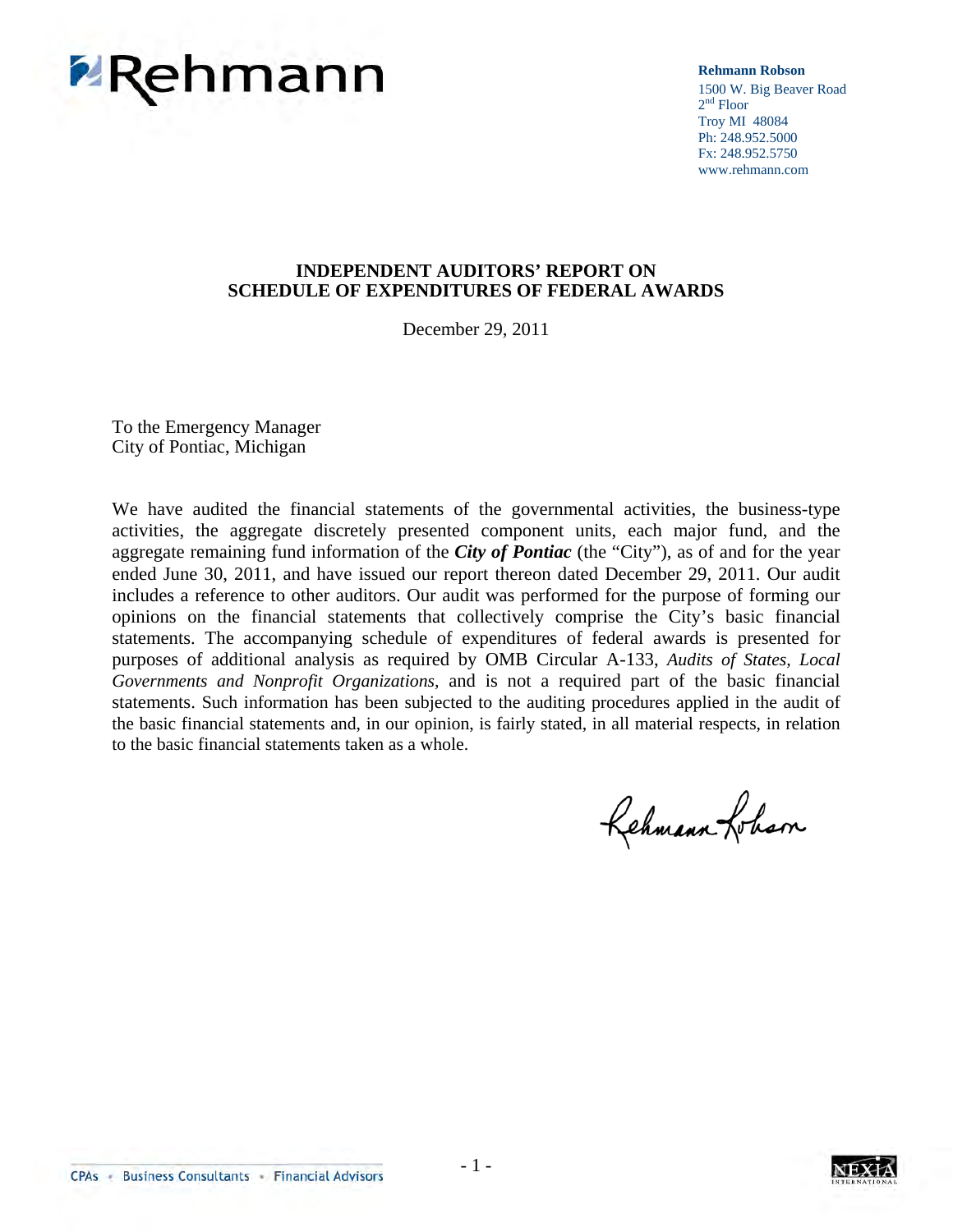#### **CITY OF PONTIAC**

#### **SCHEDULE OF EXPENDITURES OF FEDERAL AWARDS**

#### **YEAR ENDED JUNE 30, 2011**

| Federal Agency/Pass-through Agency Program Title                                                    | <b>CFDA</b><br>Number | Pass-through Entity<br>Project/Grant Number | Federal<br>Expenditures |
|-----------------------------------------------------------------------------------------------------|-----------------------|---------------------------------------------|-------------------------|
| <b>U.S. Department of Housing and Urban Development</b>                                             |                       |                                             |                         |
| Direct programs:                                                                                    |                       |                                             |                         |
| Community Development Block Grants/Entitlement Grants Cluster:                                      |                       |                                             |                         |
| 2009 Program Year                                                                                   | 14.218                | B-09-MC-26-0009                             | \$<br>451,678           |
| 2010 Program Year                                                                                   | 14.218                | B-10-MC-26-0009                             | 131,899                 |
| 2011 Program Year                                                                                   | 14.218                | B-11-MC-26-0009                             | 371,905                 |
| Neighborhood Stabilization Program I                                                                | 14.218                | B-08-MN-26-0009                             | 1,394,783               |
| <b>ARRA - CDBG-R</b>                                                                                | 14.253                | B-09-MY-26-0009                             | 303,449                 |
| <b>Total Community Development Block Grants Cluster</b>                                             |                       |                                             | 2,653,714               |
| HOME Investment Partnerships Program<br>ARRA - Homelessness Prevention and Rapid Re-housing Program | 14.239<br>14.257      | M-03-MC-26-0211<br>S09-MY-26-0009           | 165,866<br>214,855      |
|                                                                                                     |                       |                                             |                         |
| <b>Total U.S. Department of Housing</b>                                                             |                       |                                             |                         |
| and Urban Development                                                                               |                       |                                             | 3,034,435               |
| <b>U.S. Department of Energy</b>                                                                    |                       |                                             |                         |
| Direct program -                                                                                    |                       |                                             |                         |
| ARRA - Energy Efficiency and Conservation Block Grant                                               | 81.128                | DE-SC0002550                                | 130,522                 |
| <b>U.S. Department of Transportation</b>                                                            |                       |                                             |                         |
| Passed through the Michigan Department of Transportation -                                          |                       |                                             |                         |
| Highway Planning and Construction Cluster                                                           | 20.205                | 107374                                      | 69,500                  |
| Highway Planning and Construction Cluster                                                           | 20.205                | 103472                                      | 71,500                  |
| Highway Planning and Construction Cluster                                                           | 20.205                | 107379                                      | 75,000                  |
| Highway Planning and Construction Cluster                                                           | 20.205                | 49864C                                      | 1,673,887               |
| <b>Total U.S. Department of Transportation</b>                                                      |                       |                                             | 1,889,887               |
| <b>U.S. Environmental Protection Agency</b>                                                         |                       |                                             |                         |
| Passed through the Michigan Department of Environmental Quality:                                    |                       |                                             |                         |
| ARRA - State Clean Water Revolving Fund                                                             | 66.458                | 2W-00E752-01                                | 1,707,175               |
| ARRA - State Drinking Water Revolving Fund                                                          | 66.468                | 2F-00E751-01                                | 805,840                 |
| <b>State Drinking Water Revolving Fund</b>                                                          | 66.468                | 2F-00E751-01                                | 881,872                 |
| Nonpoint Source Implementation Grants                                                               | 66.460                | 2003-0036                                   | 39,819                  |
| <b>Total U.S. Environmental Protection Agency</b>                                                   |                       |                                             | 3,434,706               |
|                                                                                                     |                       |                                             |                         |
| <b>U.S. Department of Justice</b><br>Direct program -                                               |                       |                                             |                         |
| ARRA - COPS Hiring Recovery Grant                                                                   | 16.710                | 2009RKWX0452                                | 70,874                  |
|                                                                                                     |                       |                                             |                         |
| <b>Total Expenditures of Federal Awards</b>                                                         |                       |                                             | 8,560,424               |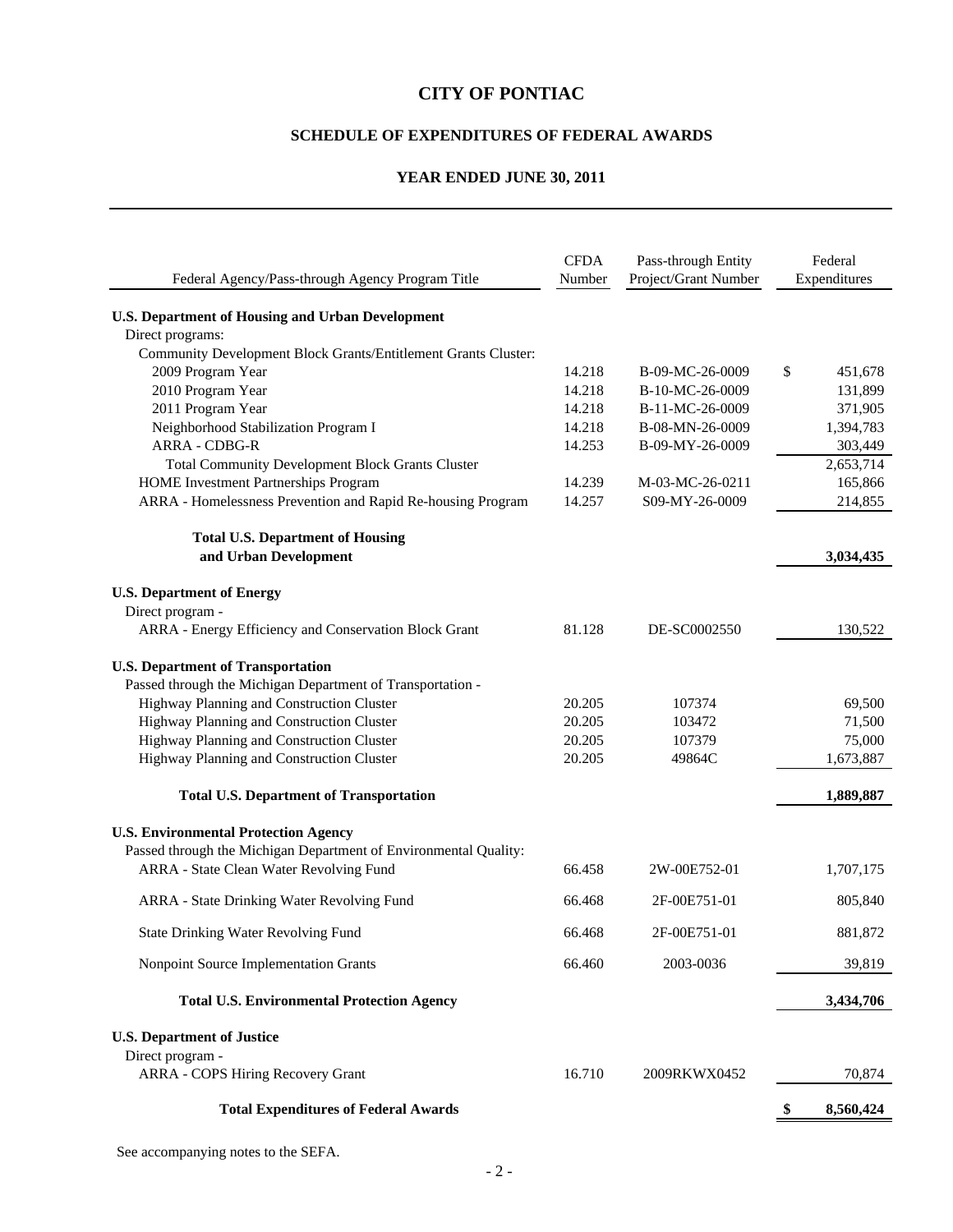#### **CITY OF PONTIAC NOTES TO SCHEDULE OF EXPENDITURES OF FEDERAL AWARDS**

#### **YEAR ENDED JUNE 30, 2011 \_\_\_\_\_\_\_\_\_\_\_\_\_\_\_\_\_\_\_\_\_\_\_\_\_\_\_\_\_\_\_\_\_\_\_\_\_\_\_\_\_\_\_\_\_\_\_\_\_\_\_\_\_\_\_\_\_\_\_\_\_\_\_\_\_\_\_\_\_\_\_\_\_\_\_\_\_\_**

#### **1. BASIS OF PRESENTATION**

 The accompanying schedule of expenditures of federal awards (the "Schedule") includes the federal grant activity of the City of Pontiac (the "City") under programs of the federal government for the year ended June 30, 2011. The information in this schedule is presented in accordance with the requirements of the Office of Management and Budget (OMB) Circular A-133, *Audits of States, Local Governments, and Non-Profit Organizations*. Because the Schedule presents only a selected portion of the operations of the City, it is not intended to and does not present the financial position, changes in net assets or cash flows of the City.

#### **2. SUMMARY OF SIGNIFICANT ACCOUNTING POLICIES**

Expenditures reported on the Schedule are reported on the modified accrual basis of accounting. Such expenditures are recognized following the cost principles contained in OMB Circular A-87, *Cost Principles for State and Local Governments*, wherein certain types of expenditures are not allowable or are limited as to reimbursement. Pass-through entity identifying numbers are presented when available.

#### **3. SUBRECIPIENTS**

Of the federal expenditures presented in the schedule, the City provided federal awards to subrecipients as follows:

| <b>Program Title</b>                        | <b>CFDA</b><br><b>Number</b> |          | <b>Amount Provided</b><br>to Subrecipients |
|---------------------------------------------|------------------------------|----------|--------------------------------------------|
| <b>Community Development Block</b><br>Grant |                              |          |                                            |
| <b>Grant Program Entitlement</b><br>Cluster | 14.218 & 14.253              | <b>S</b> | 70.997                                     |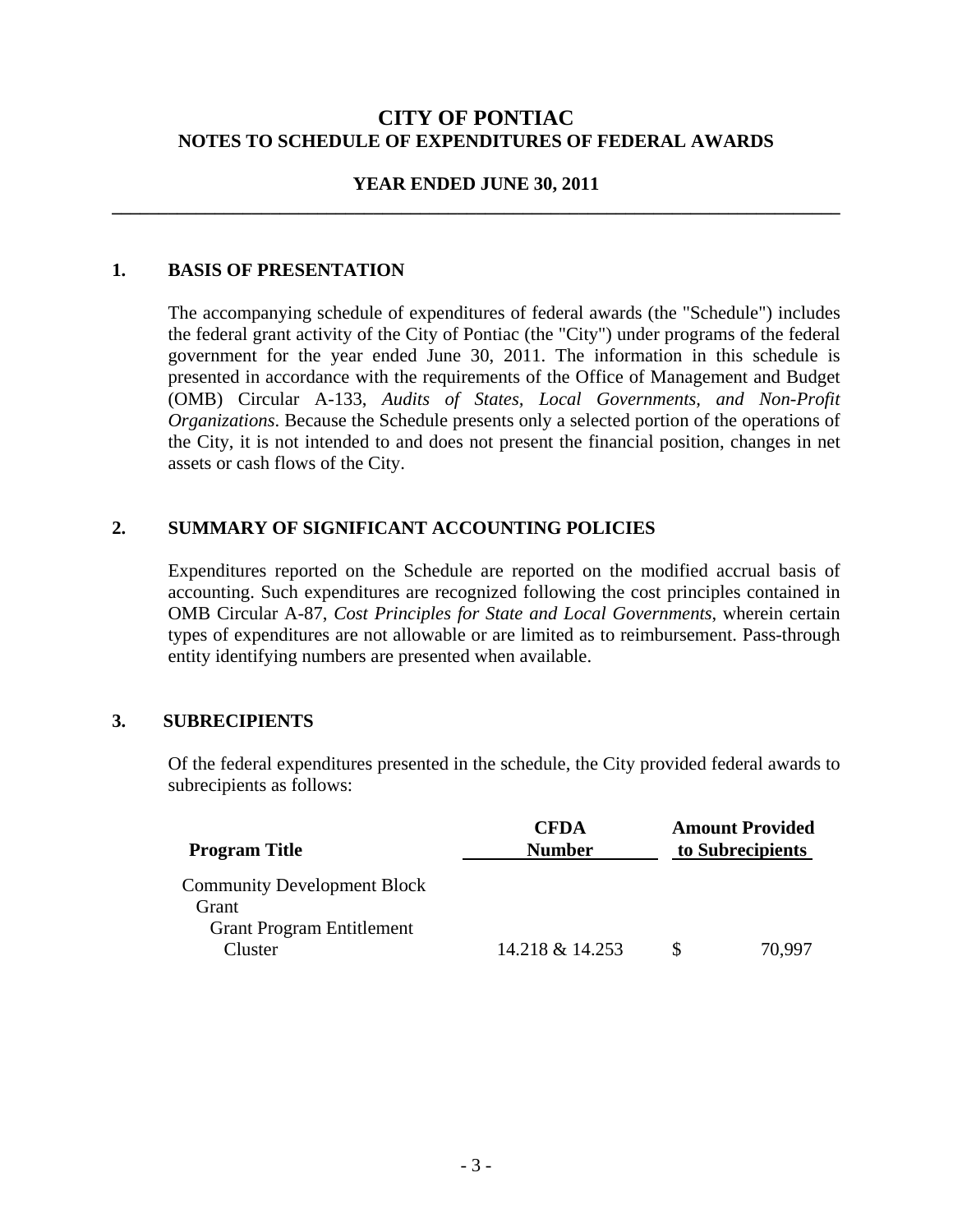

**Rehmann Robson** 1500 W. Big Beaver Road  $2<sup>nd</sup>$  Floor Troy MI 48084 Ph: 248.952.5000 Fx: 248.952.5750 www.rehmann.com

#### **INDEPENDENT AUDITORS' REPORT ON INTERNAL CONTROL OVER FINANCIAL REPORTING AND ON COMPLIANCE AND OTHER MATTERS BASED ON AN AUDIT OF FINANCIAL STATEMENTS PERFORMED IN ACCORDANCE WITH** *GOVERNMENT AUDITING STANDARDS*

December 29, 2011

To the Emergency Manager of the City of Pontiac Pontiac, Michigan

We have audited the financial statements of the governmental activities, the business-type activities, the aggregate discretely presented component units, each major fund, and the aggregate remaining fund information of the *City of Pontiac* (the "City"), as of and for the year ended June 30, 2011, which collectively comprise the City's financial statements, and have issued our report thereon dated December 29, 2011. We conducted our audit in accordance with auditing standards generally accepted in the United States of America and the standards applicable to financial audits contained in *Government Auditing Standards*, issued by the Comptroller General of the United States. Our report includes a reference to other auditors. Other auditors audited the financial statements of the General City Employees' Retirement System, the Police and Fire Retirement System, the General Employee's Retiree Health Insurance Benefits Trust and the Police and Fire Retiree Prefunded Group Health and Insurance Trust, as described in our report on the City of Pontiac's financial statements. The financial statements of the General City Employees' Retirement System, the Police and Fire Retirement System, the General Employee's Retiree Health Insurance Benefits Trust and the Police and Fire Retiree Prefunded Group Health and Insurance Trust were not audited in accordance with *Government Auditing Standards*.

#### **Internal Control Over Financial Reporting**

In planning and performing our audit, we considered the City's internal control over financial reporting as a basis for designing our auditing procedures for the purpose of expressing our opinions on the financial statements, but not for the purpose of expressing an opinion on the effectiveness of the City's internal control over financial reporting. Accordingly, we do not express an opinion on the effectiveness of the City's internal control over financial reporting.

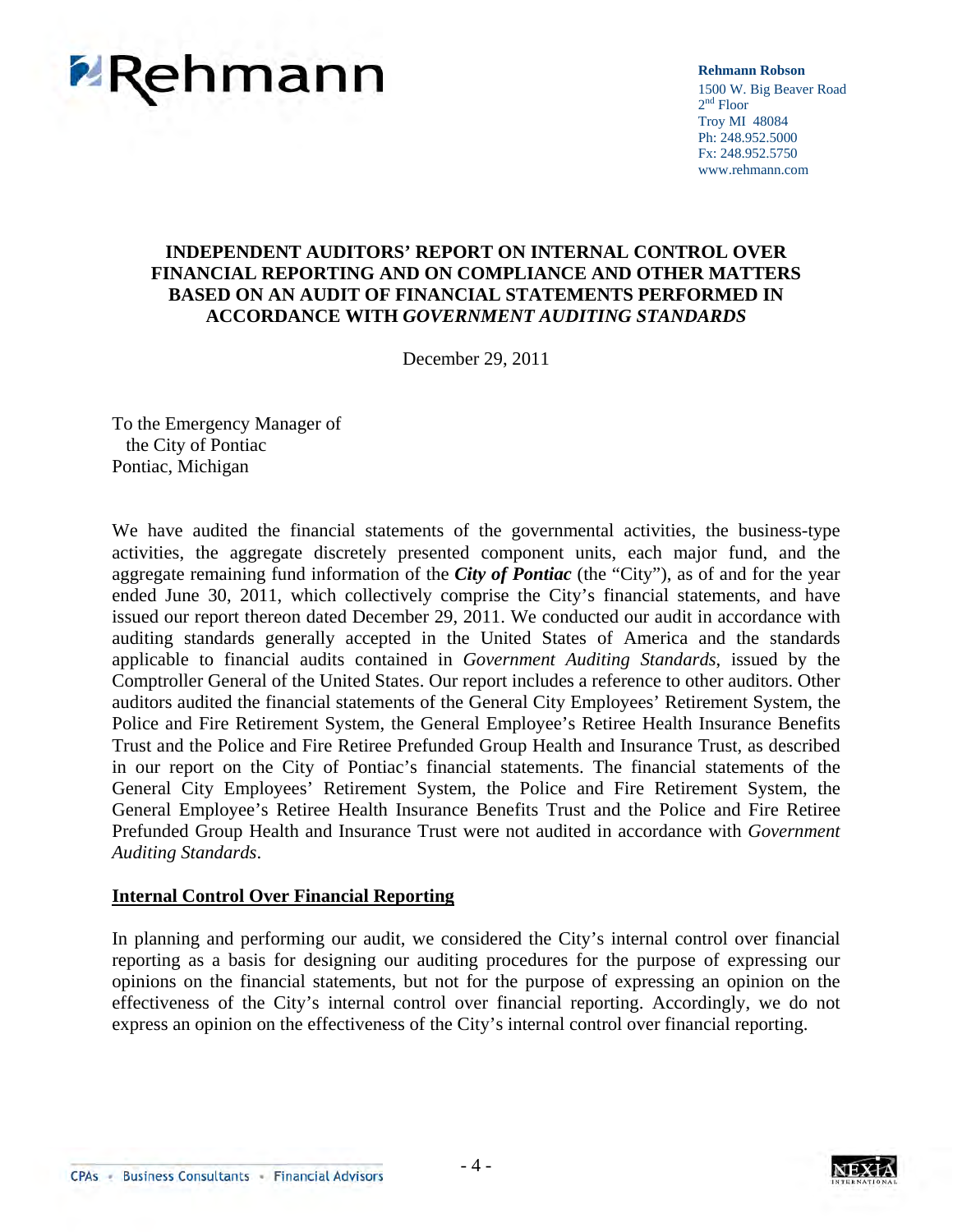Our consideration of internal control over financial reporting was for the limited purpose described in the preceding paragraph and was not designed to identify all deficiencies in internal control over financial reporting that might be significant deficiencies or material weaknesses and therefore, there can be no assurance that all deficiencies, significant deficiencies, or material weaknesses have been identified. However, as described in the accompanying schedule of findings and questioned costs, we identified certain deficiencies in internal control over financial reporting that we consider to be material weaknesses and other deficiencies that we consider to be significant deficiencies.

A *deficiency in internal control* exists when the design or operation of a control does not allow management or employees, in the normal course of performing their assigned functions, to prevent, or detect and correct misstatements on a timely basis. A *material weakness* is a deficiency, or a combination of deficiencies, in internal control such that there is a reasonable possibility that a material misstatement of the entity's financial statements will not be prevented, or detected and corrected on a timely basis. We consider the deficiencies described in the accompanying schedule of findings and questioned costs as items 2011-1, 2011-2, 2011-3, 2011- 5, and 2011-9 to be material weaknesses.

A *significant deficiency* is a deficiency, or a combination of deficiencies, in internal control that is less severe than a material weakness, yet important enough to merit attention by those charged with governance. We consider the deficiencies described in the accompanying schedule of findings and questioned costs as items 2011-4, 2011-6, 2011-7, and 2011-8 to be significant deficiencies.

#### **Compliance and Other Matters**

As part of obtaining reasonable assurance about whether the City's financial statements are free of material misstatement, we performed tests of its compliance with certain provisions of laws, regulations, contracts, and grant agreements, noncompliance with which could have a direct and material effect on the determination of financial statement amounts. However, providing an opinion on compliance with those provisions was not an objective of our audit, and accordingly, we do not express such an opinion. The results of our tests disclosed an instance of noncompliance that is required to be reported under *Government Auditing Standards* and which is described in the accompanying schedule of findings and questioned costs as item 2011-5.

In addition, we noted certain matters that we reported to management of the City in a separate letter dated December 29, 2011.

The City's responses to the findings identified in our audit are described in the accompanying schedule of findings and questioned costs. We did not audit the City's responses and, accordingly, we express no opinion on the responses.

This report is intended solely for the information and use of management, the Emergency Manager, others within the entity, federal awarding agencies, and pass-through entities and is not intended to be and should not be used by anyone other than these specified parties.

Rehmann Loham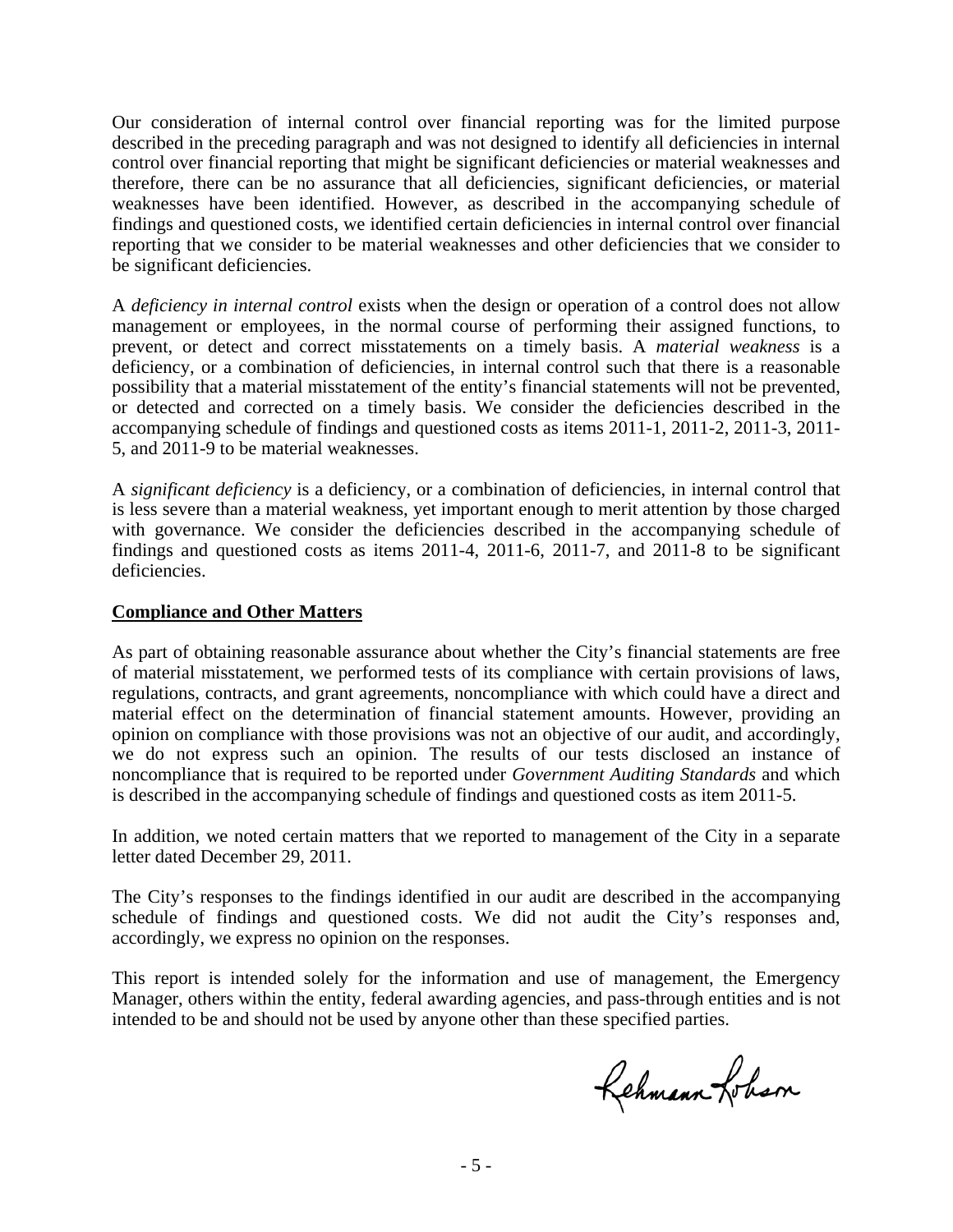

**Rehmann Robson** 1500 W. Big Beaver Road 2<sup>nd</sup> Floor Troy MI 48084 Ph: 248.952.5000 Fx: 248.952.5750 www.rehmann.com

#### **INDEPENDENT AUDITORS' REPORT ON COMPLIANCE WITH REQUIREMENTS THAT COULD HAVE A DIRECT AND MATERIAL EFFECT ON EACH MAJOR PROGRAM AND ON INTERNAL CONTROL OVER COMPLIANCE IN ACCORDANCE WITH OMB CIRCULAR A-133**

December 29, 2011

To the Emergency Manager of the City of Pontiac Pontiac, Michigan

#### **Compliance**

We have audited the compliance of the *City of Pontiac* (the "City") with the types of compliance requirements described in the *OMB Circular A-133 Compliance Supplement* that could have a direct and material effect on each of its major federal programs for the year ended June 30, 2011. The City's major federal programs are identified in the summary of auditor's results section of the accompanying schedule of findings and questioned costs. Compliance with the requirements of laws, regulations, contracts, and grants applicable to each of its major federal programs is the responsibility of the City's management. Our responsibility is to express an opinion on the City's compliance based on our audit.

We conducted our audit of compliance in accordance with auditing standards generally accepted in the United States of America; the standards applicable to financial audits contained in *Government Auditing Standards* issued by the Comptroller General of the United States; and OMB Circular A-133, *Audits of States, Local Governments, and Non-Profit Organizations*. Those standards and OMB Circular A-133 require that we plan and perform the audit to obtain reasonable assurance about whether noncompliance with the types of compliance requirements referred to above that could have a direct and material effect on a major federal program occurred. An audit includes examining, on a test basis, evidence about the City's compliance with those requirements and performing such other procedures as we considered necessary in the circumstances. We believe that our audit provides a reasonable basis for our opinion. Our audit does not provide a legal determination of the City's compliance with those requirements.



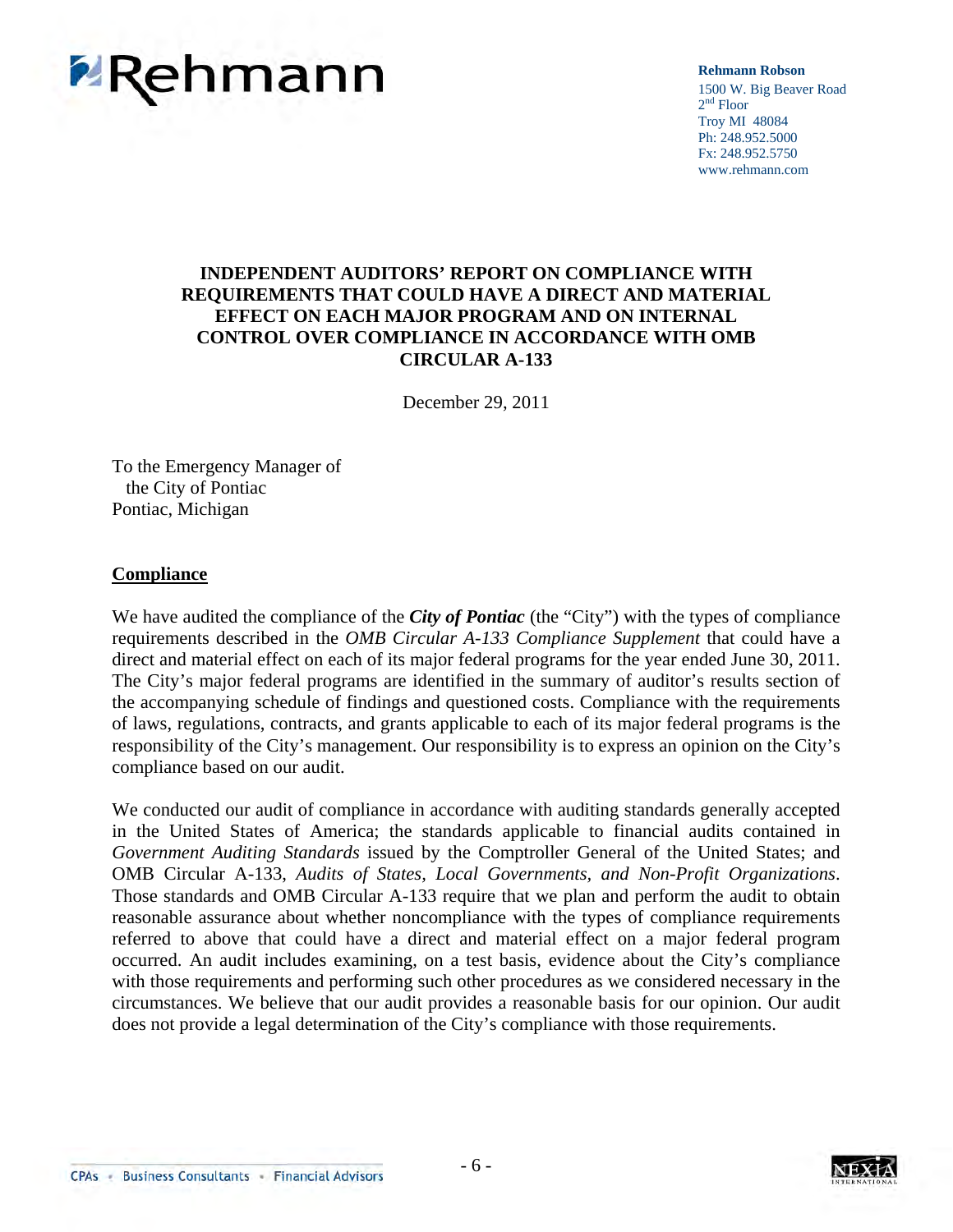As described in items 2011-10 and 2011-12 in the accompanying schedule of findings and questioned costs, the City did not comply with the Cash Management requirement applicable to its Clean Water Revolving Loan Funds, Drinking Water Revolving Loan Funds and Highway Planning and Construction programs or the Reporting requirement applicable to its Highway Planning and Construction program. Compliance with such requirements is necessary, in our opinion, for the City to comply with the requirements applicable to these programs.

In our opinion, except for the noncompliance described in the preceding paragraph, the City of Pontiac complied, in all material respects, with the requirements referred to above that could have a direct and material effect on each of its major federal programs for the year ended June 30, 2011. The results of our auditing procedures also disclosed an instance of noncompliance with those requirements, which is required to be reported in accordance with OMB Circular A-133 and which is described in the accompanying schedule of findings and questioned costs as item 2011-11.

#### **Internal Control Over Compliance**

Management of the City is responsible for establishing and maintaining effective internal control over compliance with the requirements of laws, regulations, contracts, and grants applicable to federal programs. In planning and performing our audit, we considered the City's internal control over compliance with the requirements that could have a direct and material effect on a major federal program in order to determine our auditing procedures for the purpose of expressing our opinion on compliance and to test and report on internal control over compliance in accordance with OMB Circular A-133, but not for the purpose of expressing an opinion on the effectiveness of internal control over compliance. Accordingly, we do not express an opinion on the effectiveness of the City's internal control over compliance.

Our consideration of internal control over compliance was for the limited purpose described in the preceding paragraph and was not designed to identify all deficiencies in internal control over compliance that might be significant deficiencies or material weaknesses and therefore, there can be no assurance that all deficiencies, significant deficiencies, or material weaknesses have been identified. However, as described in the accompanying schedule of findings and questioned costs, we identified certain deficiencies in internal control over compliance that we consider to be material weaknesses and another deficiency that we consider to be a significant deficiency.

A *deficiency in internal control over compliance* exists when the design or operation of a control over compliance does not allow management or employees, in the normal course of performing their assigned functions, to prevent, or detect and correct, noncompliance with a type of compliance requirement of a federal program on a timely basis. A *material weakness in internal control over compliance* is a deficiency, or a combination of deficiencies, in internal control over compliance such that there is reasonable possibility that material noncompliance with a type of compliance requirement of a federal program will not be prevented, or detected and corrected, on a timely basis. We consider the deficiencies in internal control over compliance described in the accompanying schedule of findings and questioned costs as items 2011-10 and 2011-12 to be material weaknesses.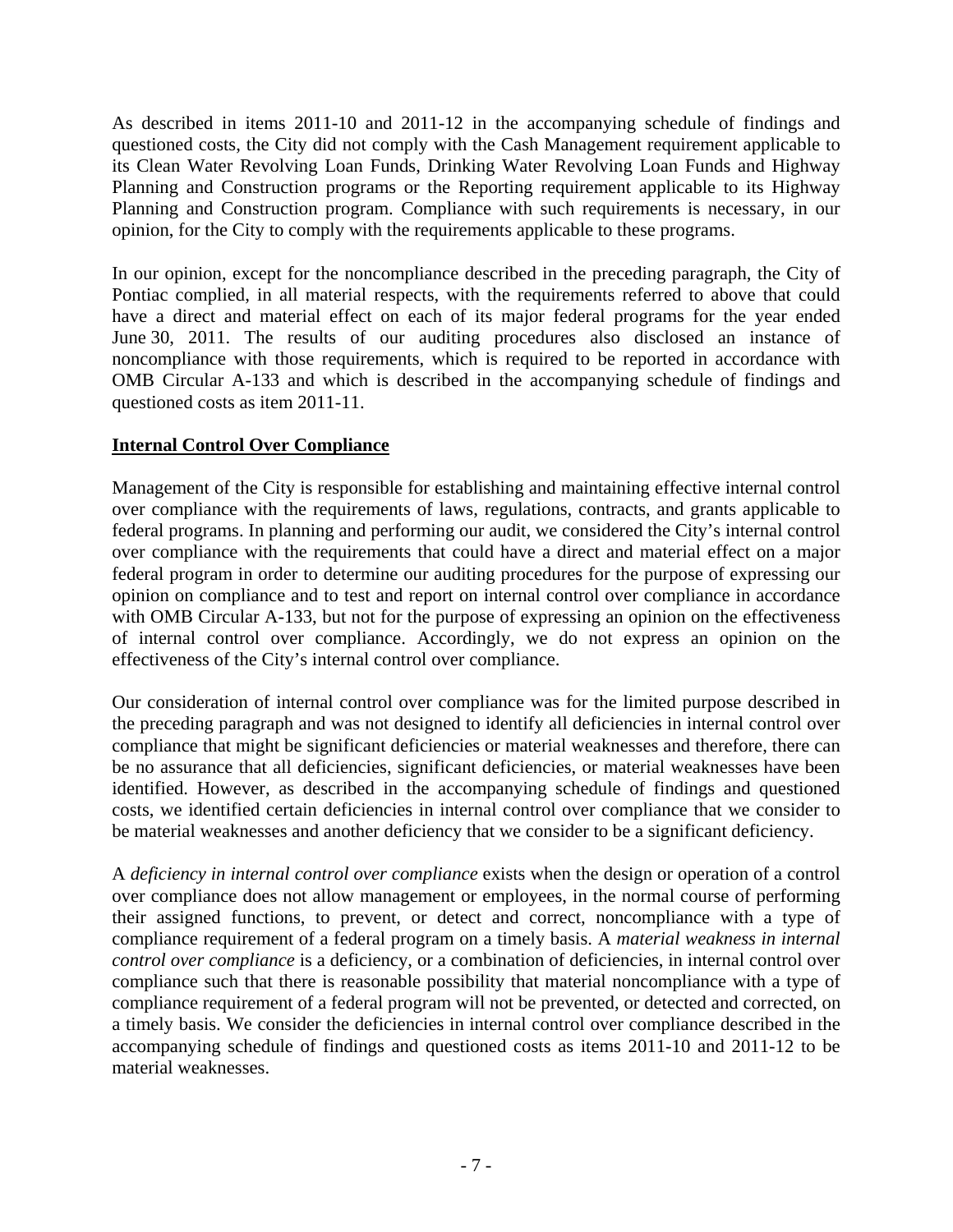A *significant deficiency in internal control over compliance* is a deficiency, or a combination of deficiencies, in internal control over compliance with a type of compliance requirement of a federal program that is less severe than a material weakness in internal control over compliance, yet important enough to merit attention by those charged with governance. We consider the deficiency in internal control over compliance described in the accompanying schedule of findings and questioned costs as item 2011-11 to be a significant deficiency.

The City's responses to the findings identified in our audit are described in the accompanying schedule of findings and questioned costs. We did not audit the City's responses and, accordingly, we express no opinion on the responses.

This report is intended solely for the information and use of management, the Emergency Manager, others within the entity, federal awarding agencies, and pass-through entities and is not intended to be and should not be used by anyone other than these specified parties.

Rehmann-fotism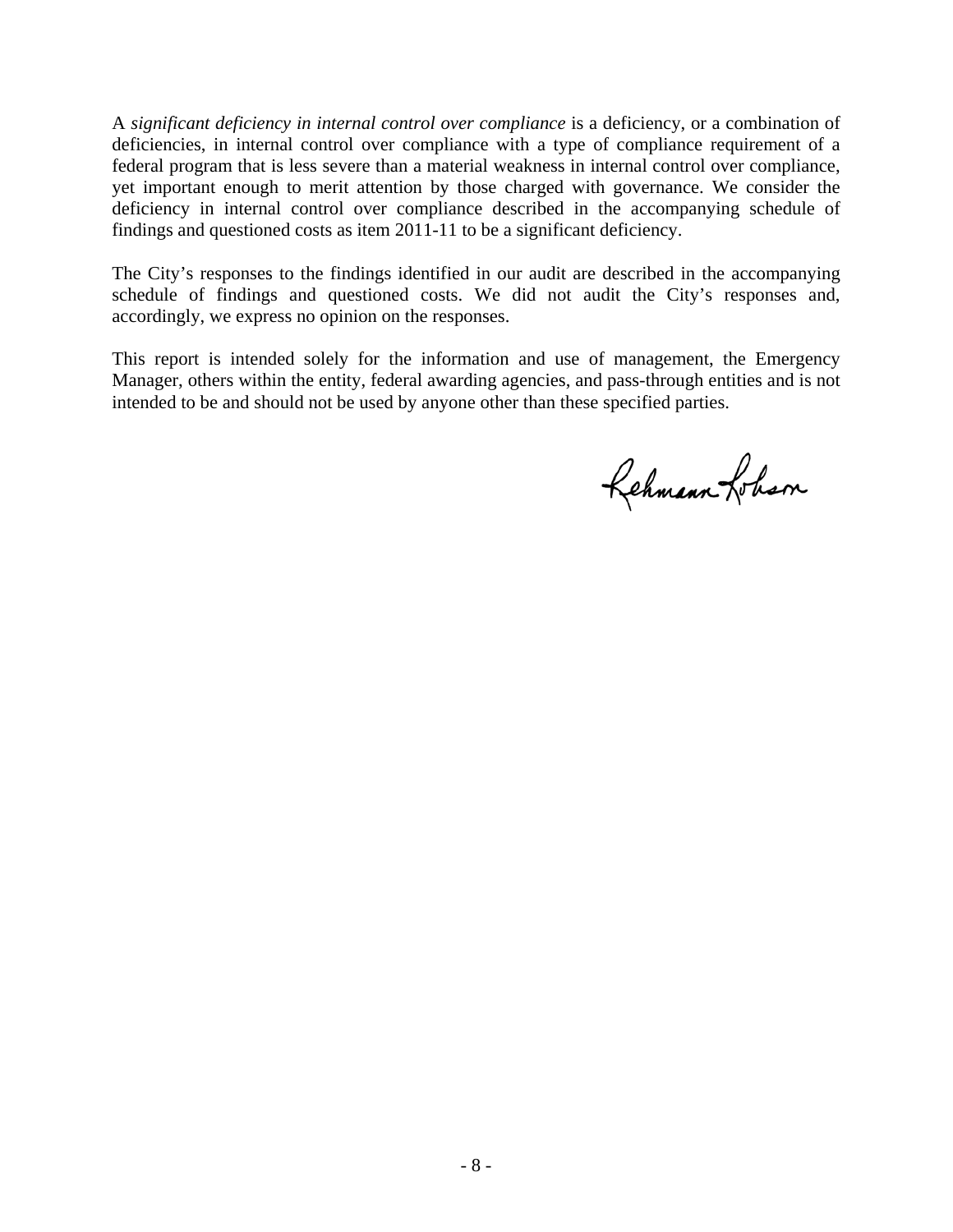## **CITY OF PONTIAC SCHEDULE OF FINDINGS AND QUESTIONED COSTS**

#### **FOR THE YEAR ENDED JUNE 30, 2011 \_\_\_\_\_\_\_\_\_\_\_\_\_\_\_\_\_\_\_\_\_\_\_\_\_\_\_\_\_\_\_\_\_\_\_\_\_\_\_\_\_\_\_\_\_\_\_\_\_\_\_\_\_\_\_\_\_\_\_\_\_\_\_\_\_\_\_\_\_\_\_\_\_\_\_\_\_\_**

## **SECTION I - SUMMARY OF AUDITORS' RESULTS**

#### *Financial Statements*

| Type of auditors' report issued:                                                                                                                                                                                                                                                                                                                                 | Unqualified                                              |  |
|------------------------------------------------------------------------------------------------------------------------------------------------------------------------------------------------------------------------------------------------------------------------------------------------------------------------------------------------------------------|----------------------------------------------------------|--|
| Internal control over financial reporting:                                                                                                                                                                                                                                                                                                                       |                                                          |  |
| Material weakness(es) identified?                                                                                                                                                                                                                                                                                                                                | no                                                       |  |
| Significant deficiency (ies) identified?                                                                                                                                                                                                                                                                                                                         | $yes \t -$<br>$X_{-}$<br>none reported                   |  |
| Noncompliance material to financial statements<br>noted?                                                                                                                                                                                                                                                                                                         | no                                                       |  |
| <b>Federal Awards</b>                                                                                                                                                                                                                                                                                                                                            |                                                          |  |
| Internal Control over major programs:                                                                                                                                                                                                                                                                                                                            |                                                          |  |
| Material weakness(es) identified?                                                                                                                                                                                                                                                                                                                                | no                                                       |  |
| Significant deficiency (ies) identified?                                                                                                                                                                                                                                                                                                                         | $yes \t -$<br>$\boldsymbol{\mathrm{X}}$<br>none reported |  |
| Type of auditors' report issued on compliance<br>for major programs:<br><b>Community Development Block Program</b><br><b>Entitlement Cluster</b><br>Highway Planning and Construction Cluster<br><b>Capitalization Grants for Clean Water</b><br><b>State Revolving Funds</b><br><b>Capitalization Grants for Drinking</b><br><b>Water State Revolving Funds</b> | Unqualified<br>Qualified<br>Qualified<br>Qualified       |  |
| Any audit findings disclosed that are required<br>to be reported in accordance with<br>Circular A-133, Section $510(a)$ ?                                                                                                                                                                                                                                        | $X$ yes<br>no                                            |  |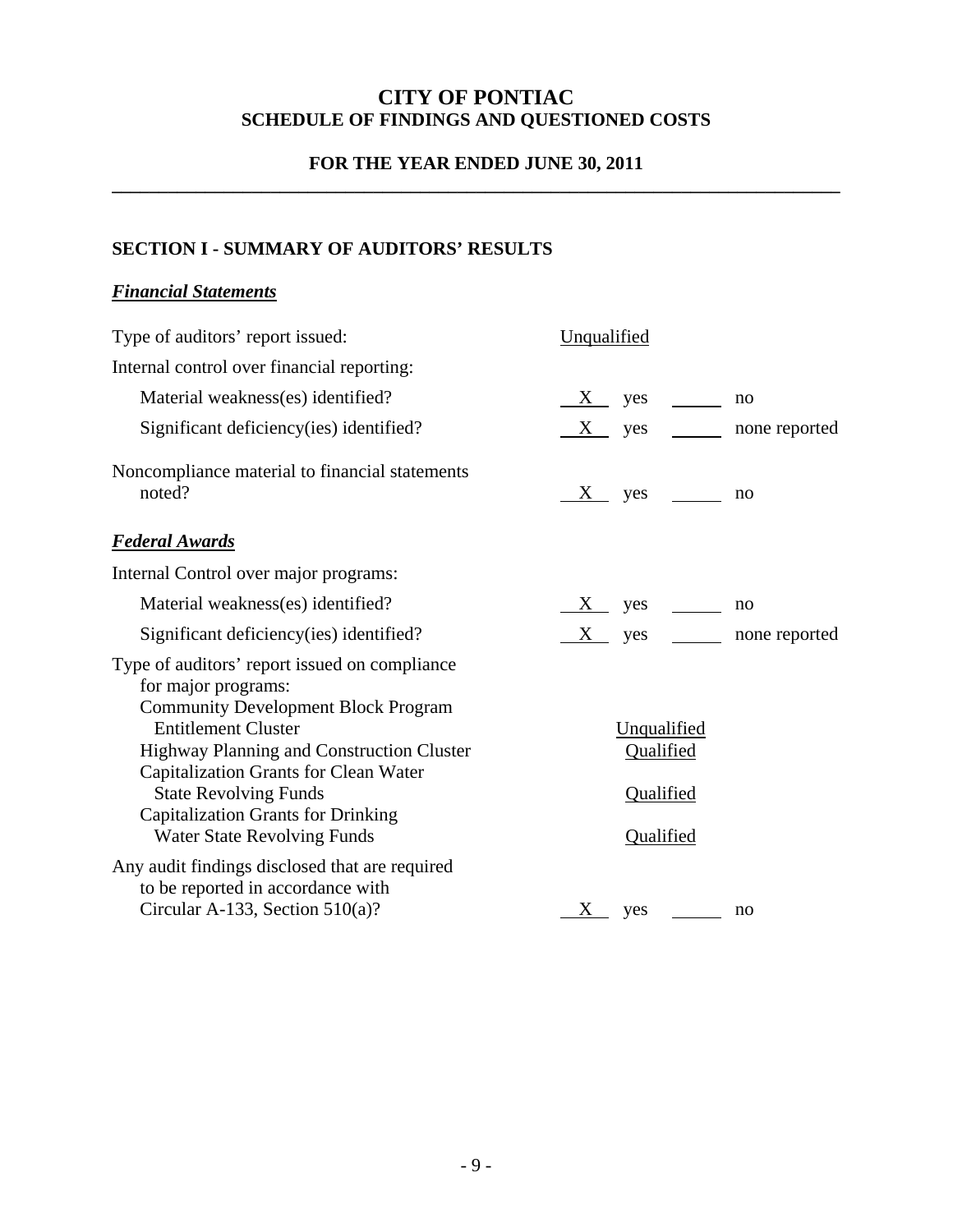## **CITY OF PONTIAC SCHEDULE OF FINDINGS AND QUESTIONED COSTS (Continued)**

#### **FOR THE YEAR ENDED JUNE 30, 2011 \_\_\_\_\_\_\_\_\_\_\_\_\_\_\_\_\_\_\_\_\_\_\_\_\_\_\_\_\_\_\_\_\_\_\_\_\_\_\_\_\_\_\_\_\_\_\_\_\_\_\_\_\_\_\_\_\_\_\_\_\_\_\_\_\_\_\_\_\_\_\_\_\_\_\_\_\_\_**

#### **SECTION I – SUMMARY OF AUDITORS' RESULTS (CONCLUDED)**

#### *Identification of major programs:*

| <b>CFDA Number</b> | <b>Name of Federal Program or Cluster</b>                                            |
|--------------------|--------------------------------------------------------------------------------------|
| 14.218 and 14.253  | <b>Community Development Block</b>                                                   |
| 20.205             | <b>Grant Program Entitlement Cluster</b><br><b>Highway Planning and Construction</b> |
|                    | Cluster                                                                              |
| 66.458             | <b>Capitalization Grants for Clean</b>                                               |
|                    | <b>Water State Revolving Funds</b>                                                   |
| 66.468             | <b>Capitalization Grants for Drinking</b>                                            |
|                    | <b>Water State Revolving Funds</b>                                                   |
|                    |                                                                                      |

| Dollar threshold used to distinguish |           |
|--------------------------------------|-----------|
| between Type A and Type B programs:  | \$300,000 |
|                                      |           |

Auditee qualified as low-risk auditee?  $\frac{\ }{y \text{e} \cdot y}$  yes  $\frac{X}{X}$  no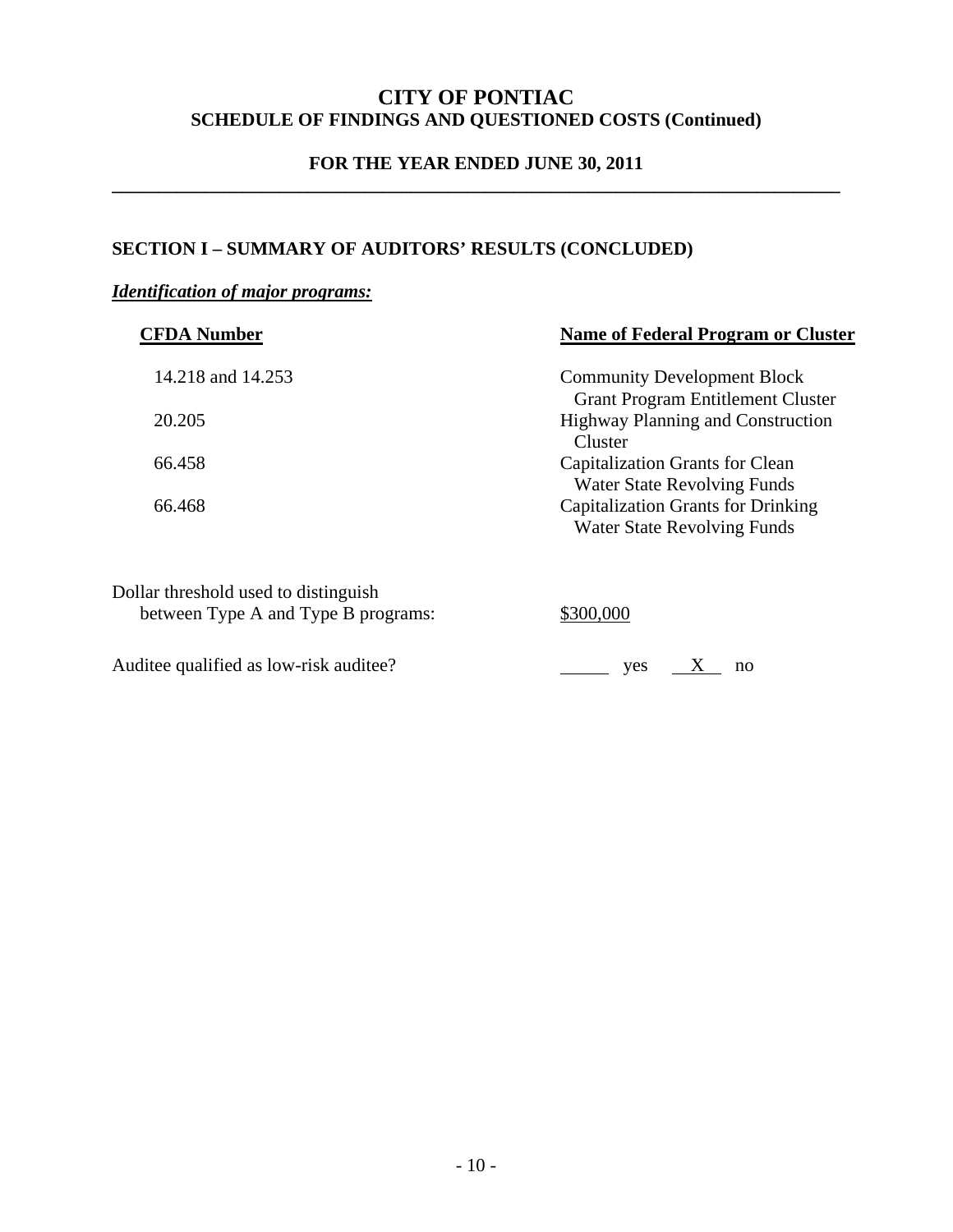#### **CITY OF PONTIAC SCHEDULE OF FINDINGS AND QUESTIONED COSTS (Continued)**

#### **FOR THE YEAR ENDED JUNE 30, 2011**

#### **SECTION II – FINANCIAL STATEMENT FINDINGS**

| 2011-1        | <b>Material Audit Adjustments (repeat finding)</b>                                                                                                                                                                                                                                                                                                                                                                                                                                                                                                                                                                                                                                                                                                                                                                                                                                                                                                                                                                                                                                           |
|---------------|----------------------------------------------------------------------------------------------------------------------------------------------------------------------------------------------------------------------------------------------------------------------------------------------------------------------------------------------------------------------------------------------------------------------------------------------------------------------------------------------------------------------------------------------------------------------------------------------------------------------------------------------------------------------------------------------------------------------------------------------------------------------------------------------------------------------------------------------------------------------------------------------------------------------------------------------------------------------------------------------------------------------------------------------------------------------------------------------|
| Finding type: | Material weakness in internal controls over financial reporting.                                                                                                                                                                                                                                                                                                                                                                                                                                                                                                                                                                                                                                                                                                                                                                                                                                                                                                                                                                                                                             |
| Criteria:     | Management is responsible for maintaining its accounting records in<br>accordance with generally accepted accounting principles ("GAAP").                                                                                                                                                                                                                                                                                                                                                                                                                                                                                                                                                                                                                                                                                                                                                                                                                                                                                                                                                    |
| Condition:    | During our audit, we identified and proposed adjustments (which were<br>approved and posted by management) that were material, either individually or<br>in the aggregate, to the City's financial statements. As a result, the pre-audit<br>financial statements of the City were materially misstated.                                                                                                                                                                                                                                                                                                                                                                                                                                                                                                                                                                                                                                                                                                                                                                                     |
| Cause:        | Internal controls related to the year end accounting closing process did not<br>detect all adjustments necessary to properly record year-end balances.                                                                                                                                                                                                                                                                                                                                                                                                                                                                                                                                                                                                                                                                                                                                                                                                                                                                                                                                       |
| Effect:       | As a result, the following areas were initially misstated:<br>$\triangleright$ Charges for services and customer receivables in the Sewer Enterprise<br>Fund were overstated by approximately \$94,000.<br>> Compensated absences and expenses were overstated in the Sewer<br>Enterprise Fund by approximately \$99,000.<br>$\triangleright$ Compensated absences and expenses were overstated in the Water<br>Enterprise Fund by approximately \$107,000.<br>> Accrued liabilities were understated and property tax revenue was<br>overstated in various funds by a total approximating \$1,236,000. These<br>adjustments were needed to estimate the amount of real property taxes to<br>be charged back by the County and MTT cases in which the City will<br>refund property taxes.<br>$\triangleright$ Accounts payable was overstated and other income was understated in the<br>Phoenix Plaza Renovation Capital Project Fund by approximately<br>\$148,000.<br>$\triangleright$ The VEBA obligation in the governmental activities was overstated by<br>approximately \$3,545,000. |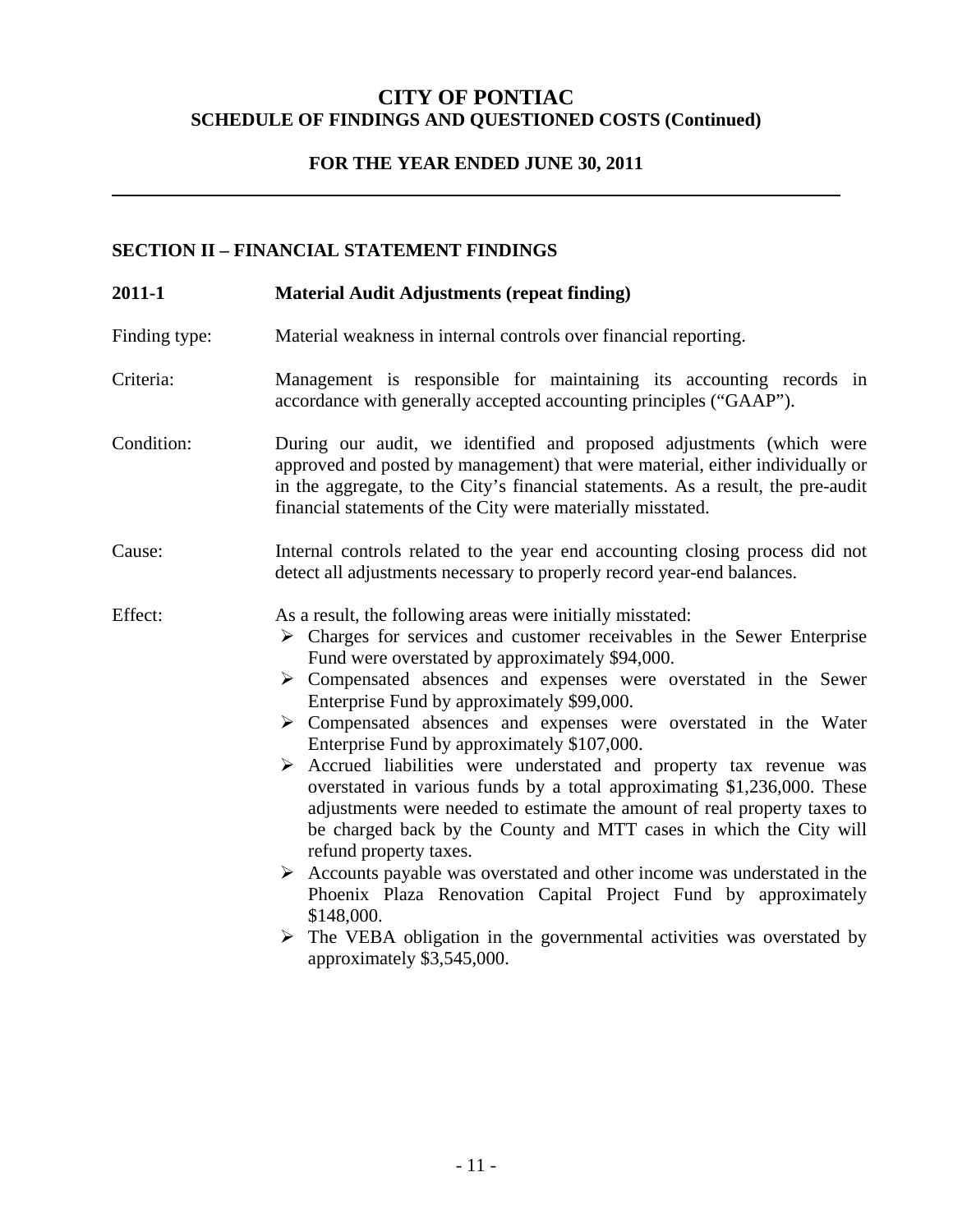## **CITY OF PONTIAC SCHEDULE OF FINDINGS AND QUESTIONED COSTS (Continued)**

## **FOR THE YEAR ENDED JUNE 30, 2011**

|                                     | In addition, the following areas, related to the Water and Sewer Department,<br>were initially misstated:<br>$\triangleright$ The allowance for uncollectible accounts and operations and maintenance<br>expense were understated in the Sewer Enterprise Fund by approximately<br>\$307,000.<br>$\triangleright$ The allowance for uncollectible accounts and operations and maintenance<br>expense were understated in the Water Enterprise Fund by approximately<br>\$68,000.<br>$\triangleright$ Accounts payable and expenses were understated in the Sewer Enterprise<br>Fund by approximately \$1,405,000.                                                                                                                                                               |
|-------------------------------------|---------------------------------------------------------------------------------------------------------------------------------------------------------------------------------------------------------------------------------------------------------------------------------------------------------------------------------------------------------------------------------------------------------------------------------------------------------------------------------------------------------------------------------------------------------------------------------------------------------------------------------------------------------------------------------------------------------------------------------------------------------------------------------|
| Recommendation:                     | We recommend that finance/administrative procedures be modified to ensure<br>that all year-end adjustments are identified as part of the year end closing<br>process and posted for financial reporting purposes.                                                                                                                                                                                                                                                                                                                                                                                                                                                                                                                                                               |
| View of<br>Responsible<br>Official: | The overstatement of charges for services and customer receivables is the<br>result of a clerical error on a spreadsheet used to calculate an estimate of<br>unbilled Sewer Fund receivable at year end. The City has had a process in<br>place since 2005 to estimate this receivable each year and believes this is an<br>isolated error. The error on the spreadsheet has been corrected and the same<br>spreadsheet will be used in subsequent years.                                                                                                                                                                                                                                                                                                                       |
|                                     | The overstatement of compensated absences and expenses in the Sewer and<br>Water Funds is the result of a clerical error on a spreadsheet used to calculate<br>an estimate liability at year end. The City has had a process in place since<br>2005 to estimate this liability each year and believes this is an isolated error.<br>The error on the spreadsheet has been corrected and same spreadsheet will be<br>used in subsequent years.                                                                                                                                                                                                                                                                                                                                   |
|                                     | The understatement of accrued liabilities and overstatement of property tax<br>revenue is the result of a new estimate calculated during the audit for property<br>tax chargebacks and Michigan Tax Tribunal refunds. The City's prior<br>Emergency Manager determined which cases were significant enough to<br>record based on status of each case. All other potential chargebacks and MTT<br>cases are subjective and volatile as to the outcome and estimates are difficult<br>to determine. Fiscal Year 2011 is the first year the auditors requested the City<br>to record an additional estimated liability and reduction to property taxes<br>relating to all possible chargebacks and MTT cases. The City complied and<br>will record an estimate in subsequent year. |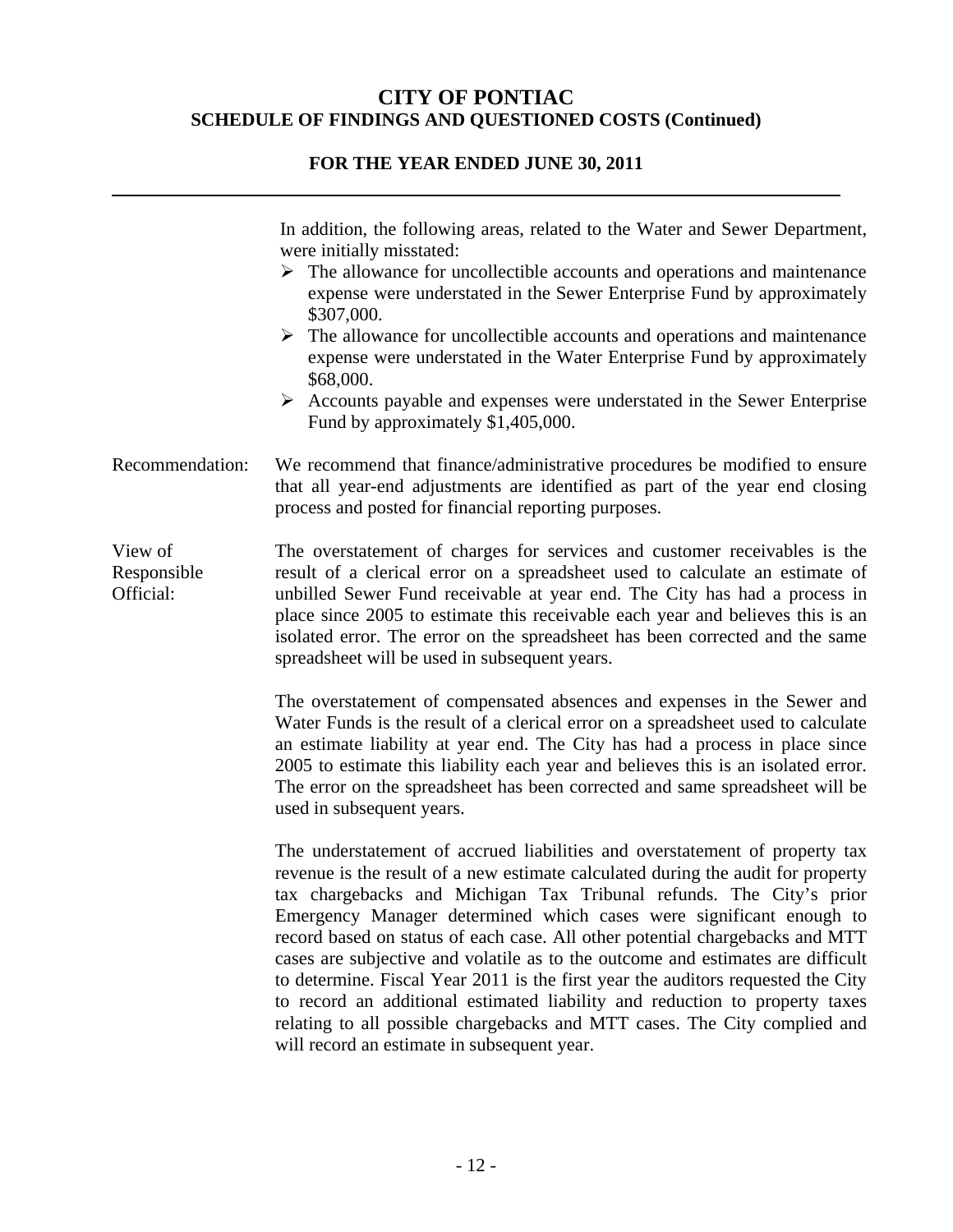#### **FOR THE YEAR ENDED JUNE 30, 2011**

The overstatement of accounts payable and other income relates to an unsettled dispute the City has been in with a contractor since 2005 on the amount of retainage owed to the contractor. The City had cash and a liability established for the maximum amount due at the time the audit started. The City settled with the contractor and made a final payment to the contractor in November 2011 for less than the amount accrued. The final payment amount was not known at the time this Fund was closed for audit. The subsequent event of settling the agreement at a different amount after the audit started could not have been determined at the time the Fund was closed for audit.

The overstatement of the VEBA liability and expense is the result of an unusual and complex transaction. The overstatement impacted the Government-wide statements only and had no impact on the General Fund or any other Fund of the City. The prior Emergency Manager determined the annual required VEBA payments would not be made in Fiscal Year 2011 and originally mandated that this obligation be recorded in the General Fund with the funding of the liability to be accomplished through a judgment levy on the tax roll in Fiscal Year 2012. Subsequent events after year end impacting the City's ability to pay this obligation within a reasonable amount of time and the review of the City's finances by a new Emergency Manager resulted in this obligation being reclassified as a long-term obligation for Government-wide reporting only per GASB pronouncements. In reporting this obligation in the Government-wide statements, the liability was included in two separate accruals in error. The overstatement of the liability has been corrected.

The understatement of Sewer and Water uncollectible accounts and operations and maintenance expense are the result of certain GM receivables related to the bankruptcy not being removed from the Water and Sewer subsidiary receivable billing system. The Water and Sewer Department maintains the receivable billing system which is separate from the City's general ledger system and will be following up on aged accounts going forward.

The understatement of accounts payable and expenses in the Sewer Fund relate to significant invoices submitted to Finance for payment after the specified cut-off period communicated by the Finance Department. The Sewer Department will report invoices to the Finance Department per City policy in subsequent years.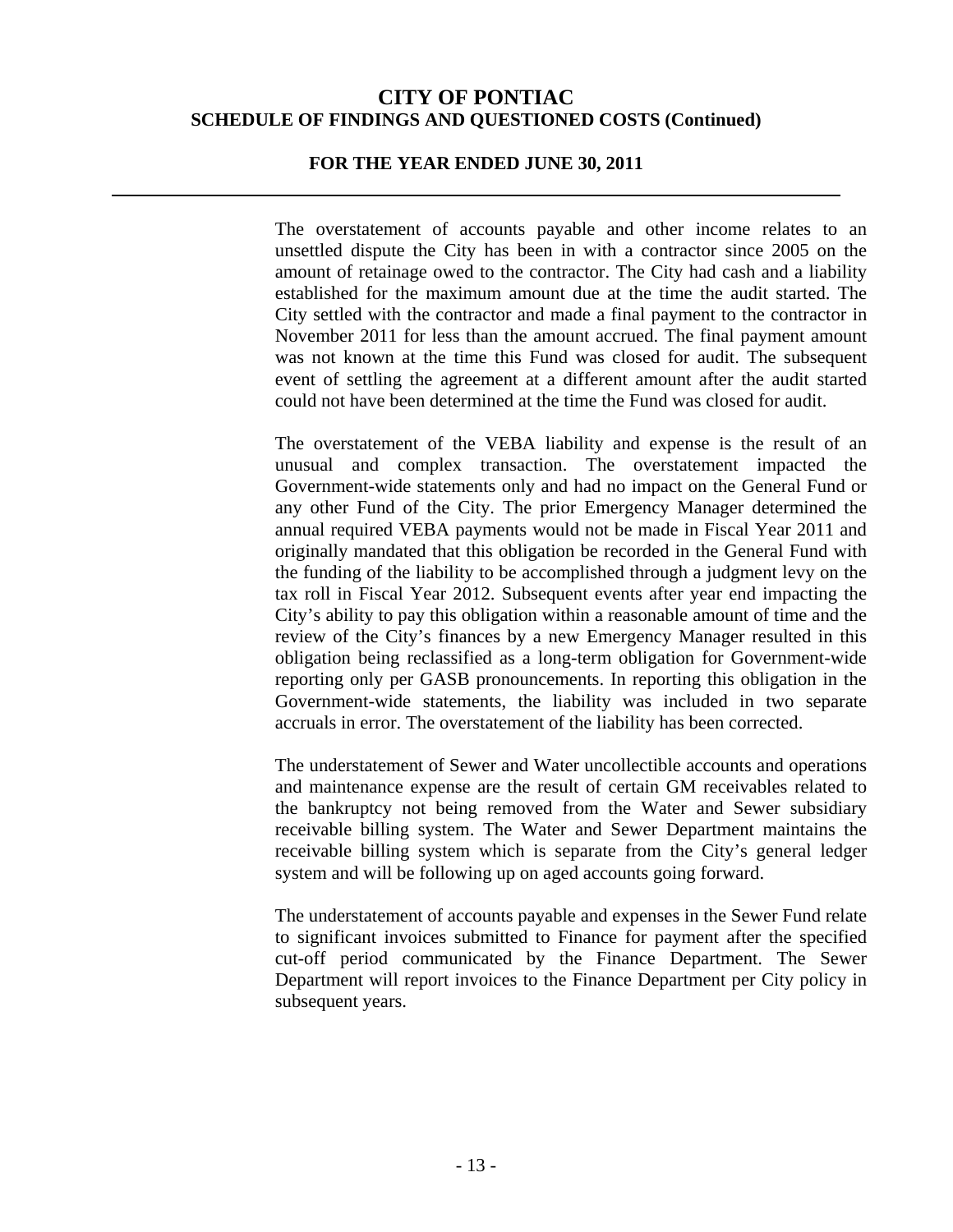#### **FOR THE YEAR ENDED JUNE 30, 2011**

#### **SECTION II – FINANCIAL STATEMENT FINDINGS (CONTINUED)**

#### **2011-2 Segregation of Incompatible Duties (repeat finding)**

- Finding type: Material Weakness in internal controls over financial reporting.
- Criteria: Management is responsible for establishing effective internal controls to safeguard the City's assets, and to prevent or detect misstatements to the financial statements. In establishing appropriate internal controls, careful consideration must be given to the cost of a particular control and the related benefits to be received. Accordingly, management must make the difficult decision of what degree of risk it is willing to accept, given the government's unique circumstances.
- Condition: The City lacks a sufficient number of accounting personnel in order to ensure a complete segregation of duties within its accounting function. Ideally, no single individual should ever be able to authorize a transaction, record the transaction in the accounting records, and maintain custody of the assets resulting from the transaction. Effectively, proper segregation of duties is intended to prevent an individual from committing an act of fraud or abuse and being able to conceal it. Lack of segregation of duties was noted specifically in the following departments:
	- *Payroll.* Once timesheets are submitted, there is no review over the payroll process. One individual is responsible for processing payroll and directing IT to print the checks.
	- *Treasurer's Office*. Individuals working in the Treasurer's Office have the ability to accept cash from customers, reconcile their cash drawers and prepare deposits. The Treasurer also is able to post entries to the general ledger and is responsible for the accounts receivable subsidiary ledgers.
	- $\triangleright$  *Cemetery.* There is one individual at the cemetery that has the ability to prepare an invoice, accept the payment, prepare the deposit and take the money to the bank.

#### Cause: This condition is a result of the City's limited resources.

Effect: As a result of this condition, the City is exposed to an increased risk that misstatements or misappropriations might occur and not be detected by management in a timely manner.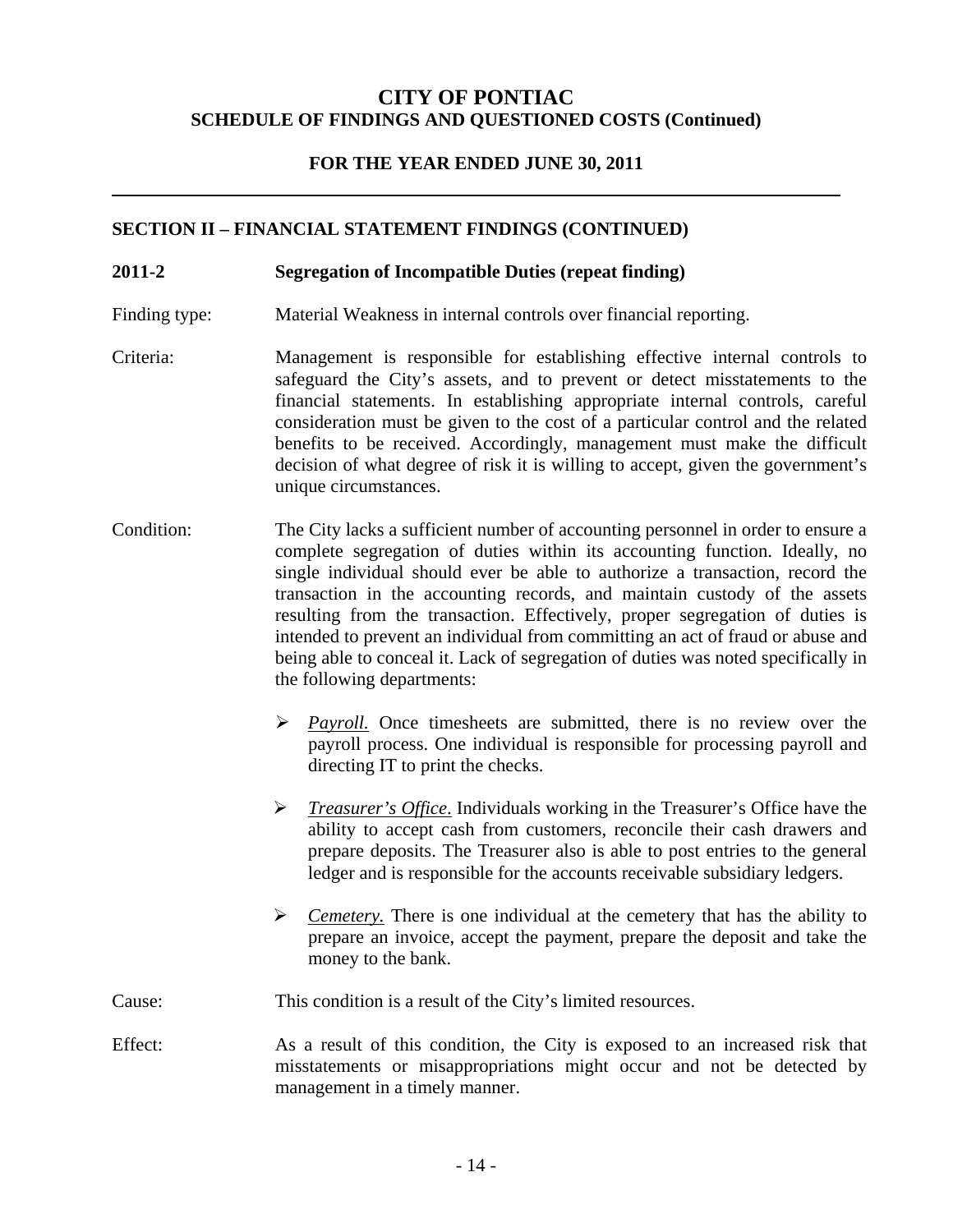#### **FOR THE YEAR ENDED JUNE 30, 2011**

Recommendation: While there are, of course, no easy answers to the challenge of balancing the costs and benefits of internal controls and the segregation of duties, we would nevertheless encourage management to actively seek ways to further strengthen its internal control structure by requiring as much independent review, reconciliation, and approval of accounting functions by qualified members of management as possible.

View of Responsible Official: While it is true that the City lacks a sufficient number of accounting personnel to ensure a complete segregation of duties, there are plans to enhance internal control in the two areas specifically noted. With respect to Payroll, the City plans to implement an ADP system for the first payroll in calendar year 2012 which will require independent approval of payroll. With respect to the Treasurer's Office, the City plans to implement a BSA system to improve record keeping. With respect to Cemetery operations, the City plans to outsource the management of the cemeteries to an outside service provider who will institute proper internal controls over operations.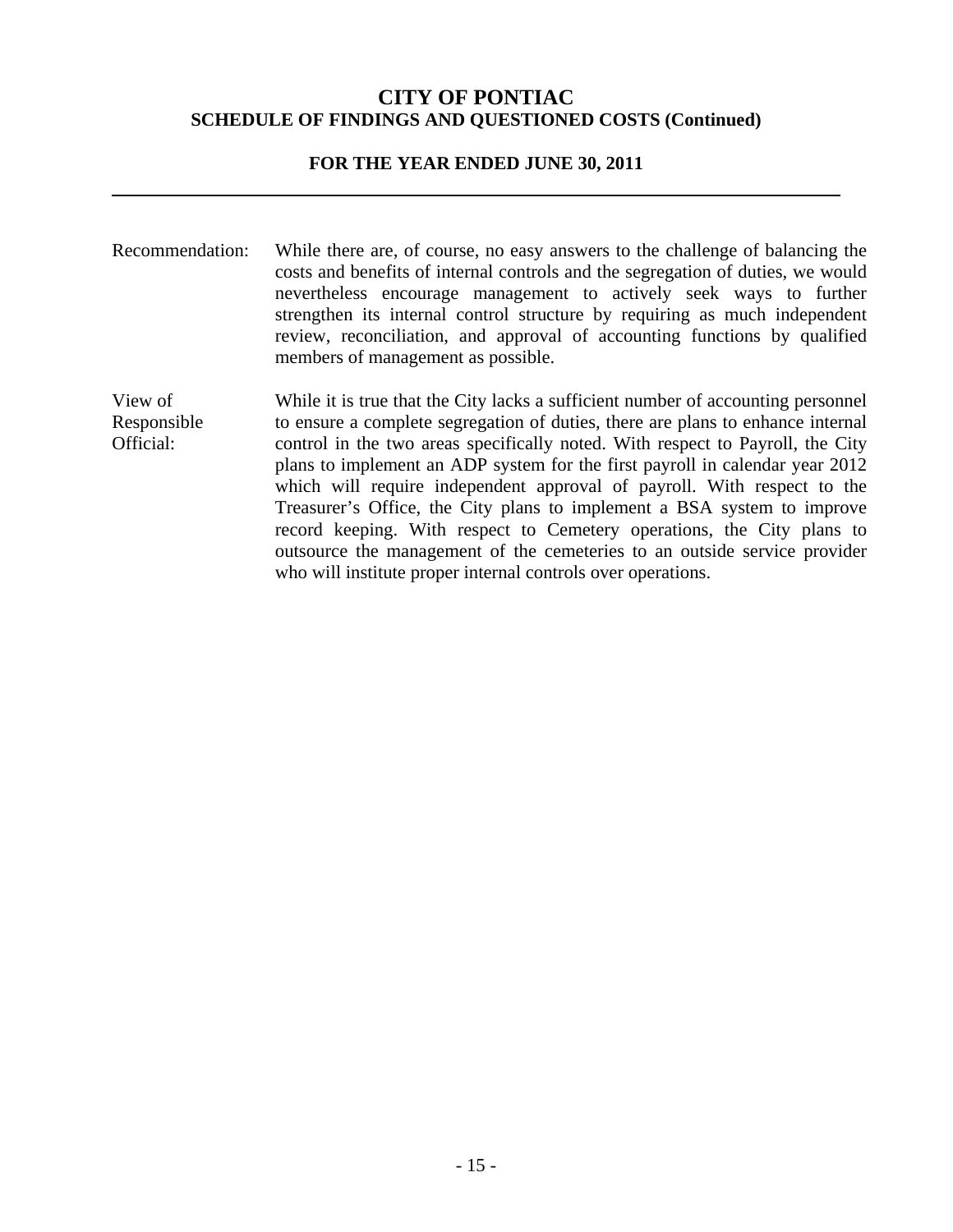#### **FOR THE YEAR ENDED JUNE 30, 2011**

#### **SECTION II – FINANCIAL STATEMENT FINDINGS (CONTINUED)**

#### **2011-3 Capital Asset Records (repeat finding)**

Finding type: Material weakness in internal controls over financial reporting.

- Criteria: Management is responsible for maintaining capital asset records in order to properly account for and record activity related to the acquisition, disposition and depreciation of capital assets (i.e. land, construction in progress, streets and bridges, land improvements, building and improvements, equipment, vehicles and furniture).
- Condition: The City does not have detailed records to support the approximately \$93,822,000 recorded on the City's books for governmental capital assets.
- Cause: The summary schedule that the Finance Department uses to account for the City's capital assets was inherited years ago from individuals previously responsible for the finance and accounting functions of the City.
- Effect: By not maintaining detailed records for capital assets, it complicates the accounting for deletions and depreciation of assets. The City has no record to show the individual assets recorded, the cost of each asset and the corresponding depreciation taken on the individual assets. As a result, estimates are used to account for the deletion and depreciation of assets since reliable known data is not readily available.
- Recommendation: We recommend that the City take inventory of its capital assets so that the book value of each individual asset can be more readily be estimated.

View of Responsible Official: The Controller's office has schedules that support the balances in the City's general ledger; however, the schedules are manually prepared from years of manual historical schedules prepared by City staff and former auditors that may not be 100 percent complete. Accounting standards recommend a physical inventory annually or at least every few years. The City has not had a physical inventory in over ten years. The City does not have the internal resources to perform a physical inventory. The estimated cost to have an outside party perform a physical inventory is between \$30 and \$60 thousand dollars. The City is currently evaluating all significant assets held to determine what will be disposed of or sold. After this process is complete, the City will perform a physical inventory.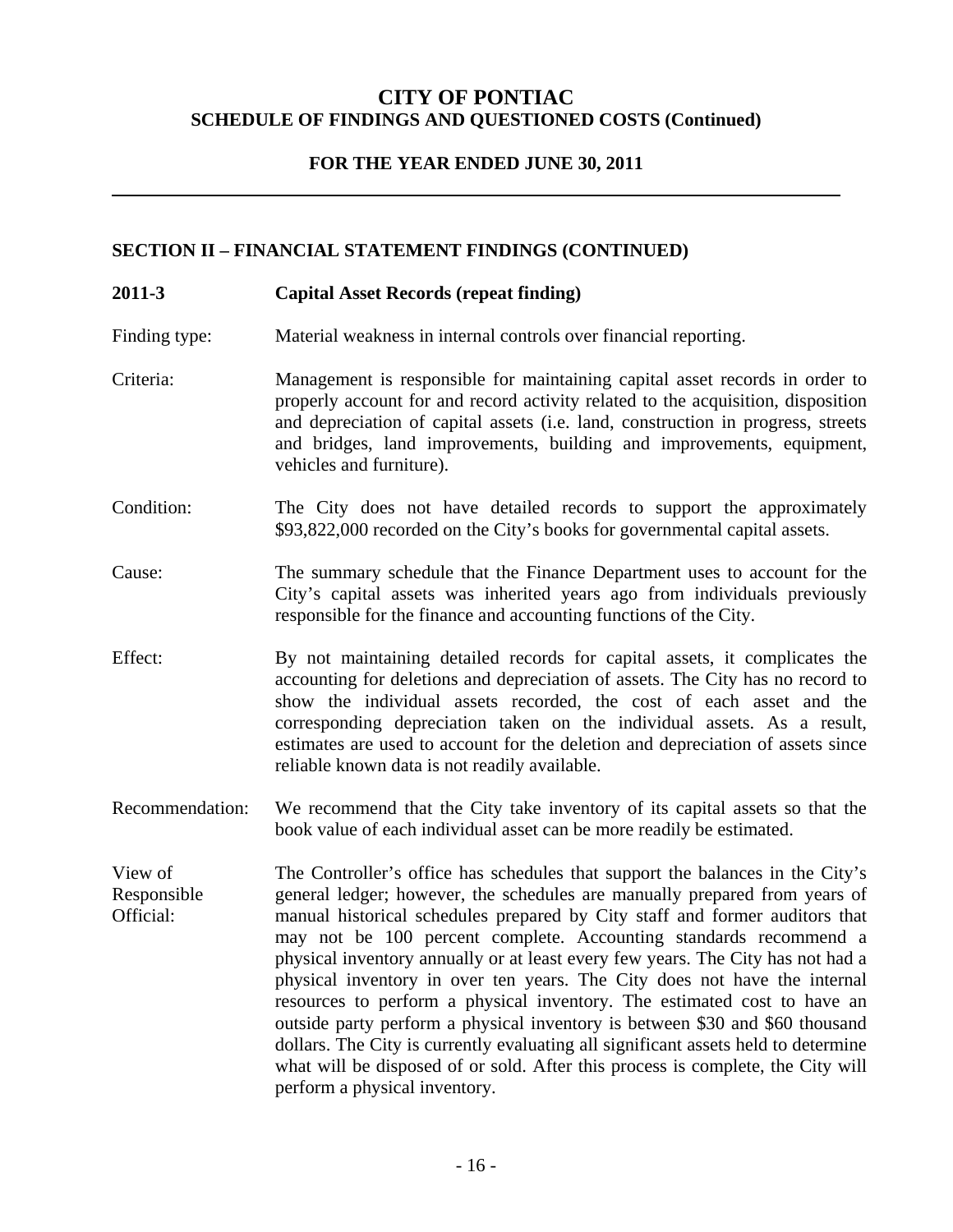### **FOR THE YEAR ENDED JUNE 30, 2011**

### **SECTION II – FINANCIAL STATEMENT FINDINGS (CONTINUED)**

| 2011-4                              | <b>Construction Deposits Payable (repeat finding)</b>                                                                                                                                                                                                                                                                                                                                                                                |
|-------------------------------------|--------------------------------------------------------------------------------------------------------------------------------------------------------------------------------------------------------------------------------------------------------------------------------------------------------------------------------------------------------------------------------------------------------------------------------------|
| Finding type:                       | Significant deficiency in internal controls over financial reporting.                                                                                                                                                                                                                                                                                                                                                                |
| Criteria:                           | Management is responsible for maintaining subsidiary records for all of the<br>accounts on the City's general ledger.                                                                                                                                                                                                                                                                                                                |
| Condition:                          | The Engineering Department does not maintain a master listing of all<br>outstanding construction deposits collected and due back to developers and/or<br>residents.                                                                                                                                                                                                                                                                  |
| Cause:                              | The Engineering Department maintains records for each developer and/or<br>resident that has paid a deposit and has the ability to locate the amount owed to<br>each individual by looking up the individual's account. The Engineering<br>Department, however, has never kept a master listing of the amounts owed to<br>ensure that the amounts owed per each account totals the liability that is<br>recorded on the City's books. |
| Effect:                             | There is a liability on the City's books for approximately \$427,000. However,<br>this general ledger amount is not periodically reconciled to the records<br>maintained by the Engineering Department. This lack of reconciliation leads to<br>a higher risk that errors will not be prevented or detected.                                                                                                                         |
| Recommendation:                     | We recommend that the Engineering Department comprise a detail of the<br>construction deposits collected and to whom these deposits are due back.                                                                                                                                                                                                                                                                                    |
| View of<br>Responsible<br>Official: | The City has now hired a City Engineer and they will be directed to provide a<br>construction deposits payable reconciliation as recommended.                                                                                                                                                                                                                                                                                        |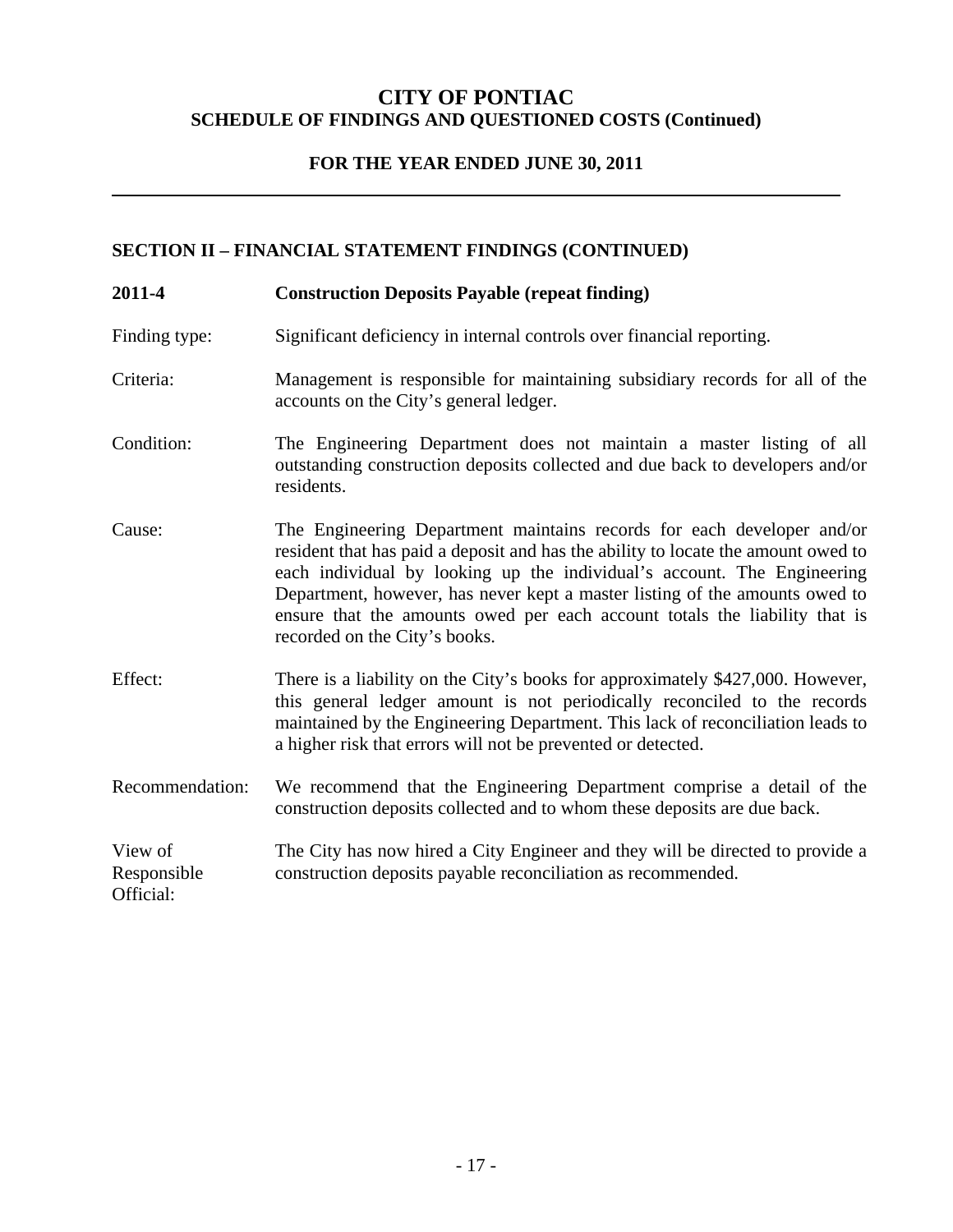### **FOR THE YEAR ENDED JUNE 30, 2011**

### **SECTION II – FINANCIAL STATEMENT FINDINGS (CONTINUED)**

| 2011-5                              | <b>Failure to Timely Disburse Tax Collections</b>                                                                                                                                                                                               |
|-------------------------------------|-------------------------------------------------------------------------------------------------------------------------------------------------------------------------------------------------------------------------------------------------|
| Finding type:                       | Material noncompliance; material weakness in internal controls over financial<br>reporting.                                                                                                                                                     |
| Criteria:                           | The City is responsible for the collection of certain property taxes and<br>remitting a portion of these amounts to other governmental entities within a<br>reasonable amount of time.                                                          |
| Condition:                          | The City has collected PILOT payments that are due to other governmental<br>entities. Amounts were collected in 2008 and 2009 that have not yet been<br>remitted to the appropriate unit of government.                                         |
| Cause:                              | The City has not assigned a specific individual this responsibility.                                                                                                                                                                            |
| Effect:                             | There is a liability on the City's books for approximately \$744,000. However,<br>this general ledger amount is not periodically reconciled, and therefore not<br>remitted timely to the appropriate units of government to which they are due. |
| Recommendation:                     | We recommend that the Treasurer's Department implement procedures to<br>ensure that identified deficiencies are corrected.                                                                                                                      |
| View of<br>Responsible<br>Official: | The City plans to assign a specific individual the responsibility of reconciling<br>and remitting PILOT payments as recommended.                                                                                                                |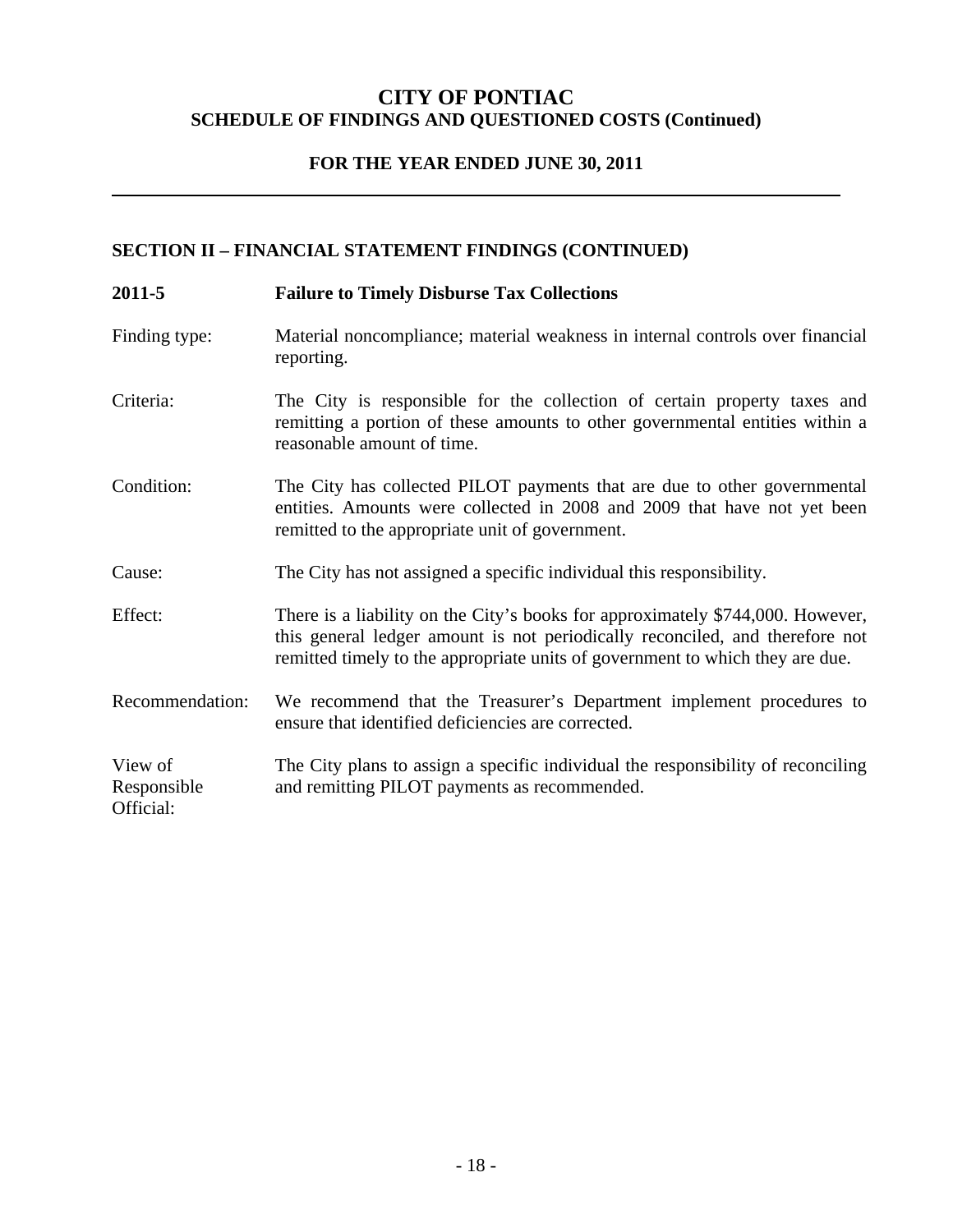### **FOR THE YEAR ENDED JUNE 30, 2011**

#### **SECTION II – FINANCIAL STATEMENT FINDINGS (CONTINUED)**

#### **2011-6 Independent Approval for Journal Entries**

- Finding type: Significant deficiency in internal controls over financial reporting.
- Criteria: Management is responsible for establishing effective internal controls to safeguard the City's assets, and to prevent or detect misstatements to the financial statements. Journal entries, while an essential part of any accounting system, represent an opportunity to enter information into the City's records in a way that bypasses normal internal controls. Accordingly, the City should have a system in place to ensure that all journal entries and similar adjustments made to the City's accounting records are reviewed and approved by an appropriate member of management, independent of the preparer.

#### Condition: In certain instances, it was noted that journal entries were not being reviewed by an individual independent of the preparer. Specific instances noted include:

- $\triangleright$  The Treasurer has the ability to both prepare and approve the same journal entry.
- $\triangleright$  Monthly journal entries prepared by the Court to record cash receipts were not reviewed by management.
- Cause: The City and Court do not have sufficient controls in place to ensure that all journal entries are approved by an appropriate member of management, independent of the preparer.
- Effect: While we are not aware of any actual misstatements caused by this condition, the City and Court were nevertheless exposed to an increased risk that misstatements, whether caused by error or fraud, could occur and not be detected by management in a timely manner.
- Recommendation: We recommend that the City and Court establish procedures requiring independent review and approval for all journal entries.

#### View of Responsible Official: The City plans to implement a BSA system to improve record keeping. This system will require approval of all journal entries by the Finance Director.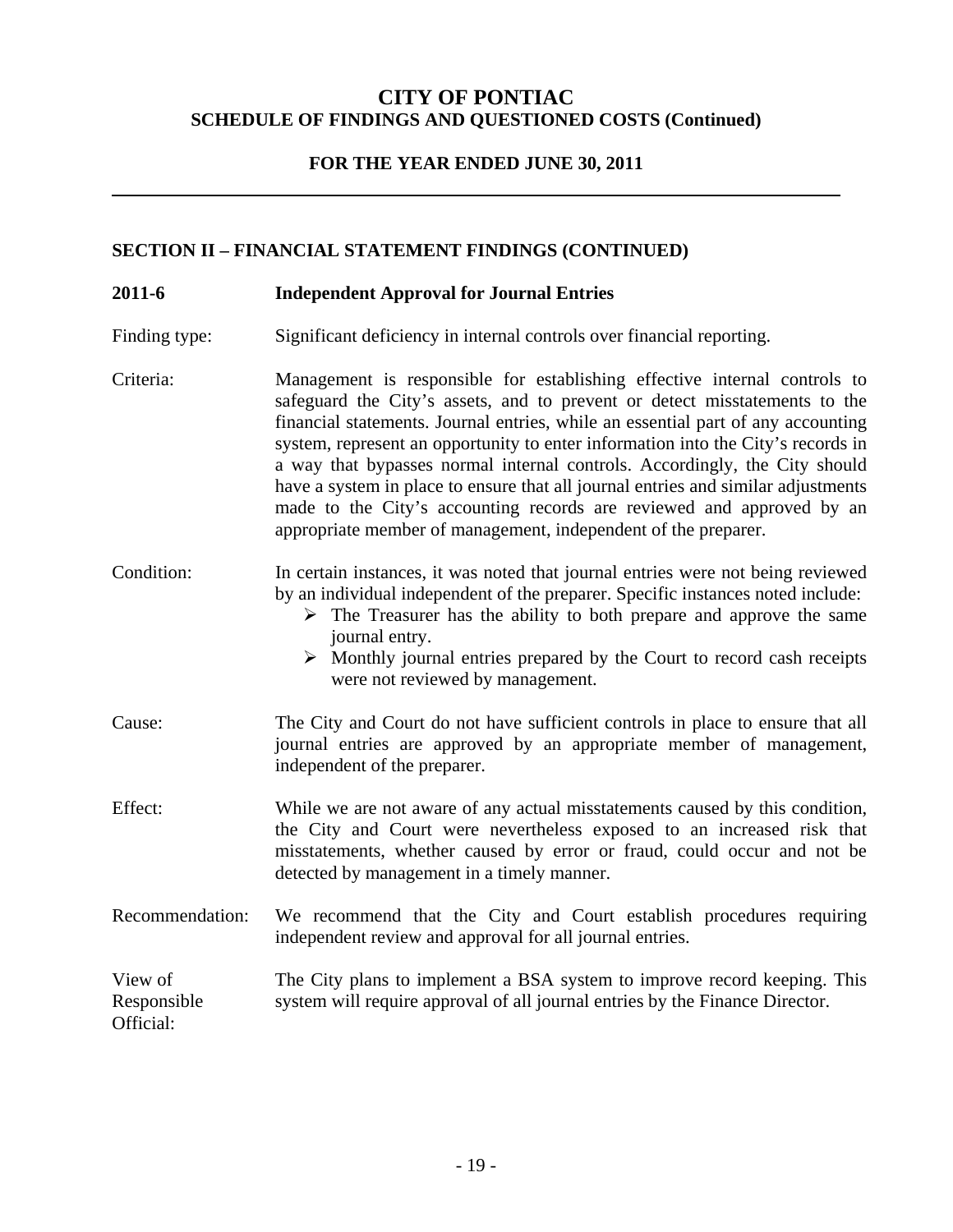### **FOR THE YEAR ENDED JUNE 30, 2011**

#### **SECTION II – FINANCIAL STATEMENT FINDINGS (CONTINUED)**

**2011-7 Court Bonds Payable**  Finding type: Significant deficiency in internal controls over financial reporting. Criteria: The Court uses an agency funds to account for bonds held on behalf of outside parties. Accordingly, the Court is required to keep accurate subsidiary records of the amounts held in this liability account. This account should be analyzed and reconciled on a regular basis (e.g. monthly or quarterly). Condition: We requested detail for the bonds payable account in the Court's agency fund. The Court was able to provide subsidiary records, however, these records did not agree with the amount recorded on the City's general ledger. We were able to substantiate the offsetting cash balances in its entirety; however it was noted that this general ledger account was not periodically reconciled. Cause: The Court does not have an established policy requiring the periodic reconciliation of this balance sheet account. Effect: As a result of the condition, the City is exposed to an increased risk that misstatements, whether through error of fraud, may occur and not be prevented, or detected and corrected, on a timely basis. Balances in agency funds are particularly sensitive as this fund type, by its nature, is not subject to the normal budgetary oversight found in other funds. Accordingly, it is especially important that these funds be reconciled regularly. While the related cash balances were reconciled, this only confirms that the amounts actually on hand, not the balances that should be on hand. Recommendation: We recommend that the Court establish procedures to ensure that all liability accounts accounted for in agency funds be analyzed and reconciled on a regular basis. View of Responsible Official: The City has limited control over the operations of the Court. However, as a part of the review of court operations by the State Court Administrative Office, this lack of reconciliation will be addressed.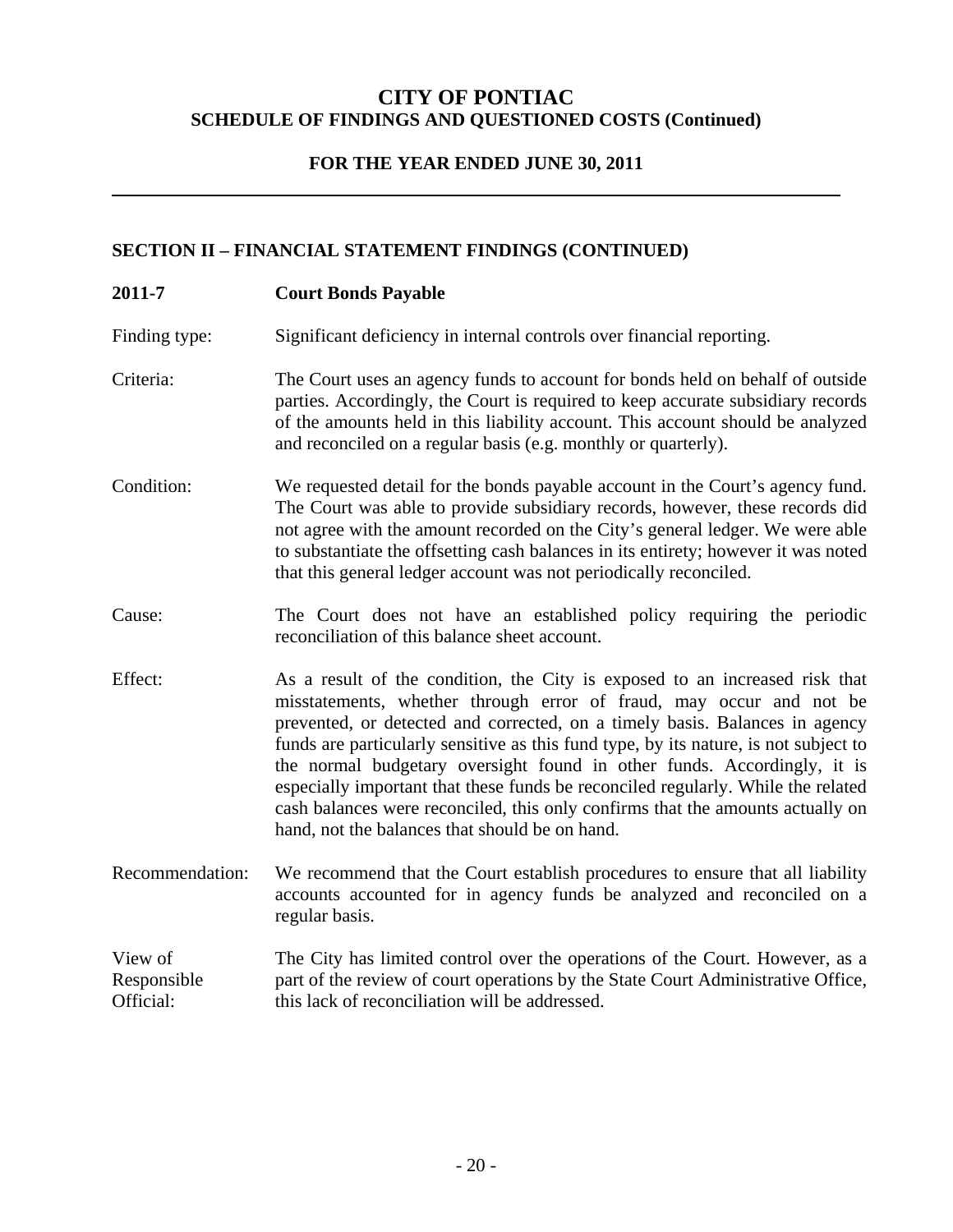### **FOR THE YEAR ENDED JUNE 30, 2011**

### **SECTION II – FINANCIAL STATEMENT FINDINGS (CONTINUED)**

| 2011-8                              | <b>Invoicing</b>                                                                                                                                                                                                                                                               |
|-------------------------------------|--------------------------------------------------------------------------------------------------------------------------------------------------------------------------------------------------------------------------------------------------------------------------------|
| Finding type:                       | Significant deficiency in internal controls over financial reporting.                                                                                                                                                                                                          |
| Criteria:                           | The Treasurer's Office is responsible for creating and invoicing the Pontiac<br>Housing Commission once a request for billing has been received.                                                                                                                               |
| Condition:                          | The Treasurer's Office has received multiple requests for billings for which<br>invoices have not yet been prepared.                                                                                                                                                           |
| Cause:                              | The City lacks a sufficient number of personnel in the Treasurer's Department<br>to ensure that all duties are performed as required.                                                                                                                                          |
| Effect:                             | This lack of control over invoicing leads to a higher risk that invoices will not<br>go out to the Pontiac Housing Commission in a timely manner resulting in the<br>City not receiving revenue due in a timely manner.                                                        |
| Recommendation:                     | We recommend that the Treasurer's Department implement procedures to<br>ensure that requests for billings are properly tracked and invoices are prepared<br>and sent out within a reasonable time frame.                                                                       |
| View of<br>Responsible<br>Official: | The City has ceased providing services to the Pontiac Housing Commission.<br>Invoices for all services rendered prior to the termination of services have been<br>created and the City is awaiting signature on an agreement relative to payment<br>of the outstanding amount. |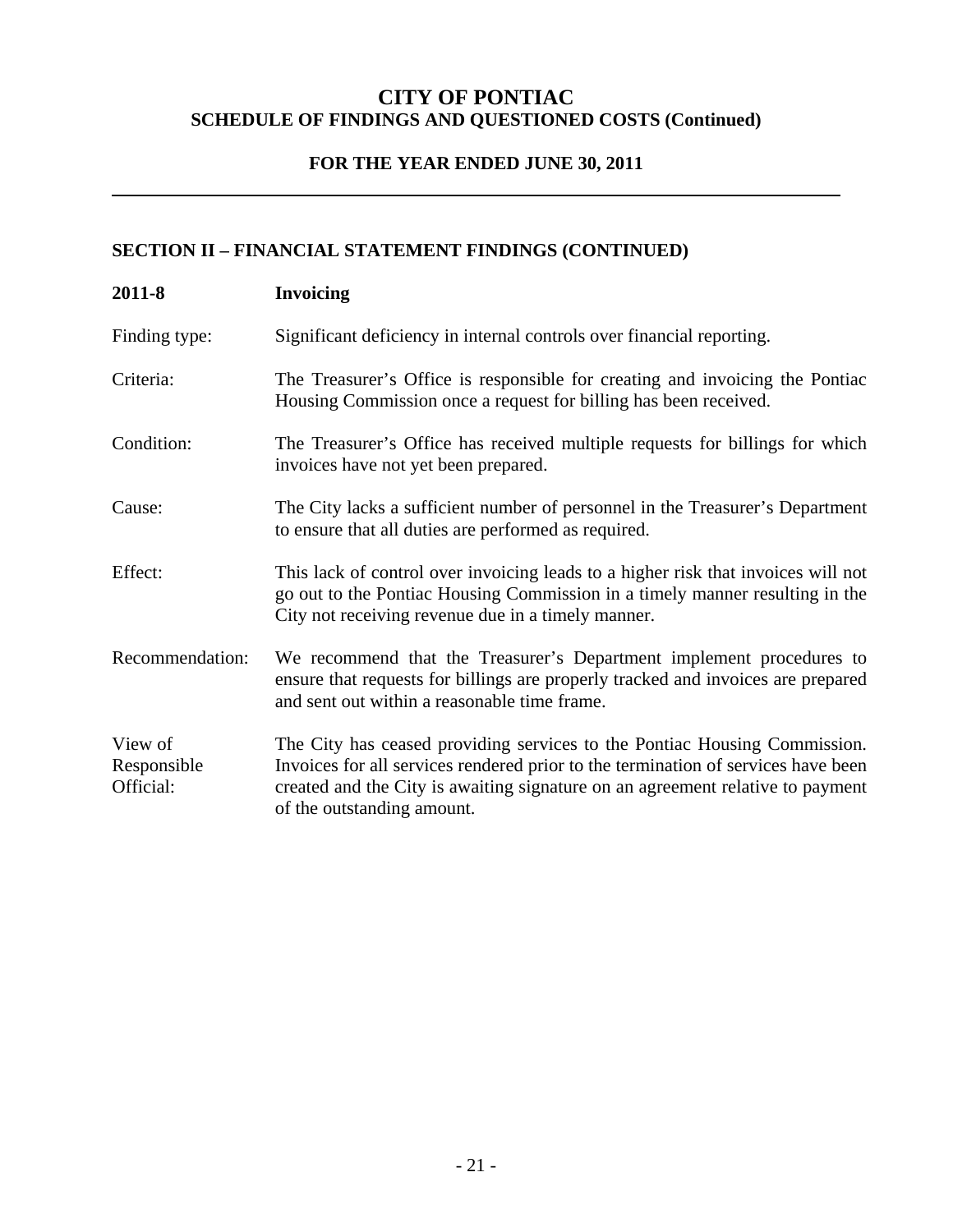### **FOR THE YEAR ENDED JUNE 30, 2011**

### **SECTION II – FINANCIAL STATEMENT FINDINGS (CONCLUDED)**

| 2011-9                              | <b>Purchasing Procedures (repeat finding)</b>                                                                                                                                                                                                                                                                             |
|-------------------------------------|---------------------------------------------------------------------------------------------------------------------------------------------------------------------------------------------------------------------------------------------------------------------------------------------------------------------------|
| Finding type:                       | Material weakness in internal controls over financial reporting.                                                                                                                                                                                                                                                          |
| Criteria:                           | Management is responsible for ensuring proper controls are in place over the<br>purchasing function of the City.                                                                                                                                                                                                          |
| Condition:                          | During our audit, we reviewed the City's medical costs including amounts<br>paid to the City's health insurance provider. We noted that a signed contract<br>did not exist between the City and its health insurance provider for a period of<br>time.                                                                    |
| Cause:                              | The City's internal controls did not ensure that all purchases follow the<br>policies of the City.                                                                                                                                                                                                                        |
| Effect:                             | The City did not follow its purchasing policy.                                                                                                                                                                                                                                                                            |
| Recommendation:                     | We recommend that the City implement procedures to ensure that the City's<br>purchasing policies are being followed.                                                                                                                                                                                                      |
| View of<br>Responsible<br>Official: | The City has since obtained a signed contract with its health insurance<br>provider. Furthermore, the City is in the process of attempting to consolidate<br>the number of health plans offered to active employees and retirees. Following<br>this consolidation, a new agreement will be executed for health insurance. |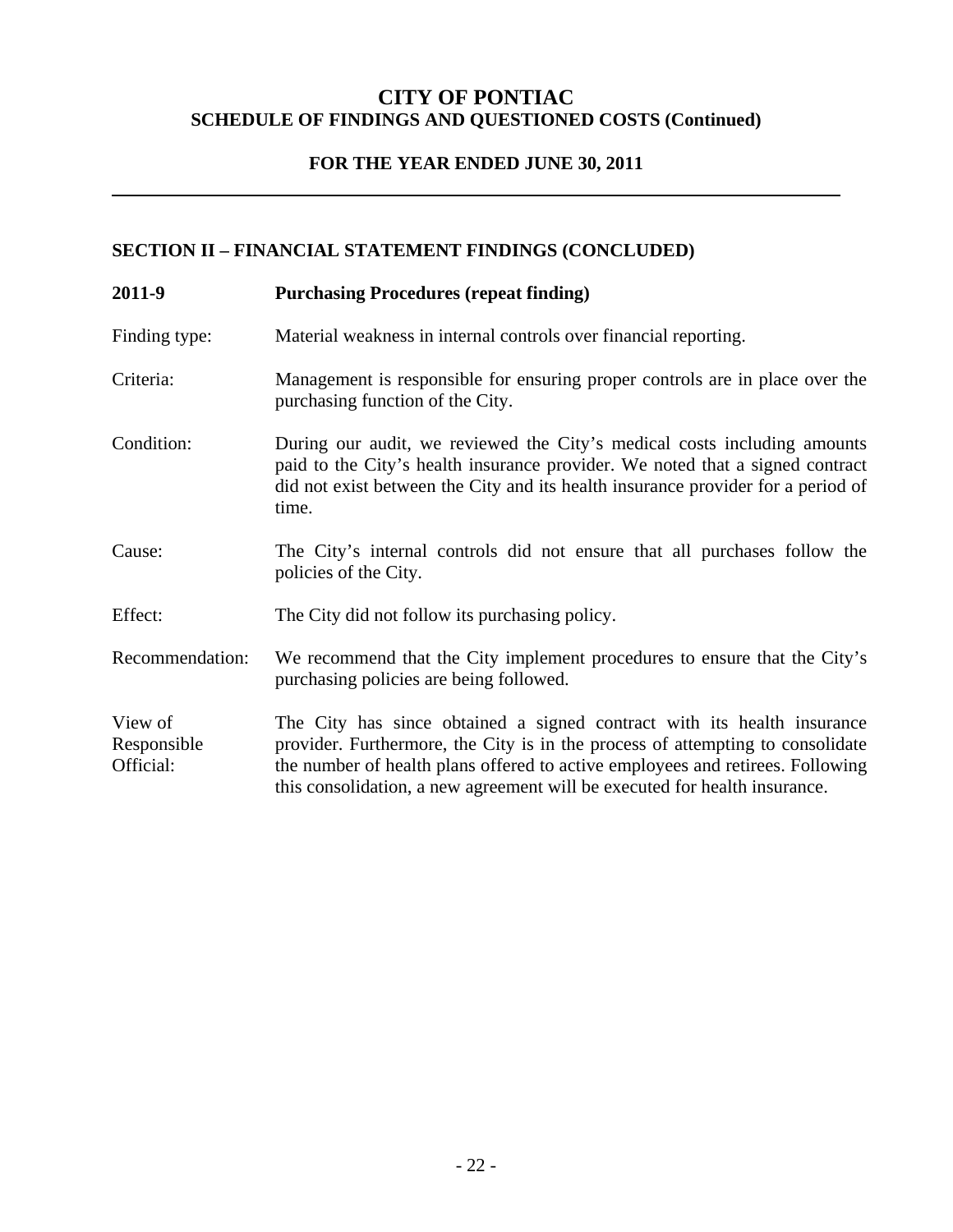#### **FOR THE YEAR ENDED JUNE 30, 2011**

#### **SECTION III – FEDERAL AWARD FINDINGS AND QUESTIONED COSTS**

- **2011-10 Cash Management Cash Requests (repeat finding)**
- Finding type: Material Noncompliance; Material weakness in internal controls over compliance
- Program: Highway Planning and Construction Cluster; U.S. Department of Transportation; CFDA #20.205; passed through the Michigan Department of Transportation; project numbers 107374, 103472, 107379 and 49864C. Clean Water State Revolving Funds; U.S. Environmental Protection Agency; CFDA# 66.458; passed through the Michigan Department of Environmental Quality; project number 2W-00E752-01. Drinking Water State Revolving Funds; U.S. Environmental Protection Agency; CFDA# 66.468; passed through the Michigan Department of Environmental Quality; project number 2F-00E751-01.
- Criteria: The OMB Circular A-133 Compliance Supplement requires that federal funds recipients must follow procedures to minimize the time elapsing between the transfer of funds from the U.S. Treasury and disbursement.
- Condition: During our testing, we noted reimbursement was requested for expenses that were not paid timely in comparison to the date of the drawdown of federal funds.
- Cause: The Department of Public Works and Utilities does not currently have a formal review procedure designed to ensure that funds are expended before or shortly after they are requested for reimbursement.

Effect:  $\triangleright$  Highway Planning and Construction Cluster – 2 of 9 invoices selected for testing were not disbursed timely after the transfer of funds from the U.S. Treasury.

- $\triangleright$  Clean Water State Revolving Funds 12 of 19 invoices selected for testing were not disbursed timely after the transfer of funds from the U.S. Treasury.
- $\triangleright$  Drinking Water State Revolving Funds 17 of 19 invoices selected for testing were not disbursed timely after the transfer of funds from the U.S. Treasury.

No costs were questioned as a result of this finding.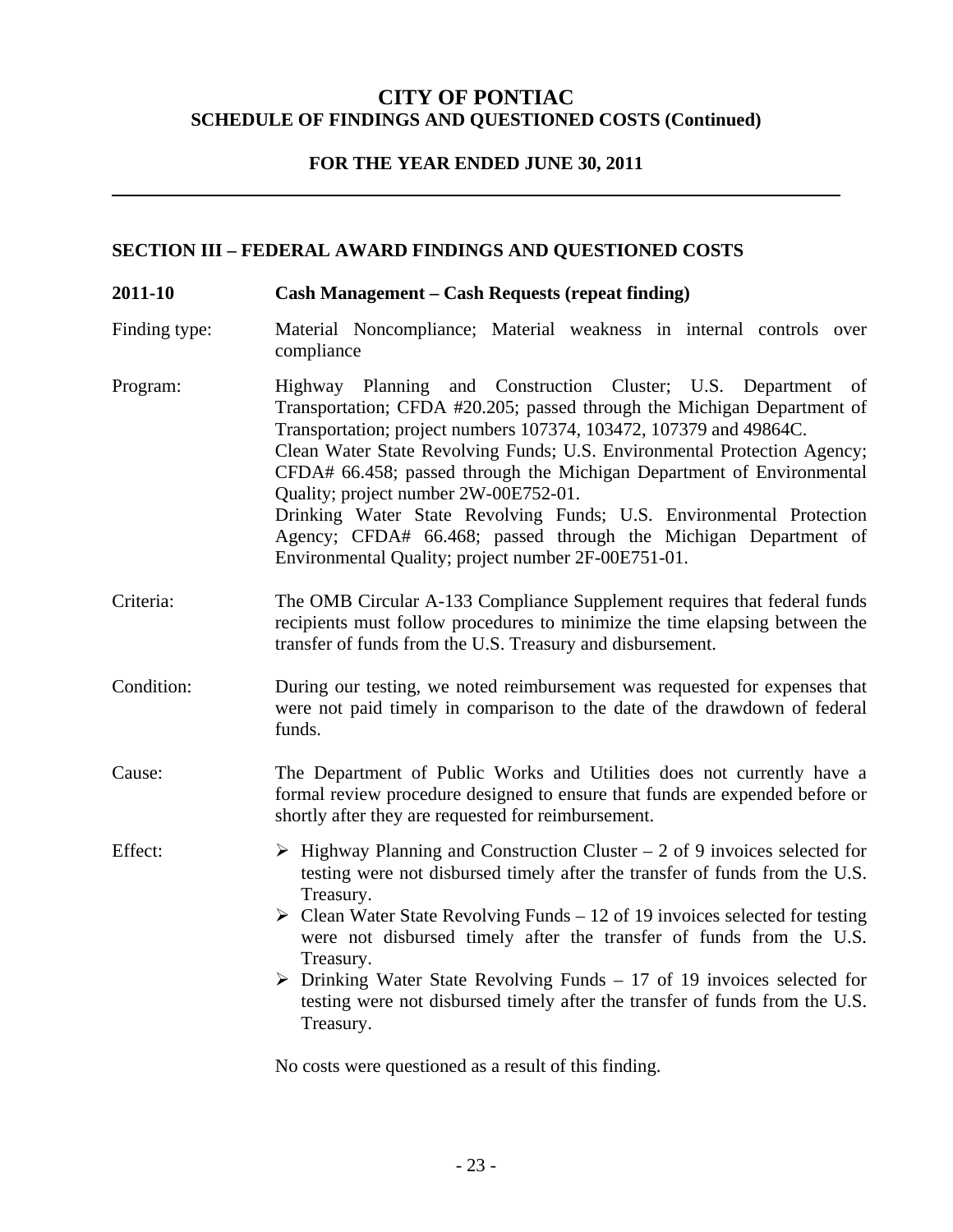### **FOR THE YEAR ENDED JUNE 30, 2011**

| Recommendation:                     | We recommend that the Department of Public Works and Utilities implement<br>a review process to ensure that time is minimized between the transfer of funds<br>from the U.S. Treasury and disbursement.                                                |
|-------------------------------------|--------------------------------------------------------------------------------------------------------------------------------------------------------------------------------------------------------------------------------------------------------|
| View of<br>Responsible<br>Official: | The City recently hired an experienced DPW Director. This individual will be<br>instructed to ensure that procedures are implemented to ensure that the time is<br>minimized between the transfer of funds from the U.S. Treasury and<br>disbursement. |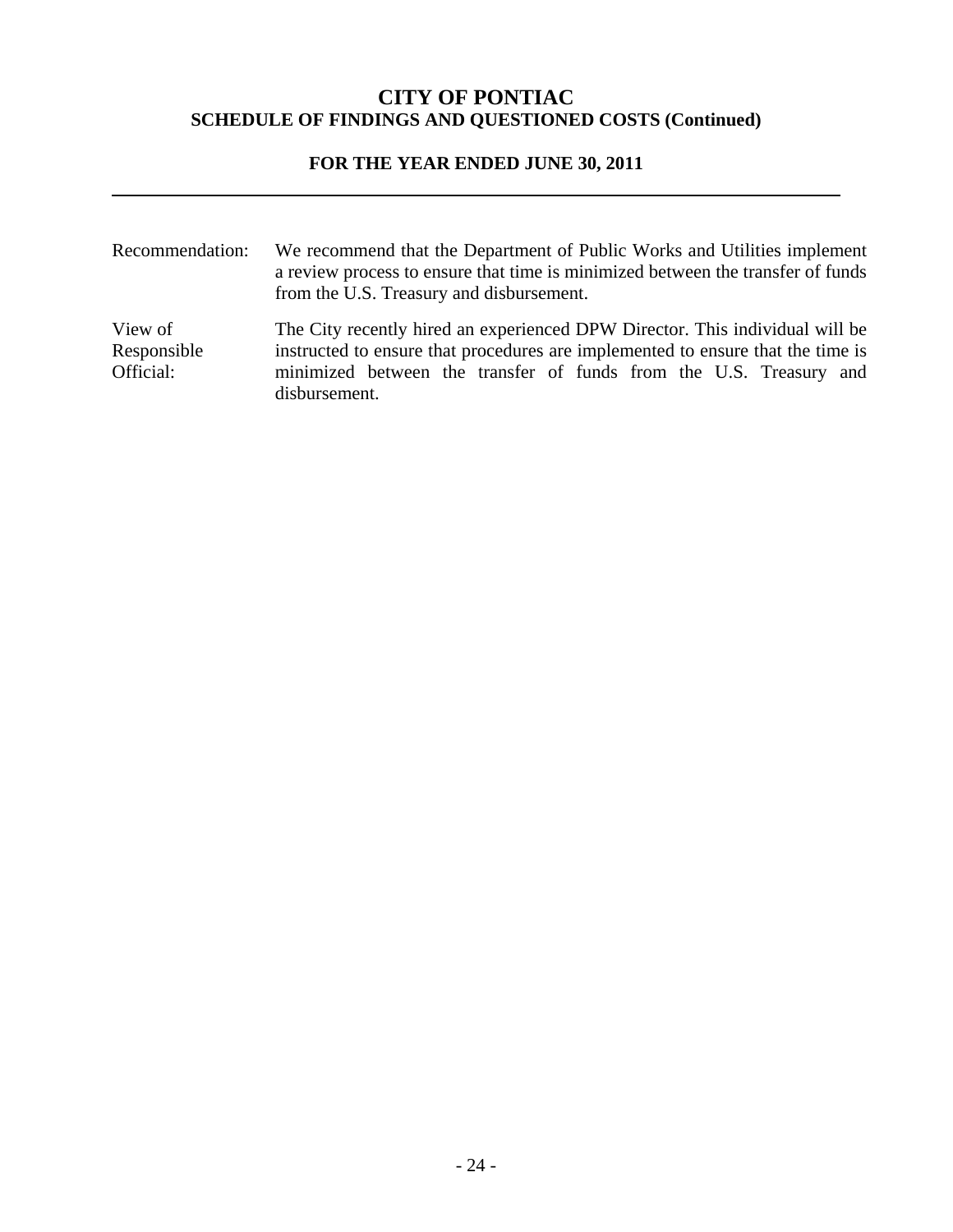### **FOR THE YEAR ENDED JUNE 30, 2011**

### **SECTION III – FEDERAL AWARD FINDINGS AND QUESTIONED COSTS (CONTINUED)**

| 2011-11                             | Reporting – 1512 Reports (repeat finding)                                                                                                                                                                                                                                                                                                                                                                                                                                    |
|-------------------------------------|------------------------------------------------------------------------------------------------------------------------------------------------------------------------------------------------------------------------------------------------------------------------------------------------------------------------------------------------------------------------------------------------------------------------------------------------------------------------------|
| Finding type:                       | Noncompliance; Significant deficiency in internal controls over compliance                                                                                                                                                                                                                                                                                                                                                                                                   |
| Program:                            | Clean Water State Revolving Funds; U.S. Environmental Protection Agency;<br>CFDA# 66.458; passed through the Michigan Department of Environmental<br>Quality; project number 2W-00E752-01.<br>Drinking Water State Revolving Funds; U.S. Environmental Protection<br>Agency; CFDA# 66.468; passed through the Michigan Department of<br>Environmental Quality; project number 2F-00E751-01.                                                                                  |
| Criteria:                           | As part of the Federal Government's transparency and oversight requirements<br>of the Recovery Act, section 1512 of the Act requires reporting on the use of<br>Recovery Act funding by recipients no later than the 10th day after the end of<br>each calendar quarter. Among other things, the recipients' reports are required<br>to disclose the vendors receiving more than \$25,000 of Recovery Act funds.                                                             |
| Condition:                          | The Department of Public Works and Utilities does not have procedures in<br>place to ensure that the 1512 reports properly report vendors that receive<br>\$25,000 or more in Recovery Act funds directly from the recipient.                                                                                                                                                                                                                                                |
| Cause:                              | The Department of Public Works and Utilities' procedures related to these<br>requirements were not sufficient to prevent noncompliance with section 1512<br>of the Recovery Act.                                                                                                                                                                                                                                                                                             |
| Effect:                             | $\triangleright$ Clean Water State Revolving Funds - 3 vendors received cumulative<br>payments of \$25,000 or more from the City and were excluded from the<br>1512 report.<br>$\triangleright$ Drinking Water State Revolving Funds - 1 vendor received cumulative<br>payments of \$25,000 or more from the City and was excluded from the<br>1512 report and 2 vendors listed on a quarterly 1512 report did not receive<br>\$25,000 of cumulative payments from the City. |
|                                     | No costs were questioned as a result of this finding.                                                                                                                                                                                                                                                                                                                                                                                                                        |
| Recommendation:                     | We recommend that the Department of Public Works and Utilities implement<br>a review process to ensure that identified deficiencies are corrected.                                                                                                                                                                                                                                                                                                                           |
| View of<br>Responsible<br>Official: | The City has recently hired an experienced DPW Director. This individual will<br>be instructed to coordinate with accounts payable to ensure that procedures are<br>implemented to ensure that the 1512 reports are properly prepared.                                                                                                                                                                                                                                       |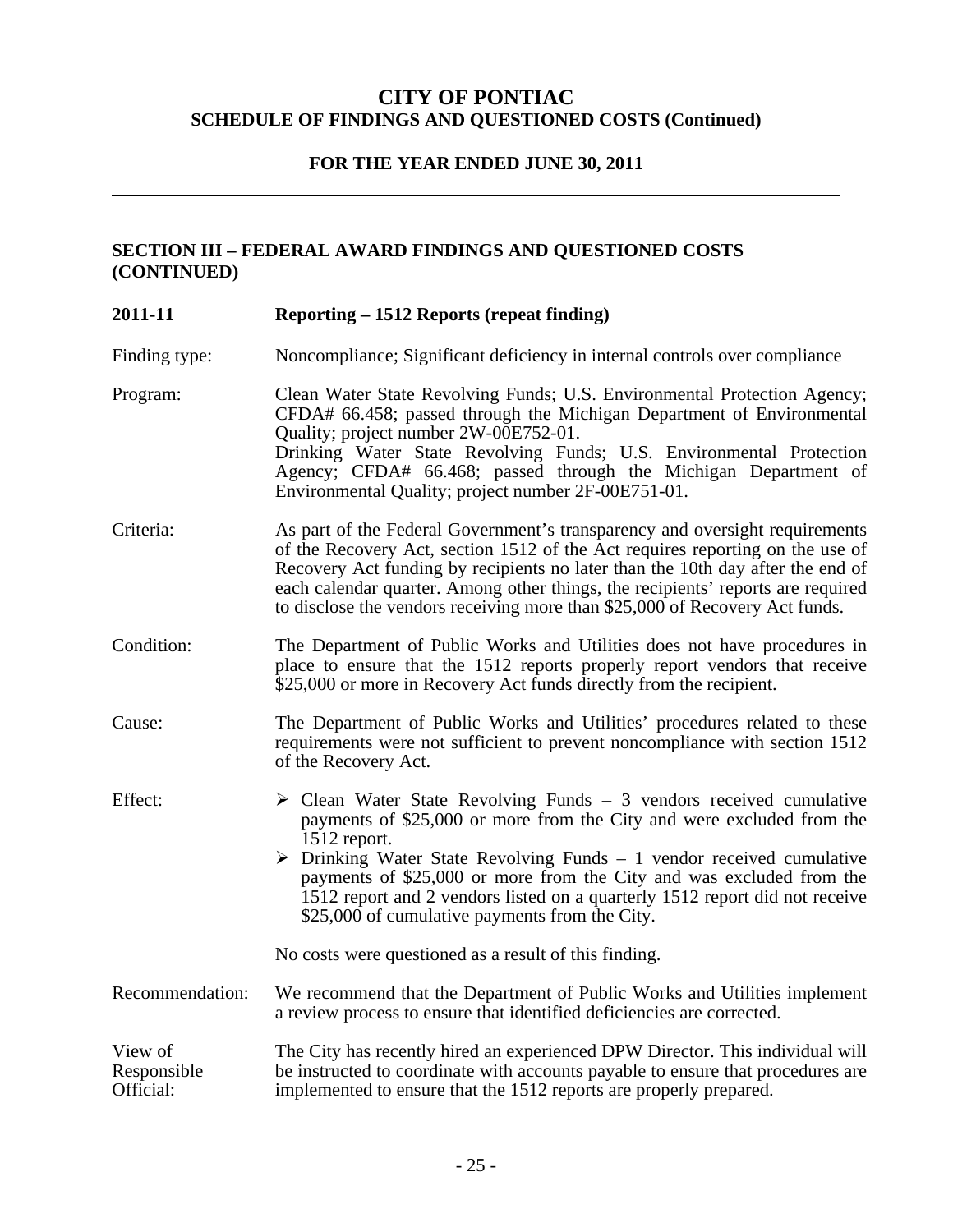#### **FOR THE YEAR ENDED JUNE 30, 2011**

### **SECTION III – FEDERAL AWARD FINDINGS AND QUESTIONED COSTS (CONCLUDED)**

| 2011-12         | <b>Reporting – Reimbursement Requests</b>                                                                                                                                                                                                                                                                                                                                                                                                                |
|-----------------|----------------------------------------------------------------------------------------------------------------------------------------------------------------------------------------------------------------------------------------------------------------------------------------------------------------------------------------------------------------------------------------------------------------------------------------------------------|
| Finding type:   | Material Noncompliance; Material weakness in internal controls over<br>compliance                                                                                                                                                                                                                                                                                                                                                                        |
| Program:        | Highway Planning and Construction Cluster; U.S. Environmental Protection<br>Agency; CFDA #20.205; passed through the Michigan Department of<br>Transportation; project numbers 107374, 103472, 107379 and 49864C.                                                                                                                                                                                                                                        |
| Criteria:       | The City is responsible for submitting reimbursement requests in a timely<br>manner and ensuring that all federal revenues and expenditures are recorded<br>in the City's general ledger. Furthermore, the City is responsible for<br>preparing the schedule of expenditures of Federal awards ("SEFA") in<br>accordance with OMB Circular A-133.                                                                                                        |
| Condition:      | The Department of Public Works and Utilities had multiple federal grant<br>programs during the year of which expenditures had been incurred; however,<br>reimbursement had not yet been requested. The City used the federal revenue<br>general ledger accounts to initially record the amounts on the SEFA. Since<br>the reimbursement requests had not yet been completed, these amounts had<br>not yet been recorded in the federal revenue accounts. |
| Cause:          | The Department of Public Works and Utilities had many staffing changes<br>during the year resulting in reimbursement requests not being completed in a<br>timely manner.                                                                                                                                                                                                                                                                                 |
| Effect:         | Reimbursement requests were not submitted in a timely manner and federal<br>revenue and the SEFA were initially understated by \$61,890. These<br>adjustments were approved and posted by management.                                                                                                                                                                                                                                                    |
|                 | No costs were questioned as a result of this finding.                                                                                                                                                                                                                                                                                                                                                                                                    |
| Recommendation: | We recommend that the Department of Public Works and Utilities<br>implement procedures to ensure reimbursement requests are completed in a<br>timely manner and are recorded in the general ledger and that procedures are<br>put in place to ensure that all federal expenditures are captured on the SEFA.                                                                                                                                             |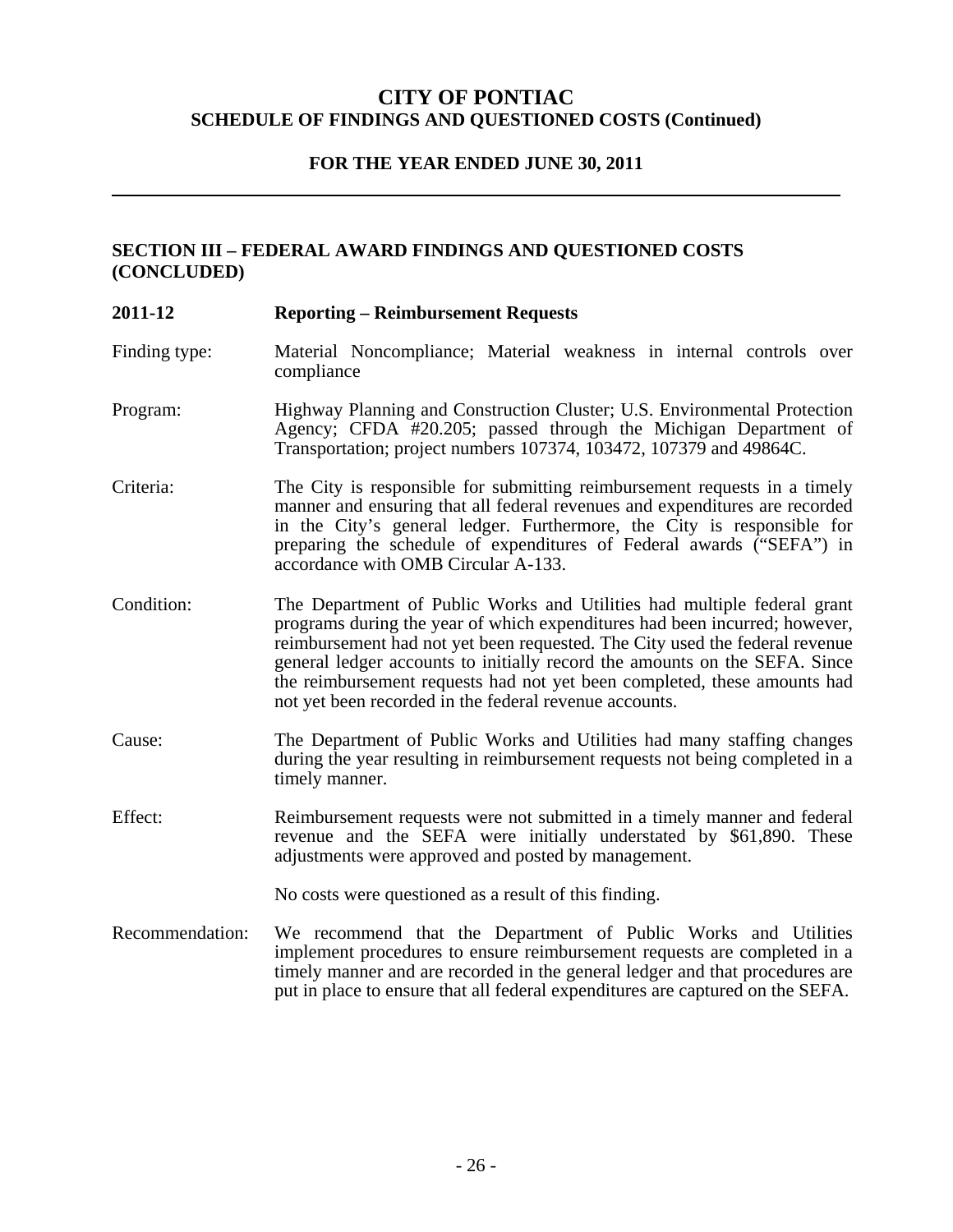#### **FOR THE YEAR ENDED JUNE 30, 2011**

View of Responsible Official: The City recently hired an experienced DPW Director. This individual will be instructed to ensure that procedures are implemented to ensure that the reimbursement requests are completed in a timely manner and are recorded in the general ledger. Procedures will also be put in place to ensure that all federal expenditures are recorded on the SEFA.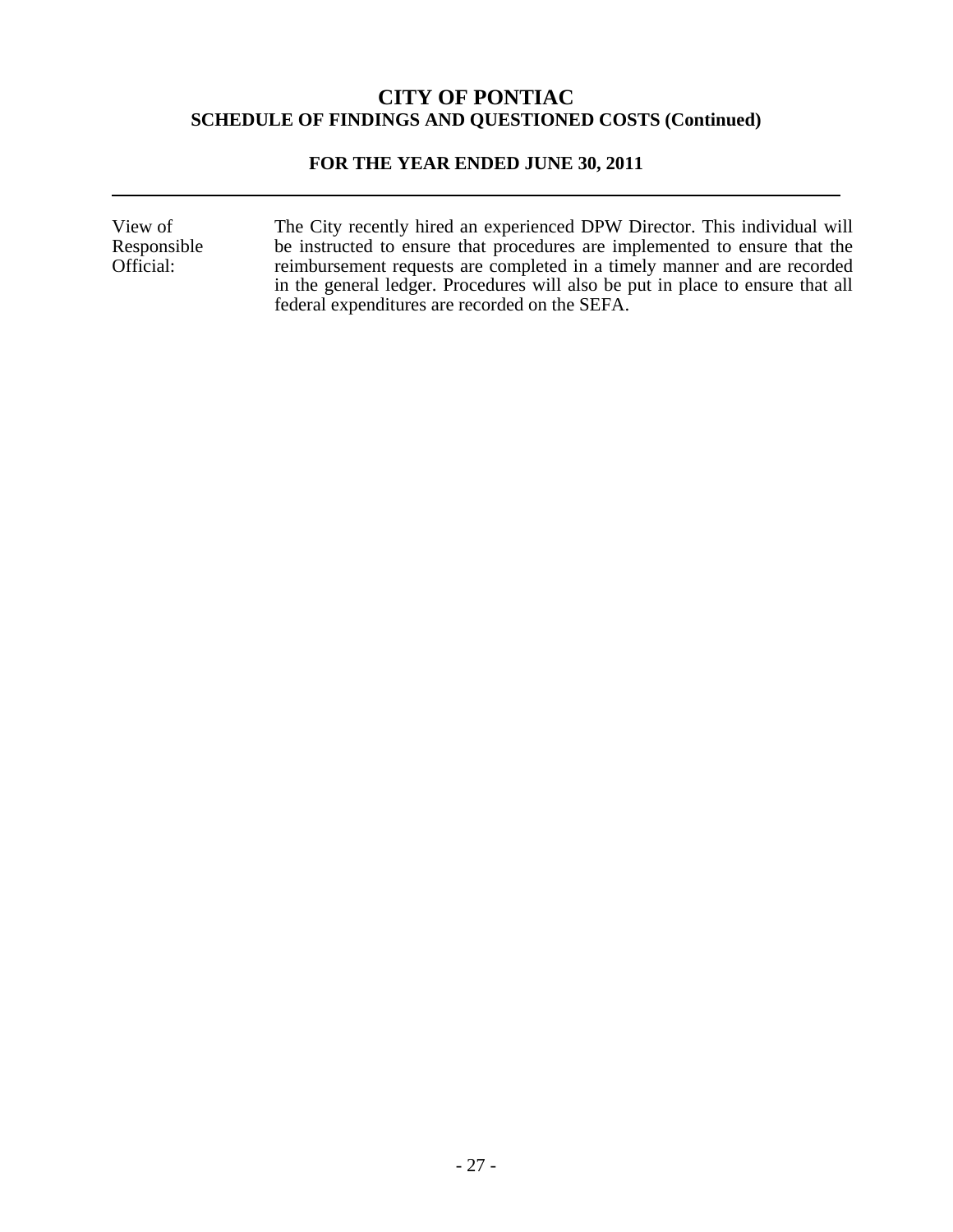### **FOR THE YEAR ENDED JUNE 30, 2011**

#### **SECTION IV – PRIOR YEAR FEDERAL AWARD FINDINGS**

**2010-08 Cash Management – Cash Requests**  *Highway Planning and Construction Cluster (CFDA # 20.205)*  Finding not adequately resolved. See finding *2011-10* for current year finding.

#### **2010-09 Reporting – 1512 Reports**

*CDBG Entitlement Grants Cluster (CFDA# 14.218, 14.253 & 14.254) Clean Water State Revolving Funds (CFDA # 66.458) Drinking Water State Revolving Funds (CFDA # 66.468)*  Finding adequately resolved for CDBG Grants, however, not adequately resolved for Clean and Drinking Water State Revolving Funds. See finding *2011-11* for current year finding.

### **2010-10 Cash Management – Cash Requests**  *Clean Water State Revolving Funds (CFDA # 66.458) Drinking Water State Revolving Funds (CFDA # 66.468)*  Finding not adequately resolved. See finding *2011-10* for current year finding.

**2010-11 Subrecipient Monitoring – During-the-Award Monitoring**  *CDBG Entitlement Grants Cluster (CFDA# 14.218, 14.253 & 14.254) HOME Investment Partnership Program (CFDA # 14.239)*  Finding adequately resolved.

### **2010-12 Reporting – HUD 60002 Report**  *CDBG Entitlement Grants Cluster (CFDA# 14.218, 14.253 & 14.254) HOME Investment Partnership Program (CFDA # 14.239)*  Finding adequately resolved.

**2010-13 Special Tests and Provisions – Accounting for ARRA Expenditures**  *CDBG Entitlement Grants Cluster (CFDA# 14.218, 14.253 & 14.254)*  Finding adequately resolved.

### **2010-14 Allowable Costs/Cost Provisions – Disbursement Documentation**  *Clean Water State Revolving Funds (CFDA # 66.458) Drinking Water State Revolving Funds (CFDA # 66.468)*  Finding adequately resolved.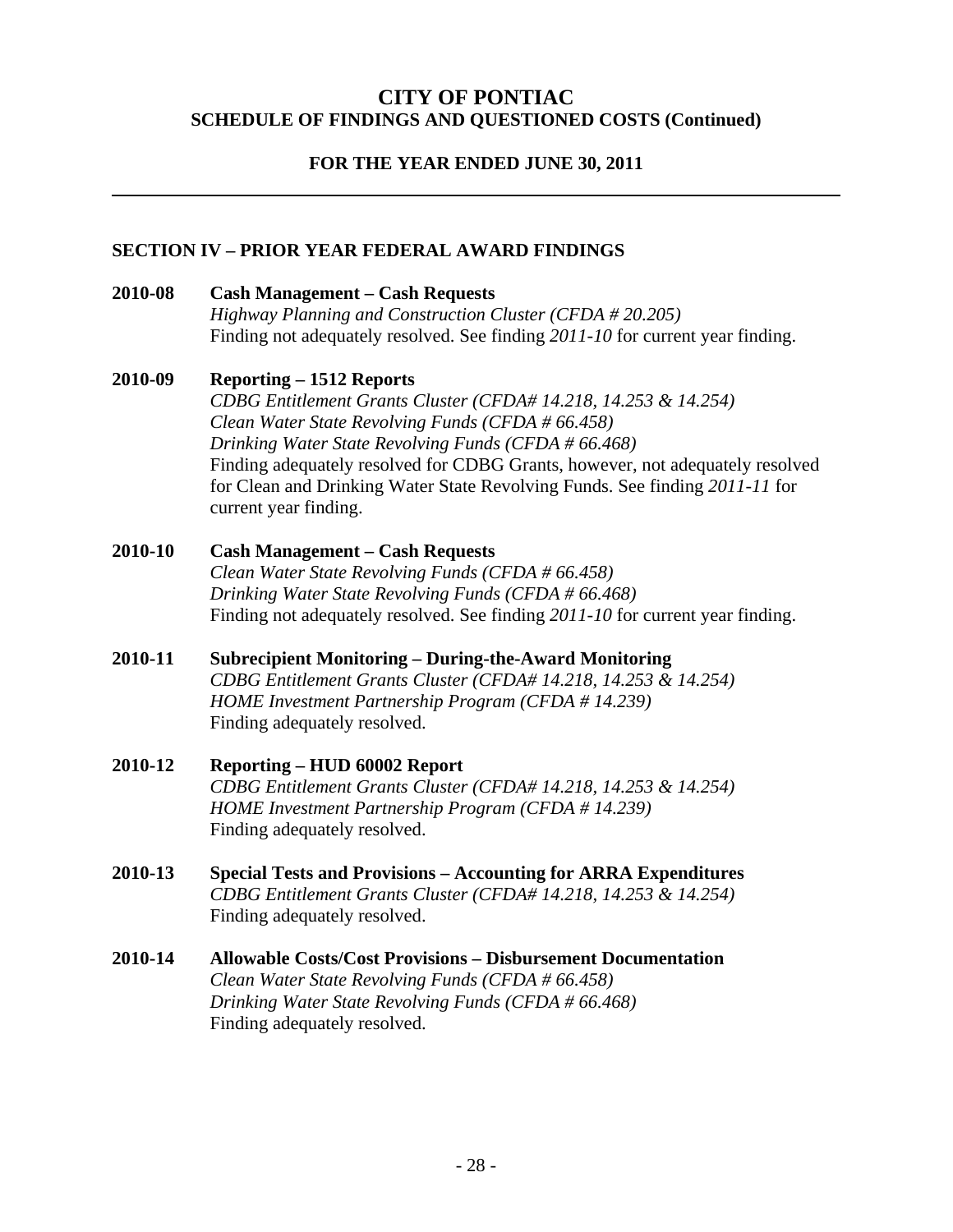### **FOR THE YEAR ENDED JUNE 30, 2011**

#### **SECTION IV – PRIOR YEAR FEDERAL AWARD FINDINGS (CONCLUDED)**

**2010-15 Subrecipient Monitoring – During-the-Award Monitoring**  *CDBG Entitlement Grants Cluster (CFDA# 14.218, 14.253 & 14.254) HOME Investment Partnership Program (CFDA # 14.239)*  Finding adequately resolved.

#### **2010-16 Procurement – Open Competition**   *HOME Investment Partnership Program (CFDA # 14.239)*  Finding adequately resolved.

#### **2010-17 Equipment and Real Property Management**  *CDBG Entitlement Grants Cluster (CFDA# 14.218, 14.253 & 14.254)*  Finding adequately resolved.

\* \* \* \* \*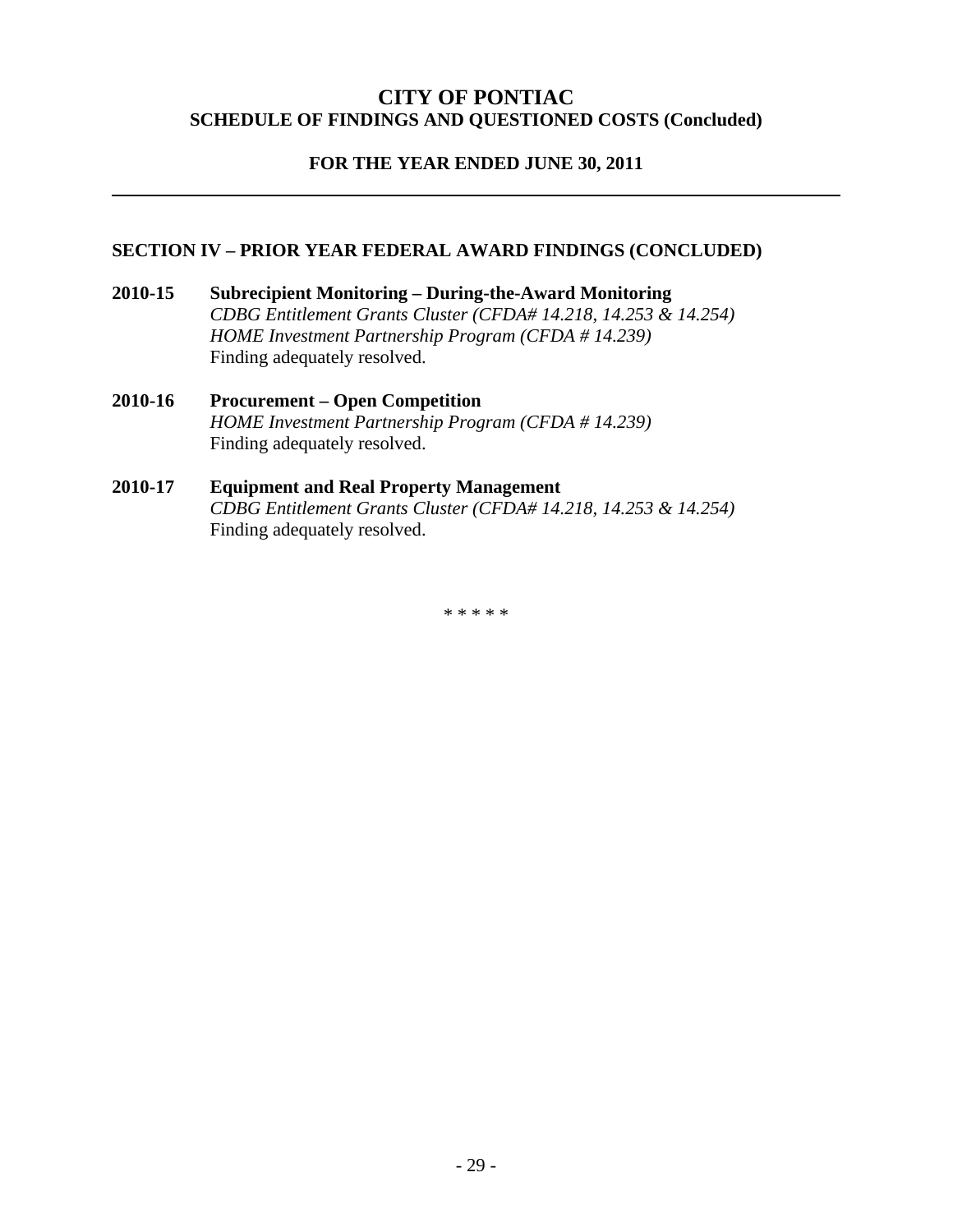

**Rehmann Robson** 1500 W. Big Beaver Road  $2<sup>nd</sup>$  Floor Troy MI 48084 Ph: 248.952.5000 Fx: 248.952.5750 www.rehmann.com

### **COMMUNICATION WITH THOSE CHARGED WITH GOVERNANCE UNDER SAS NO. 114**

December 29, 2011

To the Emergency Manager City of Pontiac, Michigan

We have audited the financial statements of the governmental activities, the business-type activities, the aggregate discretely presented component units, each major fund, and the aggregate remaining fund information of the *City of Pontiac* (the "City") for the year ended June 30, 2011, and have issued our report thereon dated December 29, 2011. Other auditors audited the financial statements of the General City Employees' Retirement System, the Police and Fire Retirement System, the General Employee's Retiree Health Insurance Benefits Trust and the Police and Fire Retiree Prefunded Group Health and Insurance Trust, as described in our report on the City of Pontiac's financial statements. Professional standards require that we provide you with the following information related to our audit.

#### **Our Responsibility Under Auditing Standards Generally Accepted in the United States of America and OMB Circular A-133**

As stated in our engagement letter dated August 26, 2011, our responsibility, as described by professional standards, is to express opinions about whether the financial statements prepared by management with your oversight are fairly presented, in all material respects, in conformity with accounting principles generally accepted in the United States of America. Our audit of the financial statements does not relieve you or management of your responsibilities.

In planning and performing our audit, we considered the City's internal control over financial reporting in order to determine our auditing procedures for the purpose of expressing our opinions on the financial statements and not to provide assurance on the internal control over financial reporting. We also considered internal control over compliance with requirements that could have a direct and material effect on a major federal program in order to determine our auditing procedures for the purpose of expressing our opinion on compliance and to test and report on internal control over compliance in accordance with OMB Circular A-133.

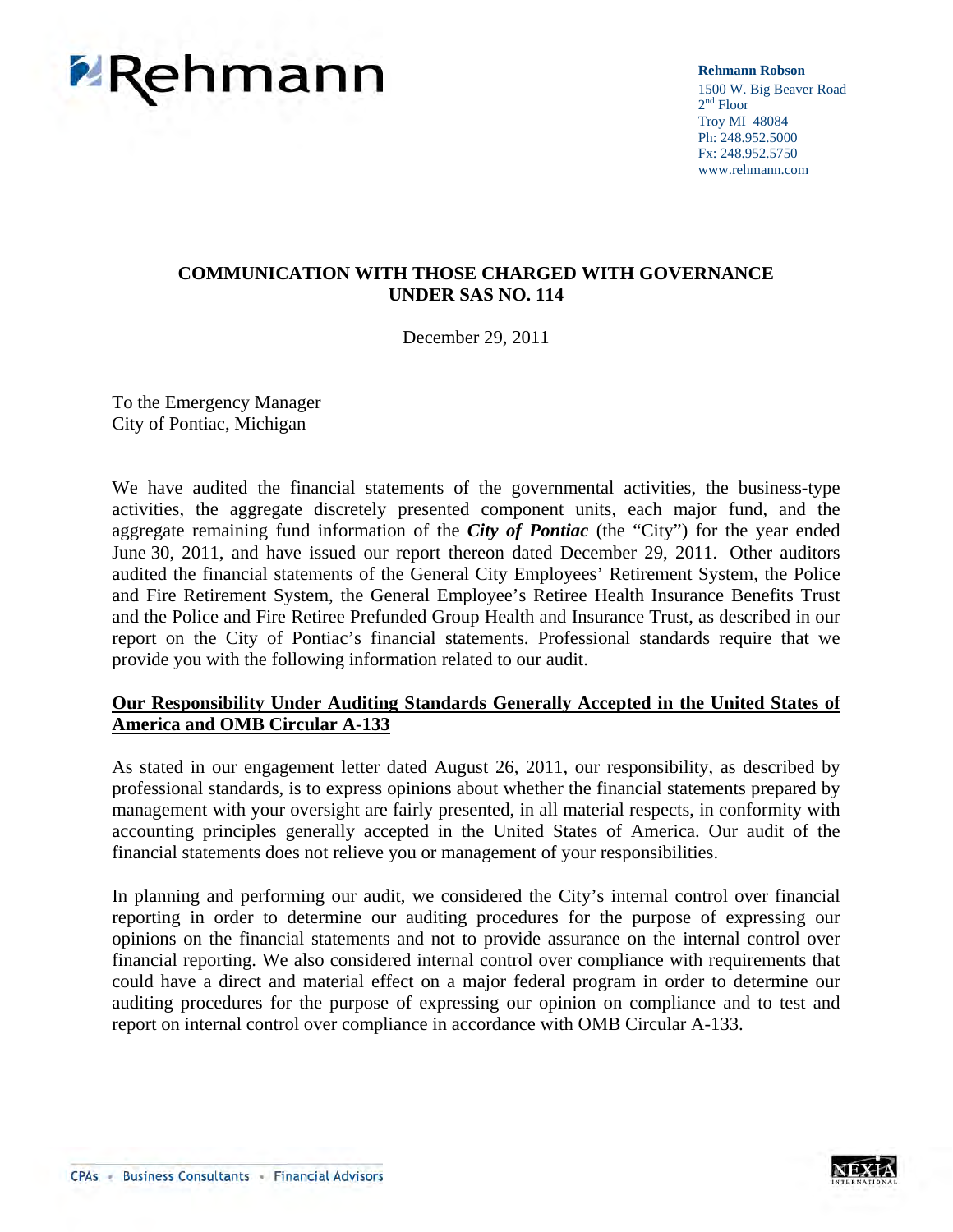As part of obtaining reasonable assurance about whether the City's financial statements are free of material misstatement, we performed tests of its compliance with certain provisions of laws, regulations, contracts and grants, noncompliance with which could have a direct and material effect on the determination of financial statement amounts. However, providing an opinion on compliance with those provisions was not an objective of our audit. Also, in accordance with OMB Circular A-133, we examined, on a test basis, evidence about the City's compliance with the types of compliance requirements described in the *U.S. Office of Management and Budget (OMB) Circular A-133 Compliance Supplement* applicable to each of its major federal programs for the purpose of expressing an opinion on the City's compliance with those requirements. While our audit provides a reasonable basis for our opinion, it does not provide a legal determination on the City's compliance with those requirements.

#### **Planned Scope and Timing of the Audit**

We performed the audit according to the planned scope and timing previously communicated to you in our engagement letter.

#### **Significant Results of the Audit**

#### *Qualitative Aspects of Accounting Practices*

Management is responsible for the selection and use of appropriate accounting policies. In accordance with the terms of our engagement letter, we will advise management about the appropriateness of accounting policies and their application. The significant accounting policies used by the City are described in Note 1 to the financial statements. Other than the adoption of GASB Statement No. 54, which revised the classifications of fund balance in the City's governmental funds and caused multiple special revenue funds to be combined with the general fund, no other new accounting policies were adopted and the application of existing policies was not changed during the year. We noted no transactions entered into by the City during the year for which there is a lack of authoritative guidance or consensus. There are no significant transactions that have been recognized in the financial statements in a different period than when the transaction occurred.

Accounting estimates are an integral part of the financial statements prepared by management and are based on management's knowledge and experience about past and current events and assumptions about future events. Certain accounting estimates are particularly sensitive because of their significance to the financial statements and because of the possibility that future events affecting them may differ significantly from those expected. The most sensitive estimates affecting the financial statements were:

 Management's estimate of the useful lives of depreciable capital assets is based on the length of time it is believed that those assets will provide some economic benefit in the future.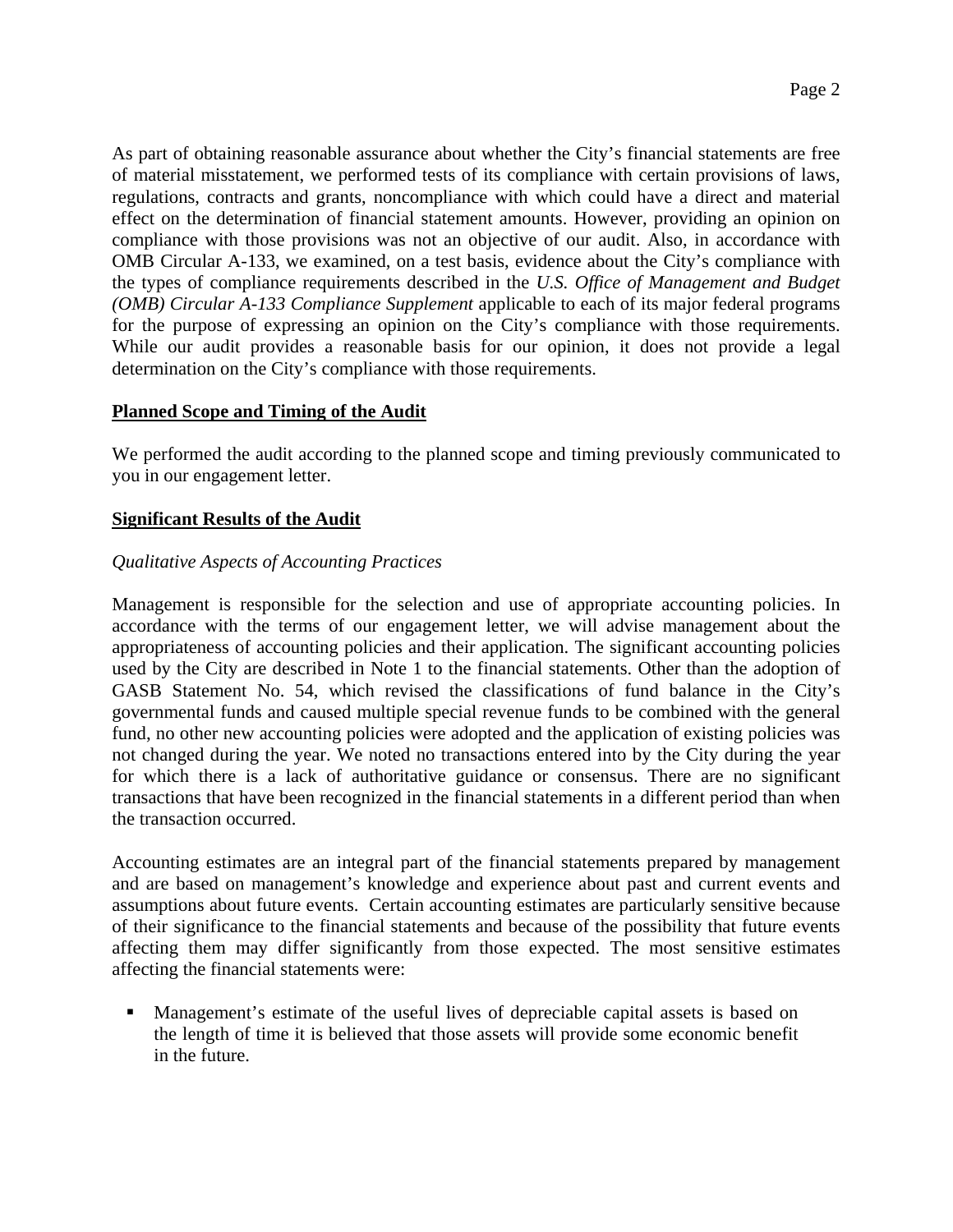- Management's estimate of the accrued compensated absences is based on current hourly rates and policies regarding payment of sick and vacation banks.
- Management's estimate of the allowance for uncollectible receivable balances is based on past experience and future expectation for collection of various account balances.
- Management's estimate of the insurance claims incurred but not reported is based on information provided by the entity's third party administrators and subsequent claims activity.
- Management's estimate of the OPEB liability is based primarily on information provided by the third party actuary. The assumptions used in the actuarial valuation of the City's OPEB plan are based on historical trends and industry standards.

We evaluated the key factors and assumptions used to develop these estimates in determining that they are reasonable in relation to the financial statements taken as a whole.

### *Difficulties Encountered in Performing the Audit*

We encountered no significant difficulties in dealing with management in performing and completing our audit, except that certain information (including the financial statements) was not available timely.

#### *Corrected and Uncorrected Misstatements*

Professional standards require us to accumulate all known and likely misstatements identified during the audit, other than those that are trivial, and communicate them to the appropriate level of management. Management has corrected all such misstatements. These misstatements are disclosed in the Schedule of Findings and Questioned Costs in the City's Single Audit report.

#### *Disagreements with Management*

For purposes of this letter, professional standards define a disagreement with management as a financial accounting, reporting, or auditing matter, whether or not resolved to our satisfaction, that could be significant to the financial statements or the auditor's report. We are pleased to report that no such disagreements arose during the course of our audit.

#### *Management Representations*

We have requested certain representations from management that are included in the attached management representation letter dated December 29, 2011.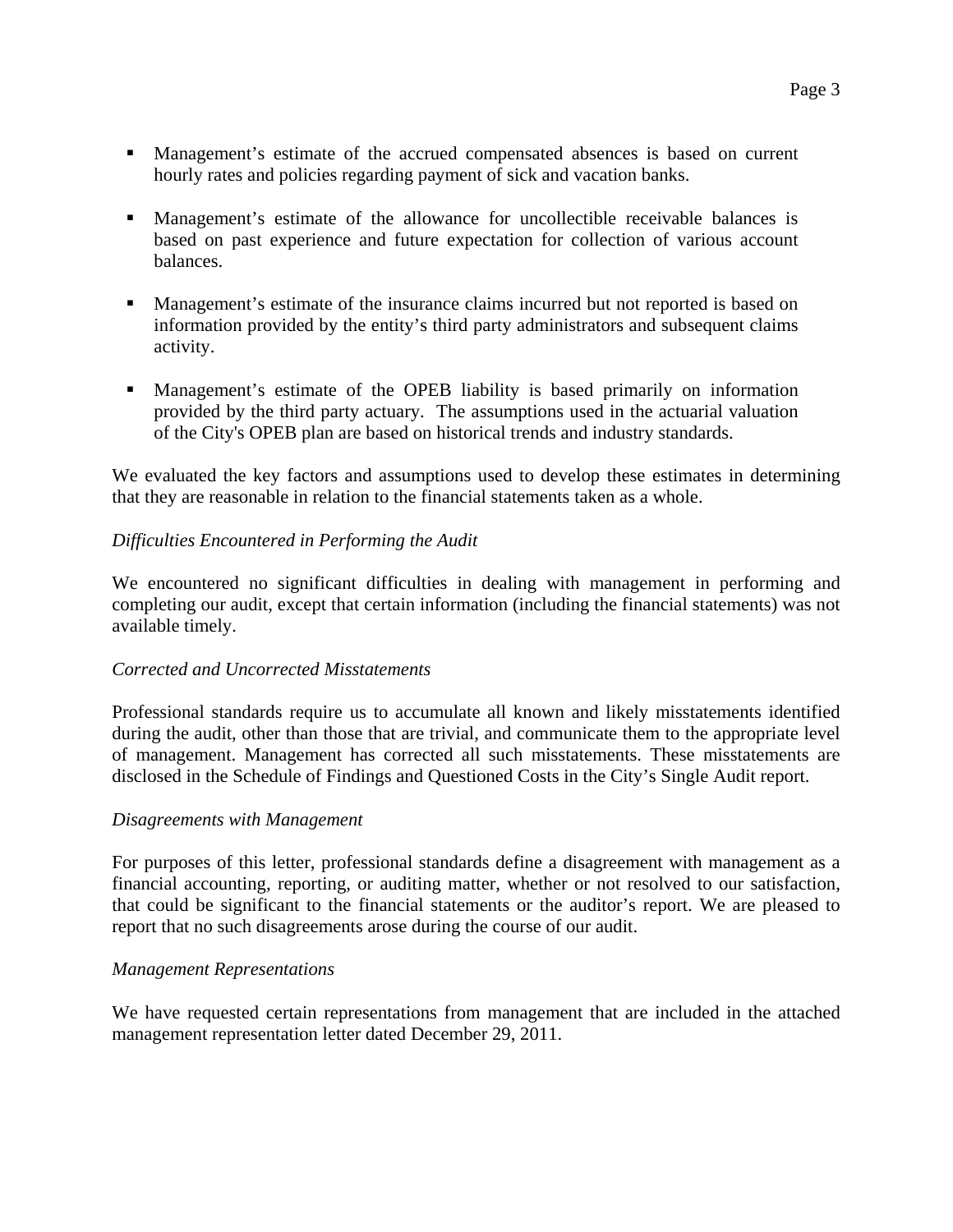#### *Management Consultations with Other Independent Accountants*

In some cases, management may decide to consult with other accountants about auditing and accounting matters, similar to obtaining a "second opinion" on certain situations. If a consultation involves application of an accounting principle to the entity's financial statements or a determination of the type of auditor's opinion that may be expressed on those statements, our professional standards require the consulting accountant to check with us to determine that the consultant has all the relevant facts. To our knowledge, there were no such consultations with other accountants.

#### *Other Audit Findings or Issues*

We generally discuss a variety of matters, including the application of accounting principles and auditing standards, with management each year prior to retention as the governmental unit's auditors. However, these discussions occurred in the normal course of our professional relationship and our responses were not a condition to our retention.

This information is intended solely for the use of the Emergency Manager and management of the **City of Pontiac** and is not intended to be and should not be used by anyone other than these specified parties.

Very truly yours,

Rehmann Lobson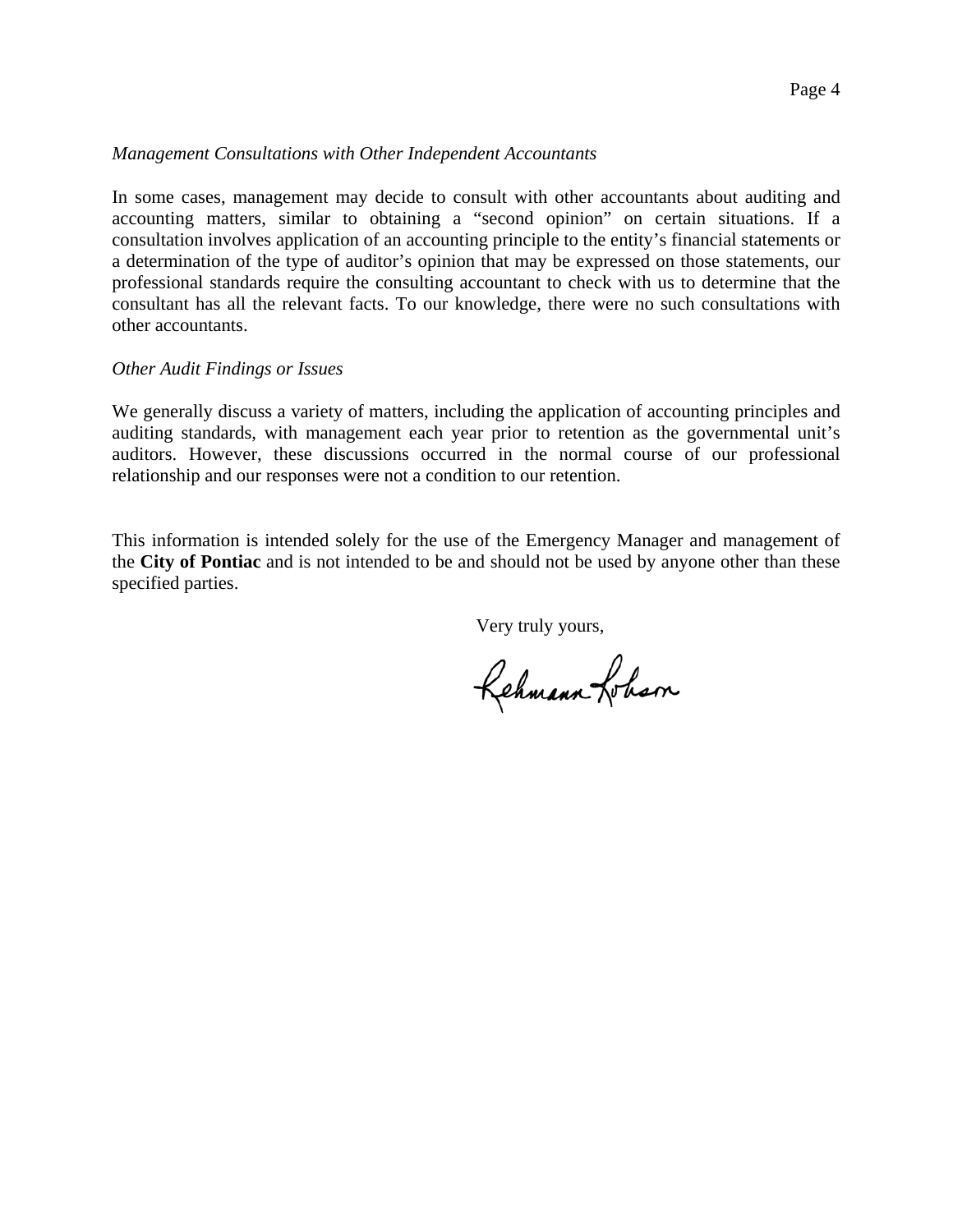## **City of Pontiac**

### **Attachment A - Consideration of Internal Control Over Financial Reporting**

### **For the Year Ended June 30, 2011**

In planning and performing our audit of the financial statements of the **City of Pontiac** (the "City") as of and for the year ended June 30, 2011, in accordance with auditing standards generally accepted in the United States of America, we considered the City's internal control over financial reporting (internal control) as a basis for designing our auditing procedures for the purpose of expressing our opinion on the financial statements, but not for the purpose of expressing an opinion on the effectiveness of the City's internal control. Accordingly, we do not express an opinion on the effectiveness of the City's internal control.

Our consideration of internal control was for the limited purpose described in the preceding paragraph and was not designed to identify all deficiencies in internal control that might be significant deficiencies or material weaknesses and, therefore, there can be no assurance that all such deficiencies have been identified. However, as discussed below, we identified certain deficiencies in internal control that we consider to be material weaknesses and other deficiencies that we consider to be significant deficiencies.

A *deficiency in internal control* exists when the design or operation of a control does not allow management or employees, in the normal course of performing their assigned functions, to prevent, or detect and correct misstatements on a timely basis. A *material weakness* is a deficiency, or combination of deficiencies in internal control, such that there is a reasonable possibility that a material misstatement of the entity's financial statements will not be prevented, or detected and corrected on a timely basis. The deficiencies we noted that we consider to be material weaknesses are described in the Schedule of Findings and Questioned Costs in the City's Single Audit report.

A *significant deficiency* is a deficiency, or a combination of deficiencies, in internal control that is less severe than a material weakness, yet important enough to merit attention by those charged with governance. The deficiencies we noted that we consider to be significant deficiencies are described in the Schedule of Findings and Questioned Costs in the City's Single Audit report.

### **Other Matters**

*Department of Public Works Cash Receipts.* The Department of Public Works ("DPW") collects certain receipts, including right-of-way permits. Cash receipt forms are used; however, these receipts are not accounted for sequentially. In addition, there are no procedures in place to ensure that all cash collected is properly remitted for deposit in the bank and inclusion in the accounting records. To enhance internal controls in this area, we recommend that the DPW begin a process of tracking cash receipts sequentially to ensure all cash collected is being properly accounted for and deposited.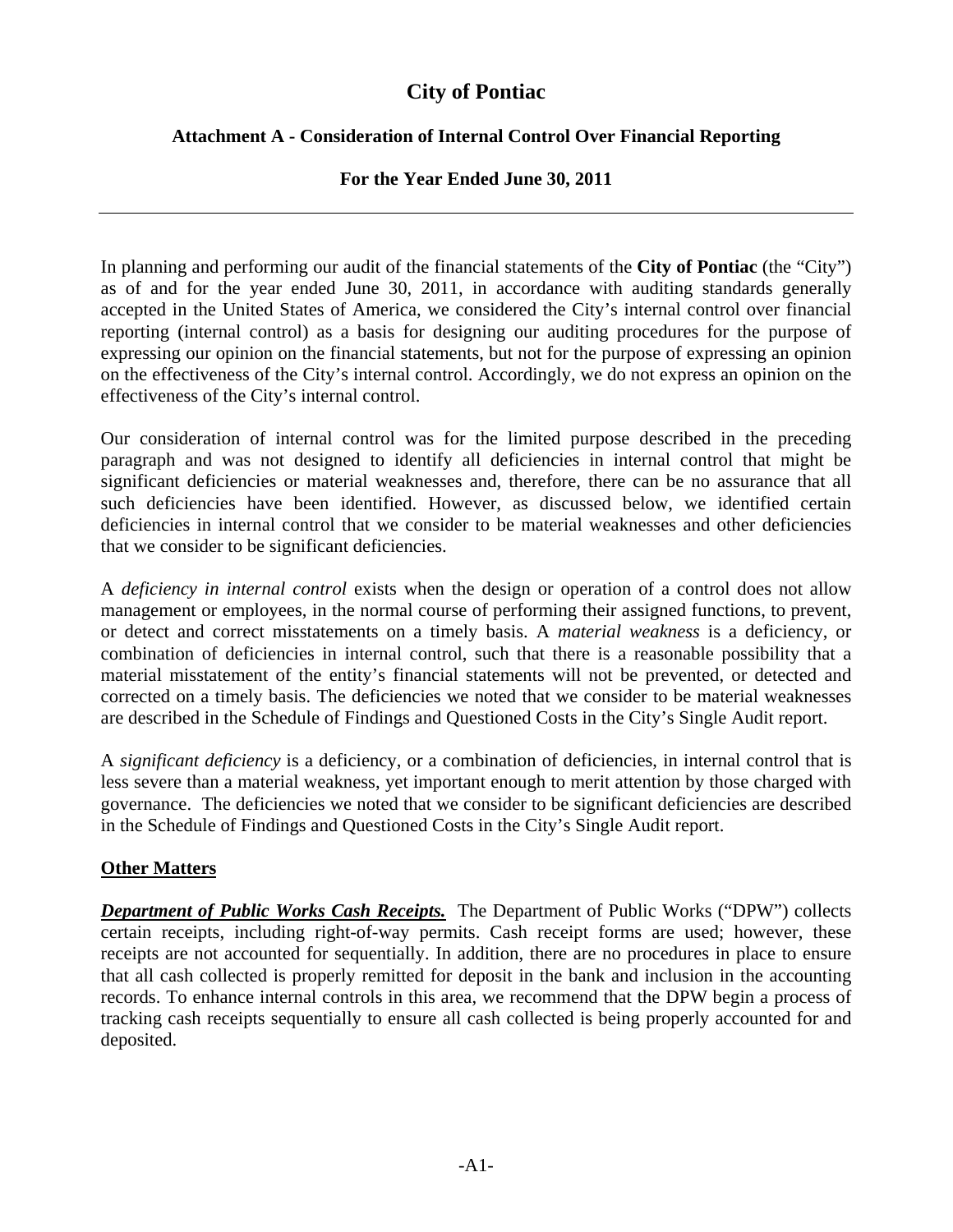### **City of Pontiac**

### **Attachment A - Consideration of Internal Control Over Financial Reporting**

### **For the Year Ended June 30, 2011**

*Stale Checks (repeat).* During our testing of the City's cash and bank reconciliations, it came to our attention that there are a significant number of checks that have been outstanding for more than one year. Michigan Compiled Law (MCL) 567.234 states: "Property held for the owner by a court, state, or other government, governmental subdivision or agency, public corporation, or public authority that remains unclaimed by the owner for more than 1 year after becoming payable or distributable is presumed abandoned." The law requires the person holding unclaimed property presumed abandoned and subject to the State's custody, to send written notification ("due diligence letter") to the owner at his/her last known address informing him/her that the property is subject to be turned over to the State of Michigan. The notice must be sent not less than 60 days before filing the report to the State of Michigan. MCL 567.238 requires the letter to the owner along with the unclaimed property to be filed with the State Treasurer on or before November 1 of each year for the twelve month period ending on the immediately preceding June 30. We recommend that the City examine old outstanding checks and follow the procedures detailed above.

*General IT Controls (repeat).* Based on our evaluation of internal controls over information technology (IT) used in financial operations, the following items should be considered:

- Require the use of complex passwords that use multiple characters, such as, upper case, lower case, numbers and symbols. In addition, user access should be periodically reviewed to assure privileges originally granted agree with what was approved.
- Strengthen procedures to detect and/or prevent the use of unauthorized software.
- Electronic reports that are not printed should be filed in a document management system.
- Error and exception reports that are created by processing routines should be reviewed.

*Cash Flows (repeat).* Several funds and one of the City's component units reported advances due to other funds and component units relating to operating cash flow needs. Given the financially distressed state of the City and its cash flow issues, we recommend that the City evaluate whether such interest free loans are a prudent business practice. Future loans, if any, should include formal repayment terms and interest provisions, to the extent provided by law.

\* \* \* \* \*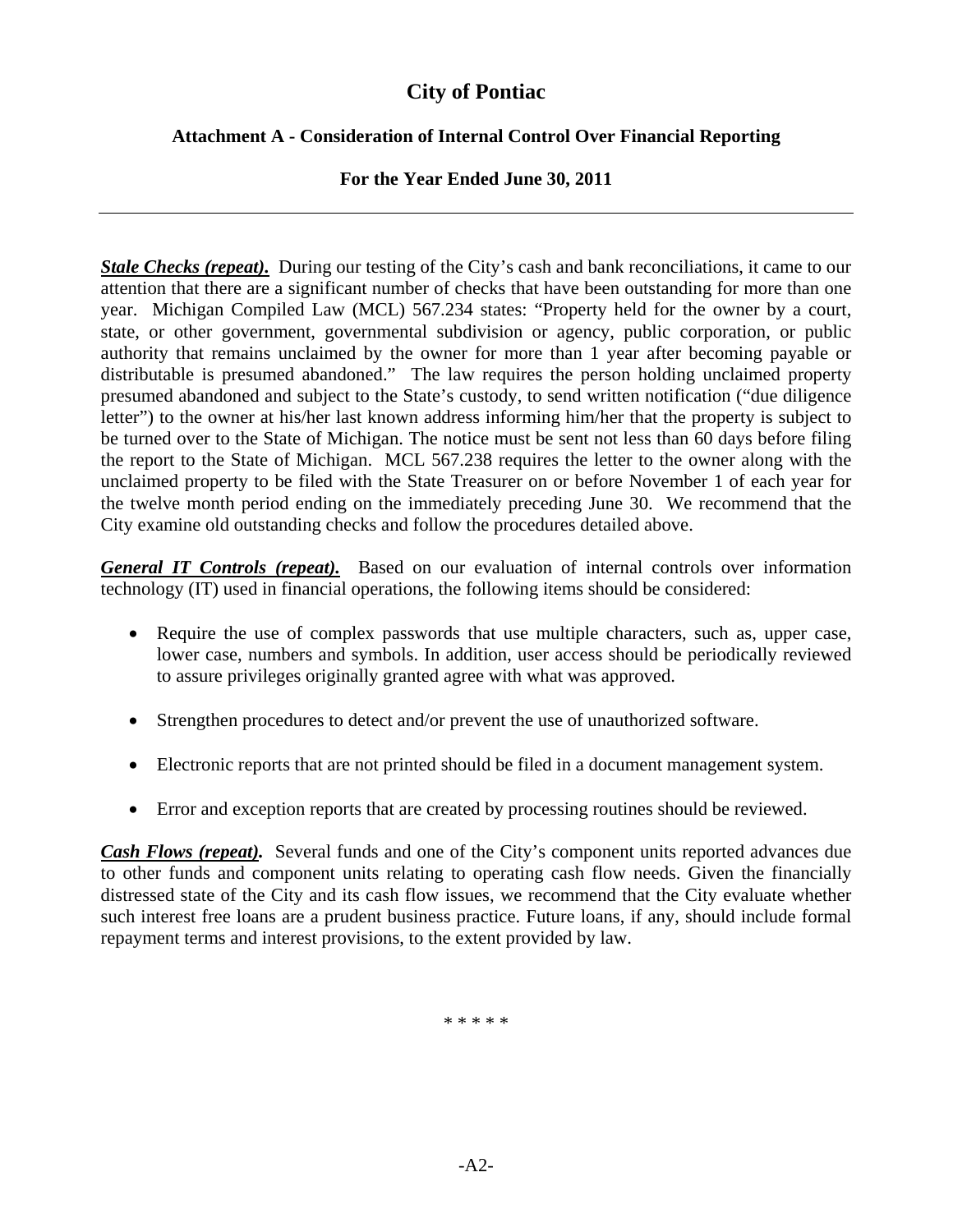

# **CITY OF PONTIAC OFFICE OF THE EMERGENCY MANAGER LOUIS H. SCHIMMEL**

47450 Woodward Avenue Pontiac, Michigan 48342 Telephone: (248) 758-3133 Fax: (248) 758-3292

December 29, 2011

Rehmann Robson 1500 W. Big Beaver, 2<sup>nd</sup> Floor Troy, MI 48084

We are providing this letter in connection with your audit of the financial statements of the City of Pontiac as of June 30, 2011 and for the year then ended for the purpose of expressing opinions as to whether the financial statements present fairly, in all material respects, the respective financial position of the governmental activities, the business-type activities, the aggregate discretely presented component units, each major fund, and the aggregate remaining fund information of the City of Pontiac and the respective changes in financial position and, where applicable, cash flows thereof in conformity with accounting principles generally accepted in the United States of America. We confirm that we are responsible for the fair presentation of the previously mentioned financial statements in conformity with accounting principles generally accepted in the United States of America. We are also responsible for adopting sound accounting policies, establishing and maintaining effective internal control, and preventing and detecting fraud.

We confirm, to the best of our knowledge and belief, as of December 29, 2011, the following representations made to you during your audit.

- $\mathbf{1}$ . The financial statements referred to above are fairly presented in conformity with accounting principles generally accepted in the United States of America and include all properly classified funds and other financial information of the primary government and all component units required by generally accepted accounting principles to be included in the financial reporting entity.
- 2. We have made available to you all-
	- Financial records and related data and all audit or relevant monitoring reports, if any, received from a. funding sources.
	- Minutes of the meetings of City Council or summaries of actions of recent meetings for which  $\mathbf b$ . minutes have not yet been prepared.
- Except as disclosed to you, there have been no communications from regulatory agencies concerning 3. noncompliance with, or deficiencies in, financial reporting practices.
- There are no material transactions that have not been properly recorded in the accounting records 4. underlying the financial statements or the schedule of expenditures of federal awards.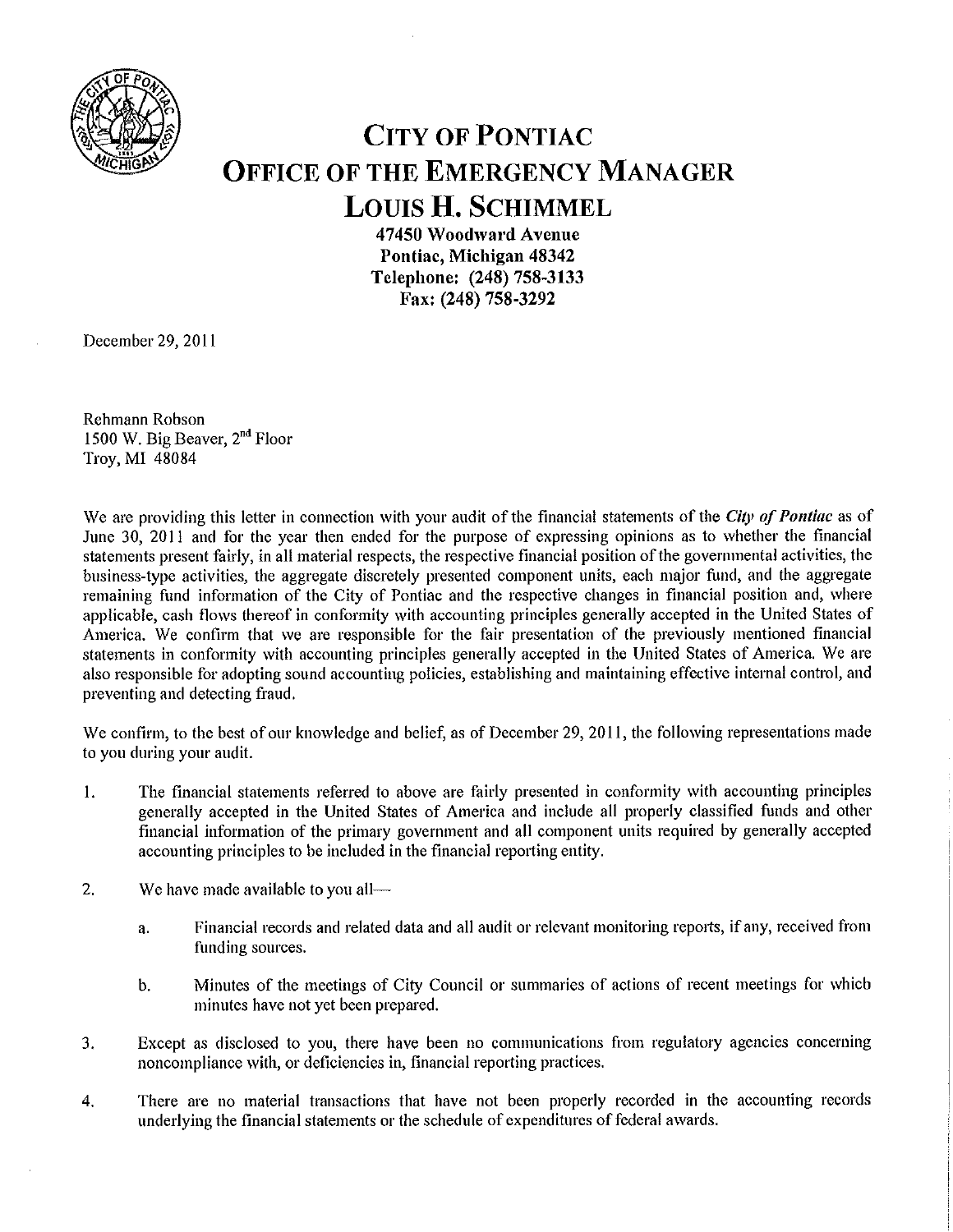- **5.** We are in agreement with the adjusting journal entries you have proposed, and they have been posted.
- 6. We acknowledge our responsibility for the design and implementation of programs and controls to prevent and detect fraud.
- 7. We have no knowledge of any fraud or suspected fraud affecting the entity involving:
	- a. Management,
	- $\mathbf b$ . Employees who have significant roles in internal control, or
	- Others where the fraud could have a material effect on the financial statements.  $\mathbf{c}$ .
- We have no knowledge of any allegations of fraud or suspected fraud affecting the entity received in 8. communications from employees, former employees, analysts, regulators, or others.
- 9. We have a process to track the status of audit findings and recommendations.
- 10. We have identified to you any previous financial audits, attestation engagements, performance audits, or other studies related to the objectives and whether related recommendations have been implemented.
- 11. We have provided our views on reported findings, conclusions, and recommendations, as well as our planned corrective actions, for the report.
- The City has no plans or intentions that may materially affect the carrying value or classification of assets,  $12.$ liabilities, or equity.
- 13. The following, if any, have been properly recorded or disclosed in the financial statements:
	- $\mathbf{a}$ . Related party transactions, including revenues, expenditures/expenses, loans, transfers, leasing arrangements, and guarantees, and amounts receivable from or payable to related parties.

For the purposes of this letter, related parties mean members of the governing body; board members; administrative officials; immediate families of administrative officials, board members, and members of the governing body; and any companies affiliated with or owned by such individuals.

- $<sub>b</sub>$ .</sub> Guarantees, whether written or oral, under which the City is contingently liable.
- All accounting estimates that could be material to the financial statements, including the key  $\mathbf{c}$ . factors and significant assumptions underlying those estimates and measurements. We believe the estimates and measurements are reasonable in the circumstances, consistently applied, and adequately disclosed.
- 14. We are responsible for compliance with the laws, regulations, and provisions of contracts and grant agreements applicable to us, including tax or debt limits and debt contraets; and we have identified and disclosed to you all laws, regulations and provisions of contracts and grant agreements that we believe have a direct and material effect on the determination of financial statement amounts, or other financial data significant to the audit objectives, including legal and contractual provisions for reporting specific activities in separate funds.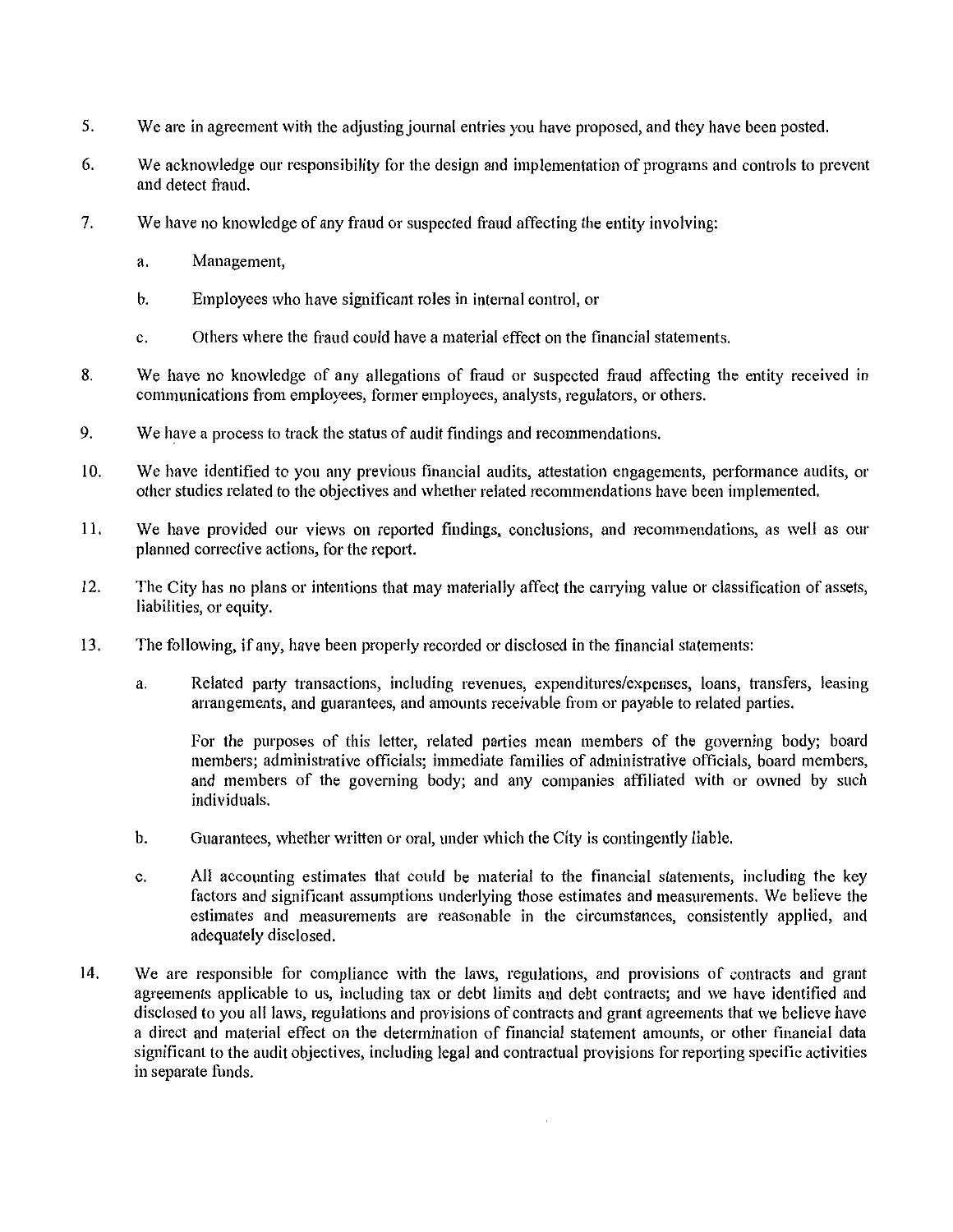- 15. Except as disclosed to you, there are no-
	- Violations or possible violations of budget ordinances, laws and regulations (including those a. pertaining to adopting, approving, and amending budgets), provisions of contracts and grant agreements, tax or debt limits, and any related debt covenants whose effects should be considered for disclosure in the financial statements, or as a basis for recording a loss contingency, or for reporting on noncompliance except for items disclosed in the annual financial report including Fund deficits and General Fund expenditures exceeding budget appropriations.
	- $\mathbf b$ . Unasserted claims or assessments that our lawyer has advised us are probable of assertion and must be disclosed in accordance with generally accepted accounting principles (GASB Statement No. 62, Codification of Accounting and Financial Reporting Guidance Contained in Pre-November 30, 1989 FASB and AICPA Pronouncements).
	- c. Other liabilities or gain or loss contingencies that are required to be accrued or disclosed by generally accepted accounting principles (GASB Statement No. 62, Codification of Accounting and Financial Reporting Guidance Contained in Pre-November 30, 1989 FASB and AICPA Pronouncements).
	- d. Restrictions, commitments, or assignments of fund equity that were not properly authorized and approved.
- 16. The City has satisfactory title to all owned assets, and there are no liens or encumbrances on such assets nor has any asset been pledged as collateral.
- 17. The City has complied with all aspects of contractual agreements that would have a material effect on the financial statements in the event of noncompliance.
- 18. We have followed all applicable laws and regulations n adopting, approving, and amending budgets.
- 19. The financial statements include all component units as well as joint ventures with an equity interest, and properly disclose all other joint ventures and other related organizations.
- $20.$ The financial statements properly classify all funds and activities.
- $21.$ All funds that meet the quantitative criteria in GASB Statement Nos. 34 and 37 for presentation as major are identified and presented as such and all other funds that are presented as major are particularly important to financial statement users.
- 22. Net asset components (invested in capital assets, net of related debt; restricted; and unrestricted) and fund balance restrictions, commitments and assignments are properly classified and, if applicable, approved.
- 23. Provisions for uncollectible receivables have been properly identified and recorded.
- 24. Expenses have been appropriately classified in or allocated to functions and programs in the statement of activities, and allocations have been made on a reasonable basis.
- 25. Revenues are appropriately classified in the statement of activities within program revenues, general revenues, contributions to term or permanent endowments, or contributions to permanent fund principal.
- 26. Interfund, internal, and intra-entity activity and balances have been appropriately classified and reported.
- $27.$ Special and extraordinary items are appropriately classified and reported.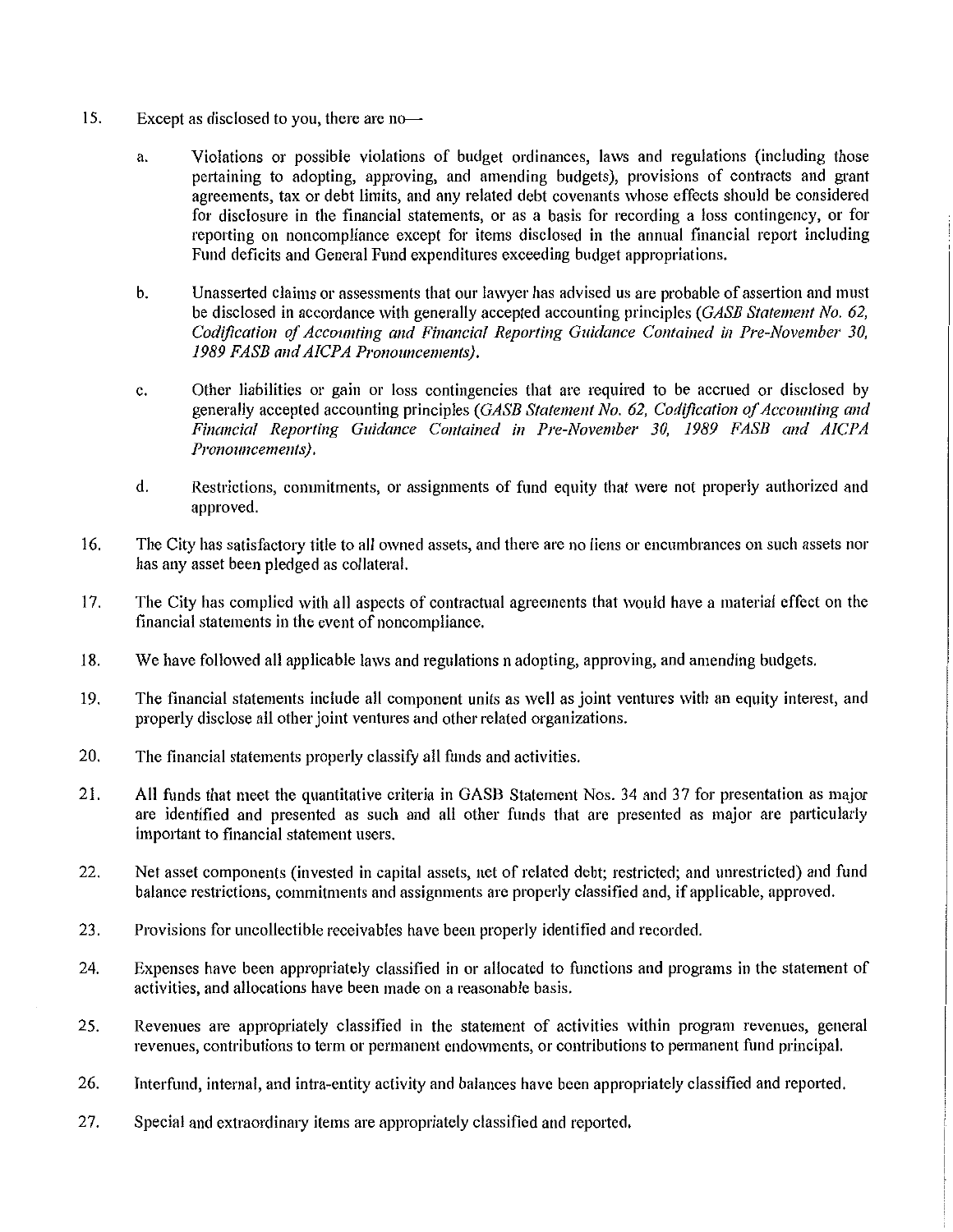- 28. Deposits and investment securities are properly classified as to risk, and investments are properly valued.
- 29. Capital assets, including infrastructure assets, are properly capitalized, reported, and, if applicable, depreciated.
- 30. We acknowledge our responsibility for the required supplementary information (RSI). The required supplementary information is measured and presented within prescribed guidelines and the methods of measurement and presentation have not changed from those used in the prior period. We have disclosed to you any significant assumptions and interpretations underlying the measurement and presentation of the RSI.
- $31.$ With respect to federal award programs:
	- We are responsible for understanding and complying with and have complied with the a. requirements of OMB Circular A-133, Audits of States, Local Governments, and Non-Profit *Organizations* including requirements relating to preparation of the schedule of expenditures of federal awards.
	- $\mathbf b$ . We have prepared the schedule of expenditures of federal awards in accordance with OMB Circular A-133, and have identified and disclosed in the schedule, expenditures made during the audit period for all awards provided by federal agencies in the form of grants, federal costreimbursement contracts, loans, loan guarantees, property (including donated surplus property), cooperative agreements, interest subsidies, insurance, food commodities, direct appropriations, and other assistance.
	- We acknowledge our responsibility for presenting the schedule of expenditures of federal awards  $\mathbf{c}$ . (SEFA) in accordance with the requirements of OMB Circular A-133 §310.b and we believe the SEFA, including its form and content, is fairly presented in accordance with the Circular. The methods of measurement and presentation of the SEFA have not changed from those used in the prior period and we have disclosed to you any significant assumptions and interpretations underlying the measurement and presentation of the SEFA.
	- d. If the SEFA is not presented with the audited financial statements, we will make the audited financial statements readily available to the intended users of the supplementary information no later than the date we issue the supplementary information and the auditor's report thereon.
	- We have identified and disclosed to you all of our government programs and related activities e. subject to OMB Circular A-133.
	- f. We are responsible for understanding and complying with, and have complied with in all material respects, the requirements of laws, regulations, and the provisions of contracts and grant agreements related to each of our federal programs and have identified and disclosed to you the requirements of laws, regulations, and the provisions of contracts and grant agreements that are considered to have a direct and material effect on each major federal program.
	- We are responsible for establishing and maintaining, and have established and maintained, g. effective internal control over compliance requirements applicable to federal programs that provides reasonable assurance that we are managing our federal awards in compliance with laws, regulations, and the provisions of contracts and grant agreements that could have a material effect on our federal programs. We believe the internal control system is adequate and is functioning as intended. Also, no changes have been made in internal control over compliance or other factors to the date of this letter that might significantly affect internal control, including any corrective action taken with regard to control deficiencies reported in the schedule of findings and questioned costs.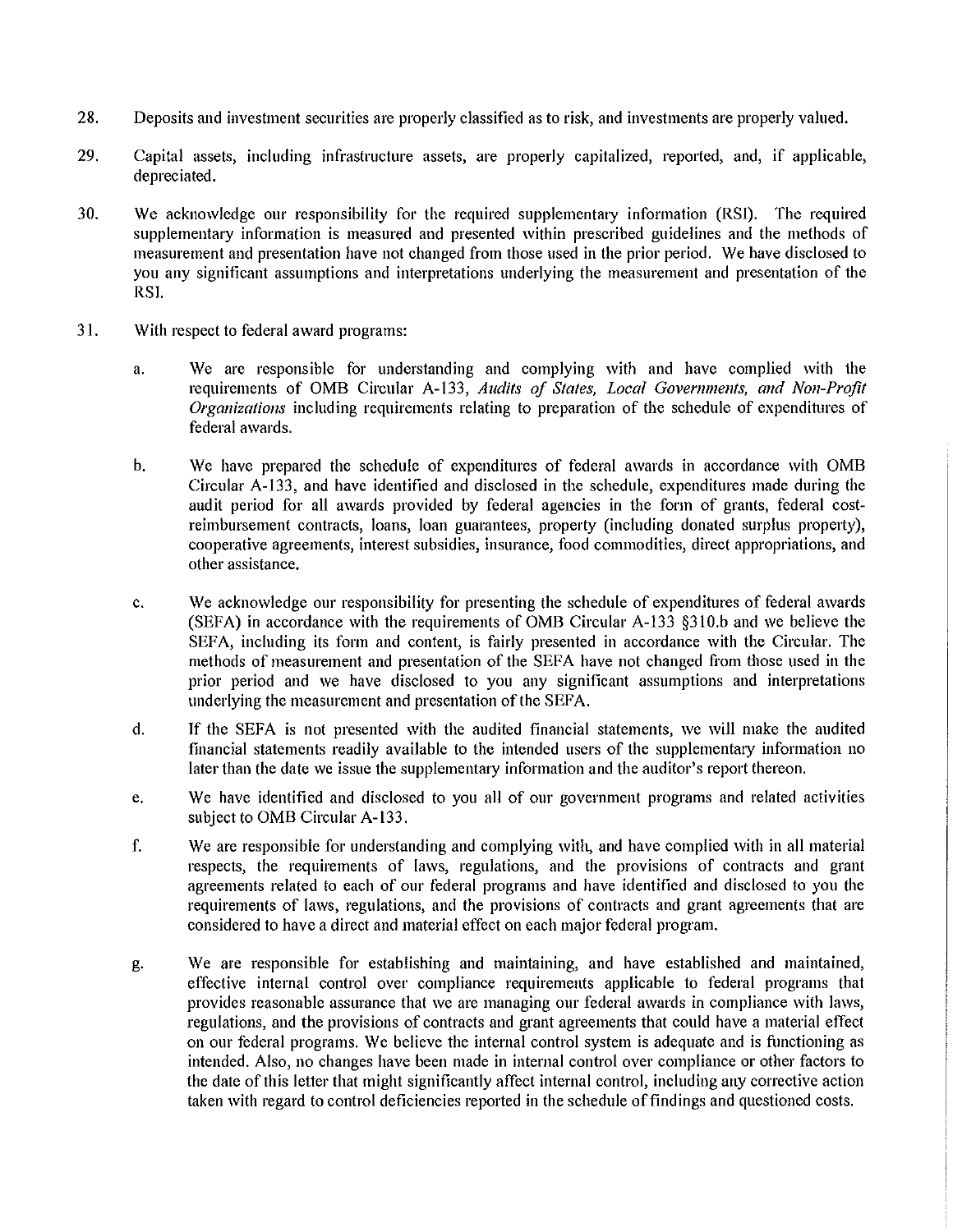- h. We have made available to you all contracts and grant agreements (including amendments, if any) and any other correspondence with federal agencies or pass-through entities relating to major federal programs.
- i. We have received no requests from a federal agency to audit one or more specific programs as a major program.
- j. We have complied, in all material respects, with the compliance requirements, including when applicable, those set forth in the OMB Circular A-133 Compliance Supplement, relating to federal awards and have identified and disclosed to you all amounts questioned and any known noncompliance with the requirements of federal awards, including those resulting from other audits or program reviews.
- k. We have disclosed any communications from grantors and pass-through entities concerning possible noncompliance with the applicable compliance requirements, including communications received from the end of the period covered by the compliance audit to the date of the auditor's report.
- $\mathbf{I}$ . We have disclosed to you the findings received and related corrective actions taken for previous audits, attestation engagements, and internal or external monitoring that directly relate to the objectives of the compliance audit, including findings received and corrective actions taken up to the date of the auditor's report.
- Amounts claimed or used for matching were determined in accordance with relevant guidelines in m. OMB Circular A-87, Cost Principles for State, Local, and Tribal Governments, and OMB's Uniform Administrative Requirements for Grants and Cooperative Agreements to State and Local Governments.
- n. We have disclosed to you our interpretation of compliance requirements that may have varying interpretations.
- $\mathbf{o}$ . We have made available to you all documentation related to the compliance requirements, including information related to federal program financial reports and claims for advances and reimbursements.
- Federal program financial reports and claims for advances and reimbursements are supported by p. the books and records from which the financial statements have been prepared except for findings noted in the Single Audit Report.
- We have charged costs to federal awards in accordance with applicable cost principles. q.
- The copies of federal program financial reports provided you are true copies of the reports r. submitted, or electronically transmitted, to the respective federal agency or pass-through entity, as applicable.
- We have monitored sub recipients to determine that they have expended pass-through assistance in S. accordance with applicable laws and regulations and have met the requirements of OMB Circular A-133.
- We have taken appropriate action, including issuing management decisions, on a timely basis after  $t_{\cdot}$ receipt of sub recipients' auditor's reports that identified noncompliance with laws, regulations, or the provisions of contracts or grant agreements to ensure that sub recipients have taken the appropriate and timely corrective action on findings.